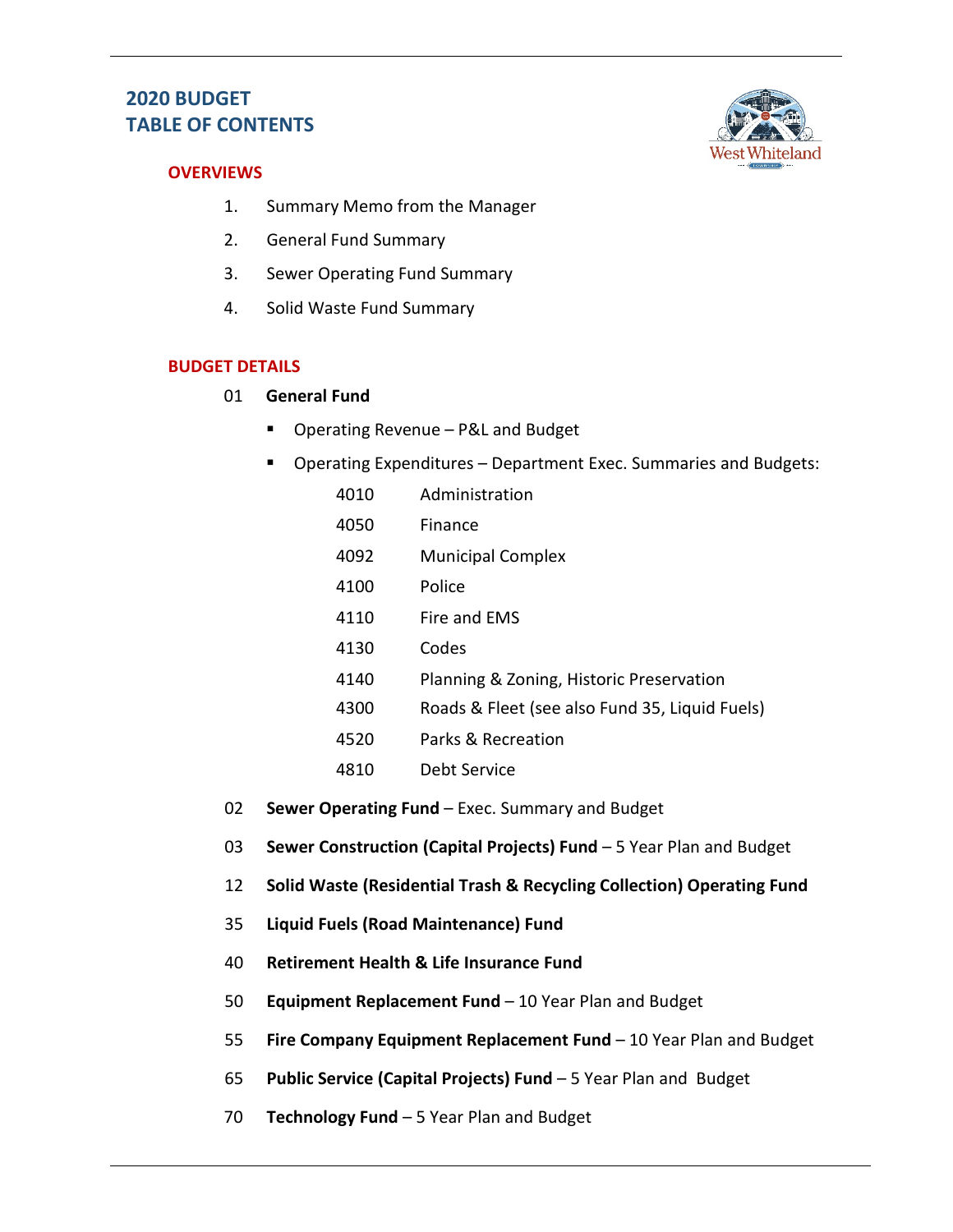# **West Whiteland Township 2020 Budget \$000's - General Fund\***

|                                          |                         |             |      | 2019 Original  |     | 2019 Revised      |                    | 2019             |                     |             | % 2019P v | % 2020B v |                         | 2019P v                    |                     | 2020B v     |
|------------------------------------------|-------------------------|-------------|------|----------------|-----|-------------------|--------------------|------------------|---------------------|-------------|-----------|-----------|-------------------------|----------------------------|---------------------|-------------|
|                                          |                         | 2018 Actual |      | <b>Budget</b>  |     | <b>Budget</b>     |                    | Projected        |                     | 2020 Budget | 2019BR**  | 2019P     |                         | 2019B                      |                     | 2019P       |
| Revenue                                  |                         |             |      |                |     |                   |                    |                  |                     |             |           |           |                         |                            |                     |             |
| <b>Taxes</b>                             | \$                      | $8,671$ \$  |      | $8,972$ \$     |     | $8,972$ \$        |                    | 9,208            | $\ddot{\mathsf{s}}$ | 9,319       | 3%        | 1%        | $\ddot{\mathsf{S}}$     | $236$ \$                   |                     | 111         |
| Fees, Fines, Grants, Interest            | $\dot{\mathsf{s}}$      | 3,942       | -\$  | $2,441$ \$     |     | $2,441$ \$        |                    | 2,839            | 5                   | 2,625       | 16%       | $-8%$     | \$                      | 399                        | $\ddot{\mathsf{s}}$ | (215)       |
| <b>Liquid Fuels</b>                      | $\dot{\mathsf{s}}$      | 590         | -Ś   | $592 \quad $$  |     | 592S              |                    | 608 \$           |                     | 577         | 3%        | $-5%$     | $\zeta$                 | 16                         | -\$                 | (31)        |
| <b>Transfer in from Other Funds</b>      | $\dot{\mathsf{s}}$      | 174         | Ŝ.   | 140            | \$  | $140 \pm 5$       |                    | 100 <sub>5</sub> |                     | 120         | $-29%$    | 20%       | $\mathsf{\dot{S}}$      | $(40)$ \$                  |                     | 20          |
| Revenue                                  | \$                      | 13,376      | ا \$ | $12,145$ \$    |     | 12,145            | $\frac{1}{2}$      | 12,755           | \$                  | 12,641      | 5%        | $-1%$     | \$                      | 611                        | $\mathsf{S}$        | (115)       |
|                                          |                         |             |      |                |     |                   |                    |                  |                     |             |           |           |                         |                            |                     |             |
| <b>Expense</b>                           |                         |             |      |                |     |                   |                    |                  |                     |             |           |           |                         |                            |                     |             |
| <b>Salary &amp; Benefits</b>             | $\overline{\mathsf{S}}$ | 6,896       | Ŝ.   | $7,251$ \$     |     | $7,251$ \$        |                    | 7,304            | <b>S</b>            | 7,858       | 1%        | 8%        | $\overline{\mathsf{S}}$ | $53 \mid 5$                |                     | 553         |
| <b>Maintenance &amp; Operations</b>      | \$                      | 902         | Ŝ.   | $963 \quad $$  |     | 963               | $\dot{\mathsf{s}}$ | $1,100$ \$       |                     | 970         | 14%       | $-12%$    | \$                      | 137S                       |                     | (130)       |
| <b>Liquid Fuels Expenses</b>             | \$                      | 709         | Ŝ.   | 588            | \$  | $603 \quad $5$    |                    | 596              | $\dot{\mathsf{s}}$  | 610         | $-1%$     | 2%        | $\zeta$                 | $(7)$ \$                   |                     | 14          |
|                                          |                         |             |      |                |     |                   |                    |                  |                     |             |           |           |                         |                            |                     |             |
| <b>Contracted/Professional Serv</b>      | \$                      | 583         | \$   | <b>580</b>     | -\$ | $595 \quad $$     |                    | 695 \$           |                     | 753         | 17%       | 8%        | \$                      | $100 \div$                 |                     | 58          |
| <b>Other Expenditures</b>                | \$                      | 463         | \$   | 513            | \$  | $513 \quad $$     |                    | 498 \$           |                     | 529         | $-3%$     | 6%        | \$                      | $(15)$ \$                  |                     | 32          |
|                                          |                         |             |      |                |     |                   |                    |                  |                     |             |           |           |                         |                            |                     |             |
| <b>Debt Service</b>                      | \$                      | 1,036       | -\$  | $1,150$ \$     |     | 1,150             | Ŝ.                 | $1,151$ \$       |                     | 1,150       | 0%        | 0%        | $\zeta$                 | $1 \mid \zeta$             |                     | (1)         |
| <b>Transfer to another fund</b>          | \$                      | 983         | \$   | 750%           |     | 750%              |                    | $751 \quad $5$   |                     | 774         | 0%        | 3%        | $\zeta$                 | $1 \overline{\phantom{0}}$ |                     | 22          |
|                                          |                         |             |      |                |     |                   |                    |                  |                     |             |           |           |                         |                            |                     |             |
| <b>Expense</b>                           | $\frac{1}{2}$           | $11,573$ \$ |      | $11,794$ \$    |     | 11,824            | Ŝ.                 | 12,095           | $\frac{1}{2}$       | 12,643      | 2%        | 5%        | \$                      | 271                        | $\mathsf{S}$        | 549         |
| <b>Elimination of Accrued Sick Leave</b> | \$                      | 874 \$      |      | $230 \quad $5$ |     | 230S              |                    | 270S             |                     | 45          | 17%       | $-83%$    | \$                      | 40 \$                      |                     | (225)       |
|                                          |                         |             |      |                |     |                   |                    |                  |                     |             |           |           |                         |                            |                     |             |
| Net Surplus/(Deficit)                    | $\mathsf{\hat{S}}$      | $1,803$ \$  |      | 351            | -\$ | 321               | \$                 | $661$ \$         |                     | (48)        | 106%      | $-107%$   | $\frac{1}{2}$           | 340                        | \$                  | (708)       |
| <b>Revenue From Reserves</b>             |                         |             |      |                |     |                   |                    |                  |                     |             |           |           |                         |                            |                     |             |
| <b>Elimination of Accrued Sick Leave</b> | \$                      | 874 \$      |      | $230 \quad $5$ |     | $230 \div$        |                    | $270 \div$       |                     | 45          | 17%       | $-83%$    | \$                      | 40                         | - \$                | (225)       |
| <b>Liquid Fuels Reserves</b>             | \$                      | $\sim 100$  | \$   | $\sim$         | \$  | $\sim 100$        | \$                 | $\sim 10^{-1}$   | \$                  | 33          | 0%        | 0%        | \$                      | $-$ \$                     |                     | $\mathbf 0$ |
| Net Surplus/(Deficit) after Reserves     | $\frac{1}{2}$           | $876$ \$    |      | $230 \div$     |     | $230 \, \text{S}$ |                    | $271 \,$ \$      |                     | 31          | 18%       | $-89%$    | -\$                     | 40   \$                    |                     | (240)       |

\*Includes Funds 1, 10 Pass-through bank account, 16 Historical Fund, 35 Liquid Fuels Fund, 66 Fleet (for prior years) and 95 Police Donations which are all General Funds

\*\* All Variances shown Favorable/(Unfavorable) or postive for favorable and negative for unfavorable.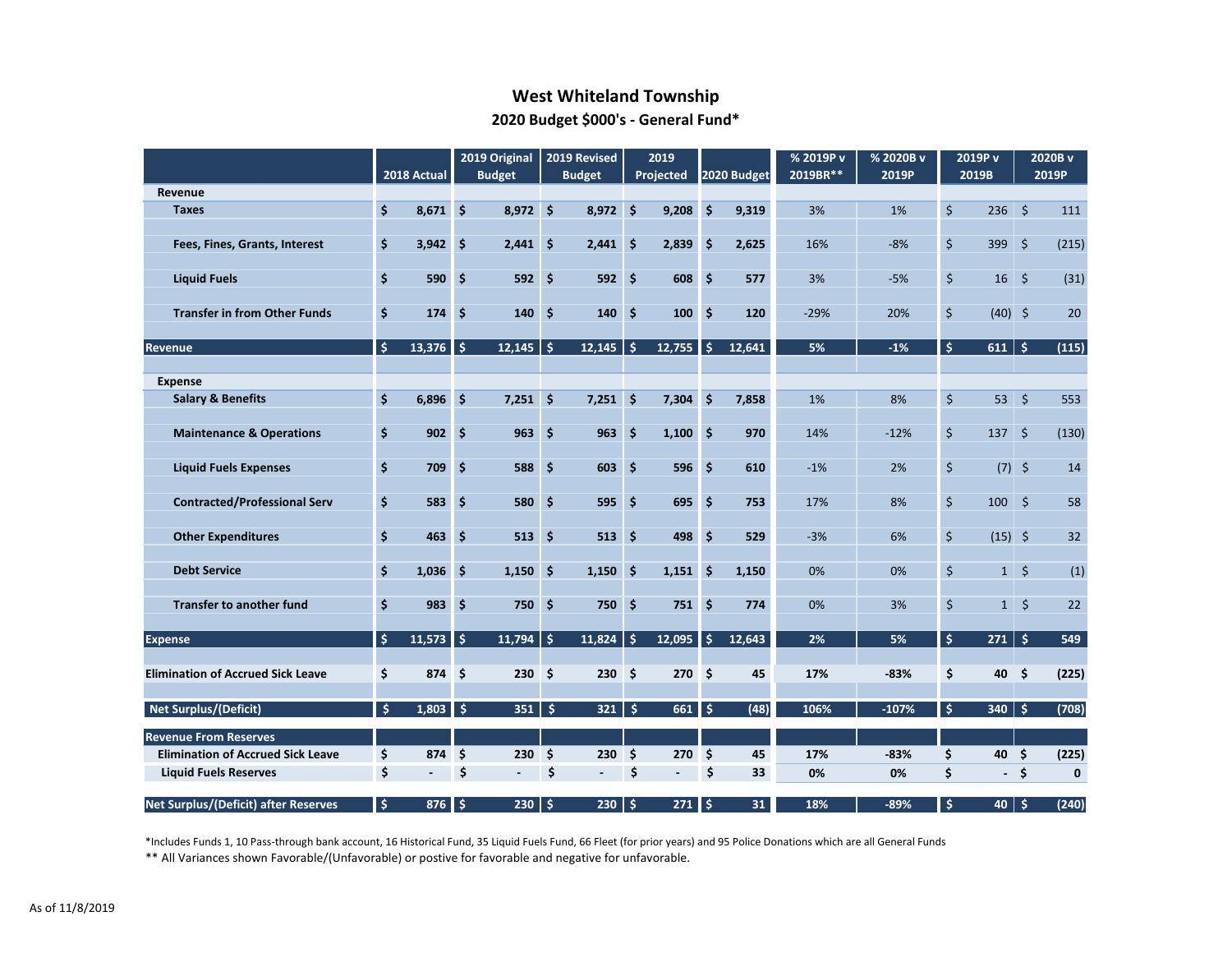# **West Whiteland Township 2020 Budget \$000's - Sewer Operating Fund**

|                                     |                                | 2018 Actual |                     | 2019 Original | 2019 Revised<br><b>Budget</b> |                |                      | 2019        |                     |             | % 2019P v<br>2019BR** | % 2020B v<br>2019P |                                | 2019P v<br>2019B |                      | 2020B v<br>2019P |
|-------------------------------------|--------------------------------|-------------|---------------------|---------------|-------------------------------|----------------|----------------------|-------------|---------------------|-------------|-----------------------|--------------------|--------------------------------|------------------|----------------------|------------------|
| Revenue                             |                                |             |                     | <b>Budget</b> |                               |                |                      | Projected   |                     | 2020 Budget |                       |                    |                                |                  |                      |                  |
| Fees, Fines, Grants, Interest       | \$                             | 3,245       | $\ddot{\bm{\zeta}}$ | $3,205$ \$    |                               | 3,205          | $\ddot{\bm{\zeta}}$  | 3,213       | $\zeta$             | 3,318       | 0%                    | 3%                 | $\zeta$                        | 8                | $\zeta$              | 105              |
| <b>Transfer in from Other Funds</b> | \$                             | 613         | $\dot{\mathsf{S}}$  | $2,550$ \$    |                               | 2,550          | $\ddot{\bm{\zeta}}$  | 2,244       | $\ddot{\bm{\zeta}}$ | 780         | $-12%$                | $-65%$             | \$                             | (306)            | $\zeta$              | (1,464)          |
| <b>Clover Mill Reimbursement</b>    | $\dot{\mathsf{S}}$             | 153         | $\ddot{\bm{\zeta}}$ | $184 \;$ \$   |                               | $184 \;$ \$    |                      | $184 \,$ \$ |                     | 184         | 0%                    | 0%                 | \$                             | $\sim$           | $\zeta$              |                  |
| <b>Revenue Total</b>                | $\boldsymbol{\dot{\varsigma}}$ | $4,011$ \$  |                     | $5,939$ \$    |                               | 5,939          | $\dot{\mathsf{S}}$   | $5,641$ \$  |                     | 4,282       | $-5%$                 | $-24%$             | $\boldsymbol{\dot{\varsigma}}$ | (298)  \$        |                      | (1, 359)         |
| <b>Expense</b>                      |                                |             |                     |               |                               |                |                      |             |                     |             |                       |                    |                                |                  |                      |                  |
| <b>Salary &amp; Benefits</b>        | $\dot{\boldsymbol{\varsigma}}$ | 992         | $\ddot{\bm{\zeta}}$ | $946$ \$      |                               | 946            | $\dot{\mathsf{s}}$   | 993         | $\zeta$             | 983         | 5%                    | $-1%$              | $\boldsymbol{\zeta}$           | $47 \;$ \$       |                      | (10)             |
|                                     |                                |             |                     |               |                               |                |                      |             |                     |             |                       |                    |                                |                  |                      |                  |
| <b>Treatment Services</b>           | \$                             | 1,837       | $\ddot{\bm{\zeta}}$ | $3,770$ \$    |                               | $3,770$ \$     |                      | 3,432       | $\ddot{\bm{\zeta}}$ | 2,080       | $-9%$                 | $-39%$             | $\zeta$                        | $(338)$ \$       |                      | (1, 352)         |
| <b>Maintenance &amp; Operations</b> | $\dot{\mathsf{S}}$             | 264         | $\zeta$             | $379$ \$      |                               | 379            | $\ddot{\bm{\zeta}}$  | 330 \$      |                     | 393         | $-13%$                | 19%                | $\zeta$                        | $(49)$ \$        |                      | 63               |
| <b>Contracted/Professional Serv</b> | $\ddot{\bm{\zeta}}$            | 69          | $\dot{\mathsf{S}}$  | $112 \,$ \$   |                               | $112 \quad$ \$ |                      | 95          | $\mathsf{S}$        | 84          | $-15%$                | $-12%$             | \$                             | $(16)$ \$        |                      | (12)             |
| <b>Other Expenditures</b>           | \$                             | $72$        | $\ddot{\bm{\zeta}}$ | $104 \div$    |                               | $104 \,$ \$    |                      | $81 \;$ \$  |                     | 86          | $-23%$                | 6%                 | \$                             | $(23)$ \$        |                      | 5                |
| <b>Debt Service</b>                 | \$                             | 95          | $\ddot{\bm{\zeta}}$ | $95 \quad$ \$ |                               | 95             | $\dot{\mathsf{s}}$   | 95          | $\dot{\mathsf{S}}$  | 95          | 0%                    | 0%                 | \$                             | $\blacksquare$   | $\ddot{\varsigma}$   |                  |
|                                     |                                |             |                     |               |                               |                |                      |             |                     |             |                       |                    |                                |                  |                      |                  |
| <b>Transfer to another fund</b>     | \$                             | 96          | $\zeta$             | $83 \quad 5$  |                               | 83             | $\zeta$              | 83          | \$                  | 84          | 0%                    | 1%                 | \$                             | $\blacksquare$   | $\boldsymbol{\zeta}$ | $\mathbf{1}$     |
| <b>Expense Total</b>                | $\frac{1}{2}$                  | $3,425$ \$  |                     | $5,489$ \$    |                               | 5,489          | $\boldsymbol{\zeta}$ | $5,109$ \$  |                     | 3,805       | $-7%$                 | $-26%$             | $\vert \mathsf{S} \vert$       | $(379)$ \$       |                      | (1, 305)         |
| <b>Net Surplus/(Deficit)</b>        | $\ddot{\bm{\zeta}}$            | 586         | \$                  | 450           | $\frac{1}{2}$                 | 450            | $\ddot{\bm{\zeta}}$  | 531         | $\frac{1}{2}$       | 477         | 18%                   | $-10%$             | $\ddot{\bm{\zeta}}$            | $81 \mid 5$      |                      | (54)             |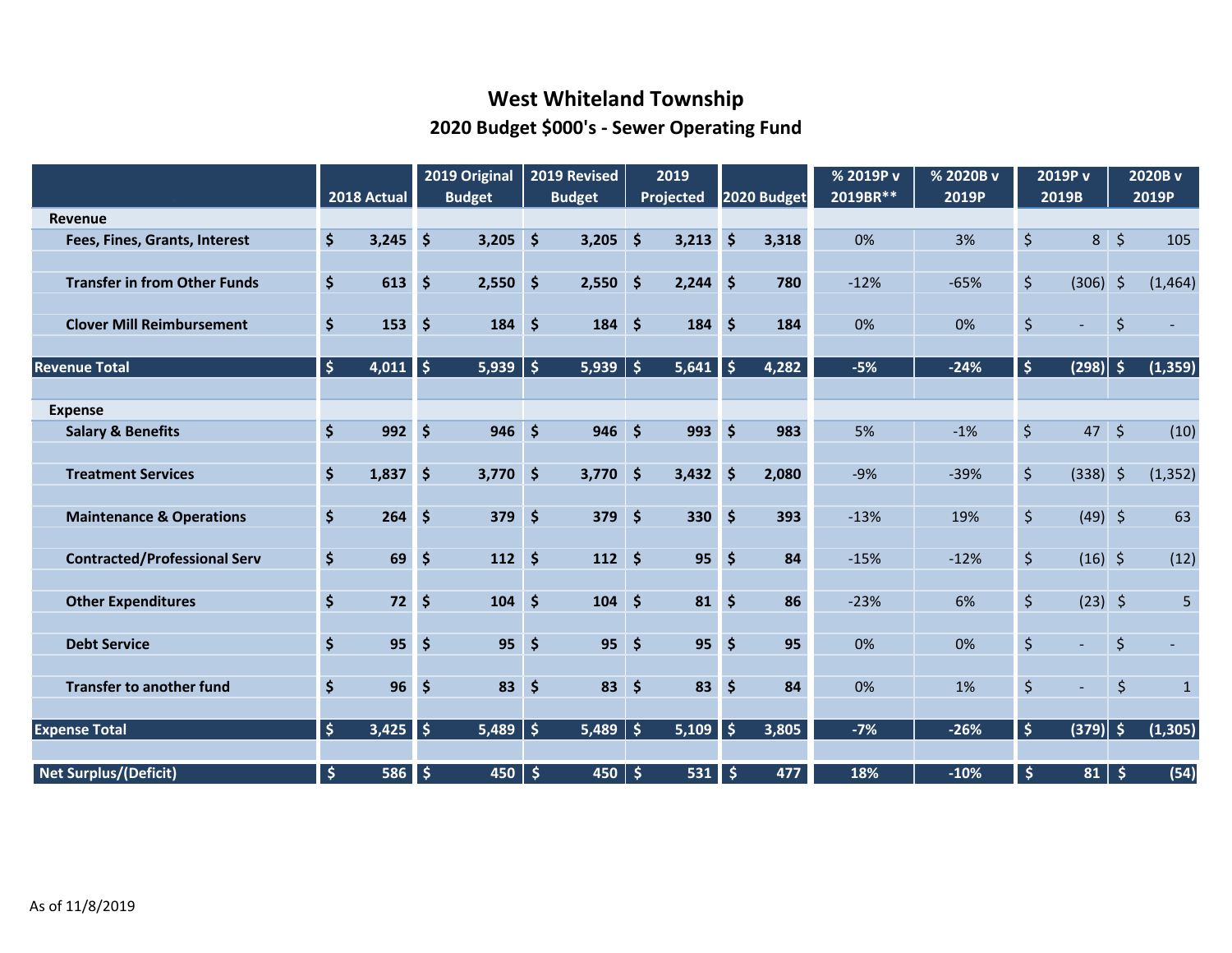# **West Whiteland Township 2020 Budget \$000's - Solid Waste Fund**

|                                     |                      | 2018 Actual    |                     | 2019 Original<br><b>Budget</b> |                     | 2019 Revised<br><b>Budget</b> |                     | 2019<br>Projected       |                     | 2020 Budget    | % 2019P v<br>2019BR** | % 2020B v<br>2019P |                    | 2019P v<br>2019B |                     | 2020B v<br>2019P |
|-------------------------------------|----------------------|----------------|---------------------|--------------------------------|---------------------|-------------------------------|---------------------|-------------------------|---------------------|----------------|-----------------------|--------------------|--------------------|------------------|---------------------|------------------|
| <b>Revenue</b>                      |                      |                |                     |                                |                     |                               |                     |                         |                     |                |                       |                    |                    |                  |                     |                  |
| Fees, Fines, Grants, Interest       | $\dot{\mathsf{S}}$   | 841            | $\ddot{\bm{\zeta}}$ | 783                            | $\dot{\mathsf{S}}$  | 783                           | $\dot{\mathsf{S}}$  | 1,027                   | $\mathsf{S}$        | 855            | 31%                   | $-17%$             | $\zeta$            | 244              | $\ddot{\varsigma}$  | (173)            |
|                                     |                      |                |                     |                                |                     |                               |                     |                         |                     |                |                       |                    |                    |                  |                     |                  |
| <b>Transfer in from Other Funds</b> | $\dot{\mathsf{S}}$   | 200            | $\zeta$             | 52                             | $\ddot{\bm{\zeta}}$ | 52                            | \$                  | $\blacksquare$          | \$                  |                | $-100%$               | 0%                 | \$                 | $(52)$ \$        |                     | $\sim$           |
|                                     |                      |                |                     |                                |                     |                               |                     |                         |                     |                |                       |                    |                    |                  |                     |                  |
| <b>Revenue Total</b>                | $\boldsymbol{\zeta}$ | 1,041          | l\$                 | 835                            | \$                  | 835                           | $\mathsf{S}$        | 1,027                   | l \$                | 855            | 23%                   | $-17%$             | $\ddot{\varsigma}$ | 192              | $\ddot{\mathsf{s}}$ | (173)            |
|                                     |                      |                |                     |                                |                     |                               |                     |                         |                     |                |                       |                    |                    |                  |                     |                  |
| <b>Expense</b>                      |                      |                |                     |                                |                     |                               |                     |                         |                     |                |                       |                    |                    |                  |                     |                  |
| <b>Salary &amp; Benefits</b>        | $\zeta$              | 31             | $\ddot{\bm{\zeta}}$ | 35 <sub>1</sub>                | $\ddot{\bm{\zeta}}$ | 35                            | \$                  | 34                      | $\dot{\mathsf{S}}$  | 36             | $-5%$                 | 7%                 | \$                 | $(2)$ \$         |                     | $\overline{2}$   |
|                                     |                      |                |                     |                                |                     |                               |                     |                         |                     |                |                       |                    |                    |                  |                     |                  |
| <b>Maintenance &amp; Operations</b> | $\dot{\mathsf{S}}$   | 207            | $\ddot{\bm{\zeta}}$ | 205                            | $\dot{\mathsf{S}}$  | 205                           | $\dot{\mathsf{S}}$  | 216                     | $\ddot{\bm{\zeta}}$ | 228            | 5%                    | 6%                 | \$                 | $11 \mid \zeta$  |                     | 12               |
|                                     |                      |                |                     |                                |                     |                               |                     |                         |                     |                |                       |                    |                    |                  |                     |                  |
| <b>Contracted/Professional Serv</b> | $\dot{\mathsf{S}}$   | 506            | $\ddot{\bm{\zeta}}$ | 587                            | \$                  | 587                           | \$                  | 589                     | \$                  | 589            | 0%                    | 0%                 | \$                 | 2                | $\zeta$             | $\overline{0}$   |
|                                     |                      |                |                     |                                |                     |                               |                     |                         |                     |                |                       |                    |                    |                  |                     |                  |
| <b>Other Expenditures</b>           | $\ddot{\bm{\zeta}}$  | 10             | $\ddot{\bm{\zeta}}$ | $\overline{\mathbf{4}}$        | $\frac{1}{2}$       | $\overline{\mathbf{4}}$       | \$                  | $\overline{\mathbf{4}}$ | $\dot{\mathsf{S}}$  | $\overline{4}$ | $-19%$                | 13%                | \$                 | $(1)$ \$         |                     | $\overline{0}$   |
|                                     |                      |                |                     |                                |                     |                               |                     |                         |                     |                |                       |                    |                    |                  |                     |                  |
| <b>Transfer to another fund</b>     | \$                   | $\overline{4}$ | $\ddot{\bm{\zeta}}$ | 2 <sup>1</sup>                 | $\ddot{\bm{\zeta}}$ | 2 <sup>1</sup>                | \$                  | $\overline{2}$          | $\dot{\mathsf{S}}$  | 2 <sup>1</sup> | 0%                    | 0%                 | $\zeta$            | $\sim$           | $\zeta$             |                  |
|                                     |                      |                |                     |                                |                     |                               |                     |                         |                     |                |                       |                    |                    |                  |                     |                  |
| <b>Expense Total</b>                | $\ddot{\varsigma}$   | 758            | ا \$                | 834                            | $\frac{1}{2}$       | 834                           | $\sqrt{5}$          | 844                     | l \$                | 859            | 1%                    | 2%                 | \$                 | 10               | $\ddot{\bm{\zeta}}$ | 15               |
|                                     |                      |                |                     |                                |                     |                               |                     |                         |                     |                |                       |                    |                    |                  |                     |                  |
| Net Surplus/(Deficit)               | \$                   | 283            | ∥ \$                | 1 <sup>1</sup>                 | $\ddot{\bm{\zeta}}$ | $\mathbf{1}$                  | $\ddot{\bm{\zeta}}$ | 183                     | \$                  | (4)            | 17422%                | $-102%$            | $\frac{1}{2}$      | $182 \mid 5$     |                     | (187)            |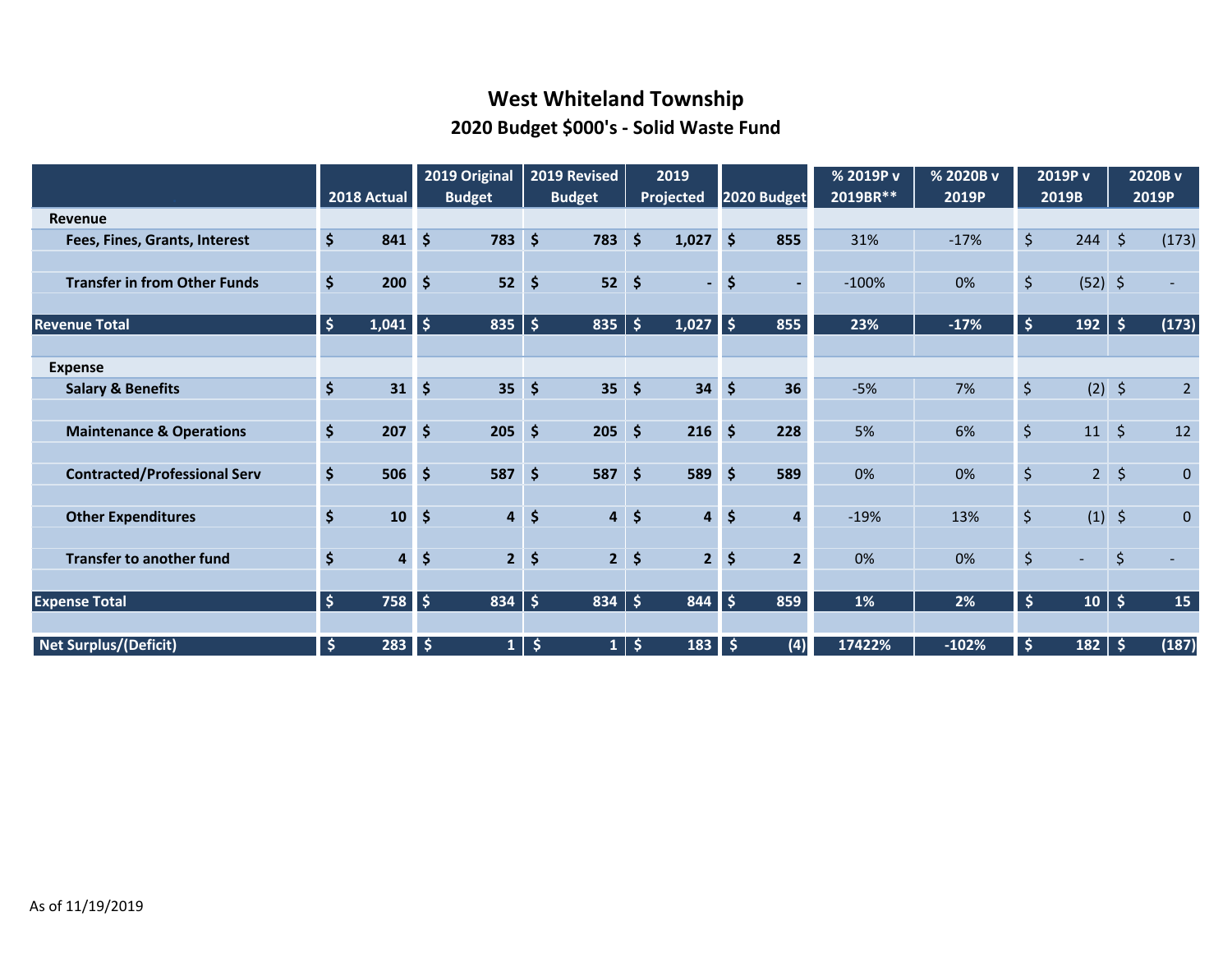|                      |                  |                                      |                                                                                                                                                                                                                                     |               |                    |               |                                               |                      | ः munis<br>a tyler erp solution |
|----------------------|------------------|--------------------------------------|-------------------------------------------------------------------------------------------------------------------------------------------------------------------------------------------------------------------------------------|---------------|--------------------|---------------|-----------------------------------------------|----------------------|---------------------------------|
| cpartridge           | 12/12/2019 14:59 |                                      | West Whiteland Township<br>NEXT YEAR / CURRENT YEAR BUDGET ANALYSIS                                                                                                                                                                 |               |                    |               |                                               |                      | lР<br>$\mathbf 1$<br>  bgnyrpts |
|                      |                  | PROJECTION: 20201 2020 Budget        |                                                                                                                                                                                                                                     |               |                    |               |                                               |                      | FOR PERIOD 99                   |
| <b>ACCOUNTS FOR:</b> |                  |                                      | 2018                                                                                                                                                                                                                                | 2019          | 2019               | 2019          | 2019                                          | 2020                 | <b>PCT</b>                      |
| <b>GENERAL FUND</b>  |                  |                                      | <b>ACTUAL</b>                                                                                                                                                                                                                       | ORIG BUD      | <b>REVISED BUD</b> | <b>ACTUAL</b> | <b>PROJECTION</b>                             |                      | FINAL CHANGE                    |
| 013000               | 7001             | TAX LIEN                             | $-20, 432.15$                                                                                                                                                                                                                       | $-18,000.00$  | $-18,000.00$       | $-11, 959.59$ | $-15,000.00$                                  | $-15,000.00 -16.7$ % |                                 |
| 013000               | 7101             | RE/CURRENT                           | $-1,057,125.80$ $-1,094,000.00$ $-1,094,000.00$ $-1,074,815.44$ $-1,070,000.00$ $-1,191,000.00$                                                                                                                                     |               |                    |               |                                               |                      | 8.9%                            |
|                      | discount)        | owners that also pay hydrant tax)    | 2019 general/streetlight rate: 0.648 mills; (0.719 mills total for 88% property<br>2020 assessment (tax base): \$1,722,203,871, \$4.5M over 2019<br>Collection rate: 96% (includes many taxpayers paying early enough to receive 2% |               |                    |               |                                               |                      |                                 |
|                      |                  | construction vs. expectations.       | 2019P: Running \$24K below budget due to escrow withdrawals for pending appeals,<br>discount payers higher than budget assumptions and interim process delay for new                                                                |               |                    |               |                                               |                      |                                 |
|                      |                  | New consolidated rate of 0.714 mills | 2020B: Consolidate hydrant tax into general tax, apply to all properties<br>Expect \$11K increase from development over 2019P (general & hydrant)                                                                                   |               |                    |               |                                               |                      |                                 |
| 013000               | 7205             | <b>HYDRANT</b>                       | $-108, 481.04$                                                                                                                                                                                                                      | $-112,000.00$ | $-112,000.00$      | $-109.990.06$ | $-110,000.00$                                 |                      | $.00 - 100.0$                   |
|                      |                  |                                      | 2019 rate: 0.071 mills for properties within 780' of hydrant.<br>2020 assessment $(tax base) : 51,615,885,051; 59.9M over 2019$                                                                                                     |               |                    |               |                                               |                      |                                 |
|                      |                  |                                      | 2020B: Consolidate into General RE Tax                                                                                                                                                                                              |               |                    |               |                                               |                      |                                 |
|                      |                  |                                      | For comparison, 2020 hydrant expense: \$130,000                                                                                                                                                                                     |               |                    |               |                                               |                      |                                 |
| 013000               | 8586             | PILOT                                | $-8, 176, 17$                                                                                                                                                                                                                       | $-8,176.00$   | $-8,176.00$        | $-8, 176, 17$ | $-8,176.00$                                   | $-8, 176, 00$        | .0%                             |
|                      |                  |                                      | Payment in lieu of taxes: flat every year; paid early in year; Devereux property                                                                                                                                                    |               |                    |               |                                               |                      |                                 |
| 013100               | 7300             | RE TRANS                             | $-790, 877.33$                                                                                                                                                                                                                      | $-900,000.00$ |                    |               | $-900,000.00$ $-1,050,709.60$ $-1,100,000.00$ | $-950,000.00$        | 5.6%                            |
|                      | Twp rate: 0.5%   | commercial sales in 2019.            | $2019P = YTD + 10 yr$ avg remaining months. Above budget due to several large<br>$2020B = 10$ year avg of commercial + residential (without new construction) + new<br>construction estimate from development projects.             |               |                    |               |                                               |                      |                                 |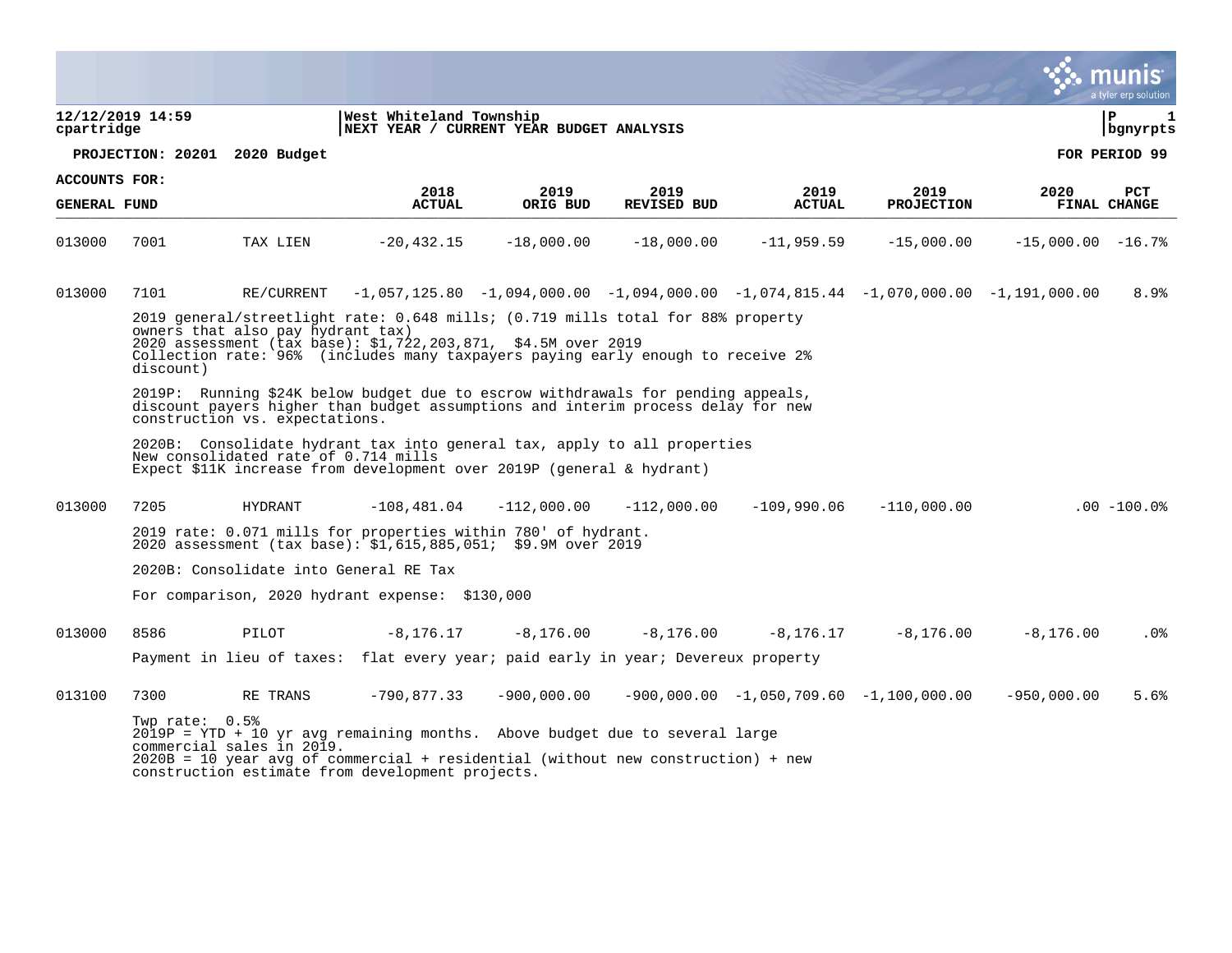|                     |                  |                                                                 |                                                                                                                                                                                                                                                                                                                                |               |                    |               |                   |               | a tyler erp solution   |
|---------------------|------------------|-----------------------------------------------------------------|--------------------------------------------------------------------------------------------------------------------------------------------------------------------------------------------------------------------------------------------------------------------------------------------------------------------------------|---------------|--------------------|---------------|-------------------|---------------|------------------------|
| cpartridge          | 12/12/2019 14:59 |                                                                 | West Whiteland Township<br>NEXT YEAR / CURRENT YEAR BUDGET ANALYSIS                                                                                                                                                                                                                                                            |               |                    |               |                   |               | l P<br>2<br>  bgnyrpts |
|                     |                  | PROJECTION: 20201 2020 Budget                                   |                                                                                                                                                                                                                                                                                                                                |               |                    |               |                   |               | FOR PERIOD 99          |
| ACCOUNTS FOR:       |                  |                                                                 | 2018                                                                                                                                                                                                                                                                                                                           | 2019          | 2019               | 2019          | 2019              | 2020          | <b>PCT</b>             |
| <b>GENERAL FUND</b> |                  |                                                                 | <b>ACTUAL</b>                                                                                                                                                                                                                                                                                                                  | ORIG BUD      | <b>REVISED BUD</b> | <b>ACTUAL</b> | <b>PROJECTION</b> |               | FINAL CHANGE           |
| 013100              | 7400             | EIT                                                             | $-5,809,598.75$ $-5,935,000.00$ $-5,935,000.00$ $-5,716,775.18$ $-6,000,000.00$ $-6,250,000.00$                                                                                                                                                                                                                                |               |                    |               |                   |               | 5.3%                   |
|                     |                  |                                                                 | Twp rate: 1% of earned income; split w/ WCASD for residents.                                                                                                                                                                                                                                                                   |               |                    |               |                   |               |                        |
|                     |                  | increases YOY from 2019-2024.                                   | 2019/2020: Assumed 1% general economic growth + Forecasted out expectations from<br>known developments. Assumed \$75-106K avg salary per household (inline with<br>fiscal impact studies for apartments & townhomes). Assumes Apt 90% occupancy &<br>Townhomes/Carriage houses 98%. Equates to 1.5%, 3.5%, 5%, 4.5%, 3% and 2% |               |                    |               |                   |               |                        |
|                     |                  |                                                                 | 2020: Reduced by \$5K for ACT 172 tax credits for fire volunteers.                                                                                                                                                                                                                                                             |               |                    |               |                   |               |                        |
| 013100              | 7450             | LST                                                             | $-896,708.75$                                                                                                                                                                                                                                                                                                                  | $-905,000.00$ | $-905,000.00$      | $-890,004.10$ | $-905,000.00$     | $-905,000.00$ | $.0\%$                 |
|                     | Rate:            |                                                                 | \$52/year for each employee that works in West Whiteland.                                                                                                                                                                                                                                                                      |               |                    |               |                   |               |                        |
|                     |                  | 2019P: Running in line with budget<br>2020B: Flat to projection |                                                                                                                                                                                                                                                                                                                                |               |                    |               |                   |               |                        |
| 013210              | 7610             | TRANSIENT                                                       | $-1,775.00$                                                                                                                                                                                                                                                                                                                    | $-1,500.00$   | $-1,500.00$        | $-2,075.00$   | $-2,000.00$       | $-2,000.00$   | 33.3%                  |
| 013210              | 7820             | STREETOPEN                                                      | $-21,765.00$                                                                                                                                                                                                                                                                                                                   | $-18,000.00$  | $-18,000.00$       | $-20,935.00$  | $-21,000.00$      | $-20,000.00$  | 11.1%                  |
|                     |                  |                                                                 | 2019P/2020B: Sunoco is a leading contributor. Expect that to continue in 2020.                                                                                                                                                                                                                                                 |               |                    |               |                   |               |                        |
| 013210              | 8590             | CABLE FRAN                                                      | $-427,754.55$                                                                                                                                                                                                                                                                                                                  | $-400,000.00$ | $-400,000.00$      | $-420,397.21$ | $-420,000.00$     | $-405,000.00$ | 1.3%                   |
|                     |                  |                                                                 | 2019P: trending favorable to budget, but less than 2018<br>2020B: cord cutting expected to decrease revenue                                                                                                                                                                                                                    |               |                    |               |                   |               |                        |
| 013210              | 9400             | MECHANICAL                                                      | $-39,581.18$                                                                                                                                                                                                                                                                                                                   | .00           | .00                | .00           | .00               | .00           | .0%                    |
|                     |                  |                                                                 | Should have been collapsed into Building Permit                                                                                                                                                                                                                                                                                |               |                    |               |                   |               |                        |
| 013210              | 9405             | ELECTRICAL                                                      | $-3,965.00$                                                                                                                                                                                                                                                                                                                    | .00           | .00                | .00           | .00               | .00           | $.0\%$                 |
|                     |                  | Collapsed into building permits                                 |                                                                                                                                                                                                                                                                                                                                |               |                    |               |                   |               |                        |
| 013210              | 9406             | ELEC INSPE                                                      | $-80,586.42$                                                                                                                                                                                                                                                                                                                   | .00           | .00                | .00           | .00               | $.00 \,$      | .0 <sub>8</sub>        |
|                     |                  | Collapsed into building permits                                 |                                                                                                                                                                                                                                                                                                                                |               |                    |               |                   |               |                        |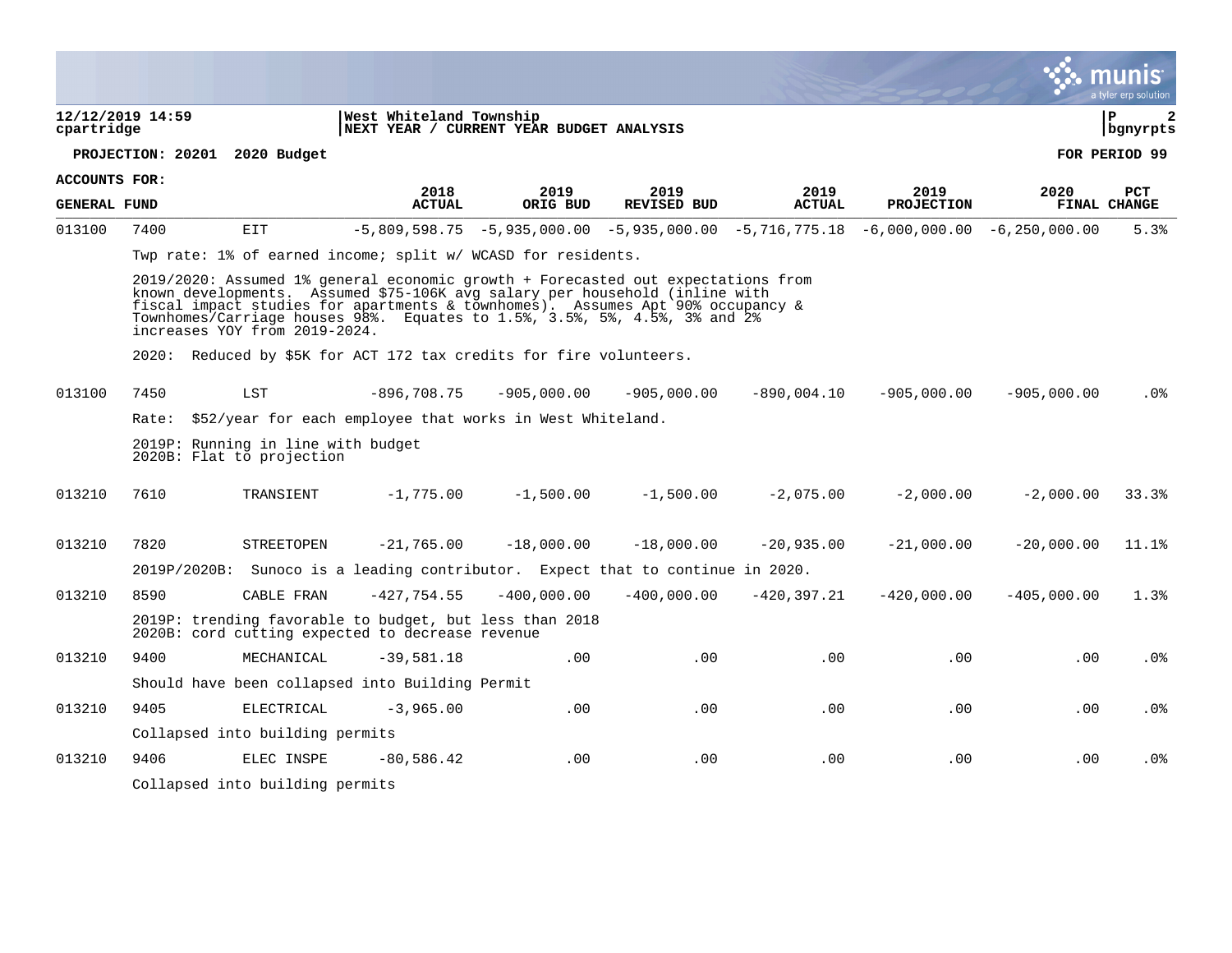|                      |                       |                                 |                                                                                                                                 |                  |                            |                                                         |                           |                     | mu<br>a tyler erp solution |
|----------------------|-----------------------|---------------------------------|---------------------------------------------------------------------------------------------------------------------------------|------------------|----------------------------|---------------------------------------------------------|---------------------------|---------------------|----------------------------|
| cpartridge           | 12/12/2019 14:59      |                                 | West Whiteland Township<br> NEXT YEAR / CURRENT YEAR BUDGET ANALYSIS                                                            |                  |                            |                                                         |                           |                     | l P<br>3<br>bgnyrpts       |
|                      |                       | PROJECTION: 20201 2020 Budget   |                                                                                                                                 |                  |                            |                                                         |                           |                     | FOR PERIOD 99              |
| <b>ACCOUNTS FOR:</b> |                       |                                 |                                                                                                                                 |                  |                            |                                                         |                           |                     |                            |
| <b>GENERAL FUND</b>  |                       |                                 | 2018<br><b>ACTUAL</b>                                                                                                           | 2019<br>ORIG BUD | 2019<br><b>REVISED BUD</b> | 2019<br><b>ACTUAL</b>                                   | 2019<br><b>PROJECTION</b> | 2020                | <b>PCT</b><br>FINAL CHANGE |
| 013210               | 9409                  | PA TRAIN                        | $-3, 395.75$                                                                                                                    | $-3,000.00$      | $-3,000.00$                | $-3,012.00$                                             | $-3,000.00$               | $-3,000.00$         | .0%                        |
| 013210               | 9410                  | <b>BUILDING</b>                 | $-2,140,666.77$                                                                                                                 | $-850,000.00$    |                            | $-850,000.00 -1,034,727.64 -1,000,000.00 -1,000,000.00$ |                           |                     | 17.6%                      |
|                      | projects              |                                 | 2020B: \$450K small project run-rate + \$550K expected for large development                                                    |                  |                            |                                                         |                           |                     |                            |
| 013210               | 9412                  | ZONING                          | $-10, 117.75$                                                                                                                   | .00              | .00                        | $-200.00$                                               | .00                       | .00                 | .0%                        |
|                      |                       | Collapsed into Building Permits |                                                                                                                                 |                  |                            |                                                         |                           |                     |                            |
| 013210               | 9420                  | SIGN                            | $-10,767.07$                                                                                                                    | .00              | .00                        | .00                                                     | .00                       | .00                 | .0 <sub>8</sub>            |
|                      |                       | Collapsed into Building Permits |                                                                                                                                 |                  |                            |                                                         |                           |                     |                            |
| 013210               | 9430                  | PLUMBING                        | $-25,908.92$                                                                                                                    | .00              | .00                        | .00                                                     | .00                       | .00                 | .0%                        |
|                      |                       | Collapsed into building permits |                                                                                                                                 |                  |                            |                                                         |                           |                     |                            |
| 013210               | 9435                  | FIRE PREVE                      | $-17, 168.54$                                                                                                                   | $-12,300.00$     | $-12,300.00$               | $-5,480.00$                                             | $-5.600.00$               | $-5,600.00 - 54.5$  |                            |
|                      | inspections (\$7.5K). |                                 | 2019B: Fire inspections for existing properties (\$8K) merged with Rental                                                       |                  |                            |                                                         |                           |                     |                            |
|                      | rental inspections.   |                                 | 2019P: Reallocated time to new building inspections, therefore less fire and                                                    |                  |                            |                                                         |                           |                     |                            |
| 013210               | 9436                  | RENTAL                          | $-4, 130.00$                                                                                                                    | .00              | .00                        | $-85.00$                                                | .00                       | .00                 | .0%                        |
|                      |                       | Collapsed into Fire Prevention. |                                                                                                                                 |                  |                            |                                                         |                           |                     |                            |
| 013210               | 9445                  | STORMMGT P                      | $-2,896.00$                                                                                                                     | .00              | .00                        | .00                                                     | .00                       | .00                 | .0 <sub>8</sub>            |
| 013210               | 9450                  | USE & OCCU                      | $-20,729.50$                                                                                                                    | .00              | .00                        | .00                                                     | .00                       | .00                 | .0%                        |
| 013410               | 8510                  | INTEREST                        | $-230,667.84$                                                                                                                   | $-275,000.00$    | $-275,000.00$              | $-293,552.73$                                           | $-310,000.00$             | $-230,000.00 -16.4$ |                            |
|                      | portfolio.            |                                 | 2019P: YTD is running above budget but rate reductions are just hitting<br>2020B: Assumed 25% reduction due to rate reductions. |                  |                            |                                                         |                           |                     |                            |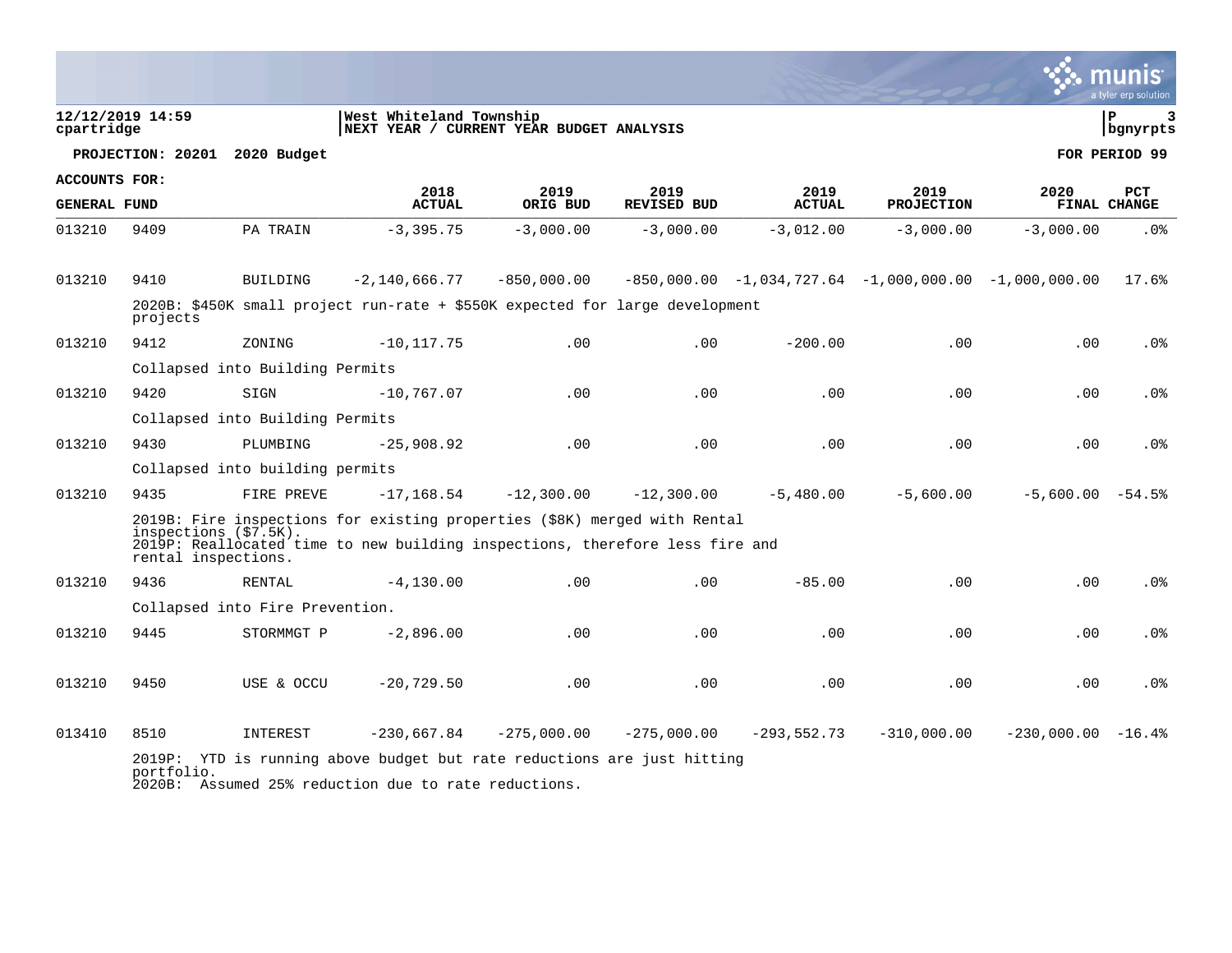|                                |                               |                           |                                                                                                                                                                                                                                                                                                                            |               |                    |                |                   |                     | a tyler erp solution |
|--------------------------------|-------------------------------|---------------------------|----------------------------------------------------------------------------------------------------------------------------------------------------------------------------------------------------------------------------------------------------------------------------------------------------------------------------|---------------|--------------------|----------------|-------------------|---------------------|----------------------|
| 12/12/2019 14:59<br>cpartridge |                               |                           | West Whiteland Township<br>NEXT YEAR / CURRENT YEAR BUDGET ANALYSIS                                                                                                                                                                                                                                                        |               |                    |                |                   |                     | P<br>4<br>bgnyrpts   |
|                                | PROJECTION: 20201 2020 Budget |                           |                                                                                                                                                                                                                                                                                                                            |               |                    |                |                   |                     | FOR PERIOD 99        |
| <b>ACCOUNTS FOR:</b>           |                               |                           | 2018                                                                                                                                                                                                                                                                                                                       | 2019          | 2019               | 2019           | 2019              | 2020                | <b>PCT</b>           |
| <b>GENERAL FUND</b>            |                               |                           | <b>ACTUAL</b>                                                                                                                                                                                                                                                                                                              | ORIG BUD      | <b>REVISED BUD</b> | <b>ACTUAL</b>  | <b>PROJECTION</b> |                     | <b>FINAL CHANGE</b>  |
| 013410                         | 8514                          | UNREAL G/L                | 6,462.48                                                                                                                                                                                                                                                                                                                   | 7,547.00      | 7,547.00           | $-4,965.61$    | .00               |                     | $.00 - 100.08$       |
|                                |                               |                           | Due to rising rate environment but not a true loss                                                                                                                                                                                                                                                                         |               |                    |                |                   |                     |                      |
| 013410                         | 8515                          | REAL G/L                  | 1,568.24                                                                                                                                                                                                                                                                                                                   | .00           | .00                | .00            | .00               | .00                 | .0%                  |
| 013520                         | 8110                          | VEHICLE                   | $-56,883.65$                                                                                                                                                                                                                                                                                                               | $-76,000.00$  | $-76,000.00$       | $-71,583.83$   | $-70,000.00$      | $-70,000.00$        | $-7.9%$              |
| 013520                         | 8111                          | PARKING                   | $-200.00$                                                                                                                                                                                                                                                                                                                  | .00           | .00                | $-50.00$       | .00               | .00                 | .0%                  |
|                                |                               | Account no longer in use. |                                                                                                                                                                                                                                                                                                                            |               |                    |                |                   |                     |                      |
| 013520                         | 8112                          | ALARM FEE                 | $-5,505.00$                                                                                                                                                                                                                                                                                                                | $-5,700,00$   | $-5,700.00$        | $-3,665.00$    | $-3,700,00$       | $-3,700.00 - 35.1$  |                      |
| 013520                         | 8120                          | VIOLATIONS                | $-76, 362.24$                                                                                                                                                                                                                                                                                                              | $-90,000.00$  | $-90,000.00$       | $-80,820.86$   | $-76,000.00$      | $-76,000.00 - 15.6$ |                      |
|                                |                               |                           | Below budget. Has trended lower 2018 & 2019.                                                                                                                                                                                                                                                                               |               |                    |                |                   |                     |                      |
| 013540                         | 8350                          | FED/STA/CO                | $-26.003.27$                                                                                                                                                                                                                                                                                                               | $-18,200,00$  | $-18,200.00$       | $-30, 356, 30$ | $-36,000.00$      | $-38,000.00$ 108.8% |                      |
|                                | Pottstown Pike Study          |                           | 2019P: \$10,000 Police-related grants (Buckle Up & Aggressive Driving) (run-rate;<br>ongoing program); \$2.7K DOJ Bullet Proof Vest (awarded; annual program); \$14K                                                                                                                                                       |               |                    |                |                   |                     |                      |
|                                |                               |                           | 2020B: \$25K Grant for "History of West Whiteland" update; \$10,000 Police-related<br>grants (Buckle Up & Aggressive Driving) (run-rate; ongoing program); DOJ Bullet<br>Proof Vest (annual program, requested \$5.2K)                                                                                                     |               |                    |                |                   |                     |                      |
| 013540                         | 8530                          | PUBLIC UTI                | $-9,904.12$                                                                                                                                                                                                                                                                                                                | $-10,000.00$  | $-10,000.00$       | $-7,975.46$    | $-8,000.00$       | $-8,000.00 - 20.0$  |                      |
|                                |                               |                           | Public Utility Realty Tax Act (Real Estate Tax Equivalent). Paid in October.                                                                                                                                                                                                                                               |               |                    |                |                   |                     |                      |
| 013540                         | 8542                          | FC RELIEF                 | $-153, 296.73$                                                                                                                                                                                                                                                                                                             | $-140,000.00$ | $-140,000.00$      | -166,474.94    | $-166,474.94$     | $-166,000.00$       | 18.6%                |
|                                |                               |                           | Allocation is based on population and market value of real estate estimated by PA<br>Auditor General. Sourced from the 2% Foreign Fire Tax (2% of casualty & fire<br>insurance premiums sold in PA by insurers outside of PA). Source decreased in<br>2018 but returned near 2017 levels for 2019. Assume flat for future. |               |                    |                |                   |                     |                      |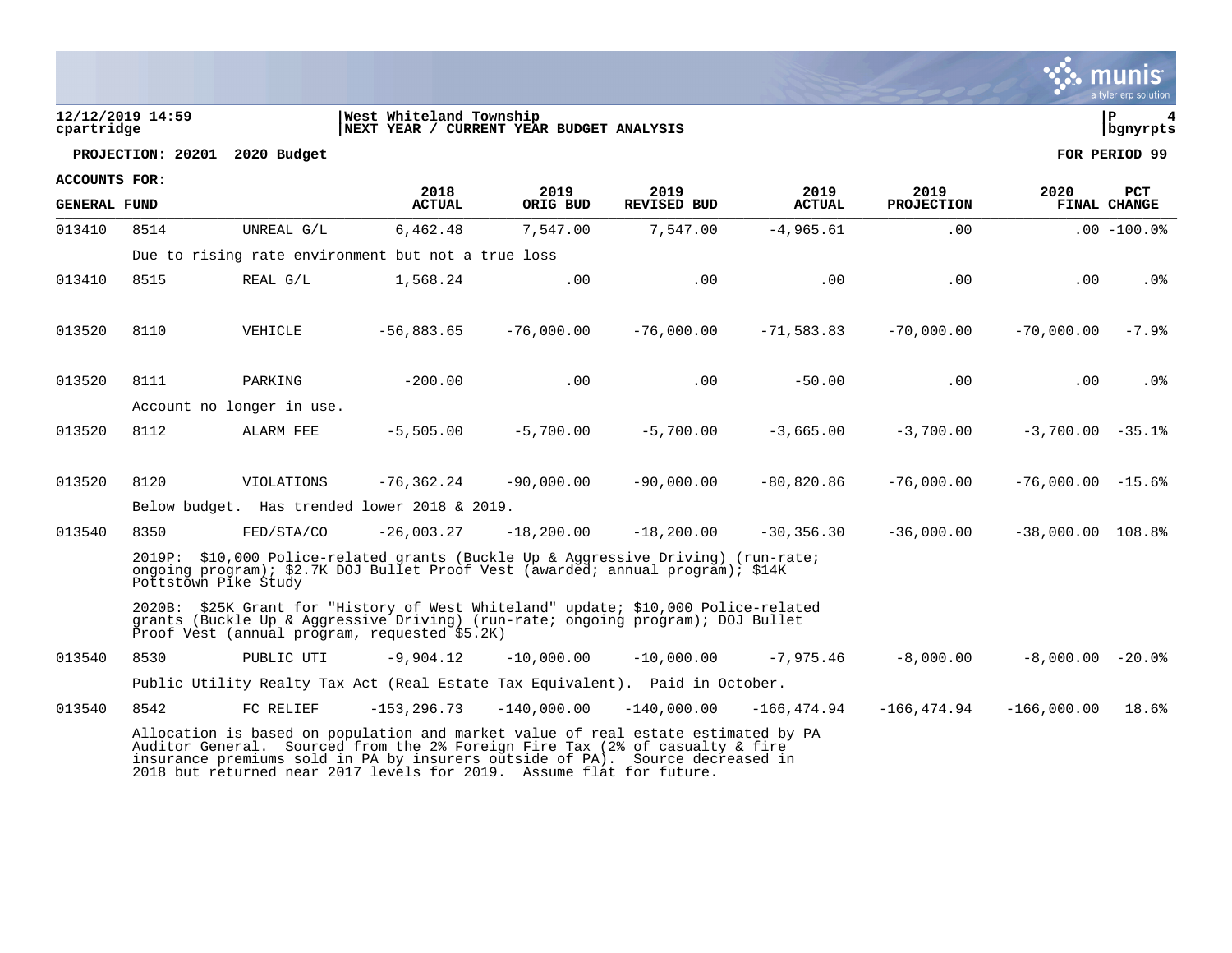|                      |                   |                                                                                                                                                                                                                                              |                                                                     |                  |                            |                       |                           |                     | munis<br>a tyler erp solution |
|----------------------|-------------------|----------------------------------------------------------------------------------------------------------------------------------------------------------------------------------------------------------------------------------------------|---------------------------------------------------------------------|------------------|----------------------------|-----------------------|---------------------------|---------------------|-------------------------------|
| cpartridge           | 12/12/2019 14:59  |                                                                                                                                                                                                                                              | West Whiteland Township<br>NEXT YEAR / CURRENT YEAR BUDGET ANALYSIS |                  |                            |                       |                           |                     | l P<br>5<br>  bgnyrpts        |
|                      |                   | PROJECTION: 20201 2020 Budget                                                                                                                                                                                                                |                                                                     |                  |                            |                       |                           |                     | FOR PERIOD 99                 |
| <b>ACCOUNTS FOR:</b> |                   |                                                                                                                                                                                                                                              |                                                                     |                  |                            |                       |                           |                     |                               |
| <b>GENERAL FUND</b>  |                   |                                                                                                                                                                                                                                              | 2018<br><b>ACTUAL</b>                                               | 2019<br>ORIG BUD | 2019<br><b>REVISED BUD</b> | 2019<br><b>ACTUAL</b> | 2019<br><b>PROJECTION</b> | 2020                | PCT<br>FINAL CHANGE           |
| 013540               | 8550              | LIOUOR LIC                                                                                                                                                                                                                                   | $-6,750.00$                                                         | $-5,000.00$      | $-5,000.00$                | $-6,000.00$           | $-6,000.00$               | $-6,000.00$         | 20.0%                         |
|                      |                   | Set at budget. Paid March and September each year                                                                                                                                                                                            |                                                                     |                  |                            |                       |                           |                     |                               |
| 013540               | 8575              | PENSION                                                                                                                                                                                                                                      | $-341,960.36$                                                       | $-341,960.00$    | $-341,960.00$              | $-353, 314.43$        | $-353, 314.00$            | $-414,760.00$       | 21.3%                         |
|                      |                   | 2019P: Increase over budget due to higher than expected unit value from state (1<br>officer = $2$ units; $1$ non-uniform employee = $1$ unit)<br>2020B: Increase in staffing at 2019 actual unit value rate                                  |                                                                     |                  |                            |                       |                           |                     |                               |
| 013610               | 8505              | <b>BOOKS</b>                                                                                                                                                                                                                                 | $-20.00$                                                            | .00              | .00                        | .00                   | .00                       | .00                 | $.0\%$                        |
|                      |                   |                                                                                                                                                                                                                                              |                                                                     |                  |                            |                       |                           |                     |                               |
| 013610               | 9300              | LAND DEV                                                                                                                                                                                                                                     | $-18,717.16$                                                        | $-18,000.00$     | $-18,000.00$               | $-5,987.48$           | $-6, 200.00$              | $-6,000.00 - 66.7$  |                               |
|                      |                   |                                                                                                                                                                                                                                              |                                                                     |                  |                            |                       |                           |                     |                               |
| 013610               | 9340              | ZHB                                                                                                                                                                                                                                          | $-13,300.00$                                                        | $-6,000.00$      | $-6,000.00$                | $-8,250.00$           | $-7,900.00$               | $-7,000.00$         | 16.7%                         |
|                      | 2018:             | Higher due to antenna cases.                                                                                                                                                                                                                 |                                                                     |                  |                            |                       |                           |                     |                               |
| 013610               | 9455              | PLANNER FE                                                                                                                                                                                                                                   | $-28,550.00$                                                        | $-25,000.00$     | $-25,000.00$               | $-11,500.00$          | $-12,000.00$              | $-12,000.00 -52.0$  |                               |
|                      |                   |                                                                                                                                                                                                                                              |                                                                     |                  |                            |                       |                           |                     |                               |
| 013620               | 7910              | TRANSFER                                                                                                                                                                                                                                     | $-173,506.05$                                                       | $-140,000.00$    | $-140,000.00$              | $-100,000.00$         | $-100,000.00$             | $-119,700.00 -14.5$ |                               |
|                      |                   | 2019P: \$100K Transfer from sewer for allocated costs. Projection does not<br>include budgeted \$40K Transfer in from Open Space for Exton Park Fundraising<br>Consultant since it didn't move forward                                       |                                                                     |                  |                            |                       |                           |                     |                               |
|                      |                   | 2020B: \$95K transfer from Sewer allocated costs. \$5K incentives, \$700 Crime<br>Prevention, \$19K Historic Resources                                                                                                                       |                                                                     |                  |                            |                       |                           |                     |                               |
| 013620               | 9149              | INS REFUND                                                                                                                                                                                                                                   | $-14.299.77$                                                        | .00              | .00                        | $-30.385.57$          | $-28.520.36$              | .00                 | $.0\%$                        |
|                      | $2019P = actuals$ | Traffic Signal Claims (offset by 014300-3456 INS).<br>This is insurance reimbursements driven by accidental property damage.<br>2019+: Do not budget for this item.                                                                          |                                                                     |                  |                            |                       |                           |                     |                               |
| 013620               | 9150              | INS CO REF                                                                                                                                                                                                                                   | $-24,676.15$                                                        | $-37,000.00$     | $-37,000.00$               | $-34, 289.16$         | $-34,500.00$              | $-30,000.00 -18.9$  |                               |
|                      |                   | 2020B Delaware Valley Worker's Comp Trust (DVWCT) Dividend from favorable<br>performance (Sept ~\$23K), Rx subsidy from DVHT \$2.8K, & WC safety equip<br>reimbursement/grant (\$3K every other year). All of these items can vary per year; |                                                                     |                  |                            |                       |                           |                     |                               |

used conservative assumption.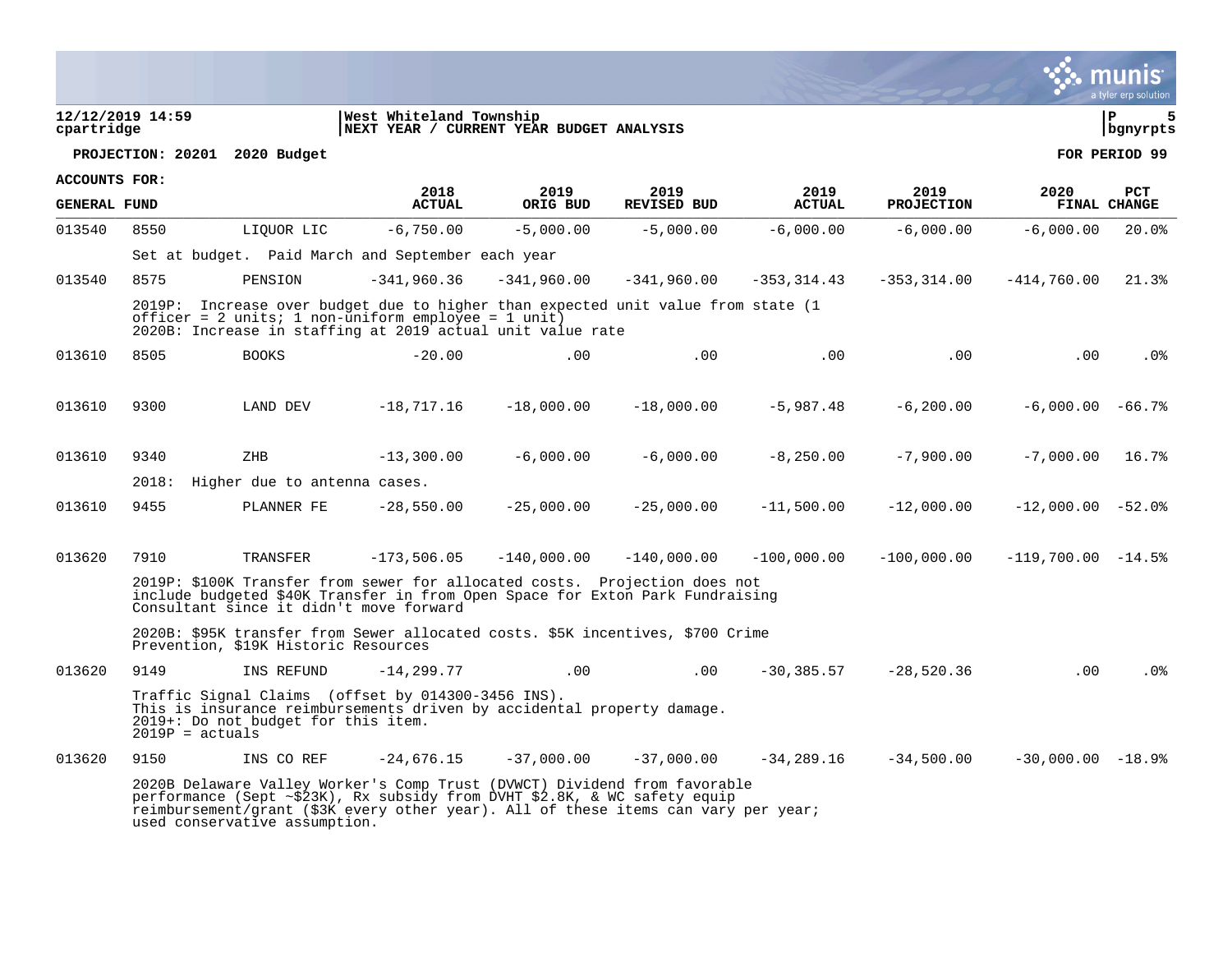|                      |                    |                                         |                                                                                                                                                        |              |                                                       |               |                   |              | a tyler erp solution   |
|----------------------|--------------------|-----------------------------------------|--------------------------------------------------------------------------------------------------------------------------------------------------------|--------------|-------------------------------------------------------|---------------|-------------------|--------------|------------------------|
| cpartridge           | 12/12/2019 14:59   |                                         | West Whiteland Township<br>NEXT YEAR / CURRENT YEAR BUDGET ANALYSIS                                                                                    |              |                                                       |               |                   |              | l P<br>6<br>  bgnyrpts |
|                      |                    | PROJECTION: 20201 2020 Budget           |                                                                                                                                                        |              |                                                       |               |                   |              | FOR PERIOD 99          |
| <b>ACCOUNTS FOR:</b> |                    |                                         | 2018                                                                                                                                                   | 2019         | 2019                                                  | 2019          | 2019              | 2020         | <b>PCT</b>             |
| <b>GENERAL FUND</b>  |                    |                                         | <b>ACTUAL</b>                                                                                                                                          | ORIG BUD     | <b>REVISED BUD</b>                                    | <b>ACTUAL</b> | <b>PROJECTION</b> |              | FINAL CHANGE           |
| 013620               | 9155               | REIMB OT                                | $-30,823.28$                                                                                                                                           | $-33,000.00$ | $-33,000.00$                                          | $-67, 191.60$ | $-68,000.00$      | $-30,000.00$ | $-9.1%$                |
|                      |                    |                                         | Offset by $014100-3184$ & 3185 expense accounts for Penndot Details and private<br>party hiring of off-duty officers for security and traffic control. |              |                                                       |               |                   |              |                        |
|                      | account).          |                                         | Police Reimburseable Overtime (revenue acct 01.3510-8531 combined into this                                                                            |              |                                                       |               |                   |              |                        |
|                      |                    | to continue into 2020.                  | 2019P: running favorable due to Main Street & Rt 202 Construction. Not expected                                                                        |              |                                                       |               |                   |              |                        |
| 013620               | 9360               | ACC REPORT                              | $-9,240.00$                                                                                                                                            | $-9,000.00$  | $-9,000.00$                                           | $-8,035.00$   | $-8,000.00$       | $-9,000.00$  | .0%                    |
| 013620               | 9460               | MISC REV                                | $-34,978.14$                                                                                                                                           | $-36,000.00$ | $-36,000.00$                                          | $-145,629.74$ | $-145,000.00$     | $-38,400.00$ | 6.7%                   |
|                      |                    | revenue/reimbursements remaining ~\$4K. | 2020B: Green Drop \$1650/mth rental; Clear Channel \$600/mth; Procurement card<br>rebates \$7.4K; Sale of recyclable material (scrap metal) & misc     |              |                                                       |               |                   |              |                        |
|                      |                    |                                         | 2019 outlier for legal case reimbursement.                                                                                                             |              |                                                       |               |                   |              |                        |
| 013620               | 9471               | EXTON PK                                | $-15,060.00$                                                                                                                                           | $-11,300.00$ | $-11,300.00$                                          | $-11, 165.00$ | $-15,060.00$      | $-11,300.00$ | .0%                    |
|                      |                    |                                         | 2019: Reduce farmer lease revenue in 2019B by 25% due to Exton Park<br>construction. Construction didn't take place in 2019.                           |              |                                                       |               |                   |              |                        |
|                      |                    |                                         | 2020B: Moved construction to 2020 along with rent haircut.                                                                                             |              |                                                       |               |                   |              |                        |
| 013640               | 9460               | MISC REV                                | $-15.00$                                                                                                                                               | .00          | .00                                                   | .00           | .00               | .00          | $.0\%$                 |
| 013670               | 9202               | FACILITY                                | $-20,914.88$                                                                                                                                           | $-22,000.00$ | $-22,000.00$                                          | $-25,504.44$  | $-25,000.00$      | $-25,000.00$ | 13.6%                  |
|                      | TOTAL GENERAL FUND |                                         | $-12, 786, 210.36$ $-11, 548, 589.00$ $-11, 548, 589.00$ $-11, 816, 039.14$ $-12, 139, 445.30$ $-12, 055, 636.00$                                      |              |                                                       |               |                   |              | 4.4%                   |
|                      |                    | TOTAL EXPENSE                           | 10.135,135,635,636,100 −11,548,589.00 −11,548,589.00 −11,816,039.14 −12,139,445.30 −12,055,636.00<br>.00                                               | .00          | .00                                                   | .00           | .00               | .00.         | 4.4%<br>$.0\%$         |
|                      |                    |                                         | 00.636,636,10 −12,186,210.36 −11,548,589.00 −11,548,589.00 −11,816,039.14 −12,139,445.30 −12,055,636                                                   |              |                                                       |               |                   |              | 4.4%                   |
|                      |                    |                                         |                                                                                                                                                        |              | ** END OF REPORT - Generated by Caroline Partridge ** |               |                   |              |                        |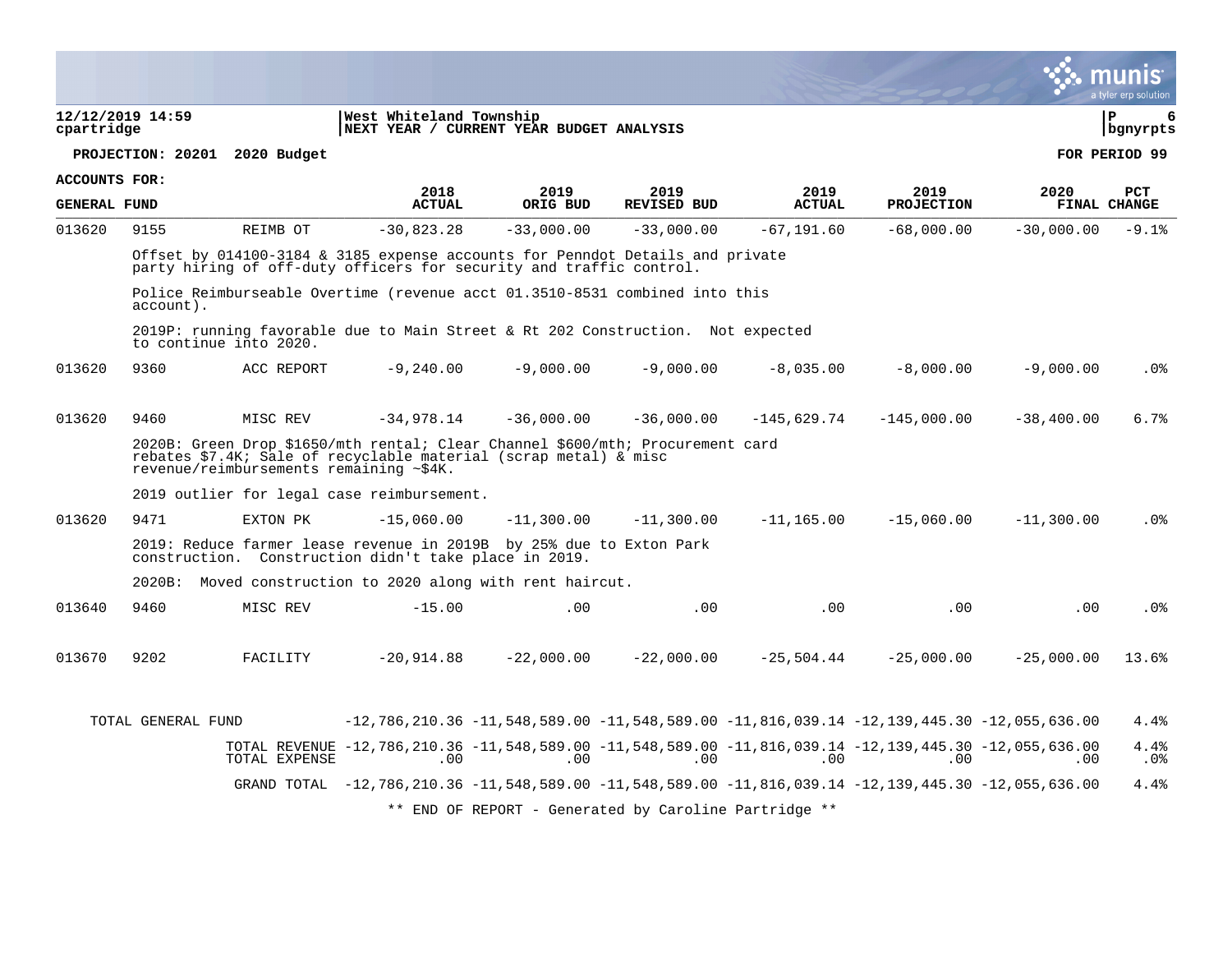Administration is responsible for supporting and implementing the plans and policies of the Board of Supervisors, interdepartmental coordination and staff training, human resources, technology, communications, community relations, community events, and general administrative support.

Staffing: 3 FT, 2 PT Boards and Commissions: Board of Supervisors

#### **2020 TOWNSHIP GOALS & SUPPORTING DEPARTMENT ACTIONS**

*1. Multi-faceted communications to inform residents and businesses*

Develop a Township-wide engagement and marketing plan to find methods and messages that better inform residents about Township projects and services and encourage more effective public input.

Continue to build a comprehensive resident and business contact database to relay emergency and community notifications through the County's ReadyChesco system.

Refresh the Township website while still relaying up-to-date information to our residents and visitors.

Collaborate with the Chester County Library and the Exton Chamber of Commerce to welcome new residents and businesses to West Whiteland Township.

Move contribution to Chester County Library to Admin budget, increase contribution from \$9,000 in 2019 to \$9,500 in 2020

*2. Sound financial planning to keep costs manageable and services reliable*

Continue striving to manage healthcare insurance premium increases by providing employees with further education on shopping around for health care services, managing their H.S.A. and encouraging use of the value-added programs including wellness incentives and the Care Here healthcare center.

*3. Skilled staff, with appropriate resources, training and encouragement to meet high standards* 

Build on 2019 staff communication training by reinforcing new understanding and habits for all participants and coaching for management-level staff.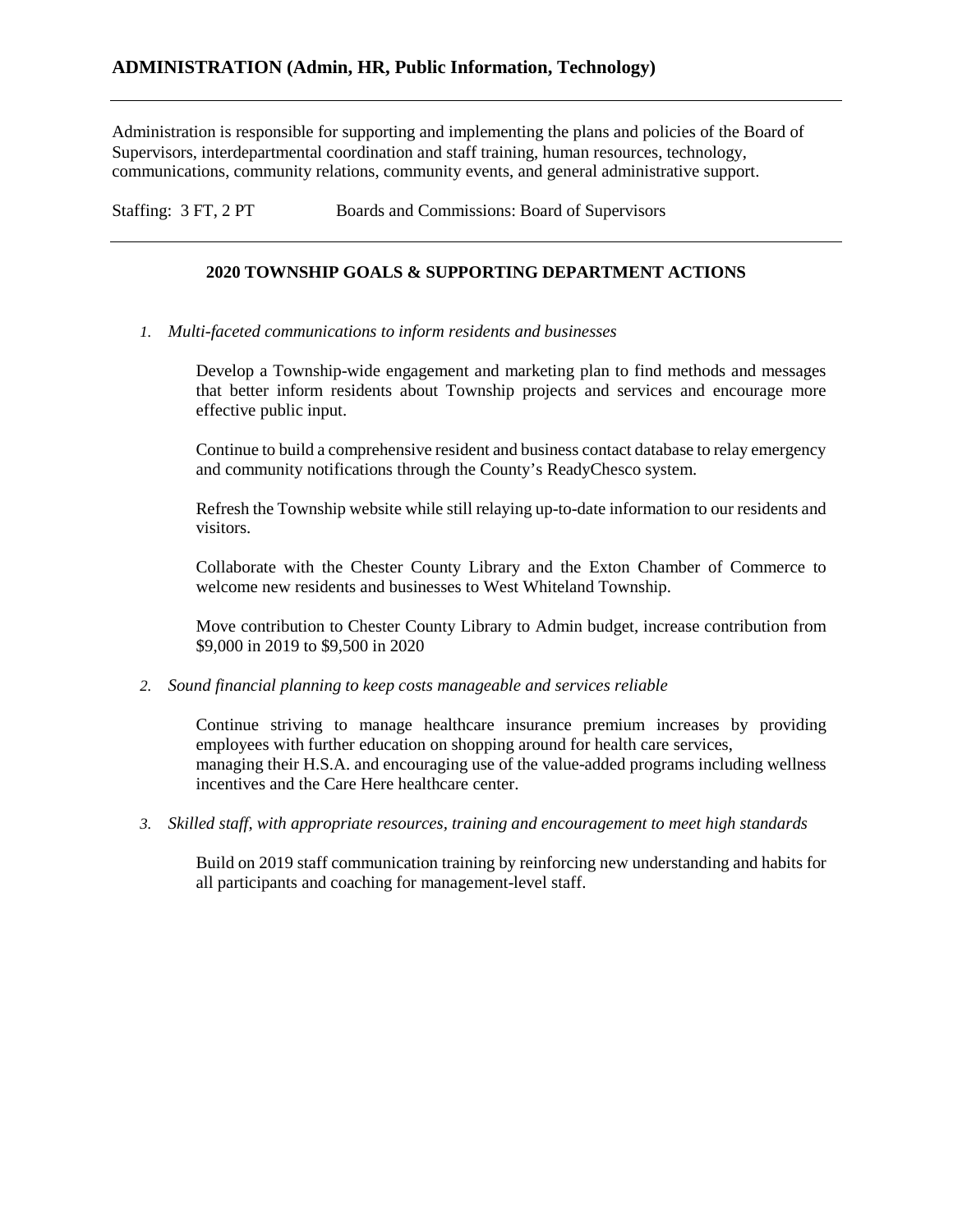### **2019 ACCOMPLISHMENTS**

#### **Public Information and Communication**

- 1. Restructured the public information assistant's responsibilities to focus on promoting Township news and supporting all departments in their communication needs.
- 2. Created, hired and on-boarded a new part-time position/employee for commission support, event coordination and administrative support
- 3. Developed communication tools for outreach efforts, including the "development by design" concept to explain planning and regulations; a map handout summarizing the new bike and pedestrian plan; and the trash and recycling survey.
- 4. Enhanced public communication by:
	- o Installing new internal signage in the Municipal Building's lobby to assist visitors.
	- o Refining the facility reservation system to provide residents 24/7 access. In 2019, over 900 reservations (internal and external) were processed by the team.
	- o Increasing social media subscribers:

| <b>Social Media</b>           | <b>Subscribers/Followers</b> | Increase over 2018               |
|-------------------------------|------------------------------|----------------------------------|
| <b>Constant Contact eNews</b> | Over 2,980                   | $+24%$                           |
| Next Door                     | Over 3,760                   | $+30%$                           |
|                               |                              | 33% of 8,524 Township            |
|                               |                              | households from 34 neighborhoods |
| Facebook                      | Over 2,140 page likes        | $+26%$                           |

5. Organized and implemented two Open Houses for the residents focusing on development and on Township services and programs.

#### **Human Resources**

- 6. Revamped the annual employee incentive and service award program (continue \$3,000 funding)
- 7. Identified and improved communication needs among departments and staff in order to boost productivity. 10-session training course attended by over 30 employees to focus on ways to enhance communication and understanding.
- 8. Staff coordinated initiatives supporting active lifestyles, stress management, preventive care, and nutrition and financial wellness.
- 9. Enhanced the employee evaluation form "Employee Conversation and Planning Form" to stimulate productive manager-employee discussions.
- 10. Recruited and selected 5 full-time employees, and 2 seasonal employees to maintain current staffing levels.
- 11. Updated employee policies to ensure a healthy and positive work environment, including the no smoking, drug and alcohol prevention and FMLA policies.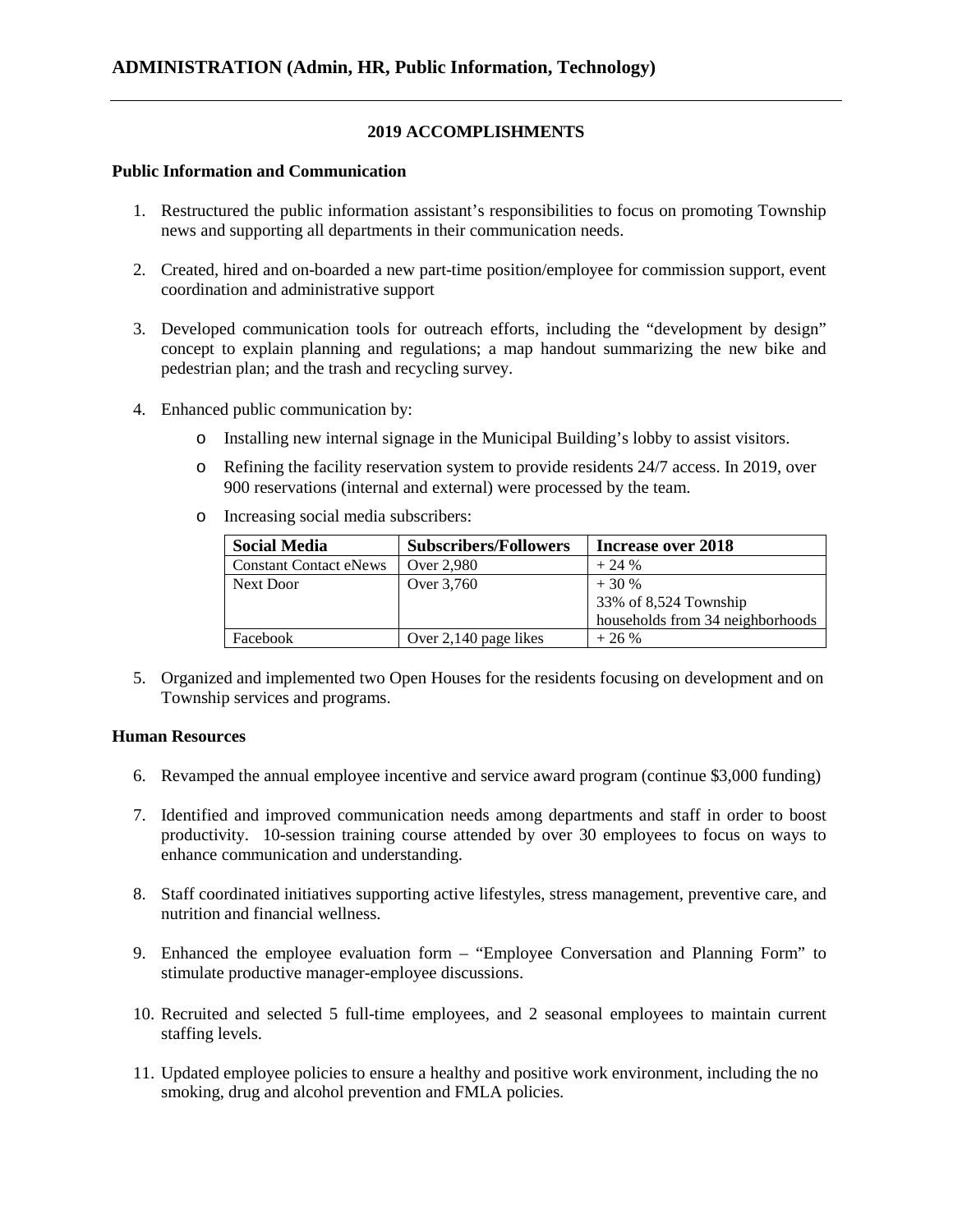| zwhite                               | 12/12/2019 15:39 |                                                                                                                                          | West Whiteland Township<br>NEXT YEAR / CURRENT YEAR BUDGET ANALYSIS |                  |                            |                       |                           |                    | l P<br>1<br>  bgnyrpts     |
|--------------------------------------|------------------|------------------------------------------------------------------------------------------------------------------------------------------|---------------------------------------------------------------------|------------------|----------------------------|-----------------------|---------------------------|--------------------|----------------------------|
|                                      |                  | PROJECTION: 20201 2020 Budget                                                                                                            |                                                                     |                  |                            |                       |                           |                    | FOR PERIOD 99              |
| ACCOUNTS FOR:<br><b>GENERAL FUND</b> |                  |                                                                                                                                          | 2018<br><b>ACTUAL</b>                                               | 2019<br>ORIG BUD | 2019<br><b>REVISED BUD</b> | 2019<br><b>ACTUAL</b> | 2019<br><b>PROJECTION</b> | 2020               | <b>PCT</b><br>FINAL CHANGE |
| 014010                               | 3002             | PENSION                                                                                                                                  | 12,481.00                                                           | 12,389.00        | 12,389.00                  | 12,578.00             | 12,578.00                 | 21,258.00          | 71.6%                      |
| 014010                               | 3003             | WС                                                                                                                                       | 285.00                                                              | 310.00           | 310.00                     | 643.79                | 650.00                    | 650.00             | 109.7%                     |
|                                      |                  | Worker's Compensation Insurance.                                                                                                         |                                                                     |                  |                            |                       |                           |                    |                            |
| 014010                               | 3110             | SALARIES                                                                                                                                 | 199,769.25                                                          | 254,000.00       | 254,000.00                 | 244,264.10            | 256,000.00                | 267,000.00         | 5.1%                       |
|                                      |                  | 2019 - Combined Part Time (3144) with Full Time (3110); included FICA                                                                    |                                                                     |                  |                            |                       |                           |                    |                            |
| 014010                               | 3111             | SUPERVISOR                                                                                                                               | 12, 115.07                                                          | 13,500.00        | 13,500.00                  | 9,991.26              | 13,500.00                 | 13,500.00          | $.0\%$                     |
|                                      |                  | Beginning in 2019, this line item includes the FICA.                                                                                     |                                                                     |                  |                            |                       |                           |                    |                            |
| 014010                               | 3119             | INCENTIVE                                                                                                                                | 7,636.13                                                            | 15,000.00        | 15,000.00                  | 4,929.99              | 10,000.00                 | $13,000.00 - 13.3$ |                            |
|                                      |                  | Volunteer & Employee Recognition Programs:                                                                                               |                                                                     |                  |                            |                       |                           |                    |                            |
|                                      |                  | Service Awards: 2019: \$1,000 2020: \$2,900                                                                                              |                                                                     |                  |                            |                       |                           |                    |                            |
|                                      |                  | Staff Recognition (i.e. \$25 Gift Card or Lunch) - 2019: \$2,000; 2020: \$1,000                                                          |                                                                     |                  |                            |                       |                           |                    |                            |
|                                      |                  | Appreciation of Service (Holiday Ham or Turkey for Employyees, Retirees, and<br>$V\overline{o}$ lunteers) - 2019: \$5,500; 2020: \$5,500 |                                                                     |                  |                            |                       |                           |                    |                            |
|                                      |                  | Holiday Luncheon - 2019: \$1,500; 2020: \$1,500                                                                                          |                                                                     |                  |                            |                       |                           |                    |                            |
|                                      | \$1,000          | Volunteer Recognition Event (Q & A with the Supervisors) - 2019: $N/A$ ; 2020:                                                           |                                                                     |                  |                            |                       |                           |                    |                            |
|                                      |                  | Employee & Retiree Picnic - 2019: \$500; 2020: \$500                                                                                     |                                                                     |                  |                            |                       |                           |                    |                            |
|                                      |                  | Flowers/Fruit Baskets - 2019: \$500;  2020: \$500                                                                                        |                                                                     |                  |                            |                       |                           |                    |                            |
| 014010                               | 3144             | PTP SALARY                                                                                                                               | 37,758.52                                                           | $.00 \,$         | .00                        | .00                   | .00                       | .00.               | . 0%                       |
|                                      |                  | 2019 - Combined Part Time (3144) with Full Time (3110)                                                                                   |                                                                     |                  |                            |                       |                           |                    |                            |
| 014010                               | 3152             | DENTAL                                                                                                                                   | 3,404.93                                                            | .00              | .00                        | .00                   | .00                       | .00                | .0 <sub>8</sub>            |
|                                      |                  | 2019 - Merged with Medical (3156) are Dental (3152) and HRA (3157).                                                                      |                                                                     |                  |                            |                       |                           |                    |                            |



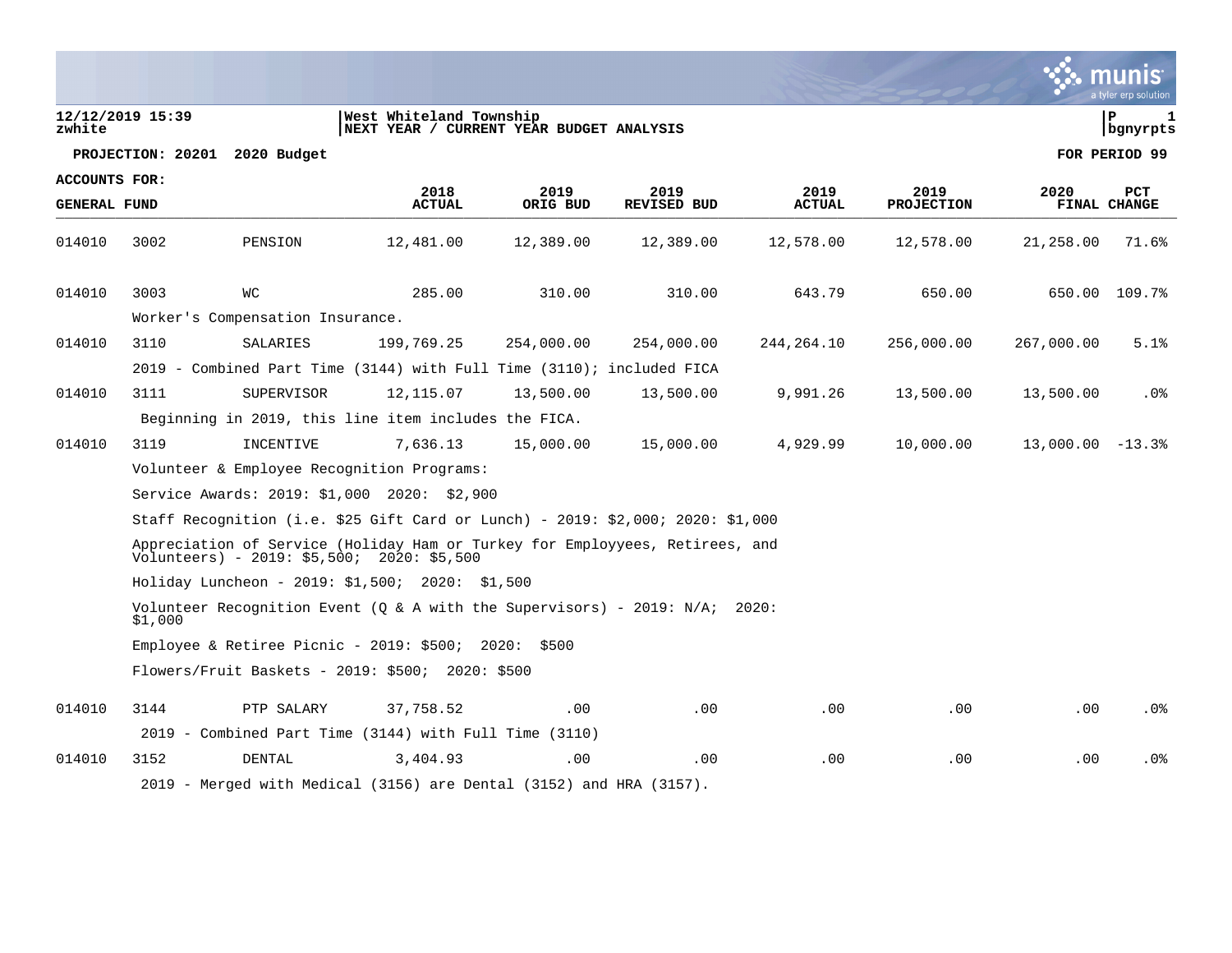|                      |                  |                                                                                                                                                                                                                                                               |                                                                     |           |                    |               |                   |                   | a tyler erp solution |
|----------------------|------------------|---------------------------------------------------------------------------------------------------------------------------------------------------------------------------------------------------------------------------------------------------------------|---------------------------------------------------------------------|-----------|--------------------|---------------|-------------------|-------------------|----------------------|
| zwhite               | 12/12/2019 15:39 |                                                                                                                                                                                                                                                               | West Whiteland Township<br>NEXT YEAR / CURRENT YEAR BUDGET ANALYSIS |           |                    |               |                   |                   | lР<br>2<br>bgnyrpts  |
|                      |                  | PROJECTION: 20201 2020 Budget                                                                                                                                                                                                                                 |                                                                     |           |                    |               |                   |                   | FOR PERIOD 99        |
| <b>ACCOUNTS FOR:</b> |                  |                                                                                                                                                                                                                                                               | 2018                                                                | 2019      | 2019               | 2019          | 2019              | 2020              | <b>PCT</b>           |
| <b>GENERAL FUND</b>  |                  |                                                                                                                                                                                                                                                               | <b>ACTUAL</b>                                                       | ORIG BUD  | <b>REVISED BUD</b> | <b>ACTUAL</b> | <b>PROJECTION</b> |                   | <b>FINAL CHANGE</b>  |
| 014010               | 3153             | LT DISABIL                                                                                                                                                                                                                                                    | 540.45                                                              | 560.00    | 560.00             | 513.15        | 560.00            | 600.00            | 7.1%                 |
| 014010               | 3156             | HEALTH INS                                                                                                                                                                                                                                                    | 48,142.03                                                           | 49,000.00 | 49,000.00          | 67,020.39     | 69,000.00         | 70,500.00         | 43.9%                |
|                      |                  | 2020 - Includes Medical/Dental/Rx for Admin and BOS.<br>Also includes Fed ACA fee for Patient-Centered Outcomes Research Trust Fund<br>(PCORI) est. \$400 - approx. 160 participants.<br>2019 over budget due to one additional participant vs. budget plans. |                                                                     |           |                    |               |                   |                   |                      |
| 014010               | 3157             | <b>HRA</b>                                                                                                                                                                                                                                                    | 2,288.72                                                            | .00       | .00                | .00           | .00               | .00               | .0 <sub>8</sub>      |
|                      |                  | 2019 - Merged with Medical (3156) are Dental (3152) and HRA (3157).                                                                                                                                                                                           |                                                                     |           |                    |               |                   |                   |                      |
| 014010               | 3158             | LIFE INS                                                                                                                                                                                                                                                      | 635.40                                                              | 600.00    | 600.00             | 634.24        | 700.00            | 870.00            | 45.0%                |
|                      |                  |                                                                                                                                                                                                                                                               |                                                                     |           |                    |               |                   |                   |                      |
| 014010               | 3161             | FICA                                                                                                                                                                                                                                                          | 18,566.59                                                           | .00       | .00                | .00           | .00               | .00               | .0%                  |
|                      |                  | 2019: MERGED INTO 3110                                                                                                                                                                                                                                        |                                                                     |           |                    |               |                   |                   |                      |
| 014010               | 3183             | OVERTIME                                                                                                                                                                                                                                                      | 580.20                                                              | 1,000.00  | 1,000.00           | 541.04        | 1,000.00          | 1,000.00          | .0%                  |
| 014010               | 3210             | OFFICE SUP                                                                                                                                                                                                                                                    | 1,491.43                                                            | 2,100.00  | 2,100.00           | 1,304.82      | 1,500.00          | $1.700.00 - 19.0$ |                      |
|                      |                  | Office Supplies, envelopes, copy paper, postage machine supplies, business cards<br>and Amazon Prime Membership                                                                                                                                               |                                                                     |           |                    |               |                   |                   |                      |
| 014010               | 3245             | <b>SUPPLIES</b>                                                                                                                                                                                                                                               | 678.00                                                              | 1,000.00  | 1,000.00           | 465.62        | 1,000.00          | 1,000.00          | $.0\%$               |
|                      |                  | Misc HR supplies, employment posters, reference material                                                                                                                                                                                                      |                                                                     |           |                    |               |                   |                   |                      |
| 014010               | 3314             | SOLICITORS                                                                                                                                                                                                                                                    | 121,357.67                                                          | 80,000.00 | 80,000.00          | 118,488.70    | 120,000.00        | 100,000.00        | 25.0%                |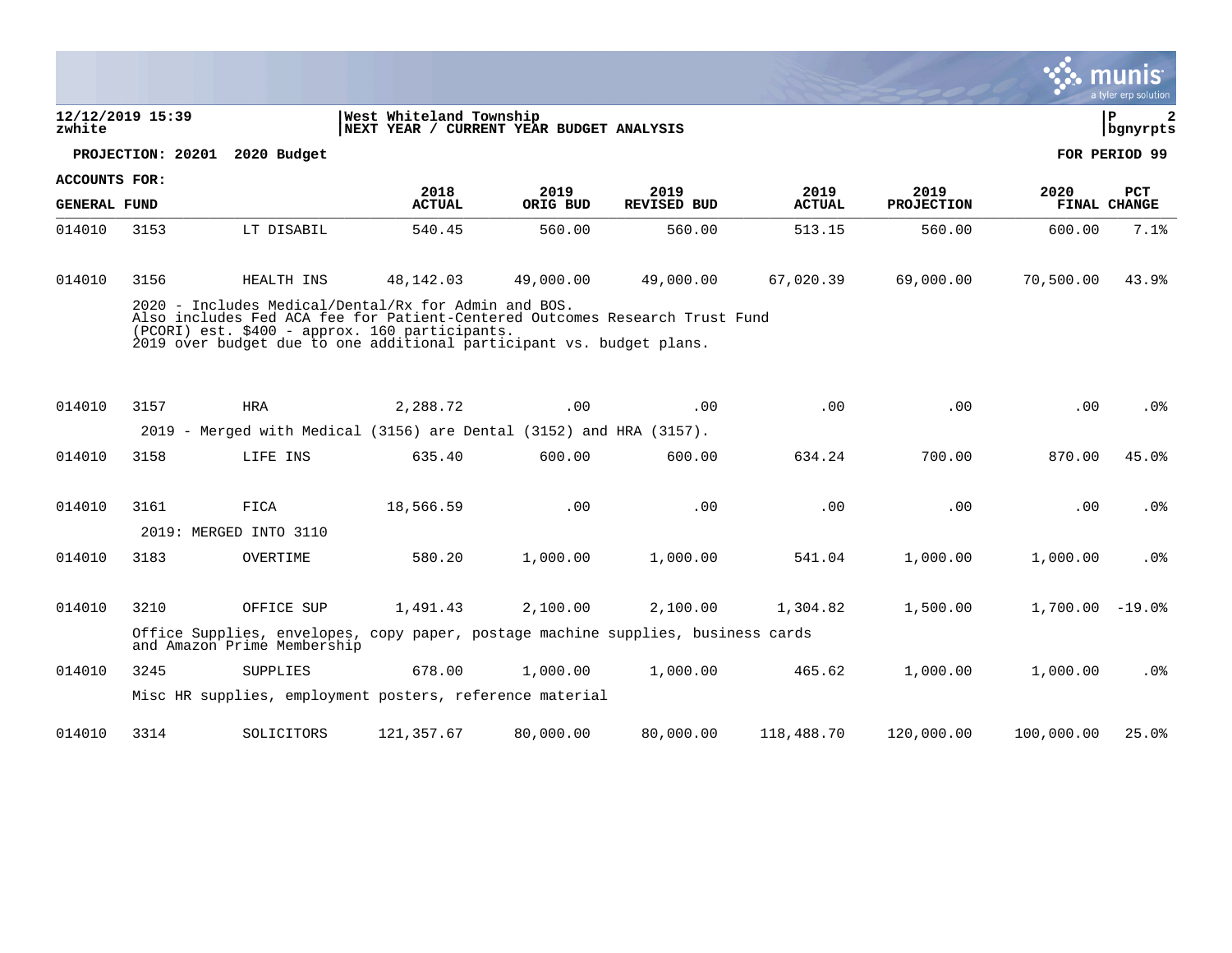$\begin{array}{c|c|c|c|c} 12/12/2019 & 15:39 \end{array}$   $\begin{array}{c|c|c} \text{P} & 3 \\ \text{Nexr} & \text{Nexr} & \text{F} \\ \text{Nexr} & \text{Yexr} & \text{V} & \text{CURER} \\ \text{Nexr} & \text{Yexr} & \text{Vexr} & \text{SUDGET} & \text{NALYSIS} \\ \end{array}$ **zwhite |NEXT YEAR / CURRENT YEAR BUDGET ANALYSIS |bgnyrpts PROJECTION: 20201 2020 Budget FOR PERIOD 99 ACCOUNTS FOR: 2018 2019 2019 2019 2019 2020 PCT GENERAL FUND ACTUAL ORIG BUD REVISED BUD ACTUAL PROJECTION FINAL CHANGE**  ARIENALI FOND PULLUAL ONIG BOD NEVISED BOD NEVISED ALIOAL FRODECIION FINAL CIRAGE 014010 3321 TELEPHONE 374.30 .00 .00 .00 .00 .00 .0% 2019+ Rolled into 3361. 014010 3325 POSTAGE 10,144.53 .00 .00 .00 .00 .00 .0% 014010 3340 COMMUNICAT .00 32,000.00 32,000.00 29,776.56 32,000.00 35,000.00 9.4% 2 Newsletters (Design, Printing, Mail Prep, and Postage). Increase mailing from 8,500 to approx. 9,500, which includes residents and businesses - 2019: \$17,500;  $2020: $20,000$ 1 Additional Mailing - 2019: \$3,600; 2020: \$4,000 Advertisement of Board and Commission Meetings, Ordinance notices for all Departments except Planning, Employment Ads, etc. - \$2019: \$5,000; 2020: \$5,000 General Postage, Meter Lease, and Supplies - 2019: \$2,000; 2020: \$2,500 eNews, Social Media Boosts, Event Registration - 2019: \$750; 2020: \$1,000 Misc. (Photography, Display supplies, Design work, Business Cards, etc.) - 2019:<br>\$2,500 2020: \$2,500  $120^{\frac{1}{2}}$  \$2,500 014010 3341 ADVERTISIN 5,036.58 .00 .00 .00 .00 .00 .00 .00 .00 .00 014010 3342 PRINTING 13,746.75 .00 .00 .00 .00 .00 .0% 014010 3351 PROPERTY 2,287.00 2,500.00 2,500.00 2,487.00 2,500.00 2,500.00 .0% Includes allocated cost of Property, Auto, & Inland Marine 014010 3352 LIABILITY 1,878.00 10,800.00 10,800.00 10,980.60 10,800.00 11,100.00 2.8% 014010 3354 PUBLIC EMP 370.50 .00 .00 .00 .00 .00 .0%

munis a tyler erp solutior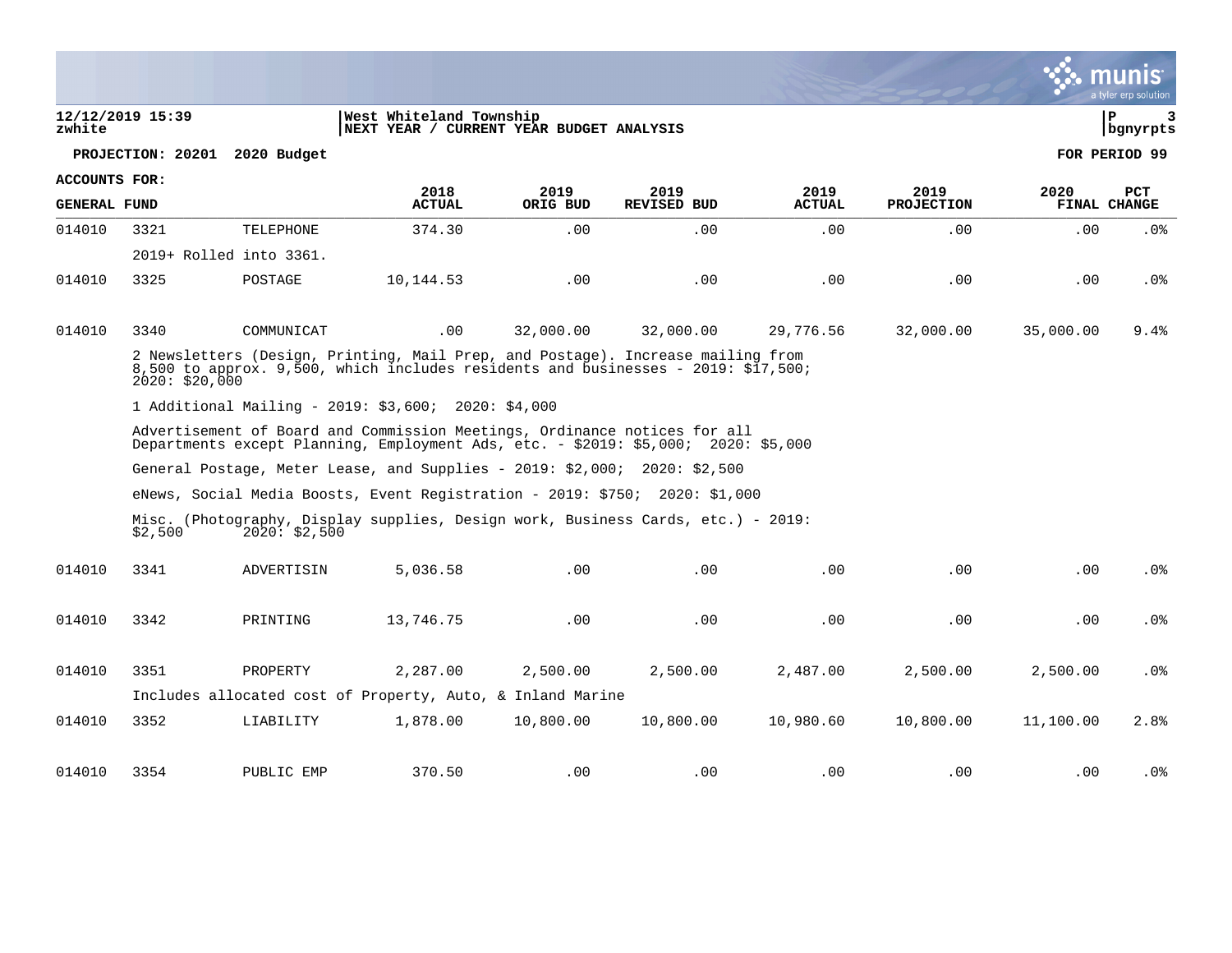#### **12/12/2019 15:39 |West Whiteland Township |P 4 zwhite |NEXT YEAR / CURRENT YEAR BUDGET ANALYSIS |bgnyrpts**



**PROJECTION: 20201 2020 Budget FOR PERIOD 99**

| <b>ACCOUNTS FOR:</b> |                                                                                                                                                                                                                                                                                                                                                                                                    |                                                                           |                                                                                                                                                                                                                                                                                                                                                                                                                                                                                                                                                                                                                                                               |                  |                     |                       |                           |                   |                            |  |  |
|----------------------|----------------------------------------------------------------------------------------------------------------------------------------------------------------------------------------------------------------------------------------------------------------------------------------------------------------------------------------------------------------------------------------------------|---------------------------------------------------------------------------|---------------------------------------------------------------------------------------------------------------------------------------------------------------------------------------------------------------------------------------------------------------------------------------------------------------------------------------------------------------------------------------------------------------------------------------------------------------------------------------------------------------------------------------------------------------------------------------------------------------------------------------------------------------|------------------|---------------------|-----------------------|---------------------------|-------------------|----------------------------|--|--|
| <b>GENERAL FUND</b>  |                                                                                                                                                                                                                                                                                                                                                                                                    |                                                                           | 2018<br><b>ACTUAL</b>                                                                                                                                                                                                                                                                                                                                                                                                                                                                                                                                                                                                                                         | 2019<br>ORIG BUD | 2019<br>REVISED BUD | 2019<br><b>ACTUAL</b> | 2019<br><b>PROJECTION</b> | 2020              | <b>PCT</b><br>FINAL CHANGE |  |  |
| 014010               | 3355                                                                                                                                                                                                                                                                                                                                                                                               | PO LIAB                                                                   | 10,484.00                                                                                                                                                                                                                                                                                                                                                                                                                                                                                                                                                                                                                                                     | .00              | .00                 | .00                   | .00                       | .00               | $.0\%$                     |  |  |
|                      |                                                                                                                                                                                                                                                                                                                                                                                                    | 2019+: Moved to 3352 Liability Insurance                                  |                                                                                                                                                                                                                                                                                                                                                                                                                                                                                                                                                                                                                                                               |                  |                     |                       |                           |                   |                            |  |  |
| 014010               | 3361                                                                                                                                                                                                                                                                                                                                                                                               | UTILITIES                                                                 | .00                                                                                                                                                                                                                                                                                                                                                                                                                                                                                                                                                                                                                                                           | 500.00           | 500.00              | 533.57                | 500.00                    | 550.00            | 10.0%                      |  |  |
|                      |                                                                                                                                                                                                                                                                                                                                                                                                    |                                                                           | 2020: includes cost of eComm telephone software renewal                                                                                                                                                                                                                                                                                                                                                                                                                                                                                                                                                                                                       |                  |                     |                       |                           |                   |                            |  |  |
| 014010               | 3380                                                                                                                                                                                                                                                                                                                                                                                               | UNEMPLOY                                                                  | 9,044.63                                                                                                                                                                                                                                                                                                                                                                                                                                                                                                                                                                                                                                                      | 12,000.00        | 12,000.00           | 11,152.82             | 12,000.00                 | 12,000.00         | $.0\%$                     |  |  |
|                      |                                                                                                                                                                                                                                                                                                                                                                                                    | PA Unemployment Compensation Solvency Fee                                 |                                                                                                                                                                                                                                                                                                                                                                                                                                                                                                                                                                                                                                                               |                  |                     |                       |                           |                   |                            |  |  |
| 014010               | 3420                                                                                                                                                                                                                                                                                                                                                                                               | <b>DUES</b>                                                               | 5,036.82                                                                                                                                                                                                                                                                                                                                                                                                                                                                                                                                                                                                                                                      | 8,500.00         | 8,500.00            | 5,774.77              | 7,000.00                  | $7,000.00 - 17.6$ |                            |  |  |
|                      | Services (PELRAS) \$550                                                                                                                                                                                                                                                                                                                                                                            | Exton Chamber of Commerce \$200                                           | Chester County of Township Officials (CCATO) \$400<br>Pennsylvania State Association of Township Supervisors (PSATS) \$1100<br>Chester County Consortium of Managers \$400<br>Society of Human Resources Management (SHRM) \$200<br>Pennsylvania Municipal League (PML)/ Public Employer Labor Relations Assn<br>Association of Pennsylvania Municipal Managers (APMM) \$400<br>International City Managers' Association (ICMA) \$2800<br>International Public Management Association for Human Resources (IPMA) \$100<br>Pennsylvania State Association of Boroughs (PSABS) Training Only \$125<br>Subscriptions - Daily Local and Wall Street Journal \$150 |                  |                     |                       |                           |                   |                            |  |  |
| 014010               | 3422                                                                                                                                                                                                                                                                                                                                                                                               | TR/SEM/SCH                                                                | 5,309.17                                                                                                                                                                                                                                                                                                                                                                                                                                                                                                                                                                                                                                                      | 7,000.00         | 7,000.00            | 7,041.91              | 7,000.00                  |                   |                            |  |  |
|                      | $6.000.00 - 14.3$<br>Association of Pennsylvania Municipal Management (APMM) including Public Employer<br>Labor Relations Advisory Service (PELRAS) Conference \$2500<br>Society for Human Resource Management (SHRM)<br>Lunch and Learns<br>HR Seminars and Certification Classes<br>Management Training<br>Chester County Association of Township Officials (CCATO) Fall & Spring<br>Conferences |                                                                           |                                                                                                                                                                                                                                                                                                                                                                                                                                                                                                                                                                                                                                                               |                  |                     |                       |                           |                   |                            |  |  |
| 014010               | 3424                                                                                                                                                                                                                                                                                                                                                                                               | MEETINGS                                                                  | 1,714.59                                                                                                                                                                                                                                                                                                                                                                                                                                                                                                                                                                                                                                                      | 2,000.00         | 2,000.00            | 1,251.89              | 2,000.00                  | 2,000.00          | .0%                        |  |  |
|                      |                                                                                                                                                                                                                                                                                                                                                                                                    | Lunches and supplies for meetings<br>Special Township Events and Meetings |                                                                                                                                                                                                                                                                                                                                                                                                                                                                                                                                                                                                                                                               |                  |                     |                       |                           |                   |                            |  |  |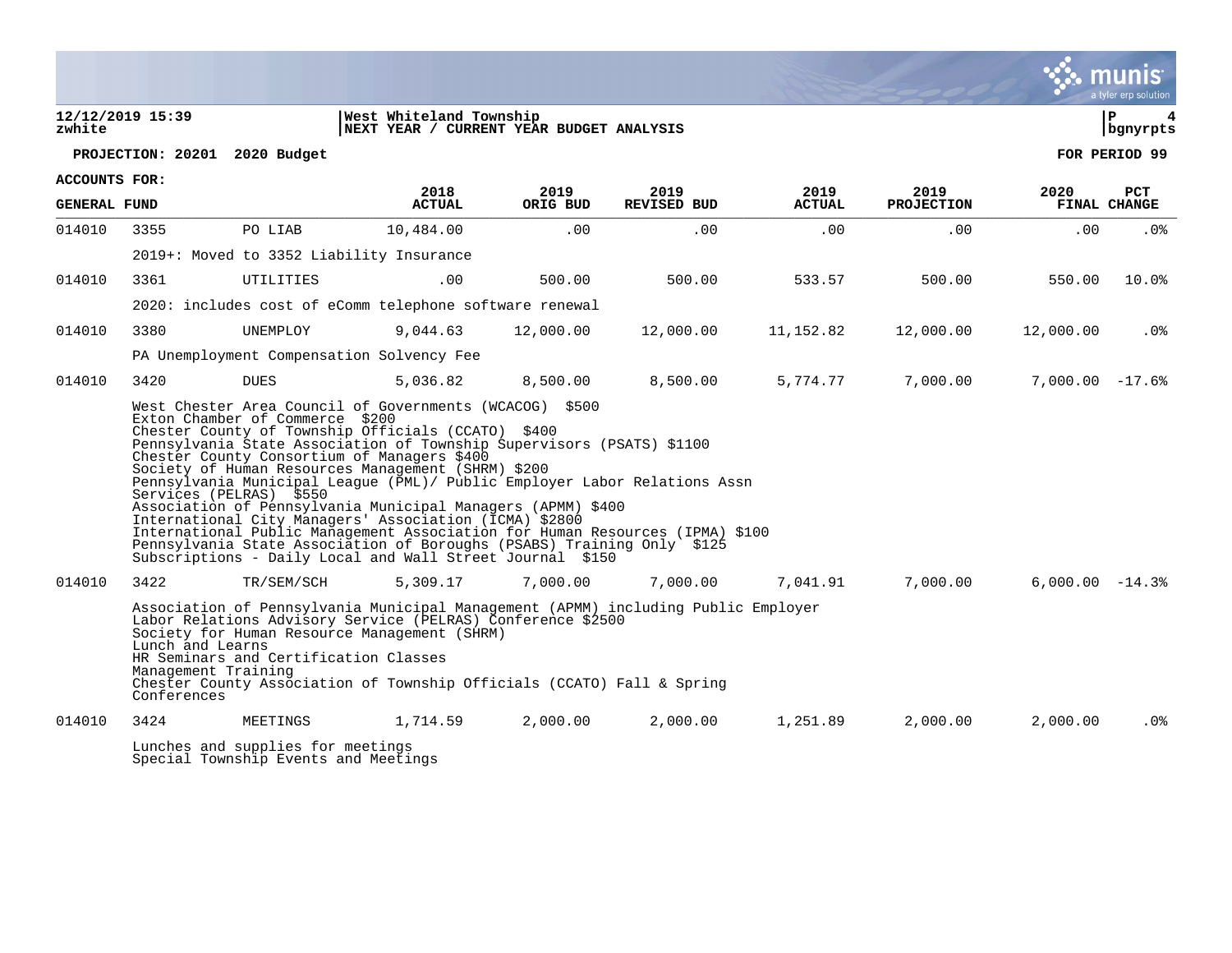|                     |                                                                                                                                                  |                                                    |                                                                                                                                                                                                                     |            |                                                                     |                   |                       |                                  | a tyler erp solution  |
|---------------------|--------------------------------------------------------------------------------------------------------------------------------------------------|----------------------------------------------------|---------------------------------------------------------------------------------------------------------------------------------------------------------------------------------------------------------------------|------------|---------------------------------------------------------------------|-------------------|-----------------------|----------------------------------|-----------------------|
| zwhite              | 12/12/2019 15:39                                                                                                                                 |                                                    | West Whiteland Township<br>NEXT YEAR / CURRENT YEAR BUDGET ANALYSIS                                                                                                                                                 |            |                                                                     |                   |                       |                                  | ΙP<br>5<br>  bgnyrpts |
|                     |                                                                                                                                                  | PROJECTION: 20201 2020 Budget                      |                                                                                                                                                                                                                     |            |                                                                     |                   |                       |                                  | FOR PERIOD 99         |
| ACCOUNTS FOR:       |                                                                                                                                                  |                                                    | 2018                                                                                                                                                                                                                | 2019       | 2019                                                                | 2019              | 2019                  | 2020                             | <b>PCT</b>            |
| <b>GENERAL FUND</b> |                                                                                                                                                  |                                                    | <b>ACTUAL</b>                                                                                                                                                                                                       | ORIG BUD   | REVISED BUD                                                         | <b>ACTUAL</b>     | <b>PROJECTION</b>     |                                  | FINAL CHANGE          |
| 014010              | 3450                                                                                                                                             | CONTRACTED                                         | 22,804.12                                                                                                                                                                                                           |            | 50,000.00 65,000.00                                                 | 33,566.11         | 50,000.00             | $50,000.00 - 23.1$               |                       |
|                     |                                                                                                                                                  | disability incidents<br>Remaining 75% to Planning) | HR Services, including background checks & tests and management of short-term<br>Neighborhood University website, reimbursed by WCACOG<br>General Code (\$4,100= 25% of all budgeted Fund 01 General Code expenses. |            |                                                                     |                   |                       |                                  |                       |
|                     | 2019 Exton Park capital campaign feasibility study - \$15,000<br>2019 Renewable energy partnership with COG - \$15,000 approved budget amendment |                                                    |                                                                                                                                                                                                                     |            |                                                                     |                   |                       |                                  |                       |
|                     |                                                                                                                                                  |                                                    | 2019 and 2020 HR consulting services/team development (\$10,000/yr)<br>2020 CodeRed Community Notification System - moved from IT fund (\$5,200)<br>2020 Professional marketing/civic engagement - \$10,000         |            |                                                                     |                   |                       |                                  |                       |
| 014010              | 3531                                                                                                                                             |                                                    | T TF $20,723.00$ $16,000.00$ $16,000.00$ $16,000.00$                                                                                                                                                                |            |                                                                     |                   |                       | 16,000.00    12,000.00    -25.0% |                       |
|                     |                                                                                                                                                  | Transfer to Technology Fund.                       |                                                                                                                                                                                                                     |            |                                                                     |                   |                       |                                  |                       |
| 014010              | 3533                                                                                                                                             |                                                    | TRANSFER 200,000.00                                                                                                                                                                                                 |            | $\sim 00$ . $00$                                                    | .00               | .00                   | .00                              | .0%                   |
| 014010              | 3548                                                                                                                                             | CHESCO LIB                                         | $\sim$ 00                                                                                                                                                                                                           | .00        | $\sim$ 00                                                           | .00               | .00                   | 9,500.00                         | .0%                   |
|                     |                                                                                                                                                  |                                                    | 2020B: Community Contributions Dept merged into Admin for contribution to Chesco<br>Library and Fire Dept for contributions to Uwchlan & Good Fellowship Ambulance.                                                 |            |                                                                     |                   |                       |                                  |                       |
|                     | TOTAL GENERAL FUND                                                                                                                               |                                                    | 776,684.38                                                                                                                                                                                                          | 570,759.00 | 585,759.00                                                          | 579,940.33        | 626,288.00            | 638,728.00                       | 9.0%                  |
|                     |                                                                                                                                                  | TOTAL REVENUE<br>TOTAL EXPENSE                     | $\begin{array}{c} \text{{\small .00}} \ \text{{\small 776,684.38}} \end{array}$                                                                                                                                     | $.00 \,$   | $.00\,$<br>$570, 759.00$ $585, 759.00$                              | .00<br>579,940.33 | $.00\,$<br>626,288.00 | $.00 \,$<br>638,728.00           | $.0\%$<br>9.0%        |
|                     |                                                                                                                                                  | GRAND TOTAL                                        | 776,684.38                                                                                                                                                                                                          | 570,759.00 | 585,759.00                                                          | 579,940.33        | 626,288.00            | 638,728.00                       | 9.0%                  |
|                     |                                                                                                                                                  |                                                    |                                                                                                                                                                                                                     |            | $+ +$ TNP OF PEROPE $A = 1$ , $B = 1$ , $B = 1$ , $B = 1$ , $B = 1$ |                   |                       |                                  |                       |

 $END$  OF REPORT - Generated by Zenobia White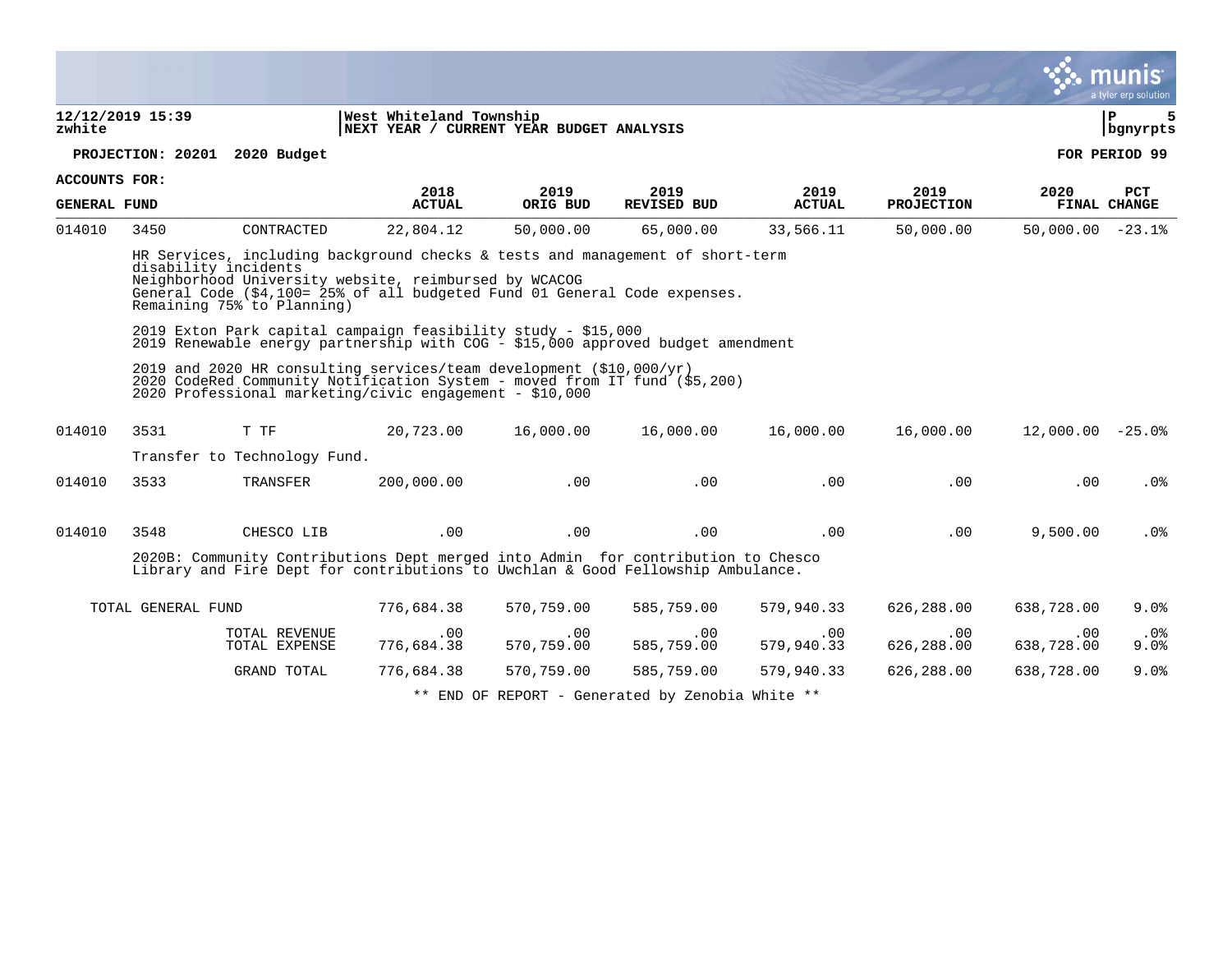The Finance Department is responsible for budgeting, financial planning and forecasting, cash management, monitoring of investments, accounting, procurement, audits and internal controls, debt service, pension administration, OPEB trust administration, administration of the solid waste program and sewer and solid waste billing. Outside contractors collect the earned income tax and local services tax on a county-wide basis, as well as West Whiteland's real estate tax.

Staffing: 5 FT (1 shared with Solid Waste); 1 PT Contractor

Boards: Board of Auditors (3 elected auditors); Pension Advisory Board (5 volunteers)

#### **2020 TOWNSHIP GOALS & SUPPORTING DEPARTMENT ACTIONS**

• *Sound financial planning to keep costs manageable and services reliable*

Complete implementation of new content management module in Munis to enable more digital processes.

Evaluate borrowing needs and options and implement accordingly.

• *Simple and effective administrative, operating and financial processes*

Continue to evaluate, automate, improve and document processes across all of our Finance functions, with a particular focus on improving uses of digital tools and reducing unnecessary redundancy.

Continue use of a part-time contracted staff member to support completion of back-end optimizations for the new billing process and all of the other department changes and systems implementations.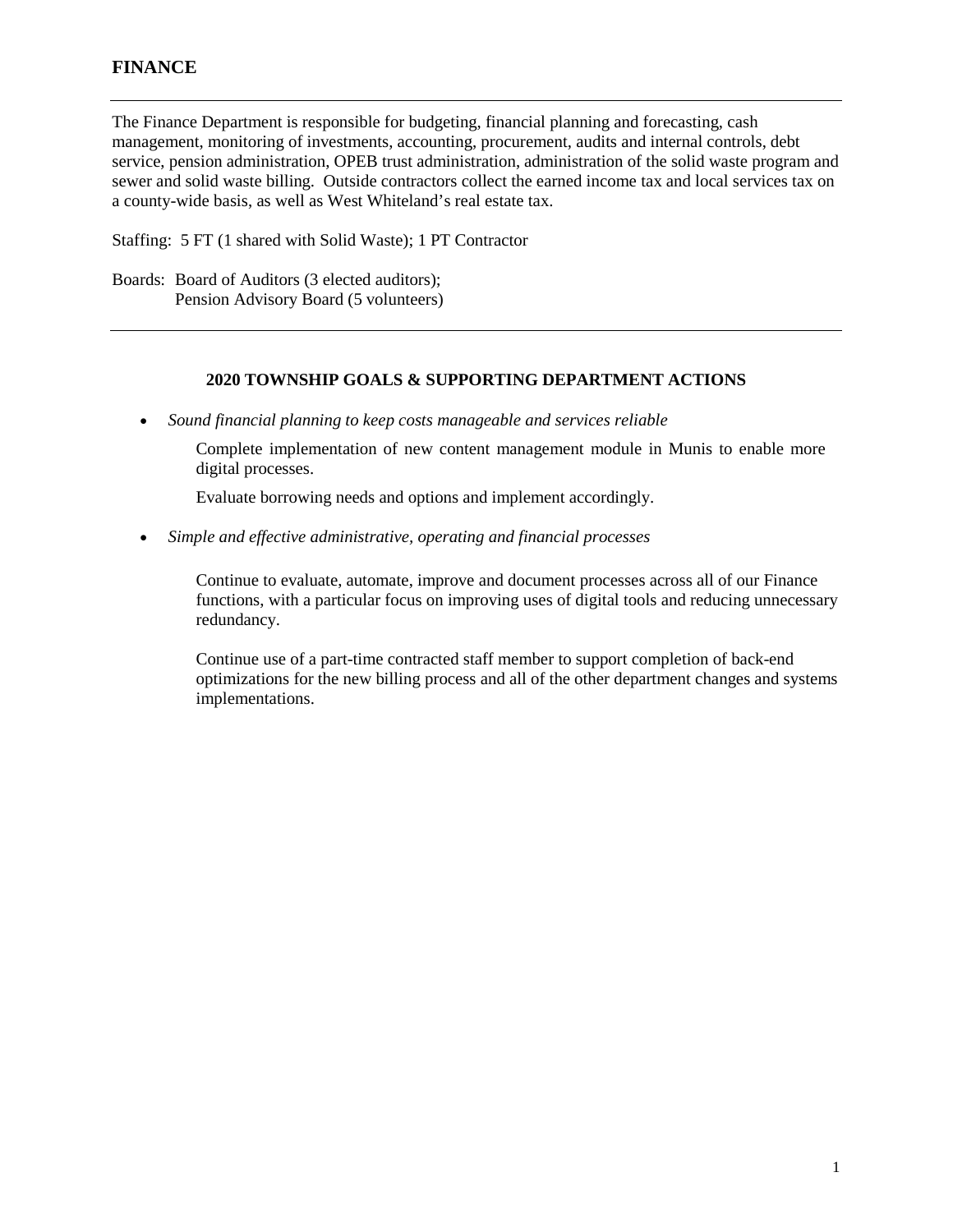### **2019 FINANCE ACCOMPLISHMENTS**

- 1. Completed digital tools to enable the Township Manager and Treasurer to more easily monitor and manage the "Big Picture" and long-term plan as well as enable department heads to better manage their expenses and budgets. An example of the benefit of this tool was the analysis of borrowing needs and impact that was done earlier in the year.
- 2. Refined and systematized sewer billing system, following transition to volume-based billing for non-residential properties, an installment payment option for residential properties, and more convenient payment methods for all.
- 3. Continued to smooth out new payroll and timekeeping system, including consistency with the general ledger and implementation of new police scheduling software
- 4. Continued evaluation of our processes and automated and improved select processes.
- 5. Refined the monthly financial package and any other financial analysis to facilitate monitoring and evaluation of financial performance and decision making.
- 6. Evaluated process optimization offered by Munis and began implementation of new content management module in Munis to enable more digital processes.
- 7. Evaluated future funding needs for the "Other Post-Employment Benefits" (aka retiree medical benefits) Trust and completed actuarial valuation for the trust and both pension plans.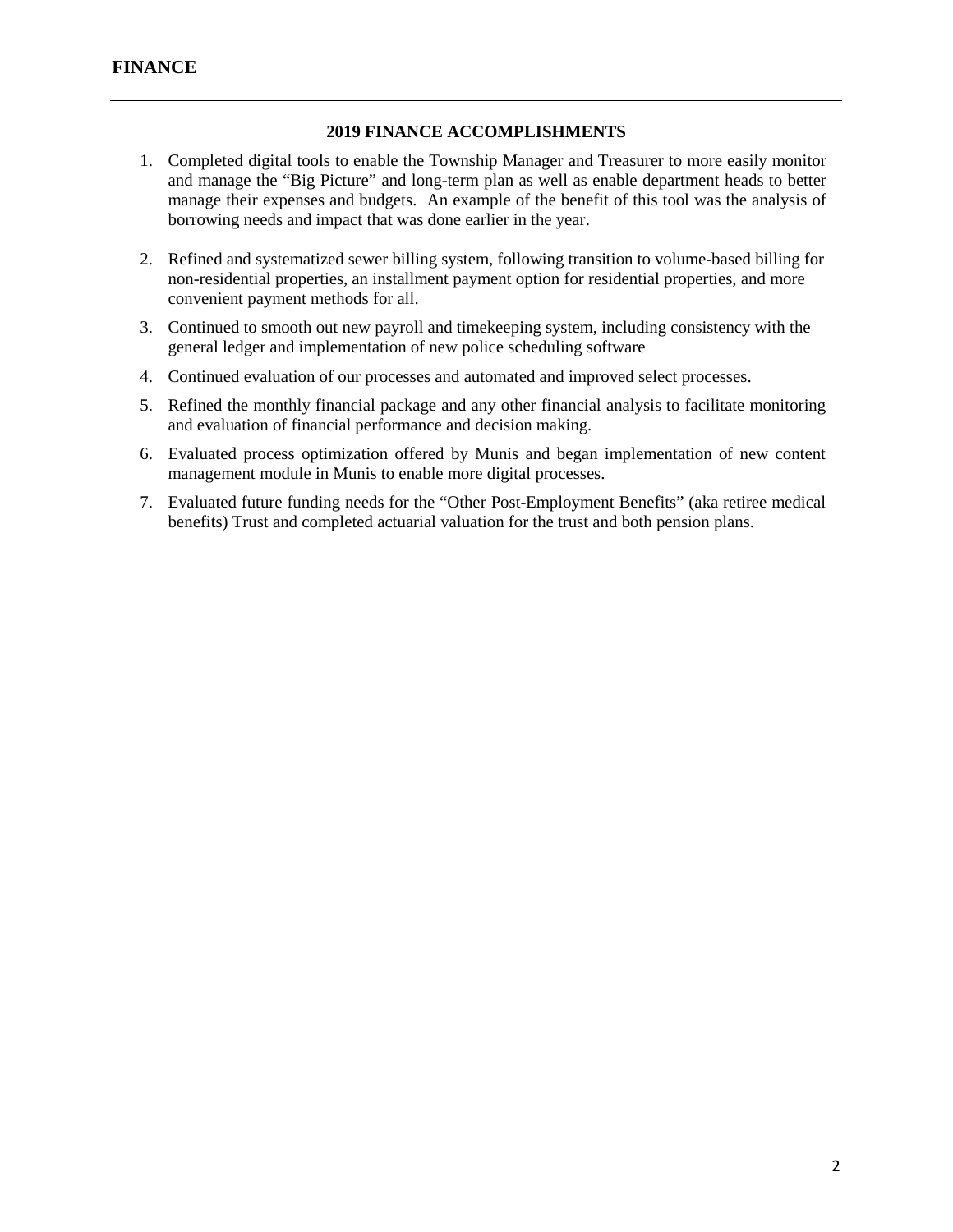|                      |                  |                                                                       |                                                                     |                  |                     |                       |                           |                      | mu<br>a tyler erp solution |
|----------------------|------------------|-----------------------------------------------------------------------|---------------------------------------------------------------------|------------------|---------------------|-----------------------|---------------------------|----------------------|----------------------------|
| zwhite               | 12/12/2019 15:39 |                                                                       | West Whiteland Township<br>NEXT YEAR / CURRENT YEAR BUDGET ANALYSIS |                  |                     |                       |                           |                      | lР<br>  bgnyrpts           |
|                      |                  | PROJECTION: 20201 2020 Budget                                         |                                                                     |                  |                     |                       |                           |                      | FOR PERIOD 99              |
| <b>ACCOUNTS FOR:</b> |                  |                                                                       |                                                                     |                  |                     |                       |                           |                      |                            |
| <b>GENERAL FUND</b>  |                  |                                                                       | 2018<br><b>ACTUAL</b>                                               | 2019<br>ORIG BUD | 2019<br>REVISED BUD | 2019<br><b>ACTUAL</b> | 2019<br><b>PROJECTION</b> | 2020<br>FINAL CHANGE | <b>PCT</b>                 |
| 014050               | 3002             | PENSION                                                               | 13,171.00                                                           | 14,002.00        | 14,002.00           | 14,216.00             | 14,246.00                 | 22,923.00            | 63.7%                      |
| 014050               | 3003             | <b>WC</b>                                                             | 259.92                                                              | 280.00           | 280.00              | 277.95                | 278.00                    | 300.00               | 7.1%                       |
|                      |                  | Worker's Compensation Insurance.                                      |                                                                     |                  |                     |                       |                           |                      |                            |
| 014050               | 3110             | SALARIES                                                              | 213,769.96                                                          | 263,000.00       | 263,000.00          | 229,763.38            | 259,000.00                | 256,700.00           | $-2.4%$                    |
|                      |                  | 2019 - Combined Part Time (3144) with Full Time (3110); included FICA |                                                                     |                  |                     |                       |                           |                      |                            |
|                      |                  | 2019 & 2020 includes contracted temporary employee.                   |                                                                     |                  |                     |                       |                           |                      |                            |
| 014050               | 3144             | PT PERSONN                                                            | 13,865.42                                                           | .00              | .00                 | .00                   | .00                       | .00                  | $.0\%$                     |
|                      |                  | 2019 - Combined Part Time (3144) with Full Time (3110)                |                                                                     |                  |                     |                       |                           |                      |                            |
| 014050               | 3152             | DENTAL                                                                | 3,344.56                                                            | $.00 \,$         | .00                 | .00                   | .00                       | .00                  | .0 <sub>8</sub>            |
|                      |                  | 2019 - Merged with Medical (3156) are Dental (3152) and HRA (3157).   |                                                                     |                  |                     |                       |                           |                      |                            |
| 014050               | 3153             | DISABILITY                                                            | 847.08                                                              | 875.00           | 875.00              | 770.18                | 900.00                    | 950.00               | 8.6%                       |
|                      |                  |                                                                       |                                                                     |                  |                     |                       |                           |                      |                            |
| 014050               | 3156             | HEALTH INS                                                            | 45,337.11                                                           | 43,500.00        | 43,500.00           | 43,585.52             | 43,500.00                 | 44,500.00            | 2.3%                       |
|                      |                  | $2019$ - Merged Medical (3156) and Dental (3152).                     |                                                                     |                  |                     |                       |                           |                      |                            |
| 014050               | 3157             | <b>HRA</b>                                                            | 2,286.73                                                            | .00              | .00                 | .00                   | .00                       | .00                  | .0%                        |
|                      |                  | 2019 - Merged with Medical (3156) are Dental (3152) and HRA (3157).   |                                                                     |                  |                     |                       |                           |                      |                            |
| 014050               | 3158             | LIFE INS                                                              | 949.96                                                              | 890.00           | 890.00              | 875.89                | 1,000.00                  | 1,300.00             | 46.1%                      |
| 014050               | 3161             | FICA                                                                  | 16,037.18                                                           | $.00 \,$         | .00                 | .00                   | .00                       | $.00 \,$             | . 0 %                      |
|                      |                  | 2019: MERGED INTO 3110                                                |                                                                     |                  |                     |                       |                           |                      |                            |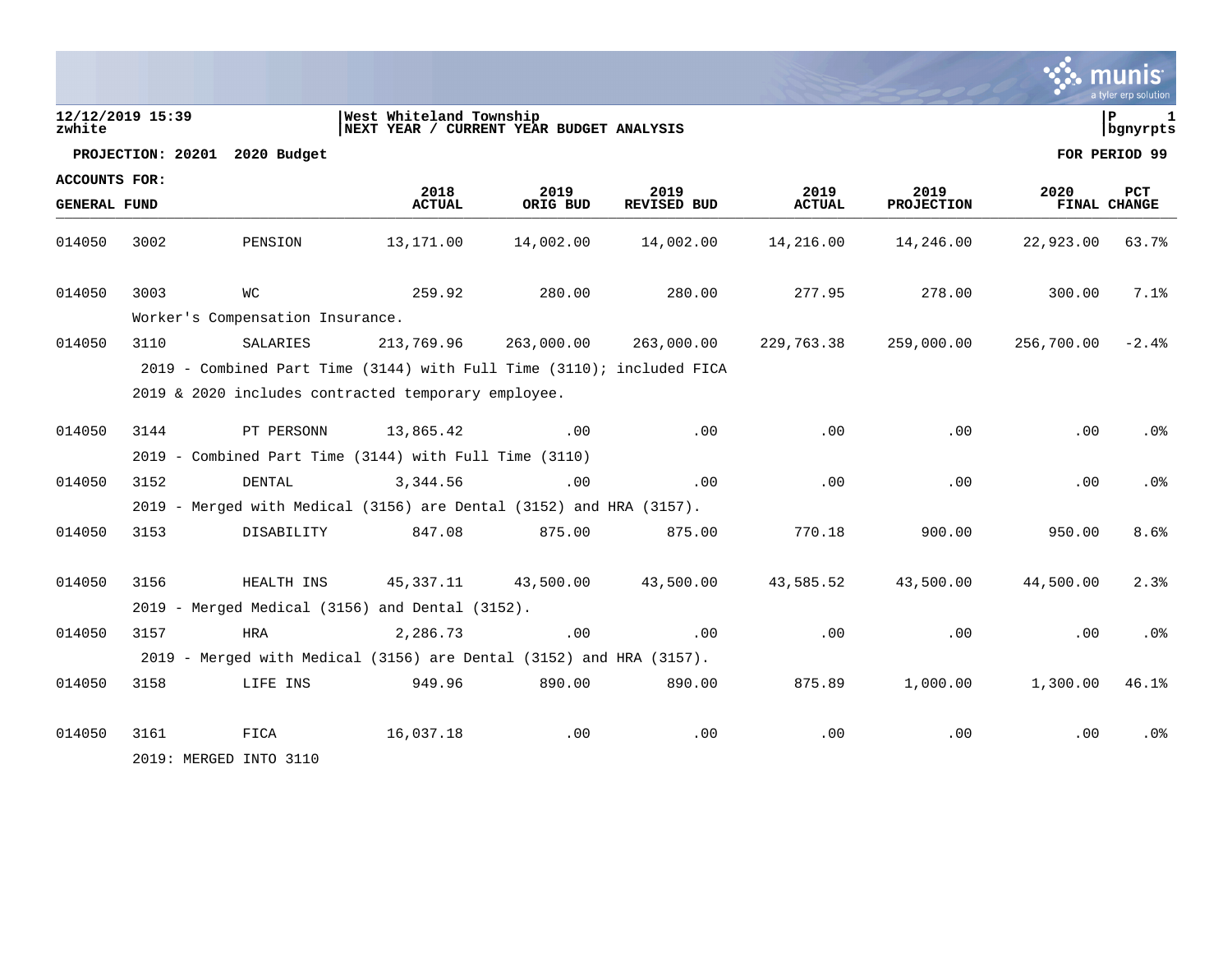|                      |                   |                                          |                                                                                                                                                                                                                    |           |                    |               |                   |                   | a tyler erp solution |
|----------------------|-------------------|------------------------------------------|--------------------------------------------------------------------------------------------------------------------------------------------------------------------------------------------------------------------|-----------|--------------------|---------------|-------------------|-------------------|----------------------|
| zwhite               | 12/12/2019 15:39  |                                          | West Whiteland Township<br>NEXT YEAR / CURRENT YEAR BUDGET ANALYSIS                                                                                                                                                |           |                    |               |                   |                   | l P<br>  bgnyrpts    |
|                      | PROJECTION: 20201 | 2020 Budget                              |                                                                                                                                                                                                                    |           |                    |               |                   |                   | FOR PERIOD 99        |
| <b>ACCOUNTS FOR:</b> |                   |                                          | 2018                                                                                                                                                                                                               | 2019      | 2019               | 2019          | 2019              | 2020              | <b>PCT</b>           |
| <b>GENERAL FUND</b>  |                   |                                          | <b>ACTUAL</b>                                                                                                                                                                                                      | ORIG BUD  | <b>REVISED BUD</b> | <b>ACTUAL</b> | <b>PROJECTION</b> |                   | FINAL CHANGE         |
| 014050               | 3183              | OVERTIME                                 | 1,595.40                                                                                                                                                                                                           | 1,000.00  | 1,000.00           | 890.87        | 1,000.00          | 1,000.00          | .0 <sub>8</sub>      |
| 014050               | 3210              | OFFICE SUP                               | 1,486.49                                                                                                                                                                                                           | 2,000.00  | 2,000.00           | 415.60        | 1,500.00          | $1,100.00 - 45.0$ |                      |
|                      |                   |                                          | Office Supplies, copy paper, postage machine supplies, business cards, envelopes                                                                                                                                   |           |                    |               |                   |                   |                      |
|                      |                   |                                          |                                                                                                                                                                                                                    |           |                    |               |                   |                   |                      |
| 014050               | 3311              | AUDITING                                 | 15,000.00                                                                                                                                                                                                          | 15,500.00 | 15,500.00          | 15,000.00     | 15,000.00         | 15,500.00         | .0%                  |
| 014050               | 3321              | TELEPHONE                                | 385.32                                                                                                                                                                                                             | .00       | .00                | .00           | .00               | .00               | .0 <sub>8</sub>      |
|                      |                   | 2019+: Rolled into 3361                  |                                                                                                                                                                                                                    |           |                    |               |                   |                   |                      |
| 014050               | 3325              | POSTAGE                                  | 326.46                                                                                                                                                                                                             | .00       | .00                | .00           | .00               | .00               | .0 <sub>8</sub>      |
|                      |                   |                                          |                                                                                                                                                                                                                    |           |                    |               |                   |                   |                      |
| 014050               | 3340              | COMMUNICAT                               | .00                                                                                                                                                                                                                | 600.00    | 600.00             | 504.43        | 900.00            | 900.00            | 50.0%                |
|                      |                   | 2020: \$500 Advertising, \$500 Postage   |                                                                                                                                                                                                                    |           |                    |               |                   |                   |                      |
| 014050               | 3351              | PROPERTY I                               | 1,313.00                                                                                                                                                                                                           | 1,700.00  | 1,700.00           | 1,666.00      | 1,700.00          | 1,700.00          | $.0\%$               |
|                      |                   |                                          | Includes allocated cost of Property, Auto, & Inland Marine                                                                                                                                                         |           |                    |               |                   |                   |                      |
| 014050               | 3352              | LIABILITY                                | 1,078.00                                                                                                                                                                                                           | 3,400.00  | 3,400.00           | 5,266.40      | 5.216.00          | 7,000.00 105.9%   |                      |
|                      |                   |                                          | Includes general liability plus premiums on bonds for Treasurer, Tax Collector<br>and allocated share of Public Officers (BOS) and Public Employees. Increase over<br>2019 from merging in Tax Collector expenses. |           |                    |               |                   |                   |                      |
| 014050               | 3354              | PUBLIC EMP                               | 370.50                                                                                                                                                                                                             | .00       | .00                | .00           | .00               | .00               | .0 <sub>8</sub>      |
|                      |                   |                                          | 2019+: Moved to 3352 with all other Liability Insurance.                                                                                                                                                           |           |                    |               |                   |                   |                      |
| 014050               | 3355              | PO LIAB                                  | 2,621.00                                                                                                                                                                                                           | .00       | .00                | .00           | .00               | .00               | .0%                  |
|                      |                   | 2019+: Moved to 3352 Liability Insurance |                                                                                                                                                                                                                    |           |                    |               |                   |                   |                      |
| 014050               | 3361              | UTILITIES                                | .00                                                                                                                                                                                                                | 500.00    | 500.00             | 535.26        | 600.00            | 650.00            | 30.0%                |
|                      | Telephone         |                                          |                                                                                                                                                                                                                    |           |                    |               |                   |                   |                      |

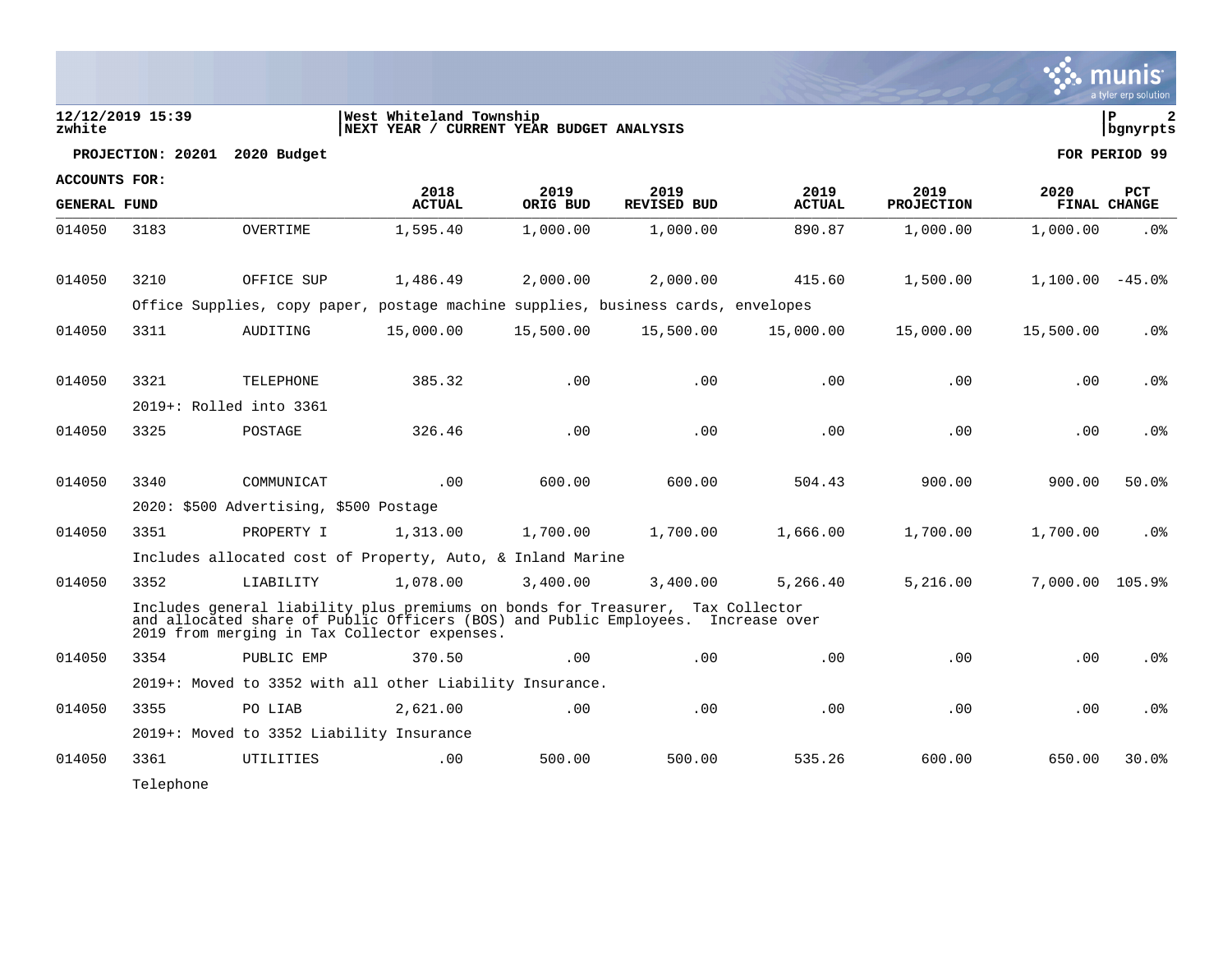|                      |                    |                                                                                                                                                    |                                                                                                                                                                                                                                                                                                                   |           |                    |               |                   |            | a tyler erp solution |
|----------------------|--------------------|----------------------------------------------------------------------------------------------------------------------------------------------------|-------------------------------------------------------------------------------------------------------------------------------------------------------------------------------------------------------------------------------------------------------------------------------------------------------------------|-----------|--------------------|---------------|-------------------|------------|----------------------|
| zwhite               | 12/12/2019 15:39   |                                                                                                                                                    | West Whiteland Township<br>NEXT YEAR / CURRENT YEAR BUDGET ANALYSIS                                                                                                                                                                                                                                               |           |                    |               |                   |            | l P<br>3<br>bgnyrpts |
|                      |                    | PROJECTION: 20201 2020 Budget                                                                                                                      |                                                                                                                                                                                                                                                                                                                   |           |                    |               |                   |            | FOR PERIOD 99        |
| <b>ACCOUNTS FOR:</b> |                    |                                                                                                                                                    | 2018                                                                                                                                                                                                                                                                                                              | 2019      | 2019               | 2019          | 2019              | 2020       | <b>PCT</b>           |
| <b>GENERAL FUND</b>  |                    |                                                                                                                                                    | <b>ACTUAL</b>                                                                                                                                                                                                                                                                                                     | ORIG BUD  | <b>REVISED BUD</b> | <b>ACTUAL</b> | <b>PROJECTION</b> |            | FINAL CHANGE         |
| 014050               | 3420               | <b>DUES</b>                                                                                                                                        | 1,203.11                                                                                                                                                                                                                                                                                                          | 1,000.00  | 1,000.00           | 939.89        | 1,050.00          |            | $650.00 - 35.0$      |
|                      | Amazon Prime \$121 | for Pension investments<br>Charitable org registration \$20                                                                                        | GFOA Natl & State \$300; PA Purchasing Association \$20; NIGP \$190<br>Morningstar 2 yr Subscription: Paid in 2017, \$0 for 2018, \$350 for 2019 - used<br>2018 Includes Notary fees ~\$385 but only every 4 years.                                                                                               |           |                    |               |                   |            |                      |
| 014050               | 3422               | TR/SEM/SCH                                                                                                                                         | 519.55                                                                                                                                                                                                                                                                                                            | 4,000.00  | 4,000.00           | 5,176.84      | 4,000.00          | 5,000.00   | 25.0%                |
|                      |                    | 2020B: Conferences (Gov't Finance Officers Association) and other training.<br>Munis Annual Conference Travel & Passes (\$3K for two participants) |                                                                                                                                                                                                                                                                                                                   |           |                    |               |                   |            |                      |
| 014050               | 3424               | MEETINGS                                                                                                                                           | 524.64                                                                                                                                                                                                                                                                                                            | 600.00    | 600.00             | 471.72        | 600.00            | 600.00     | .0%                  |
|                      |                    | Pension Advisory Board                                                                                                                             |                                                                                                                                                                                                                                                                                                                   |           |                    |               |                   |            |                      |
| 014050               | 3450               | CONTRACTED                                                                                                                                         | 82.50                                                                                                                                                                                                                                                                                                             | 500.00    | 500.00             | .00           | $.00 \,$          | 108,000.00 | .0%                  |
|                      |                    | 2019P for LST, EIT, RE: \$107,500                                                                                                                  | 2020B - Tax Collector budget consolidated into the Finance Dept                                                                                                                                                                                                                                                   |           |                    |               |                   |            |                      |
|                      | through 2024       |                                                                                                                                                    | Chester County Tax Collection Committee contract with Keystone for LST and EIT                                                                                                                                                                                                                                    |           |                    |               |                   |            |                      |
|                      |                    |                                                                                                                                                    | 2020B slightly higher than 2019P for higher collection due to development, except<br>RE which is reduced to account for hydrant tax consolidated into general millage                                                                                                                                             |           |                    |               |                   |            |                      |
|                      |                    |                                                                                                                                                    | Keystone commission for $LST(1.25*)$ + CCIU admin, postage, refunds - \$12,000<br>Keystone commission for EIT (1.25%) + CCIU admin, postage, refunds - \$82,000<br>Keystone cost for real estate tax bills - $$14,000$ , including all associated<br>administrative costs - ADD \$3K IF KEEP HYDRANT TAX SEPARATE |           |                    |               |                   |            |                      |
| 014050               | 3531               | T TF                                                                                                                                               | 29,123.00                                                                                                                                                                                                                                                                                                         | 28,000.00 | 28,000.00          | 28,000.00     | 28,000.00         | 30,000.00  | 7.1%                 |
|                      |                    | Transfer to Technology Fund.                                                                                                                       |                                                                                                                                                                                                                                                                                                                   |           |                    |               |                   |            |                      |
|                      |                    |                                                                                                                                                    | 2020: Finance Specific Systems of \$16K (including for new Munis Content Manager                                                                                                                                                                                                                                  |           |                    |               |                   |            |                      |

module) + (6% of Total Employees \* Shared Services Total (which is \$305K steady transfer to Fund 70 minus All Dept Specific.)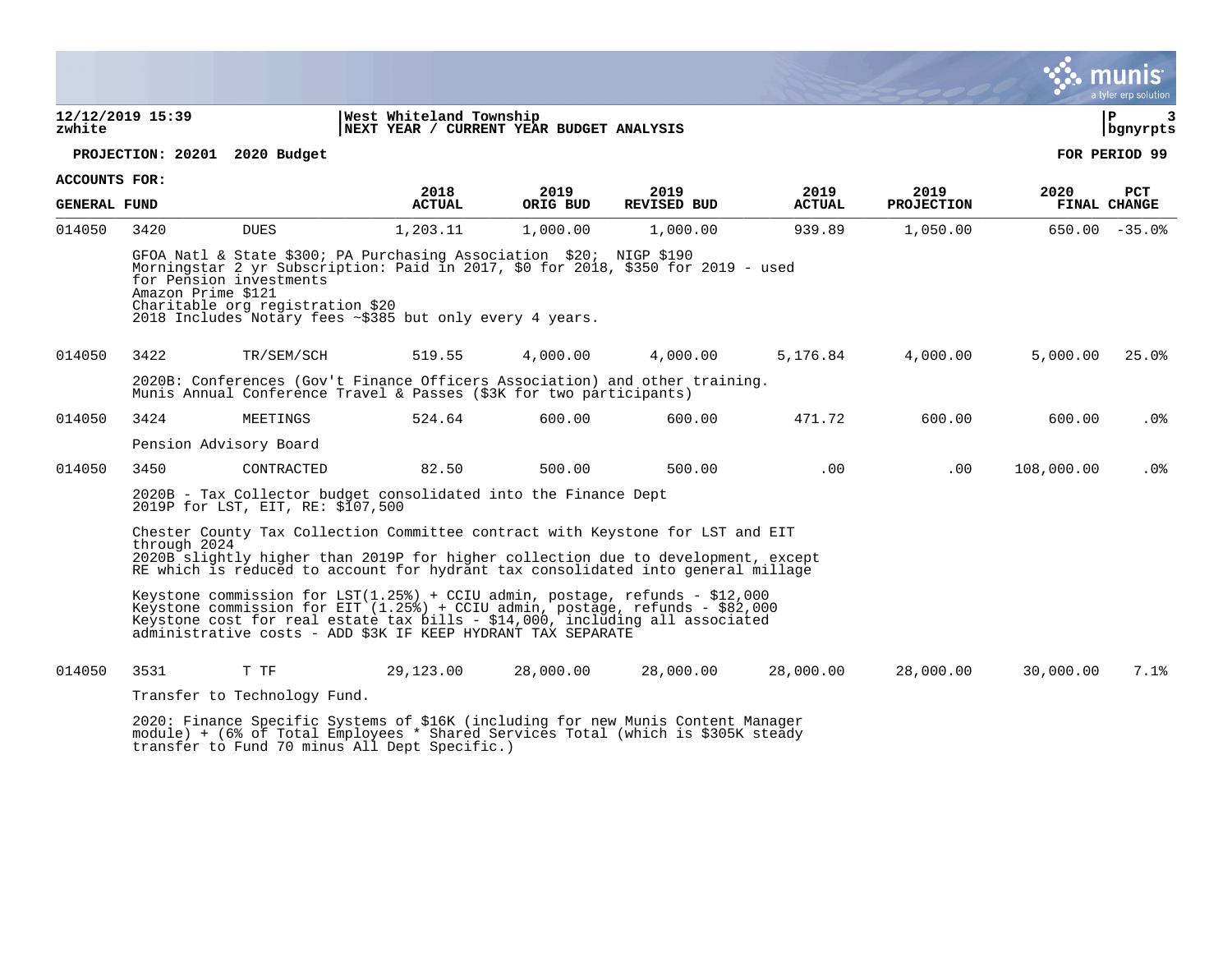|                                      |                    |                                |                                                         |                              |                            |                       |                           |                   | munis '<br>a tyler erp solution |
|--------------------------------------|--------------------|--------------------------------|---------------------------------------------------------|------------------------------|----------------------------|-----------------------|---------------------------|-------------------|---------------------------------|
| zwhite                               | 12/12/2019 15:39   |                                | West Whiteland Township<br> NEXT YEAR /                 | CURRENT YEAR BUDGET ANALYSIS |                            |                       |                           |                   | P<br>bgnyrpts                   |
|                                      | PROJECTION: 20201  | 2020 Budget                    |                                                         |                              |                            |                       |                           |                   | FOR PERIOD 99                   |
| ACCOUNTS FOR:<br><b>GENERAL FUND</b> |                    |                                | 2018<br><b>ACTUAL</b>                                   | 2019<br>ORIG BUD             | 2019<br><b>REVISED BUD</b> | 2019<br><b>ACTUAL</b> | 2019<br><b>PROJECTION</b> | 2020              | PCT<br><b>FINAL CHANGE</b>      |
| 014050                               | 3807               | INVESTMENT                     | 13,319.19                                               | 16,000.00                    | 16,000.00                  | 13,555.04             | 16,000.00                 | 16,000.00         | $.0\%$                          |
|                                      |                    |                                | Includes monthly bank, investment and credit card fees. |                              |                            |                       |                           |                   |                                 |
|                                      | TOTAL GENERAL FUND |                                | 378,817.08                                              | 397,347.00                   | 397,347.00                 | 361,910.97            | 394,490.00                | 514,773.00        | 29.6%                           |
|                                      |                    | TOTAL REVENUE<br>TOTAL EXPENSE | .00<br>378,817.08                                       | .00<br>397,347.00            | .00<br>397,347.00          | .00<br>361,910.97     | .00<br>394,490.00         | .00<br>514,773.00 | $.0\%$<br>29.6%                 |
|                                      |                    | GRAND TOTAL                    | 378,817.08                                              | 397,347.00                   | 397,347.00                 | 361,910.97            | 394,490.00                | 514,773.00        | 29.6%                           |
|                                      |                    |                                |                                                         |                              |                            |                       |                           |                   |                                 |

\*\* END OF REPORT - Generated by Zenobia White \*\*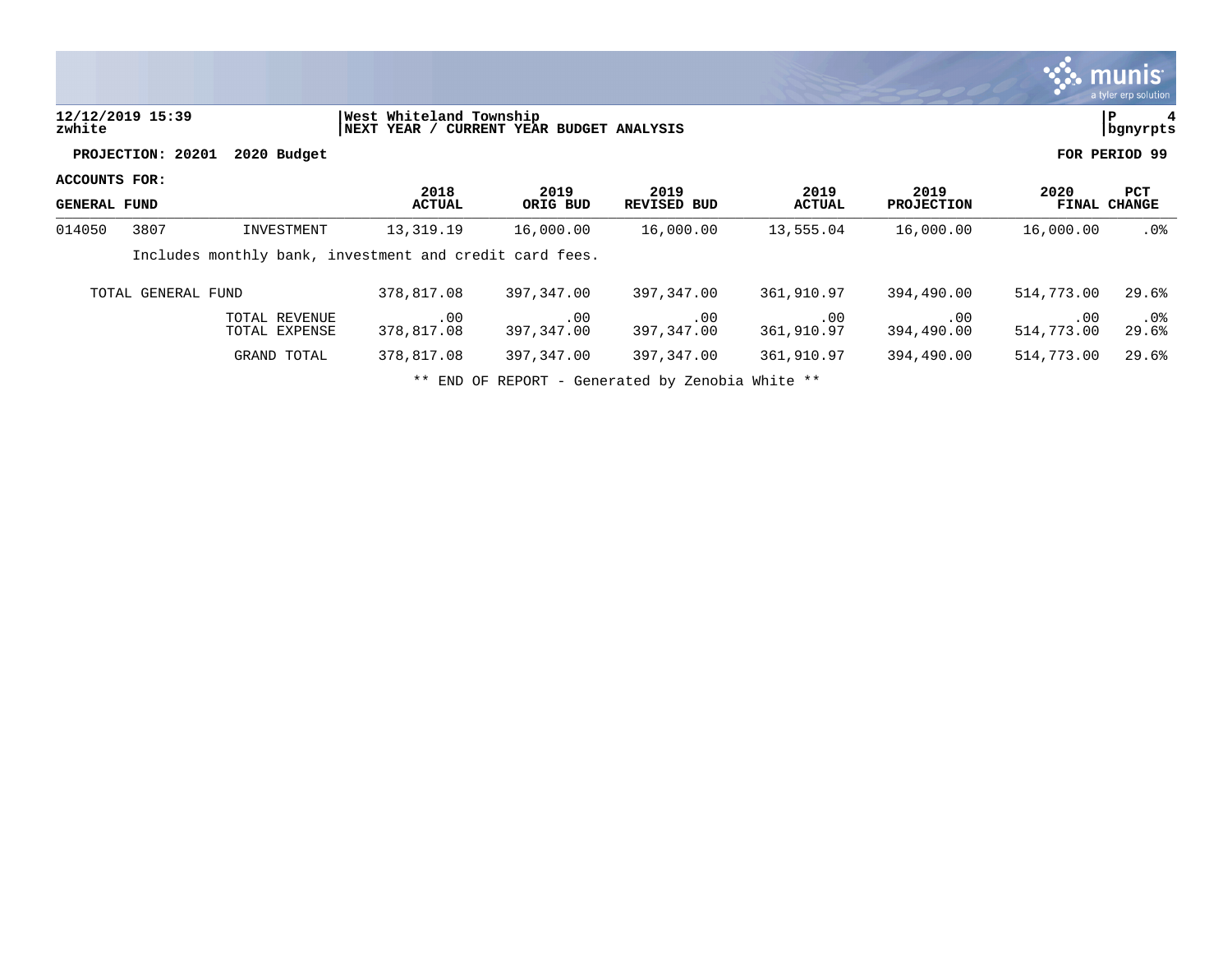The Public Works Department maintains the Municipal Complex at 101 Commerce Drive. The Municipal Complex houses all administration, planning, codes, police, finance and public works administrative staff.

Public Works Staffing: 17.5 FT/PT permanent, 1 PT seasonal – 1 net new employee

# **2020 INITIATIVES**

- 1. Investigate, evaluate and work toward implementation of energy efficiency measures and procedures when replacing components and systems in the building to advance our goal of 100% renewable energy by 2050. (\$15,000 in 3451)
- 2. Investigate feasibility of installing charging stations for electrical vehicles (EV's) at Township properties, to be partially funded by a grant. (\$21,000, 50% paid for by DEP grant if successful)
- 3. Purchase and install two picnic tables in front courtyard for public use. (\$3,000 in 3245)
- 4. Investigate logistics for additional water meter to isolate water usage from the lawn irrigation system in an effort to reduce sanitary sewer charges based upon water usage of the building.
- 5. Investigate new high-definition (HD) security cameras and security system to increase safety of employees and visitors. (\$40,000 in Fund 65).
- 6. Look into costs, location for digital information sign on Rt. 100 in front of Township Building for possible 2021 installation.

# **2019 ACCOMPLISHMENTS**

- 1. Replaced dead/deteriorating bushes in the parking lot islands to enhance appearance and professionalism of the Municipal Complex.
- 2. Replaced floor receptacles in main meeting room to help minimize the tripping hazards caused by the exiting components.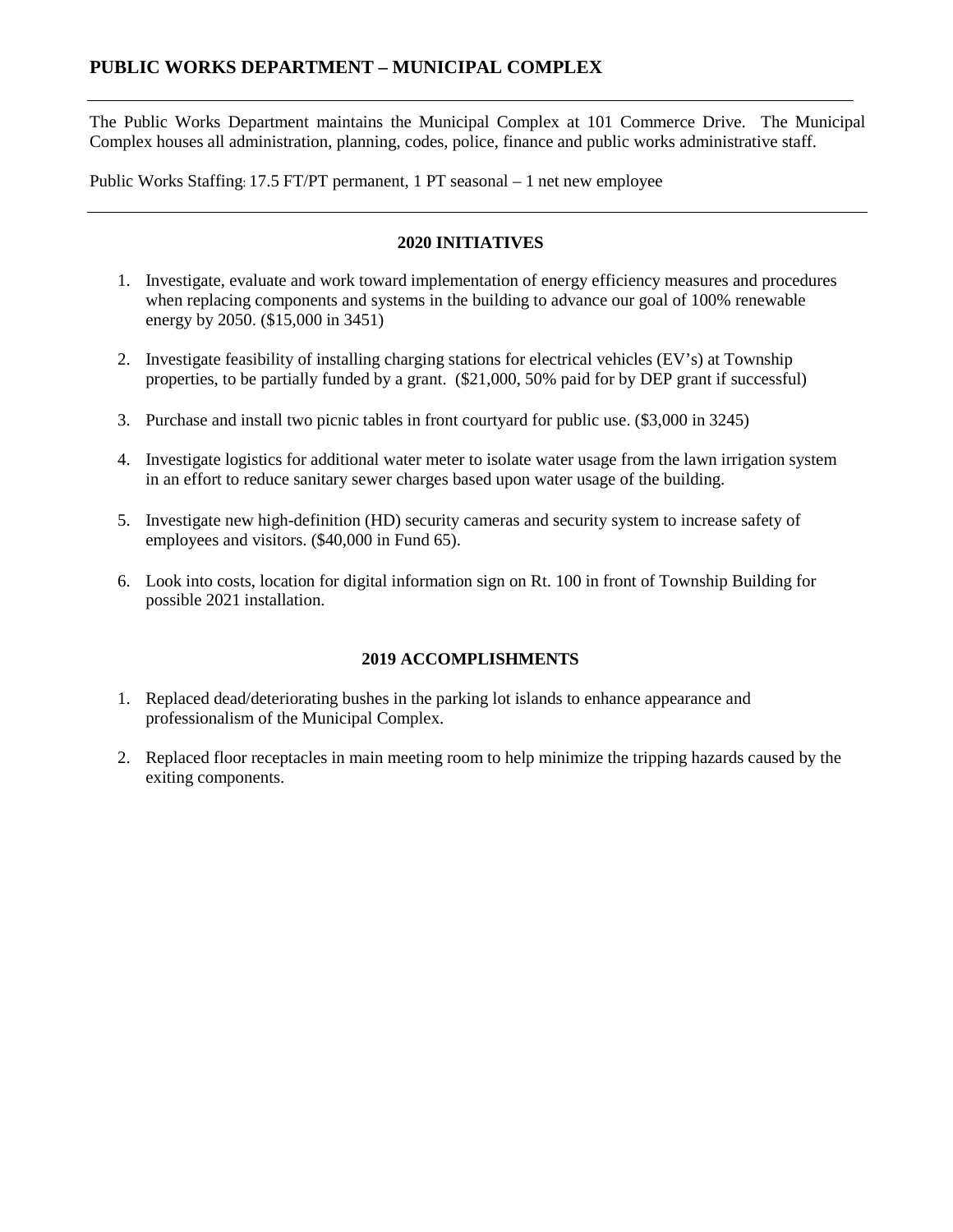|                      |                  |                                                                                                                                                                                                                                                                                    |                                                                     |           |                    |               |                   |           | a tyler erp solution              |
|----------------------|------------------|------------------------------------------------------------------------------------------------------------------------------------------------------------------------------------------------------------------------------------------------------------------------------------|---------------------------------------------------------------------|-----------|--------------------|---------------|-------------------|-----------|-----------------------------------|
| zwhite               | 12/12/2019 15:38 |                                                                                                                                                                                                                                                                                    | West Whiteland Township<br>NEXT YEAR / CURRENT YEAR BUDGET ANALYSIS |           |                    |               |                   |           | l P<br>$\mathbf{1}$<br>  bgnyrpts |
|                      |                  | PROJECTION: 20201 2020 Budget                                                                                                                                                                                                                                                      |                                                                     |           |                    |               |                   |           | FOR PERIOD 99                     |
| <b>ACCOUNTS FOR:</b> |                  |                                                                                                                                                                                                                                                                                    | 2018                                                                | 2019      | 2019               | 2019          | 2019              | 2020      | PCT                               |
| <b>GENERAL FUND</b>  |                  |                                                                                                                                                                                                                                                                                    | <b>ACTUAL</b>                                                       | ORIG BUD  | <b>REVISED BUD</b> | <b>ACTUAL</b> | <b>PROJECTION</b> |           | FINAL CHANGE                      |
| 014092               | 3232             | GEN DIESEL                                                                                                                                                                                                                                                                         | .00                                                                 | 1,000.00  | 1,000.00           | .00           | 1,000.00          | 1,000.00  | .0 <sub>8</sub>                   |
| 014092               | 3245             | SUPPLIES                                                                                                                                                                                                                                                                           | 12,992.58                                                           | 14,000.00 | 14,000.00          | 9,876.92      | 14,000.00         | 14,000.00 | $.0\%$                            |
|                      |                  | Maintenance and safety supplies for repairs and daily operations<br>Small tools and minor equipment<br>Two Picnic Tables, each seats 6-8 people (\$3K)                                                                                                                             |                                                                     |           |                    |               |                   |           |                                   |
| 014092               | 3361             | UTILITIES                                                                                                                                                                                                                                                                          | 54,288.84                                                           | 73,000.00 | 73,000.00          | 61,544.10     | 67,000.00         | 69,150.00 | $-5.3%$                           |
|                      | \$7,800 Water    | 2020: \$57k Electric/Gas, \$7,000 Telephone (doubled costs for internet backup),                                                                                                                                                                                                   |                                                                     |           |                    |               |                   |           |                                   |
| 014092               | 3362             | GAS HEAT                                                                                                                                                                                                                                                                           | 7,306.60                                                            | .00       | .00                | .00           | .00               | .00       | .0 <sub>8</sub>                   |
|                      |                  | 2019: Rolled into 3361                                                                                                                                                                                                                                                             |                                                                     |           |                    |               |                   |           |                                   |
| 014092               | 3364             | SANITARY F                                                                                                                                                                                                                                                                         | 1,911.00                                                            | 2,500.00  | 2,500.00           | 3,291.00      | 5,000.00          | 2,700.00  | 8.0%                              |
|                      |                  | 2019P: Includes \$2400 from 2018 given volume-based billing started in 2018 and<br>township set up needed to be corrected.<br>$2020B$ : Current method should be $\sim$ \$2700 per year. Evaluating option to install separate meter to be able to remove the impact of sprinkers. |                                                                     |           |                    |               |                   |           |                                   |
|                      |                  | 2018+: Volume-based billing resulted in increases for the township vs. old method<br>of 6 EDUs * $$285 = $1710$                                                                                                                                                                    |                                                                     |           |                    |               |                   |           |                                   |
| 014092               | 3365             | SOLID WAST                                                                                                                                                                                                                                                                         | 911.77                                                              | 2,000.00  | 2,000.00           | 3,413.71      | 2,000.00          | 2,800.00  | 40.0%                             |
|                      |                  | 2020 contract expected to come in higher.<br>101 Commerce Waste & Recycling \$230/month = \$2760                                                                                                                                                                                   |                                                                     |           |                    |               |                   |           |                                   |
| 014092               | 3367             | WATER                                                                                                                                                                                                                                                                              | 8,876.81                                                            | .00       | .00                | .00           | .00               | .00       | .0 <sub>8</sub>                   |
|                      |                  | 2019: Rolled into 3361                                                                                                                                                                                                                                                             |                                                                     |           |                    |               |                   |           |                                   |
| 014092               | 3384             | EOUIP RENT                                                                                                                                                                                                                                                                         | 235.00                                                              | 1,000.00  | 1,000.00           | .00           | .00               |           | $500.00 - 50.0$                   |
|                      |                  | Rental of Hi-Lift, etc. (cleaning & repairs)                                                                                                                                                                                                                                       |                                                                     |           |                    |               |                   |           |                                   |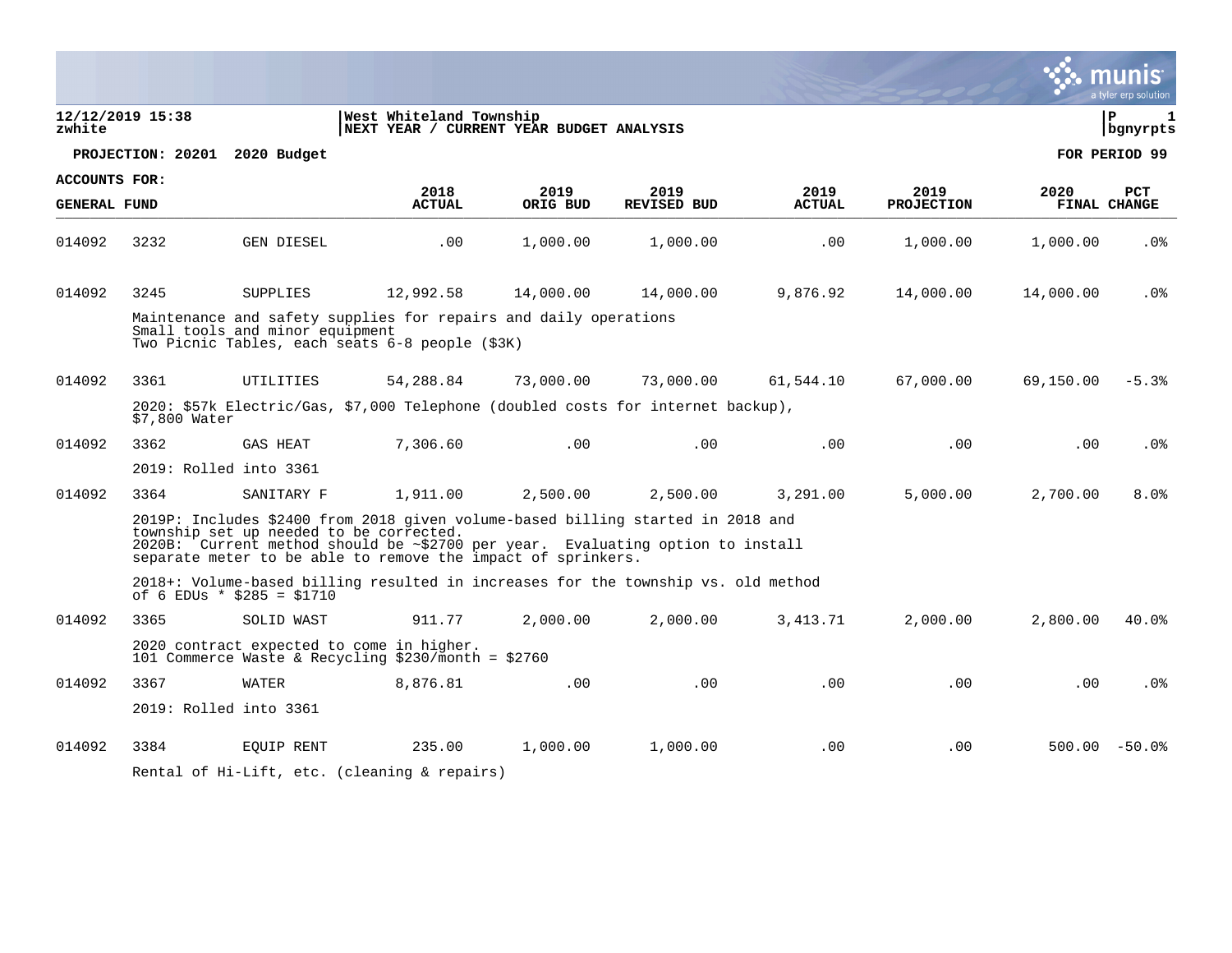|                     |                    |                                                                                                                                                                                                                                                                                                                                                                                                                                                                                                                                                                                                                                                                                                                                      |                                                                     |                        |                                                  |                        |                        |                   | a tyler erp solution |
|---------------------|--------------------|--------------------------------------------------------------------------------------------------------------------------------------------------------------------------------------------------------------------------------------------------------------------------------------------------------------------------------------------------------------------------------------------------------------------------------------------------------------------------------------------------------------------------------------------------------------------------------------------------------------------------------------------------------------------------------------------------------------------------------------|---------------------------------------------------------------------|------------------------|--------------------------------------------------|------------------------|------------------------|-------------------|----------------------|
| zwhite              | 12/12/2019 15:38   |                                                                                                                                                                                                                                                                                                                                                                                                                                                                                                                                                                                                                                                                                                                                      | West Whiteland Township<br>NEXT YEAR / CURRENT YEAR BUDGET ANALYSIS |                        |                                                  |                        |                        |                   | l P<br>  bgnyrpts    |
|                     |                    | PROJECTION: 20201 2020 Budget                                                                                                                                                                                                                                                                                                                                                                                                                                                                                                                                                                                                                                                                                                        |                                                                     |                        |                                                  |                        |                        |                   | FOR PERIOD 99        |
| ACCOUNTS FOR:       |                    |                                                                                                                                                                                                                                                                                                                                                                                                                                                                                                                                                                                                                                                                                                                                      | 2018                                                                | 2019                   | 2019                                             | 2019                   | 2019                   | 2020              | PCT                  |
| <b>GENERAL FUND</b> |                    |                                                                                                                                                                                                                                                                                                                                                                                                                                                                                                                                                                                                                                                                                                                                      | <b>ACTUAL</b>                                                       | ORIG BUD               | REVISED BUD                                      | <b>ACTUAL</b>          | <b>PROJECTION</b>      |                   | FINAL CHANGE         |
| 014092              | 3422               | TRA/SE/SCH                                                                                                                                                                                                                                                                                                                                                                                                                                                                                                                                                                                                                                                                                                                           | .00                                                                 | 1,000.00               | 1,000.00                                         | .00                    | .00                    |                   | $500.00 - 50.0$      |
|                     |                    | Building-related training and classes                                                                                                                                                                                                                                                                                                                                                                                                                                                                                                                                                                                                                                                                                                |                                                                     |                        |                                                  |                        |                        |                   |                      |
| 014092              | 3450               | CONTRACTED                                                                                                                                                                                                                                                                                                                                                                                                                                                                                                                                                                                                                                                                                                                           | 52, 119.92                                                          | 70,000.00              | 70,000.00                                        | 57,036.74              | 70,000.00              | 74,000.00         | 5.7%                 |
|                     |                    | Increase over 2019 is for lighting upgrade to LED in building.                                                                                                                                                                                                                                                                                                                                                                                                                                                                                                                                                                                                                                                                       |                                                                     |                        |                                                  |                        |                        |                   |                      |
|                     | Boiler Inspection  | ONGOING CONTRACTS, REGULAR/PERIODIC MAINTENANCE<br>Irrigation & Maintenance Contract (\$1,900)<br>Elevator Monitoring & Elevator Inspection and Maintenance (\$3,000)<br>Interior lighting mainenance and repairs (Watt Stopper)<br>Backflow Prevention Testing (\$200)<br>Fire Alarm Inspection and Sprinkler System Inspection (\$3,500)<br>Pest Control (\$800)<br>Cleaning Contract (3x's/week) (\$22,500)<br>Fire Extinguisher Inspection<br>Stormwater Management Report<br>Fire Monitoring and Leibert System Monitoring<br>Phone Changes/Repairs<br>Cooling Tower Water Treatment Service (\$2,400)<br>Security Equipment Repairs and Supplies<br>Carpet Cleaning and Window Cleaning (\$3,000)<br>Shredding Event (\$1,500) |                                                                     |                        |                                                  |                        |                        |                   |                      |
| 014092              | 3451               | CONTRACTED                                                                                                                                                                                                                                                                                                                                                                                                                                                                                                                                                                                                                                                                                                                           |                                                                     | 26,189.24 25,000.00    | 25,000.00                                        | 20,804.08              | 25,000.00              | 40,000.00         | 60.0%                |
|                     |                    | HVAC Maintenance Service<br>New 2020: Renewable Energy/Energy Efficiency (\$15,000)                                                                                                                                                                                                                                                                                                                                                                                                                                                                                                                                                                                                                                                  |                                                                     |                        |                                                  |                        |                        |                   |                      |
|                     | TOTAL GENERAL FUND |                                                                                                                                                                                                                                                                                                                                                                                                                                                                                                                                                                                                                                                                                                                                      | 164,831.76                                                          | 189,500.00             | 189,500.00                                       | 155,966.55             | 184,000.00             | 204,650.00        | 8.0%                 |
|                     |                    | TOTAL REVENUE<br>TOTAL EXPENSE                                                                                                                                                                                                                                                                                                                                                                                                                                                                                                                                                                                                                                                                                                       | .00<br>164,831.76                                                   | $.00 \,$<br>189,500.00 | .00<br>189,500.00                                | $.00 \,$<br>155,966.55 | $.00 \,$<br>184,000.00 | .00<br>204,650.00 | $.0\%$<br>$8.0\%$    |
|                     |                    | GRAND TOTAL                                                                                                                                                                                                                                                                                                                                                                                                                                                                                                                                                                                                                                                                                                                          | 164,831.76                                                          | 189,500.00             | 189,500.00                                       | 155,966.55             | 184,000.00             | 204,650.00        | 8.0%                 |
|                     |                    |                                                                                                                                                                                                                                                                                                                                                                                                                                                                                                                                                                                                                                                                                                                                      |                                                                     |                        | ** END OF REPORT - Generated by Zenobia White ** |                        |                        |                   |                      |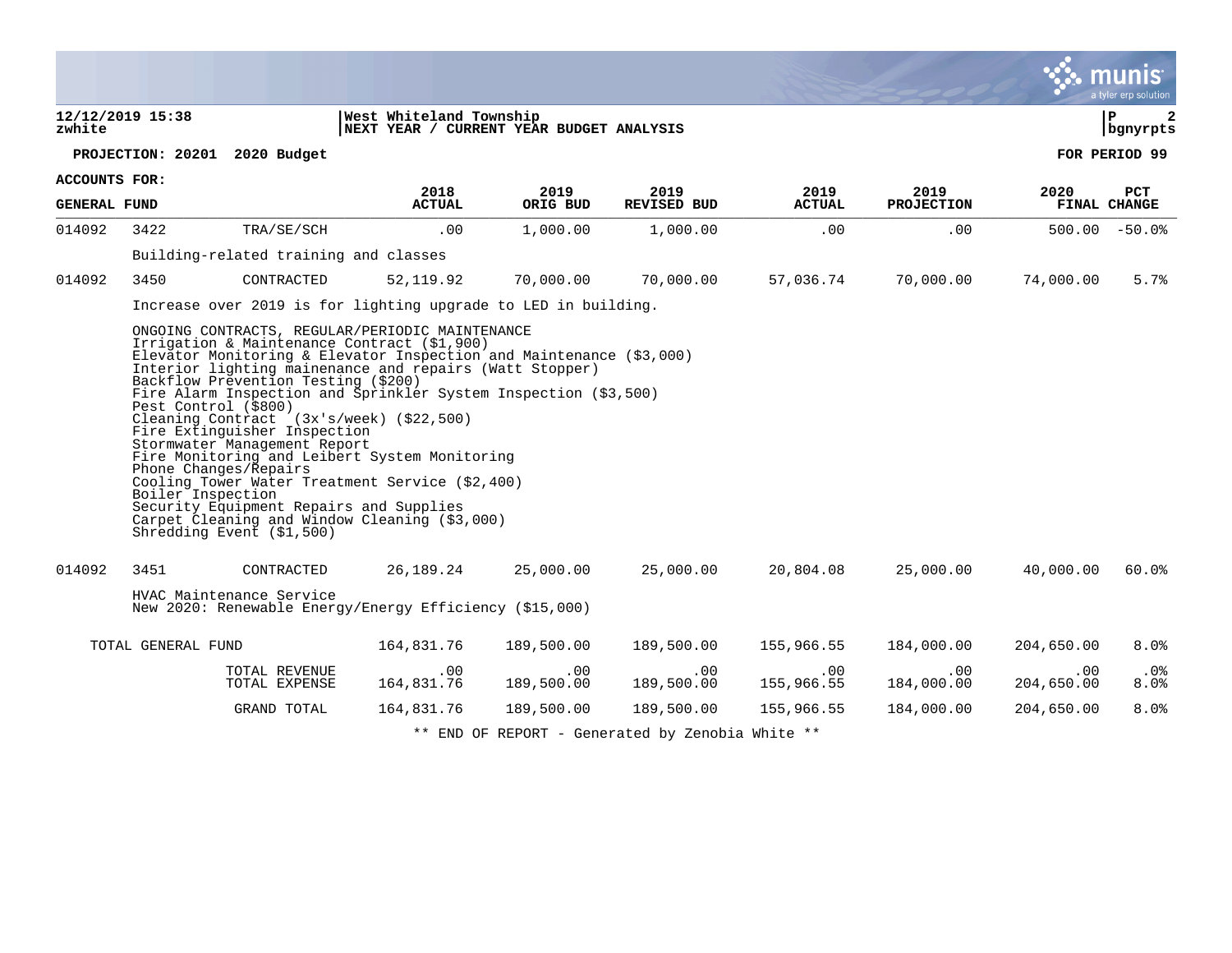# **West Whiteland Municipal Building - Capital Improvement Plan**

| <b>Project Description</b>                               | 2018     | 2019     | 2020     | 2021     | 2022     | 2023     | 2024     | 2025     | 2026     | 2027     | 2028                                                                                                |
|----------------------------------------------------------|----------|----------|----------|----------|----------|----------|----------|----------|----------|----------|-----------------------------------------------------------------------------------------------------|
| <b>HVAC System</b>                                       |          |          |          |          |          |          |          |          |          |          |                                                                                                     |
| <b>HVAC Interface System</b>                             |          |          |          |          | \$50,000 |          |          |          |          |          |                                                                                                     |
| HVAC Automation and central interface, buildout required |          |          |          |          |          |          |          |          |          |          |                                                                                                     |
| TAC software upgraded needed @ 2023 w/o this work        |          |          |          |          |          |          |          |          |          |          |                                                                                                     |
| TAC System (software upgrades)                           | \$9,000  |          |          |          |          | \$10,000 |          |          |          |          | \$11,000                                                                                            |
| For current HVAC interface system                        |          |          |          |          |          |          |          |          |          |          |                                                                                                     |
| <b>HVAC Cooling Tower</b>                                |          |          |          |          |          |          |          | \$15,000 |          |          |                                                                                                     |
| Security / Lighting                                      |          |          |          |          |          |          |          |          |          |          |                                                                                                     |
| Cameras (Security)                                       |          |          | \$40,000 |          |          |          |          |          |          |          |                                                                                                     |
| MASC Security System Software Upgrade                    |          |          | \$15,000 |          |          |          |          |          |          |          |                                                                                                     |
| FOB System (Finger Print Reader)                         |          |          |          |          |          | \$60,000 |          |          |          |          |                                                                                                     |
| Light Control System (TBD)                               |          |          |          |          |          |          |          |          |          |          |                                                                                                     |
|                                                          |          |          |          |          |          |          |          |          |          |          |                                                                                                     |
| <b>Exterior</b>                                          |          |          |          |          |          |          |          |          |          |          |                                                                                                     |
| Landscape modifications 2019: islands and frontage       |          | \$11,000 |          |          |          |          |          |          |          | \$10,000 |                                                                                                     |
| Outside LED Light Conversion                             |          |          |          |          |          |          | \$20,000 |          |          |          |                                                                                                     |
| Parking Lot (Seal Coat and Lining)                       |          |          |          | \$10,000 |          |          |          |          |          |          |                                                                                                     |
| Electric Vehicle Charging Stations (seek grant)          |          |          | \$15,000 |          |          |          |          |          |          |          |                                                                                                     |
| Generator                                                |          |          |          |          |          |          |          |          |          |          | \$175,000                                                                                           |
| Roofing System (30 year warranty 20xx thru xxxx)         |          |          |          |          |          |          |          |          |          |          |                                                                                                     |
|                                                          |          |          |          |          |          |          |          |          |          |          |                                                                                                     |
| Communications                                           |          |          |          |          |          |          |          |          |          |          |                                                                                                     |
| A/V System - Main Meeting Room (est 5-yr life)           | \$40,000 |          |          |          |          |          | \$40,000 |          |          |          |                                                                                                     |
| A/V System - Community Room                              |          |          |          |          |          |          | \$7,000  |          |          |          |                                                                                                     |
| LED Sign for Corner                                      |          |          |          | \$30,000 |          |          |          |          |          |          |                                                                                                     |
|                                                          |          |          |          |          |          |          |          |          |          |          |                                                                                                     |
| Aesthetics / Other                                       |          |          |          |          |          |          |          |          |          |          |                                                                                                     |
| Carpet in Main Meeting Room and Lobby                    |          |          |          |          |          |          |          |          | \$20,000 |          |                                                                                                     |
| <b>TOTAL</b>                                             |          |          |          |          |          |          |          |          |          |          | \$49,000 \$11,000 \$70,000 \$40,000 \$50,000 \$70,000 \$67,000 \$15,000 \$20,000 \$10,000 \$186,000 |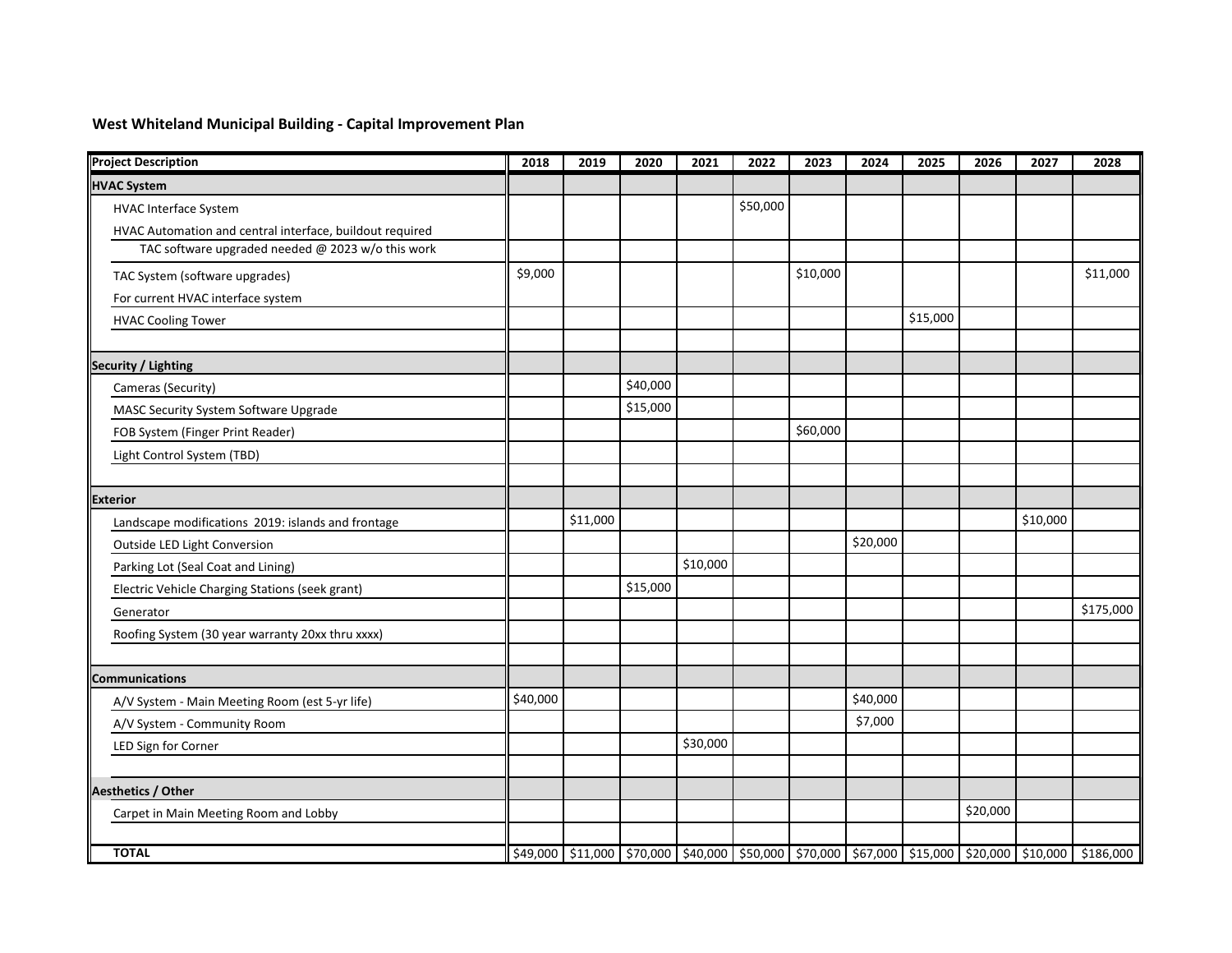The Police Department patrols West Whiteland Township to enhance personal safety, reduce crime and respond quickly to emergencies. The Police Department also enhances safety on the roads via traffic law enforcement and inspections of commercial vehicles (MCSAP) and conducts criminal investigations to hold offenders accountable for violations of the law.

2019 Staffing: 27 FT (3 command staff, 22 officers, 2 non-uniformed personnel) 2020 Request: 29 FT – 2 additional officers

#### **2020 TOWNSHIP GOALS & SUPPORTING DEPARTMENT ACTIONS**

• *Professional policing to support a safe community.*

Adding one police officer to supplement the uniform patrol division. The addition will enable the department to have five officers assigned to most shifts. As the population of the township continues to grow, the department must keep pace in order to address the safety concerns of our residential and business communities.

Safe streets through the continued use of MCSAP (Motor Carrier Safety Assistance Program) enforcement and a full-time traffic unit.

- $\triangleright$  The traffic unit responds to citizen complaints of motor vehicle violations in residential areas and areas of commercial vehicle traffic. The unit is also responsible for MCSAP enforcement of commercial vehicles traveling through the township. The goal of the traffic unit is to reduce traffic accidents, respond to citizen complaints and allow motorists, pedestrians and bicyclists to safely travel on roadways within the township.
- $\triangleright$  One officer obtaining MCSAP certification to assist in the inspection of commercial vehicles.

Purchase eight additional body cameras. The additional body cameras will ensure that all uniform officers are assigned an individual camera. The department has applied for a grant that would reimburse the township for 50% of the cost of new cameras and accessories. Total cost of eight cameras is \$15,500. Approval of the grant would lower the net cost of the cameras to \$7,750.

As part of the township's Clean Energy Plan, purchase two 2020 Hybrid Ford Explorer Interceptor vehicles for use in the department's patrol division. Due to an estimated delivery time of approximately twenty-six weeks, the order for the vehicles will be placed late in 2019. (\$52,000 each – planned replacement in Equipment Fund 50)

Deployment of a new Crime Watch website. The Crime Watch program allows the department to connect with our residential and business communities by providing a digital presence on the web, social media and mobile devices. It also allows for secure two-way communication between the public and police department. The deployment of this program will ensure the department is in compliance with the FBI's Criminal Justice Information System (CJIS) requirements. (\$6,300 to start - \$5,300/year)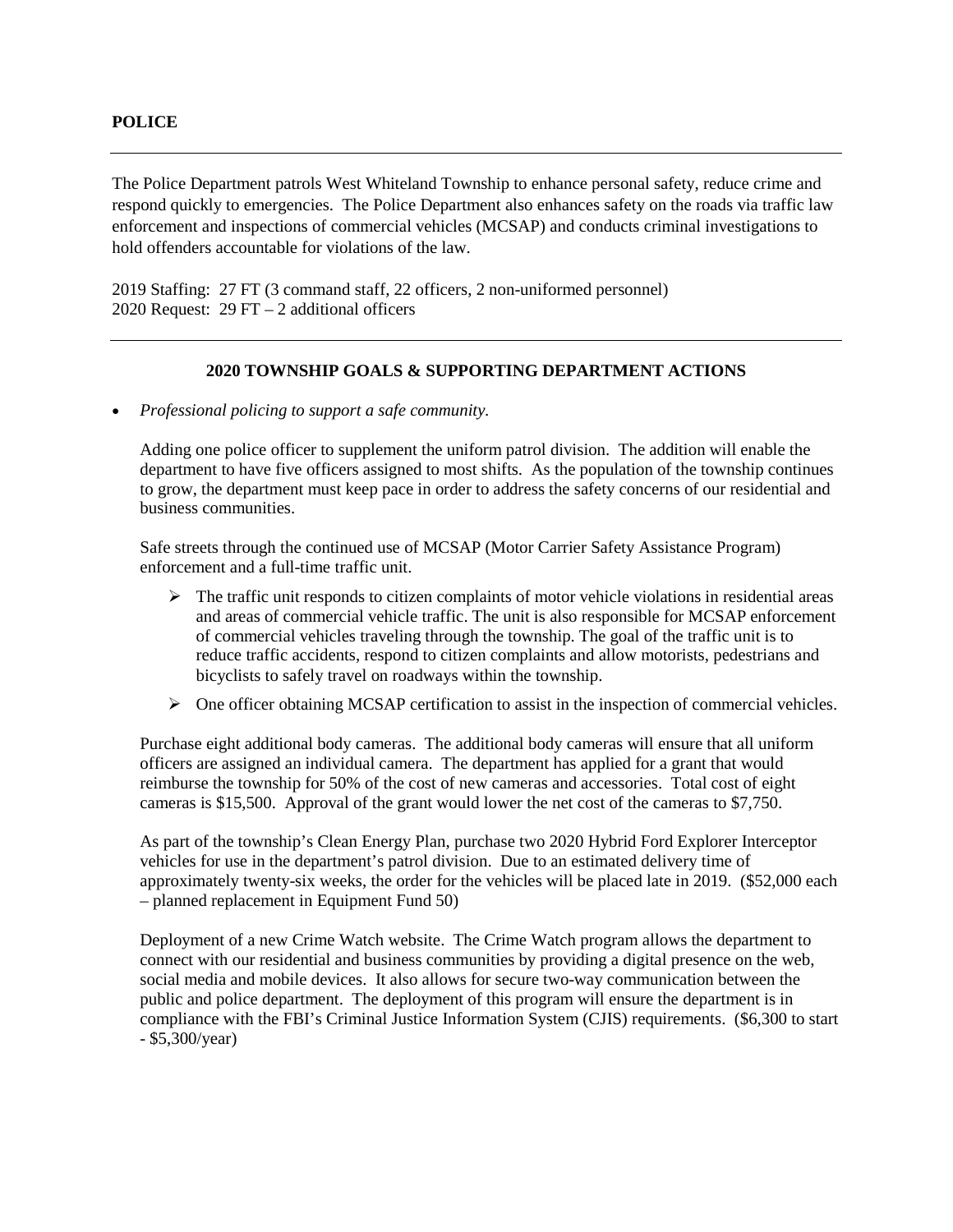Seek out Township-based stakeholder groups (homeowners' associations, business associations, etc.) willing to provide a forum for the department to answer questions and educate constituents about safety tips and resources.

• *Professional systems ensuring compliance with laws, regulations and grant requirements*

Maintaining PLEAC (Pennsylvania Law Enforcement Accreditation Commission) accreditation through the Pennsylvania Chiefs of Police Association.

• *Skilled staff, with appropriate resources, training and encouragement to meet high standards*

Attendance by the Patrol Lieutenant at the FBI National Academy in Quantico VA.

Enroll one patrol officer, who has been designated as an Officer-In Charge, in Pennsylvania State University's POSIT (Police Supervisor In-Service Training) class.

• *Streamlined administrative, operating and financial process*

Continued use of the various software programs that allow officers to access the department's records management system, TraCS, JNET, Power DMS, Guardian Tracking, PlanIt Scheduling and MCSAP programs from their police vehicles. This will enhance productivity by allowing officers to complete many of their reports while they remain on patrol and visible in the community.

#### **2019 ACCOMPLISHMENTS**

- The formation of a full-time traffic unit.
- The deployment of body-worn cameras for the department's uniform division.
- The purchase and deployment of a second traffic speed display board and retrofitting of an existing display board. We now have a display board that can be deployed to a specific location for extended periods of time.
- The purchase of four Watch Guard body cameras for the department's uniform patrol division.
- The addition of a third officer to the West Chester Regional Emergency Response Team.
- One patrol sergeant scheduled to attend Pennsylvania State University's POSIT (Police Supervisor In-Service Training) class in November 2019.
- Deployment of Planit scheduling software program. The deployment of this software modernizes manpower scheduling.
- Maintaining annual proofs of compliance required for the accreditation process.
- Five officers certified as breathalyzer operators.
- Eight officers trained in EVOC (Emergency Vehicle Operation Course) through the Delaware Valley Health Trust.
- Continuation of crime prevention programs and community relations programs such as Coffee with a Cop, Community Day, Universal Oneness Day, Amtrak's Clear Track Initiative, Police Baseball Trading Cards, and the department's Car Safety Seat Installation Program.
- Replacement of department issued batons.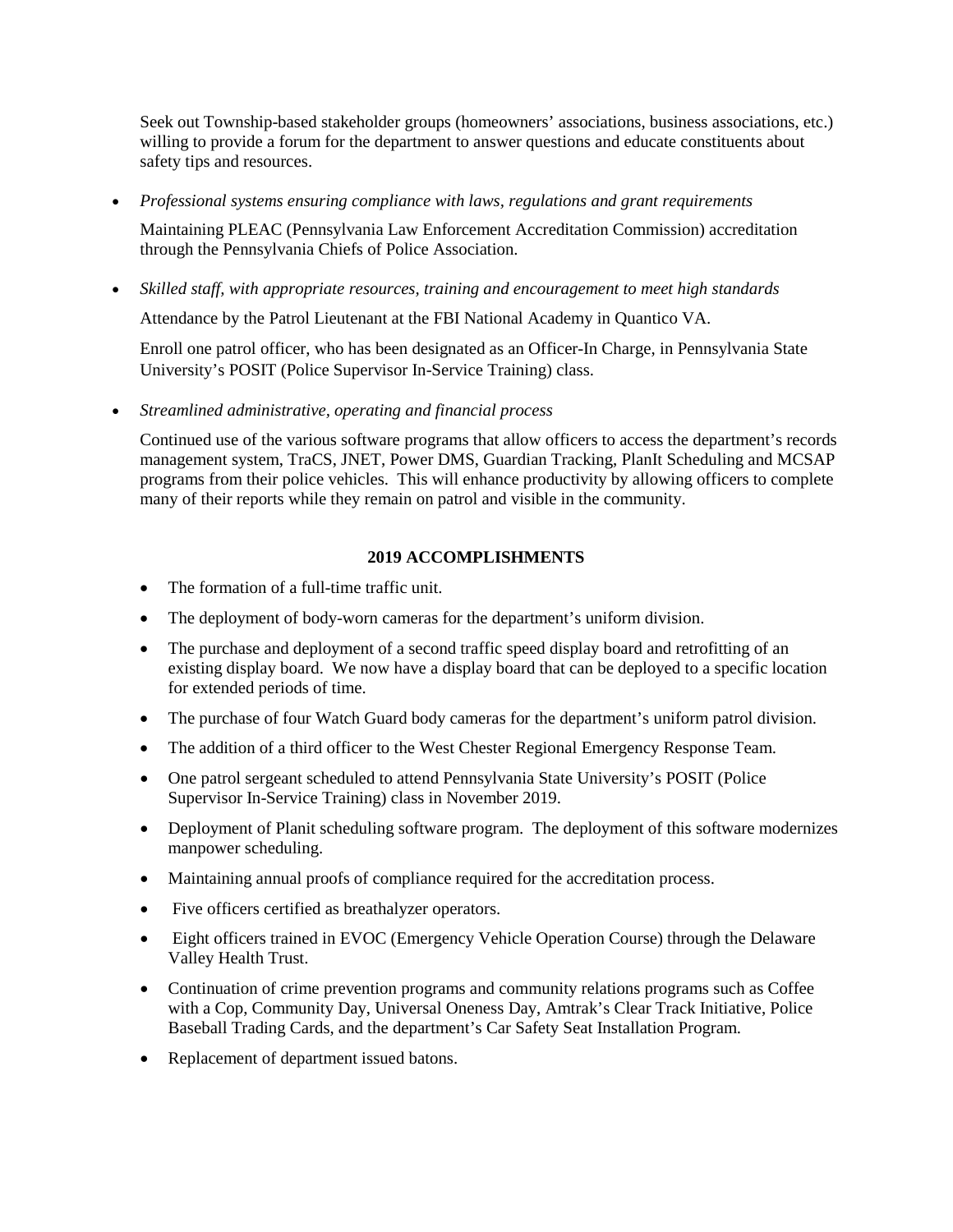|                      |                  |                                    |                                                                                                                                                                                                  |              |              |               |                   |                    | a tyler erp solution           |
|----------------------|------------------|------------------------------------|--------------------------------------------------------------------------------------------------------------------------------------------------------------------------------------------------|--------------|--------------|---------------|-------------------|--------------------|--------------------------------|
| zwhite               | 12/12/2019 15:38 |                                    | West Whiteland Township<br>NEXT YEAR / CURRENT YEAR BUDGET ANALYSIS                                                                                                                              |              |              |               |                   |                    | l P<br>$\mathbf 1$<br>bgnyrpts |
|                      |                  | PROJECTION: 20201 2020 Budget      |                                                                                                                                                                                                  |              |              |               |                   |                    | FOR PERIOD 99                  |
| <b>ACCOUNTS FOR:</b> |                  |                                    | 2018                                                                                                                                                                                             | 2019         | 2019         | 2019          | 2019              | 2020               | <b>PCT</b>                     |
| <b>GENERAL FUND</b>  |                  |                                    | <b>ACTUAL</b>                                                                                                                                                                                    | ORIG BUD     | REVISED BUD  | <b>ACTUAL</b> | <b>PROJECTION</b> |                    | FINAL CHANGE                   |
| 014100               | 3002             | PENSION                            | 564,779.00                                                                                                                                                                                       | 562,784.00   | 562,784.00   | 563,767.00    | 590,154.00        | 712,435.00         | 26.6%                          |
|                      |                  |                                    | 2019P: Includes additional premium cost from DVWCT related to the actual 2018                                                                                                                    |              |              |               |                   |                    |                                |
|                      | payroll costs.   |                                    | The increase in police salaries was due to payment of police accrued sick hours,<br>although salary numbers saw the increase future liability has been eliminated.                               |              |              |               |                   |                    |                                |
| 014100               | 3003             | WС                                 | 132,209.88                                                                                                                                                                                       | 119,000.00   | 119,000.00   | 122,697.85    | 123,000.00        | 130,000.00         | 9.2%                           |
|                      | is over budget.  | Includes DVIT multi-trust discount | 2019 Includes Worker's Comp Insurance & Heart & Lung (H&L) Act insurance. H&L                                                                                                                    |              |              |               |                   |                    |                                |
| 014100               | 3110             | SALARIES                           | 107,867.51                                                                                                                                                                                       | 3,245,000.00 | 3,245,000.00 | 2,985,183.34  | 3,273,000.00      | 3,552,000.00       | 9.5%                           |
|                      |                  | 1 additional officers.             | 2020 includes hiring of current open position, replacement for retiring Chief and                                                                                                                |              |              |               |                   |                    |                                |
|                      |                  |                                    | 2019+ Consolidated all salary line items into this account: Police Officers<br>(3132), Sergeants (3135), Command Staff (3117) and FICA (3161).<br>Includes medical opt out bonus for 2 officers. |              |              |               |                   |                    |                                |
| 014100               | 3110             | <b>CBA</b><br>UNIFORMMOU           | .00                                                                                                                                                                                              | 230,000.00   | 230,000.00   | 257,403.54    | 270,000.00        | $45,000.00 - 80.4$ |                                |
|                      |                  |                                    | 2019P & 2020B: Rest of Sick payout from 2018                                                                                                                                                     |              |              |               |                   |                    |                                |
| 014100               | 3117             | COMMAND                            | 430, 340.84                                                                                                                                                                                      | .00          | .00          | .00           | .00               | .00                | $.0\%$                         |
|                      |                  | 2019 Merged into 014100.3110       | 2018 projection includes MOU/CBA expenses.                                                                                                                                                       |              |              |               |                   |                    |                                |
| 014100               | 3117             | <b>CBA</b><br>CMND/CBA             | 48,959.62                                                                                                                                                                                        | .00.         | .00          | .00           | .00               | .00                | .0 <sub>8</sub>                |
| 014100               | 3132             | PO SALARY                          | 1,602,711.24                                                                                                                                                                                     | .00          | .00          | .00           | .00               | .00.               | .0%                            |
|                      |                  | 2019 Merged into 014100.3110       | 2018 projection includes MOU/CBA expenses.                                                                                                                                                       |              |              |               |                   |                    |                                |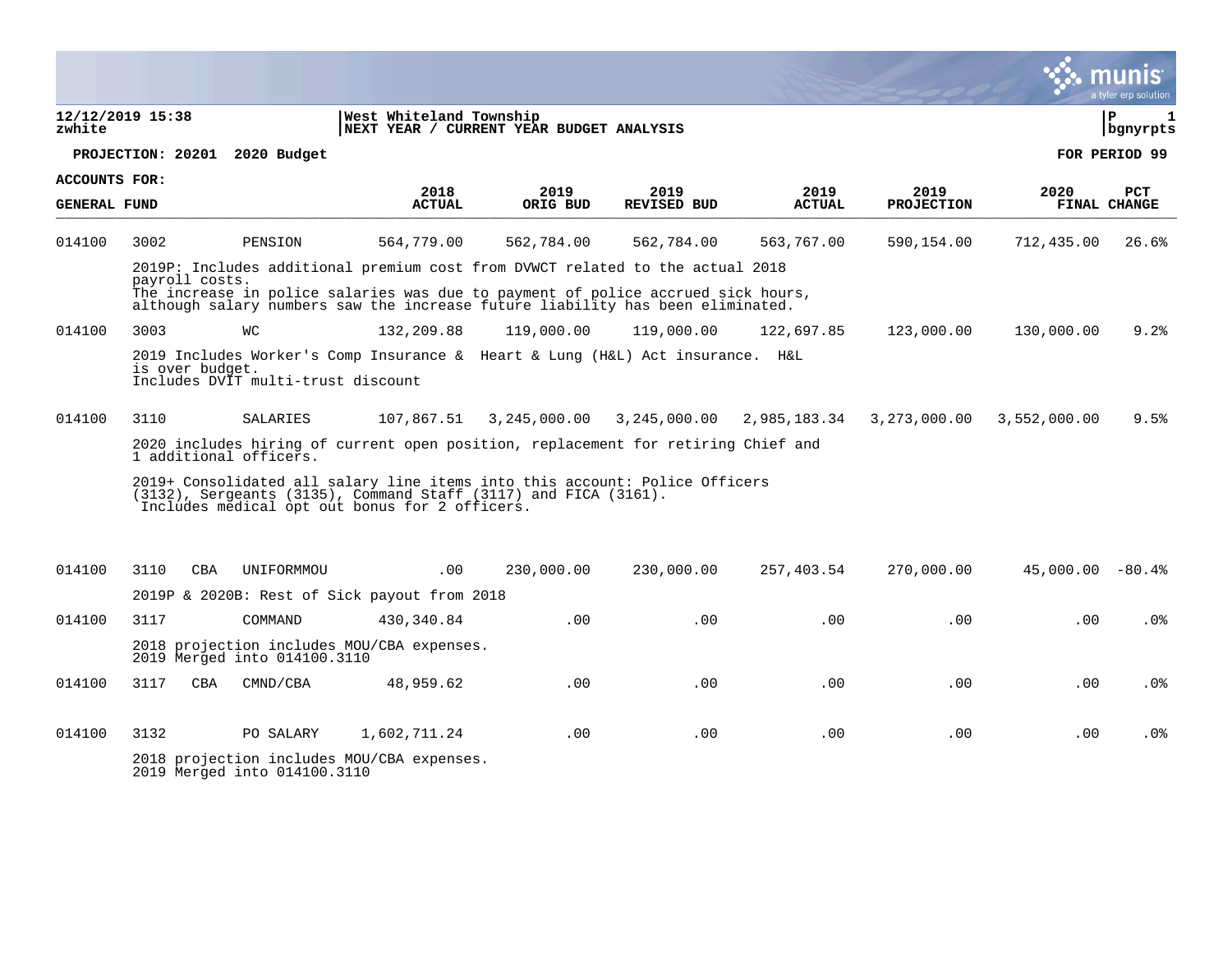|                            |                   |            |                                                                    |                                                                                                                                                 |            |                    |               |                   |            | munis<br>a tyler erp solution |
|----------------------------|-------------------|------------|--------------------------------------------------------------------|-------------------------------------------------------------------------------------------------------------------------------------------------|------------|--------------------|---------------|-------------------|------------|-------------------------------|
| 12/12/2019 15:38<br>zwhite |                   |            |                                                                    | West Whiteland Township<br> NEXT YEAR / CURRENT YEAR BUDGET ANALYSIS                                                                            |            |                    |               |                   |            | l P<br>2<br>  bgnyrpts        |
|                            | PROJECTION: 20201 |            | 2020 Budget                                                        |                                                                                                                                                 |            |                    |               |                   |            | FOR PERIOD 99                 |
| ACCOUNTS FOR:              |                   |            |                                                                    | 2018                                                                                                                                            | 2019       | 2019               | 2019          | 2019              | 2020       | PCT                           |
| <b>GENERAL FUND</b>        |                   |            |                                                                    | <b>ACTUAL</b>                                                                                                                                   | ORIG BUD   | <b>REVISED BUD</b> | <b>ACTUAL</b> | <b>PROJECTION</b> |            | FINAL CHANGE                  |
| 014100                     | 3132              | CBA        | PATROL CBA                                                         | 468, 311.40                                                                                                                                     | .00        | .00                | .00           | .00               | .00        | .0%                           |
| 014100                     | 3135              |            | S SALARY                                                           | 560,778.57                                                                                                                                      | .00        | .00                | .00           | .00               | .00        | .0 <sub>8</sub>               |
|                            |                   |            | 2019 Budget merged into 014100.3110                                | 2018 projection includes MOU/CBA expenses.                                                                                                      |            |                    |               |                   |            |                               |
| 014100                     | 3135              | <b>CBA</b> | SGT CBA                                                            | 316,763.06                                                                                                                                      | .00        | .00                | .00           | .00               | .00        | .0 <sub>8</sub>               |
| 014100                     | 3152              |            | DENTAL                                                             | 35,386.58                                                                                                                                       | .00        | .00                | .00           | .00               | .00        | .0 <sub>8</sub>               |
|                            |                   |            | 2019 Merged with Medical (3156).                                   |                                                                                                                                                 |            |                    |               |                   |            |                               |
| 014100                     | 3153              |            | LT DISABIL                                                         | 7,370.94                                                                                                                                        | 8,400.00   | 8,400.00           | 7,553.94      | 8,600.00          | 9,600.00   | 14.3%                         |
|                            |                   |            | 2018 27 employees at \$291.60/person<br>2019 Cap increased to \$5k |                                                                                                                                                 |            |                    |               |                   |            |                               |
| 014100                     | 3156              |            | HEALTH INS                                                         | 556, 415.14                                                                                                                                     | 624,000.00 | 624,000.00         | 615,439.44    | 632,000.00        | 685,500.00 | 9.9%                          |
|                            |                   |            |                                                                    | 2019 Merged Dental (3152) and HRA (3157) into this account. 2019 Over budget due<br>to one participant turned family vs budgeted as individual. |            |                    |               |                   |            |                               |
| 014100                     | 3157              |            | <b>HRA</b>                                                         | 22,052.51                                                                                                                                       | .00        | .00                | .00           | .00               | .00        | .0%                           |
|                            |                   |            | 2019 Merged with Medical (3156).                                   |                                                                                                                                                 |            |                    |               |                   |            |                               |
| 014100                     | 3158              |            | LIFE                                                               | 9,044.31                                                                                                                                        | 9,000.00   | 9,000.00           | 9,000.04      | 10,100.00         | 13,150.00  | 46.1%                         |
|                            |                   |            | 2018 27 employees at \$332.40/person                               |                                                                                                                                                 |            |                    |               |                   |            |                               |
| 014100                     | 3161              |            | FICA                                                               | 201,997.14                                                                                                                                      | .00        | .00                | .00           | .00               | .00        | .0 <sub>8</sub>               |
|                            |                   |            | 2019 Merged into 014100.3110                                       |                                                                                                                                                 |            |                    |               |                   |            |                               |
| 014100                     | 3161              | <b>CBA</b> | FICA/CBA                                                           | 40,339.47                                                                                                                                       | .00        | .00                | .00           | .00               | .00        | .0 <sup>8</sup>               |
| 014100                     | 3183              |            | OVERTIME                                                           | 213, 174.08<br>Significant amount of overtime attributive to meeting minimun staffing levels.                                                   | 180,000.00 | 180,000.00         | 155,134.82    | 164,000.00        | 175,000.00 | $-2.8%$                       |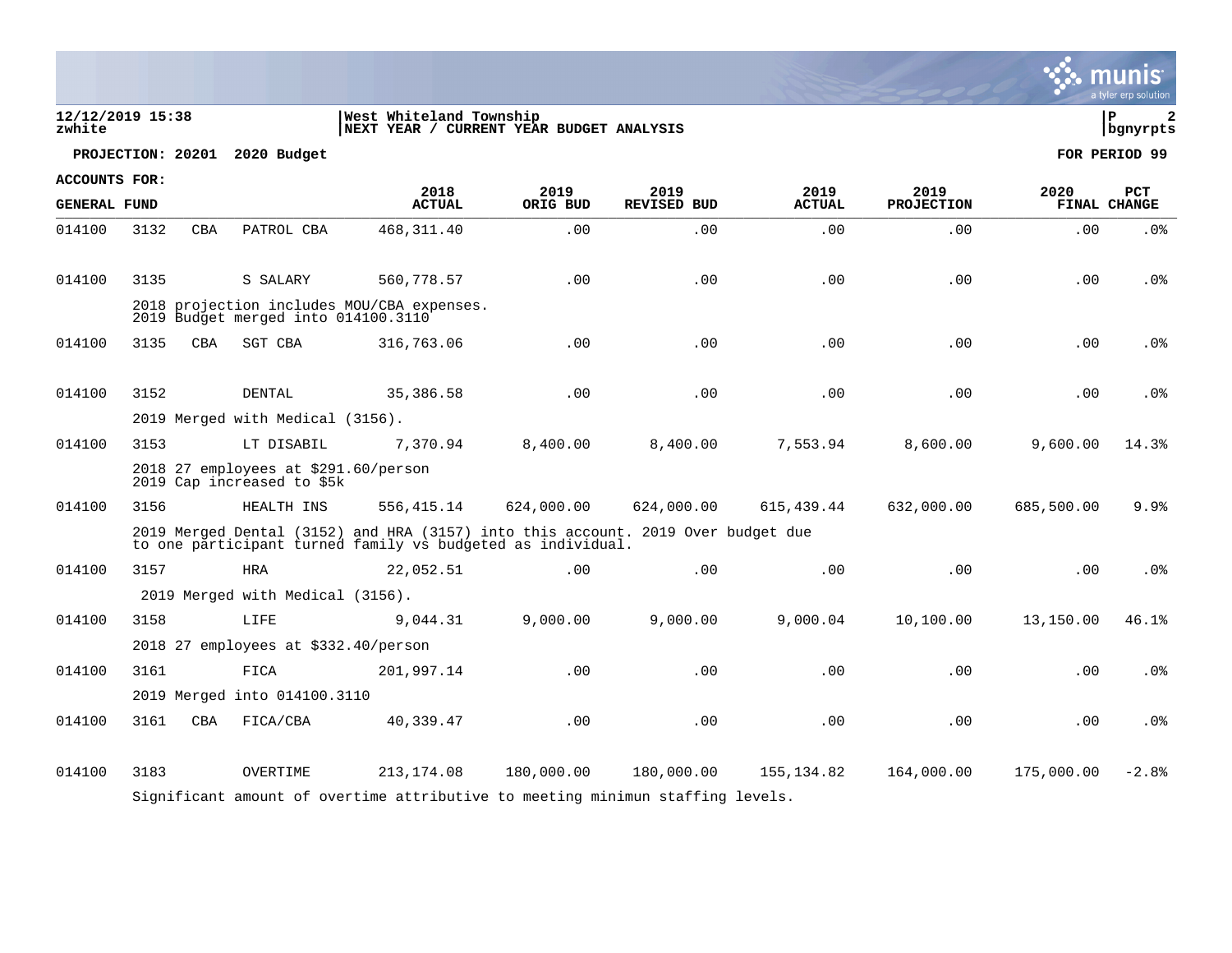tyler erp solutior **12/12/2019 15:38 |West Whiteland Township |P 3 zwhite |NEXT YEAR / CURRENT YEAR BUDGET ANALYSIS |bgnyrpts PROJECTION: 20201 2020 Budget FOR PERIOD 99 ACCOUNTS FOR: 2018 2019 2019 2019 2019 2020 PCT GENERAL FUND ACTUAL ORIG BUD REVISED BUD ACTUAL PROJECTION FINAL CHANGE**  ARIENALI FOND PULLUAL ONIG BOD NEVISED BOD NEVISED ALIOAL FRODECIION FINAL CIRAGE 014100 3184 OT-DRUG 9,421.18 .00 .00 .00 .00 .00 .0% 2019 Moved to 014100.3185 014100 3185 REIMB OT 37,000.13 33,000.00 33,000.00 56,644.63 54,000.00 30,000.00 -9.1% 2019 over budget but fully offset by reimbursement revenue. Driven by Rt 202 construction. Includes PENNDOT details, DUI Checkpoints, and various businesses seeking off-duty officers for security and traffic control. Offset by revenue in 01-3620-9155 (reimbursed OT) and 013540.8350 for Buckle Up and Aggressive Driving Grants. 2020 - 014100.3184 "Drug OT" moved to 014100.3185. Reimbursable OT from the Chester County DA's Office for drug investigations. Offset by 01-3620-9155. 014100 3191 UNIF MAINT 12,126.35 8,000.00 8,000.00 9,542.80 11,000.00 12,000.00 50.0% Due to 2019 expeditues and additional sworn officers, this cost will likely increase. The contract allows for 3 shirts and 2 pair pants per week per officer as well as 1 jacket every 6 months per officer. (\$2.25 per shirt, \$4.50 per pants and jacket). 014100 3192 PHYSICALS 1,831.00 1,500.00 1,500.00 598.00 1,500.00 1,500.00 .0% Physical exams for 26 officers as per the CBA. Exams performed by Main Line Health at the Exton Square Mall. Includes the physical examination, lab work, vision testing, and EKG for each officer. Officers can also use their Aetna wellness exam and visit a doctor of their choice in lieu of having the exam done at Main Line Health. 014100 3196 NEW HIRE 21,424.00 11,000.00 11,000.00 13,294.08 14,000.00 16,000.00 45.5% \$6,200 - 1 additional officer which would provide three shifts with five officers each. \$6,200 - Equipment to replace retiring officer (uniforms weapons, duty equipment, vest and miscellaneous items). \$2,600 - Physical exam, psychological, polygraph, lab fees, and credit check to two replacement officers. i. \$1,000 - Advertising for new hires (2019 Moved from 3341 to 3196) 014100.3196

munis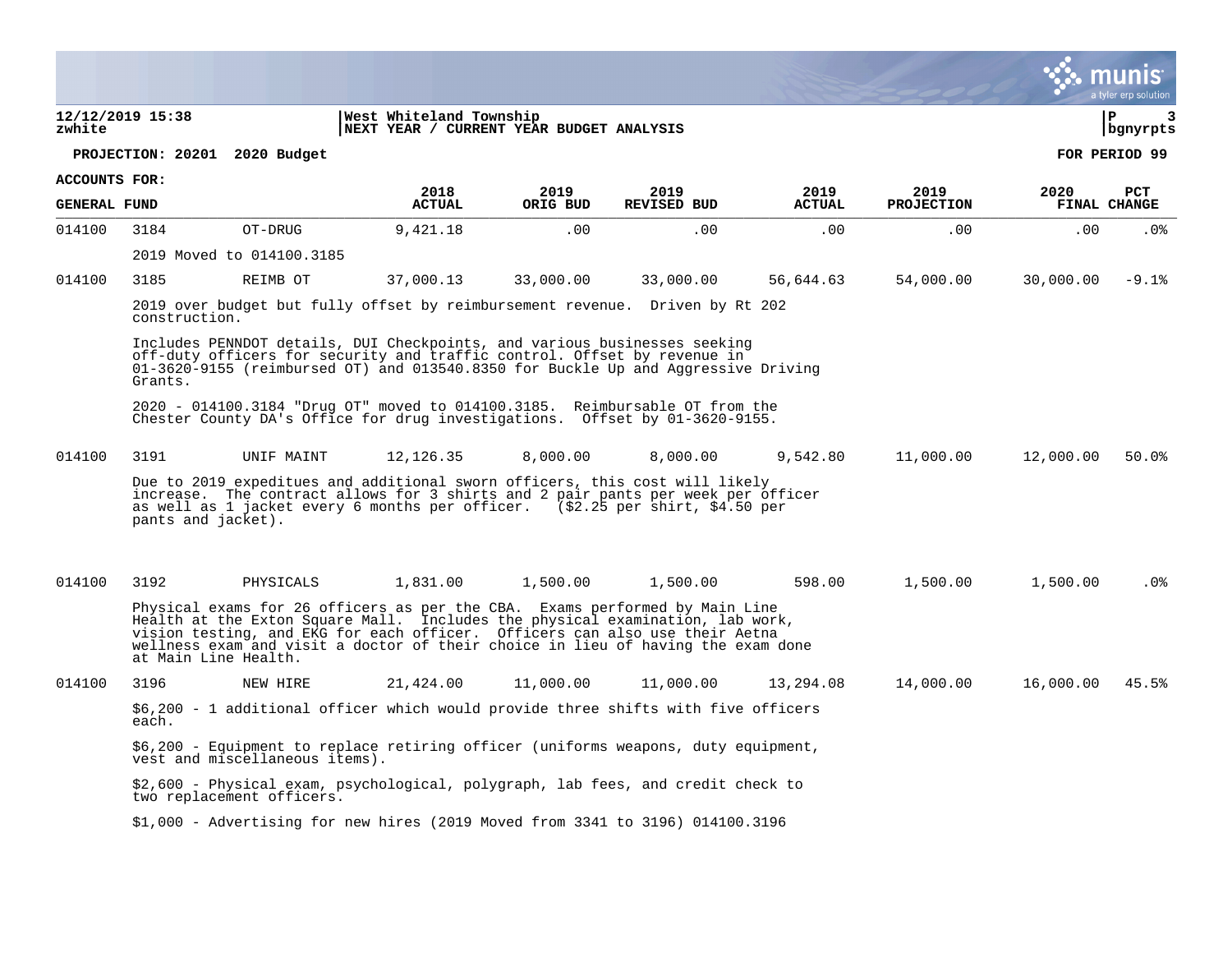|                     |                                                                                                                                                                                                                                                                                                               |                                                                     |                  |                            |                       |                           |                   | a tyler erp solution       |
|---------------------|---------------------------------------------------------------------------------------------------------------------------------------------------------------------------------------------------------------------------------------------------------------------------------------------------------------|---------------------------------------------------------------------|------------------|----------------------------|-----------------------|---------------------------|-------------------|----------------------------|
| zwhite              | 12/12/2019 15:38                                                                                                                                                                                                                                                                                              | West Whiteland Township<br>NEXT YEAR / CURRENT YEAR BUDGET ANALYSIS |                  |                            |                       |                           |                   | l P<br>4<br>bgnyrpts       |
|                     | PROJECTION: 20201 2020 Budget                                                                                                                                                                                                                                                                                 |                                                                     |                  |                            |                       |                           |                   | FOR PERIOD 99              |
| ACCOUNTS FOR:       |                                                                                                                                                                                                                                                                                                               |                                                                     |                  |                            |                       |                           |                   |                            |
| <b>GENERAL FUND</b> |                                                                                                                                                                                                                                                                                                               | 2018<br><b>ACTUAL</b>                                               | 2019<br>ORIG BUD | 2019<br><b>REVISED BUD</b> | 2019<br><b>ACTUAL</b> | 2019<br><b>PROJECTION</b> | 2020              | <b>PCT</b><br>FINAL CHANGE |
| 014100              | OFFICE SUP<br>3210                                                                                                                                                                                                                                                                                            | 7,875.24                                                            | 6,900.00         | 6,900.00                   | 4,588.37              | 4,600.00                  | $5,500.00 - 20.3$ |                            |
|                     | Includes office supplies, envelopes, copy paper, postage machine supplies,<br>business cards                                                                                                                                                                                                                  |                                                                     |                  |                            |                       |                           |                   |                            |
|                     | $$300.00 - Tracs Thermal Paper (2 cases)$                                                                                                                                                                                                                                                                     |                                                                     |                  |                            |                       |                           |                   |                            |
|                     | $$600.00 -$ Supplies for Live Scan & CPIN (print cartridge)                                                                                                                                                                                                                                                   |                                                                     |                  |                            |                       |                           |                   |                            |
|                     | $$250.00 - Shredder$ Bags                                                                                                                                                                                                                                                                                     |                                                                     |                  |                            |                       |                           |                   |                            |
|                     | \$950.00 - Printer Cartridges for CID, Traffic Unit & Police Administration<br>printers.                                                                                                                                                                                                                      |                                                                     |                  |                            |                       |                           |                   |                            |
|                     | \$5,425.00 - Includes office supplies, envelopes, copy paper, postage machine<br>supplies, business cards.                                                                                                                                                                                                    |                                                                     |                  |                            |                       |                           |                   |                            |
| 014100              | 3213<br>EOUIPMENT                                                                                                                                                                                                                                                                                             | 12,871.75                                                           | 12,800.00        | 12,800.00                  | 7,909.98              | 12,800.00                 | 19,600.00         | 53.1%                      |
|                     | \$10,600.00 - Twelve Replacement Ballistic Vests (Up to 50% Reimbursement Grant<br>from U.S. Dept of Justice hits General Fund Revenue). Ballistic vests for all<br>officers are replaced every 5 years. Ballistic vest should not be confused with<br>balistic plates which are rated to stop a rifle round. |                                                                     |                  |                            |                       |                           |                   |                            |
|                     | \$600.00 - Bicycle Maintenance and Miscellaneous Expenses                                                                                                                                                                                                                                                     |                                                                     |                  |                            |                       |                           |                   |                            |
|                     | \$3,600.00 -Thirty Harris Portable Radio Battery Replacements - Our current<br>portable radio batteries are four years old and due for replacement.                                                                                                                                                           |                                                                     |                  |                            |                       |                           |                   |                            |
|                     | \$1,500.00 - Crime Prevention/Child Safety Seat Supplies                                                                                                                                                                                                                                                      |                                                                     |                  |                            |                       |                           |                   |                            |
|                     | \$1,500.00 MCSAP (Motor Carrier Safety Assistance Program) - inspection of<br>commercial vehicles.                                                                                                                                                                                                            |                                                                     |                  |                            |                       |                           |                   |                            |
|                     | \$1,000.00 - Community Event Items (tent with logo and signs with inserts)                                                                                                                                                                                                                                    |                                                                     |                  |                            |                       |                           |                   |                            |
|                     | \$800.00 - Miscellaneous equipment for body worn cameras (replacement wires,<br>pouches, etc.)                                                                                                                                                                                                                |                                                                     |                  |                            |                       |                           |                   |                            |
|                     | Equipment covered from Equipment Replacement Fund 50 \$15,500.00 - Eight Body Worn<br>Cameras to include three-year warranties, licenses and charging station (If we<br>get 50% state grant, net price will only be \$7,750.00. Grant will hit Fund 50<br>Revenue.)                                           |                                                                     |                  |                            |                       |                           |                   |                            |
|                     |                                                                                                                                                                                                                                                                                                               |                                                                     |                  |                            |                       |                           |                   |                            |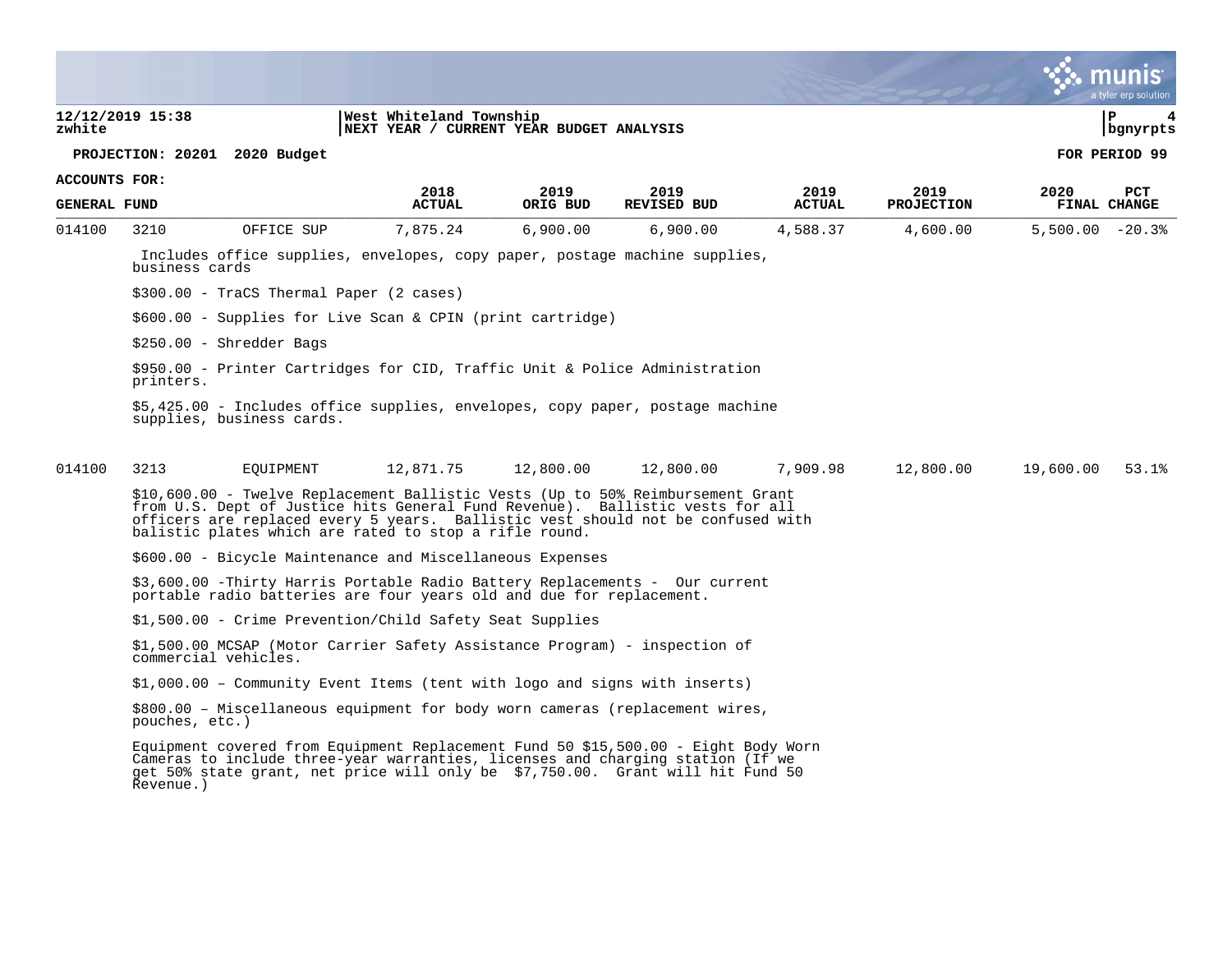|                               |                                                                                                                                                                                                                                                                                                                                                                                                                                                                                                                                                                                                                                                                                                                                                                                                         |                                                       |                                           |                                                                     |                            |                       |                           |                             | a tyler erp solution |  |  |
|-------------------------------|---------------------------------------------------------------------------------------------------------------------------------------------------------------------------------------------------------------------------------------------------------------------------------------------------------------------------------------------------------------------------------------------------------------------------------------------------------------------------------------------------------------------------------------------------------------------------------------------------------------------------------------------------------------------------------------------------------------------------------------------------------------------------------------------------------|-------------------------------------------------------|-------------------------------------------|---------------------------------------------------------------------|----------------------------|-----------------------|---------------------------|-----------------------------|----------------------|--|--|
| zwhite                        | 12/12/2019 15:38                                                                                                                                                                                                                                                                                                                                                                                                                                                                                                                                                                                                                                                                                                                                                                                        |                                                       |                                           | West Whiteland Township<br>NEXT YEAR / CURRENT YEAR BUDGET ANALYSIS |                            |                       |                           |                             |                      |  |  |
| PROJECTION: 20201 2020 Budget |                                                                                                                                                                                                                                                                                                                                                                                                                                                                                                                                                                                                                                                                                                                                                                                                         |                                                       | bgnyrpts<br>FOR PERIOD 99                 |                                                                     |                            |                       |                           |                             |                      |  |  |
| ACCOUNTS FOR:                 |                                                                                                                                                                                                                                                                                                                                                                                                                                                                                                                                                                                                                                                                                                                                                                                                         |                                                       |                                           |                                                                     |                            |                       |                           |                             |                      |  |  |
| <b>GENERAL FUND</b>           |                                                                                                                                                                                                                                                                                                                                                                                                                                                                                                                                                                                                                                                                                                                                                                                                         |                                                       | 2018<br><b>ACTUAL</b>                     | 2019<br>ORIG BUD                                                    | 2019<br><b>REVISED BUD</b> | 2019<br><b>ACTUAL</b> | 2019<br><b>PROJECTION</b> | 2020<br><b>FINAL CHANGE</b> | <b>PCT</b>           |  |  |
| 014100                        | 3213<br>E1                                                                                                                                                                                                                                                                                                                                                                                                                                                                                                                                                                                                                                                                                                                                                                                              | <b>FIREARMS</b>                                       | 11,362.85                                 | 15,000.00                                                           | 15,000.00                  | 13,529.33             | 15,000.00                 | 16,880.00                   | 12.5%                |  |  |
|                               | Firearms                                                                                                                                                                                                                                                                                                                                                                                                                                                                                                                                                                                                                                                                                                                                                                                                |                                                       |                                           |                                                                     |                            |                       |                           |                             |                      |  |  |
|                               | Ammunition<br>10 cases of Federal 147 gr. 9 mm caliber FMJ training ammo. \$2000.00<br>2 cases of Federal 147 gr. 9 mm caliber HST Duty ammo \$600.00<br>15 cases of Federal 55 gr. .223 caliber FMJ training ammo \$2500.00<br>2 cases of Federal 55 gr. .223 caliber BTHP duty ammo \$460.00<br>1 case Force on Force marking cartridges - 9 mm \$300.00<br>1 case Force on Force marking cartridges - 5.56 \$360.00<br>1 case Force on force marking cartridges 9 mm blank rounds \$300.00<br>Total: $$6,520.00$<br>Supplies<br>123 A Lithium Batteries (Patrol rifles & Pistols) \$70.00<br>15 spare Glock Magazines \$400.00<br>10 spare Magpull AR 15 Magazines \$160.00<br>Weapons cleaning/maintenance supplies \$500.00<br>Targets \$300.00<br>Total: $$1,430$<br>3213.E1 Sub-Total \$7,950.00 |                                                       |                                           |                                                                     |                            |                       |                           |                             |                      |  |  |
|                               | Less Lethal                                                                                                                                                                                                                                                                                                                                                                                                                                                                                                                                                                                                                                                                                                                                                                                             |                                                       |                                           |                                                                     |                            |                       |                           |                             |                      |  |  |
|                               | Supplies                                                                                                                                                                                                                                                                                                                                                                                                                                                                                                                                                                                                                                                                                                                                                                                                |                                                       |                                           |                                                                     |                            |                       |                           |                             |                      |  |  |
|                               | Sixty (60) training and six (6) live cartridges per contract with Axon<br>\$1,800.00<br>Five (5) tactical Taser batteries-replacements \$350.00<br>Two (2) extended Taser batteries-replacements \$175.00<br>Twenty-two (22) 5 round boxes- Def Tech 12 Ga LL rounds for recert \$700.00<br>Defense Technology Inert OC for training- six (6) cans \$80.00<br>Training targets for 12 Ga and Taser recert \$325.00                                                                                                                                                                                                                                                                                                                                                                                      |                                                       |                                           |                                                                     |                            |                       |                           |                             |                      |  |  |
|                               |                                                                                                                                                                                                                                                                                                                                                                                                                                                                                                                                                                                                                                                                                                                                                                                                         | 3213.E1 Sub-Total \$3,430.00                          |                                           |                                                                     |                            |                       |                           |                             |                      |  |  |
|                               |                                                                                                                                                                                                                                                                                                                                                                                                                                                                                                                                                                                                                                                                                                                                                                                                         | Ballistic Rifle Plates<br>3213.E1 Sub-Total \$2500.00 | \$2500.00 (6) Six Level III+ Rifle Plates |                                                                     |                            |                       |                           |                             |                      |  |  |
|                               |                                                                                                                                                                                                                                                                                                                                                                                                                                                                                                                                                                                                                                                                                                                                                                                                         | 25 new weapon lights for handguns                     |                                           | \$3000.00                                                           |                            |                       |                           |                             |                      |  |  |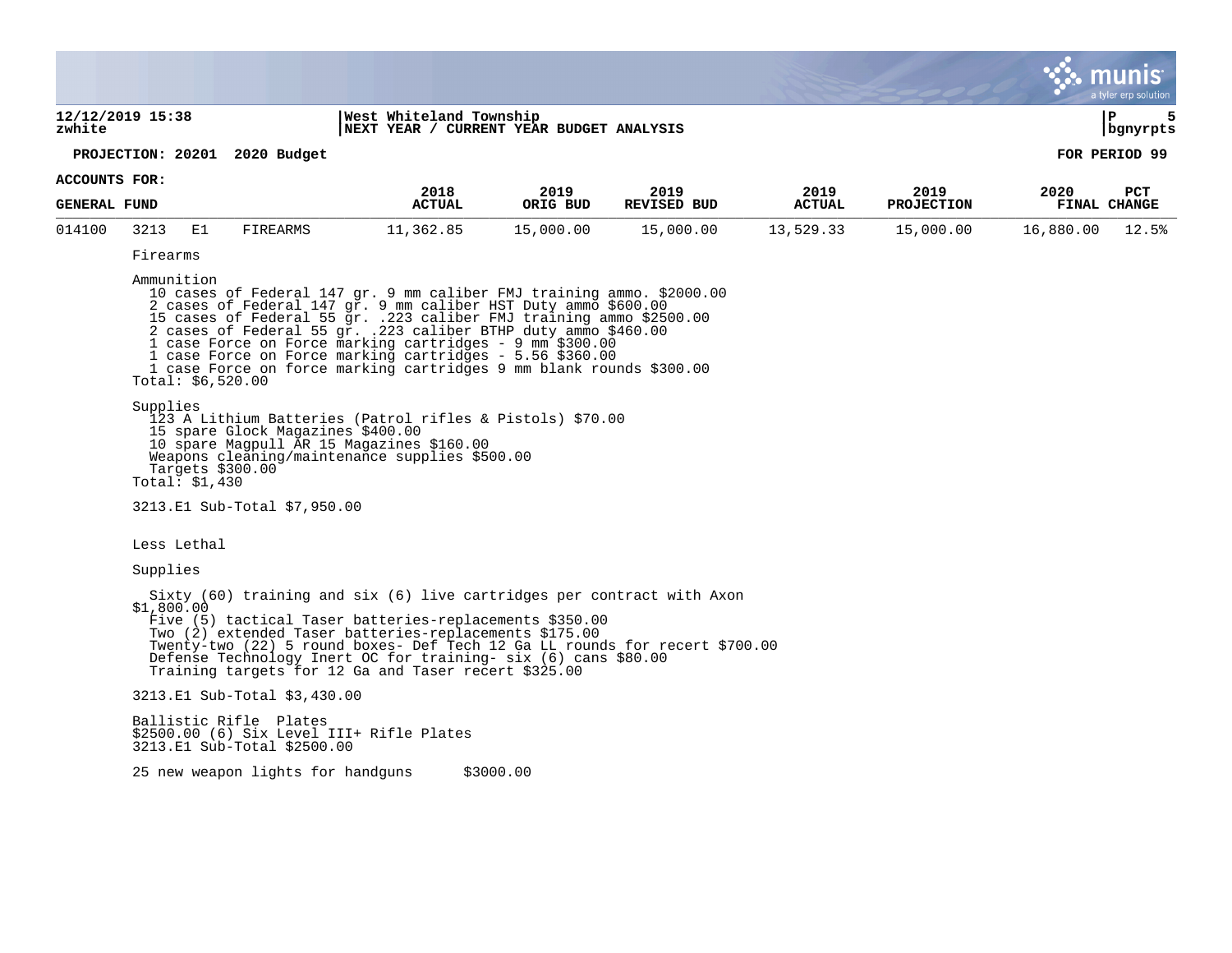|                               |                                                                                                                                  |                                                                                                                                                                                                                          |                                                                        |           |                                                                                                                                                                                                                                                                                                                              |               |                   |                       | munis<br>a tyler erp solution |  |  |
|-------------------------------|----------------------------------------------------------------------------------------------------------------------------------|--------------------------------------------------------------------------------------------------------------------------------------------------------------------------------------------------------------------------|------------------------------------------------------------------------|-----------|------------------------------------------------------------------------------------------------------------------------------------------------------------------------------------------------------------------------------------------------------------------------------------------------------------------------------|---------------|-------------------|-----------------------|-------------------------------|--|--|
| zwhite                        | 12/12/2019 15:38                                                                                                                 |                                                                                                                                                                                                                          | West Whiteland Township<br>NEXT YEAR / CURRENT YEAR BUDGET ANALYSIS    |           |                                                                                                                                                                                                                                                                                                                              |               |                   | ΙP<br>6<br>  bgnyrpts |                               |  |  |
| PROJECTION: 20201 2020 Budget |                                                                                                                                  |                                                                                                                                                                                                                          |                                                                        |           |                                                                                                                                                                                                                                                                                                                              |               |                   | FOR PERIOD 99         |                               |  |  |
| ACCOUNTS FOR:                 |                                                                                                                                  |                                                                                                                                                                                                                          | 2018                                                                   | 2019      | 2019                                                                                                                                                                                                                                                                                                                         | 2019          | 2019              | 2020                  | PCT                           |  |  |
| <b>GENERAL FUND</b>           |                                                                                                                                  |                                                                                                                                                                                                                          | <b>ACTUAL</b>                                                          | ORIG BUD  | <b>REVISED BUD</b>                                                                                                                                                                                                                                                                                                           | <b>ACTUAL</b> | <b>PROJECTION</b> |                       | <b>FINAL CHANGE</b>           |  |  |
| 014100                        | 3216                                                                                                                             | WC ERT                                                                                                                                                                                                                   | 4,519.30                                                               | 10,000.00 | 10,000.00                                                                                                                                                                                                                                                                                                                    | 4,873.18      | 10,000.00         | 10,000.00             | .0%                           |  |  |
|                               |                                                                                                                                  | 2019P: \$10K or less after reimbursement from another township for ERT supplies.<br>Actuals and projection includes one item with a PO that was put on hold.<br>Depending on final decision, final actuals may be lower. |                                                                        |           |                                                                                                                                                                                                                                                                                                                              |               |                   |                       |                               |  |  |
|                               |                                                                                                                                  | Budget \$10,00.00 West Chester Regional Emergency Response Team                                                                                                                                                          |                                                                        |           |                                                                                                                                                                                                                                                                                                                              |               |                   |                       |                               |  |  |
|                               |                                                                                                                                  | Support of (2) Two Tactical Officers<br>Support of (1) One Negotiator<br>Officers/uniforms/tactical equipment and shared maintenance of equipment<br>WCRERT costs are highly variable each year. Budgeting 10K base.     |                                                                        |           |                                                                                                                                                                                                                                                                                                                              |               |                   |                       |                               |  |  |
|                               | Budgeting \$10K base.                                                                                                            |                                                                                                                                                                                                                          |                                                                        |           | 2020: Includes our portion (\$800.00) of insurance for a replacement armored<br>vehicle MRAP divided equally by seven participating agencies in case we take<br>possession of vehicle from Federal government program. West Chester Regional<br>Emergency Response Team (WCRERT) WCRERT costs are highly variable each year. |               |                   |                       |                               |  |  |
| 014100                        | 3231                                                                                                                             | GASOLINE                                                                                                                                                                                                                 | 42,242.91                                                              | 53,100.00 | 53,100.00                                                                                                                                                                                                                                                                                                                    | 36,564.13     | 42,000.00         | $42,000.00 - 20.9$    |                               |  |  |
| 014100                        | 3238                                                                                                                             | UNIFORMS                                                                                                                                                                                                                 | 7,368.46                                                               | 11,250.00 | 11,250.00                                                                                                                                                                                                                                                                                                                    | 11,186.06     | 12,500.00         | 13,000.00             | 15.6%                         |  |  |
|                               |                                                                                                                                  | \$13,000.00 - Uniform items (uniform allowance) for 26 officers (\$500.00 per                                                                                                                                            |                                                                        |           |                                                                                                                                                                                                                                                                                                                              |               |                   |                       |                               |  |  |
|                               | officer)<br>Increase in uniform allowance from \$450 to \$500 per officer due to nearing life<br>expectancy of current uniforms. |                                                                                                                                                                                                                          |                                                                        |           |                                                                                                                                                                                                                                                                                                                              |               |                   |                       |                               |  |  |
| 014100                        | 3242                                                                                                                             | OTHER OPER                                                                                                                                                                                                               | .00                                                                    | .00       | .00                                                                                                                                                                                                                                                                                                                          | 53.20         | .00               | .00                   | $.0\%$                        |  |  |
|                               |                                                                                                                                  |                                                                                                                                                                                                                          | Moved to General Dept Supplies (3245) for consistency with other depts |           |                                                                                                                                                                                                                                                                                                                              |               |                   |                       |                               |  |  |
| 014100                        | 3242<br>OS1                                                                                                                      | CI SUPPLIE                                                                                                                                                                                                               | 2,817.18                                                               | 3,300.00  | 3,300.00                                                                                                                                                                                                                                                                                                                     | 1,579.87      | 3,300.00          | 3,300.00              | .0%                           |  |  |
|                               |                                                                                                                                  |                                                                                                                                                                                                                          |                                                                        |           | \$3300.00 Miscellaneous Items Including: NIK Drug Kits, Towing, Evidence Tape,<br>Evidence Collection Supplies, Investigative "Confidential Informant" Funds, etc.                                                                                                                                                           |               |                   |                       |                               |  |  |

 $\bullet$ 

2018: Separated from General Dept Supplies (3245) for tracking purposes.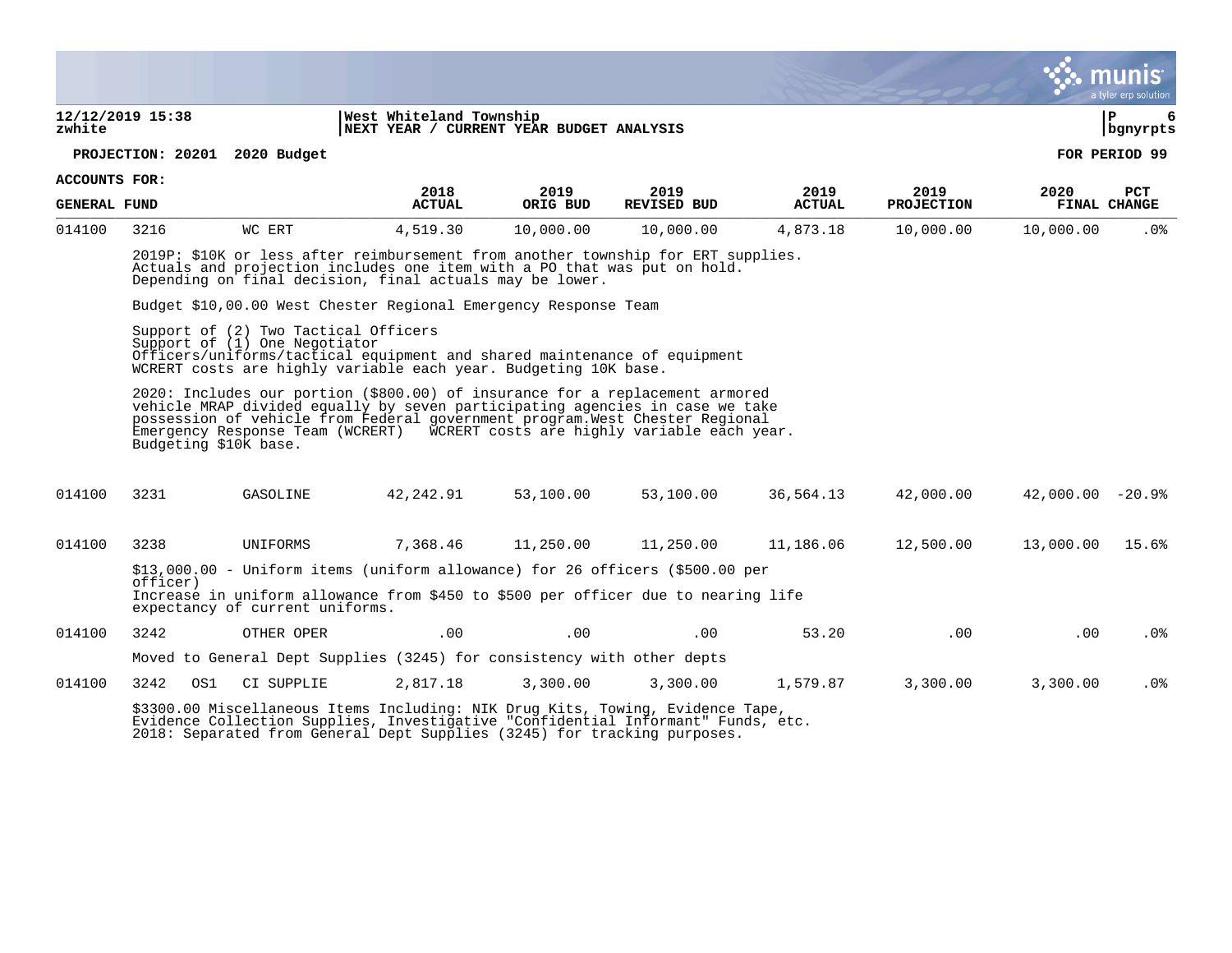|                      |                                                                                                                                                                                                                                                                                                                                                  |                                                                                                                                                                                                                                                                                                                                                                                                                             |               |                                                                     |                    |               |                   |           | $\mathbf{\ddot{v}}$ munis<br>a tyler erp solution |  |  |
|----------------------|--------------------------------------------------------------------------------------------------------------------------------------------------------------------------------------------------------------------------------------------------------------------------------------------------------------------------------------------------|-----------------------------------------------------------------------------------------------------------------------------------------------------------------------------------------------------------------------------------------------------------------------------------------------------------------------------------------------------------------------------------------------------------------------------|---------------|---------------------------------------------------------------------|--------------------|---------------|-------------------|-----------|---------------------------------------------------|--|--|
| zwhite               | 12/12/2019 15:38                                                                                                                                                                                                                                                                                                                                 |                                                                                                                                                                                                                                                                                                                                                                                                                             |               | West Whiteland Township<br>NEXT YEAR / CURRENT YEAR BUDGET ANALYSIS |                    |               |                   |           | 7<br>l P<br>  bgnyrpts                            |  |  |
|                      |                                                                                                                                                                                                                                                                                                                                                  | PROJECTION: 20201 2020 Budget                                                                                                                                                                                                                                                                                                                                                                                               |               |                                                                     |                    |               |                   |           | FOR PERIOD 99                                     |  |  |
| <b>ACCOUNTS FOR:</b> |                                                                                                                                                                                                                                                                                                                                                  |                                                                                                                                                                                                                                                                                                                                                                                                                             | 2018          | 2019                                                                | 2019               | 2019          | 2019              | 2020      | PCT                                               |  |  |
| <b>GENERAL FUND</b>  |                                                                                                                                                                                                                                                                                                                                                  |                                                                                                                                                                                                                                                                                                                                                                                                                             | <b>ACTUAL</b> | ORIG BUD                                                            | <b>REVISED BUD</b> | <b>ACTUAL</b> | <b>PROJECTION</b> |           | FINAL CHANGE                                      |  |  |
| 014100               | 3245                                                                                                                                                                                                                                                                                                                                             | SUPPLIES                                                                                                                                                                                                                                                                                                                                                                                                                    | 23,107.44     | 29,000.00                                                           | 29,000.00          | 26,452.99     | 29,000.00         | 34,000.00 | 17.2%                                             |  |  |
|                      |                                                                                                                                                                                                                                                                                                                                                  | First Aid Supplies (3242 OS2)<br>\$2,500.00 Maintenance of AEDs, First Aid Bags and Cabinet                                                                                                                                                                                                                                                                                                                                 |               |                                                                     |                    |               |                   |           |                                                   |  |  |
|                      |                                                                                                                                                                                                                                                                                                                                                  | Operating Supplies (3242)                                                                                                                                                                                                                                                                                                                                                                                                   |               |                                                                     |                    |               |                   |           |                                                   |  |  |
|                      | Supplies / \$100<br>from Fund 95)                                                                                                                                                                                                                                                                                                                | \$1,850.00 LEADS Online Access<br>\$10,000.00 Constable Prisoner Transport (up from \$6K in 2019 given higher<br>usage to outsource task and keep our officers in the Twp)<br>\$150.00 Prisoner Food<br>\$2,950.00 CLEAR Access<br>\$770.00 Intoxilyzer 9000 and PBT supplies (\$450 Extended Warr. / \$220 Intox.<br>PBT Testing Supplies)<br>\$700.00 Police Trading Cards for New Hires and Replacements (Transfer Funds |               |                                                                     |                    |               |                   |           |                                                   |  |  |
|                      |                                                                                                                                                                                                                                                                                                                                                  | Sub-Total $$18,920.00$ Operating Supplies (3242)                                                                                                                                                                                                                                                                                                                                                                            |               |                                                                     |                    |               |                   |           |                                                   |  |  |
|                      | **Intoxilyzer Supplies including Certified Premix Solution, Mouthpieces, Shipping<br>**CLEAR includes \$900 RealTime Incarceration, This replaces Accurint for enhanced<br>investigation techniques to provide members of Dept with updated contact<br>information for suspects and known associates. CLEAR found to be superior to<br>Accurint. |                                                                                                                                                                                                                                                                                                                                                                                                                             |               |                                                                     |                    |               |                   |           |                                                   |  |  |
|                      |                                                                                                                                                                                                                                                                                                                                                  | **Increase in Constable Prisoner Transport to \$10,000.00 due to increased usage<br>of Chester County Central Booking to maintain adequate staffing of patrol<br>officers in Twp. As of 916/19 \$6401.90 has been spent in 2019 for prisoner<br>transport. \$6000.00 was budgeted for this expense in 2019.                                                                                                                 |               |                                                                     |                    |               |                   |           |                                                   |  |  |
|                      | or community events.                                                                                                                                                                                                                                                                                                                             | Police trading cards are given out to children officers encounter on the street                                                                                                                                                                                                                                                                                                                                             |               |                                                                     |                    |               |                   |           |                                                   |  |  |
| 014100               | 3314                                                                                                                                                                                                                                                                                                                                             | SOLICITORS                                                                                                                                                                                                                                                                                                                                                                                                                  | 56,405.58     | 60,000.00                                                           | 60,000.00          | 104,353.99    | 120,000.00        | 75,000.00 | 25.0%                                             |  |  |
| 014100               | 3321                                                                                                                                                                                                                                                                                                                                             | TELEPHONE                                                                                                                                                                                                                                                                                                                                                                                                                   | 9,302.34      | .00                                                                 | .00                | .00           | .00               | .00       | .0%                                               |  |  |
|                      |                                                                                                                                                                                                                                                                                                                                                  | 2019+: Rolled into 3361                                                                                                                                                                                                                                                                                                                                                                                                     |               |                                                                     |                    |               |                   |           |                                                   |  |  |
| 014100               | 3321<br>T <sub>1</sub>                                                                                                                                                                                                                                                                                                                           | MOBILE                                                                                                                                                                                                                                                                                                                                                                                                                      | 1,715.27      | .00                                                                 | .00                | .00           | .00               | .00.      | .0 <sub>8</sub>                                   |  |  |

 $\mathcal{L}^{\bullet}$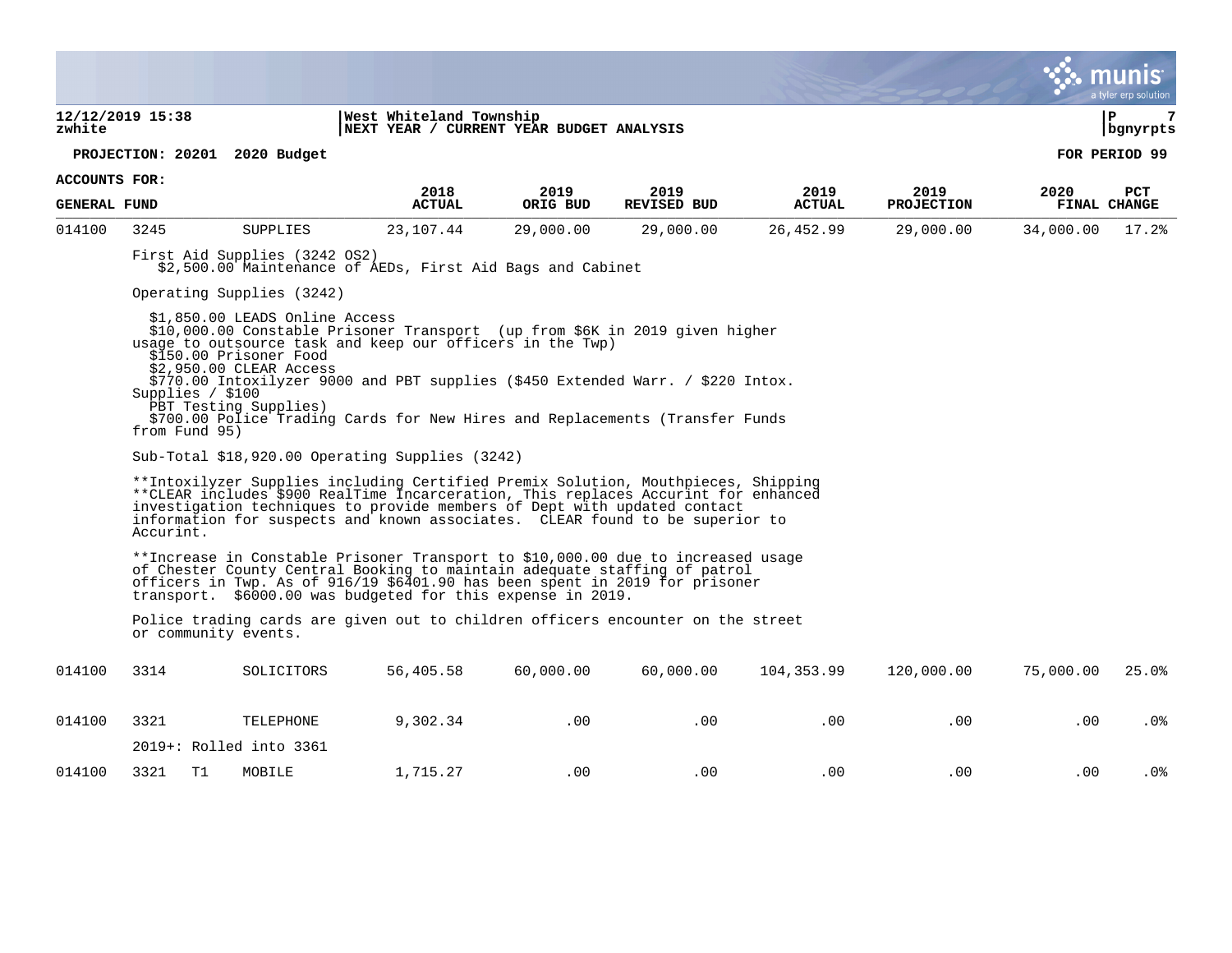|                      |                     |                                                                                                                                                                                                                                                    |                                                                     |                  |                            |                       |                           |           | a tyler erp solution       |
|----------------------|---------------------|----------------------------------------------------------------------------------------------------------------------------------------------------------------------------------------------------------------------------------------------------|---------------------------------------------------------------------|------------------|----------------------------|-----------------------|---------------------------|-----------|----------------------------|
| zwhite               | 12/12/2019 15:38    |                                                                                                                                                                                                                                                    | West Whiteland Township<br>NEXT YEAR / CURRENT YEAR BUDGET ANALYSIS |                  |                            |                       |                           |           | 8<br>l P<br>bgnyrpts       |
|                      |                     | PROJECTION: 20201 2020 Budget                                                                                                                                                                                                                      |                                                                     |                  |                            |                       |                           |           | FOR PERIOD 99              |
| <b>ACCOUNTS FOR:</b> |                     |                                                                                                                                                                                                                                                    |                                                                     |                  |                            |                       |                           |           |                            |
| <b>GENERAL FUND</b>  |                     |                                                                                                                                                                                                                                                    | 2018<br><b>ACTUAL</b>                                               | 2019<br>ORIG BUD | 2019<br><b>REVISED BUD</b> | 2019<br><b>ACTUAL</b> | 2019<br><b>PROJECTION</b> | 2020      | <b>PCT</b><br>FINAL CHANGE |
| 014100               | 3325                | POSTAGE                                                                                                                                                                                                                                            | 652.92                                                              | .00              | .00                        | .00                   | .00                       | .00       | .0 <sub>8</sub>            |
|                      |                     | 2019: Moved to Communications (3340)                                                                                                                                                                                                               |                                                                     |                  |                            |                       |                           |           |                            |
| 014100               | 3340                | COMMUNICAT                                                                                                                                                                                                                                         | .00                                                                 | 1,400.00         | 1,400.00                   | 814.23                | 800.00                    |           | $800.00 - 42.9$            |
|                      |                     | 2020 \$100 Advertising, \$700 Postage;                                                                                                                                                                                                             |                                                                     |                  |                            |                       |                           |           |                            |
|                      |                     | New account in 2019; merged postage (3325) and printing (3342); advertising<br>(3341) moved to New Hires                                                                                                                                           |                                                                     |                  |                            |                       |                           |           |                            |
| 014100               | 3341                | ADVERTISIN                                                                                                                                                                                                                                         | 102.16                                                              | .00              | .00                        | .00                   | .00                       | .00       | .0 <sub>8</sub>            |
|                      |                     | 2019 - Moved to 014100.3196 "New Hires"                                                                                                                                                                                                            |                                                                     |                  |                            |                       |                           |           |                            |
| 014100               | 3342                | PRINTING                                                                                                                                                                                                                                           | 680.30                                                              | .00              | .00                        | .00                   | .00                       | .00       | .0 <sub>8</sub>            |
|                      |                     | 2019: Moved to Communications (3340)                                                                                                                                                                                                               |                                                                     |                  |                            |                       |                           |           |                            |
| 014100               | 3351                | PROPERTY                                                                                                                                                                                                                                           | 22,769.00                                                           | 27,700.00        | 27,700.00                  | 28,212.00             | 28,200.00                 | 31,100.00 | 12.3%                      |
|                      |                     | Includes allocated cost of Property, Auto, & Inland Marine                                                                                                                                                                                         |                                                                     |                  |                            |                       |                           |           |                            |
| 014100               | 3352                | LIABILITY                                                                                                                                                                                                                                          | 18,694.00                                                           | 52,900.00        | 52,900.00                  | 48,834.00             | 48,900.00                 | 55,700.00 | 5.3%                       |
|                      | Fire decreased.     | 2020 increase is due to new vehicles and allocation change. Previously, we did<br>not have the premium by vehicle and estimated using vehicle value. We now have<br>the exact premium and don't have to allocate. Police and Roads increased while |                                                                     |                  |                            |                       |                           |           |                            |
| 014100               | 3356                | INLAND MAR                                                                                                                                                                                                                                         | 2,060.00                                                            | .00              | .00                        | .00                   | .00                       | .00       | .0 <sub>8</sub>            |
|                      | 2019: Moved to 3351 |                                                                                                                                                                                                                                                    |                                                                     |                  |                            |                       |                           |           |                            |
| 014100               | 3358                | PP LIAB                                                                                                                                                                                                                                            | 31,807.00                                                           | .00.             | .00                        | .00                   | .00                       | .00.      | .0%                        |
|                      | 2019: Moved to 3352 |                                                                                                                                                                                                                                                    |                                                                     |                  |                            |                       |                           |           |                            |
| 014100               | 3359                | AUTO INS                                                                                                                                                                                                                                           | 11,927.16                                                           | .00              | .00                        | .00                   | .00                       | .00       | .0%                        |
|                      | 2019: Moved to 3351 |                                                                                                                                                                                                                                                    |                                                                     |                  |                            |                       |                           |           |                            |
| 014100               | 3361                | UTILITIES                                                                                                                                                                                                                                          | .00                                                                 | 13,000.00        | 13,000.00                  | 10,129.17             | 10,500.00                 | 12,500.00 | $-3.8%$                    |
|                      | 2020: Telephone     |                                                                                                                                                                                                                                                    |                                                                     |                  |                            |                       |                           |           |                            |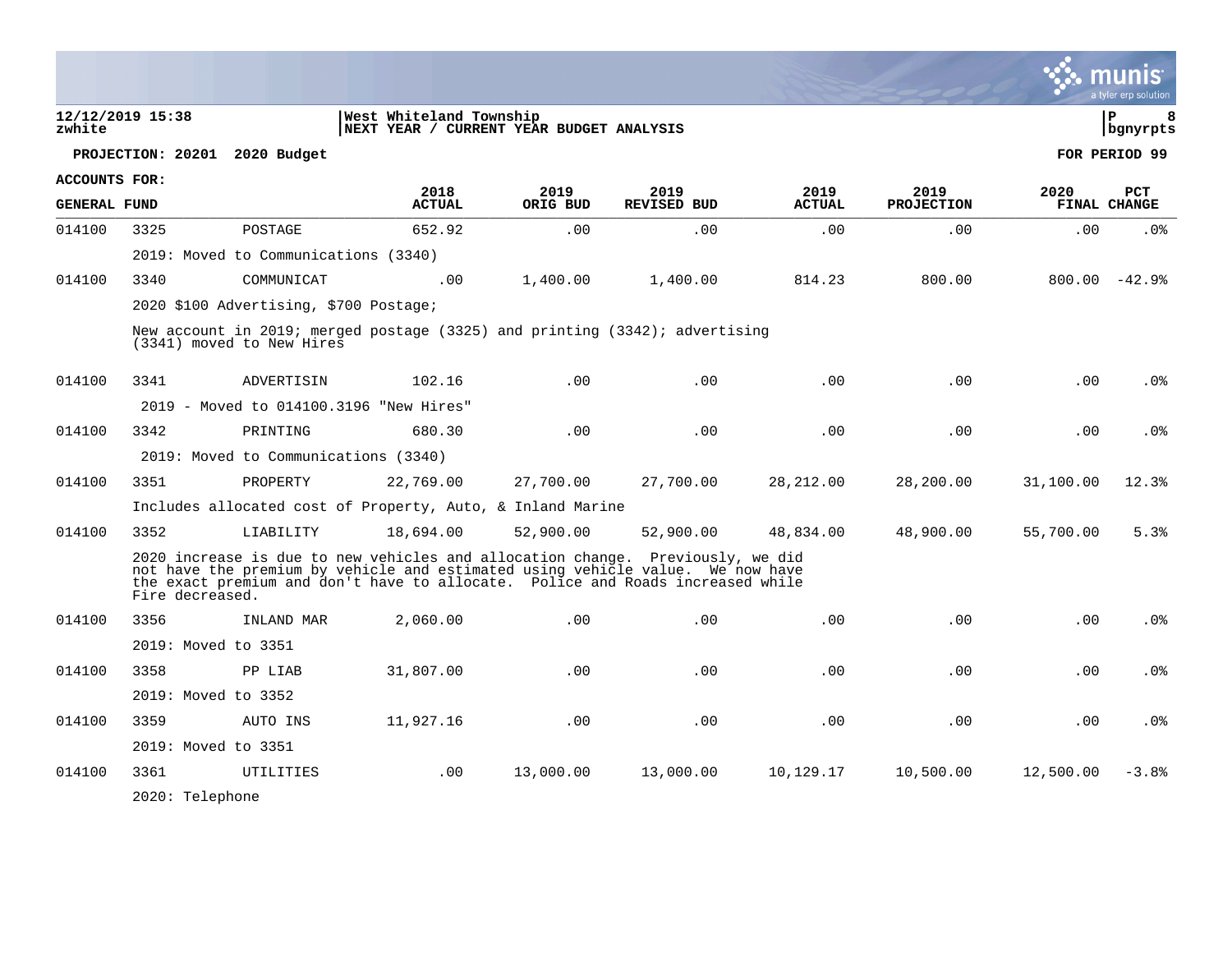tyler erp solutior **12/12/2019 15:38 |West Whiteland Township |P 9 zwhite |NEXT YEAR / CURRENT YEAR BUDGET ANALYSIS |bgnyrpts PROJECTION: 20201 2020 Budget FOR PERIOD 99 ACCOUNTS FOR: 2018 2019 2019 2019 2019 2020 PCT GENERAL FUND ACTUAL ORIG BUD REVISED BUD ACTUAL PROJECTION FINAL CHANGE**  ARIENALI FOND PULLUAL ONIG BOD NEVISED BOD NEVISED ALIOAL FRODECIION FINAL CIRAGE 014100 3374 EQ REPAIR 5,528.15 7,000.00 7,000.00 5,645.02 7,000.00 7,000.00 .0% Repair of miscellaneous police equipment (i.e. ENRADD, sign board repairs, lighting and police equipment in vehicles, portable and mobile radios). 014100 3420 DUES 2,005.00 3,200.00 3,200.00 1,150.00 3,000.00 3,000.00 -6.3% Periodicals, professional organization dues, MACGLOGLEN membership, Stanley Cohen PA Law Bulletin, etc.). 014100 3422 TR/SEM/SCH 10,063.16 18,000.00 18,000.00 10,930.50 10,000.00 20,000.00 11.1% MANDATED TRAINING \$1,800 - Chester County Public Training Campus Fees \$1,000 - Basic Firearms Instructor Certification (w/ Travel Costs) \$300 - Glock Armorers Course \$1,450 - One Officer Penn State Police Supervisory "POSIT" training (registration, lodging, and meals) REQUIRED INSTRUCTOR CERTIFICATION CLASSES WHICH EXPIRE EVERY THREE YEARS: \$1,500 - Taser Recertification Training (3 Officers) \$360 - Taser Recertification Training Food Expenses (2 Days) \$1,200 - OC and Specialty Impact Munition Recertification (3 officers) (2 days) \$360 - OC and Specialty Impact Munition Recertification Food Expenses (2 Days) \$600 - OC and Specialty Impact Munition Recertification Hotel Expenses (2 Days)  $$890$  - Expandable Baton Recertification Training (3 officers) (2 Day) \$360 - Expandable Baton Recertification Training Food Expenses \$600 - Expandable Baton Recertification Training Hotel Expenses (2 Rooms / 2 Days) \$200 - Defense Technology Use of Force Instructor Training (1 Officer) (1 day) \$60 - Defense Technology Use of Force Instructor Training Food Expenses \$150 - Defense Technology Use of Force Instructor Training Hotel Expenses SUBTOTAL MANDATED TRAINING: \$10,830 ELECTIVE TRAINING \$1,600 - Tactical Patrol/Warrant Training for 6 officers (replaces Street Survival) \$2,660 - One officer MCSAP (Motor Carrier Safety Assistance Program) certification. No charge for class tuition. Lodging \$130 per day for 14 days \$1820 Meals \$840 Total: \$2660.00 SUBTOTAL ELECTIVE TRAINING: \$4,260.00 ADDITIONAL TRAINING \$400 PA Chiefs of Police Accreditation Conference for 1 officer (registration, lodging & meals) \$1,000 - CLEAN/JNET training (JNET conference in State College, PA) \$1,300 - Two Officers CODY Conference and In-Service Training Hershey, PA (registration, lodging, and meals)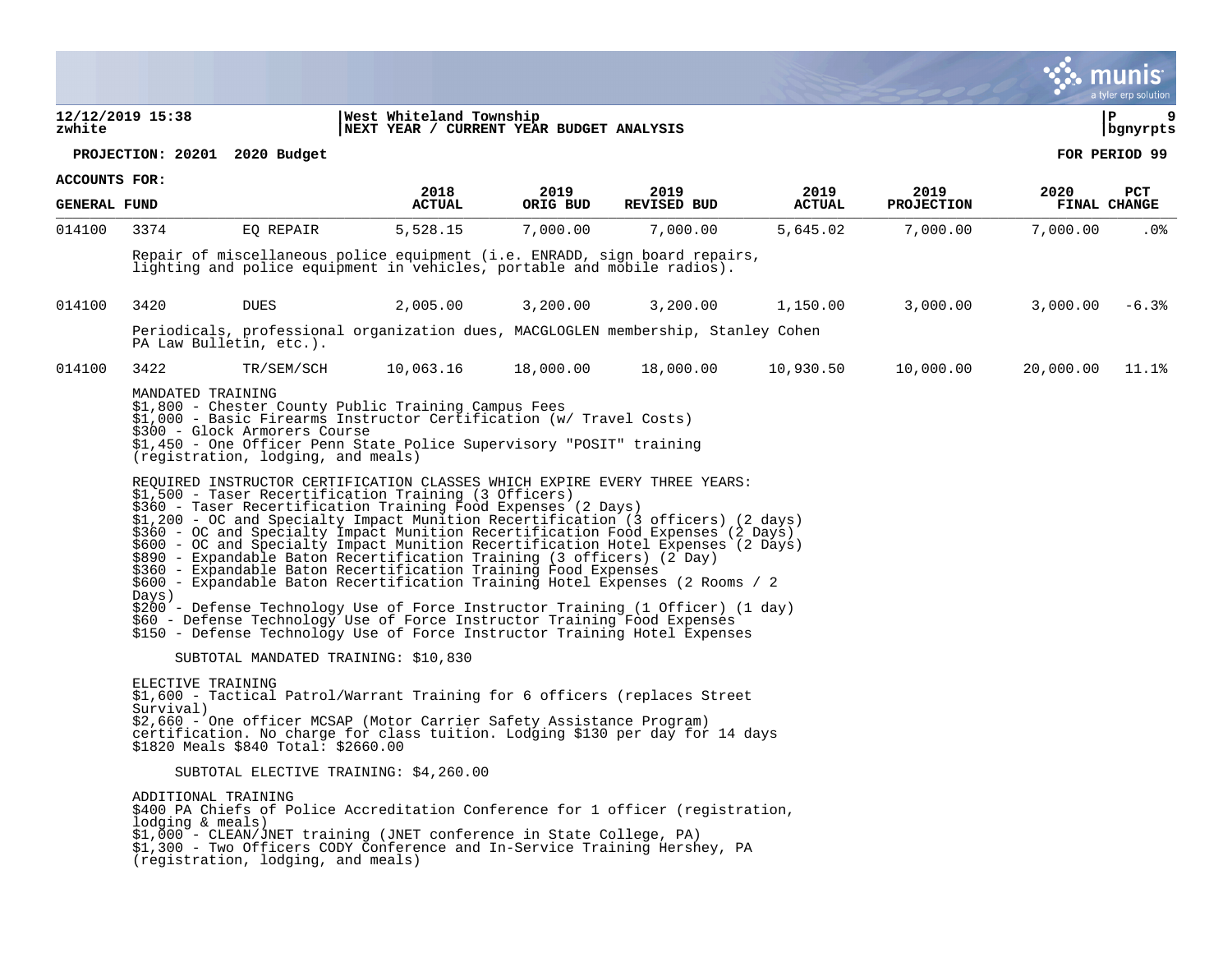|                     |                  |                                       |                                                                                                                                                                  |                  |                            |                       |                           |                   | nıs<br>a tyler erp solution |
|---------------------|------------------|---------------------------------------|------------------------------------------------------------------------------------------------------------------------------------------------------------------|------------------|----------------------------|-----------------------|---------------------------|-------------------|-----------------------------|
| zwhite              | 12/12/2019 15:38 |                                       | West Whiteland Township<br> NEXT YEAR / CURRENT YEAR BUDGET ANALYSIS                                                                                             |                  |                            |                       |                           |                   | l P<br>10<br>  bgnyrpts     |
|                     |                  | PROJECTION: 20201 2020 Budget         |                                                                                                                                                                  |                  |                            |                       |                           |                   | FOR PERIOD 99               |
| ACCOUNTS FOR:       |                  |                                       |                                                                                                                                                                  |                  |                            |                       |                           |                   |                             |
| <b>GENERAL FUND</b> |                  |                                       | 2018<br><b>ACTUAL</b>                                                                                                                                            | 2019<br>ORIG BUD | 2019<br><b>REVISED BUD</b> | 2019<br><b>ACTUAL</b> | 2019<br><b>PROJECTION</b> | 2020              | <b>PCT</b><br>FINAL CHANGE  |
|                     | Ouantico VA.     |                                       | \$1,500 - FBI National Academy for one member of Command Staff. Ten weeks at                                                                                     |                  |                            |                       |                           |                   |                             |
|                     |                  |                                       | SUBTOTAL ADDITIONAL TRAINING: \$4,200                                                                                                                            |                  |                            |                       |                           |                   |                             |
|                     |                  |                                       | Other - College Course Reimbursement per CBA, misc. police training                                                                                              |                  |                            |                       |                           |                   |                             |
| 014100              | 3450             | CONTRACTED                            | 18,510.00                                                                                                                                                        | 18,500.00        | 18,500.00                  | 16,503.32             | 18,500.00                 | 18,300.00         | $-1.1%$                     |
|                     |                  | \$1,000.00 - Yearly accreditation fee |                                                                                                                                                                  |                  |                            |                       |                           |                   |                             |
|                     | needs.           |                                       | \$1,500.00 - Addition funds to unexpected expenses related to PLEAC accreditation                                                                                |                  |                            |                       |                           |                   |                             |
|                     |                  |                                       | \$11,000.00 - SPCA (Includes contract and services for recovered animals)                                                                                        |                  |                            |                       |                           |                   |                             |
|                     |                  |                                       | \$1500.00 - All Traffic Solutions equipment Management contract (Dept's. large<br>traffic sign board. Allow mobile access and tracking of device from station)   |                  |                            |                       |                           |                   |                             |
|                     |                  |                                       | $$3,600.00 - 2020$ speed timing device calibrations                                                                                                              |                  |                            |                       |                           |                   |                             |
|                     | NOTE:            |                                       | 2020 deployment of Crime Watch website (\$6,330) is in Technology Fund 70.                                                                                       |                  |                            |                       |                           |                   |                             |
| 014100              | 3453             | EQUIP MAIN                            | 1,200.00                                                                                                                                                         | 3,100.00         | 3,100.00                   | 1,026.00              | 2,500.00                  | $2,500.00 - 19.4$ |                             |
|                     |                  |                                       | Includes \$950.00 to detail 18 police vehicles once a year.                                                                                                      |                  |                            |                       |                           |                   |                             |
| 014100              | 3490             | FLT ALLOC                             | 53,000.00                                                                                                                                                        | 46,000.00        | 46,000.00                  | 23,150.00             | 46,000.00                 | 49,000.00         | 6.5%                        |
|                     |                  | booked in this line item.             | 2019+: ALLOCATION of Fleet expenes to each Department. No direct expenses<br>Allocation % is based on insured vehicle value. Police = 30%                        |                  |                            |                       |                           |                   |                             |
| 014100              | 3531             | T TF                                  | 143,731.00                                                                                                                                                       | 145,000.00       | 145,000.00                 | 145,000.00            | 145,000.00                | 135,400.00        | $-6.6%$                     |
|                     |                  | Transfer to Technology Fund           |                                                                                                                                                                  |                  |                            |                       |                           |                   |                             |
|                     |                  |                                       | 2019: Police Specific Systems of \$48K + (47% of Total Employees * Shared Services<br>Total of \$208K (which is \$305K steady transfer to Fund 70 minus All Dept |                  |                            |                       |                           |                   |                             |

Specific)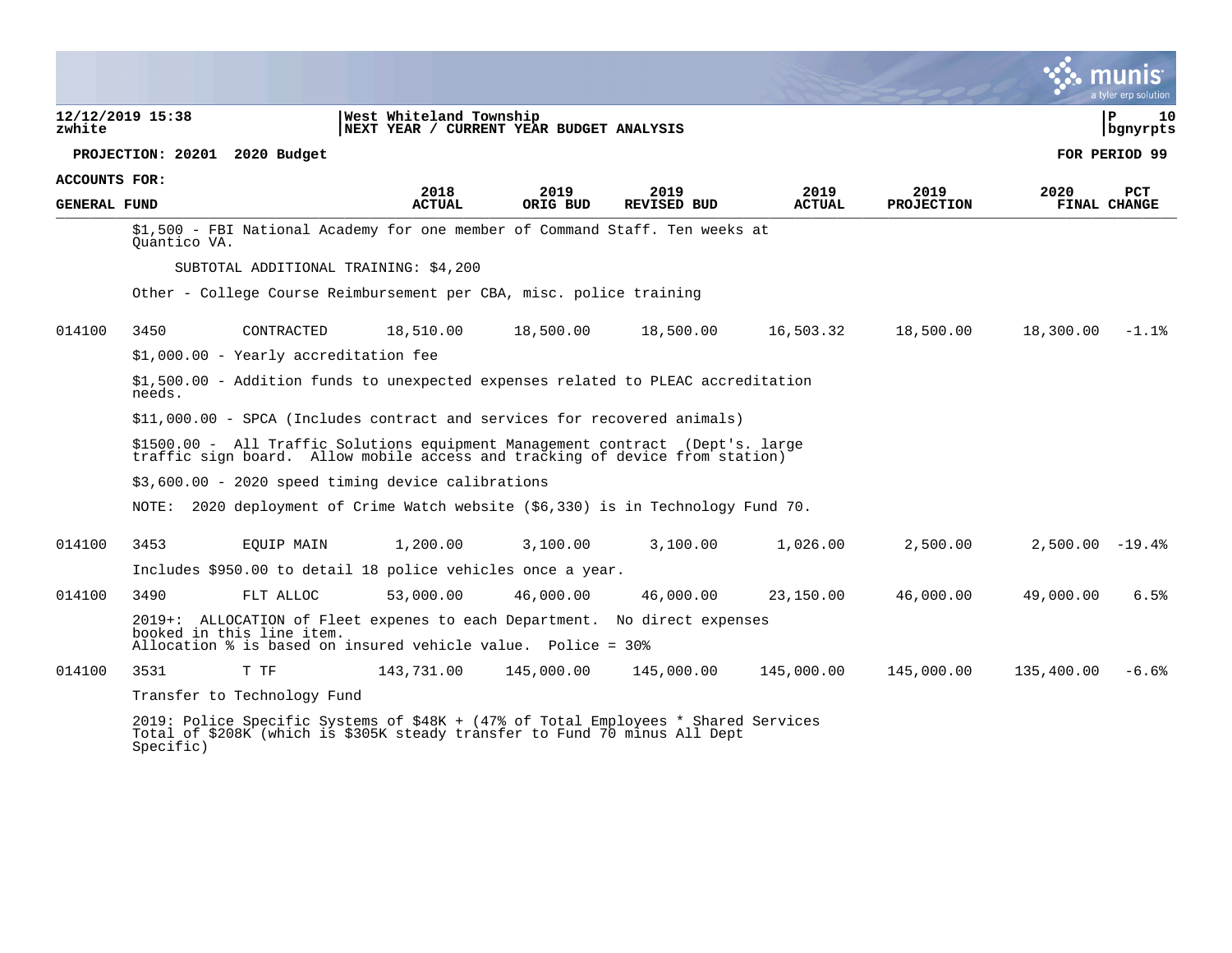**12/12/2019 15:38 |West Whiteland Township |P 11 zwhite |NEXT YEAR / CURRENT YEAR BUDGET ANALYSIS |bgnyrpts PROJECTION: 20201 2020 Budget FOR PERIOD 99**

**ACCOUNTS FOR:**

**2018 2019 2019 2019 2019 2020 PCT GENERAL FUND ACTUAL ORIG BUD REVISED BUD ACTUAL PROJECTION FINAL CHANGE**  ARIENALI FOND PULLUAL ONIG BOD NEVISED BOD NEVISED ALIOAL FRODECIION FINAL CIRAGE 014100 3532 OPEB CONTR 333,529.85 285,000.00 285,000.00 285,000.00 285,000.00 245,000.00 -14.0% 2020B determined in conjunction with actuaries to mimic a "Minimum Municipal Obligation" which is not required for OPEB. Annual contributions of \$245K per year for 14 years would fund our OPEB needs given present actuarial assumptions. 014100 3552 TRNS EQUIP 131,300.00 131,300.00 131,300.00 131,300.00 131,300.00 131,300.00 .0% 2020: Police = 45% of Avg Equip & Veh Costs \* \$300K steady transfer to Fund 50 from General Fund 1. TOTAL GENERAL FUND 6,367,451.97 5,985,134.00 5,985,134.00 5,715,044.82 6,137,254.00 6,313,065.00 5.5% TOTAL REVENUE .00 .00 .00 .00 .00 .00 .0% TOTAL EXPENSE 6,367,451.97 5,985,134.00 5,985,134.00 5,715,044.82 6,137,254.00 6,313,065.00 5.5% GRAND TOTAL 6,367,451.97 5,985,134.00 5,985,134.00 5,715,044.82 6,137,254.00 6,313,065.00 5.5%

\*\* END OF REPORT - Generated by Zenobia White \*\*

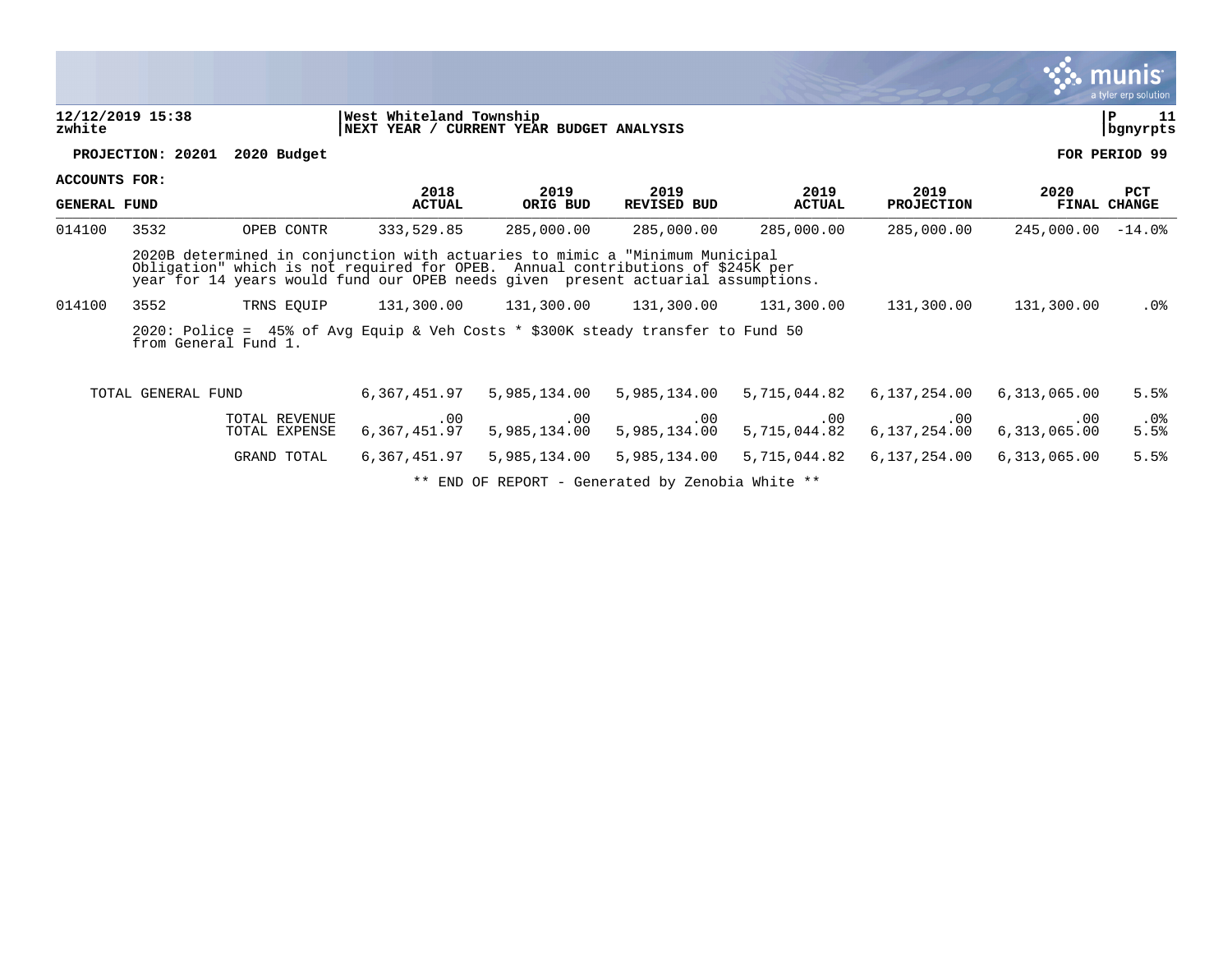The Township is responsible for ensuring that fire and emergency medical services are provided in West Whiteland. The West Whiteland Fire Company provides fire protection. Uwchlan Ambulance Corps provides EMS services in the northern 2/3 of the township, where approximately 75% of ambulance calls originate; Good Fellowship Ambulance Club provides EMS services in the southern 1/3 and responds to approximately 25% of WWT ambulance calls. EMS services consists of both Basic Life Support (EMTs) and Advance Life Support (paramedics).

## **2020 Highlights**

- We are waiting for recommendations from the report commissioned by the Chester County Department of Emergency Services, Chester County Fire Chiefs Association, Chester County Emergency Medical Services Council, Inc. and the Chester County Fire Police Association addressing future countywide fire protection and Emergency Medical Services (EMS) concerns.
- Contributions to the two ambulance companies were accounted for in a separate "department" for community contributions. In the 2020 budget, they are moved to the Fire (and now EMS) budget.
- The Fire Company will acquire a brush truck.
- The Township is working with Uwchlan Ambulance to include space in the new Public Works Facility for a satellite location for ambulance bays.
- The proposed budget includes a plan to work towards Good Fellowship's requested increase to \$15,000 in funding with an increase from \$6,000 to \$9,000; Uwchlan's contribution increases from \$16,500 to \$19,000.

## **2019 Accomplishments**

- Fire company acquired a tower truck.
- The Board persuaded a developer of an assisted living facility to acknowledge the potential costs to Uwchlan Ambulance, as the first due EMS provider, from frequent calls and made an upfront contribution and agreed to require annual memberships for every room in the new facility.
- Conversations began with Sunrise Assisted Living and Powerback to address the high number of ambulance calls and lack of funding.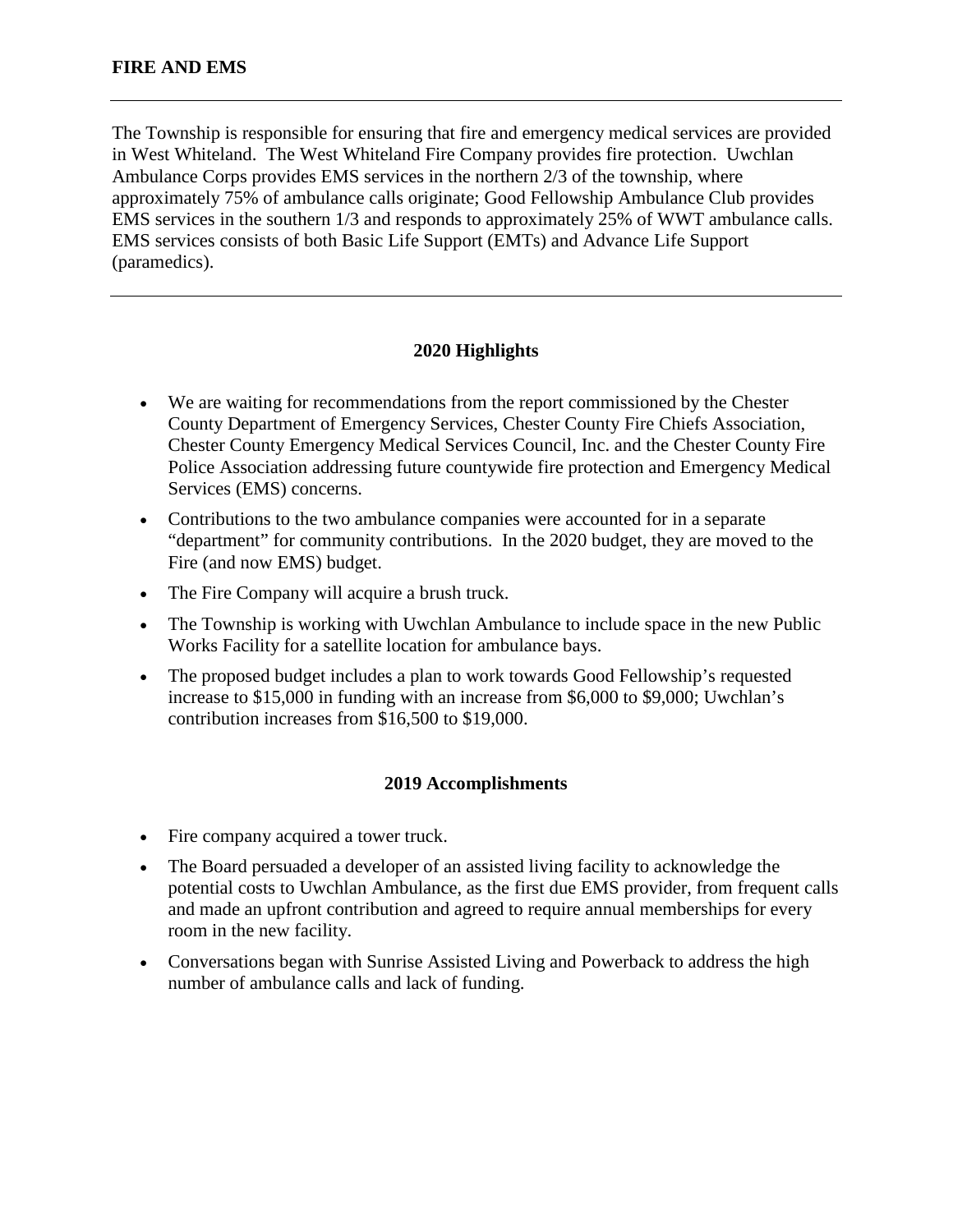| zwhite              | 12/12/2019 15:37    |                                      | West Whiteland Township<br>NEXT YEAR / CURRENT YEAR BUDGET ANALYSIS                                                                                                                                                                    |                  |                            |                       |                           |                    | $\mathbf{1}$<br>ΙP<br>  bgnyrpts |
|---------------------|---------------------|--------------------------------------|----------------------------------------------------------------------------------------------------------------------------------------------------------------------------------------------------------------------------------------|------------------|----------------------------|-----------------------|---------------------------|--------------------|----------------------------------|
|                     |                     | PROJECTION: 20201 2020 Budget        |                                                                                                                                                                                                                                        |                  |                            |                       |                           |                    | FOR PERIOD 99                    |
| ACCOUNTS FOR:       |                     |                                      |                                                                                                                                                                                                                                        |                  |                            |                       |                           |                    |                                  |
| <b>GENERAL FUND</b> |                     |                                      | 2018<br><b>ACTUAL</b>                                                                                                                                                                                                                  | 2019<br>ORIG BUD | 2019<br><b>REVISED BUD</b> | 2019<br><b>ACTUAL</b> | 2019<br><b>PROJECTION</b> | 2020               | PCT<br>FINAL CHANGE              |
| 014110              | 3003                | <b>WC</b>                            | 41,767.32                                                                                                                                                                                                                              | 47,825.00        | 47,825.00                  | 47,823.76             | 47,825.00                 | 48,000.00          | $.4\%$                           |
|                     |                     |                                      | 2020B Change in insurance carrier for the Fire Company has reduced premium costs.                                                                                                                                                      |                  |                            |                       |                           |                    |                                  |
| 014110              | 3149                | VOL FIRE                             | 5.100.00                                                                                                                                                                                                                               | 6.459.00         | 6.459.00                   | 4,730.04              | 4,800.00                  | $5.200.00 - 19.5$  |                                  |
|                     | day. Includes FICA. |                                      | Stipends to WWT employees who volunteer for WWFC and respond to calls during the                                                                                                                                                       |                  |                            |                       |                           |                    |                                  |
| 014110              | 3161                | FICA                                 | 262.79                                                                                                                                                                                                                                 | .00              | .00                        | .00                   | .00                       | .00                | .0%                              |
|                     |                     | 2019: MERGED INTO 3149               |                                                                                                                                                                                                                                        |                  |                            |                       |                           |                    |                                  |
| 014110              | 3321                | TELEPHONE                            | 481.45                                                                                                                                                                                                                                 | .00              | .00                        | .00                   | .00                       | .00                | .0 <sub>8</sub>                  |
|                     |                     |                                      |                                                                                                                                                                                                                                        |                  |                            |                       |                           |                    |                                  |
| 014110              | 3351                | PROPERTY                             | .00                                                                                                                                                                                                                                    | 11,600.00        | 11,600.00                  | 11,266.00             | 11,300.00                 | $8,000.00 - 31.0$  |                                  |
|                     |                     |                                      | Includes allocated cost of Property, Auto, & Inland Marine                                                                                                                                                                             |                  |                            |                       |                           |                    |                                  |
| 014110              | 3352                | LIABILITY                            | .00                                                                                                                                                                                                                                    | 17,200.00        | 17,200.00                  | 20,945.00             | 21,000.00                 | $11,800.00 - 31.4$ |                                  |
|                     | budget.             |                                      | 2019 over budget given insurance for new ladder fire truck was left out of the                                                                                                                                                         |                  |                            |                       |                           |                    |                                  |
|                     | increased.          |                                      | 2020 decrease is due to allocation change. Previously, we did not have the<br>premium by vehicle and estimated using vehicle value. We now have the exact<br>premium and don't have to allocate. Fire decreased while Roads and Police |                  |                            |                       |                           |                    |                                  |
| 014110              | 3359                | AUTO INS                             | 35, 115, 12                                                                                                                                                                                                                            | .00              | .00                        | .00                   | .00                       | .00                | .0%                              |
|                     | respectively.       |                                      | Auto insurance moved to 3351/3352 for the property and liability portions,                                                                                                                                                             |                  |                            |                       |                           |                    |                                  |
| 014110              | 3361                | UTILITIES                            | .00                                                                                                                                                                                                                                    | 600.00           | 600.00                     | 409.64                | 370.00                    |                    | $400.00 - 33.3$                  |
|                     | 2020: Telephone     |                                      |                                                                                                                                                                                                                                        |                  |                            |                       |                           |                    |                                  |
| 014110              | 3501                | CONTRIB                              | 115,000.00                                                                                                                                                                                                                             | 118,000.00       | 118,000.00                 | 118,000.00            | 118,000.00                | 122,000.00         | 3.4%                             |
|                     |                     | 2020: Fire house requested increase. |                                                                                                                                                                                                                                        |                  |                            |                       |                           |                    |                                  |

 $\ddot{\ddot{\mathbf{w}}}$  munis

Twp contribution for West Whiteland Fire Company (WWFC) operations.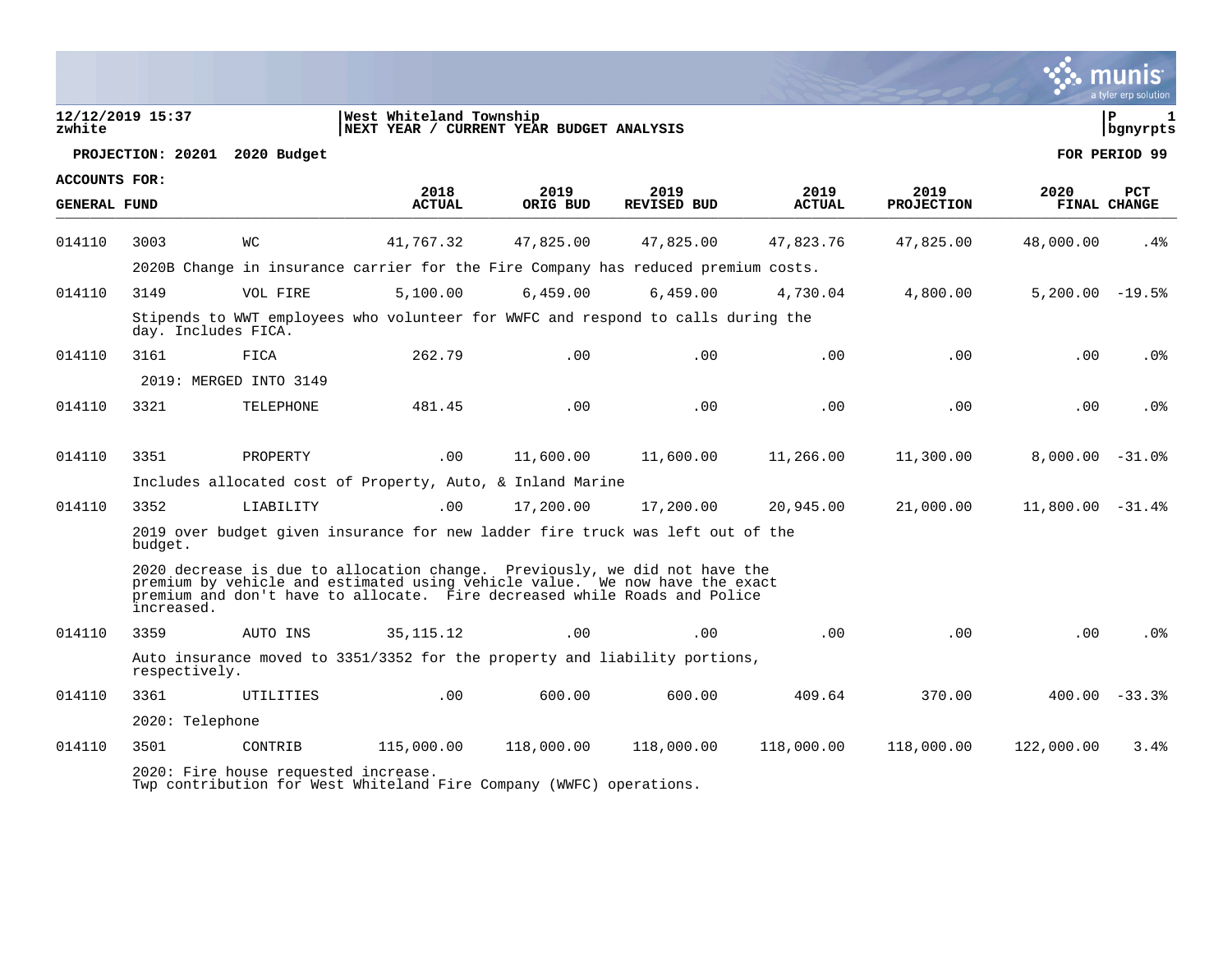|                     |                    |                                                                                                                                                                                                   |                                                                     |                   |                                                  |                   |                        |                   | $\sim$ munis<br>a tyler erp solution |
|---------------------|--------------------|---------------------------------------------------------------------------------------------------------------------------------------------------------------------------------------------------|---------------------------------------------------------------------|-------------------|--------------------------------------------------|-------------------|------------------------|-------------------|--------------------------------------|
| zwhite              | 12/12/2019 15:37   |                                                                                                                                                                                                   | West Whiteland Township<br>NEXT YEAR / CURRENT YEAR BUDGET ANALYSIS |                   |                                                  |                   |                        |                   | ΙP<br>2<br>  bgnyrpts                |
|                     |                    | PROJECTION: 20201 2020 Budget                                                                                                                                                                     |                                                                     |                   |                                                  |                   |                        |                   | FOR PERIOD 99                        |
| ACCOUNTS FOR:       |                    |                                                                                                                                                                                                   | 2018                                                                | 2019              | 2019                                             | 2019              | 2019                   | 2020              | PCT                                  |
| <b>GENERAL FUND</b> |                    |                                                                                                                                                                                                   | <b>ACTUAL</b>                                                       | ORIG BUD          | <b>REVISED BUD</b>                               | <b>ACTUAL</b>     | <b>PROJECTION</b>      |                   | FINAL CHANGE                         |
| 014110              | 3541               | UWCH AMBUL                                                                                                                                                                                        | .00                                                                 | .00               | .00                                              | .00               | .00                    | 19,000.00         | .0%                                  |
|                     |                    | 2020B Contribution to Uwchlan Ambulance (~75% of WWT ambulance calls)                                                                                                                             |                                                                     |                   |                                                  |                   |                        |                   |                                      |
|                     |                    | 2020B: Community Contributions merged into Fire (& EMS) budget for contributions<br>to Uwchlan & Good Fellowship Ambulance.<br>2019P for UAC - \$16,500                                           |                                                                     |                   |                                                  |                   |                        |                   |                                      |
| 014110              | 3543               | GD FELLOW                                                                                                                                                                                         | .00                                                                 | .00               | .00                                              | .00               | $.00 \,$               | 9,000.00          | .0%                                  |
|                     |                    | 2020B Contribution to Good Fellowship Ambulance (~25% of WWT ambulance calls)                                                                                                                     |                                                                     |                   |                                                  |                   |                        |                   |                                      |
|                     |                    | 2020B: Community Contributions merged into Fire (& EMS) budget for contributions<br>to Uwchlan & Good Fellowship Ambulance.<br>2019P for GFAC - \$6,000                                           |                                                                     |                   |                                                  |                   |                        |                   |                                      |
| 014110              | 3550               | T WWFCERF                                                                                                                                                                                         | 170,000.00                                                          | 170,000.00        | 170,000.00                                       | 170,000.00        | 170,000.00             | 170,000.00        | $.0\%$                               |
|                     |                    | Annual Twp funding for WWFC vehicles (See Fund 55).                                                                                                                                               |                                                                     |                   |                                                  |                   |                        |                   |                                      |
| 014110              | 3905               | FC RELIEF                                                                                                                                                                                         | 153,296.73                                                          | 140,000.00        | 140,000.00                                       | 166,474.94        | 166,474.94             | 166,500.00        | 18.9%                                |
|                     |                    | State pass-through funding to fire company relief fund - sourced from the 2%<br>Foreign Fire Tax (2% of fire insurance premiums sold in PA by insurers outside of<br>PA). 100% offset by revenue. |                                                                     |                   |                                                  |                   |                        |                   |                                      |
|                     | TOTAL GENERAL FUND |                                                                                                                                                                                                   | 521,023.41                                                          | 511,684.00        | 511,684.00                                       | 539,649.38        | 539,769.94             | 559,900.00        | 9.4%                                 |
|                     |                    | TOTAL REVENUE<br>TOTAL EXPENSE                                                                                                                                                                    | $.00 \,$<br>521,023.41                                              | .00<br>511,684.00 | .00<br>511,684.00                                | .00<br>539,649.38 | $.00 \,$<br>539,769.94 | .00<br>559,900.00 | $.0\%$<br>9.4%                       |
|                     |                    | GRAND TOTAL                                                                                                                                                                                       | 521,023.41                                                          | 511,684.00        | 511,684.00                                       | 539,649.38        | 539,769.94             | 559,900.00        | 9.4%                                 |
|                     |                    |                                                                                                                                                                                                   |                                                                     |                   | ** END OF REPORT - Generated by Zenobia White ** |                   |                        |                   |                                      |

 $\mathcal{L}$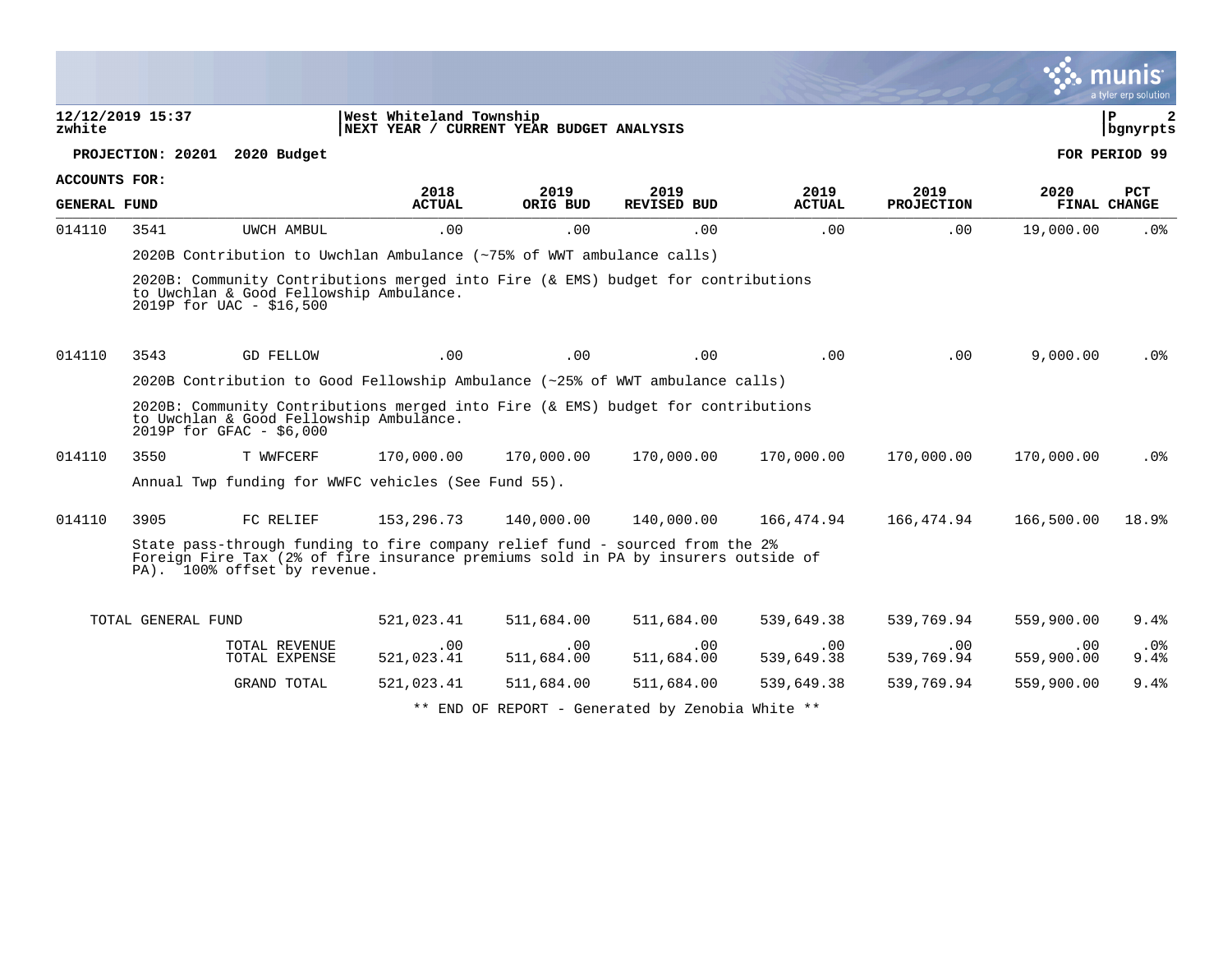The Codes Administration Department is responsible for the administration of the Township's building construction regulations, including zoning reviews, and use and occupancy permits; fire prevention inspections of commercial and residential rental properties; emergency management coordination; and enforcement of other non-police codes.

## Staffing: 4 FT

Boards: WCACOG Joint Building Code Appeals Board (5 members, 1 alternate – 1 rep from WWT)

## **2020 TOWNSHIP GOALS & SUPPORTING DEPARTMENT ACTIONS**

• *Development and construction regulations administered consistently and efficiently*

Continue managing approved developments through the construction and occupancy phase. Continue utilizing third-party inspections, if needed, to oversee larger construction projects, assist with zoning and code enforcement, and to allow staff to continue to provide a high level of customer service to all permit applicants, residents, businesses, and property owners.

- o Continue assignment of all permits for new developments to specific inspectors to improve efficiency and accountability in reviews and inspections; cross-train with other inspectors to ensure consistency.
- o As needed, use Township Engineer (SSM) more for site inspections currently performed by staff (reimbursable cost by applicants).
- o Communicate more effectively with all departments and consultants to ensure awareness when larger projects are starting construction and accurate and efficient closing out of completed land development projects.

• *Attention to fire prevention and safety*

Continue fire prevention through inspections of businesses, institutions and apartments; public outreach/education; and plan review, and inspections for construction permits.

Complete the update to the Township's Emergency Management Plan. Plan and execute realtime training of all Township staff having roles in the plan.

• *Professionally enforced codes to ensure safe buildings and attractive neighborhoods*

Adopt updated Code editions per State regulations, and continue staff training to maintain proficiency in all disciplines of construction codes.

Continue to review and revise Township Codes, as necessary, to keep up with construction technology, preserve life and property, and ensure the usability and accessibility of new and existing buildings.

Network with neighboring municipalities to help improve the quality of service provided to West Whiteland residents and businesses – seeking ways to improve the permit process and the knowledge of WWT code officials, as well as aligning forms and intake, where possible, to create a more consistent process for area contractors.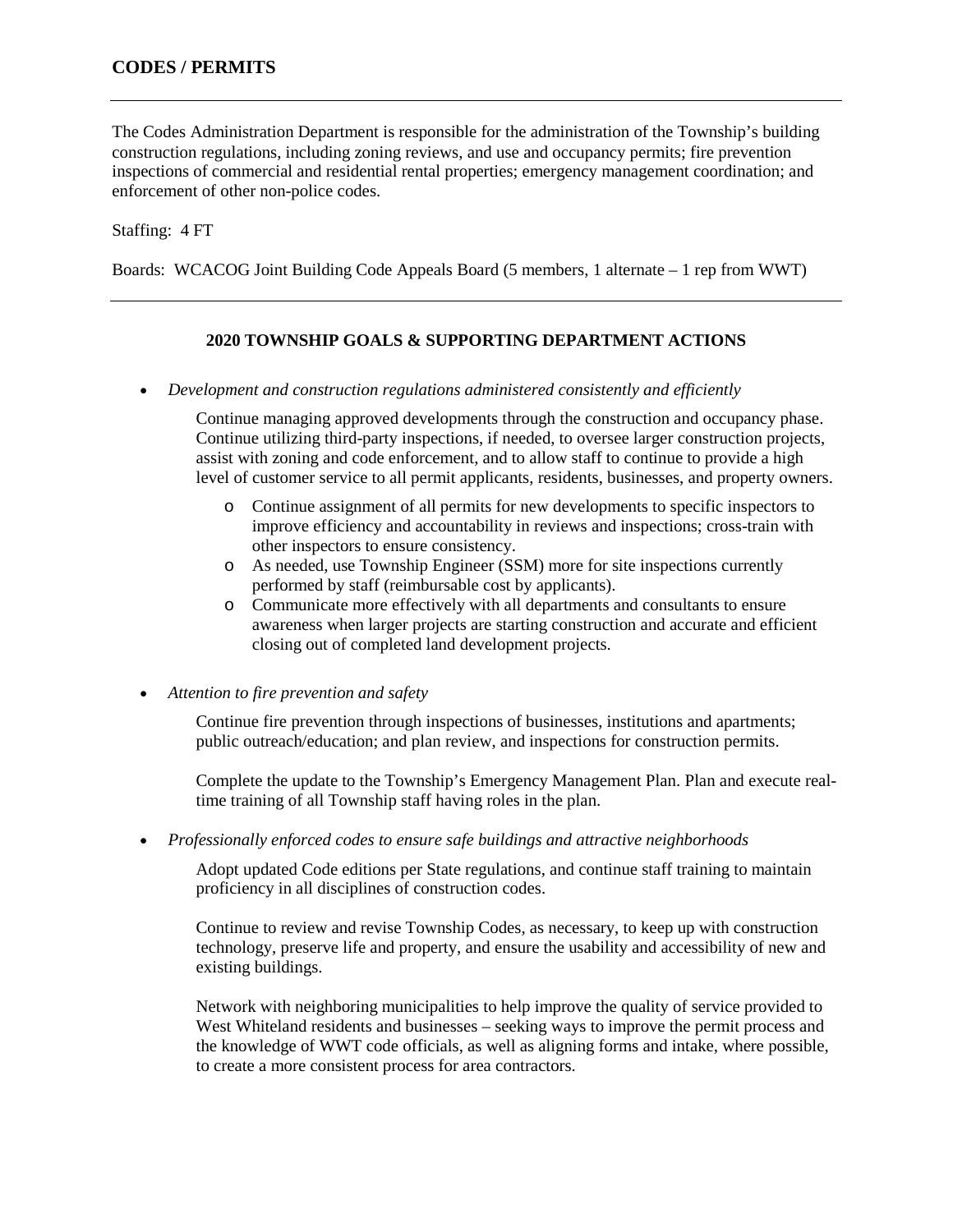# **CODES / PERMITS**

• *Skilled staff, with appropriate resources, training, and encouragement to meet high standards*

Maintain consistent code enforcement between staff members and promote more detailed information related to construction, fire and life safety codes on the Township website.

Continue cross training of inspectors and utilize consistent inspection methods, forms, and techniques when reviewing permits and conducting inspections.

Fill vacant Code Enforcement Officer/Emergency Management Coordinator position.

Obtain additional L&I certifications and continuing education units for each inspector.

• *Simple and effective administrative, operating, and financial processes* 

Continue implementation of online permit processing via Traisr and Township website to include: application/plan submittal, payment, and permit issuance.

Revise Codes Page on the Township website to provide more useful information and interactive service (fillable forms, public safety links).

#### **2019 CODES ACCOMPLISHMENTS**

- 1. Staff has become more proficient with the Traisr system, utilizing it for tracking permits, inspections, and rental occupancies.
- 2. The Traisr system was integrated with the Chester County Assessment Office data so that property transfers are automatically uploaded monthly to the Township system, and staff has access to real-time, accurate property information
- 3. Rental applications were added to the Township website allowing applicants to download appropriate forms, as well as obtain an inspection checklist to better prepare for rental inspections.
- 4. The permit review process was revised to increase efficiency and accountability of Codes staff.
- 5. Staff networked with neighboring municipalities (East Goshen, Uwchlan, Upper Uwchlan East Whiteland, and Downingtown Borough) sharing ideas related to permitting software, code revisions, permit fees, inspections, and the utilization of third-party inspection agencies to maximum customer service. Staff met on site with neighboring code officials to observe construction projects both in and out of West Whiteland Township.
- 6. The Township adopted a new ordinance regulating open burning. This ordinance will supplement the existing Township Fire Code and help to prevent fire loss.
- 7. The Code Department website was updated to include access to fees, FAQ's, fire safety/inspection information, and rental inspection information.
- 8. Continued governmental memberships with professional organizations such as ICC, NFPA, and PENBOC.
- 9. Code staff placed into service mobile devices to increase efficiency in the field. Staff has realtime access to the permit system to review uploaded building plans if necessary, enter new inspections, review previous inspections, and issue certificates and forms on site.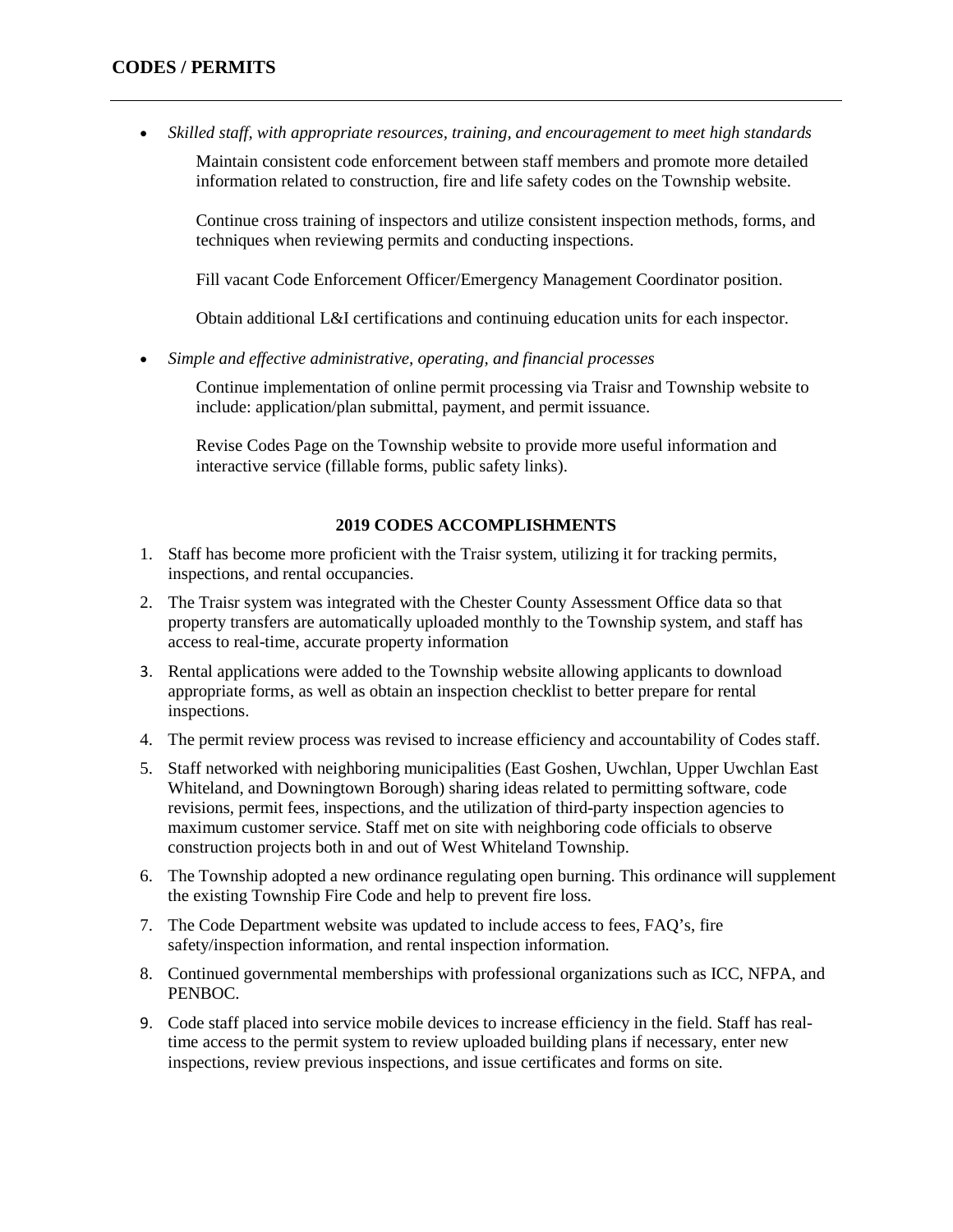|                     |                   |                                  |                                                                                                |            |                    |               |                   |                   | a tyler erp solution |
|---------------------|-------------------|----------------------------------|------------------------------------------------------------------------------------------------|------------|--------------------|---------------|-------------------|-------------------|----------------------|
| zwhite              | 12/12/2019 15:37  |                                  | West Whiteland Township<br> NEXT YEAR / CURRENT YEAR BUDGET ANALYSIS                           |            |                    |               |                   |                   | l P<br>  bgnyrpts    |
|                     | PROJECTION: 20201 | 2020 Budget                      |                                                                                                |            |                    |               |                   |                   | FOR PERIOD 99        |
| ACCOUNTS FOR:       |                   |                                  | 2018                                                                                           | 2019       | 2019               | 2019          | 2019              | 2020              | PCT                  |
| <b>GENERAL FUND</b> |                   |                                  | <b>ACTUAL</b>                                                                                  | ORIG BUD   | <b>REVISED BUD</b> | <b>ACTUAL</b> | <b>PROJECTION</b> |                   | <b>FINAL CHANGE</b>  |
| 014130              | 3002              | PENSION                          | 15,891.00                                                                                      | 16,670.00  | 16,670.00          | 16,924.00     | 16,924.00         | 24,913.00         | 49.4%                |
| 014130              | 3003              | <b>WC</b>                        | 9,167.88                                                                                       | 8,976.00   | 8,976.00           | 8,975.99      | 8,976.00          | 8,900.00          | $-0.88$              |
|                     | in prior years.   | Worker's Compensation Insurance. | 2018+ - Includes the premium for Fire Marshal, which was shared with Fire budget               |            |                    |               |                   |                   |                      |
| 014130              | 3110              | SALARIES                         | 252,901.81                                                                                     | 281,873.00 | 281,873.00         | 242,464.88    | 250,000.00        | 279,500.00        | $-0.88$              |
| 014130              | 3152              | DENTAL                           | 4,883.92                                                                                       | .00        | .00                | .00           | .00               | .00               | .0 <sub>8</sub>      |
|                     |                   |                                  | 2019 - Merged with Medical (3156) are Dental (3152) and HRA (3157).                            |            |                    |               |                   |                   |                      |
| 014130              | 3153              | LT DISABIL                       | 1,105.60                                                                                       | 1,200.00   | 1,200.00           | 1,033.56      | 1,200.00          | 1,250.00          | 4.2%                 |
| 014130              | 3156              | HEALTH INS                       | 58,506.59                                                                                      | 75,000.00  | 75,000.00          | 70,635.84     | 67,900.00         | 76,700.00         | 2.3%                 |
|                     |                   |                                  | 2019 - Merged Medical (3156) and Dental (3152).                                                |            |                    |               |                   |                   |                      |
| 014130              | 3157              | <b>HRA</b>                       | 7,105.88                                                                                       | .00        | .00                | .00           | .00               | .00               | .0 <sub>8</sub>      |
|                     |                   |                                  | 2019 - Merged with Medical (3156) are Dental (3152) and HRA (3157).                            |            |                    |               |                   |                   |                      |
| 014130              | 3158              | LIFE                             | 966.20                                                                                         | 1,050.00   | 1,050.00           | 991.83        | 1,200.00          | 1,600.00          | 52.4%                |
| 014130              | 3161              | FICA                             | 19,280.45                                                                                      | .00        | .00                | .00           | .00               | .00               | .0 <sub>8</sub>      |
|                     |                   | 2019: MERGED INTO 3110           |                                                                                                |            |                    |               |                   |                   |                      |
| 014130              | 3183              | OVERTIME                         | 84.60                                                                                          | 1,500.00   | 1,500.00           | 692.11        | 1,000.00          | $1,000.00 - 33.3$ |                      |
| 014130              | 3201              | INSP3RDPAR                       | 129, 148. 72<br>Pass through to 3rd party inspector for electrical inspection and plan review, | 150,000.00 | 150,000.00         | 291,822.76    | 300,000.00        | 150,000.00        | .0 <sub>8</sub>      |
|                     |                   | offset by permit fee revenue.    |                                                                                                |            |                    |               |                   |                   |                      |
|                     |                   |                                  | Over budget in 2019P due to the large development projects (but offset by                      |            |                    |               |                   |                   |                      |

revenue). Expected to drop somewhat in 2020.

**SALES** munis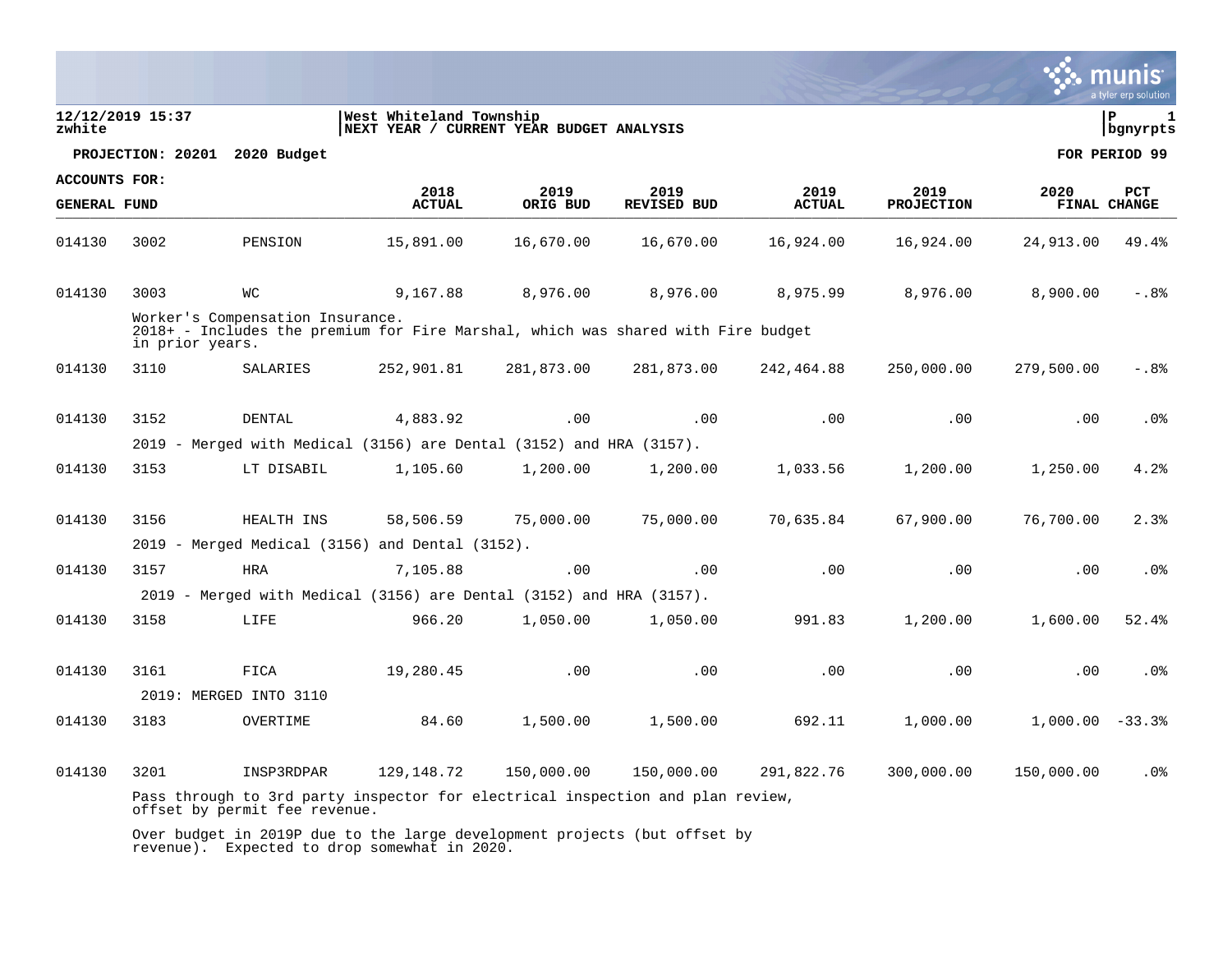|                     |                                                                                                       |                                      |                                                                                                                                      |                  |                            |                       |                           |                   | a tyler erp solution   |
|---------------------|-------------------------------------------------------------------------------------------------------|--------------------------------------|--------------------------------------------------------------------------------------------------------------------------------------|------------------|----------------------------|-----------------------|---------------------------|-------------------|------------------------|
| zwhite              | 12/12/2019 15:37                                                                                      |                                      | West Whiteland Township<br>NEXT YEAR / CURRENT YEAR BUDGET ANALYSIS                                                                  |                  |                            |                       |                           |                   | l P<br>2<br>  bgnyrpts |
|                     | PROJECTION: 20201 2020 Budget                                                                         |                                      |                                                                                                                                      |                  |                            |                       |                           |                   | FOR PERIOD 99          |
| ACCOUNTS FOR:       |                                                                                                       |                                      |                                                                                                                                      |                  |                            |                       |                           |                   |                        |
| <b>GENERAL FUND</b> |                                                                                                       |                                      | 2018<br><b>ACTUAL</b>                                                                                                                | 2019<br>ORIG BUD | 2019<br><b>REVISED BUD</b> | 2019<br><b>ACTUAL</b> | 2019<br><b>PROJECTION</b> | 2020              | PCT<br>FINAL CHANGE    |
| 014130              | 3210                                                                                                  | OFFICE SUP                           | 1,666.38                                                                                                                             | 3,200.00         | 3,200.00                   | 1,039.79              | 1,200.00                  | $2,100.00 - 34.4$ |                        |
|                     |                                                                                                       | business cards, safety kits          | Includes office supplies, envelopes, copy paper, postage machine supplies,                                                           |                  |                            |                       |                           |                   |                        |
| 014130              | 3231                                                                                                  | GASOLINE                             | 2,051.81                                                                                                                             | 3,100.00         | 3,100.00                   | 1,757.05              | 2,500.00                  | $2,000.00 - 35.5$ |                        |
|                     |                                                                                                       |                                      |                                                                                                                                      |                  |                            |                       |                           |                   |                        |
| 014130              | 3245                                                                                                  | <b>GENERAL</b>                       | 2,045.79                                                                                                                             | 4,800.00         | 4,800.00                   | 2,963.98              | 3,500.00                  | $3,500.00 -27.1$  |                        |
|                     | General Supplies                                                                                      |                                      | Reference and code books (\$1200) and NFPA standards subscription renewal (\$1575)                                                   |                  |                            |                       |                           |                   |                        |
|                     | Equipment and apparel for inspectors such as boots, Township shirts, hand tools,<br>$etc.$ $($1,200)$ |                                      |                                                                                                                                      |                  |                            |                       |                           |                   |                        |
|                     |                                                                                                       | Court costs, filing fees (\$500)     |                                                                                                                                      |                  |                            |                       |                           |                   |                        |
|                     |                                                                                                       |                                      | 2019: Printing (3342) including inspection forms moved to this $a/c$ \$400                                                           |                  |                            |                       |                           |                   |                        |
| 014130              | 3314                                                                                                  | SOLICITORS                           | 5,343.75                                                                                                                             | 3,000.00         | 3,000.00                   | 9,363.37              | 10,000.00                 | 5,000.00          | 66.7%                  |
|                     |                                                                                                       |                                      | Legal fees for ordinance updates and civil complaints/enforcement.<br>2019 exceeded budget due to some large code enforcement cases. |                  |                            |                       |                           |                   |                        |
| 014130              | 3321                                                                                                  | TELEPHONE                            | 1,909.52                                                                                                                             | .00              | .00                        | .00                   | .00                       | .00               | .0%                    |
|                     |                                                                                                       |                                      | 2019: Rolled into 3361; LSI; SMART PHONES                                                                                            |                  |                            |                       |                           |                   |                        |
|                     |                                                                                                       |                                      |                                                                                                                                      |                  |                            |                       |                           |                   |                        |
| 014130              | 3325                                                                                                  | POSTAGE                              | 581.63                                                                                                                               | .00              | .00                        | .00                   | .00                       | .00               | $.0\%$                 |
|                     |                                                                                                       | 2019: Moved to Communications (3340) | 2018: budget based on historical allocation percentage of regular postage.                                                           |                  |                            |                       |                           |                   |                        |
| 014130              | 3340                                                                                                  | COMMUNICAT                           | .00                                                                                                                                  | 600.00           | 600.00                     | 472.96                | 500.00                    |                   | $500.00 - 16.7$ %      |
|                     | $2020: $500$ Postage                                                                                  |                                      | 2019: Incorporates postage (3325), printing (3342), and advertising (3341)                                                           |                  |                            |                       |                           |                   |                        |
| 014130              | 3351                                                                                                  | PROPERTY                             | 2,643.00                                                                                                                             | 3,300.00         | 3,300.00                   | 3,210.00              | 3,200.00                  | 3,400.00          | 3.0%                   |
|                     |                                                                                                       |                                      | Includes allocated cost of Property, Auto, & Inland Marine                                                                           |                  |                            |                       |                           |                   |                        |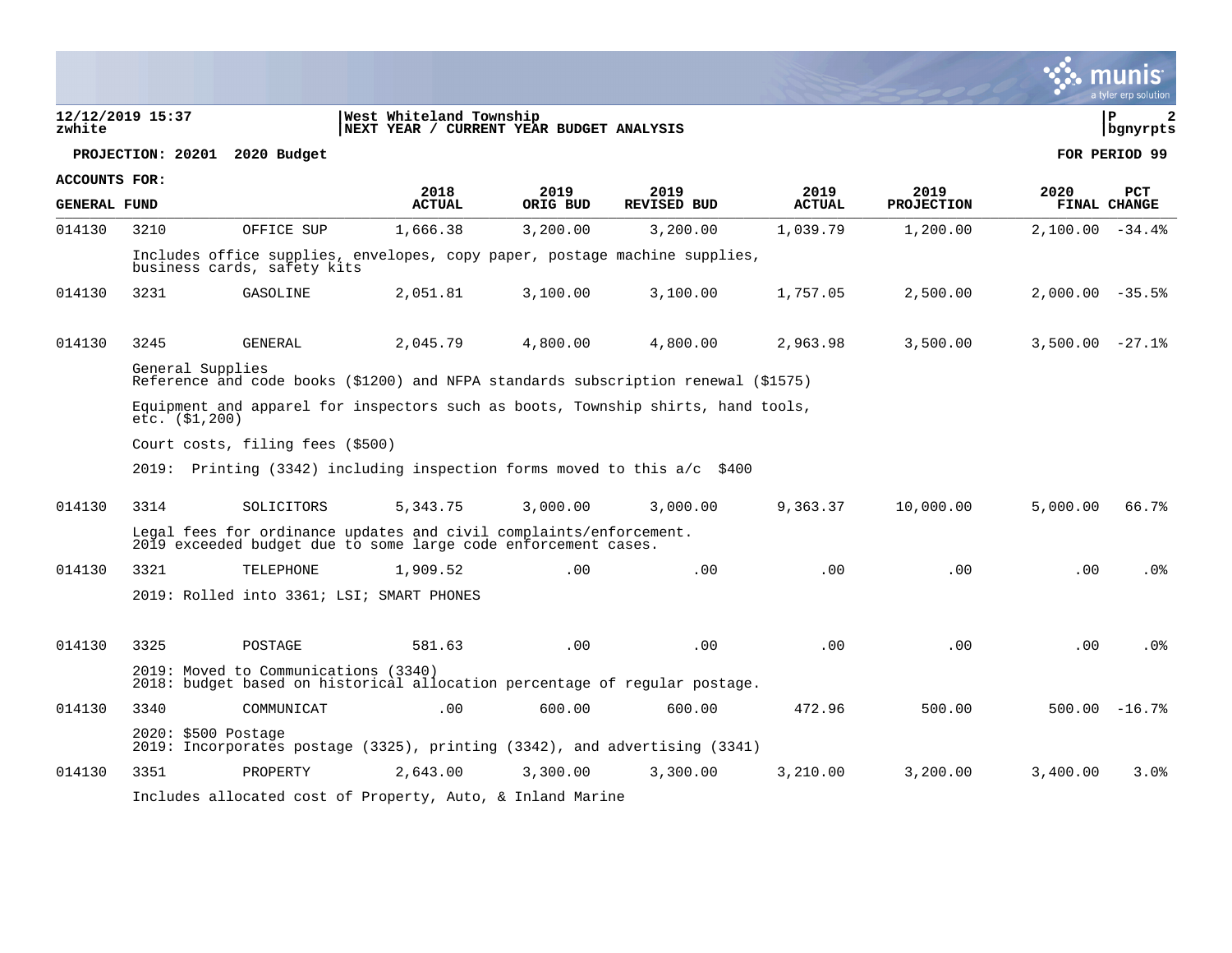| zwhite               | 12/12/2019 15:37    |                                          | West Whiteland Township<br>NEXT YEAR / CURRENT YEAR BUDGET ANALYSIS                                                                                            |            |                    |               |                   |                    | l P<br>bgnyrpts |
|----------------------|---------------------|------------------------------------------|----------------------------------------------------------------------------------------------------------------------------------------------------------------|------------|--------------------|---------------|-------------------|--------------------|-----------------|
|                      |                     | PROJECTION: 20201 2020 Budget            |                                                                                                                                                                |            |                    |               |                   |                    | FOR PERIOD 99   |
| <b>ACCOUNTS FOR:</b> |                     |                                          | 2018                                                                                                                                                           | 2019       | 2019               | 2019          | 2019              | 2020               | <b>PCT</b>      |
| <b>GENERAL FUND</b>  |                     |                                          | <b>ACTUAL</b>                                                                                                                                                  | ORIG BUD   | <b>REVISED BUD</b> | <b>ACTUAL</b> | <b>PROJECTION</b> |                    | FINAL CHANGE    |
| 014130               | 3352                | LIABILITY                                | 2,170.00                                                                                                                                                       | 4,500.00   | 4,500.00           | 4,402.40      | 4,400.00          | 4,700.00           | 4.4%            |
| 014130               | 3355                | PO LIAB                                  | 2,621.00                                                                                                                                                       | .00        | .00                | .00           | .00               | .00                | .0 <sub>8</sub> |
|                      |                     | 2019+: Moved to 3352 Liability Insurance |                                                                                                                                                                |            |                    |               |                   |                    |                 |
| 014130               | 3359                | AUTO INS                                 | 1,614.84                                                                                                                                                       | .00        | .00                | .00           | .00               | .00                | .0%             |
|                      | 2019: Moved to 3351 |                                          |                                                                                                                                                                |            |                    |               |                   |                    |                 |
| 014130               | 3361                | UTILITIES                                | .00                                                                                                                                                            | 2,900.00   | 2,900.00           | 2,497.79      | 2,500.00          | $2,300.00 - 20.78$ |                 |
|                      | 2020: Telephone     |                                          |                                                                                                                                                                |            |                    |               |                   |                    |                 |
| 014130               | 3366                | HYDRANT EX                               | 112,143.00                                                                                                                                                     | 126,000.00 | 126,000.00         | 108,942.23    | 125,000.00        | 130,000.00         | 3.2%            |
|                      |                     |                                          | 2020: Assumed 20 new hydrants via development for 9 months of the year for Keva,<br>Parkview, Waterloo, Glen Loch, Main Street. Assumed no Aqua rate increase. |            |                    |               |                   |                    |                 |
| 014130               | 3385                | EDUC-TRAIN                               | 2,547.00                                                                                                                                                       | 2,800.00   | 2,800.00           | 2,367.00      | 2,400.00          | $2,500.00 - 10.78$ |                 |
|                      | permit issued).     |                                          | Pass through fee paid to Dept of Labor & Industrial (\$4.50 per construction                                                                                   |            |                    |               |                   |                    |                 |
| 014130               | 3420                | <b>DUES</b>                              | 220.00                                                                                                                                                         | 800.00     | 800.00             | 220.00        | 220.00            |                    | $250.00 - 68.8$ |
|                      |                     |                                          | ICC, PENNBOC and NFPA membership renewal, other professional organization                                                                                      |            |                    |               |                   |                    |                 |
| 014130               | 3422                | TR/SEM/SCH                               | 1,059.75                                                                                                                                                       | 2,500.00   | 2,500.00           | 3,203.57      | 2,500.00          | 2,500.00           | $.0\%$          |
|                      | allocation.         |                                          | Certification renewal and exams, continuing education classes. 2019 includes AIA                                                                               |            |                    |               |                   |                    |                 |
| 014130               | 3450                | CONTRACTED                               | .00                                                                                                                                                            | .00        | .00                | 8,874.00      | 15,000.00         | 20,000.00          | $.0\%$          |
|                      |                     | large volume of development.             | 3d party inspectors for building permits to supplement staff due to turnover and                                                                               |            |                    |               |                   |                    |                 |
| 014130               | 3490                | FLT ALLOC                                | 4,000.00                                                                                                                                                       | 1,100.00   | 1,100.00           | 550.00        | 1,100.00          | 2,000.00           | 81.8%           |
|                      |                     |                                          | ALLOCATION of Fleet expenes to each Departments. No direct expenses should be<br>booked in this line item. Actuals will equal budgeted amount exactly.         |            |                    |               |                   |                    |                 |

 $\ddot{\mathbf{w}}$  munis

Allocation % is based on insured vehicle value. Codes = 1.5%.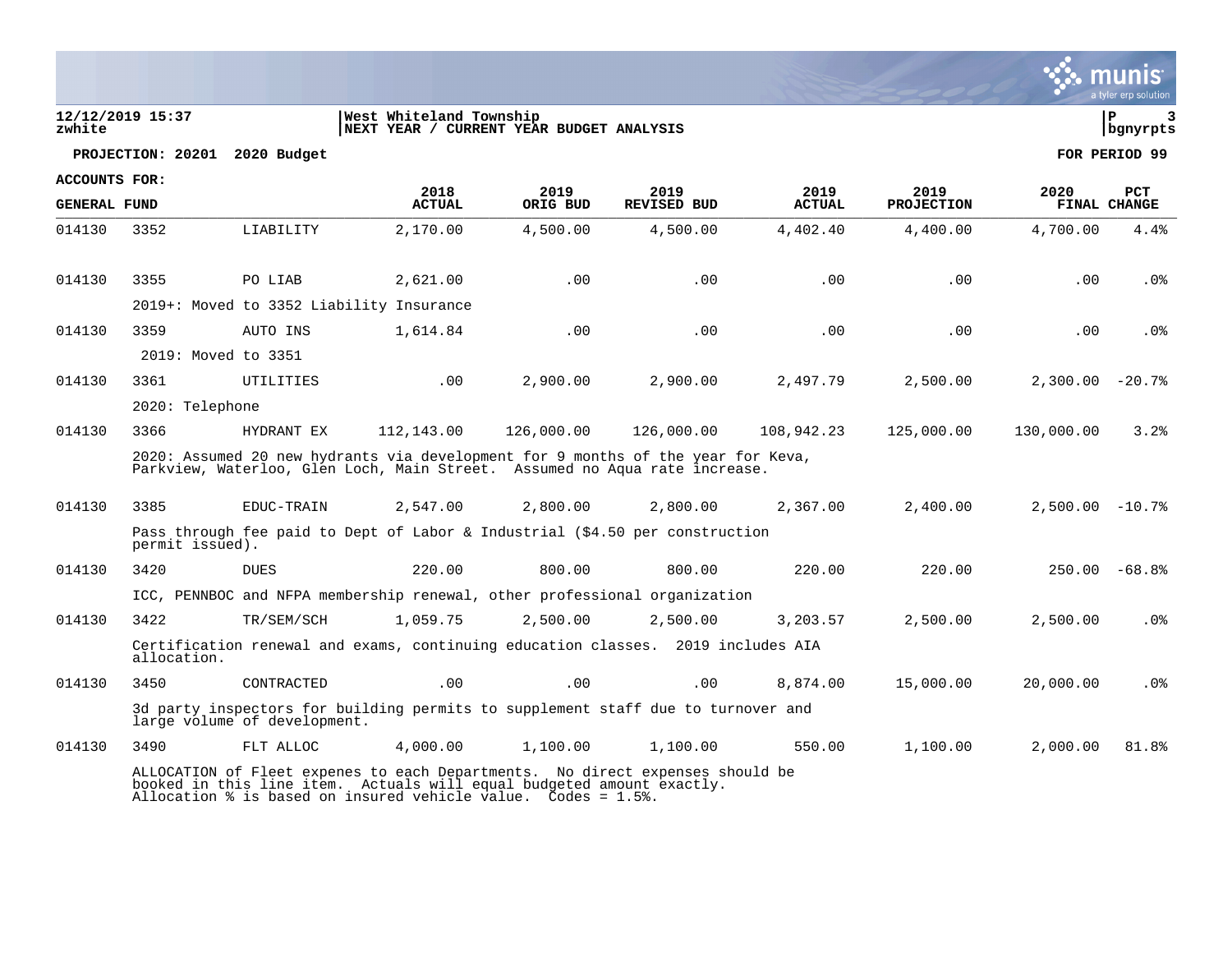| 12/12/2019 15:37<br>zwhite                  |                                                                                                                                                                             |                                                                     |                   |                            |                       |                           |                   | munis <sup>.</sup><br>a tyler erp solution |  |
|---------------------------------------------|-----------------------------------------------------------------------------------------------------------------------------------------------------------------------------|---------------------------------------------------------------------|-------------------|----------------------------|-----------------------|---------------------------|-------------------|--------------------------------------------|--|
|                                             |                                                                                                                                                                             | West Whiteland Township<br>NEXT YEAR / CURRENT YEAR BUDGET ANALYSIS |                   |                            |                       |                           |                   | l P<br>  bgnyrpts                          |  |
| PROJECTION: 20201                           | 2020 Budget                                                                                                                                                                 |                                                                     |                   |                            |                       |                           |                   | FOR PERIOD 99                              |  |
| <b>ACCOUNTS FOR:</b><br><b>GENERAL FUND</b> |                                                                                                                                                                             | 2018<br><b>ACTUAL</b>                                               | 2019<br>ORIG BUD  | 2019<br><b>REVISED BUD</b> | 2019<br><b>ACTUAL</b> | 2019<br><b>PROJECTION</b> | 2020              | <b>PCT</b><br>FINAL CHANGE                 |  |
| 014130<br>3531                              | T TF                                                                                                                                                                        | 18,133.00                                                           | 19,000.00         | 19,000.00                  | 19,000.00             | 19,000.00                 | 17,000.00         | $-10.5%$                                   |  |
|                                             | Transfer to Technology Fund.                                                                                                                                                |                                                                     |                   |                            |                       |                           |                   |                                            |  |
|                                             | 2020: Codes Specific Systems of \$5K + (7% of Total Employees * Shared Services<br>Total of \$208K (which is \$305K steady transfer to Fund 70 minus All Dept<br>Specific.) |                                                                     |                   |                            |                       |                           |                   |                                            |  |
| 014130<br>3552                              | TRNS EQUIP                                                                                                                                                                  | 7,200.00                                                            | 7,200.00          | 7,200.00                   | 7,200.00              | 7,200.00                  | 7,200.00          | .0%                                        |  |
|                                             | 2020: Codes = 2% of Avg Equip & Veh Costs * \$280K steady transfer to Fund 50<br>from General Fund 01.                                                                      |                                                                     |                   |                            |                       |                           |                   |                                            |  |
|                                             | TOTAL GENERAL FUND                                                                                                                                                          | 666,993.12                                                          | 721,069.00        | 721,069.00                 | 809,605.11            | 847,420.00                | 748,813.00        | 3.8%                                       |  |
|                                             | TOTAL REVENUE<br>TOTAL EXPENSE                                                                                                                                              | .00<br>666,993.12                                                   | .00<br>721,069.00 | .00<br>721,069.00          | .00<br>809,605.11     | .00<br>847,420.00         | .00<br>748,813.00 | .0%<br>3.8%                                |  |
|                                             | GRAND TOTAL                                                                                                                                                                 | 666,993.12                                                          | 721,069.00        | 721,069.00                 | 809,605.11            | 847,420.00                | 748,813.00        | 3.8%                                       |  |

\*\* END OF REPORT - Generated by Zenobia White \*\*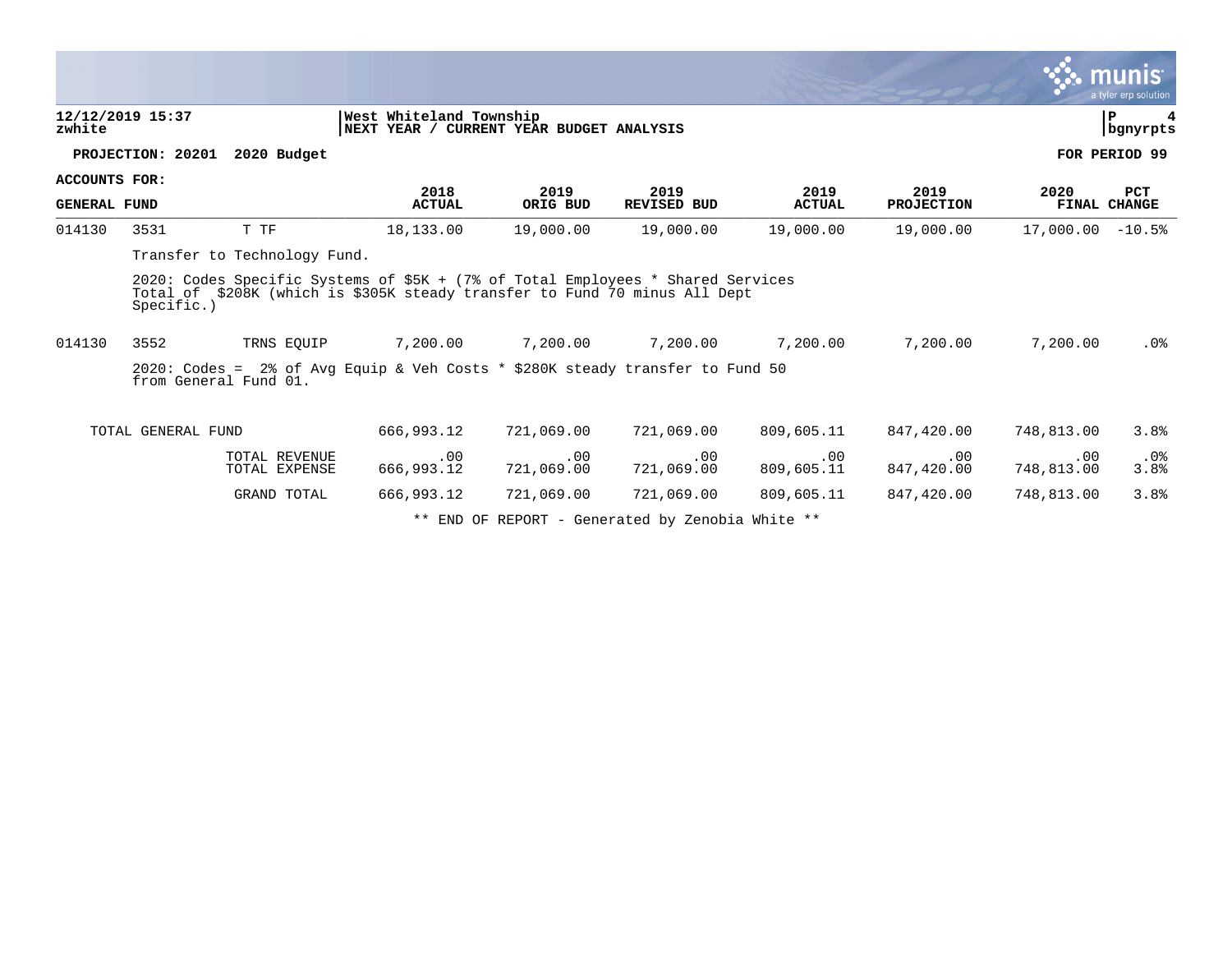The Planning & Zoning Department is responsible for the administration of the land development review and approval process; maintenance of development-related plans and regulations; interpretation of the Zoning Ordinance; and support for the Historical Commission, Planning Commission, and the Zoning Hearing Board.

Staffing: 2 FT, 1 PT

| <b>Boards and Commissions:</b> | Historical Commission (9 volunteers) |
|--------------------------------|--------------------------------------|
|                                | Planning Commission (7 volunteers)   |
|                                | Zoning Hearing Board (3 volunteers)  |

## **2020 TOWNSHIP GOALS & SUPPORTING DEPARTMENT ACTIONS**

• *Open space and recreation network to play, exercise, and learn in the outdoors.*

Implement and enforce updated open space requirements for new development.

Seek opportunities to implement and promote the recommendations of the Bicycle and Pedestrian Plan adopted in June 2019 as an amendment to the Comprehensive Plan.

• *Programming, events and historic preservation to build and support community identity.*

Commence work on update of the "History of West Whiteland" publication first produced in 1982, funded by a \$27,500 Vision Partnership Program grant from Chester County, \$19,000 from bequest the Historical Commission received several years ago and \$8,000 from the general fund.

Continue practice of recognizing historic preservation efforts through our annual Historic Preservation Awards program.

• *Developing a vision for Exton Crossroads' look and feel over the coming years.*

Identify and contact possible partners, including local universities with planning and design programs, to assist with articulating a vision for the Crossroads supported by the community.

Engage in continuing dialogue with Crossroads stakeholders (property owners, business operators, Chamber of Commerce, Planning Commission) to identify concerns, desires, and needs regarding redevelopment of their properties. Establish the Crossroads as an item of regular discussion at Planning Commission meetings.

Establish regular communication with owner of Exton Square property (currently PREIT).

• *Zoning to guide vibrant mixed-use redevelopment around the Exton Crossroads.*

Assure that Zoning regulations promote development consistent with the Crossroads vision; identify and amend provisions that may discourage such development.

• *Planning and projects to increase multi-modal transportation connections* 

Promote implementation of the Bicycle and Pedestrian Circulation Plan through the land development process, grants, and donations.

Begin work with Township Planning Commission on the development of a Mobility Vision that will replace the current "Circulation Plan" element of the Township's Comprehensive Plan.

Meet regularly with stakeholders to promote implementation of the recommendations from the Pottstown Pike Congestion Mitigation Feasibility Study.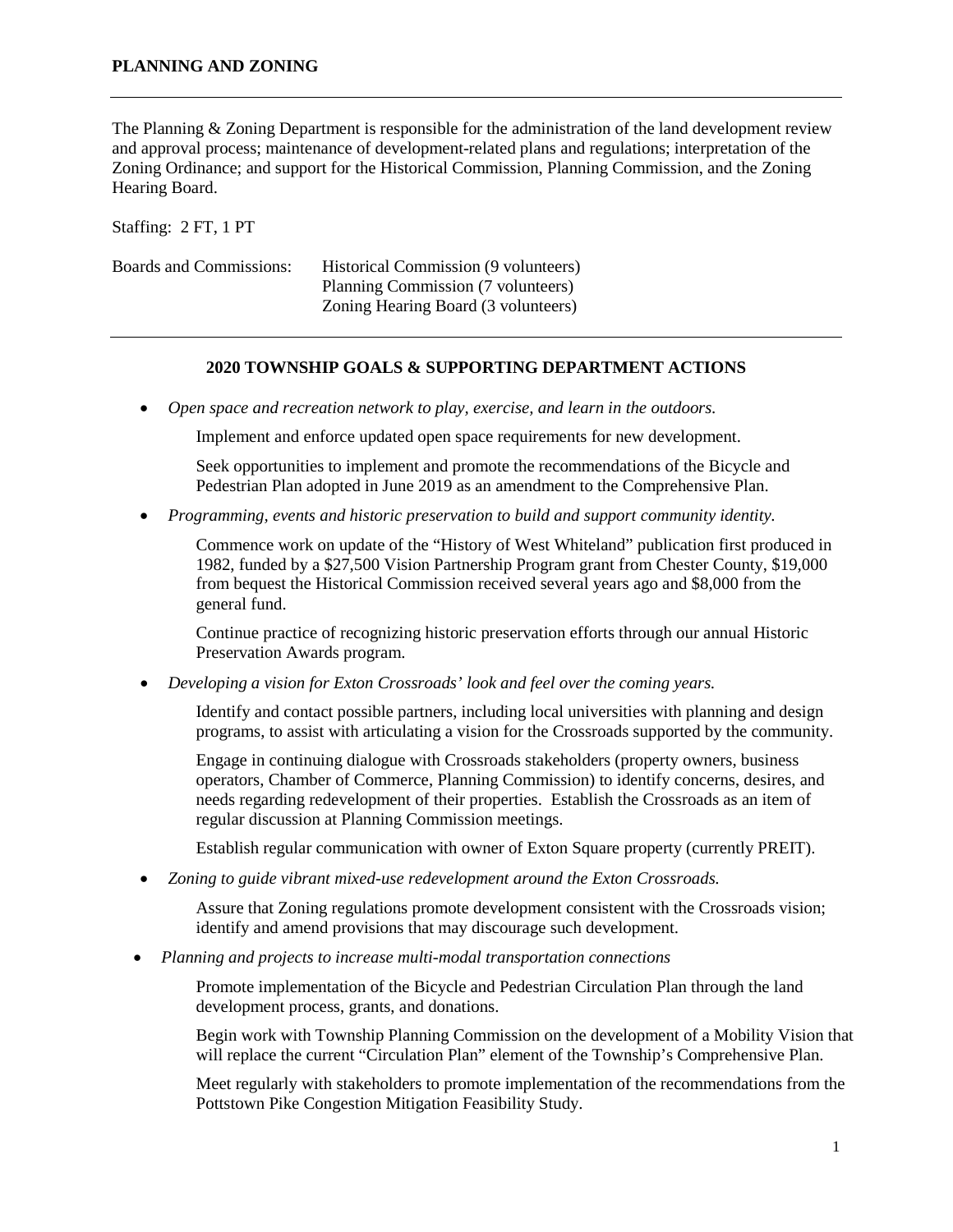Continue working with SEPTA, PennDOT, the Chester County Planning Commission, and other officials to improve mass transit, particularly related to access, service, and facilities at the train stations and coordination of train and bus schedules; continue to advocate for expanded train service.

Continue membership in the Bicycle Coalition of Greater Philadelphia.

• *Development and construction regulations administered consistently and efficiently.*

Actively seek out methods used in other Pennsylvania communities that have proven effective in meeting their development goals.

Amend plan submission requirements and review processes for consistency, simplicity, and usefulness, and to incorporate current construction materials and technology.

• *Multi-faceted communications to inform residents and businesses.*

Improve the portions of the Township website that provide information about development activity to be more clear, concise, and user-friendly; maintain "story maps" to provide ongoing narrative about Township development.

Seek out Township-based stakeholder groups (homeowners' associations, business associations, professional organizations, etc.) willing to provide a forum for the Township to communicate with their membership.

Continue to provide information through more traditional venues, such as the Township newsletter and open house events.

• *Skilled staff, with the resources, training, and encouragement to meet high standards.*

Maintain professional certification (American Institute of Certified Planners) through attendance at conferences, training sessions, and webinars.

Network with other planners and planning departments in the region to keep informed of regional issues, trends, and best practices.

## **2019 ACCOMPLISHMENTS**

- 1. Completed municipal curative amendment process to update the sign regulations of Article XVII of the Township Zoning Ordinance; amendment adopted by the Board on May 8, 2019.
- 2. Amendment to Township Zoning Ordinance to allow high-density single-family development and limited commercial development (around intersection of Ship Rd. and Lincoln Hwy.) in the O/R zoning district; adopted by the Board of May 22, 2019.
- 3. Completed Township Bicycle & Pedestrian Circulation Plan; adopted by the Board as an amendment to the Township Comprehensive Plan on June 12, 2019.
- 4. Completed update to Township Official Map; adopted by the Board on August 14, 2019.
- 5. Completed draft of amendment to Township open space requirements for new developments contained in §281-47 of the Township Subdivision and Land Development Ordinance.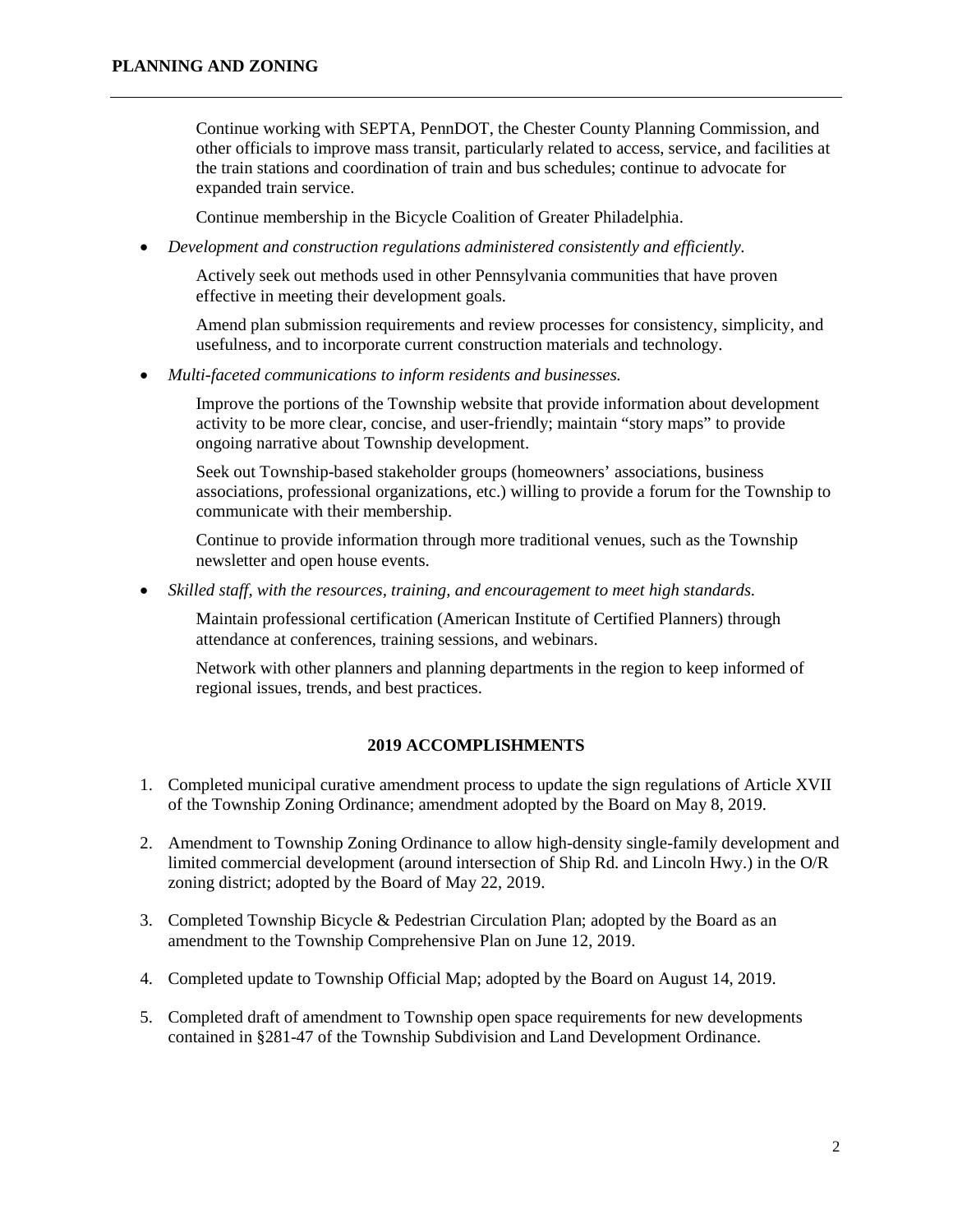- 6. Successful application to Chester County Planning Commission for a Vision Partnership Program grant in the amount of \$27,500 to provide principal funding for comprehensive update to "History of West Whiteland" and Historic Resources Map.
- 7. Initiated collaboration with West Chester University to develop story maps for inclusion on the Township website. First maps will be on-line by end of 2019.
- 8. Participated in two open house events with other township departments on April 9 and October 29. The theme of the April event was "Development by Design" and featured the Planning  $\&$ Zoning department prominently.
- 9. Maintained planning skills, networked with other planning professionals, and maintained professional certification (AICP) by attending the annual conference of the American Planning Association (APA) in San Francisco in March, the Pennsylvania Automated Vehicle Summit in Pocono Manor in September, and the annual conference of the Pennsylvania chapter of APA in Reading in October.
- 10. Administered the review and approval process for numerous subdivision, land development, and conditional use applications. Final plan approval was granted for projects representing almost 150 dwelling units, a 99-bed assisted living facility, the Swedesford Road Recreational Area of Exton Park, and expansions of several existing industrial and commercial operations.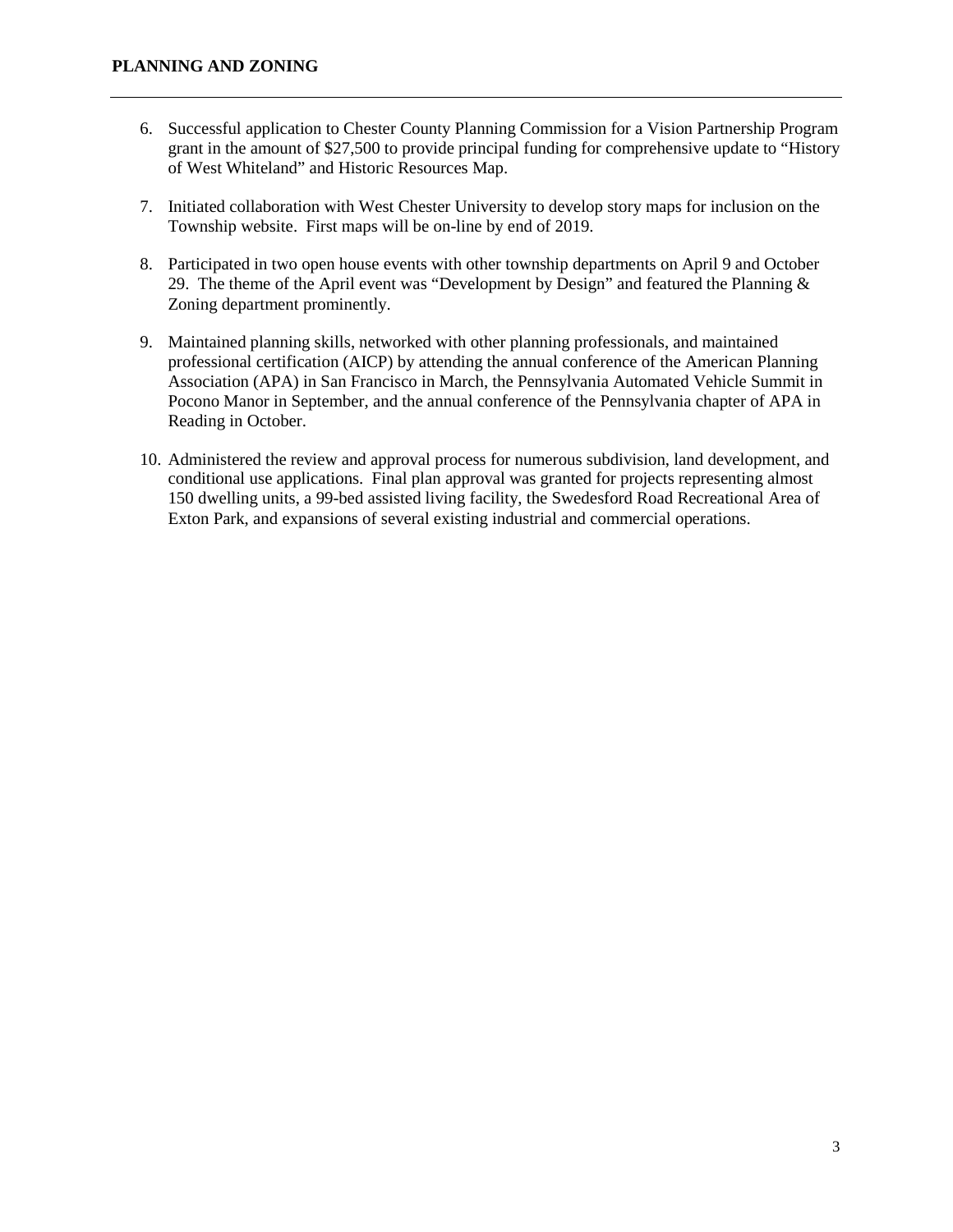| zwhite                                      | 12/12/2019 15:36 |                                                                                                                | West Whiteland Township<br>NEXT YEAR / CURRENT YEAR BUDGET ANALYSIS |                  |                            |                       |                           |            | ΙP<br>$\mathbf{1}$<br>bgnyrpts |
|---------------------------------------------|------------------|----------------------------------------------------------------------------------------------------------------|---------------------------------------------------------------------|------------------|----------------------------|-----------------------|---------------------------|------------|--------------------------------|
|                                             |                  | PROJECTION: 20201 2020 Budget                                                                                  |                                                                     |                  |                            |                       |                           |            | FOR PERIOD 99                  |
| <b>ACCOUNTS FOR:</b><br><b>GENERAL FUND</b> |                  |                                                                                                                | 2018<br><b>ACTUAL</b>                                               | 2019<br>ORIG BUD | 2019<br><b>REVISED BUD</b> | 2019<br><b>ACTUAL</b> | 2019<br><b>PROJECTION</b> | 2020       | <b>PCT</b><br>FINAL CHANGE     |
| 014140                                      | 3002             | PENSION                                                                                                        | 8,959.00                                                            | 9,969.00         | 9,969.00                   | 10,121.00             | 10,121.00                 | 17,178.00  | 72.3%                          |
| 014140                                      | 3003             | WС                                                                                                             | 202.92                                                              | 197.00           | 197.00                     | 196.99                | 197.00                    | 200.00     | 1.5%                           |
|                                             |                  | Worker's Compensation Insurance.                                                                               |                                                                     |                  |                            |                       |                           |            |                                |
| 014140                                      | 3110             | SALARIES                                                                                                       | 153,823.29                                                          | 178,500.00       | 178,500.00                 | 171,358.29            | 181,000.00                | 188,600.00 | 5.7%                           |
| 014140                                      | 3125             | Z SALARY                                                                                                       | 270.00                                                              | 300.00           | 300.00                     | 120.00                | 210.00                    | 300.00     | .0 <sub>8</sub>                |
|                                             |                  | Each member of the ZHB receives \$10 per hearing.<br>2018: More cases than expected. Expect trend to continue. |                                                                     |                  |                            |                       |                           |            |                                |
| 014140                                      | 3152             | DENTAL                                                                                                         | 3,210.10                                                            | .00              | .00                        | .00                   | .00                       | .00        | .0 <sub>8</sub>                |
|                                             |                  | 2019 - Merged with Medical (3156) are Dental (3152) and HRA (3157).                                            |                                                                     |                  |                            |                       |                           |            |                                |
| 014140                                      | 3153             | LT DISABIL                                                                                                     | 583.20                                                              | 600.00           | 600.00                     | 534.60                | 600.00                    | 650.00     | 8.3%                           |
| 014140                                      | 3156             | HEALTH INS                                                                                                     | 37, 345.45                                                          | 37,500.00        | 37,500.00                  | 39,534.46             | 37,600.00                 | 38,500.00  | 2.7%                           |
|                                             |                  | $2019$ - Merged Medical (3156) and Dental (3152).                                                              |                                                                     |                  |                            |                       |                           |            |                                |
| 014140                                      | 3157             | <b>HRA</b>                                                                                                     | 758.62                                                              | .00              | .00                        | .00                   | .00                       | .00        | .0%                            |
|                                             |                  | 2019 - Merged with Medical (3156) are Dental (3152) and HRA (3157).                                            |                                                                     |                  |                            |                       |                           |            |                                |
| 014140                                      | 3158             | LIFE                                                                                                           | 673.40                                                              | 640.00           | 640.00                     | 657.28                | 750.00                    | 950.00     | 48.4%                          |
| 014140                                      | 3161             | FICA                                                                                                           | 11,648.48                                                           | .00              | .00                        | .00                   | .00                       | .00        | .0%                            |
|                                             | 2019             | - Moved to Salaries (3110)                                                                                     |                                                                     |                  |                            |                       |                           |            |                                |
| 014140                                      | 3183             | OVERTIME                                                                                                       | $-1,056.61$                                                         | 500.00           | 500.00                     | 2,407.48              | 2,500.00                  | 3,000.00   | 500.0%                         |
|                                             |                  | 2020: Includes comp time payout at beginning of year.                                                          |                                                                     |                  |                            |                       |                           |            |                                |
|                                             |                  |                                                                                                                |                                                                     |                  |                            |                       |                           |            |                                |

2019: Over budget as comp time payout from prior year not budgeted. Will be budgeted going forward.

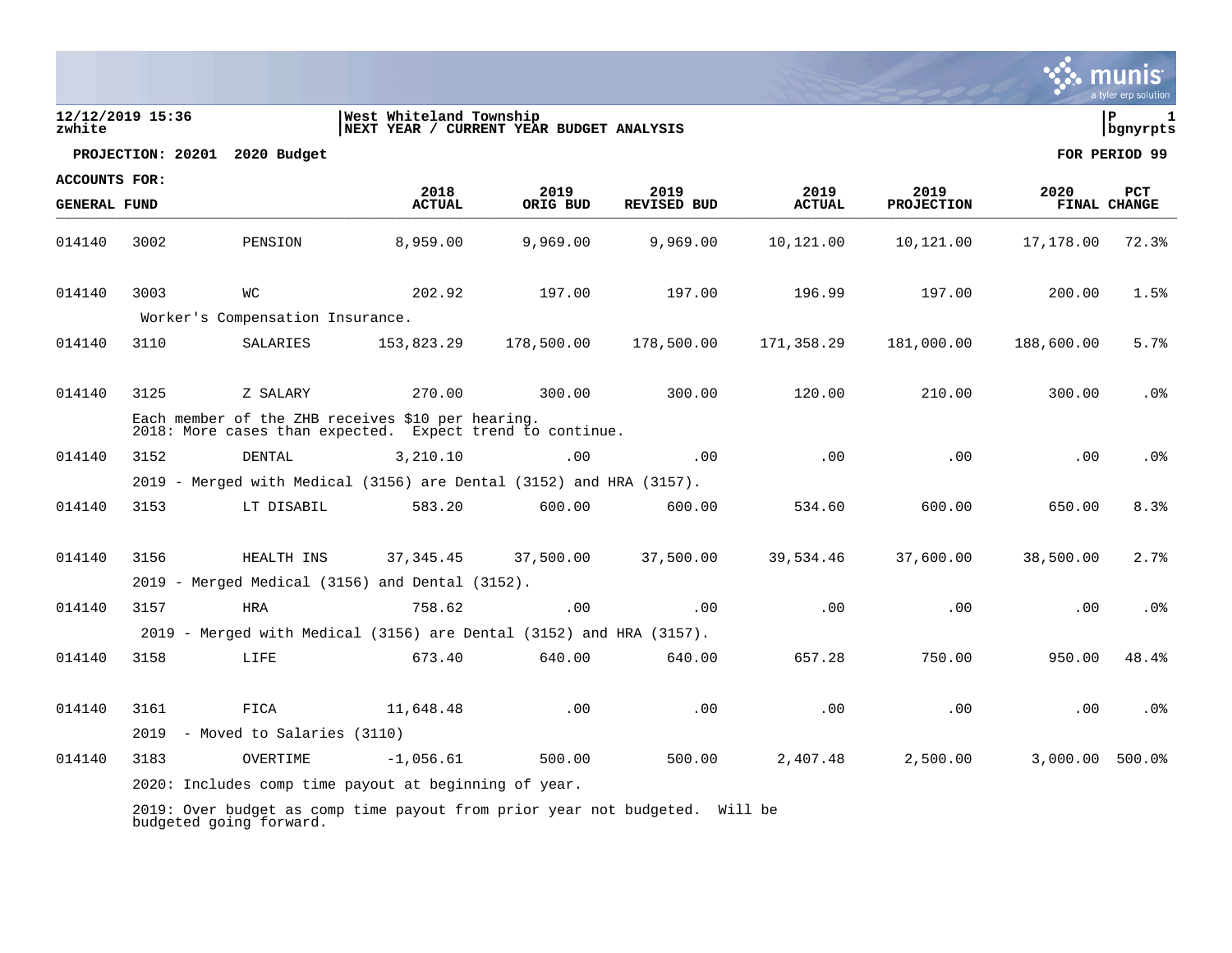|                      |                               |                                                                      |                                                                     |           |                                                                                                                                                                                                                                                   |               |                   |           | a tyler erp solution   |
|----------------------|-------------------------------|----------------------------------------------------------------------|---------------------------------------------------------------------|-----------|---------------------------------------------------------------------------------------------------------------------------------------------------------------------------------------------------------------------------------------------------|---------------|-------------------|-----------|------------------------|
| zwhite               | 12/12/2019 15:36              |                                                                      | West Whiteland Township<br>NEXT YEAR / CURRENT YEAR BUDGET ANALYSIS |           |                                                                                                                                                                                                                                                   |               |                   |           | l P<br>2<br>  bgnyrpts |
|                      | PROJECTION: 20201 2020 Budget |                                                                      |                                                                     |           |                                                                                                                                                                                                                                                   |               |                   |           | FOR PERIOD 99          |
| <b>ACCOUNTS FOR:</b> |                               |                                                                      | 2018                                                                | 2019      | 2019                                                                                                                                                                                                                                              | 2019          | 2019              | 2020      | <b>PCT</b>             |
| <b>GENERAL FUND</b>  |                               |                                                                      | <b>ACTUAL</b>                                                       | ORIG BUD  | <b>REVISED BUD</b>                                                                                                                                                                                                                                | <b>ACTUAL</b> | <b>PROJECTION</b> |           | FINAL CHANGE           |
| 014140               | 3209                          | ART PRESER                                                           | .00                                                                 | 1,500.00  | 1,500.00                                                                                                                                                                                                                                          | .00           | 500.00            |           | $.00 - 100.08$         |
|                      | departments.                  |                                                                      |                                                                     |           | 2020+ Moved Plaques & Awards (3470 \$1200), Meeting Expenses (3424 \$500) &<br>Artifacts (3209 \$1500) into General Supplies (3245) to be consistent with other                                                                                   |               |                   |           |                        |
|                      |                               | 2019 - Cultural & Historical (014510) merged with Planning (014140). |                                                                     |           |                                                                                                                                                                                                                                                   |               |                   |           |                        |
|                      |                               | Includes preparation of materials for display in lobby display case, |                                                                     |           | restoration/preservation of historic documents, expenses related to the on-going<br>task of transferring documents to electronic media, books and artifacts.                                                                                      |               |                   |           |                        |
| 014140               | 3210                          | OFFICE SUP                                                           | 690.70                                                              | 500.00    | 500.00                                                                                                                                                                                                                                            | 376.71        | 500.00            | 825.00    | 65.0%                  |
|                      |                               | paper, postage machine supplies, business cards                      |                                                                     |           | Includes office supplies (tyvek envelopes for mailing plans), envelopes, copy                                                                                                                                                                     |               |                   |           |                        |
| 014140               | 3245                          | SUPPLIES                                                             | .00                                                                 | .00       | .00                                                                                                                                                                                                                                               | .00           | .00               | 3,000.00  | .0%                    |
|                      | departments.                  |                                                                      |                                                                     |           | 2020+ Moved Plaques & Awards (3470 \$1000), Meeting Expenses (3424 \$500) &<br>Artifacts (3209 \$1500) into General Supplies (3245) to be consistent with other                                                                                   |               |                   |           |                        |
| 014140               | 3312                          | PLAN CONS                                                            | 615.00                                                              | .00.      | .00                                                                                                                                                                                                                                               | .00.          | .00               | .00       | .0%                    |
|                      | $(3450)$ .                    |                                                                      |                                                                     |           | Planning Consultant (3312) & Engineering (3313) merged with Contracted Services                                                                                                                                                                   |               |                   |           |                        |
| 014140               | 3313                          | ENGINEERIN                                                           | 225.00                                                              | .00       | .00                                                                                                                                                                                                                                               | .00           | .00               | .00       | $.0\%$                 |
|                      | Contracted Services.          |                                                                      |                                                                     |           | Contingency and special projects not anticipated at this time. Most engineering<br>invoices are passed onto another party pursuant to a reimbursement agreement;<br>expenditures for anticipated special projects are included in line item 3450, |               |                   |           |                        |
| 014140               | 3314                          | SOLICITORS                                                           | 39,473.69                                                           | 30,000.00 | 30,000.00                                                                                                                                                                                                                                         | 40,924.01     | 41,000.00         | 37,000.00 | 23.3%                  |
|                      |                               | and general counsel on development-related issues.                   |                                                                     |           | Includes fees for Zoning Hearing Board solicitor and for the Township Solicitor<br>for assistance with amendments to development-related ordinances (Zoning, S/LDO)                                                                               |               |                   |           |                        |
|                      |                               | 2019: Over budget mainly due to Ship/Lincoln re-zoning.              |                                                                     |           |                                                                                                                                                                                                                                                   |               |                   |           |                        |

2018: Higher expense than anticipated due to Zoning Hearing Board hearings.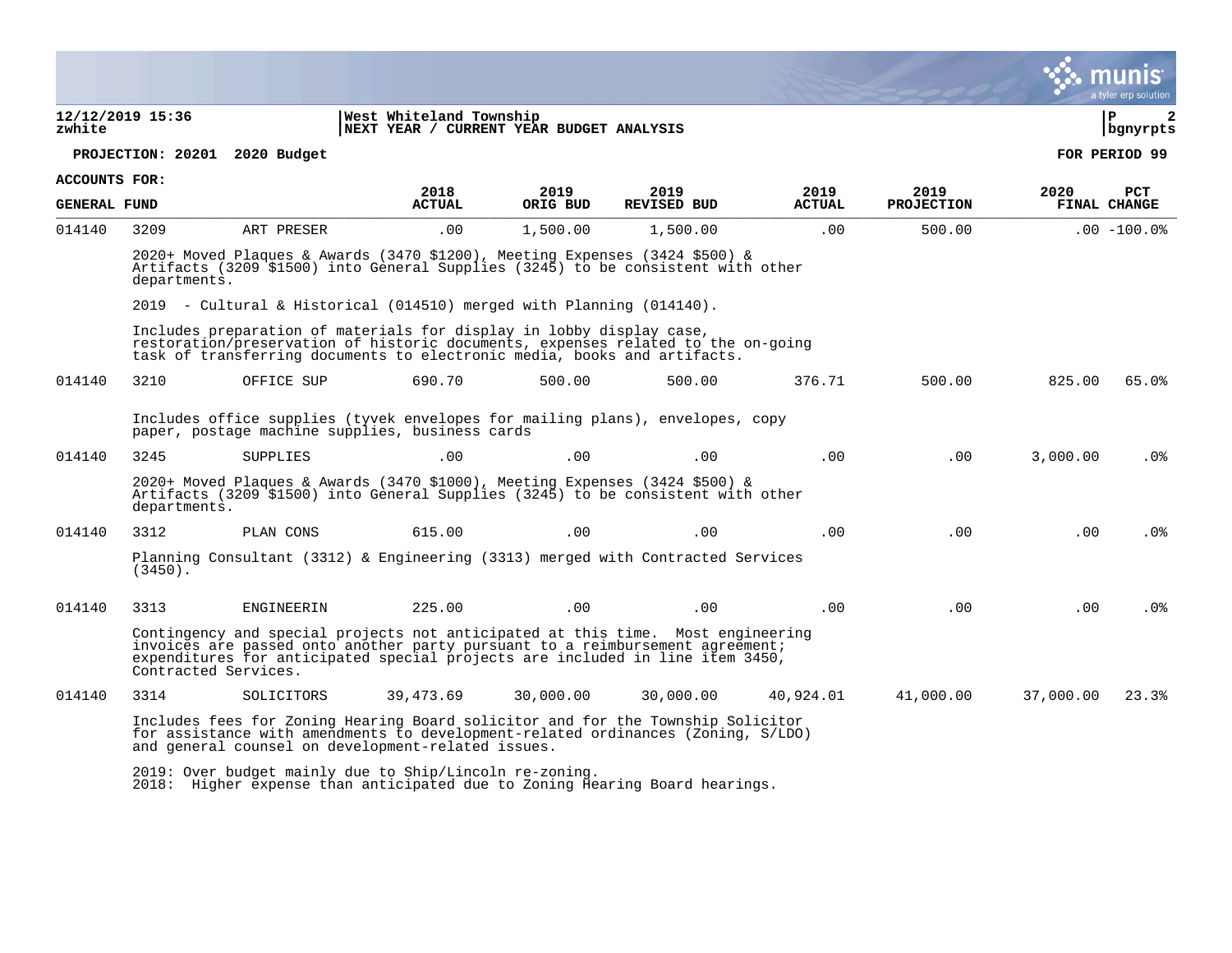|                      |                                                                                                                                 |                                                                  |                                                                               |                  |                            |                       |                           |                   | a tyler erp solution   |
|----------------------|---------------------------------------------------------------------------------------------------------------------------------|------------------------------------------------------------------|-------------------------------------------------------------------------------|------------------|----------------------------|-----------------------|---------------------------|-------------------|------------------------|
| zwhite               | 12/12/2019 15:36                                                                                                                |                                                                  | West Whiteland Township<br>NEXT YEAR / CURRENT YEAR BUDGET ANALYSIS           |                  |                            |                       |                           |                   | l P<br>3<br>  bgnyrpts |
|                      | PROJECTION: 20201 2020 Budget                                                                                                   |                                                                  |                                                                               |                  |                            |                       |                           |                   | FOR PERIOD 99          |
| <b>ACCOUNTS FOR:</b> |                                                                                                                                 |                                                                  |                                                                               |                  |                            |                       |                           |                   |                        |
| <b>GENERAL FUND</b>  |                                                                                                                                 |                                                                  | 2018<br><b>ACTUAL</b>                                                         | 2019<br>ORIG BUD | 2019<br><b>REVISED BUD</b> | 2019<br><b>ACTUAL</b> | 2019<br><b>PROJECTION</b> | 2020              | PCT<br>FINAL CHANGE    |
| 014140               | 3316                                                                                                                            | CRT REPORT                                                       | 10,656.50                                                                     | 10,000.00        | 10,000.00                  | 5,168.50              | 6,000.00                  | $9,000.00 - 10.0$ |                        |
|                      | hearings.                                                                                                                       |                                                                  | Court Report fee associated with Zoning Hearing Board and conditional use     |                  |                            |                       |                           |                   |                        |
| 014140               | 3321                                                                                                                            | TELEPHONE                                                        | 238.39                                                                        | .00              | .00                        | .00                   | .00                       | .00               | .0 <sub>8</sub>        |
|                      |                                                                                                                                 | 2019: LSI; Rolled into 3361                                      |                                                                               |                  |                            |                       |                           |                   |                        |
| 014140               | 3325                                                                                                                            | POSTAGE                                                          | 540.48                                                                        | .00              | .00                        | .00                   | .00                       | .00               | .0 <sub>8</sub>        |
|                      | 2018 - MERGED WITH CULTURAL & HISTORICAL (014510)<br>2018: budget based on historical allocation percentage of regular postage. |                                                                  |                                                                               |                  |                            |                       |                           |                   |                        |
| 014140               | 3340                                                                                                                            | COMMUNICAT                                                       | .00                                                                           | 9,300.00         | 9,300.00                   | 12,446.60             | 12,500.00                 | 12,000.00         | 29.0%                  |
|                      |                                                                                                                                 | 2019: Printing for bike/ped plan map                             | 2020: \$10k Advertising, \$2K printing & postage                              |                  |                            |                       |                           |                   |                        |
| 014140               | 3341                                                                                                                            | ADVERTISIN                                                       | 7.758.99                                                                      | .00              | .00                        | .00                   | .00                       | .00               | .0%                    |
|                      |                                                                                                                                 | 2019: Moved to Communications (3340).<br>zoning and development. | Mandated advertising regarding hearings and other official actions related to |                  |                            |                       |                           |                   |                        |
|                      |                                                                                                                                 | 2018P: Running higher than expected.                             |                                                                               |                  |                            |                       |                           |                   |                        |
|                      | amendments.                                                                                                                     |                                                                  | 2019B: Expect higher run-rate to continue, particularly due to planned zoning |                  |                            |                       |                           |                   |                        |
| 014140               | 3351                                                                                                                            | PROPERTY I                                                       | 1,300.00                                                                      | 1,500.00         | 1,500.00                   | 1,461.00              | 1,460.00                  | 1,500.00          | .0 <sub>8</sub>        |
|                      |                                                                                                                                 |                                                                  | Includes allocated cost of Property, Auto, & Inland Marine                    |                  |                            |                       |                           |                   |                        |
| 014140               | 3352                                                                                                                            | LIABILITY                                                        | 1,067.00                                                                      | 5,500.00         | 5,500.00                   | 5,611.80              | 5,509.00                  | 5,700.00          | 3.6%                   |
|                      |                                                                                                                                 |                                                                  |                                                                               |                  |                            |                       |                           |                   |                        |
| 014140               | 3355                                                                                                                            | PO LIAB                                                          | 2,621.00                                                                      | .00              | .00                        | .00                   | .00                       | .00               | .0%                    |
|                      |                                                                                                                                 | 2019+: Moved to 3352 Liability Insurance                         |                                                                               |                  |                            |                       |                           |                   |                        |
| 014140               | 3361                                                                                                                            | UTILITIES                                                        | .00                                                                           | 300.00           | 300.00                     | 318.31                | 300.00                    | 400.00            | 33.3%                  |
|                      | 2020: Telephone                                                                                                                 |                                                                  |                                                                               |                  |                            |                       |                           |                   |                        |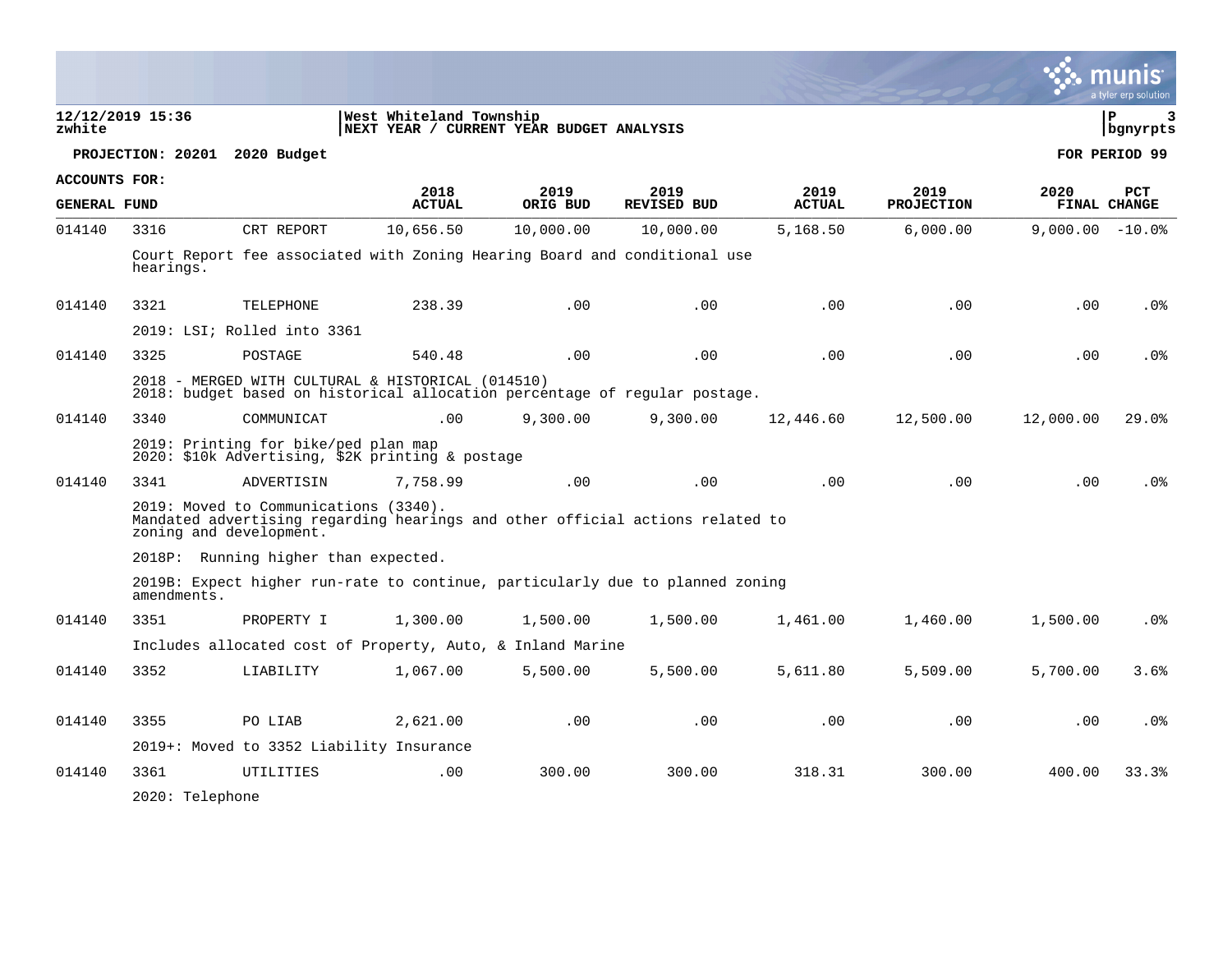#### **12/12/2019 15:36 |West Whiteland Township |P 4 zwhite |NEXT YEAR / CURRENT YEAR BUDGET ANALYSIS |bgnyrpts**

#### **PROJECTION: 20201 2020 Budget FOR PERIOD 99**

**ACCOUNTS FOR:**

| <b>GENERAL FUND</b> |              |                                                                                                                                                                                                                                                                                                                                                                                                                                                                 | 2018<br><b>ACTUAL</b> | 2019<br>ORIG BUD | 2019<br><b>REVISED BUD</b> | 2019<br><b>ACTUAL</b> | 2019<br><b>PROJECTION</b> | 2020<br>FINAL CHANGE | <b>PCT</b>      |
|---------------------|--------------|-----------------------------------------------------------------------------------------------------------------------------------------------------------------------------------------------------------------------------------------------------------------------------------------------------------------------------------------------------------------------------------------------------------------------------------------------------------------|-----------------------|------------------|----------------------------|-----------------------|---------------------------|----------------------|-----------------|
| 014140              | 3420         | <b>DUES</b>                                                                                                                                                                                                                                                                                                                                                                                                                                                     | 2,187.00              | 2,850.00         | 2,850.00                   | 2,638.00              | 2,850.00                  | 3,000.00             | 5.3%            |
|                     |              | 2019 - Cultural & Historical (014510) merged with Planning (014140).                                                                                                                                                                                                                                                                                                                                                                                            |                       |                  |                            |                       |                           |                      |                 |
|                     |              | Dues for Director and Township Planner for membership in the American Planning<br>Ass'n (APA) and the American Institute of Certified Planners (AICP); also APA<br>dues for the Planning Commission members. Includes Township membership in the<br>Transportation Management Ass'n of Chester County (TMACC). Chester County<br>Historical Society and Chester County Historic Preservation Network                                                            |                       |                  |                            |                       |                           |                      |                 |
| 014140              | 3422         | TR/SEM/SCH                                                                                                                                                                                                                                                                                                                                                                                                                                                      | 1,849.23              | 5,200.00         | 5,200.00                   | 6,301.87              | 5,600.00                  | $3,500.00 - 32.7$ %  |                 |
|                     |              | 2019 - Cultural & Historical (014510) merged with Planning (014140).                                                                                                                                                                                                                                                                                                                                                                                            |                       |                  |                            |                       |                           |                      |                 |
|                     |              | Attendace for Director and Township Planner at annual conference of the<br>Pennsylvania chapter of the Americal Planning Association and/or autonomous<br>vehicle conference. Director attends national conference in alternate years and<br>attended in 2019 (San Fran \$3.2K). 2020 is an off year. Includes allowance to<br>attend smaller local workshops and training opportunities, as well as for books,<br>journals, and pertinent reference materials. |                       |                  |                            |                       |                           |                      |                 |
| 014140              | 3424         | MEETINGS                                                                                                                                                                                                                                                                                                                                                                                                                                                        | .00.                  | 500.00           | 500.00                     | 241.56                | 300.00                    |                      | $.00 - 100.0$ % |
|                     | departments. | 2020+ Moved Plaques & Awards (3470 \$1200), Meeting Expenses (3424 \$500) &<br>Artifacts (3209 \$1500) into General Supplies (3245) to be consistent with other                                                                                                                                                                                                                                                                                                 |                       |                  |                            |                       |                           |                      |                 |
|                     |              | 2019 - Cultural & Historical (014510) merged with Planning (014140).                                                                                                                                                                                                                                                                                                                                                                                            |                       |                  |                            |                       |                           |                      |                 |
|                     |              | Cost of hosting reception for Historic Preservation Awards recipients and other<br>expenses associated with meetings                                                                                                                                                                                                                                                                                                                                            |                       |                  |                            |                       |                           |                      |                 |
| 014140              | 3450         | CONTRACTED                                                                                                                                                                                                                                                                                                                                                                                                                                                      | 21,684.71             | 22,000.00        | 22,000.00                  | 22,623.28             | 22,000.00                 | 70,000.00 218.2%     |                 |
|                     |              | 2020: includes \$52K for update to "History of West Whiteland" (\$25K to be<br>reimbursed by Vision Partnership Program (VPP) grant, \$8K from General Fund and<br>remaining \$19K to be reimbursed from the historical bequest fund.)                                                                                                                                                                                                                          |                       |                  |                            |                       |                           |                      |                 |
|                     |              | Also includes assitance for GIS mapping (some of which will be reimbursed by a<br>grant from Center for Community Solutions @ WCU) and misc consultant projects.                                                                                                                                                                                                                                                                                                |                       |                  |                            |                       |                           |                      |                 |
|                     |              | 2019: included new sign regulations and non-reimburseable work from SSM, Stubbe,<br>Theurkauf and TPD.                                                                                                                                                                                                                                                                                                                                                          |                       |                  |                            |                       |                           |                      |                 |
|                     |              | 2019 - Cultural & Historical (014510) merged with Planning (014140).                                                                                                                                                                                                                                                                                                                                                                                            |                       |                  |                            |                       |                           |                      |                 |

munis a tyler erp solution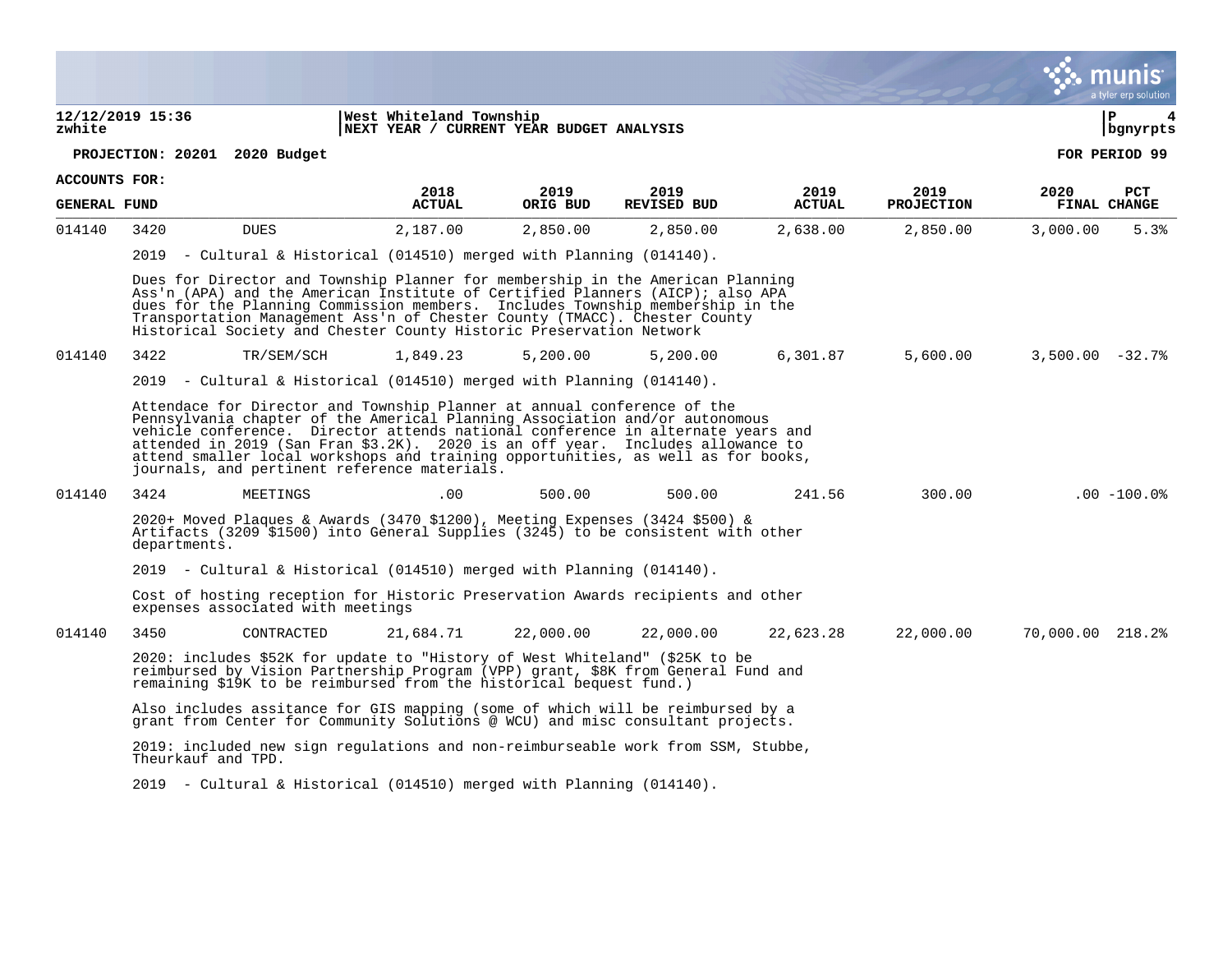|                                                                                                   |                                                                                                                                                                                                                                                           |                        |                    |                    |                   |                        |                        | $\sim$ munis<br>a tyler erp solution |  |  |
|---------------------------------------------------------------------------------------------------|-----------------------------------------------------------------------------------------------------------------------------------------------------------------------------------------------------------------------------------------------------------|------------------------|--------------------|--------------------|-------------------|------------------------|------------------------|--------------------------------------|--|--|
| West Whiteland Township<br>12/12/2019 15:36<br>NEXT YEAR / CURRENT YEAR BUDGET ANALYSIS<br>zwhite |                                                                                                                                                                                                                                                           |                        |                    |                    |                   |                        |                        |                                      |  |  |
|                                                                                                   | PROJECTION: 20201<br>2020 Budget                                                                                                                                                                                                                          |                        |                    |                    |                   |                        |                        | FOR PERIOD 99                        |  |  |
| ACCOUNTS FOR:                                                                                     |                                                                                                                                                                                                                                                           | 2018                   | 2019               | 2019               | 2019              | 2019                   | 2020                   | <b>PCT</b>                           |  |  |
| <b>GENERAL FUND</b>                                                                               |                                                                                                                                                                                                                                                           | <b>ACTUAL</b>          | ORIG BUD           | <b>REVISED BUD</b> | <b>ACTUAL</b>     | <b>PROJECTION</b>      |                        | <b>FINAL CHANGE</b>                  |  |  |
| 014140                                                                                            | PLAQUES<br>3470                                                                                                                                                                                                                                           | .00                    | 1,200.00           | 1,200.00           | 886.18            | 1,200.00               |                        | $.00 - 100.0$                        |  |  |
|                                                                                                   | $2020+$ Moved Plaques & Awards (3470 \$1200), Meeting Expenses (3424 \$500) &<br>Artifacts (3209 \$1500) into General Supplies (3245) to be consistent with other<br>departments.<br>2019 - Cultural & Historical (014150) merged with Planning (014140). |                        |                    |                    |                   |                        |                        |                                      |  |  |
| 014140                                                                                            | T TF<br>3531                                                                                                                                                                                                                                              | 7,771.00               | 7,000.00           | 7,000.00           | 7,000.00          | 7,000.00               | 9,000.00               | 28.6%                                |  |  |
|                                                                                                   | Transfer to Technology Fund.                                                                                                                                                                                                                              |                        |                    |                    |                   |                        |                        |                                      |  |  |
|                                                                                                   | 2020: No planning specific systems. \$7K = 3% of Total Employees * Shared<br>Services Total of \$208K (which is \$305K steady transfer to Fund 70 minus All<br>Dept Specific.)                                                                            |                        |                    |                    |                   |                        |                        |                                      |  |  |
|                                                                                                   | TOTAL GENERAL FUND                                                                                                                                                                                                                                        | 315,096.54             | 325,556.00         | 325,556.00         | 330,927.92        | 339,697.00             | 404,303.00             | 24.2%                                |  |  |
|                                                                                                   | <b>TOTAL REVENUE</b><br>TOTAL EXPENSE                                                                                                                                                                                                                     | $.00 \,$<br>315,096.54 | .00.<br>325,556.00 | .00<br>325,556.00  | .00<br>330,927.92 | $.00 \,$<br>339,697.00 | $.00 \,$<br>404,303.00 | .0 <sub>8</sub><br>24.2%             |  |  |
|                                                                                                   | <b>GRAND TOTAL</b>                                                                                                                                                                                                                                        | 315,096.54             | 325,556.00         | 325,556.00         | 330,927.92        | 339,697.00             | 404,303.00             | 24.2%                                |  |  |

 $\mathcal{L}$ 

\*\* END OF REPORT - Generated by Zenobia White \*\*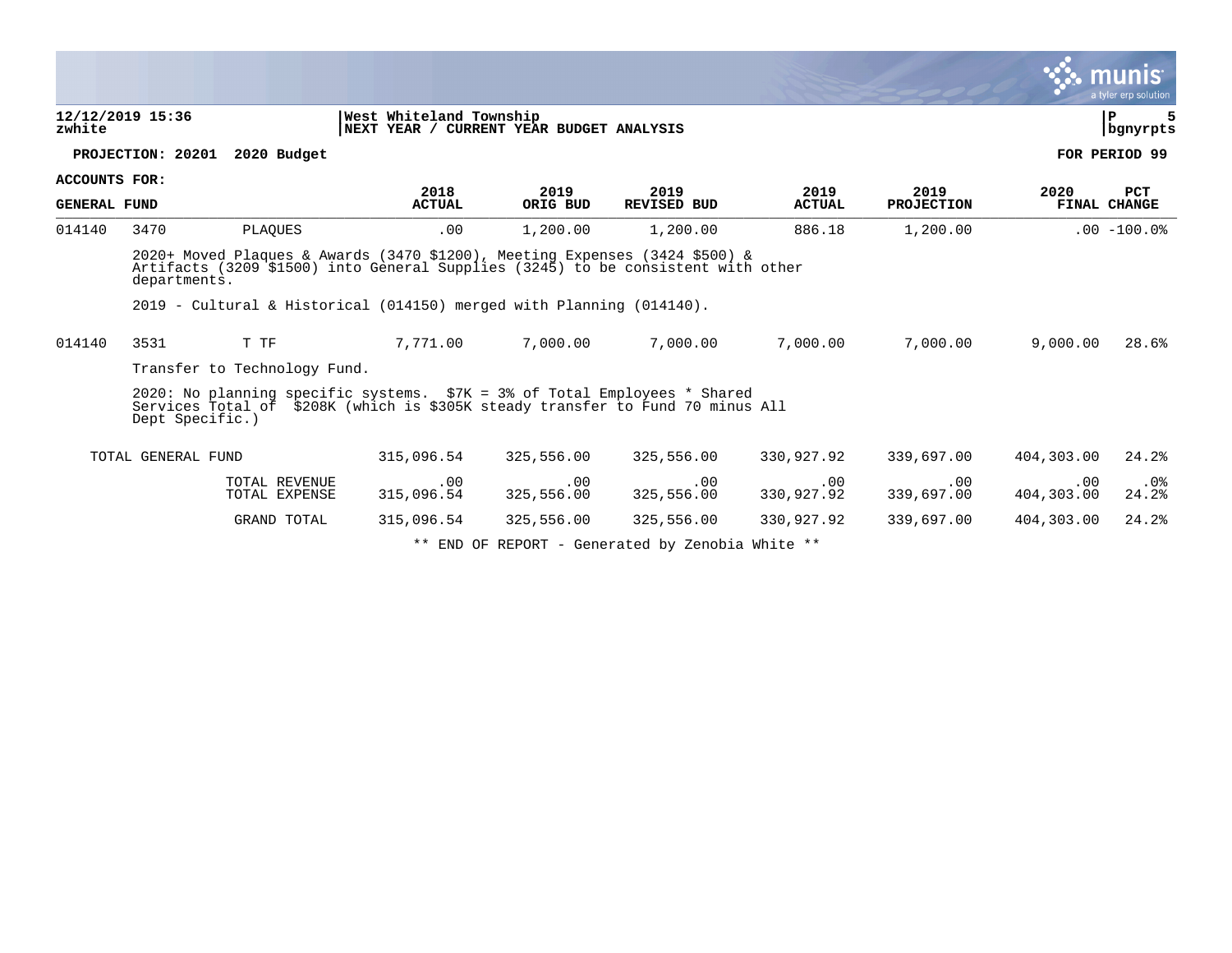## **PUBLIC WORKS DEPARTMENT – ROADWAYS & STORMWATER (Roads & Fleet / Liquid Fuels Fund Budgets)**

The Public Works Department maintains 67 miles of Township roads and related infrastructure, which includes cleaning storm sewers, sealing and paving streets, removing fallen trees from roads, clearing rights-of-way, repairing potholes and curbs, clearing snow and ice, traffic signal maintenance, sign maintenance/replacement, and maintaining Township vehicles and equipment.

2019 Staffing: 16 FT permanent (3 FT Administration, 12 FT Operators, 1 Mechanic), 3 PT Seasonal for repair and maintenance of roads, sewer, parks and buildings 2020 Staffing: 17.5 FT/PT permanent, 1 PT seasonal – 1 net new employee

## **2020 TOWNSHIP GOALS & SUPPORTING DEPARTMENT ACTIONS**

• *Well-maintained local roads, sewer system and storm water management infrastructure*  Rehabilitate and pave six roads and perform maintenance repairs throughout the Township to prevent potholes and maintain roads. (\$350,000, Liquid Fuels Fund 35)

Construct drainage improvements along Oriole Drive to reduce roadside erosion, improve roadside safety and minimize sedimentation in stormwater. (\$5,000 in Liquid Fuels Fund 35)

Coordinate with PennDOT for the implementation of two Green Light Go grants to add generator hookups & battery backups to traffic signals on Lincoln Highway and traffic signal improvements at the intersection of Ship and Swedesford Roads (\$110,000 Liquid Fuels Fund 35 & Public Service Fund 65).

• *Professional systems ensuring compliance with laws, regulations and grant requirements*

Respond to comments from DEP to complete the permit renewal process and obtain NPDES stormwater discharge permit for West Whiteland's Municipal Separate Storm Sewer System (MS4), followed by implementation of the accompanying Pollutant Reduction Plan.

Design and construct a stormwater basin retrofit funded entirely by the DEP Watershed Restoration and Stormwater Management grant. The stormwater basin retrofit is an element of the Township's MS4 Pollutant Reduction Plan. (\$223,00, Public Service Fund 65)

Fulfill additional requirements of the NPDES permit including supplementary mapping of stormwater features in the Township, development and implementation of stormwater management plans for Township facilities, and enhanced public outreach of stormwater best practices to help provide clean water and improved natural resources.

• *Skilled staff, with appropriate resources, training and encouragement to meet high standards*

Hire one additional full-time staff and convert 2 seasonal positions into one permanent part-time position (to be filled by semi-retirement of Public Works Foreman) to meet workload needs. The additional FT position fills vacancy created in 2017 when Ed Culp was promoted to Assistant Director.

Promote and support staff training and coordination to provide for a higher level of maintenance of Township roadways and infrastructure, eventually evaluating whether service improvements and cost savings would be achieved by doing more work in-house.

Purchase a new skid steer loader and trailer to replace aging equipment. Also, purchase a new mini excavator to address stormwater related improvements/repairs, complete more diverse in-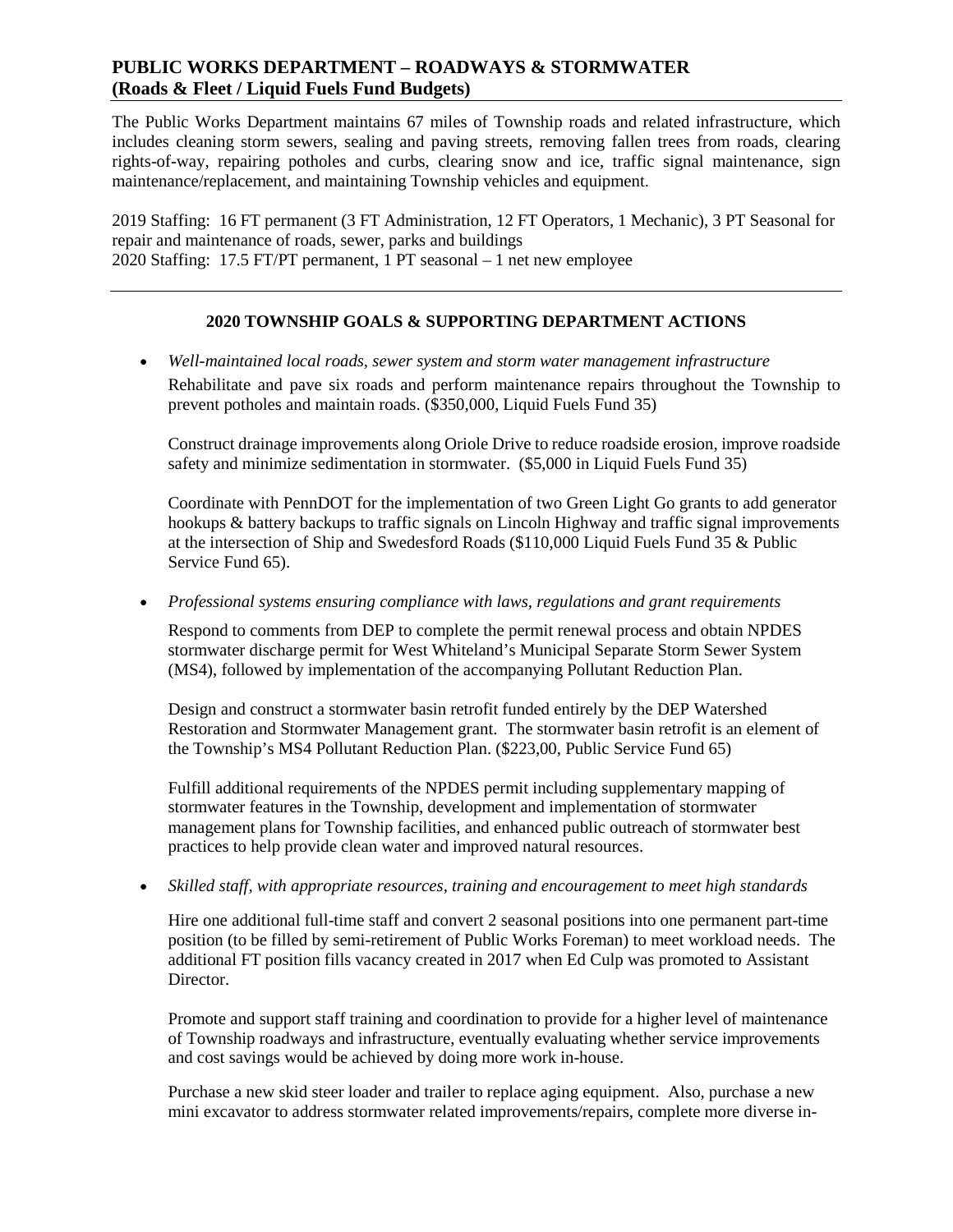## **PUBLIC WORKS DEPARTMENT – ROADWAYS & STORMWATER (Roads & Fleet / Liquid Fuels Fund Budgets)**

house projects in a more cost effective and efficient manner (\$70,000, \$12,000, \$80,000 Equipment Replacement Fund 50)

• *Simple and effective administrative, operating and financial processes* 

Develop a cost-effective plan for a new Public Works facility, which will accommodate vehicle and equipment storage, as well as provide maintenance and repair areas. The new facility would consolidate three work/storage locations into one comprehensive location, allowing for more effective sharing of resources and equipment. (\$1,000,000, Public Services Fund 65)

Continue to implement the new GIS platform (Traisr) to organize and quickly access infrastructure data, create work orders, and generate permits.

## **2019 ROADWAYS & STORMWATER ACCOMPLISHMENTS**

### **Roadways**

- 1. Resurfaced 7 Township roads. (\$325,000, Liquid Fuels Fund 35)
- 2. Completed installation of four landscaped islands on Sunrise Boulevard as a traffic calming initiative. (\$41,100 in Public Services Fund 65)
- 3. Completed repairs and stabilization to roadway and sanitary sewer due to the sinkhole on Clover Mill Road. (\$29,624 for roadway from Public Services Fund 65)
- 4. Completed drainage improvements on Tapestry Circle including cleaning of storm pipes and reconfiguration of stormwater inlet. (\$19,950)
- 5. Updated the five-year road maintenance plan to identify roads in need of repair and strategically schedule paving to maximize pavement life, coordinate with underground utility owners for repairs prior to road paving, and allow staff to perform the necessary prep work a year in advance.
- 6. Through coordination with Aqua, Westfield and Balderston Drives were repaved at no cost to Township taxpayers.
- 7. Attended public meetings, field reviews and training sessions to advocate for solutions to resident concerns resulting from Sunoco pipeline construction.
- 8. Continued coordination with PennDOT for the implementation of two Green Light Go grants.
- 9. Worked with our traffic engineer (Traffic Planning and Design), our signal maintenance contractor (Signal Service) and PennDOT representatives to implement traffic signal modifications and adjustments to improve traffic flow and pedestrian accommodations.

#### **Stormwater**

- 1. Submitted permit application, including pollutant reduction plan, to renew the Township's MS4 NPDES permit from DEP.
- 2. Completed design for the Swedesford Chase Stormwater Basin Retrofit project.

#### **Staff/Administration**

- 1. Hired 2 full-time Public Works employees to fill vacancies to maintain roads, parks and sewer infrastructure.
- 2. Continued refinement of a space analysis for a new Public Works facility.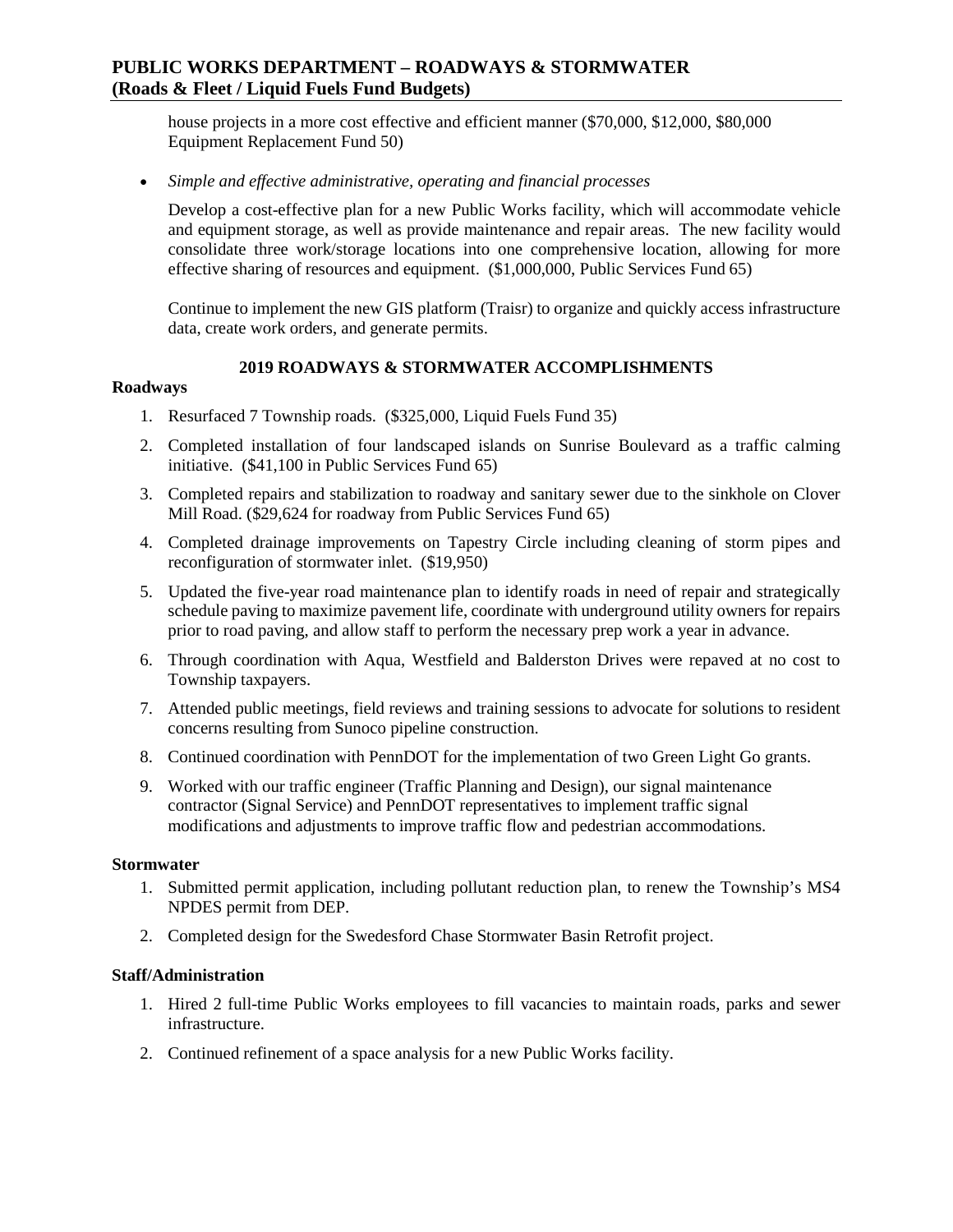|                      |                  |                                                                                                                                                            |                                                                     |                  |                            |                       |                           |            | a tyler erp solution              |
|----------------------|------------------|------------------------------------------------------------------------------------------------------------------------------------------------------------|---------------------------------------------------------------------|------------------|----------------------------|-----------------------|---------------------------|------------|-----------------------------------|
| zwhite               | 12/12/2019 15:36 |                                                                                                                                                            | West Whiteland Township<br>NEXT YEAR / CURRENT YEAR BUDGET ANALYSIS |                  |                            |                       |                           |            | l P<br>$\mathbf{1}$<br>  bgnyrpts |
|                      |                  | PROJECTION: 20201 2020 Budget                                                                                                                              |                                                                     |                  |                            |                       |                           |            | FOR PERIOD 99                     |
| <b>ACCOUNTS FOR:</b> |                  |                                                                                                                                                            |                                                                     |                  |                            |                       |                           |            |                                   |
| <b>GENERAL FUND</b>  |                  |                                                                                                                                                            | 2018<br><b>ACTUAL</b>                                               | 2019<br>ORIG BUD | 2019<br><b>REVISED BUD</b> | 2019<br><b>ACTUAL</b> | 2019<br><b>PROJECTION</b> | 2020       | PCT<br><b>FINAL CHANGE</b>        |
| 014300               | 3002             | PENSION                                                                                                                                                    | 27,096.00                                                           | 28,136.00        | 28,136.00                  | 28,565.00             | 28,565.00                 | 45,720.00  | 62.5%                             |
|                      |                  | 2018 - Fleet Maintenance merged into Highways Dept                                                                                                         |                                                                     |                  |                            |                       |                           |            |                                   |
| 014300               | 3003             | <b>WC</b>                                                                                                                                                  | 23,641.32                                                           | 24,557.00        | 24,557.00                  | 24,557.55             | 24,557.00                 | 25,800.00  | 5.1%                              |
|                      |                  | Worker's Compensation Insurance.<br>2018+ - Fleet Maintenance merged into Highways Dept                                                                    |                                                                     |                  |                            |                       |                           |            |                                   |
| 014300               | 3110             | SALARIES                                                                                                                                                   | 416,644.09                                                          | 473,000.00       | 473,000.00                 | 446,582.92            | 463,000.00                | 517,500.00 | 9.4%                              |
|                      |                  | 2020 increase driven by allocation adjustments across Public Works (PW).<br>Salaries are only up 2% across all of Public Works.                            |                                                                     |                  |                            |                       |                           |            |                                   |
|                      |                  | 2019 Under budget due to allocation across PW.                                                                                                             |                                                                     |                  |                            |                       |                           |            |                                   |
| 014300               | 3144             | PTP SALARY                                                                                                                                                 | 5,929.75                                                            | 15,500.00        | 15,500.00                  | 12,899.40             | 12,900.00                 |            | $.00 - 100.0$                     |
|                      |                  | 2020: No seasonal employees in Roads. However, one part-time in 3110.                                                                                      |                                                                     |                  |                            |                       |                           |            |                                   |
|                      |                  | 2019 - This line item is now only seasonal employees<br>Combined Perm Part Time from this a/c into Salaries (3110)                                         |                                                                     |                  |                            |                       |                           |            |                                   |
|                      |                  | 1 Seasonal 700 hrs. (aprx. Apr - Sept) \$9,100K plus FICA<br>1 Seasonal 400 hrs (aprx. May - Aug) \$5,200 plus FICA<br>(3rd seasonal EE budgeted in Parks) |                                                                     |                  |                            |                       |                           |            |                                   |
| 014300               | 3152             | <b>DENTAL</b>                                                                                                                                              | 5,887.47                                                            | .00              | .00                        | .00                   | .00                       | .00        | .0 <sub>8</sub>                   |
|                      |                  | 2019 - Merged with Medical (3156).                                                                                                                         |                                                                     |                  |                            |                       |                           |            |                                   |
| 014300               | 3153             | LT DISABIL                                                                                                                                                 | 1,860.40                                                            | 2,000.00         | 2,000.00                   | 1,837.25              | 2,000.00                  | 2,300.00   | 15.0%                             |
|                      |                  | 2018 - Fleet Maintenance merged into Highways budget                                                                                                       |                                                                     |                  |                            |                       |                           |            |                                   |
| 014300               | 3156             | HEALTH INS                                                                                                                                                 | 88,350.90                                                           | 69,500.00        | 69,500.00                  | 71,350.79             | 66,900.00                 | 77,500.00  | 11.5%                             |
|                      |                  | 2019 - Merged with Dental (3152) and HRA (3157).                                                                                                           |                                                                     |                  |                            |                       |                           |            |                                   |
| 014300               | 3157             | <b>HRA</b>                                                                                                                                                 | 3,006.67                                                            | .00              | .00                        | .00                   | .00                       | .00        | .0 <sub>8</sub>                   |
|                      |                  | 2019 - Merged with Medical (3156).                                                                                                                         |                                                                     |                  |                            |                       |                           |            |                                   |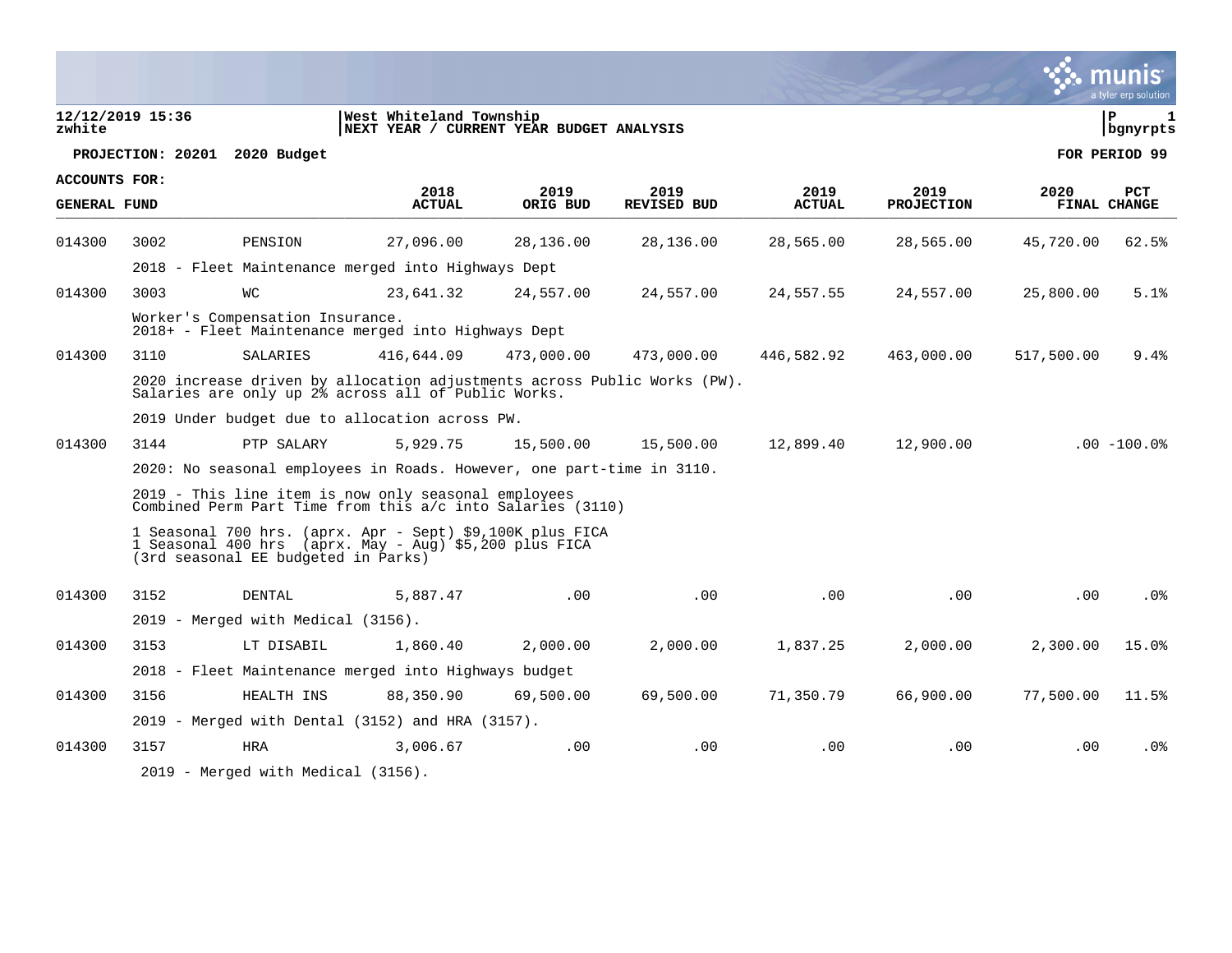| zwhite               | 12/12/2019 15:36       |                                   | West Whiteland Township<br>NEXT YEAR / CURRENT YEAR BUDGET ANALYSIS                                                  |           |                    |               |                   |                     | ΙP<br>$\overline{2}$<br>bgnyrpts |
|----------------------|------------------------|-----------------------------------|----------------------------------------------------------------------------------------------------------------------|-----------|--------------------|---------------|-------------------|---------------------|----------------------------------|
|                      | PROJECTION: 20201      | 2020 Budget                       |                                                                                                                      |           |                    |               |                   |                     | FOR PERIOD 99                    |
| <b>ACCOUNTS FOR:</b> |                        |                                   | 2018                                                                                                                 | 2019      | 2019               | 2019          | 2019              | 2020                | <b>PCT</b>                       |
| <b>GENERAL FUND</b>  |                        |                                   | <b>ACTUAL</b>                                                                                                        | ORIG BUD  | <b>REVISED BUD</b> | <b>ACTUAL</b> | <b>PROJECTION</b> | <b>FINAL CHANGE</b> |                                  |
| 014300               | 3158                   | LIFE                              | 2,026.07                                                                                                             | 2,000.00  | 2,000.00           | 1,911.11      | 2,100.00          | 3,000.00            | 50.0%                            |
|                      |                        |                                   | 2018 - Fleet Maintenance merged into Highways budget                                                                 |           |                    |               |                   |                     |                                  |
| 014300               | 3161                   | FICA                              | 33, 151.05                                                                                                           | .00       | .00                | .00           | .00               | .00                 | $.0\%$                           |
|                      | 2019: MERGED INTO 3110 |                                   |                                                                                                                      |           |                    |               |                   |                     |                                  |
| 014300               | 3183                   | OVERTIME                          | 17,226.33                                                                                                            | 30,000.00 | 30,000.00          | 28,365.73     | 30,000.00         | 30,000.00           | $.0\%$                           |
|                      |                        |                                   |                                                                                                                      |           |                    |               |                   |                     |                                  |
| 014300               | 3191                   | UNIF MAINT                        | 2,739.11                                                                                                             | 4,000.00  | 4,000.00           | 3,508.78      | 4,000.00          | 4,000.00            | .0%                              |
|                      |                        |                                   | T-Shirts, sweatshirts, coats, caps, jeans, boots, etc.                                                               |           |                    |               |                   |                     |                                  |
|                      |                        |                                   | 2018 - Fleet Maintenance merged into Highways budget                                                                 |           |                    |               |                   |                     |                                  |
| 014300               | 3192                   | PHYSICALS                         | 470.00                                                                                                               | 1,500.00  | 1,500.00           | 642.50        | 500.00            | $1,000.00 - 33.3$   |                                  |
|                      |                        |                                   | Pre-employment drug and alcohol screening; Random testing for CDL.<br>(Placeholder amount. Getting better estimate.) |           |                    |               |                   |                     |                                  |
| 014300               | 3210                   | OFFICE SUP                        | 524.04                                                                                                               | 1,000.00  | 1,000.00           | 369.90        | 1,000.00          | 1,100.00            | 10.0%                            |
|                      | business cards         | Fleet forms, inspection stickers. | Includes office supplies, envelopes, copy paper, postage machine supplies,                                           |           |                    |               |                   |                     |                                  |
| 014300               | 3213                   | EOUIPMENT                         | 15,013.76                                                                                                            | 10,000.00 | 10,000.00          | 5,098.80      | 5,500.00          |                     | $.00 - 100.0$                    |

- - 2020: Moved to 3245 2019P: Band saw to be purchased.
- 014300 3224 SIGNS/POST 6,522.01 15,000.00 15,000.00 3,776.85 5,000.00 .00 -100.0% 2020 Moved to 3245 014300 3231 GASOLINE 2,180.33 3,300.00 3,300.00 1,845.65 2,500.00 3,000.00 -9.1%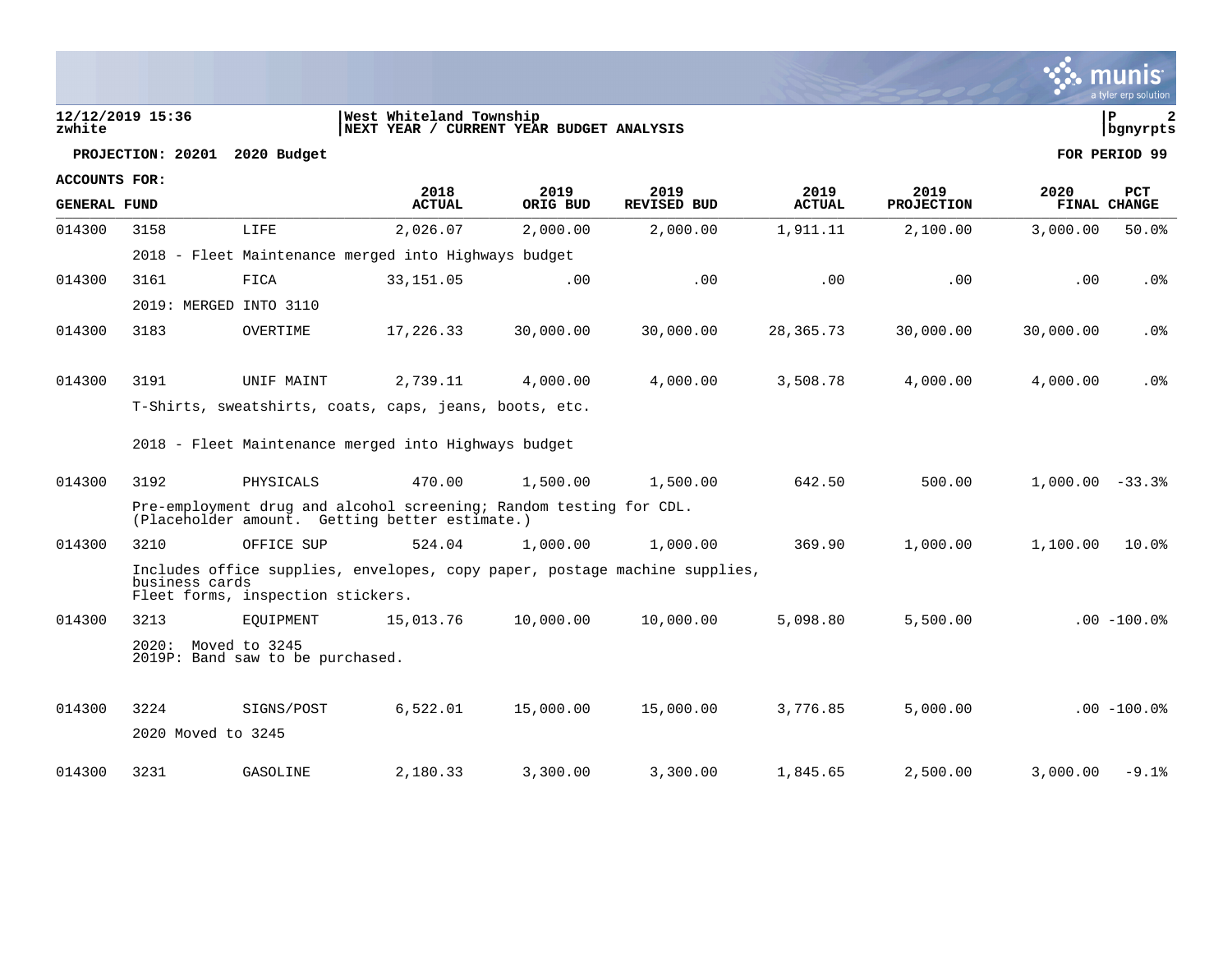|                     |                                                 |                                                                                                   |                                                                                                                                                                                                                                                                                                                                                                                                                                                                                                                                                                                                                                                                                                                                                                                                                                                                                                                      |           |                    |               |                   |              | a tyler erp solution |
|---------------------|-------------------------------------------------|---------------------------------------------------------------------------------------------------|----------------------------------------------------------------------------------------------------------------------------------------------------------------------------------------------------------------------------------------------------------------------------------------------------------------------------------------------------------------------------------------------------------------------------------------------------------------------------------------------------------------------------------------------------------------------------------------------------------------------------------------------------------------------------------------------------------------------------------------------------------------------------------------------------------------------------------------------------------------------------------------------------------------------|-----------|--------------------|---------------|-------------------|--------------|----------------------|
| zwhite              | 12/12/2019 15:36                                |                                                                                                   | West Whiteland Township<br>NEXT YEAR / CURRENT YEAR BUDGET ANALYSIS                                                                                                                                                                                                                                                                                                                                                                                                                                                                                                                                                                                                                                                                                                                                                                                                                                                  |           |                    |               |                   | l P          | 3<br>bgnyrpts        |
|                     |                                                 | PROJECTION: 20201 2020 Budget                                                                     |                                                                                                                                                                                                                                                                                                                                                                                                                                                                                                                                                                                                                                                                                                                                                                                                                                                                                                                      |           |                    |               |                   |              | FOR PERIOD 99        |
| ACCOUNTS FOR:       |                                                 |                                                                                                   | 2018                                                                                                                                                                                                                                                                                                                                                                                                                                                                                                                                                                                                                                                                                                                                                                                                                                                                                                                 | 2019      | 2019               | 2019          | 2019              | 2020         | PCT                  |
| <b>GENERAL FUND</b> |                                                 |                                                                                                   | <b>ACTUAL</b>                                                                                                                                                                                                                                                                                                                                                                                                                                                                                                                                                                                                                                                                                                                                                                                                                                                                                                        | ORIG BUD  | <b>REVISED BUD</b> | <b>ACTUAL</b> | <b>PROJECTION</b> | FINAL CHANGE |                      |
| 014300              | 3232                                            | <b>DIESEL</b>                                                                                     | 10,282.78                                                                                                                                                                                                                                                                                                                                                                                                                                                                                                                                                                                                                                                                                                                                                                                                                                                                                                            | 15,300.00 | 15,300.00          | 21,295.53     | 23,000.00         | 16,000.00    | 4.6%                 |
|                     |                                                 |                                                                                                   | 2018 under budget and 2019 over budget due to no entries made for late 2018.<br>Changing accounting from booking as inventory to cash-based immediately<br>expensing. Not material enough to require inventory accounting.                                                                                                                                                                                                                                                                                                                                                                                                                                                                                                                                                                                                                                                                                           |           |                    |               |                   |              |                      |
|                     | CCIU contract price:<br>$$1.93$ $1/2019-7/2019$ | \$2.05 new contract 8/2019-7/2020                                                                 | \$1.97 budget estimated 8/2019-12/31/19                                                                                                                                                                                                                                                                                                                                                                                                                                                                                                                                                                                                                                                                                                                                                                                                                                                                              |           |                    |               |                   |              |                      |
| 014300              | 3245                                            | GENERAL                                                                                           | 63,172.59                                                                                                                                                                                                                                                                                                                                                                                                                                                                                                                                                                                                                                                                                                                                                                                                                                                                                                            | 24,000.00 | 24,000.00          | 15,221.67     | 24,000.00         | 30,000.00    | 25.0%                |
|                     | chemicals<br>AED supplies<br>Small Equipment    | Truck chains, tarps, etc.<br>Stone, top soil, seed, sod, straw<br>stubs, repairs, and replacement | $2020B$ - Moved Signs & posts (3224) & Small Equipment (3213)<br>2019 - Fleet Supplies moved to 014300.3246<br>2019 - Single-axle Tilt Trailer (\$4,000)<br>Barricades, acetylene/oxygen, wood, hardware items, paints, paint supplies,<br>Food for training, meals and rooms during emergencies<br>Safety equipment, misc hand tools, tarps, saw blades, etc.<br>Fire extinguisher inspection, small equipment, backflow preventer testing<br>Signs/Posts - hot tape thermal plastic markings (in-house) or paint signs, posts,                                                                                                                                                                                                                                                                                                                                                                                     |           |                    |               |                   |              |                      |
| 014300              | 3246                                            | FLT SUPPLY                                                                                        | .00                                                                                                                                                                                                                                                                                                                                                                                                                                                                                                                                                                                                                                                                                                                                                                                                                                                                                                                  | 35,000.00 | 35,000.00          | 25,487.65     | 35,000.00         | 35,000.00    | .0%                  |
|                     | department.                                     | disposal (Safety Kleen)<br>and other consumables<br>soap for salt trucks, etc.                    | New in 2019 to isolate Fleet Maintenance Supplies for all vehicles regardless of<br>Repair & Maint Supplies - Filters, brakes, brake line hoses, brake drum, rotors,<br>fuel additives, degreaser solvents, sealants, oil dry, rags, 2-cycle oil, belts,<br>bulbs, tires, grease, lubricants, antifreeze, transmission and washer fluids,<br>motor oil, hydraulic oil, transmission fluid, wax, etc. and waste product<br>Off road equipment, motor oil, hydraulic oil, hoses, steel, welding rods, plates,<br>Small Tools - Misc. tools, specialty tools for new equipment and vehicles<br>Repairs on Equipment - Repairs to lift jack, air compressor, air guns, etc.<br>Public Works Garage cleaning supplies, hand cleaner, paper towels, high pressure<br>Equipment Repairs - loader, backhoe, PW equipment, emergency service/misc unknown<br>White Glove Car Wash - 4 vehicles, 15 washes per vehicle (\$360) |           |                    |               |                   |              |                      |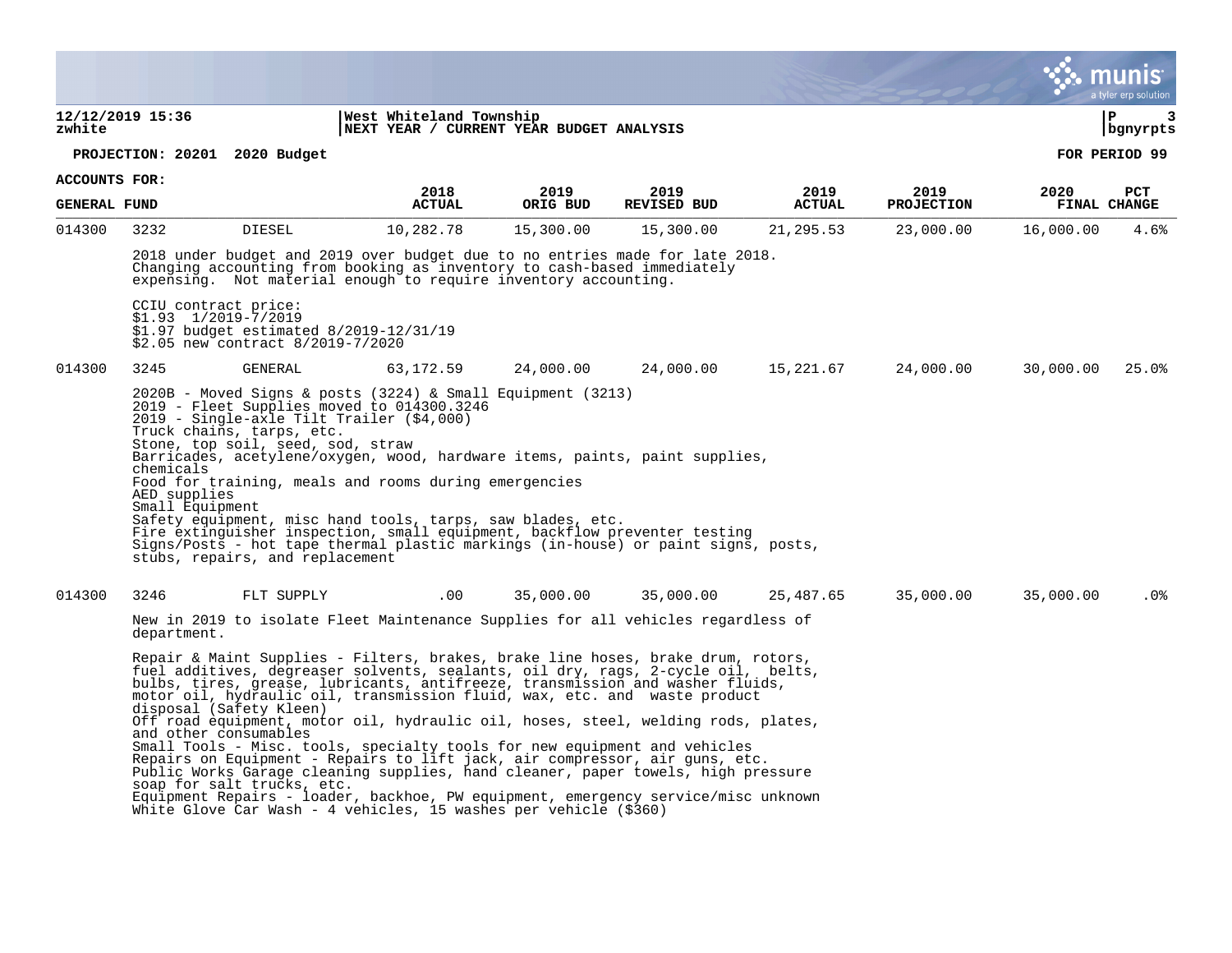|                     |                                              |                                   |                                                                                                                                                                                                                                                                                                                 |                  |                            |                       |                           |                    | a tyler erp solution              |
|---------------------|----------------------------------------------|-----------------------------------|-----------------------------------------------------------------------------------------------------------------------------------------------------------------------------------------------------------------------------------------------------------------------------------------------------------------|------------------|----------------------------|-----------------------|---------------------------|--------------------|-----------------------------------|
| zwhite              | 12/12/2019 15:36                             |                                   | West Whiteland Township<br>NEXT YEAR / CURRENT YEAR BUDGET ANALYSIS                                                                                                                                                                                                                                             |                  |                            |                       |                           |                    | lР<br>  bgnyrpts                  |
|                     | PROJECTION: 20201 2020 Budget                |                                   |                                                                                                                                                                                                                                                                                                                 |                  |                            |                       |                           |                    | FOR PERIOD 99                     |
| ACCOUNTS FOR:       |                                              |                                   |                                                                                                                                                                                                                                                                                                                 |                  |                            |                       |                           |                    |                                   |
| <b>GENERAL FUND</b> |                                              |                                   | 2018<br><b>ACTUAL</b>                                                                                                                                                                                                                                                                                           | 2019<br>ORIG BUD | 2019<br><b>REVISED BUD</b> | 2019<br><b>ACTUAL</b> | 2019<br><b>PROJECTION</b> | 2020               | <b>PCT</b><br><b>FINAL CHANGE</b> |
| 014300              | 3306                                         | MS4s                              | 707.20                                                                                                                                                                                                                                                                                                          | 10,000.00        | 10,000.00                  | 1,405.50              | 4,000.00                  | 20,000.00 100.0%   |                                   |
|                     |                                              | NPDES comments received 9/30/2019 | 2020 Increase for Engineering Services for GIS mapping of stormwater<br>Pollutant Reduction Plan engineering/construction projects will be in Public<br>Service (Fund 65) in 2020, following approval of the NPDES permit.<br>Includes dues for Christiana Watershed Partnership & Brandywine Red Clay Alliance |                  |                            |                       |                           |                    |                                   |
| 014300              | 3313                                         | ENGINEERIN                        | 18,703.61                                                                                                                                                                                                                                                                                                       | 20,000.00        | 20,000.00                  | 8,347.43              | 10,000.00                 | $15,000.00 - 25.0$ |                                   |
|                     |                                              | General Needs (TPD and SSM)       | Optimize traffic signals to improve traffic & pedestrian flow & timing                                                                                                                                                                                                                                          |                  |                            |                       |                           |                    |                                   |
|                     |                                              |                                   | NOTE: MS4-related costs covered under 3306                                                                                                                                                                                                                                                                      |                  |                            |                       |                           |                    |                                   |
| 014300              | 3321                                         | TELEPHONE                         | 6,985.00                                                                                                                                                                                                                                                                                                        | .00              | .00                        | .00                   | .00                       | .00                | .0%                               |
|                     | 2019: Rolled into 3361<br>LSI<br>SMART PHONE |                                   |                                                                                                                                                                                                                                                                                                                 |                  |                            |                       |                           |                    |                                   |
| 014300              | 3325                                         | POSTAGE                           | 248.56                                                                                                                                                                                                                                                                                                          | .00              | .00                        | .00                   | .00                       | .00                | .0 <sub>8</sub>                   |
|                     |                                              |                                   |                                                                                                                                                                                                                                                                                                                 |                  |                            |                       |                           |                    |                                   |
| 014300              | 3340                                         | COMMUNICAT                        | $.00 \,$                                                                                                                                                                                                                                                                                                        | 1,100.00         | 1,100.00                   | 1,398.46              | 1,050.00                  |                    | $900.00 - 18.2$                   |
|                     |                                              |                                   | 2020: \$300 Advertising, \$600 Printing<br>2019: Incorporates postage (3325), printing (3342), and advertising (3341)                                                                                                                                                                                           |                  |                            |                       |                           |                    |                                   |
| 014300              | 3351                                         | PROPERTY                          | 5,359.58                                                                                                                                                                                                                                                                                                        | 14,400.00        | 14,400.00                  | 19,226.00             | 19,226.00                 | 19,900.00          | 38.2%                             |
|                     |                                              |                                   | Includes allocated cost of Property, Auto, & Inland Marine (2019+)<br>2019 over budget given insurance for 2019 new vehicles not forecasted in budget.<br>Insurance for planned vehicle purchases will be budgeted going forward.                                                                               |                  |                            |                       |                           |                    |                                   |
| 014300              | 3352                                         | LIABILITY                         | 4,064.00                                                                                                                                                                                                                                                                                                        | 13,800.00        | 13,800.00                  | 13,213.00             | 13,213.00                 | 16,500.00          | 19.6%                             |
|                     | Fire decreased.                              |                                   | 2020 increase is due to new vehicles and allocation change. Previously, we did<br>not have the premium by vehicle and estimated using vehicle value. We now have<br>the exact premium and don't have to allocate. Police and Roads increased while                                                              |                  |                            |                       |                           |                    |                                   |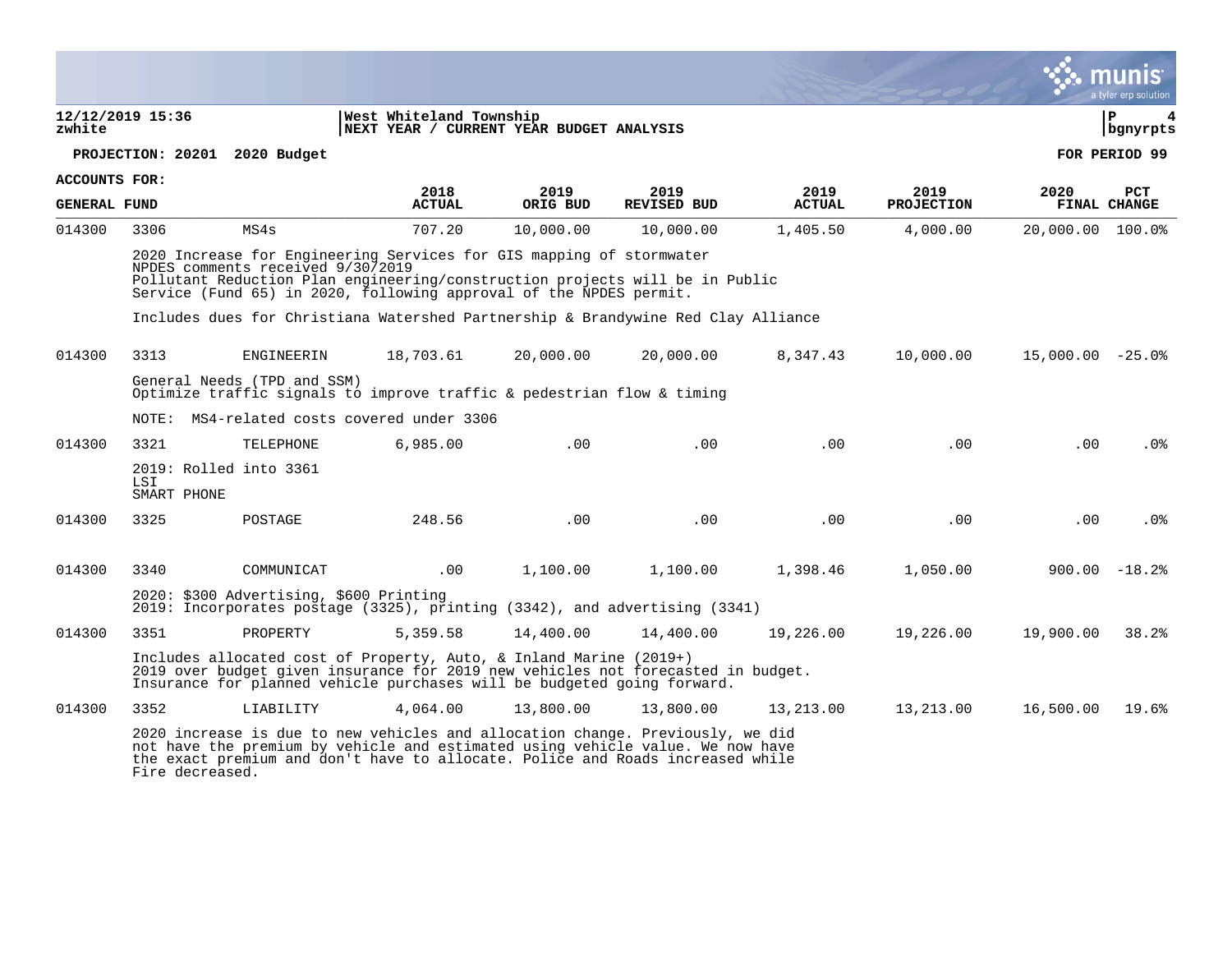|                      |                                                      |                   |                                                                                                                                                                        |                  |                            |                       |                           |                   | munis<br>a tyler erp solution |
|----------------------|------------------------------------------------------|-------------------|------------------------------------------------------------------------------------------------------------------------------------------------------------------------|------------------|----------------------------|-----------------------|---------------------------|-------------------|-------------------------------|
| zwhite               | 12/12/2019 15:36                                     |                   | West Whiteland Township<br>NEXT YEAR / CURRENT YEAR BUDGET ANALYSIS                                                                                                    |                  |                            |                       |                           |                   | 5<br>l P<br>  bgnyrpts        |
|                      | PROJECTION: 20201                                    | 2020 Budget       |                                                                                                                                                                        |                  |                            |                       |                           |                   | FOR PERIOD 99                 |
| <b>ACCOUNTS FOR:</b> |                                                      |                   |                                                                                                                                                                        |                  |                            |                       |                           |                   |                               |
| <b>GENERAL FUND</b>  |                                                      |                   | 2018<br><b>ACTUAL</b>                                                                                                                                                  | 2019<br>ORIG BUD | 2019<br><b>REVISED BUD</b> | 2019<br><b>ACTUAL</b> | 2019<br><b>PROJECTION</b> | 2020              | PCT<br>FINAL CHANGE           |
| 014300               | 3356                                                 | INLAND MAR        | 2,060.00                                                                                                                                                               | .00              | .00                        | .00                   | .00                       | .00               | .0%                           |
|                      | 2019: Moved to 3351                                  |                   |                                                                                                                                                                        |                  |                            |                       |                           |                   |                               |
| 014300               | 3359                                                 | AUTO INS          | 16, 145.84                                                                                                                                                             | .00              | .00                        | .00                   | .00                       | .00               | .0%                           |
|                      | 2019: Moved to 3351                                  |                   |                                                                                                                                                                        |                  |                            |                       |                           |                   |                               |
| 014300               | 3361                                                 | UTILITIES         | 10,552.97                                                                                                                                                              | 25,700.00        | 25,700.00                  | 21,475.51             | 24,500.00                 | 27,350.00         | 6.4%                          |
|                      | Parks for water allocation fix)                      |                   | 2020: \$16k Electric/Gas, \$8700 Phone/Data/Internet, \$3700 Water (PUC authorized<br>10% Aqua price increase but also Roads increase partially offset by reduction in |                  |                            |                       |                           |                   |                               |
|                      | signals                                              |                   | Includes cost of electric @ 222 N. Pottstown Pike, street lighting, and traffic                                                                                        |                  |                            |                       |                           |                   |                               |
| 014300               | 3362                                                 | <b>GAS HEATIN</b> | 4,405.55                                                                                                                                                               | .00              | .00                        | .00                   | .00                       | .00               | .0%                           |
|                      | 2019: Rolled into 3361<br>Gas @ 222 N. Pottsown Pike |                   | 2018 - Fleet Maintenance merged into Highways Dept                                                                                                                     |                  |                            |                       |                           |                   |                               |
| 014300               | 3365                                                 | SOLID WAST        | 3,361.28                                                                                                                                                               | 4,800.00         | 4,800.00                   | 1,549.37              | 4,800.00                  | $2,300.00 - 52.1$ |                               |
|                      | Garage dumpster and tire disposal                    |                   |                                                                                                                                                                        |                  |                            |                       |                           |                   |                               |
|                      | (Swedesford Road site)                               |                   | 2019 high for clean up project requiring asphalt and concrete recycling                                                                                                |                  |                            |                       |                           |                   |                               |
| 014300               | 3367                                                 | <b>WATER</b>      | 1,708.81                                                                                                                                                               | 1,800.00         | 1,800.00                   | .00                   | .00                       |                   | $.00 - 100.0$                 |
| 014300               | 3384                                                 | EOUIP RENT        | 3,907.00                                                                                                                                                               | 12,000.00        | 12,000.00                  | 7,360.10              | 12,000.00                 | 15,000.00         | 25.0%                         |
|                      |                                                      |                   | Rental of excavator, dozer, paver, milling head, etc.<br>Increased rental budget to perform more projects 'in house'.                                                  |                  |                            |                       |                           |                   |                               |
| 014300               | 3410                                                 | WHITFORD          | .00                                                                                                                                                                    | 450.00           | 450.00                     | 408.77                | 450.00                    | 450.00            | .0%                           |
|                      | subdivision island                                   |                   | Per Agreement with residents to supply plants, mulch & weed killer for                                                                                                 |                  |                            |                       |                           |                   |                               |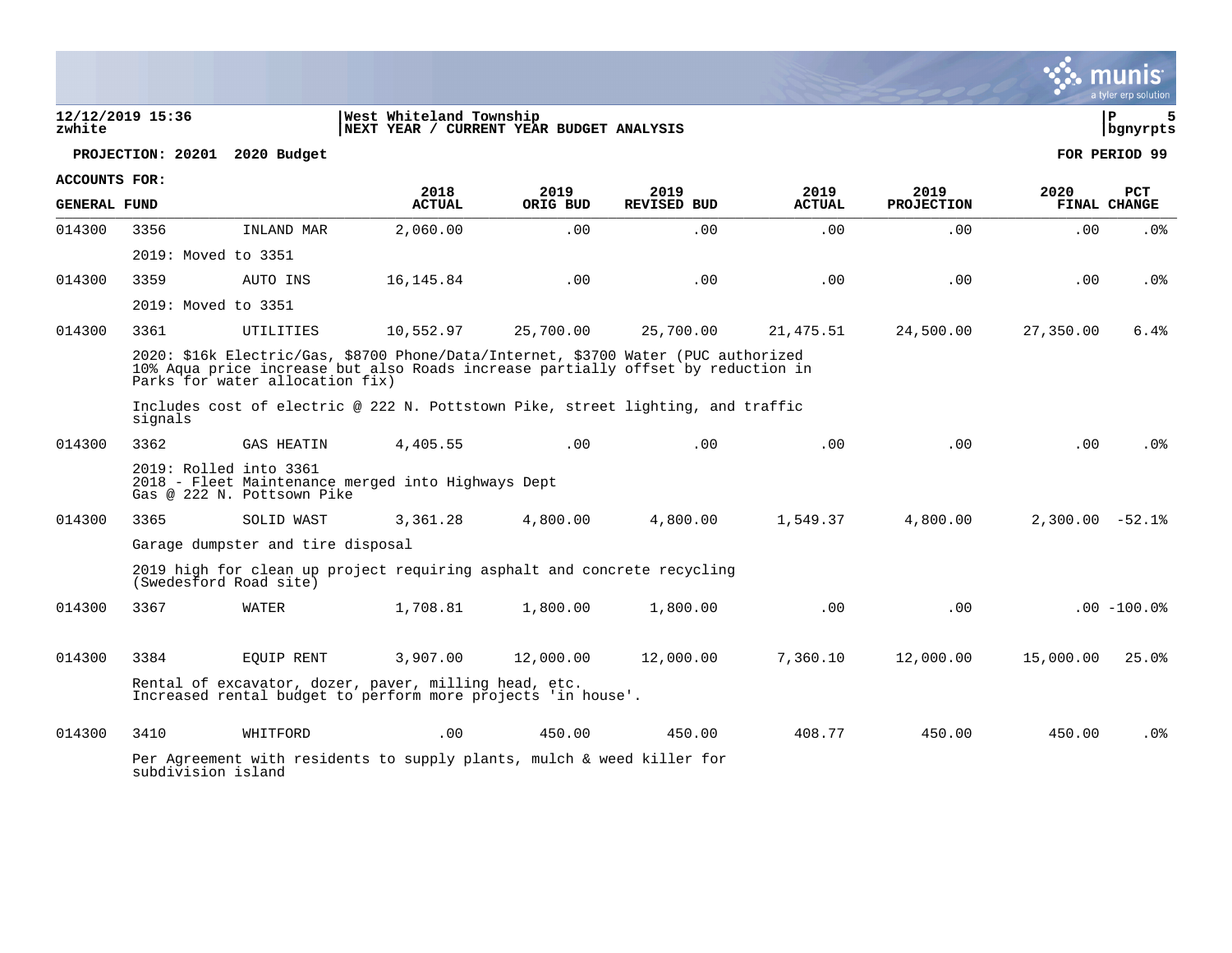|                     |                               |                                          |                                                                                                                                                                                                                                                    |               |                    |               |                   |                    | a tyler erp solution   |
|---------------------|-------------------------------|------------------------------------------|----------------------------------------------------------------------------------------------------------------------------------------------------------------------------------------------------------------------------------------------------|---------------|--------------------|---------------|-------------------|--------------------|------------------------|
| zwhite              | 12/12/2019 15:36              |                                          | West Whiteland Township<br>NEXT YEAR / CURRENT YEAR BUDGET ANALYSIS                                                                                                                                                                                |               |                    |               |                   |                    | l P<br>6<br>  bgnyrpts |
|                     | PROJECTION: 20201 2020 Budget |                                          |                                                                                                                                                                                                                                                    |               |                    |               |                   |                    | FOR PERIOD 99          |
| ACCOUNTS FOR:       |                               |                                          | 2018                                                                                                                                                                                                                                               | 2019          | 2019               | 2019          | 2019              | 2020               | <b>PCT</b>             |
| <b>GENERAL FUND</b> |                               |                                          | <b>ACTUAL</b>                                                                                                                                                                                                                                      | ORIG BUD      | <b>REVISED BUD</b> | <b>ACTUAL</b> | <b>PROJECTION</b> |                    | FINAL CHANGE           |
| 014300              | 3420                          | <b>DUES</b>                              | 251.00                                                                                                                                                                                                                                             | 500.00        | 500.00             | 693.70        | 700.00            | 700.00             | 40.0%                  |
|                     | (4140)                        |                                          | Membership and other dues; EZPass; Note: TMACC dues moved to Planning budget                                                                                                                                                                       |               |                    |               |                   |                    |                        |
| 014300              | 3422                          | TR/SEM/SCH                               | 549.08                                                                                                                                                                                                                                             | 3,000.00      | 3,000.00           | 5,420.44      | 3,000.00          | 3,000.00           | .0%                    |
|                     | LTAP                          | PWD continuing education                 | Safety Training, Flagger Training, CPR, training-related books<br>Road Division and Road Superintendent training<br>Travel-related expenses - mileage, lodging, etc.                                                                               |               |                    |               |                   |                    |                        |
| 014300              | 3450                          | CONTRACTED                               | 829.00                                                                                                                                                                                                                                             | 1,000.00      | 1,000.00           | 702.00        | 1,000.00          | $6,000.00$ 500.0%  |                        |
|                     |                               | interior and masonry repairs, etc.       | 2020 Increase - Includes 3730 - Misc door repairs/adjustments/replacements,                                                                                                                                                                        |               |                    |               |                   |                    |                        |
| 014300              | 3455                          | CONT VEH                                 | 44,000.00                                                                                                                                                                                                                                          | 25,000.00     | 25,000.00          | 24,434.79     | 18,000.00         | $20,000.00 - 20.0$ |                        |
|                     |                               |                                          | Vehicle repairs performed by others (dealers and specialists)                                                                                                                                                                                      |               |                    |               |                   |                    |                        |
| 014300              | 3456                          | TRAFFIC SI                               | .00                                                                                                                                                                                                                                                | .00           | .00                | 2,173.65      | .00               | .00                | $.0\%$                 |
|                     |                               |                                          |                                                                                                                                                                                                                                                    |               |                    |               |                   |                    |                        |
| 014300              | 3456<br>INS                   | TRAFFIC SI                               | 3,437.07                                                                                                                                                                                                                                           | .00           | .00                | $.00 \,$      | $.00 \,$          | $.00 \,$           | .0 <sub>8</sub>        |
|                     |                               | Offset by revenue line item 01-3620-9149 | Damages to traffic signals covered by insurance;<br>2019: Not planning to budget this item any longer (confirmed with Auditors).                                                                                                                   |               |                    |               |                   |                    |                        |
| 014300              | 3490                          | FLT ALLOC                                | 58,000.00                                                                                                                                                                                                                                          | 60,000.00     | 60,000.00          | 30,000.00     | 60,000.00         | 86,000.00          | 43.3%                  |
|                     |                               |                                          | 2020 increase due to allocation increase given purchase of high value veh for<br>Roads & increase of mechanic allocation 100% to Fleet vs. partial Roads in 2019.                                                                                  |               |                    |               |                   |                    |                        |
|                     |                               |                                          | 2019+: ALLOCATION of Fleet expenes to each Departments. No direct expenses<br>should be booked in this line item. Actuals will equal budgeted amount exactly.<br>Allocation is based on insured vehicle value. Roads is 52%.                       |               |                    |               |                   |                    |                        |
| 014300              | 3491                          | FLT REIMBU                               | $-148,000.00$                                                                                                                                                                                                                                      | $-133,800.00$ | $-133,800.00$      | $-66,900.00$  | $-133,800.00$     | $-164,000.00$      | 22.6%                  |
|                     | overhead.                     |                                          | Contra-expense serving as reimbursement from all departments for allocated fleet<br>expenses. Total includes all-in cost of mechanic, fleet supplies, fleet-related<br>contracted services & an estimate/allocation for portion of garage/mechanic |               |                    |               |                   |                    |                        |
|                     | 70% in 2019.                  |                                          | 2020 increase due to allocation of mechanic salary & benefits 100% to Fleet vs.                                                                                                                                                                    |               |                    |               |                   |                    |                        |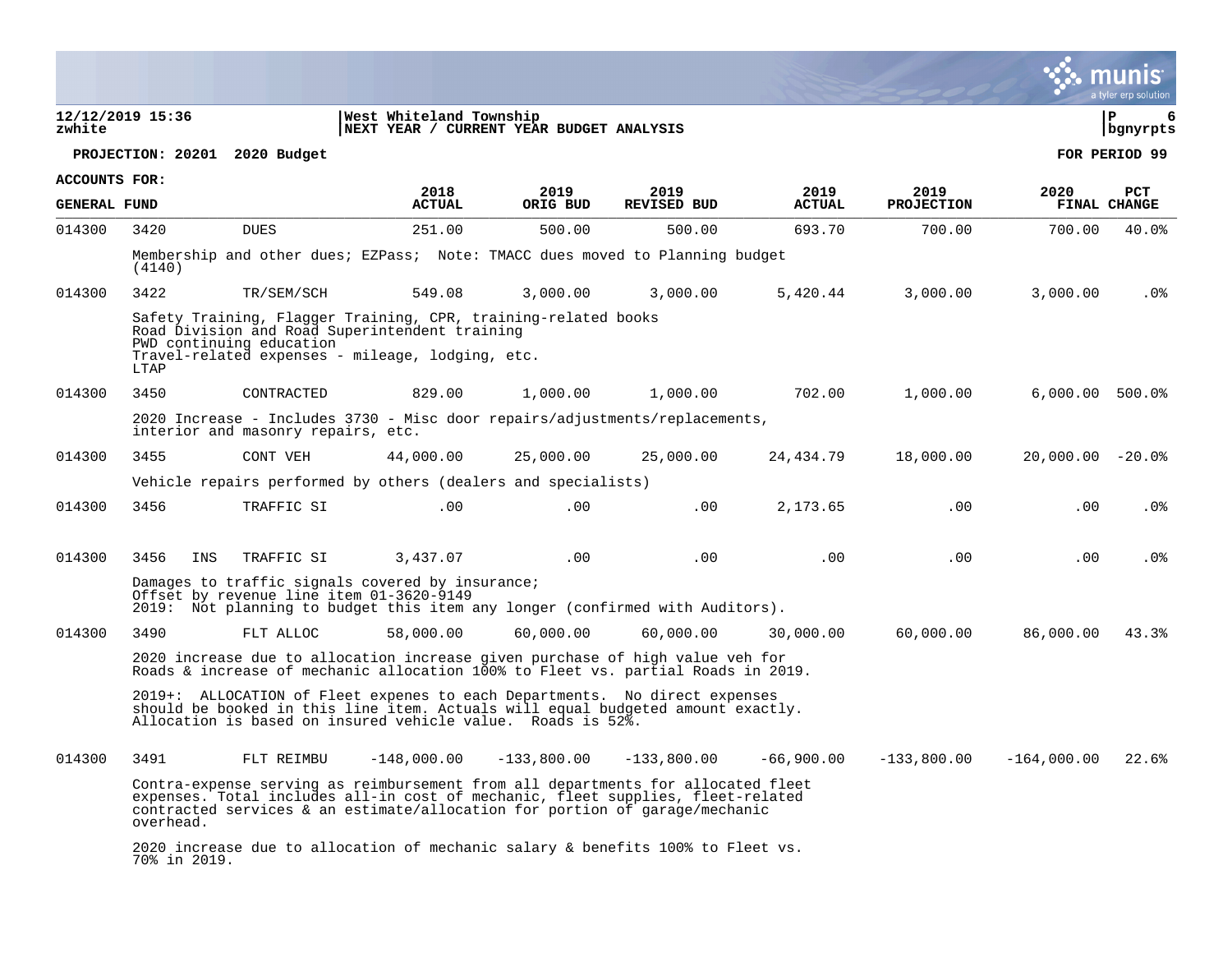|                      |                     |                                      |                                                                                                                                                                                                                                                  |                   |                                                  |                   |                   |                     | munıs<br>a tyler erp solution |
|----------------------|---------------------|--------------------------------------|--------------------------------------------------------------------------------------------------------------------------------------------------------------------------------------------------------------------------------------------------|-------------------|--------------------------------------------------|-------------------|-------------------|---------------------|-------------------------------|
| zwhite               | 12/12/2019 15:36    |                                      | West Whiteland Township<br>NEXT YEAR / CURRENT YEAR BUDGET ANALYSIS                                                                                                                                                                              |                   |                                                  |                   |                   |                     | 7<br>∣ P<br>  bgnyrpts        |
|                      |                     | PROJECTION: 20201 2020 Budget        |                                                                                                                                                                                                                                                  |                   |                                                  |                   |                   |                     | FOR PERIOD 99                 |
| <b>ACCOUNTS FOR:</b> |                     |                                      | 2018                                                                                                                                                                                                                                             | 2019              | 2019                                             | 2019              | 2019              | 2020                | <b>PCT</b>                    |
| <b>GENERAL FUND</b>  |                     |                                      | <b>ACTUAL</b>                                                                                                                                                                                                                                    | ORIG BUD          | <b>REVISED BUD</b>                               | <b>ACTUAL</b>     | <b>PROJECTION</b> |                     | FINAL CHANGE                  |
|                      |                     | New in 2018 - Moved from 664300.7550 |                                                                                                                                                                                                                                                  |                   |                                                  |                   |                   |                     |                               |
| 014300               | 3531                | T TF                                 | 31,085.00                                                                                                                                                                                                                                        | 25,000.00         | 25,000.00                                        | 25,000.00         | 25,000.00         | 34,000.00           | 36.0%                         |
|                      |                     | Transfer to Technology Fund.         |                                                                                                                                                                                                                                                  |                   |                                                  |                   |                   |                     |                               |
|                      | Specific.)          |                                      | 2019: Roads Specific Systems of \$0K + (12% of Total Employees * Shared Services<br>Total of \$208K (which is \$305K steady transfer to Fund 70 minus All Dept                                                                                   |                   |                                                  |                   |                   |                     |                               |
| 014300               | 3552                | TRNS EQUIP                           | 109,000.00                                                                                                                                                                                                                                       | 109,000.00        | 109,000.00                                       | 109,000.00        | 109,000.00        | 109,000.00          | $.0\%$                        |
|                      |                     | previous shorter term view.          | 2020: Roads = 43% of Avg Equip & Veh Costs * \$300K steady transfer to Fund 50<br>from General Fund 1. Up from 2019 given total transfer is up from 280K to 300K<br>but also because Roads is a larger portion of the 10 year avg purchases than |                   |                                                  |                   |                   |                     |                               |
| 014300               | 3668                | DRAINAGE                             | 10,671.54                                                                                                                                                                                                                                        | 12,000.00         | 12,000.00                                        | 23,499.73         | 17,200.00         | 15,000.00           | 25.0%                         |
|                      |                     | Non-Liquid Fuels eligible:           | Storm sewer maintenance - cleaning or repairing inlets, swales, pipes, etc.                                                                                                                                                                      |                   |                                                  |                   |                   |                     |                               |
| 014300               | 3680                | <b>RD&amp;BRIDGE</b>                 | 23,317.66                                                                                                                                                                                                                                        | 15,000.00         | 15,000.00                                        | 8,907.09          | 8,000.00          | 20,000.00           | 33.3%                         |
|                      | Curb work           | Non-Liquid Fuels eligible:           | Misc areas of base repair (trenches, potholes, etc.)<br>Concrete paver repair on Sunrise Boulevard                                                                                                                                               |                   |                                                  |                   |                   |                     |                               |
|                      |                     | eligible for Liquid Fuels)           | 2020 Increase - Partner with Aqua on full width pavement for 2 Twp roads (not                                                                                                                                                                    |                   |                                                  |                   |                   |                     |                               |
| 014300               | 3730                | PW FACILIT                           | 9,248.68                                                                                                                                                                                                                                         | 7,500.00          | 7,500.00                                         | 125.00            | 4,000.00          |                     | $.00 - 100.0$                 |
|                      | 2020+ Moved to 3450 |                                      | 2019 favorability: project work that is variable by year                                                                                                                                                                                         |                   |                                                  |                   |                   |                     |                               |
|                      | TOTAL GENERAL FUND  |                                      | 946,323.10                                                                                                                                                                                                                                       | 982,043.00        | 982,043.00                                       | 930,757.62        | 931,861.00        | 1,039,020.00        | 5.8%                          |
|                      |                     | TOTAL REVENUE<br>TOTAL EXPENSE       | .00.<br>946,323.10                                                                                                                                                                                                                               | .00<br>982,043.00 | .00<br>982,043.00                                | .00<br>930,757.62 | .00<br>931,861.00 | .00<br>1,039,020.00 | $.0\%$<br>5.8%                |
|                      |                     | GRAND TOTAL                          | 946,323.10                                                                                                                                                                                                                                       | 982,043.00        | 982,043.00                                       | 930,757.62        | 931,861.00        | 1,039,020.00        | 5.8%                          |
|                      |                     |                                      |                                                                                                                                                                                                                                                  |                   | ** END OF REPORT - Generated by Zenobia White ** |                   |                   |                     |                               |

 $\bullet$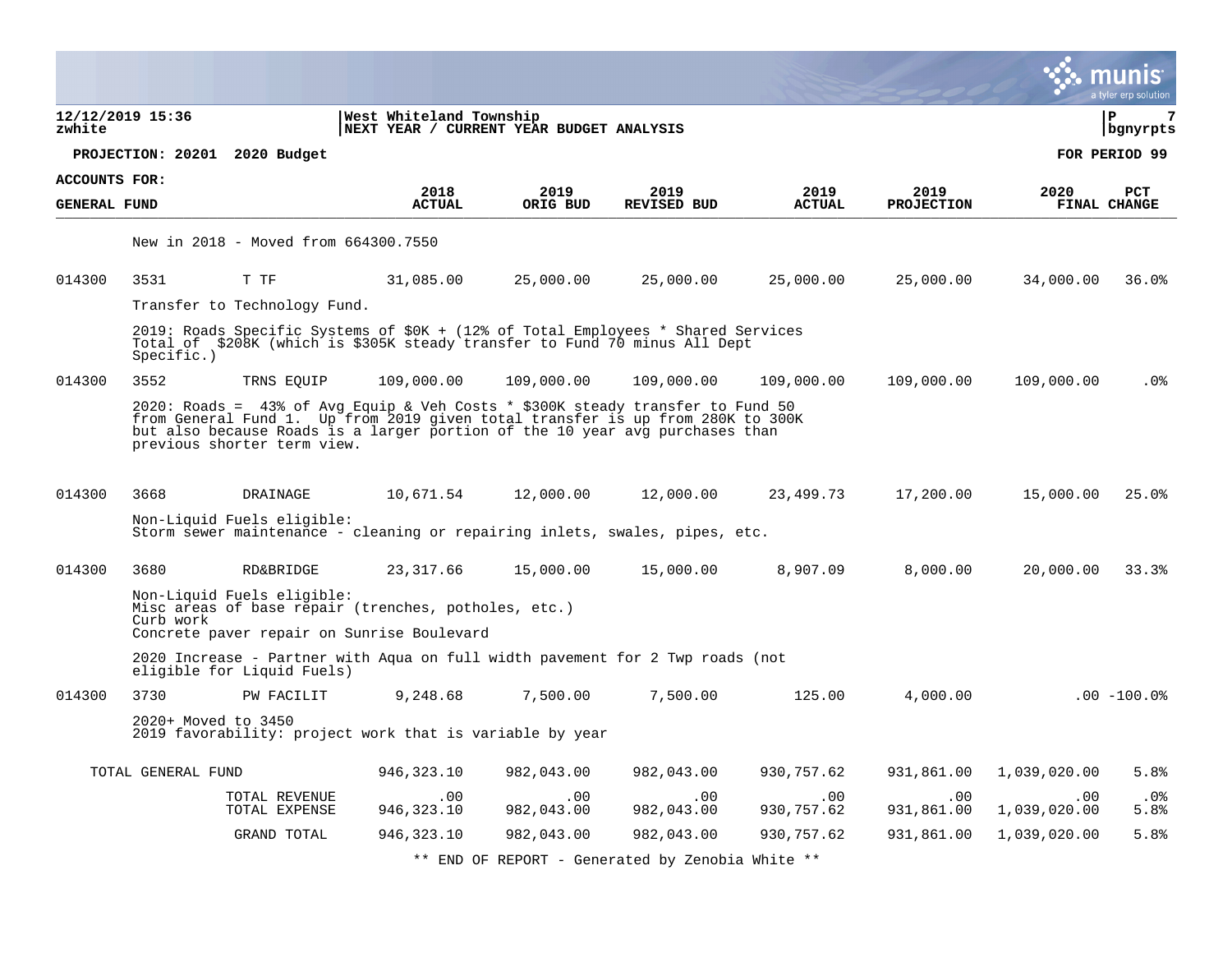The Public Works Department maintains eleven Township Parks covering over 400 acres; approximately 300 acres is the Township portion of Exton Park. The Township also organizes recreational programming, including an egg hunt, holiday tree lighting, community day and fireworks; and provides support for the Friends of the Parks' summer concert series.

Public Works Staffing: 10 FT (3 FT Administration, 13 FT Operators, 1 Mechanic), 1 PT Permanent, 1 PT Seasonal for repair and maintenance of parks, roads, sewer and buildings.

## **2020 TOWNSHIP GOALS & SUPPORTING DEPARTMENT ACTIONS**

## **Continually improve West Whiteland's quality of place**

• *Open space and recreation network to play, exercise, relax and learn in the outdoors*

Kick off the much-anticipated construction of the Exton Park. Phase 1 of the Master Plan implementation will include playgrounds, a dog park, disc golf, recreational amenities, parking, and walking paths near the intersection of Ship & Swedesford Roads. (\$1,100,000 in Public Service Fund 65)

Construct a new pavilion at Boot Road Park to provide additional recreational opportunities to park users and a place of refuge during a passing rain shower for those watching a ball game. (Budgeted for but not done in 2019, rolling over funding into 2020 - \$35,000)

Install portable roofs for shade on the dugouts at Boot Road Park to protect players from UV rays.  $($16,000 - if 50\% \text{ shade grant is successful})$ 

Construct a new trail extension at Boot Road park to increase mobility of park users.

Resurface the Meadowbrook Manor tennis courts, add lines for pickleball, and replace fencing to rehabilitate the deteriorated condition of the courts, which will bring back and expand recreational opportunities for residents. (\$60,000)

• *Programming, events and historic preservation to build and support community identity*

Partner with Chester County, Friends of the Parks, and East Whiteland Township on the annual Community Day event in July which allows residents to celebrate with neighbors, obtain information from vendors and agencies as well as explore police, fire and public works vehicles.

## **Effectively administer Township business operations**

• *Skilled staff, with appropriate resources, training and encouragement to meet high standards*

Promote and encourage increased staff training and coordination to provide for a higher level of maintenance of parks and open space, eventually evaluating whether service improvements and cost savings would be achieved by doing more work in-house. In 2020, this includes outsourcing landscaping at Boot Road Park to free up staff time for other projects. (\$20,000)

Continue building new GIS platform (Traisr) to organize and quickly access park infrastructure and tree data and create work orders.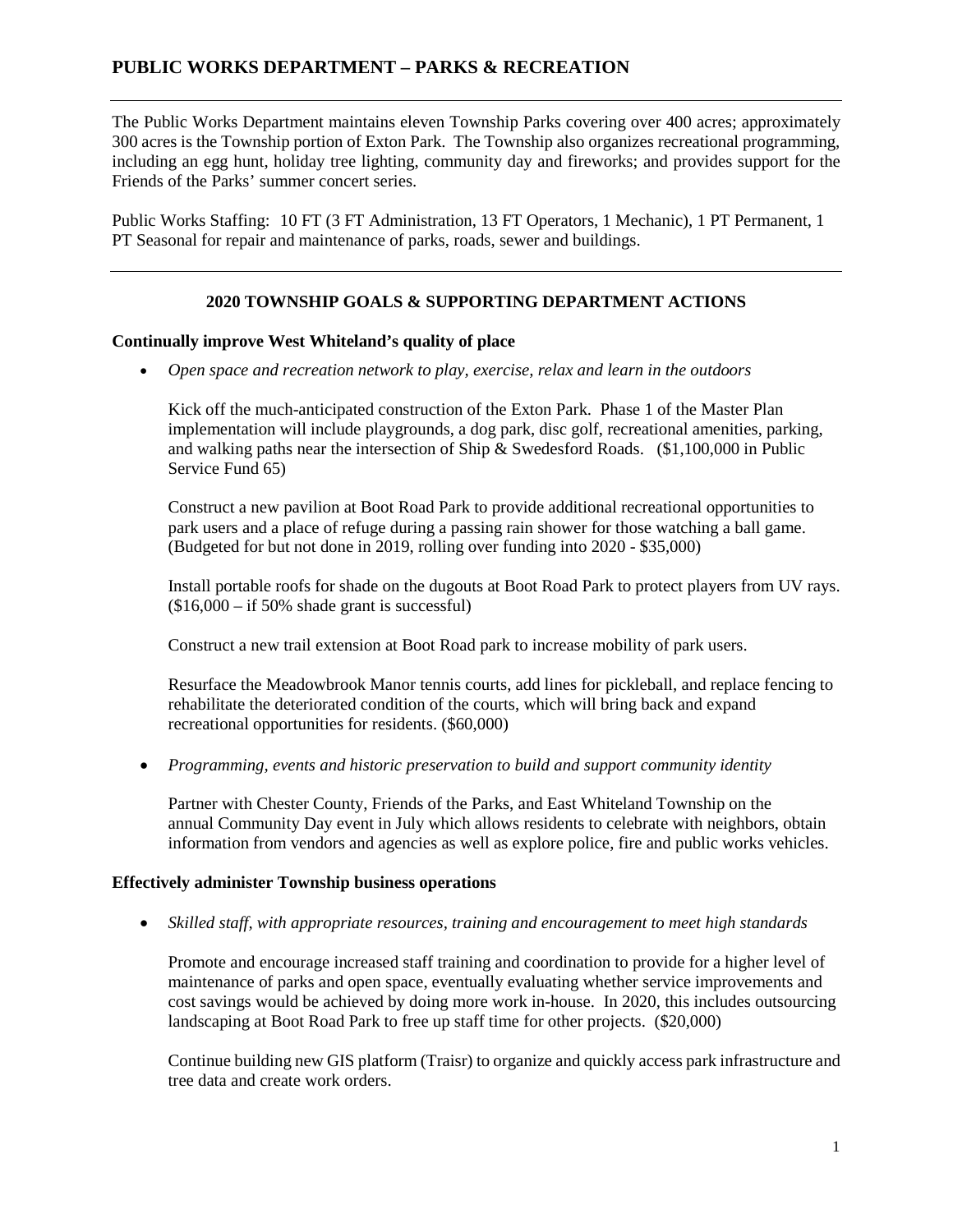### **2019 PARKS ACCOMPLISHMENTS**

- 1. Township Park activities increased with over 600 reservations this year for the Exton Park, Miller Park, and Boot Road Park fields, pavilions, gazebos, tennis courts, basketball courts, and Boot Road house.
- 2. Received PA DCED's Keystone Communities Program (\$500,000) grant for Exton Park; which matches previously received County grant of \$250,000.
- 3. Partnered with Chester County and Friends of the Parks on a very successful Community Day in July that included activities for children, food trucks, and the Township's annual fireworks show.
- 4. A cricket pitch was installed at the multi-use fields at Exton Park.
- 5. Purchased a drop spreader to more efficiently and evenly distribute de-icing materials on the trails and parking areas within the Township parks.
- 6. Purchased a new F-450 landscape body truck to replace aged vehicle. The new truck provides increased functionality, as well as, dependability while performing upkeep, maintenance, and repairs at Township parks.
- 7. Volunteer groups have been assisting staff at the parks with removal of invasive plants, clean-ups, basin maintenance, and spotted lantern flies.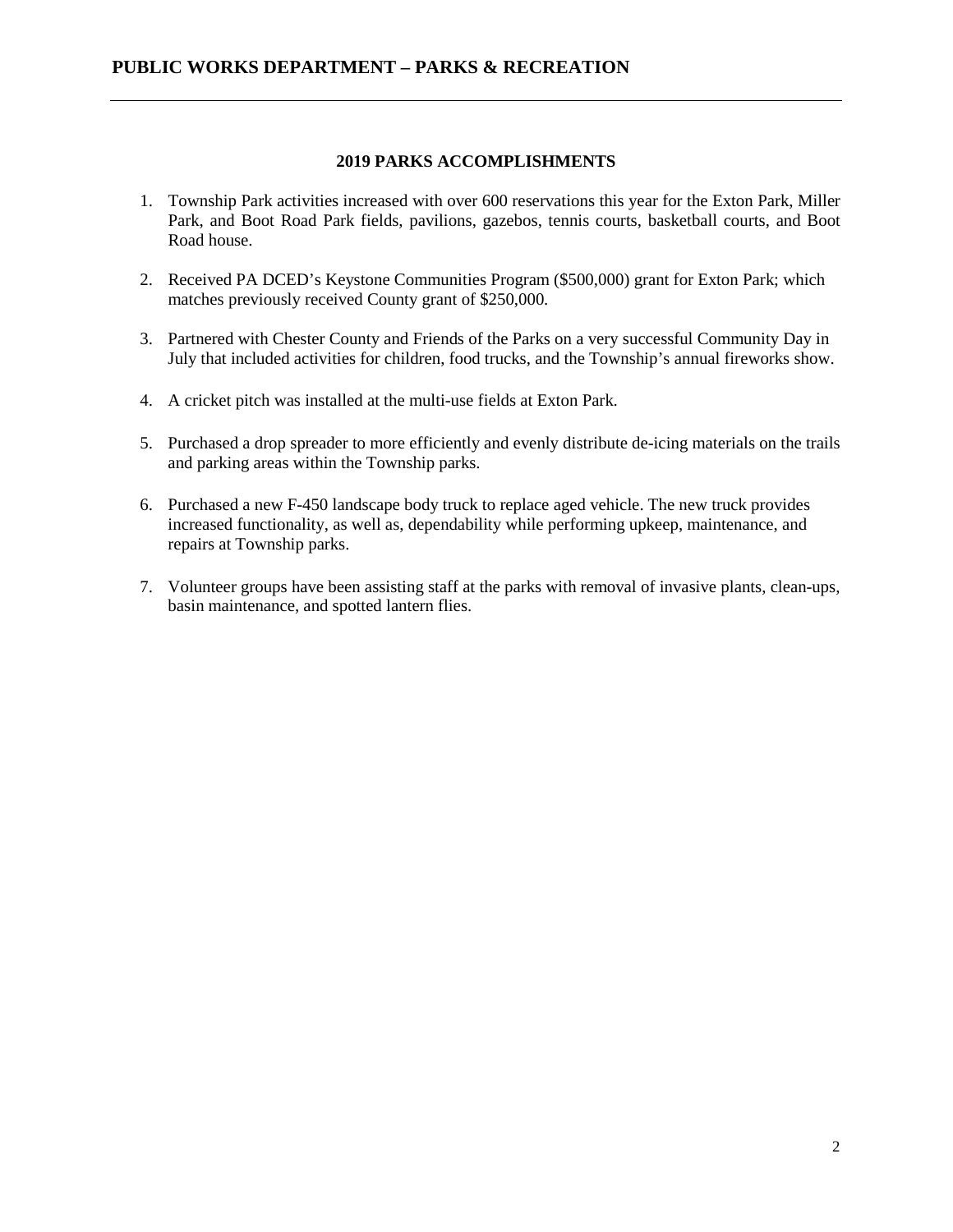|                      |                  |                                                                                                                                      |                                                                     |                  |                            |                       |                           |                   | a tyler erp solution       |
|----------------------|------------------|--------------------------------------------------------------------------------------------------------------------------------------|---------------------------------------------------------------------|------------------|----------------------------|-----------------------|---------------------------|-------------------|----------------------------|
| zwhite               | 12/12/2019 15:35 |                                                                                                                                      | West Whiteland Township<br>NEXT YEAR / CURRENT YEAR BUDGET ANALYSIS |                  |                            |                       |                           |                   | l P<br>  bgnyrpts          |
|                      |                  | PROJECTION: 20201 2020 Budget                                                                                                        |                                                                     |                  |                            |                       |                           |                   | FOR PERIOD 99              |
| <b>ACCOUNTS FOR:</b> |                  |                                                                                                                                      |                                                                     |                  |                            |                       |                           |                   |                            |
| <b>GENERAL FUND</b>  |                  |                                                                                                                                      | 2018<br><b>ACTUAL</b>                                               | 2019<br>ORIG BUD | 2019<br><b>REVISED BUD</b> | 2019<br><b>ACTUAL</b> | 2019<br><b>PROJECTION</b> | 2020              | <b>PCT</b><br>FINAL CHANGE |
| 014520               | 3002             | PENSION                                                                                                                              | 8,503.00                                                            | 7,742.00         | 7,742.00                   | 7,860.00              | 7,860.00                  | 13,651.00         | 76.3%                      |
| 014520               | 3003             | WС                                                                                                                                   | 7,234.44                                                            | 7,011.00         | 7,011.00                   | 7,010.52              | 7,011.00                  | 7,500.00          | 7.0%                       |
|                      |                  | Worker's Compensation Insurance.                                                                                                     |                                                                     |                  |                            |                       |                           |                   |                            |
| 014520               | 3110             | SALARIES                                                                                                                             | 119,697.90                                                          | 131,000.00       | 131,000.00                 | 133,322.34            | 147,000.00                | 111,100.00 -15.2% |                            |
|                      |                  | 2019P - Includes promotion of Parks team member to Foreman                                                                           |                                                                     |                  |                            |                       |                           |                   |                            |
| 014520               | 3144             | PTP SALARY                                                                                                                           | 3,140.54                                                            | 5,600.00         | 5,600.00                   | 3,258.99              | 3,300.00                  | 6,500.00          | 16.1%                      |
|                      |                  | 2019 - This account now only for seasonal employees + FICA (3161)<br>Perm PT moved to Salaries (3110)<br>$2020 - 1$ Seasonal 400 hrs |                                                                     |                  |                            |                       |                           |                   |                            |
| 014520               | 3152             | DENTAL                                                                                                                               | 3,210.10                                                            | .00              | .00                        | .00                   | .00                       | .00               | $.0\%$                     |
|                      |                  | 2019 - Merged with Medical (3156) are Dental (3152) and HRA (3157).                                                                  |                                                                     |                  |                            |                       |                           |                   |                            |
| 014520               | 3153             | LT DISABIL                                                                                                                           | 583.20                                                              | 670.00           | 670.00                     | 534.60                | 650.00                    |                   | $600.00 - 10.4$            |
|                      |                  |                                                                                                                                      |                                                                     |                  |                            |                       |                           |                   |                            |
| 014520               | 3156             | HEALTH INS                                                                                                                           | 37,944.51                                                           | 37,500.00        | 37,500.00                  | 40,134.46             | 41,000.00                 | 38,500.00         | 2.7%                       |
|                      |                  | 2019 - Merged with Medical (3156) are Dental (3152).                                                                                 |                                                                     |                  |                            |                       |                           |                   |                            |
| 014520               | 3157             | <b>HRA</b>                                                                                                                           | 1,336.62                                                            | .00              | .00                        | .00                   | .00                       | .00               | . 0 %                      |
|                      |                  | 2019 - Merged with Medical (3156) are Dental (3152) and HRA (3157).                                                                  |                                                                     |                  |                            |                       |                           |                   |                            |
| 014520               | 3158             | LIFE                                                                                                                                 | 640.91                                                              | 700.00           | 700.00                     | 625.70                | 750.00                    | 720.00            | 2.9%                       |
| 014520               | 3161             | FICA<br>2019: MERGED INTO 3110                                                                                                       | 10,318.90                                                           | $.00 \,$         | .00                        | .00                   | .00                       | .00               | . 0 %                      |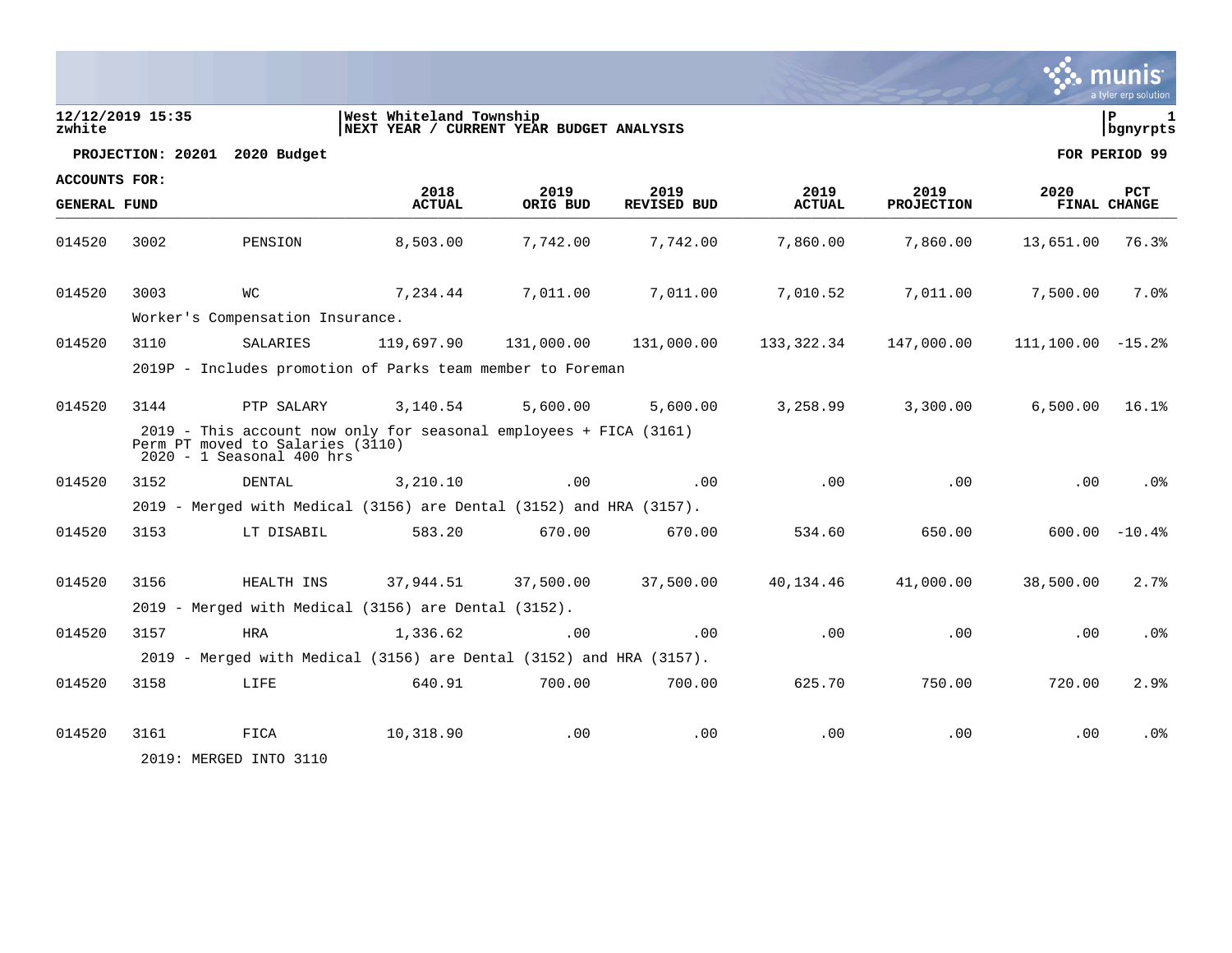| zwhite              | 12/12/2019 15:35                                |                                                                              | West Whiteland Township<br>NEXT YEAR / CURRENT YEAR BUDGET ANALYSIS                                                                                                                                                        |           |                    |               |                   |                   | l P<br>2<br>  bgnyrpts |
|---------------------|-------------------------------------------------|------------------------------------------------------------------------------|----------------------------------------------------------------------------------------------------------------------------------------------------------------------------------------------------------------------------|-----------|--------------------|---------------|-------------------|-------------------|------------------------|
|                     |                                                 | PROJECTION: 20201 2020 Budget                                                |                                                                                                                                                                                                                            |           |                    |               |                   |                   | FOR PERIOD 99          |
| ACCOUNTS FOR:       |                                                 |                                                                              | 2018                                                                                                                                                                                                                       | 2019      | 2019               | 2019          | 2019              | 2020              | <b>PCT</b>             |
| <b>GENERAL FUND</b> |                                                 |                                                                              | <b>ACTUAL</b>                                                                                                                                                                                                              | ORIG BUD  | <b>REVISED BUD</b> | <b>ACTUAL</b> | <b>PROJECTION</b> |                   | FINAL CHANGE           |
| 014520              | 3183                                            | OVERTIME                                                                     | 9,528.58                                                                                                                                                                                                                   | 10,000.00 | 10,000.00          | 11,206.46     | 10,000.00         | 12,000.00         | 20.0%                  |
|                     |                                                 |                                                                              | 2019-2020B: Routine OT at Parks and events, FOTP events, Branch Drop-off,<br>Community Day, Township events and concert series.                                                                                            |           |                    |               |                   |                   |                        |
|                     |                                                 |                                                                              | 2019 Over budget due to extra hours by new foreman for time across Public Works.                                                                                                                                           |           |                    |               |                   |                   |                        |
| 014520              | 3191                                            | UNIF MAINT                                                                   | 1,118.06                                                                                                                                                                                                                   | 1,600.00  | 1,600.00           | 834.89        | 1,200.00          | $1,300.00 - 18.8$ |                        |
|                     |                                                 |                                                                              | Boots and clothing. 2019 increase for boots for pavement work.                                                                                                                                                             |           |                    |               |                   |                   |                        |
| 014520              | 3210                                            | OFFICE SUP                                                                   | 282.95                                                                                                                                                                                                                     | 500.00    | 500.00             | 53.95         | 500.00            |                   | $450.00 - 10.08$       |
|                     | business cards                                  |                                                                              | Includes office supplies, envelopes, copy paper, postage machine supplies,                                                                                                                                                 |           |                    |               |                   |                   |                        |
| 014520              | 3213                                            | EOUIPMENT                                                                    | .00                                                                                                                                                                                                                        | 3,500.00  | 3,500.00           | .00           | 3,500.00          |                   | $.00 - 100.0$          |
|                     | 2020: Move to 3245                              |                                                                              |                                                                                                                                                                                                                            |           |                    |               |                   |                   |                        |
| 014520              | 3231                                            | GASOLINE                                                                     | 842.73                                                                                                                                                                                                                     | 1,100.00  | 1,100.00           | 289.35        | 600.00            |                   | $700.00 - 36.4$        |
|                     |                                                 |                                                                              | 2019: Went from tank to pay at the pump; estimated $$2.45/q$ after discounts                                                                                                                                               |           |                    |               |                   |                   |                        |
| 014520              | 3232                                            | DIESEL                                                                       | 3, 311.41                                                                                                                                                                                                                  | 5,000.00  | 5,000.00           | 7,275.54      | 7,600.00          | 5,300.00          | 6.0%                   |
|                     |                                                 |                                                                              | 2018 under budget and 2019 over budget due to no entries made for late 2018.<br>Changing accounting from booking as inventory to cash-based immediately<br>expensing. Not material enough to require inventory accounting. |           |                    |               |                   |                   |                        |
|                     | CCIU contract price:<br>$$1.93$ $1/2019-7/2019$ | \$1.97 budget estimated 8/2019-12/31/19<br>\$2.05 new contract 8/2019-7/2020 |                                                                                                                                                                                                                            |           |                    |               |                   |                   |                        |
| 014520              | 3245                                            | GENERAL                                                                      | 33,012.19                                                                                                                                                                                                                  | 35,000.00 | 35,000.00          | 24,104.12     | 35,000.00         | 32,000.00         | $-8.6%$                |
|                     |                                                 | facilities; fire extinguishers                                               | Operating supplies and small equipment for maintenace and repairs at all park<br>2020: Paved trail extension at Boot Road Park                                                                                             |           |                    |               |                   |                   |                        |
| 014520              | 3321                                            | TELEPHONE                                                                    | 2,561.27                                                                                                                                                                                                                   | .00       | .00                | .00           | $.00 \,$          | $.00 \,$          | .0%                    |

2019+: Rolled into 3361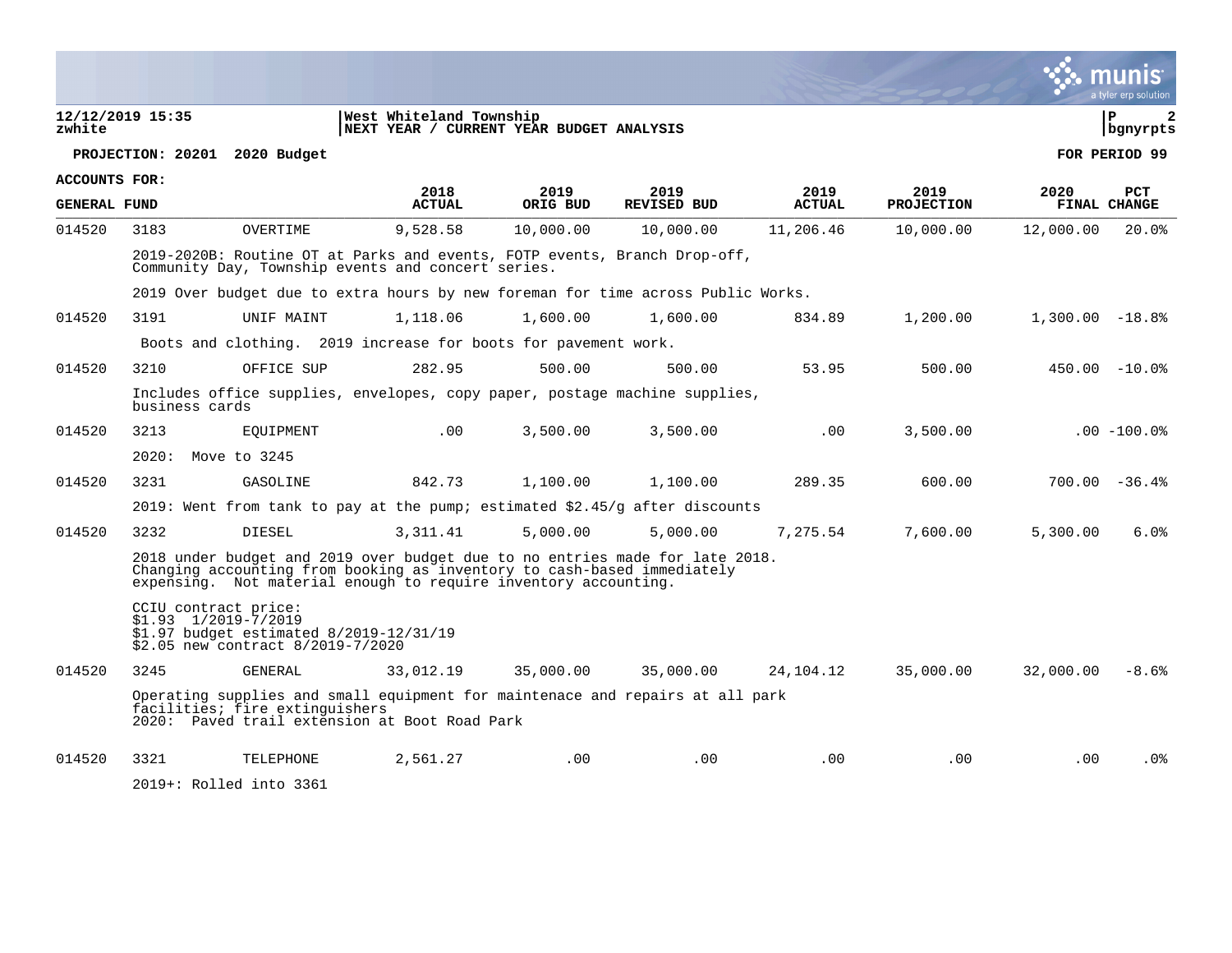|                      |                               |                                                                                                                      |                                                                     |                  |                            |                       |                           |                    | a tyler erp solution              |
|----------------------|-------------------------------|----------------------------------------------------------------------------------------------------------------------|---------------------------------------------------------------------|------------------|----------------------------|-----------------------|---------------------------|--------------------|-----------------------------------|
| zwhite               | 12/12/2019 15:35              |                                                                                                                      | West Whiteland Township<br>NEXT YEAR / CURRENT YEAR BUDGET ANALYSIS |                  |                            |                       |                           |                    | l P<br>3<br>  bgnyrpts            |
|                      | PROJECTION: 20201 2020 Budget |                                                                                                                      |                                                                     |                  |                            |                       |                           |                    | FOR PERIOD 99                     |
| <b>ACCOUNTS FOR:</b> |                               |                                                                                                                      |                                                                     |                  |                            |                       |                           |                    |                                   |
| <b>GENERAL FUND</b>  |                               |                                                                                                                      | 2018<br><b>ACTUAL</b>                                               | 2019<br>ORIG BUD | 2019<br><b>REVISED BUD</b> | 2019<br><b>ACTUAL</b> | 2019<br><b>PROJECTION</b> | 2020               | <b>PCT</b><br><b>FINAL CHANGE</b> |
| 014520               | 3325                          | POSTAGE                                                                                                              | 124.28                                                              | .00              | .00                        | .00                   | .00                       | .00                | .0%                               |
|                      |                               | 2019+ rolled into 3361                                                                                               |                                                                     |                  |                            |                       |                           |                    |                                   |
| 014520               | 3340                          | COMMUNICAT                                                                                                           | .00                                                                 | 400.00           | 400.00                     | 361.26                | 400.00                    | 400.00             | .0 <sub>8</sub>                   |
|                      |                               | 2020: \$100 Advertising, \$300 Postage<br>2019: Incorporates postage (3325), printing (3342), and advertising (3341) |                                                                     |                  |                            |                       |                           |                    |                                   |
| 014520               | 3351                          | PROPERTY                                                                                                             | 2,344.00                                                            | 4,800.00         | 4,800.00                   | 4,762.00              | 4,800.00                  | 7,900.00           | 64.6%                             |
|                      |                               | Includes allocated cost of Property, Auto, & Inland Marine                                                           |                                                                     |                  |                            |                       |                           |                    |                                   |
| 014520               | 3352                          | LIABILITY                                                                                                            | 1,924.00                                                            | 6,100.00         | 6,100.00                   | 5,958.40              | 5,907.00                  | 6,800.00           | 11.5%                             |
|                      |                               |                                                                                                                      |                                                                     |                  |                            |                       |                           |                    |                                   |
| 014520               | 3355                          | PO LIAB                                                                                                              | 2,621.00                                                            | .00              | .00                        | .00                   | .00                       | .00                | .0 <sub>8</sub>                   |
|                      |                               | 2019+: Moved to 3352 Liability Insurance                                                                             |                                                                     |                  |                            |                       |                           |                    |                                   |
| 014520               | 3356                          | INLAND MAR                                                                                                           | 2,060.00                                                            | .00              | .00                        | .00                   | .00                       | .00                | .0 <sub>8</sub>                   |
|                      |                               | 2019+: Moved to 3351 Property Insurance                                                                              |                                                                     |                  |                            |                       |                           |                    |                                   |
| 014520               | 3359                          | AUTO INS                                                                                                             | 2,822.00                                                            | $.00 \,$         | .00                        | .00                   | .00                       | .00                | .0%                               |
|                      |                               | 2019+: Moved to 3351 Property Insurance                                                                              |                                                                     |                  |                            |                       |                           |                    |                                   |
| 014520               | 3361                          | UTILITIES                                                                                                            | 3,763.97                                                            | 18,100.00        | 18,100.00                  | 12,679.12             | 16,000.00                 | $14,600.00 - 19.3$ |                                   |
|                      |                               | \$10k Electric/Gas, \$2100 phone/internet/data (2 lines discontinued), \$3100 Water                                  |                                                                     |                  |                            |                       |                           |                    |                                   |
| 014520               | 3362                          | <b>GAS HEATIN</b>                                                                                                    | 4,950.17                                                            | .00              | .00                        | .00                   | .00                       | .00                | . 0 %                             |
|                      |                               | 2019: Rolled into 3361<br>Includes heating oil at Boot Road Park and propane fuel @ the barn                         |                                                                     |                  |                            |                       |                           |                    |                                   |
| 014520               | 3365                          | SOLID WAST                                                                                                           | 1,331.07                                                            | 2,000.00         | 2,000.00                   | 1,979.93              | 2,000.00                  | 2,130.00           | 6.5%                              |
|                      | 2 dumpsters                   | 2020 Preliminary; getting quotes; expected higher than current                                                       |                                                                     |                  |                            |                       |                           |                    |                                   |
| 014520               | 3367                          | WATER                                                                                                                | 4,402.04                                                            | .00              | .00                        | .00                   | .00                       | .00                | .0 <sub>8</sub>                   |
|                      |                               | 2019: Rolled into 3361                                                                                               |                                                                     |                  |                            |                       |                           |                    |                                   |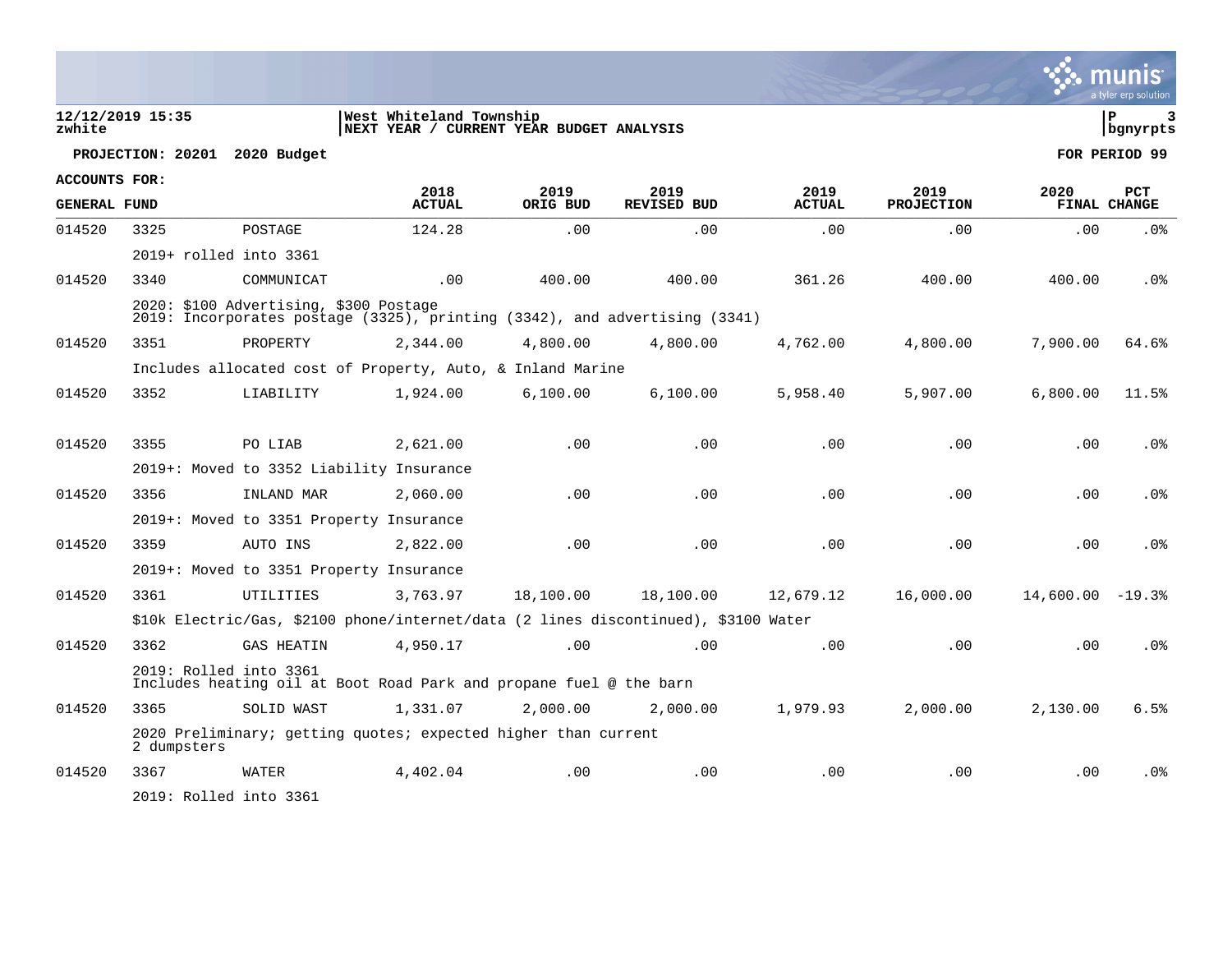|                                                                                                   |                                                                                                                                                                                                                           |                                                                                                                                                                             |                       |                  |                            |                       |                           |                   | a tyler erp solution       |
|---------------------------------------------------------------------------------------------------|---------------------------------------------------------------------------------------------------------------------------------------------------------------------------------------------------------------------------|-----------------------------------------------------------------------------------------------------------------------------------------------------------------------------|-----------------------|------------------|----------------------------|-----------------------|---------------------------|-------------------|----------------------------|
| West Whiteland Township<br>12/12/2019 15:35<br>NEXT YEAR / CURRENT YEAR BUDGET ANALYSIS<br>zwhite |                                                                                                                                                                                                                           |                                                                                                                                                                             |                       |                  |                            |                       |                           | l P<br>bgnyrpts   |                            |
|                                                                                                   | PROJECTION: 20201                                                                                                                                                                                                         | 2020 Budget                                                                                                                                                                 |                       |                  |                            |                       |                           |                   | FOR PERIOD 99              |
| <b>ACCOUNTS FOR:</b>                                                                              |                                                                                                                                                                                                                           |                                                                                                                                                                             |                       |                  |                            |                       |                           |                   |                            |
| <b>GENERAL FUND</b>                                                                               |                                                                                                                                                                                                                           |                                                                                                                                                                             | 2018<br><b>ACTUAL</b> | 2019<br>ORIG BUD | 2019<br><b>REVISED BUD</b> | 2019<br><b>ACTUAL</b> | 2019<br><b>PROJECTION</b> | 2020              | <b>PCT</b><br>FINAL CHANGE |
| 014520                                                                                            | 3384                                                                                                                                                                                                                      | <b>EOUIP RENT</b>                                                                                                                                                           | 960.00                | 700.00           | 700.00                     | 800.00                | 800.00                    | 800.00            | 14.3%                      |
|                                                                                                   |                                                                                                                                                                                                                           | Lift Equipment, etc.                                                                                                                                                        |                       |                  |                            |                       |                           |                   |                            |
| 014520                                                                                            | 3420                                                                                                                                                                                                                      | <b>DUES</b>                                                                                                                                                                 | 155.00                | 300.00           | 300.00                     | 155.00                | 200.00                    |                   | $200.00 - 33.3$            |
|                                                                                                   | PA Recreation and Park and Society (PRPS) dues for Staff<br>National Recreation and Park Association dues for Staff<br>Pesticide Licenses, Etc.                                                                           |                                                                                                                                                                             |                       |                  |                            |                       |                           |                   |                            |
| 014520                                                                                            | 3422                                                                                                                                                                                                                      | TR/SEM/SCH                                                                                                                                                                  | 759.98                | 3,000.00         | 3,000.00                   | 906.00                | 3,000.00                  | 3,000.00          | $.0\%$                     |
| 014520                                                                                            | 3450                                                                                                                                                                                                                      | CONTRACTED                                                                                                                                                                  | 52,370.00             | 60,000.00        | 60,000.00                  | 58,287.50             | 60,000.00                 | 90,000.00         | 50.0%                      |
|                                                                                                   | 2020 Outsource landscaping for Boot Road Park (\$20K)                                                                                                                                                                     |                                                                                                                                                                             |                       |                  |                            |                       |                           |                   |                            |
|                                                                                                   | Mowing Contract for all Township grounds and facilities (\$56K)<br>Turf Maintenance for Fields (\$12K)<br>Two-way Radios & Backflow Preventer Testing                                                                     |                                                                                                                                                                             |                       |                  |                            |                       |                           |                   |                            |
|                                                                                                   | 2020 Manor tennis/pickleball courts (\$60K) in Fund 65                                                                                                                                                                    |                                                                                                                                                                             |                       |                  |                            |                       |                           |                   |                            |
| 014520                                                                                            | 3489                                                                                                                                                                                                                      | PENNYPACKE                                                                                                                                                                  | 555.26                | .00.             | .00                        | .00                   | .00                       | .00               | .0%                        |
|                                                                                                   | 2019: Rolled into 3361<br>Includes electric service, minor repairs, and insurance                                                                                                                                         |                                                                                                                                                                             |                       |                  |                            |                       |                           |                   |                            |
| 014520                                                                                            | 3490                                                                                                                                                                                                                      | FLT ALLOC                                                                                                                                                                   | 10,000.00             | 8,700.00         | 8,700.00                   | 4,350.00              | 8,700.00                  | 10,000.00         | 14.9%                      |
|                                                                                                   | 2019+: ALLOCATION of Fleet expenes to each Departments. No direct expenses<br>should be booked in this line item. Actuals will equal budgeted amount exactly.<br>Allocation is based on insured vehicle value. Parks = 6% |                                                                                                                                                                             |                       |                  |                            |                       |                           |                   |                            |
| 014520                                                                                            | 3531                                                                                                                                                                                                                      | T TF                                                                                                                                                                        | 7,771.00              | 10,000.00        | 10,000.00                  | 10,000.00             | 10,000.00                 | $9,000.00 - 10.0$ |                            |
|                                                                                                   | Transfer to Technology Fund.                                                                                                                                                                                              |                                                                                                                                                                             |                       |                  |                            |                       |                           |                   |                            |
|                                                                                                   |                                                                                                                                                                                                                           | 2019: Parks Specific Systems of \$3K + (3% of Total Employees * Shared Services<br>Total of \$208K (which is \$305K steady transfer to Fund 70 minus All Dept<br>Specific.) |                       |                  |                            |                       |                           |                   |                            |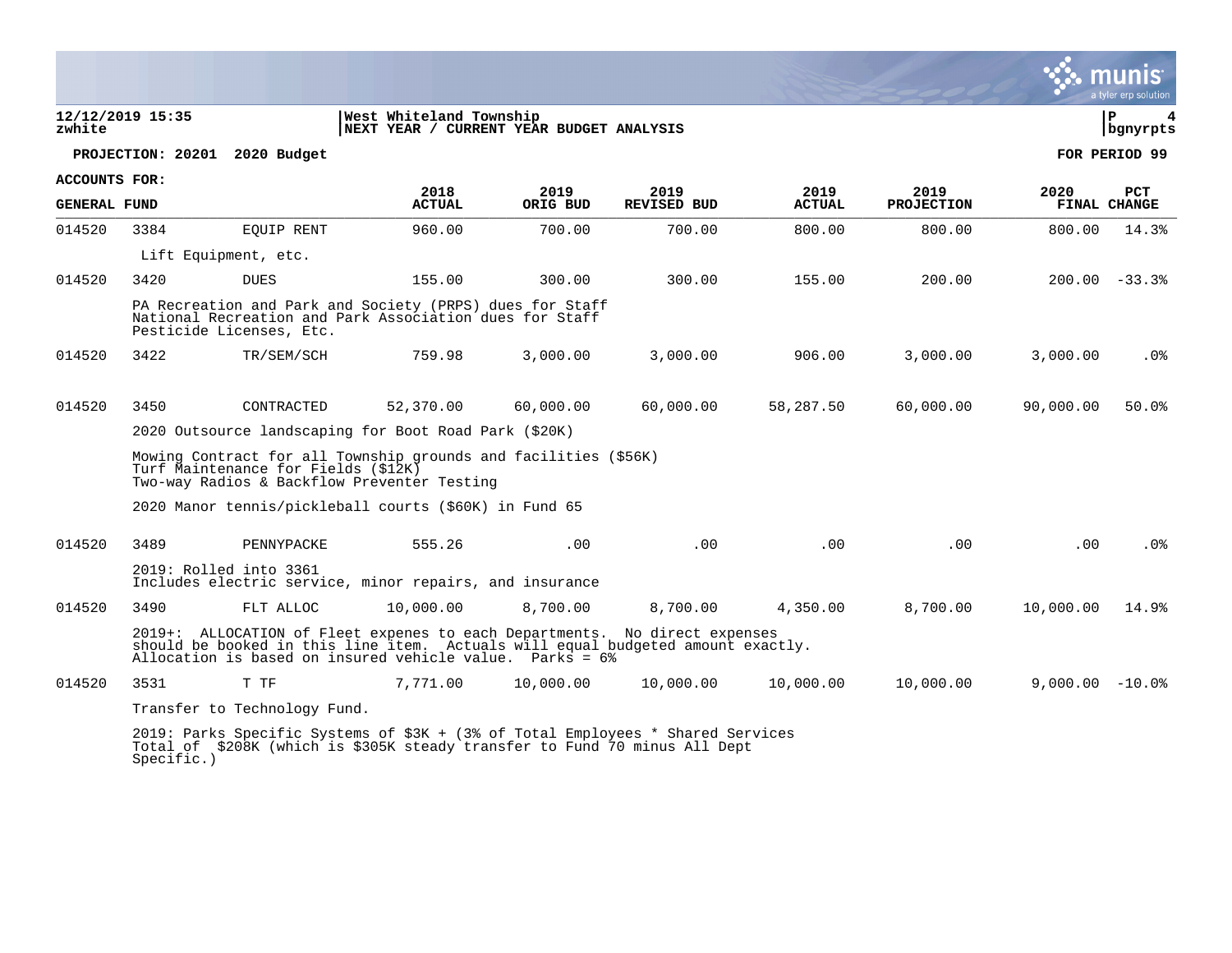|                      |                               |                                                                                                           |                                                                                                                                                                      |                   |                    |                   |                   |                   | a tyler erp solution |
|----------------------|-------------------------------|-----------------------------------------------------------------------------------------------------------|----------------------------------------------------------------------------------------------------------------------------------------------------------------------|-------------------|--------------------|-------------------|-------------------|-------------------|----------------------|
| zwhite               | 12/12/2019 15:35              |                                                                                                           | West Whiteland Township<br>NEXT YEAR / CURRENT YEAR BUDGET ANALYSIS                                                                                                  |                   |                    |                   |                   |                   | Þ<br>  bgnyrpts      |
|                      | PROJECTION: 20201 2020 Budget |                                                                                                           |                                                                                                                                                                      |                   |                    |                   |                   |                   | FOR PERIOD 99        |
| <b>ACCOUNTS FOR:</b> |                               |                                                                                                           | 2018                                                                                                                                                                 | 2019              | 2019               | 2019              | 2019              | 2020              | <b>PCT</b>           |
| <b>GENERAL FUND</b>  |                               |                                                                                                           | <b>ACTUAL</b>                                                                                                                                                        | ORIG BUD          | <b>REVISED BUD</b> | <b>ACTUAL</b>     | <b>PROJECTION</b> |                   | FINAL CHANGE         |
| 014520               | 3552                          | TRNS EQUIP                                                                                                | 32,500.00                                                                                                                                                            | 32,500.00         | 32,500.00          | 32,500.00         | 32,500.00         | 32,500.00         | $.0\%$               |
|                      | from General Fund 1.          |                                                                                                           | 2020: Parks = 10% of Avg Equip & Veh Costs * \$300K steady transfer to Fund 50<br>2020 Purchase includes Smithco Infielder (\$26K) via Fund 50                       |                   |                    |                   |                   |                   |                      |
| 014520               | 3702                          | TRNSFR IMP                                                                                                | 13,216.48                                                                                                                                                            | 50,000.00         | 50,000.00          | 50,000.00         | 50,000.00         | 50,000.00         | $.0\%$               |
|                      |                               |                                                                                                           | Transfer from GF to Fund 65; parks capital project expenses paid out of Fund 65;<br>park upgrades balance in Fund 65 set aside for future park improvements/upgrades |                   |                    |                   |                   |                   |                      |
|                      |                               |                                                                                                           | 2020: Expected projects include resurfacing tennis/pickle ball courts and tennis<br>court fencing at Meadowbrook Manor. Also Boot Road Pavilion project.             |                   |                    |                   |                   |                   |                      |
| 014520               | 3758                          | REC PROGRM                                                                                                | 8,625.85                                                                                                                                                             | 20,000.00         | 20,000.00          | 14,257.86         | 15,000.00         | 20,000.00         | .0%                  |
|                      |                               | Spring Clean-Ups, Volunteer Projects<br>Community Day, Make a Difference Day<br>Exton Park Groundbreaking | Fireworks & associated costs such as lighting, port-a-potties, generators<br>2019: Credits used for 2019 Community Day from prior rained out event in 2018           |                   |                    |                   |                   |                   |                      |
|                      | TOTAL GENERAL FUND            |                                                                                                           | 396,523.41                                                                                                                                                           | 463,523.00        | 463,523.00         | 433,507.99        | 475,278.00        | 477,651.00        | 3.0%                 |
|                      |                               | TOTAL REVENUE<br>TOTAL EXPENSE                                                                            | .00<br>396,523.41                                                                                                                                                    | .00<br>463,523.00 | .00<br>463,523.00  | .00<br>433,507.99 | .00<br>475,278.00 | .00<br>477,651.00 | $.0\%$<br>3.0%       |
|                      |                               | GRAND TOTAL                                                                                               | 396,523.41                                                                                                                                                           | 463,523.00        | 463,523.00         | 433,507.99        | 475,278.00        | 477,651.00        | 3.0%                 |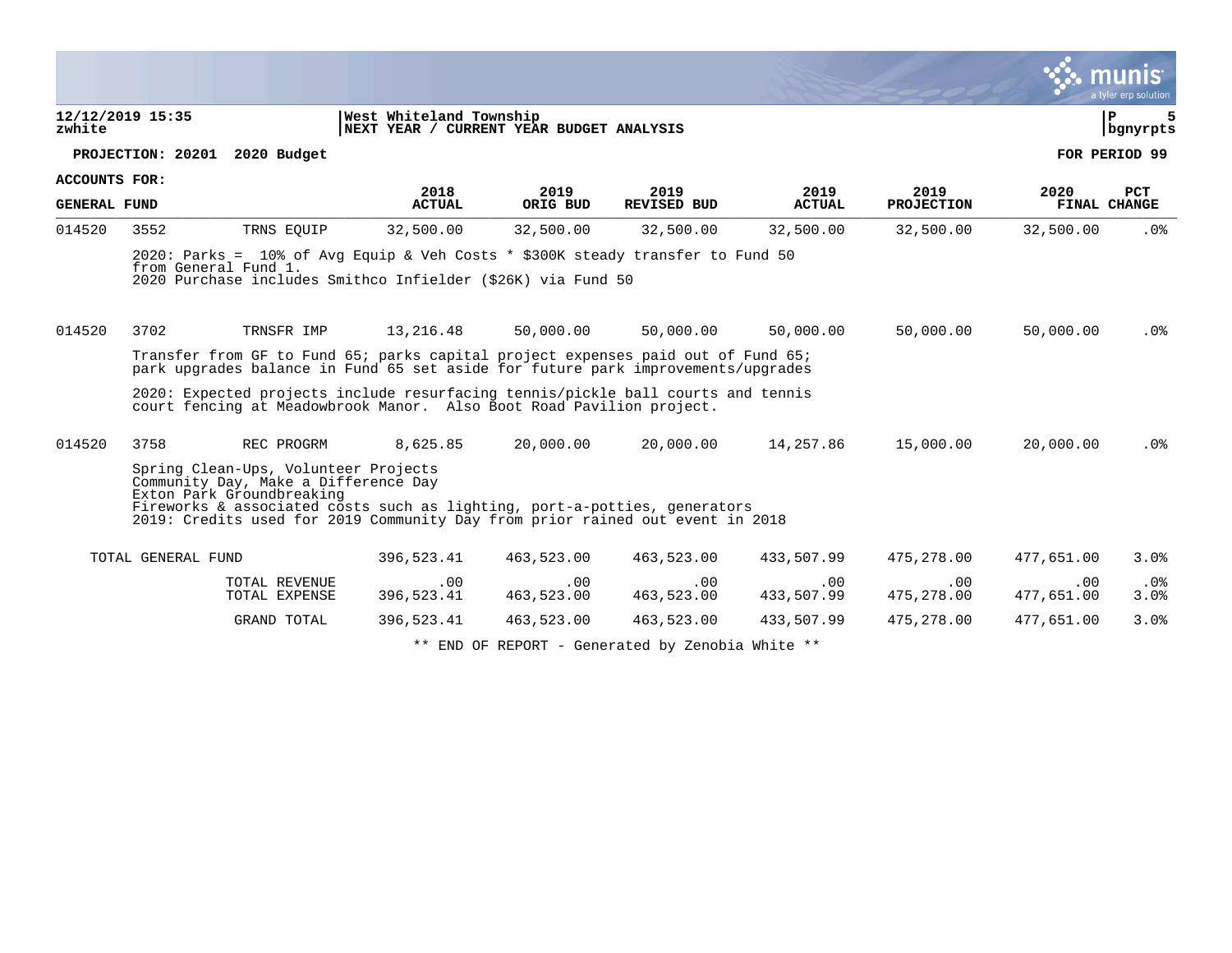# **Park Upgrades Plan**

|                                                     | 2019     | 2020     | 2021         | 2022                                                   | 2023     | 2024 | 2025          |              | 2026   | 2027         |    | 2028       | <b>Grand Total</b> |
|-----------------------------------------------------|----------|----------|--------------|--------------------------------------------------------|----------|------|---------------|--------------|--------|--------------|----|------------|--------------------|
| <b>Banbury</b>                                      |          |          |              |                                                        |          |      |               |              |        | \$46,000     |    |            | \$<br>46,000       |
| Playground Unit Replacement                         |          |          |              |                                                        |          |      |               |              |        | \$<br>40,000 |    |            | \$<br>40,000       |
| Swing Set                                           |          |          |              |                                                        |          |      |               |              |        | \$<br>6,000  |    |            | \$<br>6,000        |
|                                                     |          |          |              |                                                        |          |      |               |              |        |              |    |            |                    |
| <b>Boot Road</b>                                    | \$16,000 |          |              | $\frac{1}{2}$ \$ 35,000 \$ 10,000 \$ 100,000 \$ 30,000 |          |      |               |              |        |              |    |            | \$191,000          |
| Lighting for the Ballfields and Parking lot         |          |          |              |                                                        |          |      |               |              |        |              |    |            | \$                 |
| Picnic Pavilion and picnic tables                   |          | \$35,000 |              |                                                        |          |      |               |              |        |              |    |            | \$<br>35,000       |
| Seal Coat Lot and Walking Trail & Stripe            |          |          | \$10,000     |                                                        |          |      |               |              |        |              |    |            | \$<br>10,000       |
| Parking Lines                                       |          |          |              |                                                        |          |      |               |              |        |              |    |            |                    |
| Shade roof for Ballfield Dugouts (50% grant)        | \$16,000 |          |              |                                                        |          |      |               |              |        |              |    |            | \$<br>16,000       |
| Shade Structures for Playground (grant)             |          |          |              | \$100,000                                              |          |      |               |              |        |              |    |            | \$100,000          |
| Snack Bar                                           |          |          |              |                                                        |          |      |               |              |        |              |    |            | \$                 |
| LED Sign                                            |          |          |              |                                                        | \$30,000 |      |               |              |        |              |    |            | \$<br>30,000       |
|                                                     |          |          |              |                                                        |          |      |               |              |        |              |    |            |                    |
| <b>Burke Road</b>                                   |          |          | \$27,000     |                                                        |          |      |               |              |        |              |    |            | \$<br>27,000       |
| Additional Parking and Tree Removal                 |          |          | \$<br>15,000 |                                                        |          |      |               |              |        |              |    |            | \$<br>15,000       |
| New Roof on Pavilion - Originally installed         |          |          | \$<br>10,000 |                                                        |          |      |               |              |        |              |    |            | \$<br>10,000       |
| 1992                                                |          |          |              |                                                        |          |      |               |              |        |              |    |            |                    |
| Re-establish Bridge, Fitness Trail & Nature         |          |          | \$<br>2,000  |                                                        |          |      |               |              |        |              |    |            | \$<br>2,000        |
| Center (Eagle Scout Project)                        |          |          |              |                                                        |          |      |               |              |        |              |    |            |                    |
|                                                     |          |          |              |                                                        |          |      |               |              |        |              |    |            |                    |
| Grove                                               |          |          | \$11,000     |                                                        |          |      |               | \$           | 60,000 |              |    |            | \$<br>71,000       |
| New 2 to 5 play unit (replace octagon               |          |          |              |                                                        |          |      |               | \$           | 30,000 |              |    |            | \$<br>30,000       |
| climber)                                            |          |          |              |                                                        |          |      |               |              |        |              |    |            |                    |
| Replace Bridge                                      |          |          | \$<br>5,000  |                                                        |          |      |               |              |        |              |    |            | \$<br>5,000        |
| Replace Playground Equipment                        |          |          |              |                                                        |          |      |               | $\mathsf{S}$ | 30,000 |              |    |            | \$<br>30,000       |
| Replace Swing Set                                   |          |          | \$<br>6,000  |                                                        |          |      |               |              |        |              |    |            | \$<br>6,000        |
|                                                     |          |          |              |                                                        |          |      |               |              |        |              |    |            |                    |
| <b>Meadowbrook Manor</b>                            |          | \$60,000 |              |                                                        |          |      | \$<br>117,000 |              |        |              |    |            | \$177,000          |
| New 2 to 5 play unit (replace octagon<br>climber)   |          |          |              |                                                        |          |      | \$<br>30,000  |              |        |              |    |            | \$<br>30,000       |
| Playground Equipment Replacement                    |          |          |              |                                                        |          |      | \$<br>50,000  |              |        |              |    |            | \$<br>50,000       |
| Resurface Tennis Courts                             |          |          |              |                                                        |          |      | \$<br>25,000  |              |        |              |    |            | \$<br>25,000       |
| Swing Sets Replaced                                 |          |          |              |                                                        |          |      | \$<br>12,000  |              |        |              |    |            | \$<br>12,000       |
| <b>Tennis Court Fencing</b>                         |          | \$15,000 |              |                                                        |          |      |               |              |        |              |    |            | \$<br>15,000       |
| Resurface Tennis Courts (add lines for Pickle Ball) |          | \$45,000 |              |                                                        |          |      |               |              |        |              |    |            | \$<br>45,000       |
|                                                     |          |          |              |                                                        |          |      |               |              |        |              |    |            |                    |
| <b>Mill Valley</b>                                  |          |          |              |                                                        |          |      |               |              |        |              | \$ | $4,500$ \$ | 4,500              |
| Picnic Tables Recycled Plastic                      |          |          |              |                                                        |          |      |               |              |        |              | Ś. | 4,500 \$   | 4,500              |
|                                                     |          |          |              |                                                        |          |      |               |              |        |              |    |            |                    |
| <b>Miller</b>                                       |          |          | $$38,000$ \$ | $27,000 \div 40,000$                                   |          |      |               |              |        | \$27,000     |    |            | \$147,000          |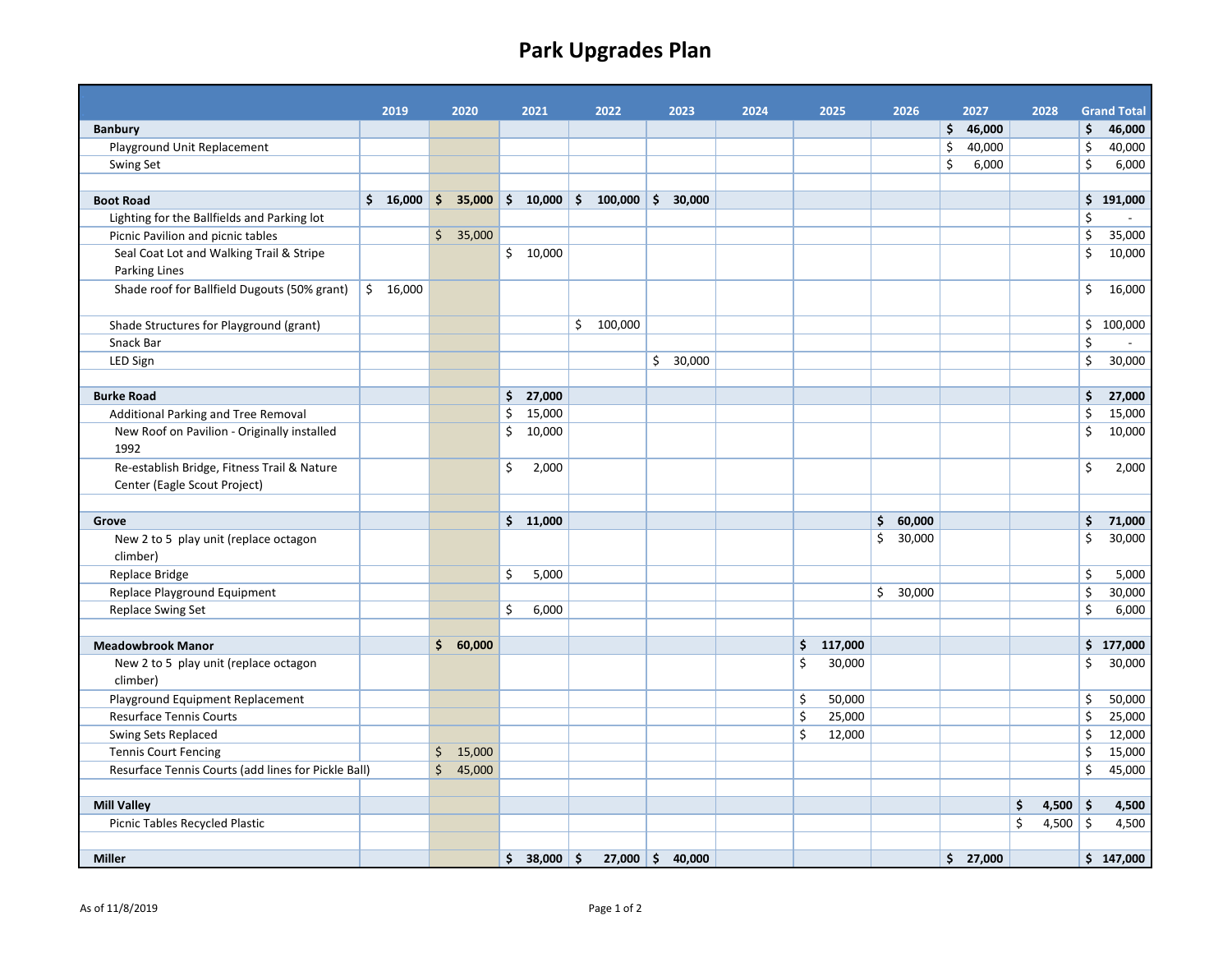# **Park Upgrades Plan**

|                                                  | 2019         | 2020         | 2021         |     | 2022    | 2023         | 2024               | 2025         | 2026        |    | 2027   | 2028         |     | <b>Grand Total</b> |
|--------------------------------------------------|--------------|--------------|--------------|-----|---------|--------------|--------------------|--------------|-------------|----|--------|--------------|-----|--------------------|
| <b>Restain Boardwalk</b>                         |              |              |              | \$  | 15,000  |              |                    |              |             | \$ | 15,000 |              | \$  | 45,000             |
| Restain Gazebo                                   |              |              |              | \$  | 12,000  |              |                    |              |             | Ś  | 12,000 |              | \$  | 24,000             |
| <b>Resurface Tennis Courts</b>                   |              |              |              |     |         | \$<br>40,000 |                    |              |             |    |        |              | \$  | 40,000             |
| Seal Coat Lot and Walking Trail & Stripe         |              |              | \$<br>8,000  |     |         |              |                    |              |             |    |        |              | \$  | 8,000              |
| Parking Lines                                    |              |              |              |     |         |              |                    |              |             |    |        |              |     |                    |
| LED Sign                                         |              |              | \$<br>30,000 |     |         |              |                    |              |             |    |        |              | \$  | 30,000             |
|                                                  |              |              |              |     |         |              |                    |              |             |    |        |              |     |                    |
| <b>Roscioli</b>                                  |              |              |              |     |         |              |                    |              |             |    |        | \$<br>30,000 | \$. | 43,000             |
| Replace Playground Equipment                     |              |              |              |     |         |              |                    |              |             |    |        | \$<br>30,000 | \$  | 30,000             |
| Sealcoat parking lots                            |              |              |              |     |         |              |                    |              |             |    |        |              | \$  | 13,000             |
|                                                  |              |              |              |     |         |              |                    |              |             |    |        |              |     |                    |
| Waltz                                            |              |              |              |     |         |              |                    |              |             |    |        |              | \$  | 7,000              |
| Sealcoat parking lots                            |              |              |              |     |         |              |                    |              |             |    |        |              | \$  | 7,000              |
|                                                  |              |              |              |     |         |              |                    |              |             |    |        |              |     |                    |
| Miller (Paid for out of Public Service Fund 65)  |              |              |              |     |         |              | \$<br>143,000      |              |             |    |        |              | \$  | 143,000            |
|                                                  |              |              |              |     |         |              |                    |              |             |    |        |              |     |                    |
| Lighting for the Tennis Courts, Park, Circle     |              |              |              |     |         |              | \$<br>100,000      |              |             |    |        |              | \$  | 100,000            |
|                                                  |              |              |              |     |         |              |                    |              |             |    |        |              |     |                    |
| Playground Add-On                                |              |              |              |     |         |              | \$<br>28,000       |              |             |    |        |              | \$  | 28,000             |
| Upgrade Bathrooms (Heat, Electric, etc.)         |              |              |              |     |         |              | \$<br>15,000       |              |             |    |        |              | \$  | 15,000             |
|                                                  |              |              |              |     |         |              |                    |              |             |    |        |              |     |                    |
|                                                  |              |              |              |     |         |              |                    |              |             |    |        |              |     |                    |
| <b>Meadowbrook Manor (Paid for by Developer)</b> |              | Ś.<br>25,000 |              |     |         |              |                    |              |             |    |        |              | Ś.  | 25,000             |
|                                                  |              |              |              |     |         |              |                    |              |             |    |        |              |     |                    |
| <b>Trail Connection to CVT</b>                   |              | \$<br>25,000 |              |     |         |              |                    |              |             |    |        |              | \$  | 25,000             |
|                                                  |              |              |              |     |         |              |                    |              |             |    |        |              |     |                    |
| <b>Grand Total</b>                               | \$<br>16,000 | \$120,000    | 86,000<br>\$ | -\$ | 127,000 | \$<br>70,000 | \$<br>$143,000$ \$ | $117,000$ \$ | $60,000$ \$ |    | 73,000 | \$<br>34,500 |     | \$881,500          |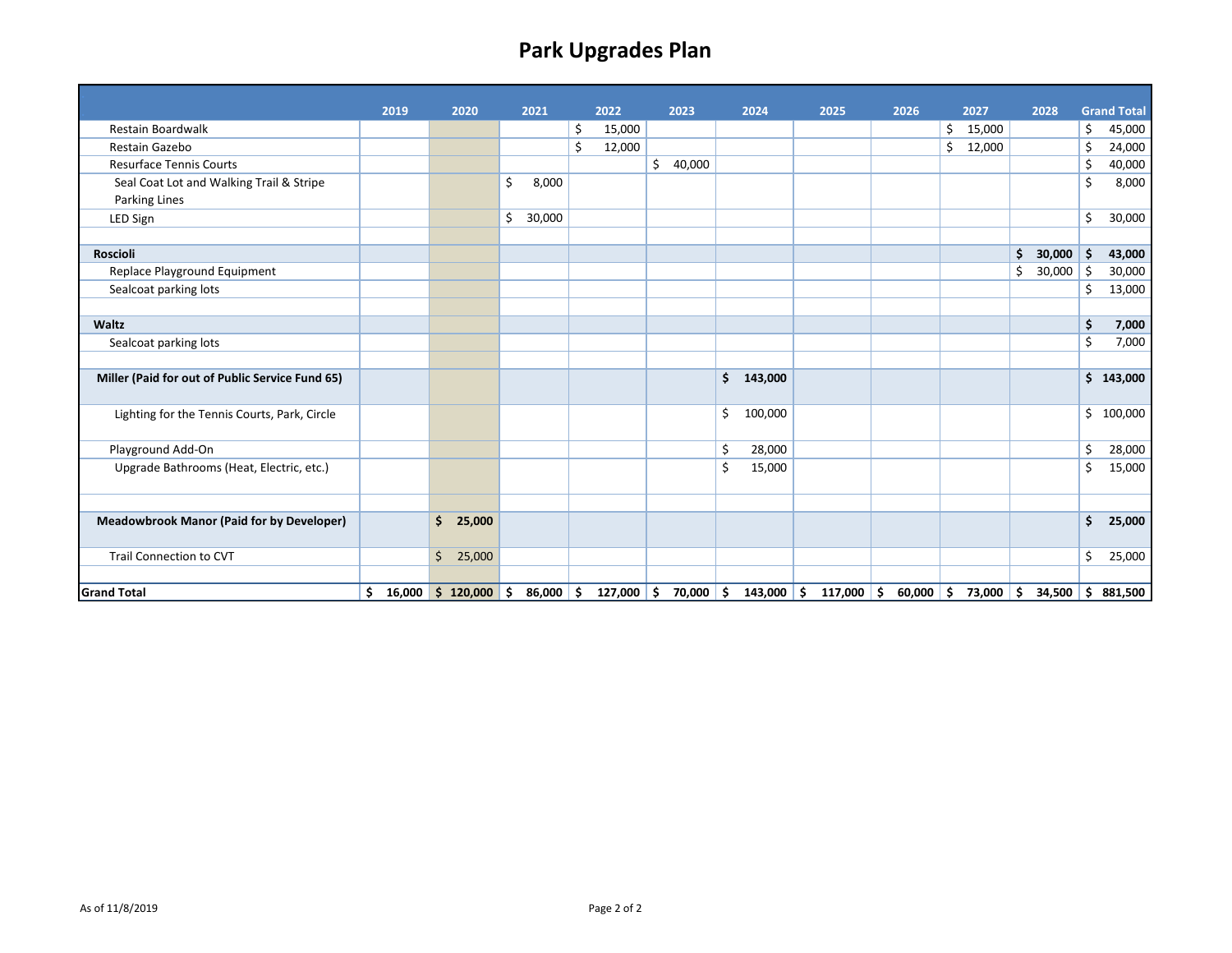|                                      |                    |                                                                                                                                                                                                                                                              |                                                                     |                     |                                                                                                                                                                                                                                                                                                                  |                       |                           |                     | $\ddotsc$ munis<br>a tyler erp solution |
|--------------------------------------|--------------------|--------------------------------------------------------------------------------------------------------------------------------------------------------------------------------------------------------------------------------------------------------------|---------------------------------------------------------------------|---------------------|------------------------------------------------------------------------------------------------------------------------------------------------------------------------------------------------------------------------------------------------------------------------------------------------------------------|-----------------------|---------------------------|---------------------|-----------------------------------------|
| zwhite                               | 12/12/2019 15:33   |                                                                                                                                                                                                                                                              | West Whiteland Township<br>NEXT YEAR / CURRENT YEAR BUDGET ANALYSIS |                     |                                                                                                                                                                                                                                                                                                                  |                       |                           |                     | ΙP<br>bgnyrpts                          |
|                                      | PROJECTION: 20201  | 2020 Budget                                                                                                                                                                                                                                                  |                                                                     |                     |                                                                                                                                                                                                                                                                                                                  |                       |                           |                     | FOR PERIOD 99                           |
| ACCOUNTS FOR:<br><b>GENERAL FUND</b> |                    |                                                                                                                                                                                                                                                              | 2018<br><b>ACTUAL</b>                                               | 2019<br>ORIG BUD    | 2019<br><b>REVISED BUD</b>                                                                                                                                                                                                                                                                                       | 2019<br><b>ACTUAL</b> | 2019<br><b>PROJECTION</b> | 2020                | <b>PCT</b><br><b>FINAL CHANGE</b>       |
| 014810                               | 3534               | TRANSF/DEB<br>2020 Budget: Includes 2016 Bonds (\$802K), variable rate note estimate (\$343K),<br>\$780 paying agent fee to M&T Bank (2016 bond)<br>2021: Anticipate increase of approx. \$90k for \$4M issuance w/ wrap structure for<br>level debt service |                                                                     |                     | 1,036,180.00  1,150,000.00  1,150,000.00                                                                                                                                                                                                                                                                         | 1,150,780.00          |                           |                     | .0%                                     |
| 014810                               | 9065               | TO PS FUND                                                                                                                                                                                                                                                   | .00                                                                 | .00                 | .00                                                                                                                                                                                                                                                                                                              | 350,000.00            | .00                       | .00                 | .0%                                     |
|                                      | TOTAL GENERAL FUND |                                                                                                                                                                                                                                                              | 1,036,180.00                                                        | 1,150,000.00        | 1,150,000.00                                                                                                                                                                                                                                                                                                     | 1,500,780.00          | 1,150,780.00              | 1,150,000.00        | .0%                                     |
|                                      |                    | TOTAL REVENUE<br>TOTAL EXPENSE                                                                                                                                                                                                                               | .00<br>1,036,180.00                                                 | .00<br>1,150,000.00 | .00<br>1,150,000.00                                                                                                                                                                                                                                                                                              | .00<br>1,500,780.00   | $.00 \,$<br>1,150,780.00  | .00<br>1,150,000.00 | .0%<br>$.0\%$                           |
|                                      |                    | GRAND TOTAL                                                                                                                                                                                                                                                  | 1,036,180.00                                                        | 1,150,000.00        | 1,150,000.00<br>$\mathbf{u}$ and $\mathbf{v}$ are $\mathbf{v}$ and $\mathbf{v}$ and $\mathbf{v}$ are $\mathbf{v}$ and $\mathbf{v}$ and $\mathbf{v}$ are $\mathbf{v}$ and $\mathbf{v}$ and $\mathbf{v}$ are $\mathbf{v}$ and $\mathbf{v}$ and $\mathbf{v}$ are $\mathbf{v}$ and $\mathbf{v}$ are $\mathbf{v}$ and | 1,500,780.00          | 1,150,780.00              | 1,150,000.00        | $.0\%$                                  |

 $\mathcal{L}$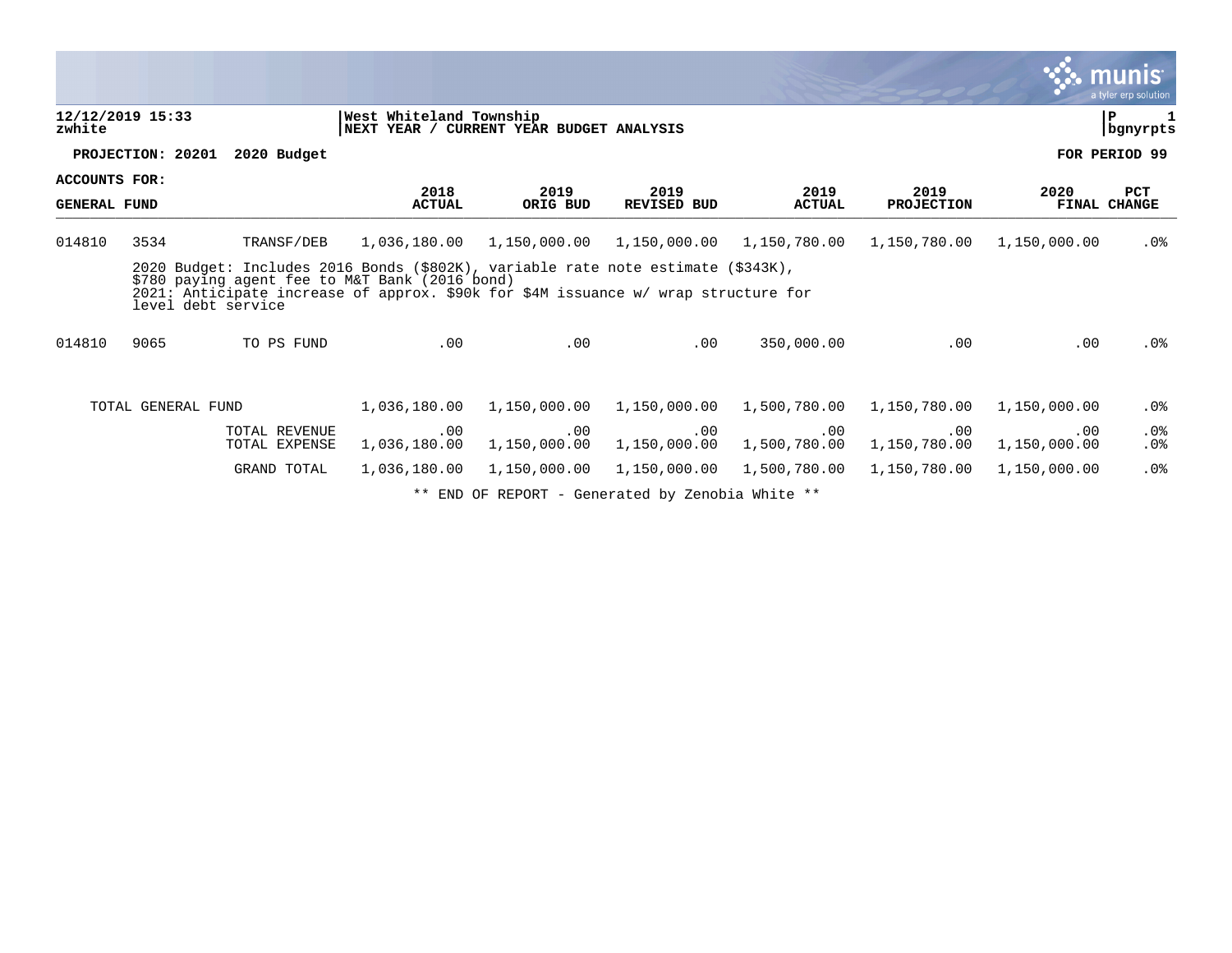## **PUBLIC WORKS DEPARTMENT – SANITARY SEWER (Sewer Operating/Sewer Construction Budgets)**

The Public Works Department maintains approximately 105 miles of sanitary sewer lines, 2,670 manholes, and 5 pumping stations to ensure that wastewater is conveyed efficiently from homes and businesses to treatment plants. Maintenance includes cleaning and televising sewer lines, remediation of inflow & infiltration (I & I), root control, clearing blockages, pump station maintenance, and clearing rights-of-way. Additionally, the Department performs approximately 2,500 responses yearly for the PA One Call Program.

Staffing: 5 full time Public Works Team members, plus support from the Public Works Director, Assistant Public Works Director, Utility Project Manager, Administrative Assistant, Township Administration; and the Finance Department manages annual billing for sewer rent.

## **2020 TOWNSHIP GOALS**

• *Well-maintained local roads, sewer system and storm water management infrastructure* 

Investigate sections of sanitary sewer constructed with asbestos cement pipe, which is susceptible to accelerated deterioration in certain conditions, to verify condition and determine if rehabilitation is warranted. Based upon the findings, compile a Cured-in-Place Pipe (CIPP) project for bidding and implementation. (\$200,000 from Sewer Construction Fund 03).

Scheduled replacement for the third of three grinders (muffin monster) at the Clover Mill Pump Station. The grinders, which prevent damage to the pumps caused by large debris, provide for a more efficient and dependable operation of the pump station. (\$21,000 in Sewer Operating Fund 02).

Finalize the rehabilitation of the Rt. 100 Pump Station to address aging equipment and maintain dependable service. (\$110,000/\$350,000 [2020/2019] from Sewer Construction Fund 03).

Complete the installation of gas detection systems at the pump stations to provide a safer environment for employees. (\$15,000/\$5,000 [2020/2019] from Sewer Construction Fund 03).

Install wet well ventilation system at the Grubbs Mill Pump Station to provide exchange of air in the facility for safety and to minimize the buildup of odors. (\$35,000 from Sewer Construction Fund 03).

• *Sound financial planning to keep costs manageable and services reliable*

Implement plans for the rehabilitation of the Grubbs Mill Pump Station to upgrade the electrical and controls systems as well as implement bypass pumping improvements and install a waste grinder. (\$70,000 in Sewer Construction Fund 03).

Initiate design efforts for the rehabilitation of the Clover Mill Pump Station including new motor control systems, electrical service upgrade, pump discharge piping reconfiguration and possibly new pumps for more efficient and dependable pumping of wastewater. (\$50,000 in Sewer Construction Fund 03 for design).

Replace non-functioning valves (air release and blow-off) on force main to allow the system to perform as designed and prevent damage to exiting force main due to air entrapment and water hammer. (\$32,000 for construction from Sewer Operating Fund 02; split 53% WWT, 47% Uwchlan).

Coordinate with PennDOT to incorporate a new section of sanitary sewer force main when the Boot Road Bridge over Amtrak is replaced. Construction of the bridge replacement and sewer main are expected in 2020. (\$700,000 in Sewer Construction Fund 03. Costs shared with Uwchlan Township).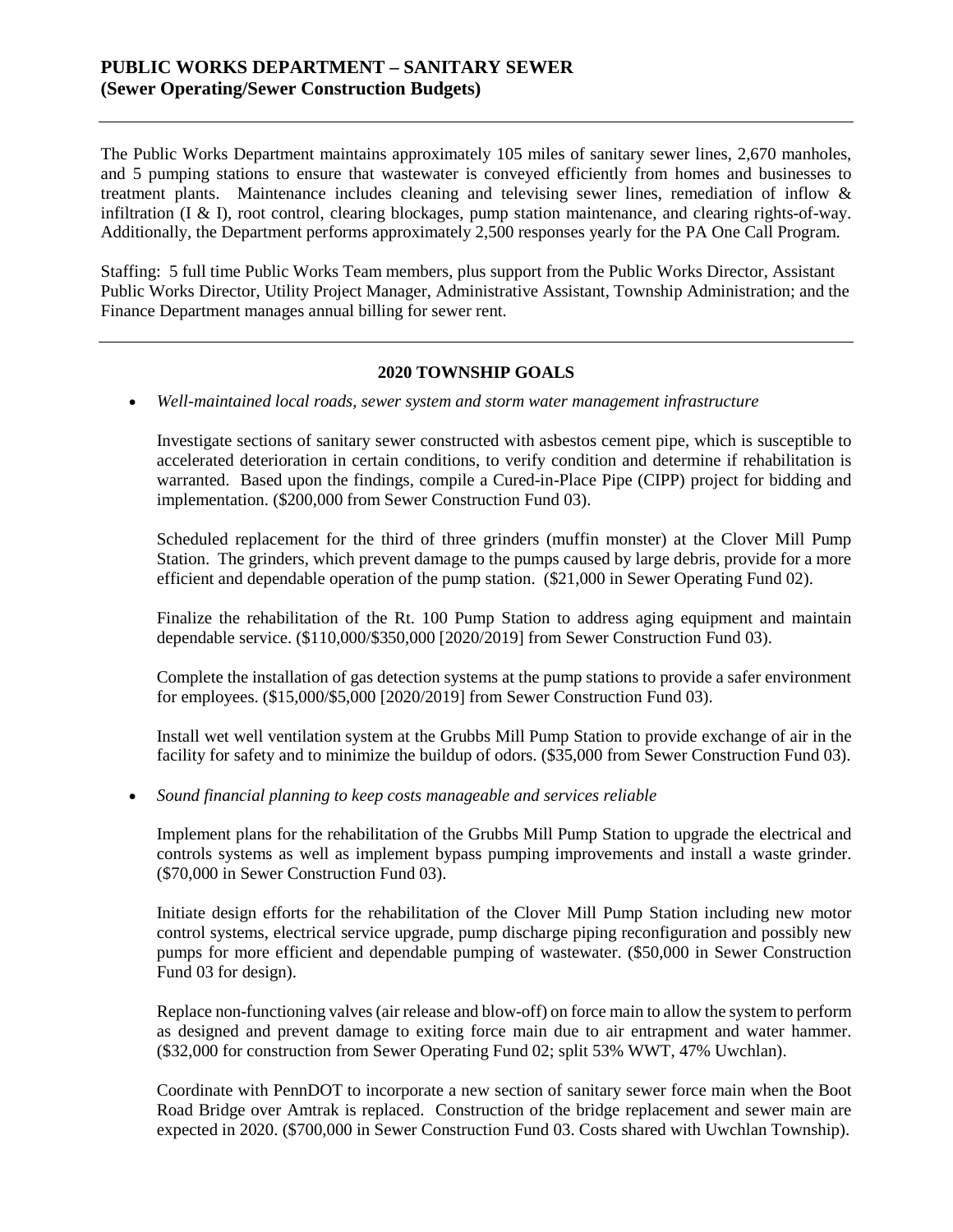Wastewater treatment: West Whiteland conveys sewage to be treated at plants run by the Downingtown Area Regional Authority and West Goshen Sewer Authority. The 2020 budget draft anticipates that West Goshen will complete extensive improvements to their wastewater treatment in 2019. If that assumption proves correct, total treatment costs to DARA and West Goshen will be just over \$1.5 million in 2020, approximately half of the sewer operating budget.

### **2019 SEWER ACCOMPLISHMENTS**

- 1. Subsequent to the elevated (record) amount of precipitation and increased groundwater infiltration, the Department executed a plan to identify areas of significant infiltration for possible remediation. Several areas of substantial infiltration were identified, and remedial measures were taken including a second Cured-In-Place Pipe (CIPP) project, point repairs and grouting.
- 2. Designed and initiated construction for the Route 100 Pump Station rehabilitation project which includes upgrades to the control system, bypass pumping, monitoring, and a new backup generator. Construction will be complete in early 2020.
- 3. Installed SCADA alarm notification system in all five pump stations and three metering pits. The system provides for communication with the pump station control equipment to report any alarm, emergency or equipment failure which will allow for quicker response times when addressing emergencies.
- 4. Subsequent to the collapse of the sewer line along Broad Run in February, the Department inspected downstream sections of the sewer trunk to evaluate pipe integrity. Several sections of the asbestos cement sewer pipe were determined to be experiencing advanced deterioration. The Department assembled a CIPP project for bidding to rehabilitate 5,700 ft of sewer line as well as seven manholes. The project will help protect our environmental resources including streams and wetlands as well as reduce ground water infiltration into the sewer line which would otherwise incur costs for treatment at the wastewater treatment plant.
- 5. Continued the chemical root control program to mitigate the impact of root penetration in pipes which can lead to sewer backups and service disruption.
- 6. In conjunction with chemical root control, staff performed root cutting in nearly 2,000 linear feet of sewer lines. Additionally, another 20,000 linear feet of pipe has been inspected and cleaned.
- 7. Replaced the second of three grinders (muffin monster) at Clover Mill Pump Station.
- 8. Replaced and installed over 250 manhole inserts to reduce inflow of stormwater into the sanitary sewer system which will result in lower treatment costs, as well as provide for additional capacity in our system during wet weather peak flows.
- 9. Continued to input data into the Township's GIS platform (Traisr), as well as use the software to create work orders and track maintenance and repairs on system components.
- 10. Implemented a new flow meter at Clover Mill Pump Station to accurately assess volumes of flow to the wastewater treatment plant at DARA and to evaluate pumping capacity.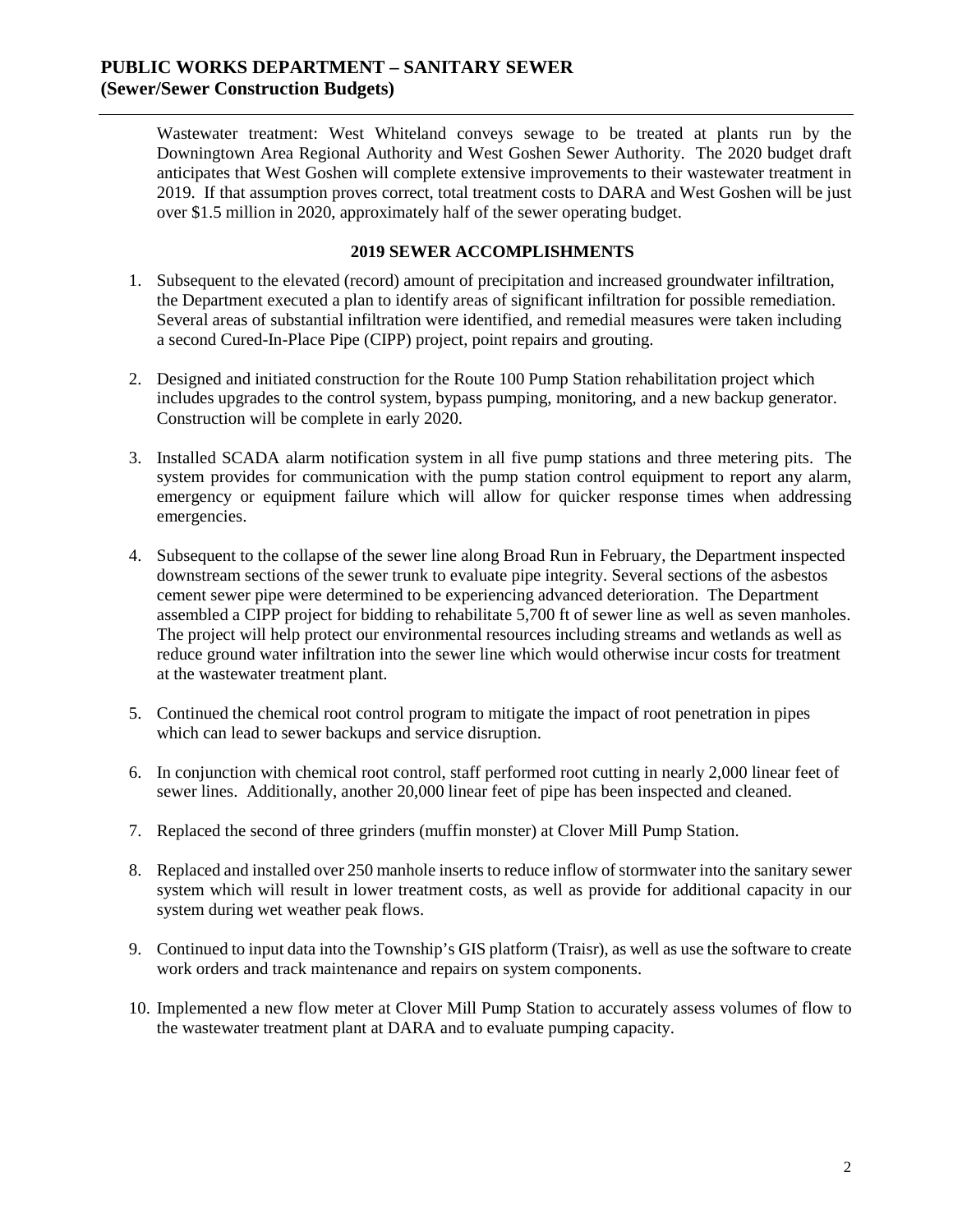|               |                                     |                                                    |                                                                                                                                                                                    |               |                                                                                                 |               |                   |                     | a tyler erp solution |
|---------------|-------------------------------------|----------------------------------------------------|------------------------------------------------------------------------------------------------------------------------------------------------------------------------------------|---------------|-------------------------------------------------------------------------------------------------|---------------|-------------------|---------------------|----------------------|
| zwhite        | 12/12/2019 15:32                    |                                                    | West Whiteland Township<br>NEXT YEAR / CURRENT YEAR BUDGET ANALYSIS                                                                                                                |               |                                                                                                 |               |                   |                     | l P<br>  bgnyrpts    |
|               |                                     | PROJECTION: 20201 2020 Budget                      |                                                                                                                                                                                    |               |                                                                                                 |               |                   |                     | FOR PERIOD 99        |
| ACCOUNTS FOR: |                                     |                                                    | 2018                                                                                                                                                                               | 2019          | 2019                                                                                            | 2019          | 2019              | 2020                | <b>PCT</b>           |
| SEWER FUND    |                                     |                                                    | <b>ACTUAL</b>                                                                                                                                                                      | ORIG BUD      | <b>REVISED BUD</b>                                                                              | <b>ACTUAL</b> | <b>PROJECTION</b> |                     | FINAL CHANGE         |
| 023410        | 8510                                | INTEREST                                           | $-59,721.00$                                                                                                                                                                       | $-68,000.00$  | $-68,000,00$                                                                                    | $-73,099.02$  | $-64,000.00$      | $-48,000.00 - 29.4$ |                      |
|               |                                     | 2020B: 25% reduction due to lower rates            |                                                                                                                                                                                    |               |                                                                                                 |               |                   |                     |                      |
| 023410        | 8514                                | UNREAL G/L                                         | 818.91                                                                                                                                                                             | $.00 \,$      | .00                                                                                             | $-904.43$     | .00               | $.00 \,$            | $.0\%$               |
|               |                                     |                                                    | Not a planned item. Accounting requires mark-to-market treatment. All of our<br>investments will pay off in full, eliminating any unrealized entries.                              |               |                                                                                                 |               |                   |                     |                      |
| 023410        | 8515                                | GAIN/LOSS                                          | $-0.01$                                                                                                                                                                            | .00           | .00                                                                                             | .00           | .00               | $.00 \,$            | $.0\%$               |
|               |                                     |                                                    |                                                                                                                                                                                    |               |                                                                                                 |               |                   |                     |                      |
| 023640        | 9520                                | SEWER FEES                                         |                                                                                                                                                                                    |               | $-3,148,735.17$ $-3,105,000.00$ $-3,105,000.00$ $-2,631,549.69$ $-3,105,000.00$ $-3,226,000.00$ |               |                   |                     | 3.9%                 |
|               |                                     | 2019P: on target for budget.                       | Residential \$285 per household/apartment 2 bed+; Commercial is volume-based.<br>2020B: Increase driven by new development.                                                        |               |                                                                                                 |               |                   |                     |                      |
| 023640        | 9521                                | S LATE FEE                                         | $-27,115.78$                                                                                                                                                                       | $-20,000.00$  | $-20,000.00$                                                                                    | -26,711.90    | $-30,000.00$      | $-30,000,00$        | 50.0%                |
|               |                                     | new schedule and options.<br>2020B: flat to 2019P. | 2019B: Expected it to decline in 2019 as residents and business adjust to the<br>2019P: actuals coming in favorable to budget.                                                     |               |                                                                                                 |               |                   |                     |                      |
| 023640        | 9525                                | IND WASTE                                          | $-404.94$                                                                                                                                                                          | $-3,300.00$   | $-3,300.00$                                                                                     | $-2,399.20$   | $-3,500.00$       | $-3,600.00$         | 9.1%                 |
|               |                                     |                                                    | Reimbursement from businesses that need permit for industrial waste. Twp pays<br>bill from DARA on behalf of the businesses in 02.4290.3439.                                       |               |                                                                                                 |               |                   |                     |                      |
| 023640        | 9527                                | SEWER CERT                                         | $-9,075.00$                                                                                                                                                                        | $-8,000,00$   | $-8,000.00$                                                                                     | $-8,525.00$   | $-8,000.00$       | $-8,000.00$         | .0%                  |
|               |                                     | Trending in line with budget                       |                                                                                                                                                                                    |               |                                                                                                 |               |                   |                     |                      |
| 023640        | 9530                                | CLOVER MIL                                         | $-152,655.30$                                                                                                                                                                      | $-184,000.00$ | $-184.000.00$                                                                                   | $-170,501.75$ | $-184,000.00$     | $-184,000.00$       | . 0%                 |
|               |                                     |                                                    | Line item includes CMPS reimbersement from Uwchlan (details below) and<br>pmt from E. Caln Twp shared w. UT (~\$4,500), previously recorded in 023640.9520.                        |               |                                                                                                 |               |                   |                     |                      |
|               | \$40,000                            |                                                    | 2019B: CMPS \$179K = \$135K Run-rate + \$44K additional operating repairs.<br>Engineering and replacement of three valves on the 18" force main<br>(one blow off, two air release) |               |                                                                                                 |               |                   |                     |                      |
|               | \$18,000<br>\$20,000<br>$515.000 =$ | Flow meter upgrades at CMPS                        | Replacement of one grinder pump per year 2018-2020<br>Safety equipment and alarm notification upgrades (offset by grant)                                                           |               |                                                                                                 |               |                   |                     |                      |
|               | \$93K                               |                                                    | Total Operating Repairs split ~47%/53% Uwchlan/ WWT = $( $43.7K / $29.3K)$                                                                                                         |               |                                                                                                 |               |                   |                     |                      |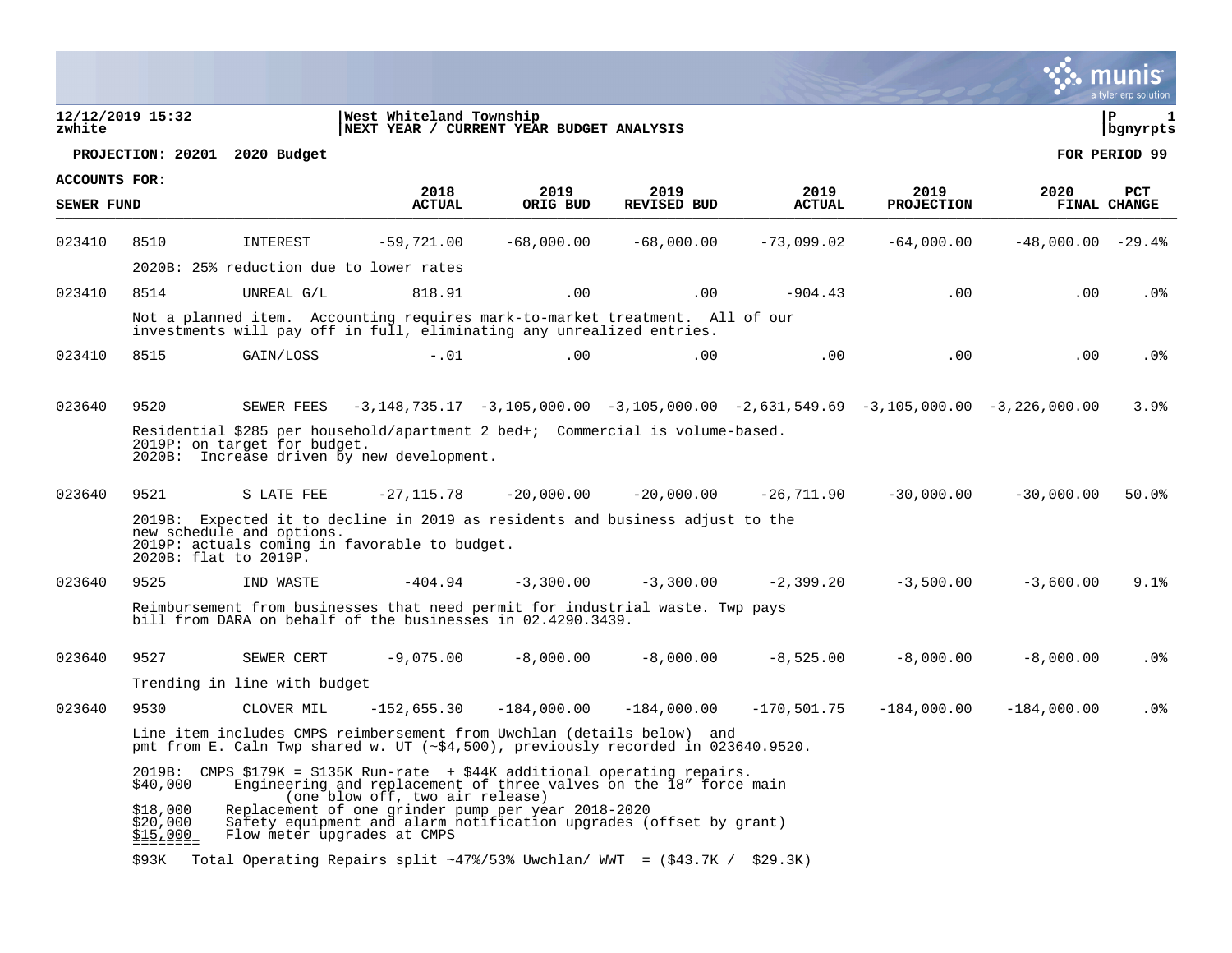|                   |                               |                                              |                                                                                                                                                                                                                                                                                                                         |            |                    |               |                                                                               |                      | a tyler erp solution   |
|-------------------|-------------------------------|----------------------------------------------|-------------------------------------------------------------------------------------------------------------------------------------------------------------------------------------------------------------------------------------------------------------------------------------------------------------------------|------------|--------------------|---------------|-------------------------------------------------------------------------------|----------------------|------------------------|
| zwhite            | 12/12/2019 15:32              |                                              | West Whiteland Township<br>NEXT YEAR / CURRENT YEAR BUDGET ANALYSIS                                                                                                                                                                                                                                                     |            |                    |               |                                                                               |                      | l P<br>2<br>  bgnyrpts |
|                   |                               | PROJECTION: 20201 2020 Budget                |                                                                                                                                                                                                                                                                                                                         |            |                    |               |                                                                               |                      | FOR PERIOD 99          |
| ACCOUNTS FOR:     |                               |                                              | 2018                                                                                                                                                                                                                                                                                                                    | 2019       | 2019               | 2019          | 2019                                                                          | 2020                 | <b>PCT</b>             |
| <b>SEWER FUND</b> |                               |                                              | <b>ACTUAL</b>                                                                                                                                                                                                                                                                                                           | ORIG BUD   | <b>REVISED BUD</b> | <b>ACTUAL</b> | <b>PROJECTION</b>                                                             |                      | FINAL CHANGE           |
|                   | repairs.<br>(S15.5K / S17.5K) | \$15,000 Replace 20" valve                   | Uwchlan 2018 Projected: \$150.5K = \$135K Run-rate + \$15.5K additional operating<br>\$18,000 Replacement of one grinder pump per year 2018-2020<br>\$33,000 Total incremental Operating Repairs to be split ~47%/53% Uwchlan/ WWT =<br>(Need further review to break down 2020 expected capital costs for Clover Mill) |            |                    |               |                                                                               |                      |                        |
| 023800            | 7910                          | TRANSFER                                     | Transfer from 03 (tapping fees) for wastewater treatment capital expenses. See<br>DARA (a/c 3458) & West Goshen (a/c 3460) for details.                                                                                                                                                                                 |            |                    |               | $-730,854.00$ $-2,550,000.00$ $-2,550,000.00$ $-2,244,000.00$ $-2,244,000.00$ | $-780.000.00 - 69.4$ |                        |
| 023800            | 9460                          | MISC REV<br>PA One Call & P-card rebates     | $-850.06$                                                                                                                                                                                                                                                                                                               | $-500.00$  | $-500.00$          | $-1,937.80$   | $-2,000.00$                                                                   | $-2.000.00$ 300.0%   |                        |
| 024290            | 3002                          | PENSION                                      | 92,472.00                                                                                                                                                                                                                                                                                                               | 40,971.00  | 40,971.00          | 41,596.00     | 41,596.00                                                                     | 72,657.00            | 77.3%                  |
| 024290            | 3003                          | WС                                           | 23, 144. 28                                                                                                                                                                                                                                                                                                             | 20,812.00  | 20,812.00          | 20,812.65     | 20,813.00                                                                     | 18,800.00            | $-9.7%$                |
|                   |                               | Worker's Compensation Insurance.             |                                                                                                                                                                                                                                                                                                                         |            |                    |               |                                                                               |                      |                        |
| 024290            | 3110                          | SALARIES                                     | 662, 383.82<br>2019 - Combined Part Time (3144) with Full Time (3110); included FICA. Over<br>budget given overlap with retiring supervisor and replacement to focus on project<br>work. Across all of PW, salaries are \$30.5K and 2.3% over budget.                                                                   | 710,500.00 | 710,500.00         | 713,961.84    | 750,500.00                                                                    | 722,200.00           | 1.6%                   |
| 024290            | 3144                          | PTP SALARY                                   | 8,574.19                                                                                                                                                                                                                                                                                                                | .00        | .00                | .00           | .00                                                                           | .00                  | $.0\%$                 |
|                   |                               |                                              | 2019 - Combined Part Time (3144) with Full Time (3110)                                                                                                                                                                                                                                                                  |            |                    |               |                                                                               |                      |                        |
| 024290            | 3152                          | DENTAL<br>2019 - Merged with Medical (3156). | 12,978.59                                                                                                                                                                                                                                                                                                               | $.00 \,$   | .00                | .00.          | .00                                                                           | .00                  | .0 <sub>8</sub>        |

**College**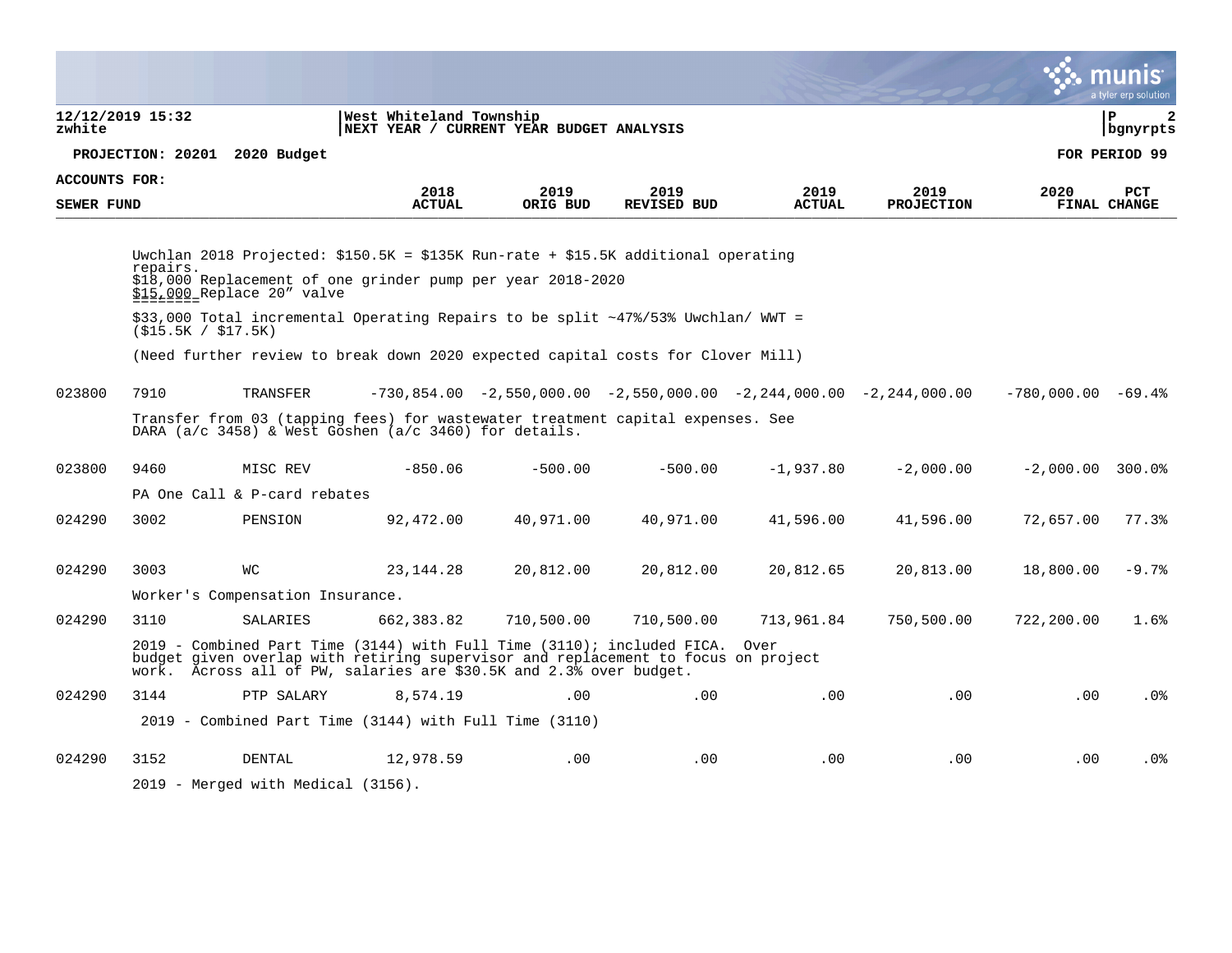|                      |                  |                                    |                                                                               |            |                    |               |                   |            | a tyler erp solution |
|----------------------|------------------|------------------------------------|-------------------------------------------------------------------------------|------------|--------------------|---------------|-------------------|------------|----------------------|
| zwhite               | 12/12/2019 15:32 |                                    | West Whiteland Township<br>NEXT YEAR / CURRENT YEAR BUDGET ANALYSIS           |            |                    |               |                   |            | l P<br>bgnyrpts      |
|                      |                  | PROJECTION: 20201 2020 Budget      |                                                                               |            |                    |               |                   |            | FOR PERIOD 99        |
| <b>ACCOUNTS FOR:</b> |                  |                                    | 2018                                                                          | 2019       | 2019               | 2019          | 2019              | 2020       | PCT                  |
| SEWER FUND           |                  |                                    | <b>ACTUAL</b>                                                                 | ORIG BUD   | <b>REVISED BUD</b> | <b>ACTUAL</b> | <b>PROJECTION</b> |            | FINAL CHANGE         |
| 024290               | 3153             | LT DISABIL                         | 2,561.19                                                                      | 2,600.00   | 2,600.00           | 2,373.56      | 2,800.00          | 3,000.00   | 15.4%                |
| 024290               | 3156             | HEALTH INS                         | 152,495.27                                                                    | 146,000.00 | 146,000.00         | 155,752.79    | 149,000.00        | 140,200.00 | $-4.0\%$             |
|                      |                  |                                    | 2019 - Dental (3152) and HRA (3157) merged into this $a/c$ .                  |            |                    |               |                   |            |                      |
| 024290               | 3157             | <b>HRA</b>                         | 11,556.09                                                                     | .00        | .00                | .00           | .00               | $.00 \,$   | .0 <sub>8</sub>      |
|                      |                  | 2019 - Merged with Medical (3156). |                                                                               |            |                    |               |                   |            |                      |
| 024290               | 3158             | LIFE                               | 2,731.13                                                                      | 2,600.00   | 2,600.00           | 2,798.33      | 3,200.00          | 4,000.00   | 53.8%                |
| 024290               | 3161             | FICA                               | 48,845.52                                                                     | .00        | .00                | .00           | .00               | .00        | .0 <sub>8</sub>      |
|                      |                  | 2019: MERGED INTO 3110             | FICA is the employer portion of social security and medicare tax.             |            |                    |               |                   |            |                      |
| 024290               | 3183             | OVERTIME                           | 26,019.54                                                                     | 22,000.00  | 22,000.00          | 22,411.26     | 25,000.00         | 22,000.00  | .0%                  |
| 024290               | 3191             | UNIF MAINT                         | 2,693.14                                                                      | 3,750.00   | 3,750.00           | 2,952.97      | 3,200.00          | 3,500.00   | $-6.7%$              |
|                      |                  |                                    | Includes Outerwear Safety (Jackets, Raincoats, Hats) & Boots                  |            |                    |               |                   |            |                      |
| 024290               | 3192             | PHYSICALS                          | 75.00                                                                         | 250.00     | 250.00             | .00           | 250.00            | 250.00     | .0 <sub>8</sub>      |
|                      |                  | CDL random drug testing            |                                                                               |            |                    |               |                   |            |                      |
| 024290               | 3210             | OFFICE SUP                         | 527.64                                                                        | 1,000.00   | 1,000.00           | 512.38        | 1,000.00          | 1,000.00   | .0%                  |
|                      |                  | supplies, business cards           | Includes office supplies, envelopes, copy paper, color paper, postage machine |            |                    |               |                   |            |                      |
| 024290               | 3213             | EQUIPMENT                          | 5,720.75                                                                      | 10,000.00  | 10,000.00          | 9,569.52      | 10,000.00         |            | $.00 - 100.0%$       |
|                      |                  | Move to 3245 and 3374              |                                                                               |            |                    |               |                   |            |                      |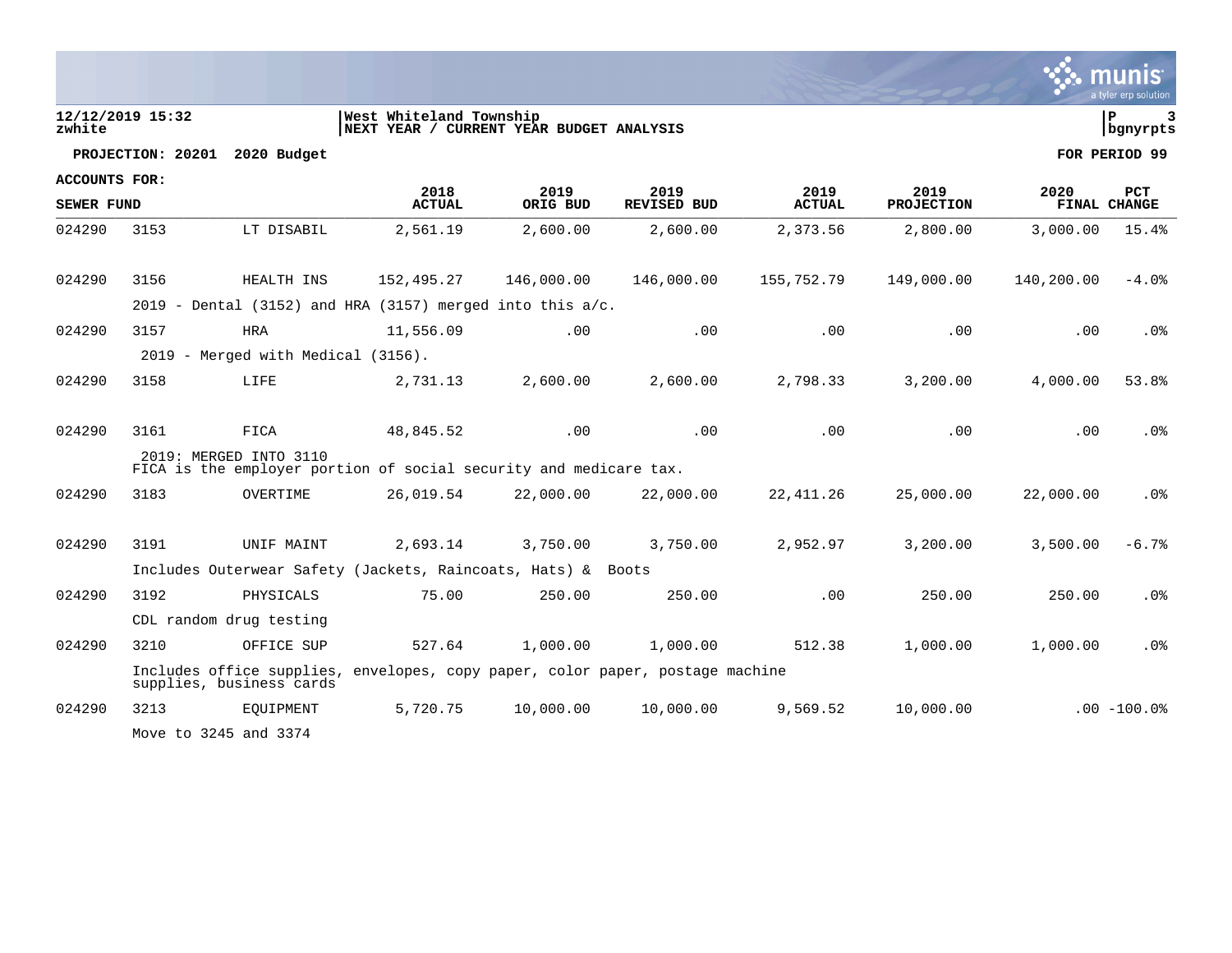|                      |                  |                                                                                                                                                                                                                                                                                                                                                                                                                                                                                                                                             |                                                                     |                  |                            |                       |                           |           | a tyler erp solution              |
|----------------------|------------------|---------------------------------------------------------------------------------------------------------------------------------------------------------------------------------------------------------------------------------------------------------------------------------------------------------------------------------------------------------------------------------------------------------------------------------------------------------------------------------------------------------------------------------------------|---------------------------------------------------------------------|------------------|----------------------------|-----------------------|---------------------------|-----------|-----------------------------------|
| zwhite               | 12/12/2019 15:32 |                                                                                                                                                                                                                                                                                                                                                                                                                                                                                                                                             | West Whiteland Township<br>NEXT YEAR / CURRENT YEAR BUDGET ANALYSIS |                  |                            |                       |                           |           | ΙP<br>4<br>  bgnyrpts             |
|                      |                  | PROJECTION: 20201 2020 Budget                                                                                                                                                                                                                                                                                                                                                                                                                                                                                                               |                                                                     |                  |                            |                       |                           |           | FOR PERIOD 99                     |
| <b>ACCOUNTS FOR:</b> |                  |                                                                                                                                                                                                                                                                                                                                                                                                                                                                                                                                             |                                                                     |                  |                            |                       |                           |           |                                   |
| <b>SEWER FUND</b>    |                  |                                                                                                                                                                                                                                                                                                                                                                                                                                                                                                                                             | 2018<br><b>ACTUAL</b>                                               | 2019<br>ORIG BUD | 2019<br><b>REVISED BUD</b> | 2019<br><b>ACTUAL</b> | 2019<br><b>PROJECTION</b> | 2020      | <b>PCT</b><br><b>FINAL CHANGE</b> |
| 024290               | 3231             | GASOLINE                                                                                                                                                                                                                                                                                                                                                                                                                                                                                                                                    | 394.88                                                              | 900.00           | 900.00                     | 436.73                | 500.00                    |           | $700.00 - 22.2$                   |
| 024290               | 3232             | <b>DIESEL</b>                                                                                                                                                                                                                                                                                                                                                                                                                                                                                                                               | 3,834.27                                                            | 5,500.00         | 5,500.00                   | 8,975.28              | 9,500.00                  | 5,800.00  | 5.5%                              |
|                      |                  | 2018 under budget and 2019 over budget due to no entries made for late 2018.<br>Changing accounting from booking as inventory to cash-based immediately<br>expensing. Not material enough to require inventory accounting.                                                                                                                                                                                                                                                                                                                  |                                                                     |                  |                            |                       |                           |           |                                   |
|                      |                  | CCIU contract price:<br>$$1.93$ $1/2019-7/2019$<br>\$1.97 budget estimated 8/2019-12/31/19<br>\$2.05 new contract 8/2019-7/2020                                                                                                                                                                                                                                                                                                                                                                                                             |                                                                     |                  |                            |                       |                           |           |                                   |
| 024290               | 3245             | <b>GENERAL</b>                                                                                                                                                                                                                                                                                                                                                                                                                                                                                                                              | 15,388.81                                                           | 32,000.00        | 32,000.00                  | 21,995.20             | 32,000.00                 | 47,000.00 | 46.9%                             |
|                      |                  | 2020 - Moved expenses from 3213 and 3373 to this $a/c$                                                                                                                                                                                                                                                                                                                                                                                                                                                                                      |                                                                     |                  |                            |                       |                           |           |                                   |
|                      |                  | General for every year:<br>Chlorine drip system (Whiteland Woods PS), wet well degreaser<br>Grease, sealants, paint, grout, filters, anti-freeze, risers, manhole frames,<br>covers & inserts;<br>Misc. fluids, hardware, plumbing, electric & masonry materials/equipment/parts<br>Repairs to clamps, concrete, stone, meters, recorders & AED<br>Small tools/Minor Equipment: hand tools; air plugs; signs & barrels; safety<br>materials: signs, cones, harnesses, plastic suits, gloves<br>Cleaning supplies<br>Total of above = $$32K$ |                                                                     |                  |                            |                       |                           |           |                                   |
|                      | plus             | Small items for jet trucks, tv and gas meter (2020+ \$10K moved from 3213)<br>Pump station & garage supplies for small repairs (mechanical, eletrical,<br>carpentry, paint) $(2020 + $5K$ moved from 3373)                                                                                                                                                                                                                                                                                                                                  |                                                                     |                  |                            |                       |                           |           |                                   |
| 024290               | 3311             | AUDITING                                                                                                                                                                                                                                                                                                                                                                                                                                                                                                                                    | 6,000.00                                                            | 6,500.00         | 6,500.00                   | 6,250.00              | 6,250.00                  | 6,500.00  | $.0\%$                            |
| 024290               | 3313             | ENGINEERIN                                                                                                                                                                                                                                                                                                                                                                                                                                                                                                                                  | 22,544.08                                                           | 15,000.00        | 15,000.00                  | 2,370.10              | 8,000.00                  | 15,000.00 | . 0%                              |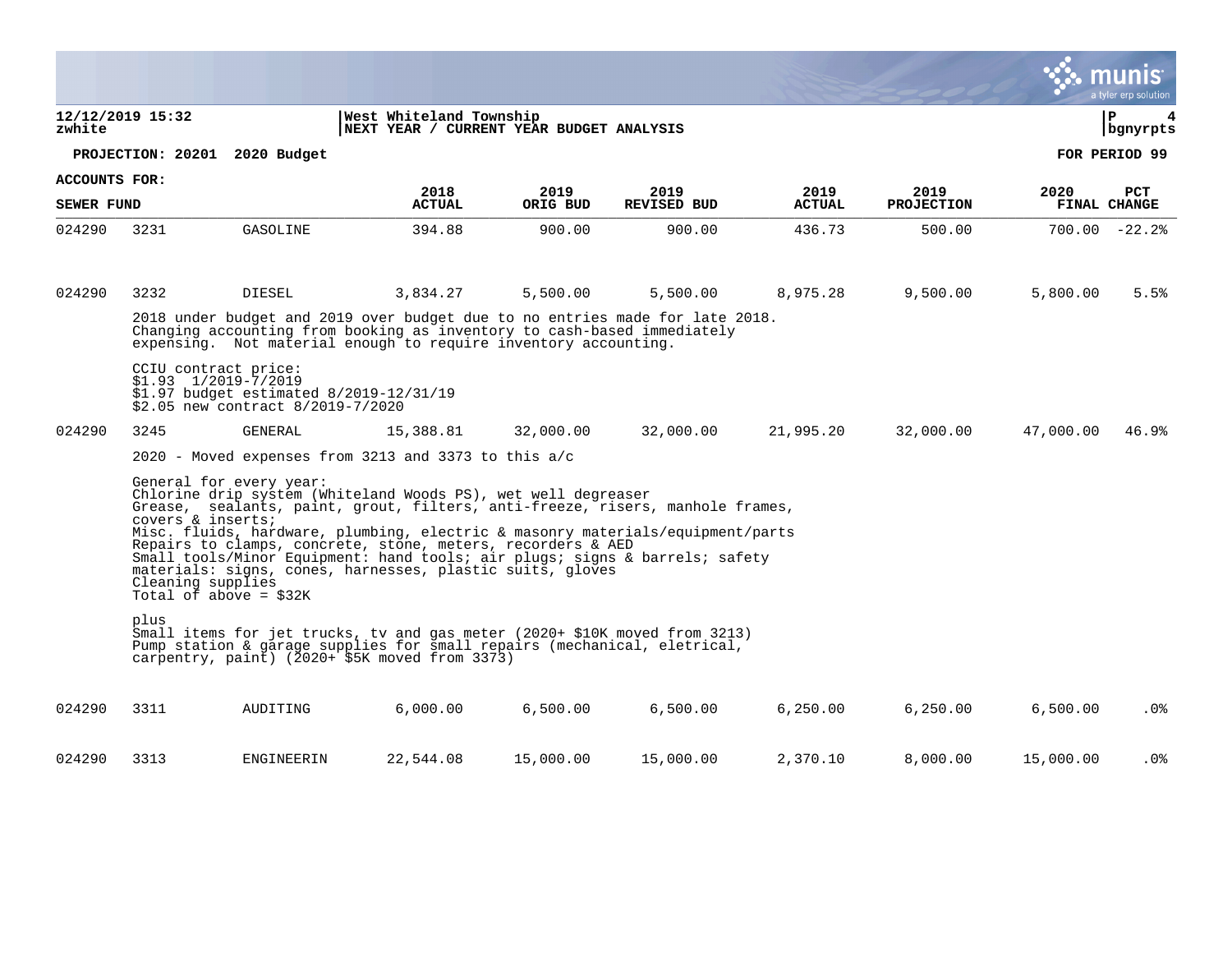| zwhite               | 12/12/2019 15:32 |                                                       | West Whiteland Township<br>NEXT YEAR / CURRENT YEAR BUDGET ANALYSIS                                                                                                |           |                    |               |                   |                      | l P<br>bgnyrpts |
|----------------------|------------------|-------------------------------------------------------|--------------------------------------------------------------------------------------------------------------------------------------------------------------------|-----------|--------------------|---------------|-------------------|----------------------|-----------------|
|                      |                  | PROJECTION: 20201 2020 Budget                         |                                                                                                                                                                    |           |                    |               |                   |                      | FOR PERIOD 99   |
| <b>ACCOUNTS FOR:</b> |                  |                                                       | 2018                                                                                                                                                               | 2019      | 2019               | 2019          | 2019              | 2020                 | <b>PCT</b>      |
| SEWER FUND           |                  |                                                       | <b>ACTUAL</b>                                                                                                                                                      | ORIG BUD  | <b>REVISED BUD</b> | <b>ACTUAL</b> | <b>PROJECTION</b> |                      | FINAL CHANGE    |
| 024290               | 3314             | SOLICITORS                                            | 10,201.25                                                                                                                                                          | 12,000.00 | 12,000.00          | 7,183.72      | 8,000.00          | $10,000.00 - 16.7$ % |                 |
|                      |                  | 2019 Collections - \$9,500<br>General needs - \$2,500 |                                                                                                                                                                    |           |                    |               |                   |                      |                 |
| 024290               | 3321             | TELEPHONE                                             | 11,266.42                                                                                                                                                          | .00       | .00                | .00           | .00               | .00                  | .0 <sub>8</sub> |
|                      |                  | 2019: Rolled into 3361<br>LSI, smart phones, FIOS     |                                                                                                                                                                    |           |                    |               |                   |                      |                 |
| 024290               | 3324             | PA ONE CAL                                            | 3,922.86                                                                                                                                                           | 5,500.00  | 5,500.00           | 6,607.28      | 7,000.00          | 6,000.00             | 9.1%            |
|                      |                  |                                                       | 2019 Projection and 2020 Budget increase is due to additional development<br>projects. PA One Call bills on a per call basis.                                      |           |                    |               |                   |                      |                 |
| 024290               | 3325             | POSTAGE                                               | 5,894.54                                                                                                                                                           | .00       | .00                | .00           | .00               | .00                  | .0%             |
|                      | 2019:            |                                                       | Moved to 024290.3340 Communications                                                                                                                                |           |                    |               |                   |                      |                 |
| 024290               | 3340             | COMMUNICAT                                            | .00                                                                                                                                                                | 9,530.00  | 9,530.00           | 8,416.39      | 9,530.00          | 9,600.00             | .7%             |
|                      | billing printing |                                                       | 2020: \$300 Advertising, \$1200 Postage, \$4900 Sewer Billing postage, \$3200 Sewer<br>2019+: Incorporates postage (3325), printing (3342), and advertising (3341) |           |                    |               |                   |                      |                 |
| 024290               | 3341             | ADVERTISIN                                            | 595.08                                                                                                                                                             | .00       | .00                | .00           | .00               | .00                  | .0%             |
|                      | 2019:            |                                                       | Moved to 024290.3340 Communications                                                                                                                                |           |                    |               |                   |                      |                 |
| 024290               | 3342             | PRINTING                                              | 3,676.11                                                                                                                                                           | .00       | .00                | .00           | .00               | .00                  | .0 <sub>8</sub> |
|                      | 2019:            |                                                       | Moved to 024290.3340 Communications                                                                                                                                |           |                    |               |                   |                      |                 |
| 024290               | 3351             | PROPERTY                                              | 16,752.00                                                                                                                                                          | 25,000.00 | 25,000.00          | 24,926.00     | 24,926.00         | 28,900.00            | 15.6%           |
|                      |                  |                                                       | Includes allocated cost of Property, Auto, & Inland Marine                                                                                                         |           |                    |               |                   |                      |                 |
| 024290               | 3352             | LIABILITY                                             | 11,280.00                                                                                                                                                          | 17,400.00 | 17,400.00          | 16,221.40     | 16,170.00         | 18,500.00            | 6.3%            |
| 024290               | 3355             | PO LIAB<br>2019+: Moved to 3352 Liability Insurance   | 2,621.00                                                                                                                                                           | .00       | .00                | .00           | .00               | .00                  | .0 <sub>8</sub> |

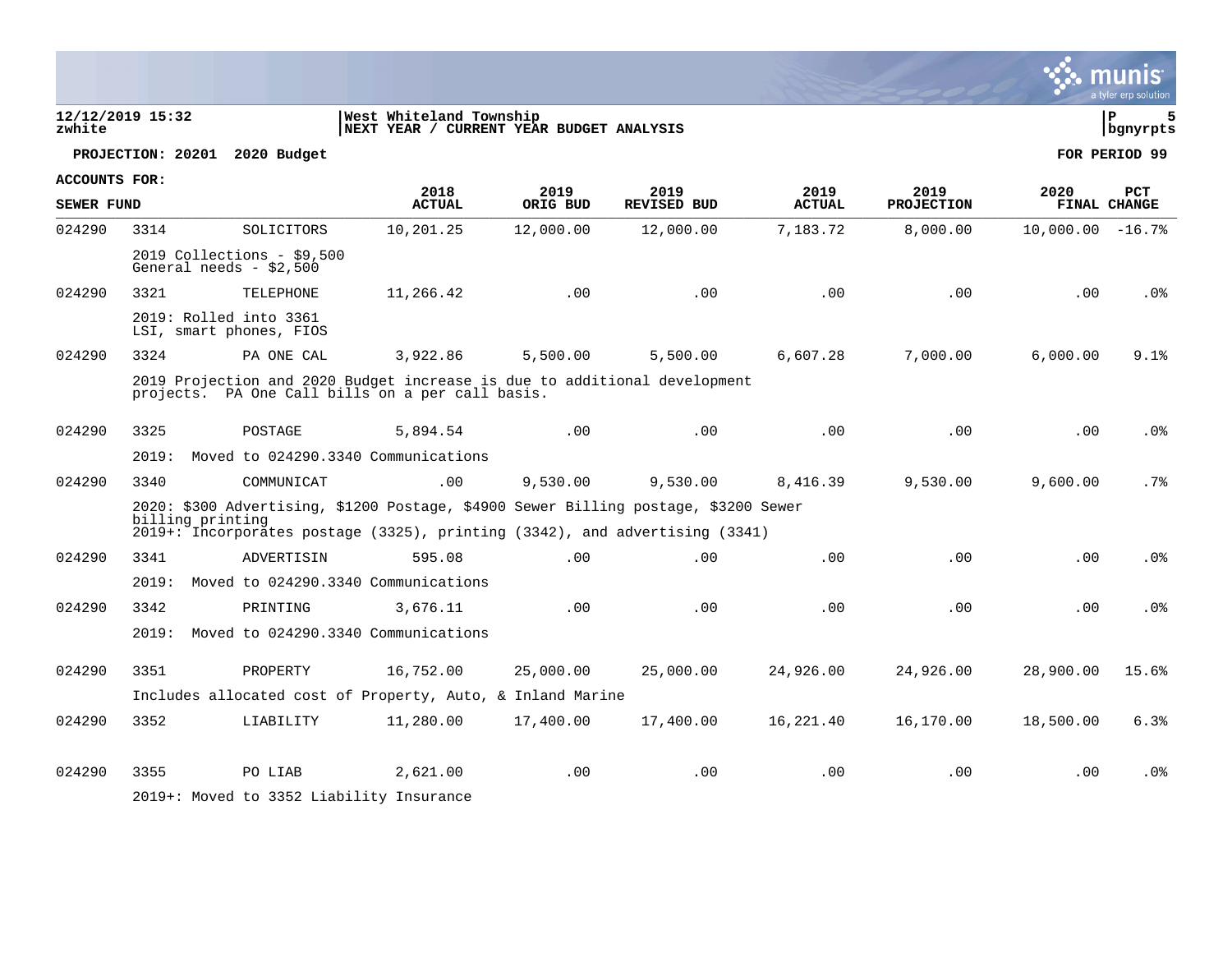| zwhite                                    | 12/12/2019 15:32        |                                                                  | West Whiteland Township<br>NEXT YEAR / CURRENT YEAR BUDGET ANALYSIS                                                                                     |                  |                            |                       |                           |            | ΙP<br>6<br>  bgnyrpts |
|-------------------------------------------|-------------------------|------------------------------------------------------------------|---------------------------------------------------------------------------------------------------------------------------------------------------------|------------------|----------------------------|-----------------------|---------------------------|------------|-----------------------|
|                                           |                         | PROJECTION: 20201 2020 Budget                                    |                                                                                                                                                         |                  |                            |                       |                           |            | FOR PERIOD 99         |
| <b>ACCOUNTS FOR:</b><br><b>SEWER FUND</b> |                         |                                                                  | 2018<br><b>ACTUAL</b>                                                                                                                                   | 2019<br>ORIG BUD | 2019<br><b>REVISED BUD</b> | 2019<br><b>ACTUAL</b> | 2019<br><b>PROJECTION</b> | 2020       | PCT<br>FINAL CHANGE   |
| 024290                                    | 3356                    | INLAND MAR                                                       | 2,060.00                                                                                                                                                | .00              | .00                        | .00                   | .00                       | .00        | $.0\%$                |
|                                           | 2019: Moved to 3351     |                                                                  |                                                                                                                                                         |                  |                            |                       |                           |            |                       |
| 024290                                    | 3359                    | AUTO INS                                                         | 6,050.00                                                                                                                                                | .00              | .00                        | .00                   | .00                       | .00        | $.0\%$                |
|                                           | 2019: Moved to 3351     |                                                                  |                                                                                                                                                         |                  |                            |                       |                           |            |                       |
| 024290                                    | 3361                    | UTILITIES                                                        | 111,540.91                                                                                                                                              | 135,000.00       | 135,000.00                 | 116,509.45            | 116,000.00                | 133,100.00 | $-1.4%$               |
|                                           |                         |                                                                  | 2020: \$118k Electric/Gas, \$13.5k Telephone, \$6700 Water                                                                                              |                  |                            |                       |                           |            |                       |
| 024290                                    | 3365                    | SOLID WAST                                                       | 435.10                                                                                                                                                  | 850.00           | 850.00                     | 1,036.40              | 850.00                    | 1,140.00   | 34.1%                 |
|                                           | Dumpster at CMPS.       |                                                                  |                                                                                                                                                         |                  |                            |                       |                           |            |                       |
| 024290                                    | 3367                    | WATER                                                            | 9,405.16                                                                                                                                                | .00              | .00                        | .00                   | .00                       | .00        | $.0\%$                |
|                                           |                         | 2019: Rolled into 3361<br>Includes Aqua service at pump stations |                                                                                                                                                         |                  |                            |                       |                           |            |                       |
| 024290                                    | 3373                    | REPAIR-BLD                                                       | 1,851.74                                                                                                                                                | 3,000.00         | 3,000.00                   | 1,840.80              | 3,000.00                  |            | $.00 - 100.0$         |
|                                           | repairs                 |                                                                  | 2020+ combined with 3245 General Supplies.<br>5 Pump Stations & garage for mechanical, electrical, carpentry, and painting                              |                  |                            |                       |                           |            |                       |
| 024290                                    | 3374                    | EO REPAIR                                                        | 24,917.74                                                                                                                                               | 108,000.00       | 108,000.00                 | 63,512.24             | 75,000.00                 | 123,000.00 | 13.9%                 |
|                                           |                         |                                                                  | 2020+: A/C for larger projects that need to be capitalized for accounting<br>purposes but aren't eligible for 03 tapping fees in capital projects fund. |                  |                            |                       |                           |            |                       |
|                                           |                         |                                                                  | Equipment Repairs at Pump stations, including:<br>Flow matcher, pumps, motors, fans, heaters, meters, controls, etc.                                    |                  |                            |                       |                           |            |                       |
|                                           | 2020:<br>Parts - $$25k$ | Includes \$5K from 3213.<br>CM Force Main valves \$32K           | CMPS: Muffin Monster Rehab - \$21K per year 2018-2020.<br>Whitford Road Interceptor Inspection \$40K                                                    |                  |                            |                       |                           |            |                       |
| 024290                                    | 3384                    | EOUIP RENT                                                       | 960.00                                                                                                                                                  | 1,500.00         | 1,500.00                   | 800.00                | 1,500.00                  | 1,500.00   | . 0%                  |
|                                           |                         |                                                                  |                                                                                                                                                         |                  |                            |                       |                           |            |                       |

a tyler erp solution

Pumps, equipment, etc.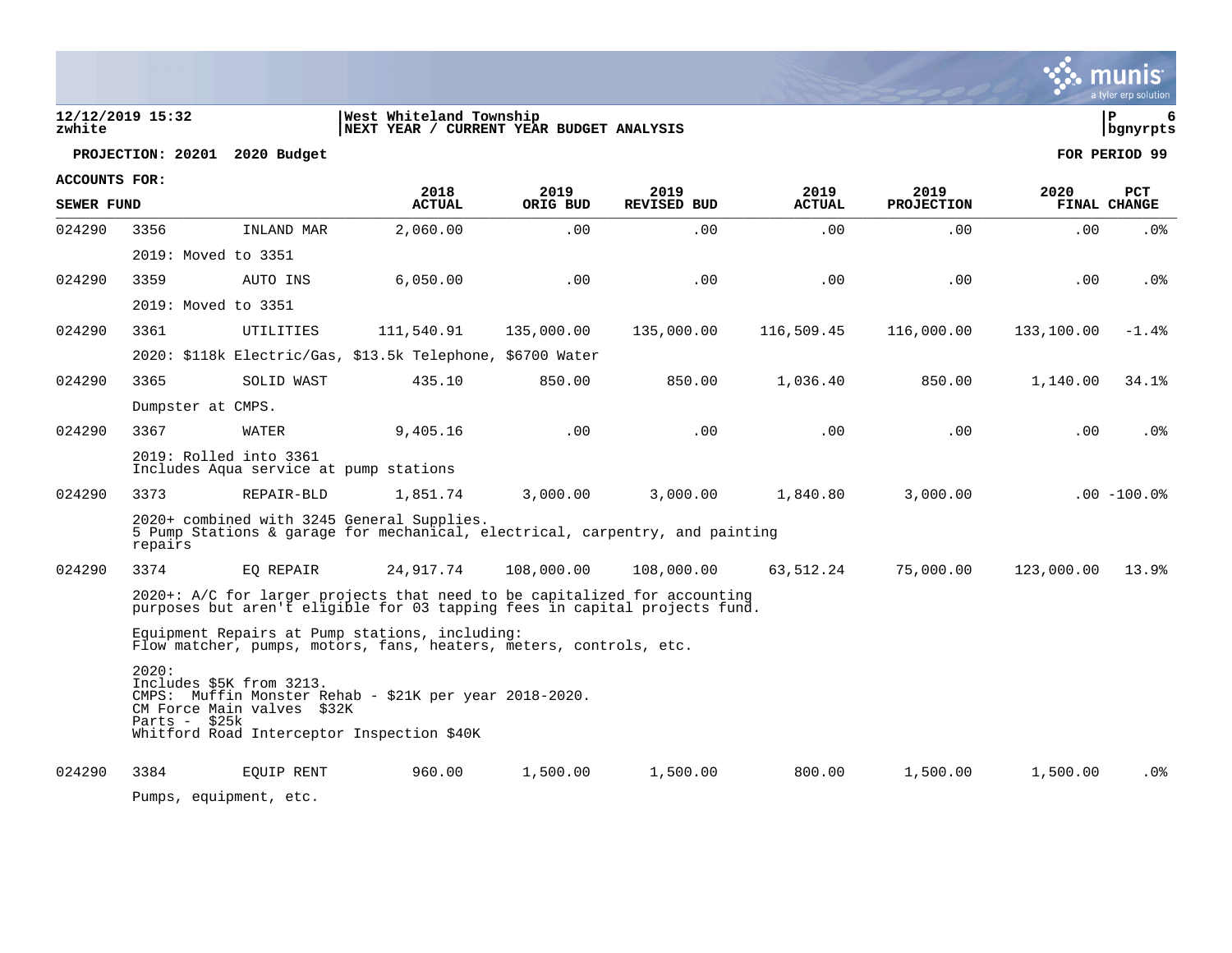|                      |                                                                           |                                                          |                                                                                                                                                                                                                                                                                                                                    |                  |                            |                       |                                                       |            | a tyler erp solution              |
|----------------------|---------------------------------------------------------------------------|----------------------------------------------------------|------------------------------------------------------------------------------------------------------------------------------------------------------------------------------------------------------------------------------------------------------------------------------------------------------------------------------------|------------------|----------------------------|-----------------------|-------------------------------------------------------|------------|-----------------------------------|
| zwhite               | 12/12/2019 15:32                                                          |                                                          | West Whiteland Township<br>NEXT YEAR / CURRENT YEAR BUDGET ANALYSIS                                                                                                                                                                                                                                                                |                  |                            |                       |                                                       |            | l P<br>  bgnyrpts                 |
|                      |                                                                           | PROJECTION: 20201 2020 Budget                            |                                                                                                                                                                                                                                                                                                                                    |                  |                            |                       |                                                       |            | FOR PERIOD 99                     |
| <b>ACCOUNTS FOR:</b> |                                                                           |                                                          |                                                                                                                                                                                                                                                                                                                                    |                  |                            |                       |                                                       |            |                                   |
| <b>SEWER FUND</b>    |                                                                           |                                                          | 2018<br><b>ACTUAL</b>                                                                                                                                                                                                                                                                                                              | 2019<br>ORIG BUD | 2019<br><b>REVISED BUD</b> | 2019<br><b>ACTUAL</b> | 2019<br><b>PROJECTION</b>                             | 2020       | <b>PCT</b><br><b>FINAL CHANGE</b> |
| 024290               | 3420                                                                      | <b>DUES</b>                                              | 355.00                                                                                                                                                                                                                                                                                                                             | 600.00           | 600.00                     | 630.00                | 630.00                                                | 700.00     | 16.7%                             |
|                      | CCSIGA                                                                    |                                                          |                                                                                                                                                                                                                                                                                                                                    |                  |                            |                       |                                                       |            |                                   |
| 024290               | 3422                                                                      | TR/SEM/SCH                                               | 1,395.00                                                                                                                                                                                                                                                                                                                           | 3,000.00         | 3,000.00                   | 5,367.65              | 3,300.00                                              | 3,000.00   | . 0%                              |
|                      | Conferences<br>Computer training<br>Pesticide License<br>Chapter 302 Fees |                                                          | Training/Seminars, incl. certification classes                                                                                                                                                                                                                                                                                     |                  |                            |                       |                                                       |            |                                   |
| 024290               | 3439                                                                      | INDUSTRIAL                                               | 3,145.00                                                                                                                                                                                                                                                                                                                           | 3,300.00         | 3,300.00                   | 3.469.00              | 3,600.00                                              | 3,500.00   | 6.1%                              |
|                      |                                                                           |                                                          | Charge from DARA for businesses with permits for industrial waste.<br>Businesses reimburse - revenue in 02.3640.9525                                                                                                                                                                                                               |                  |                            |                       |                                                       |            |                                   |
| 024290               | 3450                                                                      | CONTRACTED                                               | 18,345.83                                                                                                                                                                                                                                                                                                                          | 37,000.00        | 37,000.00                  | 25,008.44             | 37,000.00                                             | 37,000.00  | . 0%                              |
|                      |                                                                           | Meter calibration (\$1.5K)<br>$(2018 - moved from 3365)$ | Alarm System enhancement in conjunction with SCADA System in 2019 (\$2K increase)<br>Grit Removal Contract - Grubbs Mill wet well (1); Route 100 wet well (2); Mill<br>Valley (1), Whiteland Woods (1), CMPS (12) and DARA meter (2)<br>Backflow Preventer (2018 - moved from 3374)<br>Fire Extinguishers (2018 - moved from 3374) |                  |                            |                       |                                                       |            |                                   |
| 024290               | 3455                                                                      | CONT VEH                                                 | 1,374.70                                                                                                                                                                                                                                                                                                                           | .00              | .00                        | .00                   | $.00 \,$                                              | $.00 \,$   | $.0\%$                            |
| 024290               | 3458                                                                      | DARA                                                     | 828,112.00                                                                                                                                                                                                                                                                                                                         | 770,000.00       | 770,000.00                 | 781,591.00            | 800,000.00                                            | 900,000.00 | 16.9%                             |
|                      |                                                                           | from 03 Construction (Capital) Fund.                     | Wastewater treatment by Downingtown Area Regional Authority<br>Capital portion of treatment costs is offset by transfer into 02 Operating Fund                                                                                                                                                                                     |                  |                            |                       |                                                       |            |                                   |
|                      |                                                                           |                                                          | 2019P: \$706K for operating and \$194K for capital, minus \$100K audit true-up for                                                                                                                                                                                                                                                 |                  |                            |                       |                                                       |            |                                   |
|                      | prior year                                                                |                                                          | 2020: \$700K for operating and \$200K for capital                                                                                                                                                                                                                                                                                  |                  |                            |                       |                                                       |            |                                   |
| 024290               | 3460                                                                      | W. GOSHEN                                                | 1,008,641.87                                                                                                                                                                                                                                                                                                                       | 3,000,000.00     | 3,000,000.00               |                       | $1,138,455.80$ $2,632,000.00$ $1,180,000.00$ $-60.7%$ |            |                                   |
|                      |                                                                           | from 03 Construction (Capital) Fund.                     | Wastewater treatment by West Goshen Sewer Authority<br>Capital portion of treatment costs is offset by transfer into 02 Operating Fund                                                                                                                                                                                             |                  |                            |                       |                                                       |            |                                   |
|                      |                                                                           | 2020: \$600K operating and \$580K capital                | 2019: \$582K operating and \$2,050,000 capital                                                                                                                                                                                                                                                                                     |                  |                            |                       |                                                       |            |                                   |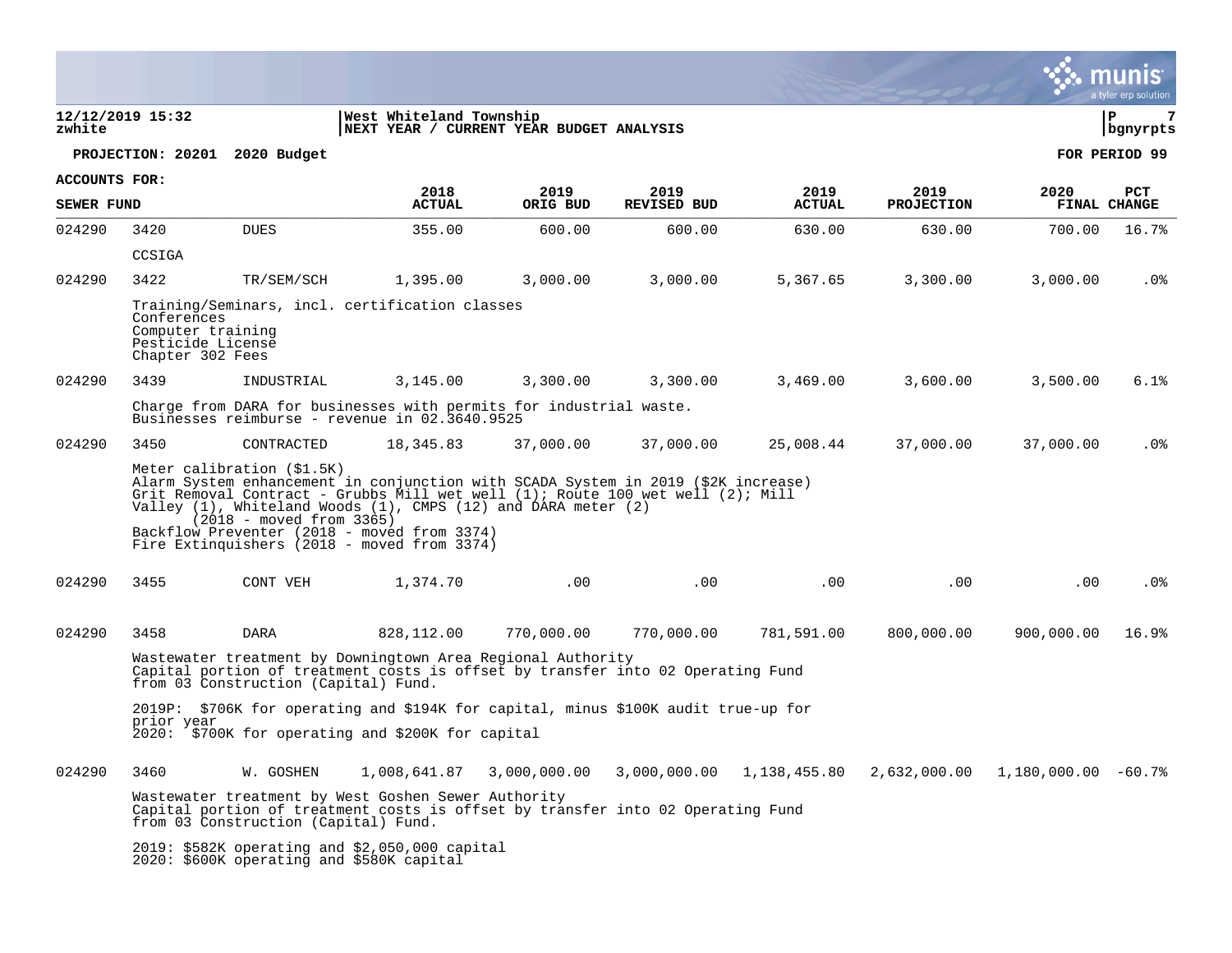|                                    |                  |                                                                  |                                                                                                                                                                                                                            |                  |                            |                       |                           |                      | a tyler erp solution |
|------------------------------------|------------------|------------------------------------------------------------------|----------------------------------------------------------------------------------------------------------------------------------------------------------------------------------------------------------------------------|------------------|----------------------------|-----------------------|---------------------------|----------------------|----------------------|
| zwhite                             | 12/12/2019 15:32 |                                                                  | West Whiteland Township<br>NEXT YEAR / CURRENT YEAR BUDGET ANALYSIS                                                                                                                                                        |                  |                            |                       |                           |                      | ΙP<br>8<br>bgnyrpts  |
|                                    |                  | PROJECTION: 20201 2020 Budget                                    |                                                                                                                                                                                                                            |                  |                            |                       |                           |                      | FOR PERIOD 99        |
| ACCOUNTS FOR:<br><b>SEWER FUND</b> |                  |                                                                  | 2018<br><b>ACTUAL</b>                                                                                                                                                                                                      | 2019<br>ORIG BUD | 2019<br><b>REVISED BUD</b> | 2019<br><b>ACTUAL</b> | 2019<br><b>PROJECTION</b> | 2020<br>FINAL CHANGE | <b>PCT</b>           |
| 024290                             | 3490             | FLT ALLOC                                                        | 23,000.00                                                                                                                                                                                                                  | 18,000.00        | 18,000.00                  | 9,000.00              | 18,000.00                 | 17,000.00            | $-5.6%$              |
|                                    |                  |                                                                  | 2019+: ALLOCATION of Fleet expenes to each Departments. No direct expenses<br>should be booked in this line item. Actuals will equal budgeted amount exactly.<br>Allocation is based on insured vehicle value. Sewer = 10% |                  |                            |                       |                           |                      |                      |
| 024290                             | 3531             | T TF                                                             | 55,395.00                                                                                                                                                                                                                  | 48,000.00        | 48,000.00                  | 48,000.00             | 48,000.00                 | 49,000.00            | 2.1%                 |
|                                    |                  |                                                                  | Transfer to Fund 70 for Technology costs.                                                                                                                                                                                  |                  |                            |                       |                           |                      |                      |
|                                    | Specific.)       |                                                                  | 2020: Sewer Specific Systems of \$15K + (16% of Total Employees * Shared Services<br>Total of \$208K (which is \$305K steady transfer to Fund 70 minus All Dept                                                            |                  |                            |                       |                           |                      |                      |
| 024290                             | 3533             | TRANSFER                                                         | 5,000.00                                                                                                                                                                                                                   | 5,000.00         | 5,000.00                   | 5,000.00              | 5,000.00                  | 5,000.00             | . 0%                 |
|                                    |                  | To General Fund - \$5K for incentives                            |                                                                                                                                                                                                                            |                  |                            |                       |                           |                      |                      |
| 024290                             | 3534             | TRANSF/DEB                                                       | 95,000.00                                                                                                                                                                                                                  | 95,000.00        | 95,000.00                  | 95,000.00             | 95,000.00                 | 95,000.00            | $.0\%$               |
|                                    |                  |                                                                  | Transfer to General Fund for allocated share of bldg cost (debt service).                                                                                                                                                  |                  |                            |                       |                           |                      |                      |
|                                    |                  |                                                                  | 2021 - anticipating increase for debt issuance for garage                                                                                                                                                                  |                  |                            |                       |                           |                      |                      |
| 024290                             | 3552             | TRNS EOUIP                                                       | 36,000.00                                                                                                                                                                                                                  | 30,000.00        | 30,000.00                  | 30,000.00             | 30,000.00                 | 30,000.00            | . 0%                 |
|                                    |                  |                                                                  | Steady transfer to Fund 03 for equipment replacement savings<br>Fund 03 transfer to Fund 50 Equipment Replacement for full amount of<br>vehicles/equipment in years when there are Utility purchases                       |                  |                            |                       |                           |                      |                      |
| 024290                             | 3610             | I&I REPAIR                                                       | 19,895.00                                                                                                                                                                                                                  | 45,000.00        | 45,000.00                  | 39,731.50             | 45,000.00                 | 45,000.00            | .0%                  |
|                                    |                  |                                                                  | Inflow & Infiltration (I&I) prevents storm water from getting into the sewer<br>system and therefore reduces treatment costs.                                                                                              |                  |                            |                       |                           |                      |                      |
|                                    |                  | 2020: Point repairs, manhole repairs<br>2 Manhole Rehabilitation | Includes collection system rehabilitation                                                                                                                                                                                  |                  |                            |                       |                           |                      |                      |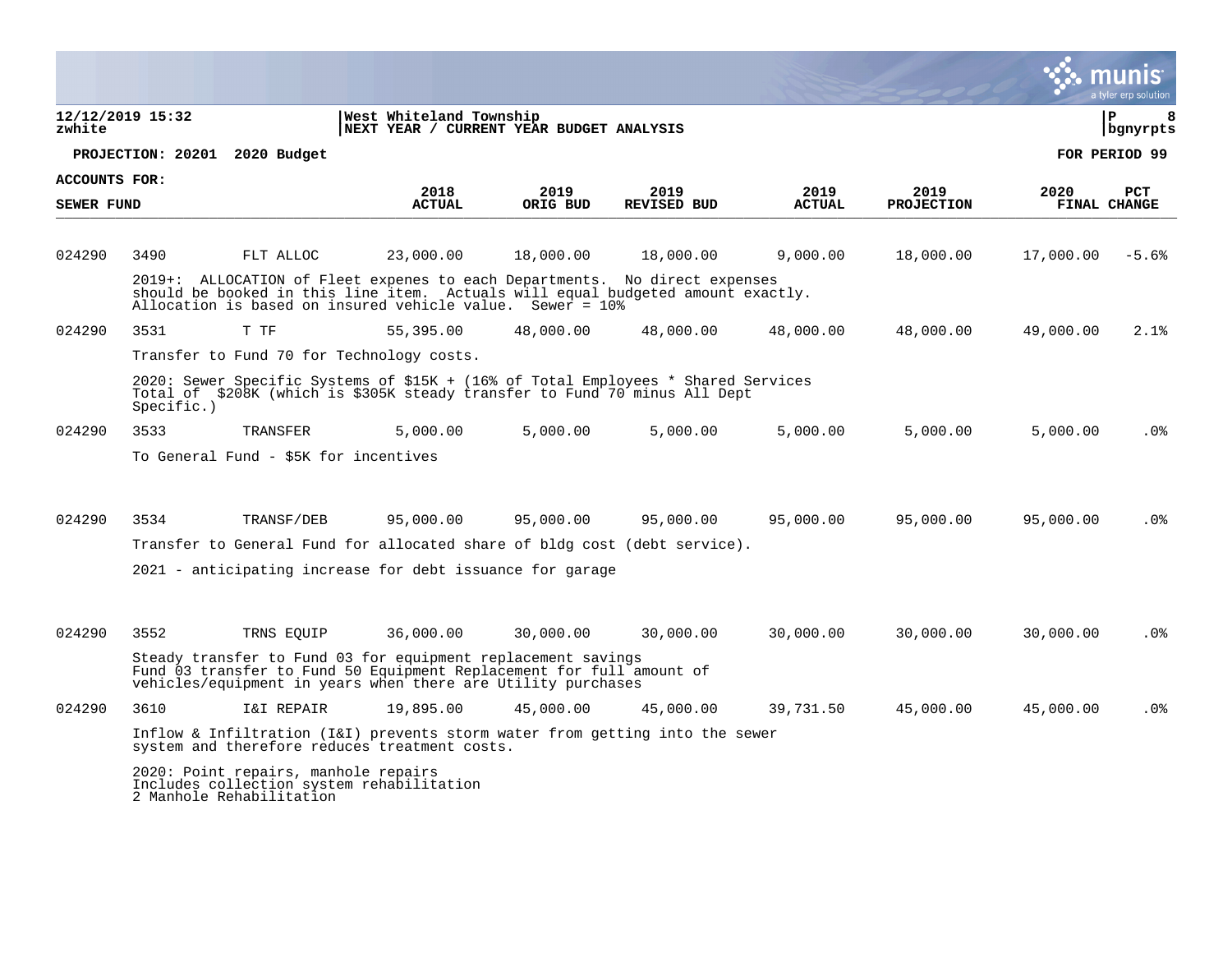|                   |                   |                                                                                                                                                                                                                                      |                                   |                                          |                                                  |                                               |                                 |                                 | munis<br>a tyler erp solution |
|-------------------|-------------------|--------------------------------------------------------------------------------------------------------------------------------------------------------------------------------------------------------------------------------------|-----------------------------------|------------------------------------------|--------------------------------------------------|-----------------------------------------------|---------------------------------|---------------------------------|-------------------------------|
| zwhite            | 12/12/2019 15:32  |                                                                                                                                                                                                                                      | West Whiteland Township           | NEXT YEAR / CURRENT YEAR BUDGET ANALYSIS |                                                  |                                               |                                 |                                 | l P<br>9<br>  bgnyrpts        |
|                   | PROJECTION: 20201 | 2020 Budget                                                                                                                                                                                                                          |                                   |                                          |                                                  |                                               |                                 |                                 | FOR PERIOD 99                 |
| ACCOUNTS FOR:     |                   |                                                                                                                                                                                                                                      | 2018                              | 2019                                     | 2019                                             | 2019                                          | 2019                            | 2020                            | <b>PCT</b>                    |
| <b>SEWER FUND</b> |                   |                                                                                                                                                                                                                                      | <b>ACTUAL</b>                     | ORIG BUD                                 | <b>REVISED BUD</b>                               | <b>ACTUAL</b>                                 | <b>PROJECTION</b>               |                                 | FINAL CHANGE                  |
| 024290            | 3612              | ROOT CONTR                                                                                                                                                                                                                           | 9,923.80                          | 12,000.00                                | 12,000.00                                        | 10,242.40                                     | 12,000.00                       | 12,000.00                       | .0%                           |
| 024290            | 3620              | <b>BARKWAY</b>                                                                                                                                                                                                                       | 12,334.00                         | 41,000.00                                | 41,000.00                                        | .00                                           | 36,000.00                       | $15,000.00 - 63.4$              |                               |
|                   |                   | Pump Station (PS) maintenance for Barkway (East Goshen) flow from Mill Valley PS<br>2019 - Normal run-rate operating cost plus additional for Pump Station capital<br>improvements (\$22,000)<br>2020 - no capital projects expected |                                   |                                          |                                                  |                                               |                                 |                                 |                               |
| 024290            | 3807              | INVESTMENT                                                                                                                                                                                                                           | 16,382.92                         | 32,000.00                                | 32,000.00                                        | 18,723.84                                     | 18,000.00                       | $18,000.00 - 43.8$              |                               |
|                   |                   | Includes monthly bank, investment and credit card fees.<br>Credit card fees are coming in favorable to budget.                                                                                                                       |                                   |                                          |                                                  |                                               |                                 |                                 |                               |
| 024290            | 3990              | INFRASTRUC                                                                                                                                                                                                                           | 301,077.00                        | .00                                      | .00                                              | .00                                           | .00                             | .00                             | .0%                           |
| 024290            | 3991              | <b>BUILDING</b>                                                                                                                                                                                                                      | 68,956.00                         | .00                                      | .00                                              | .00                                           | .00                             | .00                             | .0 <sub>8</sub>               |
| 024290            | 3993              | MACH&EOUIP                                                                                                                                                                                                                           | 41,712.00                         | .00                                      | .00                                              | .00                                           | .00                             | .00                             | .0 <sub>8</sub>               |
| 024290            | 3995              | BUDGET CON                                                                                                                                                                                                                           | .00                               | 10,000.00                                | 10,000.00                                        | .00                                           | .00                             |                                 | $.00 - 100.0$                 |
|                   |                   | 2020+ not going to budget going forward.                                                                                                                                                                                             |                                   |                                          |                                                  |                                               |                                 |                                 |                               |
|                   | TOTAL SEWER FUND  |                                                                                                                                                                                                                                      | $-258, 177.13$                    | $-450,737.00$                            |                                                  | $-450,737.00 -1,689,586.87$                   | $-531, 385.00$                  | $-477,053.00$                   | 5.8%                          |
|                   |                   | TOTAL REVENUE<br>TOTAL EXPENSE                                                                                                                                                                                                       | $-4, 128, 592.35$<br>3,870,415.22 | $-5,938,800.00$<br>5,488,063.00          | 5,488,063.00                                     | $-5,938,800.00 -5,159,628.79$<br>3,470,041.92 | $-5,640,500.00$<br>5,109,115.00 | $-4,281,600.00$<br>3,804,547.00 | $-27.9%$<br>$-30.7%$          |
|                   |                   | GRAND TOTAL                                                                                                                                                                                                                          | $-258, 177.13$                    | $-450,737.00$                            |                                                  | $-450, 737.00 -1, 689, 586.87$                | $-531, 385.00$                  | $-477,053.00$                   | 5.8%                          |
|                   |                   |                                                                                                                                                                                                                                      |                                   |                                          | ** END OF REPORT - Generated by Zenobia White ** |                                               |                                 |                                 |                               |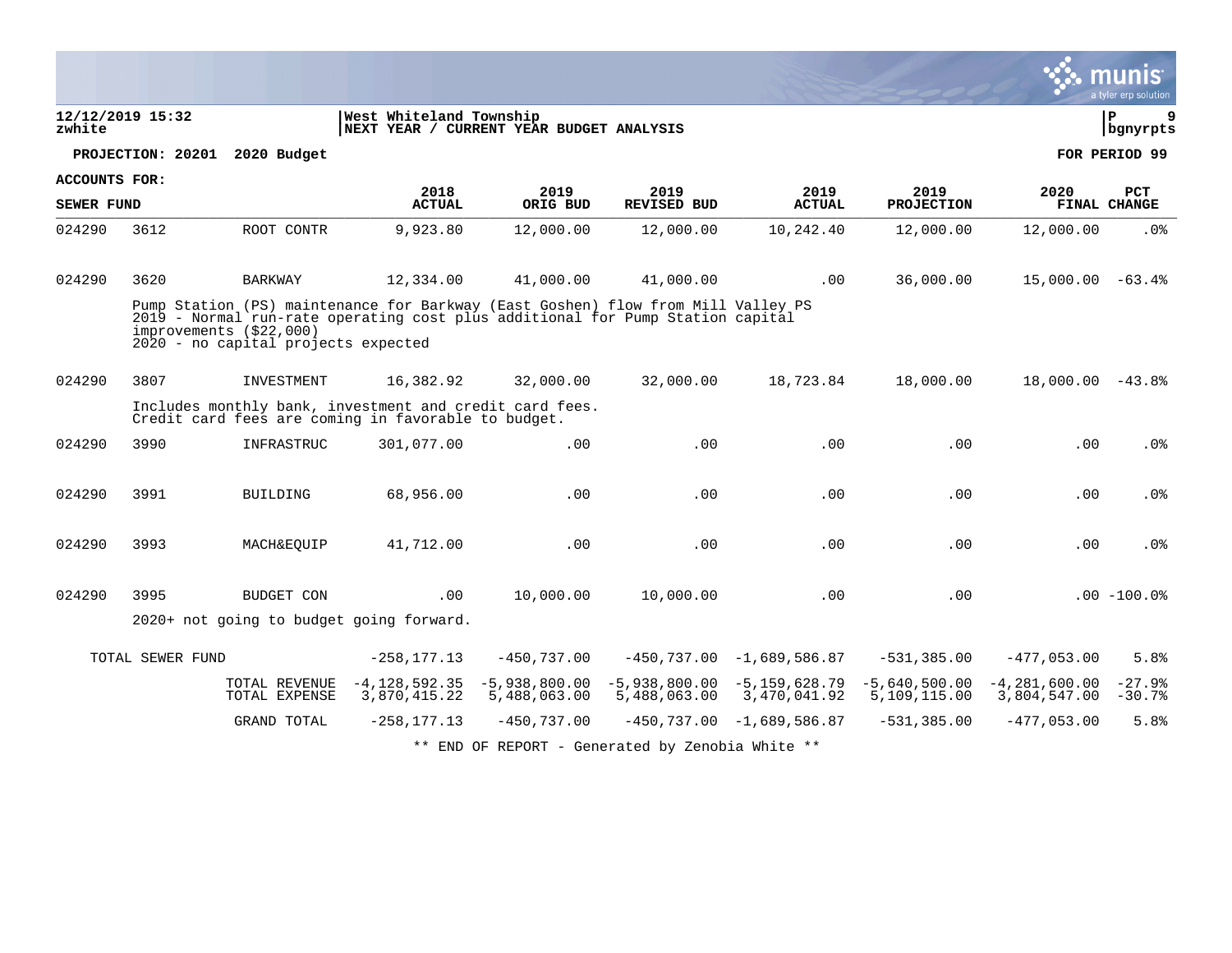|                      |                               |                                       |                                                                                                                                                                                                                                                                                   |                  |                            |                       |                           |                      | a tyler erp solution   |
|----------------------|-------------------------------|---------------------------------------|-----------------------------------------------------------------------------------------------------------------------------------------------------------------------------------------------------------------------------------------------------------------------------------|------------------|----------------------------|-----------------------|---------------------------|----------------------|------------------------|
| zwhite               | 12/12/2019 15:40              |                                       | West Whiteland Township<br>NEXT YEAR / CURRENT YEAR BUDGET ANALYSIS                                                                                                                                                                                                               |                  |                            |                       |                           |                      | ∣ P<br>1<br>  bgnyrpts |
|                      | PROJECTION: 20201 2020 Budget |                                       |                                                                                                                                                                                                                                                                                   |                  |                            |                       |                           |                      | FOR PERIOD 99          |
| <b>ACCOUNTS FOR:</b> | SEWER CONSTRUCTION FUND       |                                       | 2018<br><b>ACTUAL</b>                                                                                                                                                                                                                                                             | 2019<br>ORIG BUD | 2019<br><b>REVISED BUD</b> | 2019<br><b>ACTUAL</b> | 2019<br><b>PROJECTION</b> | 2020                 | PCT<br>FINAL CHANGE    |
| 033410               | 8510                          | INTEREST                              | $-125,952.78$                                                                                                                                                                                                                                                                     | $-127,000.00$    | $-127,000.00$              | $-245, 254.72$        | $-261,000.00$             | $-196,000.00$        | 54.3%                  |
| 033410               | 8514                          | UNREAL G/L                            | 543.73                                                                                                                                                                                                                                                                            | .00              | .00                        | $-1,324.69$           | .00                       | .00                  | $.0\%$                 |
|                      |                               |                                       | Not a planned item. Accounting requires mark-to-market treatment. All of our<br>investments will pay off in full, eliminating any unrealized entries.                                                                                                                             |                  |                            |                       |                           |                      |                        |
| 033410               | 8515                          | GAIN/LOSS                             | $-.01$                                                                                                                                                                                                                                                                            | .00              | .00.                       | $.00 \,$              | $.00 \,$                  | $.00 \,$             | .0%                    |
| 033640               | 8350                          | FED/STA/CO                            | $-100,000.00$                                                                                                                                                                                                                                                                     | $-106, 200.00$   | $-106, 200.00$             | .00                   | $.00 \,$                  | $-106, 200.00$       | .0 <sub>8</sub>        |
|                      |                               | PA Water & Sewer Grant.               | 2018: Cured in place (CIP; pipe improvements/sealing)<br>2019B: SCADA system (alarm and monitoring); gas detection for pump stations;<br>ventilation and other improvements at Grubbs Mill Pump Station.<br>2019P/2020B: Above was awarded but won't be reimbursement until 2020. |                  |                            |                       |                           |                      |                        |
| 033640               | 9515                          | TAP FEES                              | $-4,065,407.69$ $-1,600,000.00$ $-1,600,000.00$                                                                                                                                                                                                                                   |                  |                            | -646,210.54           | -598,511.00               | $-827,000.00 - 48.3$ |                        |
|                      |                               |                                       | Tapping fees paid to WWT for new connections. Tapping fees support capital<br>improvements to the infrastructure in West Whiteland (pump stations and pipes).                                                                                                                     |                  |                            |                       |                           |                      |                        |
|                      | budget was final.             | 2020B: Based on new development plans | 2019P: below budget because several developers paid in late 2018 after 2019                                                                                                                                                                                                       |                  |                            |                       |                           |                      |                        |
| 033800               | 7910                          | <b>TRANSFER</b>                       | $-36,000.00$                                                                                                                                                                                                                                                                      | $-30,000,00$     | $-30,000,00$               | $-30,000,00$          | $-30,000,00$              | $-30,000,00$         | .0%                    |
|                      |                               |                                       | Steady transfer from 02 Sewer Operating into 03 for new vehicle purchases.                                                                                                                                                                                                        |                  |                            |                       |                           |                      |                        |
| 033800               | 9460                          | MISC REV                              | $-312,000.00$                                                                                                                                                                                                                                                                     | .00              | .00                        | .00                   | .00                       | .00                  | $.0\%$                 |
|                      | contract.                     |                                       | 2018: 1x payment from Uwchlan for capacity catch-up in accordance with new                                                                                                                                                                                                        |                  |                            |                       |                           |                      |                        |
| 034350               | 3313                          | ENGINEERIN                            | 79,365.69                                                                                                                                                                                                                                                                         | 140,000.00       | 140,000.00                 | 37,169.91             | 49,000.00                 | 240,000.00           | 71.4%                  |
|                      |                               | See Capital Projects Plan             |                                                                                                                                                                                                                                                                                   |                  |                            |                       |                           |                      |                        |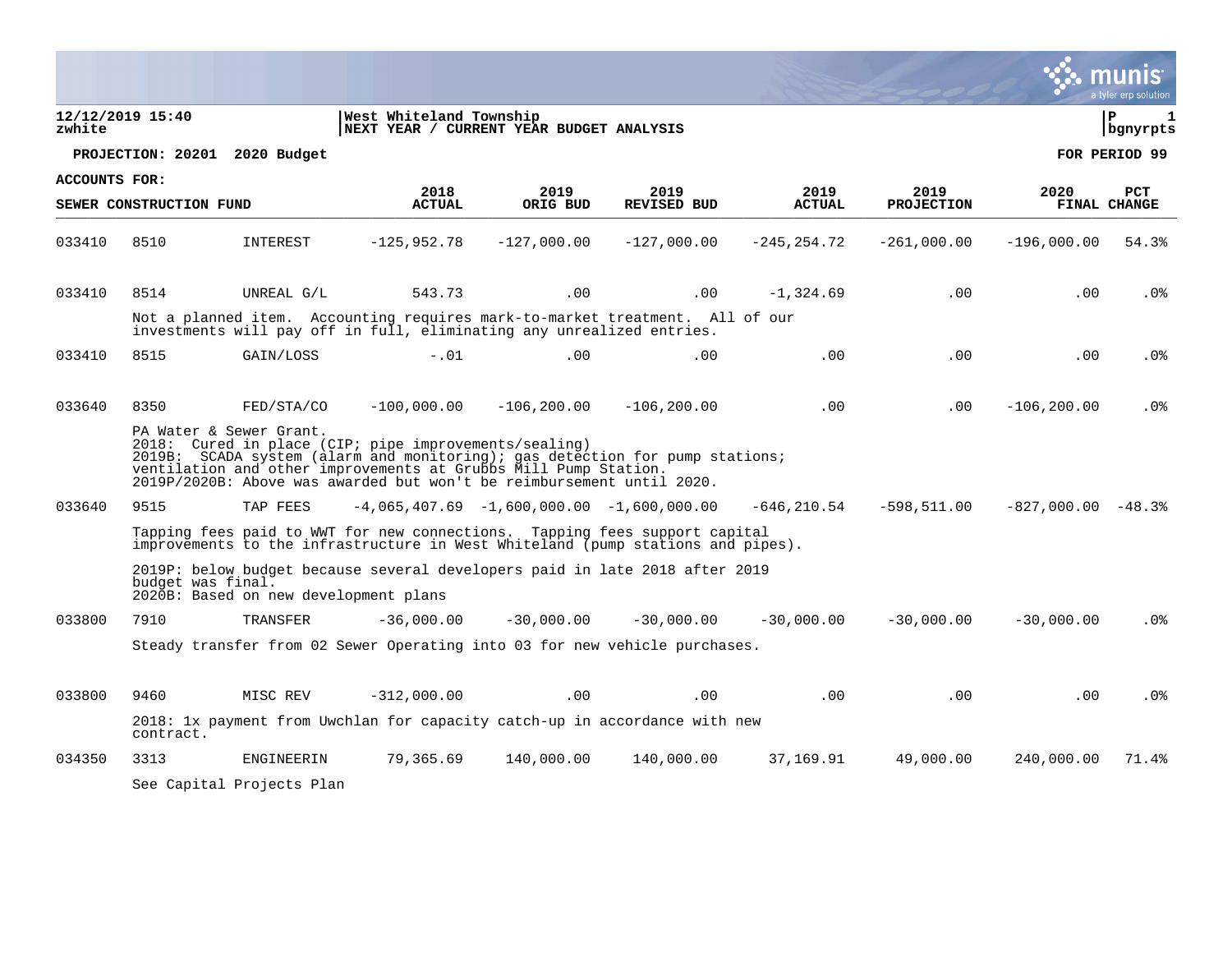|                      |                         |                                                                                                                                                           |                                                                     |                                 |                                                  |                               |                               |                                 | a tyler erp solution |
|----------------------|-------------------------|-----------------------------------------------------------------------------------------------------------------------------------------------------------|---------------------------------------------------------------------|---------------------------------|--------------------------------------------------|-------------------------------|-------------------------------|---------------------------------|----------------------|
| zwhite               | 12/12/2019 15:40        |                                                                                                                                                           | West Whiteland Township<br>NEXT YEAR / CURRENT YEAR BUDGET ANALYSIS |                                 |                                                  |                               |                               |                                 | l P<br>2<br>bgnyrpts |
|                      | PROJECTION: 20201       | 2020 Budget                                                                                                                                               |                                                                     |                                 |                                                  |                               |                               |                                 | FOR PERIOD 99        |
| <b>ACCOUNTS FOR:</b> |                         |                                                                                                                                                           | 2018                                                                | 2019                            | 2019                                             | 2019                          | 2019                          | 2020                            | <b>PCT</b>           |
|                      | SEWER CONSTRUCTION FUND |                                                                                                                                                           | <b>ACTUAL</b>                                                       | ORIG BUD                        | REVISED BUD                                      | <b>ACTUAL</b>                 | <b>PROJECTION</b>             |                                 | FINAL CHANGE         |
| 034350               | 3533                    | TRANSFER                                                                                                                                                  | 20,600.00                                                           | .00                             | .00                                              | .00                           | .00                           | .00                             | $.0\%$               |
|                      |                         | 2018 moved to 034350.3553                                                                                                                                 |                                                                     |                                 |                                                  |                               |                               |                                 |                      |
| 034350               | 3552                    | TRNS EQUIP                                                                                                                                                | .00                                                                 | 21,500.00                       | 21,500.00                                        | 21,500.00                     | 21,500.00                     | 300,000.00 1295.3%              |                      |
|                      |                         | 2020: Transfer to Equipment Replacement to pay for Jet Truck 2020 purchase.                                                                               |                                                                     |                                 |                                                  |                               |                               |                                 |                      |
|                      |                         | 2019: Moved from 3553                                                                                                                                     |                                                                     |                                 |                                                  |                               |                               |                                 |                      |
| 034350               | 3553                    | CAP TRNSFR                                                                                                                                                | 673,000.00                                                          | 2,550,000.00                    | 2,550,000.00                                     | 2,244,000.00                  | 2,244,000.00                  | $780,000.00 - 69.4$             |                      |
|                      | 2020:                   | \$200K transfer to Fund 02 for DARA capital costs.<br>\$580K transfer to Fund 02 for W. Goshen capital costs.                                             |                                                                     |                                 |                                                  |                               |                               |                                 |                      |
|                      | 2019:                   | \$194,000 transfer to Fund 02 for DARA capital costs<br>\$2,050,000 transfer to Fund 02 for W Goshen capital costs<br>(Equipment transfer moved to 3552.) |                                                                     |                                 |                                                  |                               |                               |                                 |                      |
| 034350               | 3702                    | CAP IMPROV                                                                                                                                                | 36,270.00                                                           | 880,000.00                      | 1,080,000.00                                     | 504,467.48                    | 618,000.00                    | 2,000,000.00                    | 85.2%                |
|                      |                         | See Capital Improvement Plan (CIP)                                                                                                                        |                                                                     |                                 |                                                  |                               |                               |                                 |                      |
| 034350               | 3807                    | INVESTMENT                                                                                                                                                | 831.37                                                              | 850.00                          | 850.00                                           | 695.89                        | 850.00                        | 850.00                          | $.0\%$               |
|                      |                         | Includes all sewer construction fund banking and investment fees.                                                                                         |                                                                     |                                 |                                                  |                               |                               |                                 |                      |
|                      |                         | TOTAL SEWER CONSTRUCTION FUN                                                                                                                              | $-3,828,749.69$                                                     | 1,729,150.00                    | 1,929,150.00                                     | 1,885,043.33                  | 2,043,839.00                  | 2,161,650.00                    | 12.1%                |
|                      |                         | TOTAL REVENUE<br>TOTAL EXPENSE                                                                                                                            | $-4,638,816.75$<br>810,067.06                                       | $-1,863,200.00$<br>3,592,350.00 | $-1,863,200.00$<br>3,792,350.00                  | $-922,789.95$<br>2,807,833.28 | $-889,511.00$<br>2,933,350.00 | $-1,159,200.00$<br>3,320,850.00 | $-37.8%$<br>$-12.4%$ |
|                      |                         | GRAND TOTAL                                                                                                                                               | $-3,828,749.69$                                                     | 1,729,150.00                    | 1,929,150.00                                     | 1,885,043.33                  | 2,043,839.00                  | 2,161,650.00                    | 12.1%                |
|                      |                         |                                                                                                                                                           |                                                                     |                                 | ** END OF REPORT - Generated by Zenobia White ** |                               |                               |                                 |                      |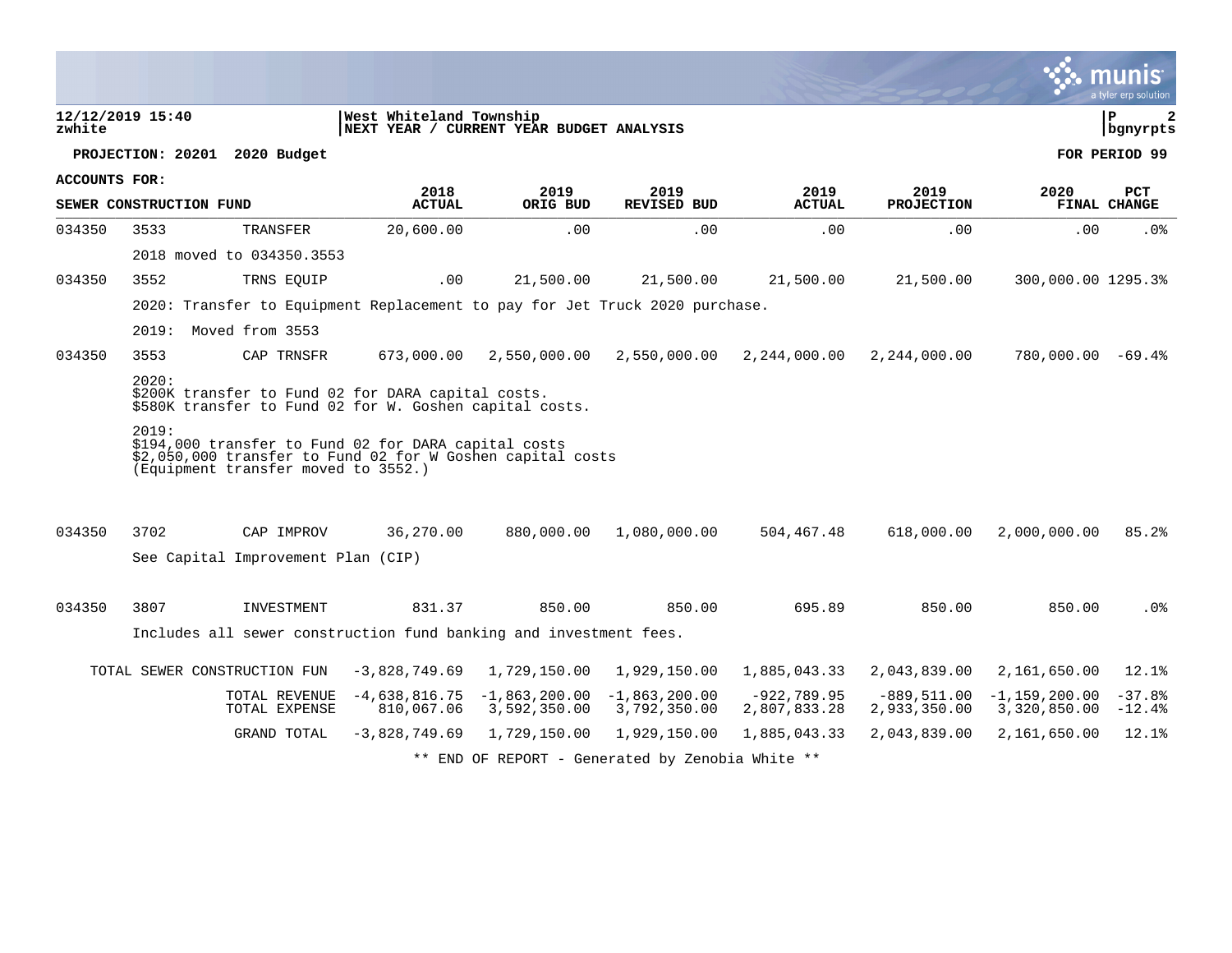# **WEST WHITELAND TOWNSHIP CAPITAL IMPROVEMENTS PLAN**

|                                                                                                                                                                                                      | <b>Funding</b>                      | <b>PY Actual</b> | <b>2019 Bud</b>                  | 2019 Proj                        | <b>2020 Bud</b>            | 2021      | 2022      | 2023     | $2024+$     |
|------------------------------------------------------------------------------------------------------------------------------------------------------------------------------------------------------|-------------------------------------|------------------|----------------------------------|----------------------------------|----------------------------|-----------|-----------|----------|-------------|
| <b>SEWER CONSTRUCTION FUND (03)</b><br><b>Clover Mill Force Main</b><br>Pipe on Boot Road Bridge (67% WWT, 33% UT)                                                                                   | \$756,000                           | \$46,000         | \$10,000                         | \$0                              | \$710,000                  |           |           |          |             |
| Inflow & Infiltration (Cured-in-Place Pipe)<br>Cured-in-Place Pipe<br>Study to identify other sources of I&I                                                                                         | \$790,000<br>\$670,000<br>\$130,000 |                  | \$200,000                        | \$260,000                        | \$400,000<br>\$130,000     |           |           |          |             |
| <b>Pump Station Upgrades per CIP</b>                                                                                                                                                                 | \$2,295,688                         |                  |                                  |                                  |                            |           |           |          |             |
| <b>Priority Upgrades</b><br>SCADA alarm notification in all PS<br>Gas detection in all PS<br>Grubbs Mill wet well ventilation<br>PA Small Water and Sewer Grant (awarded)<br>Sewer Construction Fund | \$174,600<br>\$106,200<br>\$68,400  |                  | \$64,500<br>\$34,500<br>\$34,500 | \$113,000<br>\$17,000<br>\$7,600 | \$0<br>\$6,000<br>\$31,000 |           |           |          |             |
| Route 100 (incl generator)                                                                                                                                                                           | \$515,088                           | \$40,088         | \$720,000                        | \$210,000                        | \$265,000                  |           |           |          |             |
| <b>Grubbs Mill</b>                                                                                                                                                                                   | \$710,000                           |                  | \$70,000                         | \$20,000                         | \$690,000                  |           |           |          |             |
| <b>Clover Mill</b>                                                                                                                                                                                   | \$700,000                           |                  |                                  |                                  | \$50,000                   | \$350,000 | \$300,000 |          |             |
| <b>Mill Valley</b>                                                                                                                                                                                   | \$81,000                            |                  |                                  |                                  |                            |           |           | \$46,000 | \$35,000    |
| <b>Whiteland Woods</b>                                                                                                                                                                               | \$115,000                           |                  |                                  |                                  |                            |           |           |          | \$115,000   |
| <b>West Goshen Treatment Plant</b>                                                                                                                                                                   | \$3,319,252                         | \$589,252        | \$2,400,000                      | \$2,050,000                      | \$600,000                  | \$80,000  |           |          |             |
| <b>DARA Treatment Plant</b><br>Future expansion after 2024                                                                                                                                           | \$5,000,000                         |                  |                                  |                                  |                            |           |           |          | \$5,000,000 |
| <b>SEWER FUND SUBTOTAL</b>                                                                                                                                                                           | \$12,160,940                        | \$675,340        | \$3,533,500                      | \$2,677,600                      | \$2,882,000                | \$430,000 | \$300,000 | \$46,000 | \$5,150,000 |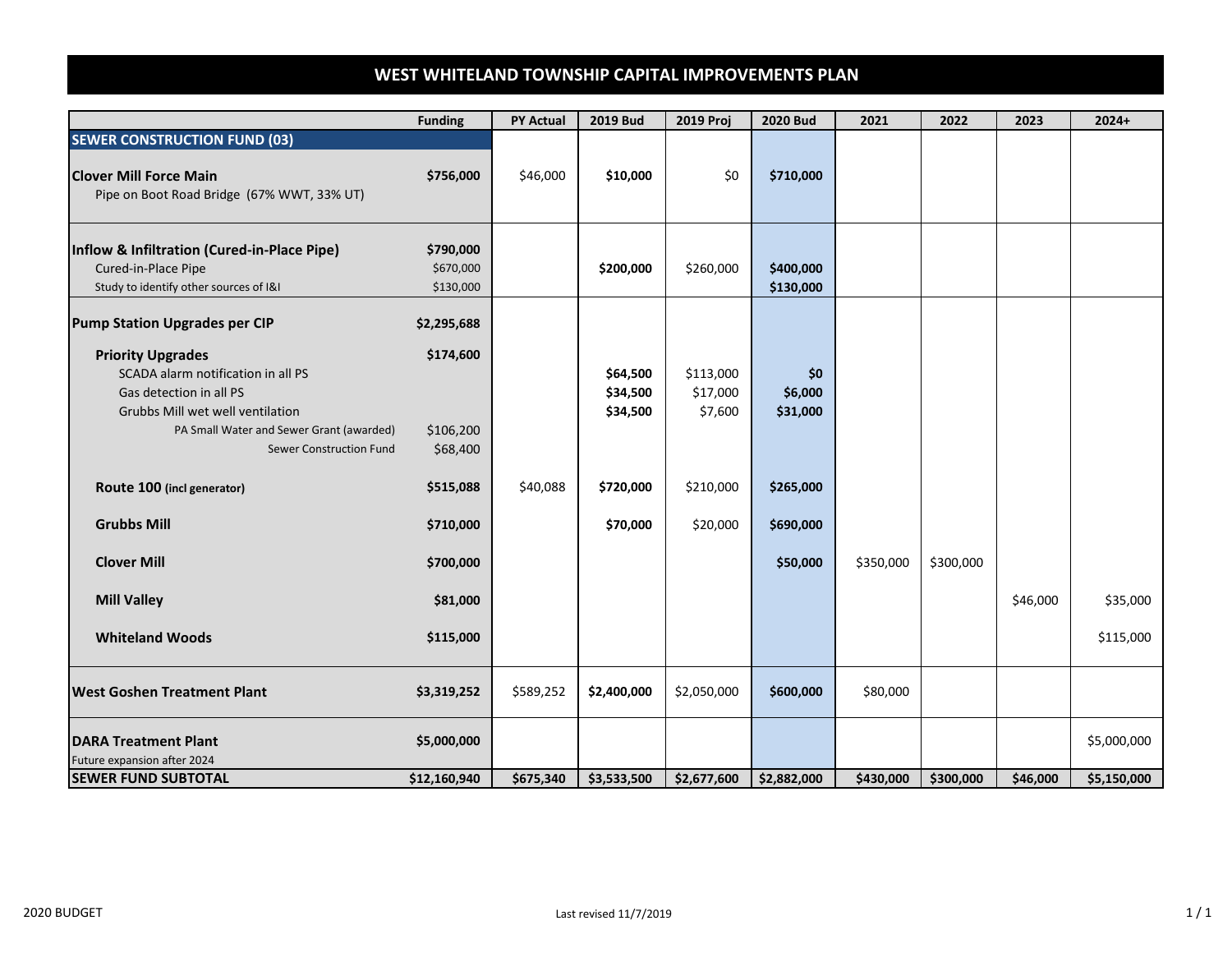## **SOLID WASTE**

Finance Staff is responsible for the administration of residential trash and recycling collection. Administration includes oversight of the contracts with the trash hauler (Charles Blosenski) and recycling hauler (A.J. Blosenski), billing all residential households in the "Pay as You Throw" trash program for the Solid Waste Fee, distributing trash bags for resale at participating retail outlets, reporting for the state recycling grant, monitoring for compliance with state regulations and promotion of recycling efforts.

Staffing: ½ FTE Boards and Commissions: Public Services Commission (PSC)

#### **2020 SOLID WASTE SUMMARY**

Homeowners pay for trash and recycling collection via a \$49/year solid waste fee and buying trash bags at \$2.50/bag. The more trash they throw away, the more they pay – hence "pay as you throw." The Pay As You Throw (PAYT) system has been successful in incentivizing recycling and keeping costs to homeowners lower than that of neighboring municipalities. West Whiteland has one of the highest recycling rates in the state and one of the least expensive trash and recycling programs in the area. Results from the 2019 survey of residents demonstrated strong support for staying with the program.

West Whiteland's costs for disposing of recycled material has increased over the last couple years. The recycling market has been in turmoil since China increased its quality standards and therefore reduced the amount of recycled material that it is purchasing from the United States. We saw an \$80K per year increase in the cost of recycling for the 2019 and 2020 hauler contract.

To begin to offset higher recycling costs, staff is recommending a small \$5/year increase in the annual fee for 2020 but no change in the price of trash bags. This fee increase is the first in 7 years.

The Township will go to bid in 2020 for trash and recycling hauler contracts for 2021+. When those bids are in hand, Supervisors and staff will be able to determine whether any future fee increases are necessary.

### **2020 GOALS**

- Recommending \$5 increase to help offset increasing costs. The annual trash and recycling fee has remained at \$49 since 2013.
- Go to bid for three-year collection of residential trash and recycling.
- Keep trash bag costs at \$2.50/bag.
- Go to bid for two-year supply of trash bags.
- Continue to educate residents regarding the collection of trash vs. recycling material to prevent contamination of recycled material.
- Refine and promote use of Recycling Coach (\$1,000), an online search tool and app for residents to look up an item and help them with disposal information.

#### **2019 ACCOMPLISHMENTS**

- 1. Installing Recycling Coach software (\$1,400), an online search tool and app for residents to look up an item and help them with disposal information. It will go live in December 2019.
- 2. Community recycling education with regards to acceptable recycling material and to discourage trash inadvertently being thrown into recycling containers.
- 3. A residential trash & recycling survey was conducted, and the results support staying with PAYT.
- 4. Coordinated electronics recycling event for residents.
- 5. Submitted 904 Performance Grant to DEP with an one hundred-fifty ton increase from the previous year.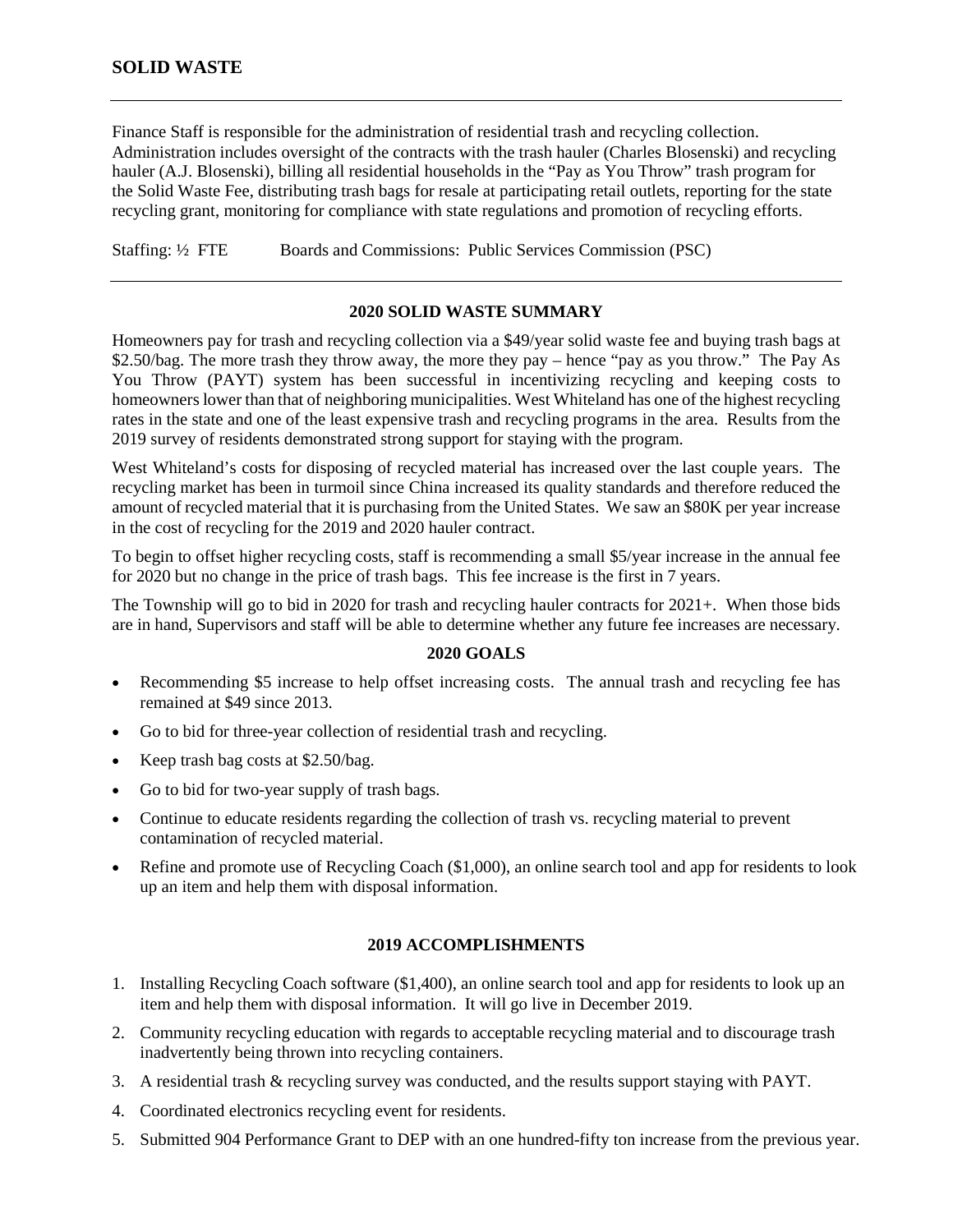|                              |                  |                                 |                                                                                                                                                                                                                                         |                  |                            |                       |                           |                    | a tyler erp solution              |
|------------------------------|------------------|---------------------------------|-----------------------------------------------------------------------------------------------------------------------------------------------------------------------------------------------------------------------------------------|------------------|----------------------------|-----------------------|---------------------------|--------------------|-----------------------------------|
| zwhite                       | 12/12/2019 15:41 |                                 | West Whiteland Township<br>NEXT YEAR / CURRENT YEAR BUDGET ANALYSIS                                                                                                                                                                     |                  |                            |                       |                           |                    | ∣ P<br>$\mathbf{1}$<br>  bgnyrpts |
|                              |                  | PROJECTION: 20201 2020 Budget   |                                                                                                                                                                                                                                         |                  |                            |                       |                           |                    | FOR PERIOD 99                     |
| ACCOUNTS FOR:<br>SOLID WASTE |                  |                                 | 2018<br><b>ACTUAL</b>                                                                                                                                                                                                                   | 2019<br>ORIG BUD | 2019<br><b>REVISED BUD</b> | 2019<br><b>ACTUAL</b> | 2019<br><b>PROJECTION</b> | 2020               | PCT<br>FINAL CHANGE               |
| 123410                       | 8510             | INTEREST                        | $-2,921.01$                                                                                                                                                                                                                             | $-2,500.00$      | $-2,500.00$                | $-6,799.80$           | $-6,000.00$               | $-5,000.00$ 100.0% |                                   |
|                              |                  | 2020B: lower interest rates     |                                                                                                                                                                                                                                         |                  |                            |                       |                           |                    |                                   |
| 123540                       | 8539             | RECYCLING-                      | $-96.629.81$                                                                                                                                                                                                                            | $-76,000.00$     | $-76,000,00$               | $-276, 353.40$        | $-276, 353.00$            | $-98,000.00$       | 28.9%                             |
|                              | 2019:            |                                 | Received 2 years of 904 Grants in 2019 due to catch up from State (2016<br>~\$70K, 2017 ~\$104K increase due to higher payout rate). No grant received in<br>2017, which created 3-year lag. Should remain on 2-year lag going forward. |                  |                            |                       |                           |                    |                                   |
|                              |                  | to more contamination).         | 2020B: Recycling tonnage from 2018 not final yet. Decrease from grant for 2017<br>volume due to increase in residual (waste) rate assumed by State (15% to 20% due                                                                      |                  |                            |                       |                           |                    |                                   |
|                              |                  |                                 | Chester County Household Hazardous Waste collection grant \$2,323                                                                                                                                                                       |                  |                            |                       |                           |                    |                                   |
| 123620                       | 7910             | TRANSFER                        | $-200,000.00$                                                                                                                                                                                                                           | $-52,000.00$     | $-52,000.00$               | .00                   | .00                       |                    | $.00 - 100.0$                     |
|                              | Litigation.      |                                 | 2018: BOS Approved Reimbursement from General Fund for Legal Fees for Bag<br>2019B: Transfer from Public Services Fund 65 to cover operating loss<br>2019P: Transfer not needed because of DEP catch up with recycling grant            |                  |                            |                       |                           |                    |                                   |
| 123640                       | 9375             | SALE OF RE                      | $-536,725.00$                                                                                                                                                                                                                           | $-490,000.00$    | $-490,000.00$              | $-509, 392.50$        | $-520,000.00$             | $-525,000.00$      | 7.1%                              |
|                              |                  | Same price per bag since 2013   | Sale of bags. \$2.50/bag $(-\$.05$ for vendor), almost 200K bags per year.                                                                                                                                                              |                  |                            |                       |                           |                    |                                   |
|                              |                  |                                 | 2020: Increase in revenue due to new homes.                                                                                                                                                                                             |                  |                            |                       |                           |                    |                                   |
| 123640                       | 9377             | HAULING-LI                      | $-125.00$                                                                                                                                                                                                                               | $-200.00$        | $-200.00$                  | $-275.00$             | $-275.00$                 | $-275.00$          | 37.5%                             |
|                              |                  |                                 | Hauling license paid by recycling haulers in township.                                                                                                                                                                                  |                  |                            |                       |                           |                    |                                   |
| 123640                       | 9460             | MISC REV                        | $-6, 759.59$                                                                                                                                                                                                                            | .00              | .00                        | $-6,811.42$           | $-6,811.42$               | $-6,800.00$        | $.0\%$                            |
|                              | P-card rebate    |                                 |                                                                                                                                                                                                                                         |                  |                            |                       |                           |                    |                                   |
| 123640                       | 9467             | <b>BINS</b>                     | $-1,065.00$                                                                                                                                                                                                                             | $-800.00$        | $-800.00$                  | $-2,160.00$           | $-2,000.00$               | $-2,000.00$ 150.0% |                                   |
|                              |                  | Recycling Bin Sales; up in 2019 | Cost to produce bins mostly covered by 2017 Advertising Revenue (on bins) \$6,000                                                                                                                                                       |                  |                            |                       |                           |                    |                                   |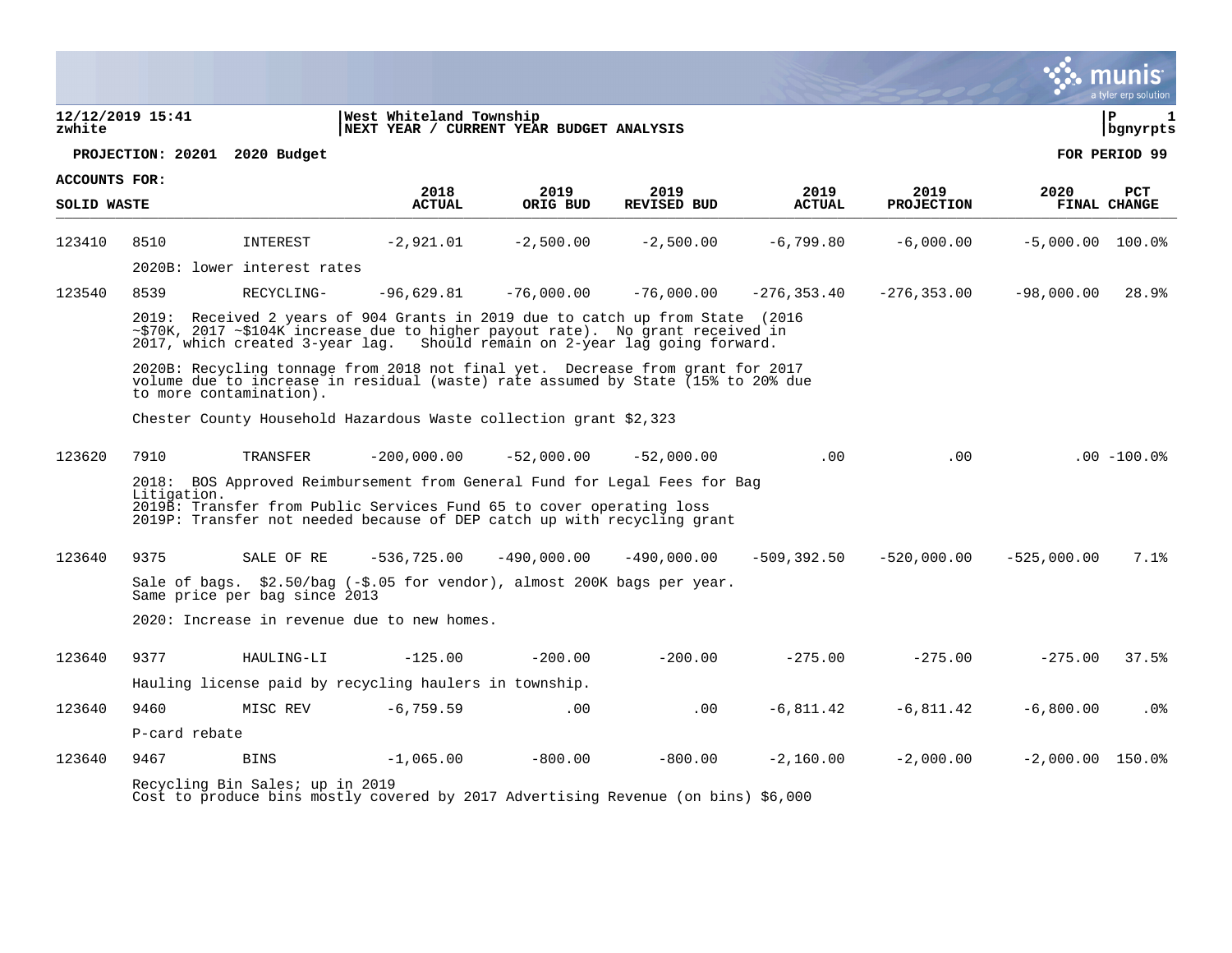|                      |                                     |            |                         |                                                                                   |                            |                       |                           |               | a tyler erp solution   |
|----------------------|-------------------------------------|------------|-------------------------|-----------------------------------------------------------------------------------|----------------------------|-----------------------|---------------------------|---------------|------------------------|
| zwhite               | 12/12/2019 15:41                    |            | West Whiteland Township | NEXT YEAR / CURRENT YEAR BUDGET ANALYSIS                                          |                            |                       |                           |               | l P<br>2<br>  bgnyrpts |
|                      | PROJECTION: 20201 2020 Budget       |            |                         |                                                                                   |                            |                       |                           |               | FOR PERIOD 99          |
| <b>ACCOUNTS FOR:</b> |                                     |            |                         |                                                                                   |                            |                       |                           |               |                        |
| <b>SOLID WASTE</b>   |                                     |            | 2018<br><b>ACTUAL</b>   | 2019<br>ORIG BUD                                                                  | 2019<br><b>REVISED BUD</b> | 2019<br><b>ACTUAL</b> | 2019<br><b>PROJECTION</b> | 2020          | PCT<br>FINAL CHANGE    |
| 123640               | 9481                                | REC/EXPS   | $-194,026.83$           | $-212,000.00$                                                                     | $-212.000.00$              | $-212.489.96$         | $-213,000.00$             | $-215,000.00$ | 1.4%                   |
|                      | new households.                     |            |                         | 2019P: Increase from 2018 due to one-time adjustment in 2018 plus small number of |                            |                       |                           |               |                        |
|                      | development.                        |            |                         | 2020B: Continue to see a small number of new households added due to new          |                            |                       |                           |               |                        |
| 123640               | 9482                                | SW LATE    | $-2,535.35$             | $-1,800.00$                                                                       | $-1,800.00$                | $-2,961.68$           | $-3,000.00$               | $-2,700.00$   | 50.0%                  |
|                      |                                     |            |                         | Installment 2 & 3 late fees each estimated $@ 80$ of 1st installment.             |                            |                       |                           |               |                        |
| 124310               | 3002                                | PENSION    | 6,706.00                | 1,933.00                                                                          | 1,933.00                   | 1,962.00              | 1,962.00                  | 3,053.00      | 57.9%                  |
|                      |                                     |            |                         | Salary and benefits split 50%/50% Solid Waste and Finance                         |                            |                       |                           |               |                        |
| 124310               | 3003                                | WС         | 41.04                   | .00                                                                               | .00                        | .00                   | .00                       | .00           | .0%                    |
|                      | 2019 Merged w/Finance (014050.3003) |            |                         |                                                                                   |                            |                       |                           |               |                        |
| 124310               | 3110                                | SALARIES   | 26,545.09               | 32,692.00                                                                         | 32,692.00                  | 29, 255.89            | 31,000.00                 | 32,000.00     | $-2.1%$                |
|                      |                                     |            |                         | 2019 - Combined Part Time (3144) with Full Time (3110); included FICA             |                            |                       |                           |               |                        |
| 124310               | 3153                                | DISABILITY | 136.07                  | 150.00                                                                            | 150.00                     | 128.48                | 116.80                    | 150.00        | .0 <sub>8</sub>        |
|                      | 2018:<br>member.                    |            |                         | Salary and benefits split 50%/50% Solid Waste and Finance for 1 team              |                            |                       |                           |               |                        |
| 124310               | 3158                                | LIFE INS   | 136.88                  | 130.00                                                                            | 130.00                     | 133.59                | 121.58                    | 200.00        | 53.8%                  |
|                      | member.                             |            |                         | 2018: Salary and benefits split 50%/50% Solid Waste and Finance for 1 team        |                            |                       |                           |               |                        |
| 124310               | 3161                                | FICA       | 2,175.76                | .00                                                                               | .00                        | .00                   | .00                       | .00           | .0%                    |
|                      | member.                             |            |                         | 2018: Salary and benefits split 50%/50% Solid Waste and Finance for 1 team        |                            |                       |                           |               |                        |
|                      | 2019: MERGED INTO 3110              |            |                         |                                                                                   |                            |                       |                           |               |                        |
| 124310               | 3183                                | OVERTIME   | 299.68                  | 500.00                                                                            | 500.00                     | 387.23                | 340.00                    | 500.00        | .0 <sub>8</sub>        |
|                      | Community Events                    |            |                         |                                                                                   |                            |                       |                           |               |                        |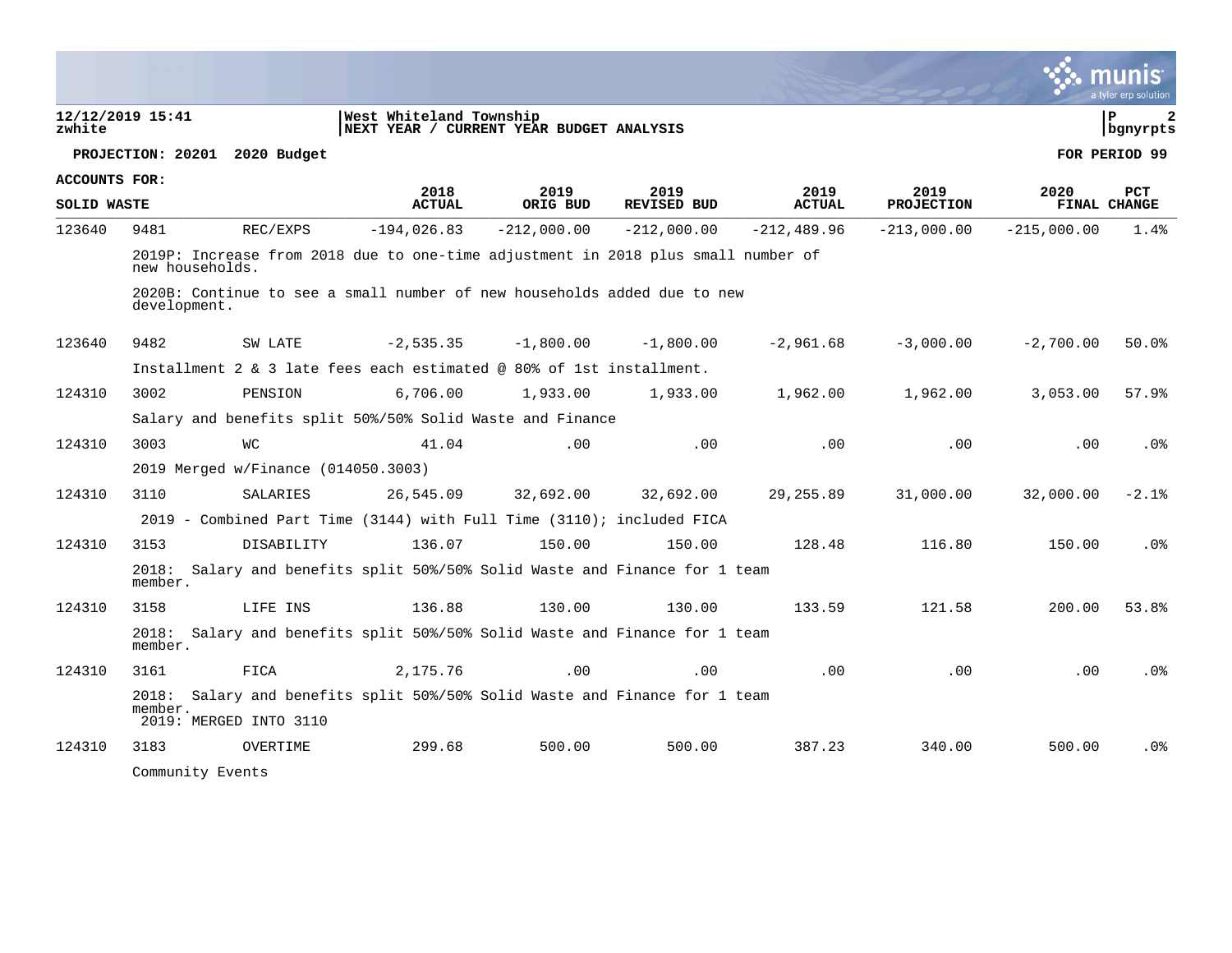|                      |                  |                                                                                         |                                                                     |                  |                                                                                                                                                                 |                       |                           |                   | a tyler erp solution |
|----------------------|------------------|-----------------------------------------------------------------------------------------|---------------------------------------------------------------------|------------------|-----------------------------------------------------------------------------------------------------------------------------------------------------------------|-----------------------|---------------------------|-------------------|----------------------|
| zwhite               | 12/12/2019 15:41 |                                                                                         | West Whiteland Township<br>NEXT YEAR / CURRENT YEAR BUDGET ANALYSIS |                  |                                                                                                                                                                 |                       |                           |                   | l P<br>3<br>bgnyrpts |
|                      |                  | PROJECTION: 20201 2020 Budget                                                           |                                                                     |                  |                                                                                                                                                                 |                       |                           |                   | FOR PERIOD 99        |
| <b>ACCOUNTS FOR:</b> |                  |                                                                                         |                                                                     |                  |                                                                                                                                                                 |                       |                           |                   |                      |
| <b>SOLID WASTE</b>   |                  |                                                                                         | 2018<br><b>ACTUAL</b>                                               | 2019<br>ORIG BUD | 2019<br><b>REVISED BUD</b>                                                                                                                                      | 2019<br><b>ACTUAL</b> | 2019<br><b>PROJECTION</b> | 2020              | PCT<br>FINAL CHANGE  |
| 124310               | 3210             | OFFICE SUP                                                                              | 735.68                                                              | 1,100.00         | 1,100.00                                                                                                                                                        | 861.95                | 1,000.00                  | 1,100.00          | .0%                  |
|                      | business cards   | Non-collection notices: \$900.                                                          |                                                                     |                  | Includes office supplies, envelopes, copy paper, postage machine supplies,                                                                                      |                       |                           |                   |                      |
| 124310               | 3245             | SUPPLIES                                                                                | 26, 483. 13                                                         | 26,200.00        | 26,200.00                                                                                                                                                       | .00                   | 26,200.00                 | 27,200.00         | 3.8%                 |
|                      |                  | Trash Bags 1 year supply 200,000 bags \$27,000<br>Recycled products for Earth Day \$200 |                                                                     |                  |                                                                                                                                                                 |                       |                           |                   |                      |
| 124310               | 3314             | SOLICITORS                                                                              | 246.25                                                              | .00              | .00                                                                                                                                                             | .00                   | 420.00                    | 500.00            | .0%                  |
|                      | PORTNOFF FEES    |                                                                                         |                                                                     |                  |                                                                                                                                                                 |                       |                           |                   |                      |
| 124310               | 3321             | TELEPHONE                                                                               | 95.76                                                               | .00              | .00                                                                                                                                                             | .00                   | .00                       | .00               | .0 <sub>8</sub>      |
| 124310               | 3325             | POSTAGE                                                                                 | 1,029.23                                                            | .00              | .00                                                                                                                                                             | .00                   | .00                       | .00               | .0 <sub>8</sub>      |
|                      |                  |                                                                                         |                                                                     |                  |                                                                                                                                                                 |                       |                           |                   |                      |
| 124310               | 3340             | COMMUNICAT                                                                              | .00                                                                 | 1,650.00         | 1,650.00                                                                                                                                                        | 693.51                | 1,000.00                  | $1,100.00 - 33.3$ |                      |
|                      |                  |                                                                                         |                                                                     |                  | 2020: \$500 postage, \$400 sewer billing postage, \$200 sewer billing printing<br>2019: Incorporates postage (3325), printing $(3342)$ , and advertising (3341) |                       |                           |                   |                      |
| 124310               | 3341             | ADVERTISIN                                                                              | 328.64                                                              | .00              | .00                                                                                                                                                             | .00                   | .00                       | .00               | .0%                  |
|                      |                  |                                                                                         |                                                                     |                  |                                                                                                                                                                 |                       |                           |                   |                      |
| 124310               | 3342             | PRINTING                                                                                | 361.34                                                              | .00              | .00                                                                                                                                                             | .00                   | .00                       | .00               | .0 <sub>8</sub>      |
|                      |                  |                                                                                         |                                                                     |                  |                                                                                                                                                                 |                       |                           |                   |                      |
| 124310               | 3351             | PROPERTY I                                                                              | 3,454.00                                                            | .00              | .00                                                                                                                                                             | .00                   | .00                       | .00               | .0%                  |
| 124310               | 3352             | LIABILITY                                                                               | 2,836.00                                                            | .00              | .00                                                                                                                                                             | .00                   | .00                       | .00               | .0%                  |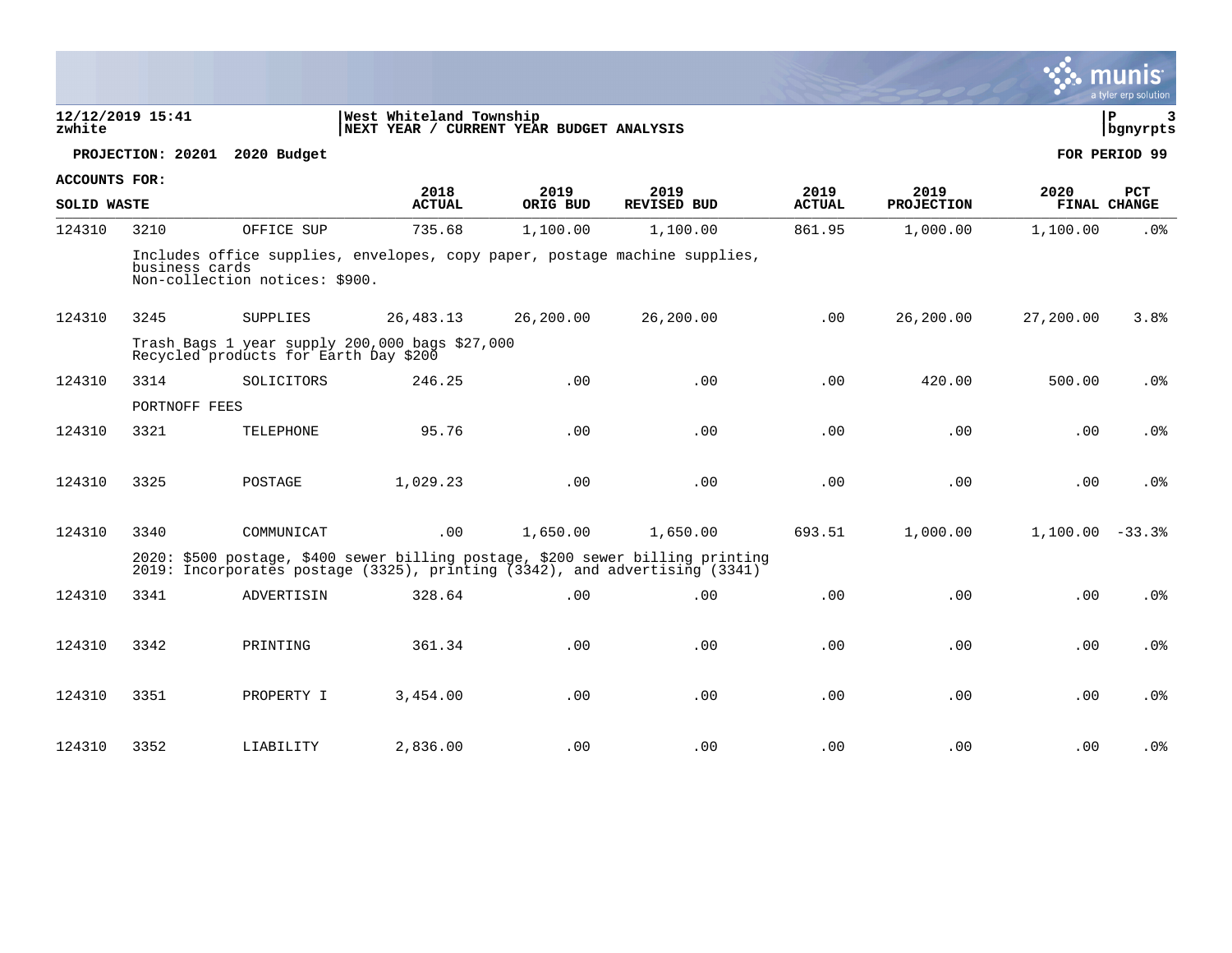|                      |                                                                      |                                                                                                                                                                                       |                  |                            |                       |                           |            | a tyler erp solution       |
|----------------------|----------------------------------------------------------------------|---------------------------------------------------------------------------------------------------------------------------------------------------------------------------------------|------------------|----------------------------|-----------------------|---------------------------|------------|----------------------------|
| zwhite               | 12/12/2019 15:41                                                     | West Whiteland Township<br>NEXT YEAR / CURRENT YEAR BUDGET ANALYSIS                                                                                                                   |                  |                            |                       |                           |            | l P<br>bgnyrpts            |
|                      | PROJECTION: 20201 2020 Budget                                        |                                                                                                                                                                                       |                  |                            |                       |                           |            | FOR PERIOD 99              |
| <b>ACCOUNTS FOR:</b> |                                                                      |                                                                                                                                                                                       |                  |                            |                       |                           |            |                            |
| <b>SOLID WASTE</b>   |                                                                      | 2018<br><b>ACTUAL</b>                                                                                                                                                                 | 2019<br>ORIG BUD | 2019<br><b>REVISED BUD</b> | 2019<br><b>ACTUAL</b> | 2019<br><b>PROJECTION</b> | 2020       | <b>PCT</b><br>FINAL CHANGE |
| 124310               | UTILITIES<br>3361                                                    | .00                                                                                                                                                                                   | 100.00           | 100.00                     | 82.87                 | 100.00                    |            | $.00 - 100.0$              |
|                      |                                                                      | 2020B cost of telephone is merged into Finance                                                                                                                                        |                  |                            |                       |                           |            |                            |
| 124310               | 3365<br>SOLID WAST                                                   | 179,980.98                                                                                                                                                                            | 179,000.00       | 179,000.00                 | 182,387.96            | 190,000.00                | 201,000.00 | 12.3%                      |
|                      | 2019 TIPPING FEES:<br>Leaves $(522/ton)$ X 165 tons = $53,630$       | Waste $(\frac{567}{ton})$ X 2,600 tons = \$174,200<br>Branches (\$49/ton) X 100 tons = \$4,900<br>Mattresses & bulk items (\$69/ton & \$8/matress or boxspring, est. 60 items = \$800 |                  |                            |                       |                           |            |                            |
|                      |                                                                      | 2020: ChesCo Solid Waste Auth. est. \$2/ton increase for all tipping fees                                                                                                             |                  |                            |                       |                           |            |                            |
|                      |                                                                      | Household hazardous waste collection, with 50% reimbursement = \$5,000                                                                                                                |                  |                            |                       |                           |            |                            |
| 124310               | 3420<br><b>DUES</b>                                                  | 150.00                                                                                                                                                                                | 175.00           | 175.00                     | 150.00                | 150.00                    |            | $150.00 - 14.38$           |
|                      |                                                                      | PROFESSIONAL RECYCLERING OF PA (PROP) \$175                                                                                                                                           |                  |                            |                       |                           |            |                            |
| 124310               | 3422<br>TRA/SE/SCH                                                   | $.00 \ \rm$                                                                                                                                                                           | 1,000.00         | 1,000.00                   | 750.00                | 750.00                    | 1,000.00   | $.0\%$                     |
|                      | 2019: moved from 3419                                                | PROFESSIONAL RECYCLING OF PA (PROP)CONFERENCE                                                                                                                                         |                  |                            |                       |                           |            |                            |
| 124310               | 3450<br>CONTRACTED                                                   | 506,019.22                                                                                                                                                                            | 587,100.00       | 587,100.00                 | 587,100.00            | 588,500.00                | 588,500.00 | .2%                        |
|                      | 2020 WASTE OPTION YEAR 2 \$289,372.40<br>2020 RECYCLING \$296,499.84 | 30 YD ROLL OFF FOR YARD DEBRIS DROP OFF \$199/CONTAINER X 6 - \$1194                                                                                                                  |                  |                            |                       |                           |            |                            |
|                      |                                                                      | $2019+$ : Recycle Coach software for website and app (\$1400/yr)                                                                                                                      |                  |                            |                       |                           |            |                            |
| 124310               | T TF<br>3531                                                         | 4,030.00                                                                                                                                                                              | 2,000.00         | 2,000.00                   | 2,000.00              | 2,000.00                  | 2,000.00   | .0%                        |
|                      | Transfer to Technology Fund.                                         |                                                                                                                                                                                       |                  |                            |                       |                           |            |                            |
|                      | Dept Specific.)                                                      | 2019: Solid Waste Specific Systems of \$2K + (1% of Total Employees * Shared<br>Services Total of \$208K (which is \$305K steady transfer to Fund 70 minus All                        |                  |                            |                       |                           |            |                            |
|                      |                                                                      | 2020B: Addition of Recycling Coach Website lookup to support recycling education.                                                                                                     |                  |                            |                       |                           |            |                            |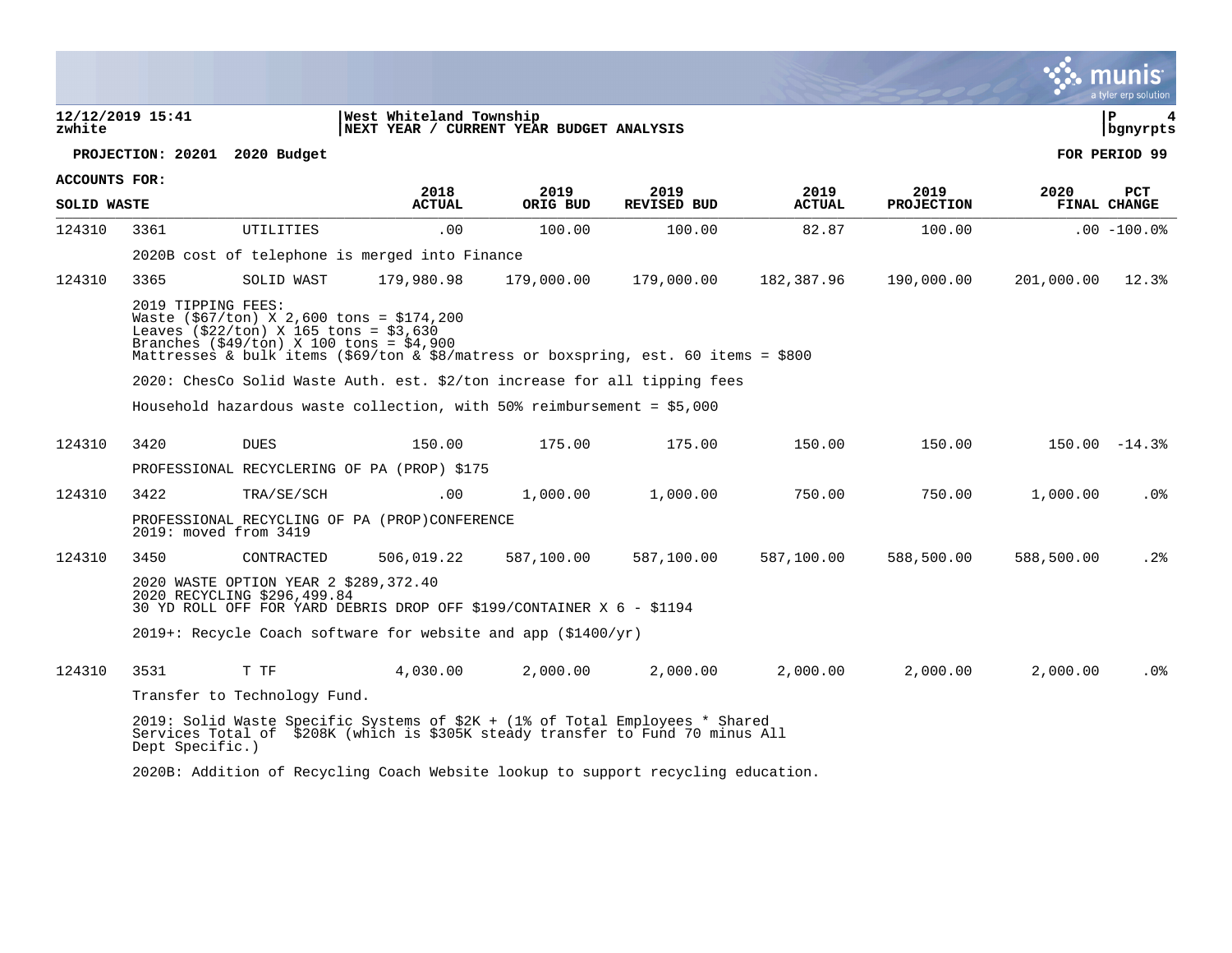|                              |                   |                                |                                             |                              |                              |                               |                               |                             | munis <b>m</b><br>a tyler erp solution |
|------------------------------|-------------------|--------------------------------|---------------------------------------------|------------------------------|------------------------------|-------------------------------|-------------------------------|-----------------------------|----------------------------------------|
| zwhite                       | 12/12/2019 15:41  |                                | West Whiteland Township<br> NEXT YEAR /     | CURRENT YEAR BUDGET ANALYSIS |                              |                               |                               |                             | P<br>bgnyrpts                          |
|                              | PROJECTION: 20201 | 2020 Budget                    |                                             |                              |                              |                               |                               |                             | FOR PERIOD 99                          |
| ACCOUNTS FOR:<br>SOLID WASTE |                   |                                | 2018<br><b>ACTUAL</b>                       | 2019<br>ORIG BUD             | 2019<br><b>REVISED BUD</b>   | 2019<br><b>ACTUAL</b>         | 2019<br><b>PROJECTION</b>     | 2020<br><b>FINAL</b>        | PCT<br><b>CHANGE</b>                   |
| 124310                       | 3807              | INVESTMENT                     | 541.53                                      | 500.00                       | 500.00                       | 597.51                        | 700.00                        | 700.00                      | 40.0%                                  |
|                              |                   |                                | Includes monthly bank and credit card fees. |                              |                              |                               |                               |                             |                                        |
|                              | TOTAL SOLID WASTE |                                | $-278, 455.31$                              | $-1,070.00$                  | $-1,070.00$                  | $-210,752.77$                 | $-183,079.04$                 | $4,378.00 - 509.28$         |                                        |
|                              |                   | TOTAL REVENUE<br>TOTAL EXPENSE | $-1,040,787.59$<br>762,332.28               | $-835, 300.00$<br>834,230.00 | $-835, 300.00$<br>834,230.00 | $-1,017,243.76$<br>806,490.99 | $-1,027,439.42$<br>844,360.38 | $-854,775.00$<br>859,153.00 | 2.3%<br>3.0%                           |
|                              |                   | GRAND TOTAL                    | $-278, 455.31$                              | $-1,070.00$                  | $-1,070.00$                  | $-210,752.77$                 | $-183,079.04$                 | $4,378.00 - 509.28$         |                                        |
|                              |                   |                                |                                             |                              |                              |                               |                               |                             |                                        |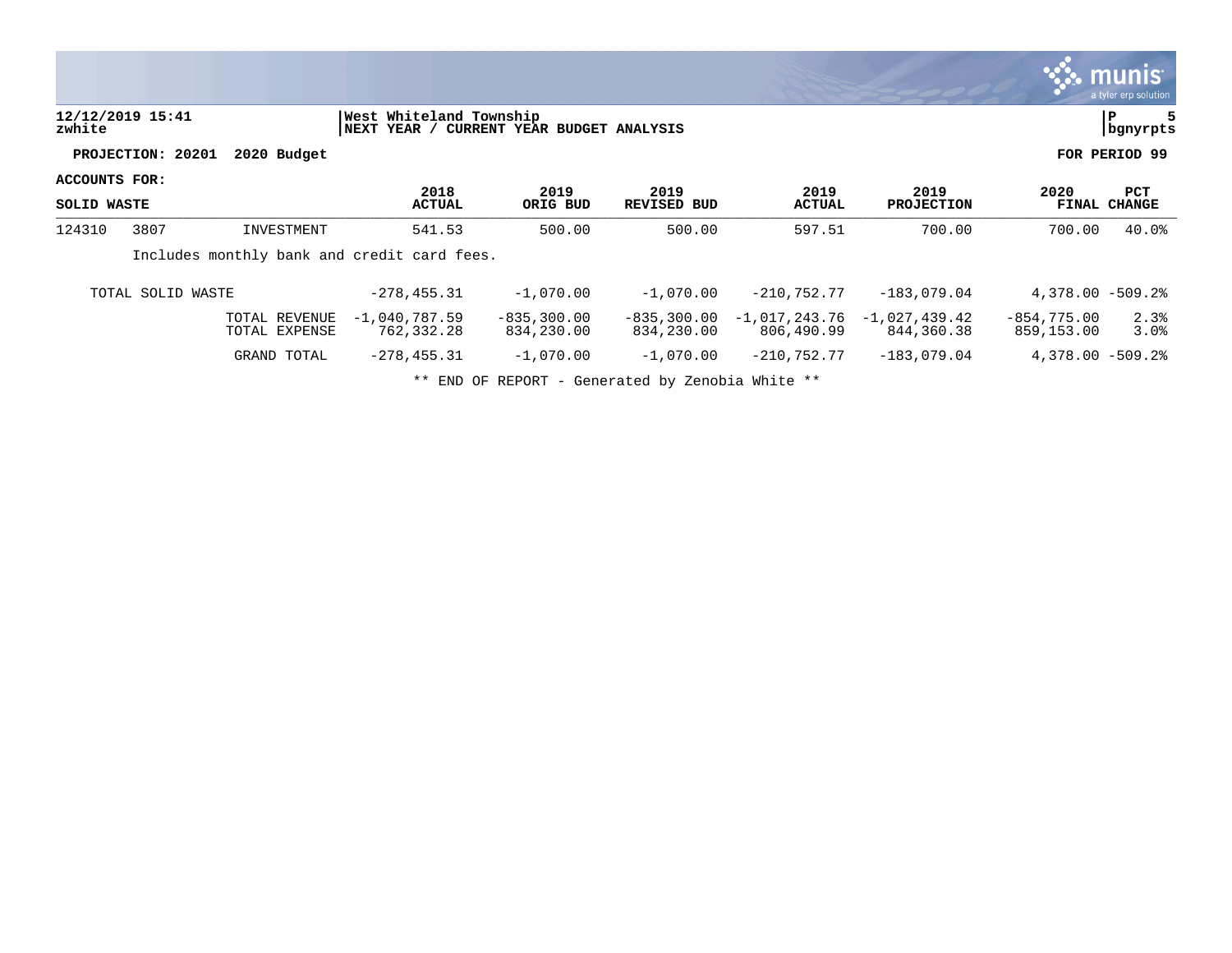|                      |                   |                                                           |                                                                                                                                                                                                                   |               |                    |               |                           |                    | mu<br>a tyler erp solution |
|----------------------|-------------------|-----------------------------------------------------------|-------------------------------------------------------------------------------------------------------------------------------------------------------------------------------------------------------------------|---------------|--------------------|---------------|---------------------------|--------------------|----------------------------|
| zwhite               | 12/12/2019 15:42  |                                                           | West Whiteland Township<br>NEXT YEAR / CURRENT YEAR BUDGET ANALYSIS                                                                                                                                               |               |                    |               |                           |                    | ΙP<br>1<br>bgnyrpts        |
|                      |                   | PROJECTION: 20201 2020 Budget                             |                                                                                                                                                                                                                   |               |                    |               |                           |                    | FOR PERIOD 99              |
| <b>ACCOUNTS FOR:</b> |                   |                                                           | 2018                                                                                                                                                                                                              | 2019          | 2019               | 2019          |                           | 2020               | <b>PCT</b>                 |
|                      | LIQUID FUELS FUND |                                                           | <b>ACTUAL</b>                                                                                                                                                                                                     | ORIG BUD      | <b>REVISED BUD</b> | <b>ACTUAL</b> | 2019<br><b>PROJECTION</b> |                    | FINAL CHANGE               |
| 353410               | 8510              | INTEREST                                                  | $-15, 215.48$                                                                                                                                                                                                     | $-17,000.00$  | $-17,000.00$       | $-16, 302.93$ | $-19,000.00$              | $-14,000.00 -17.6$ |                            |
|                      |                   |                                                           | Rates higher than budget for 2019 but have gone down for 2020.                                                                                                                                                    |               |                    |               |                           |                    |                            |
| 353540               | 8560              | STATE AID                                                 | $-574,608.40$                                                                                                                                                                                                     | $-575,000.00$ | $-575,000.00$      | $-588,737.04$ | $-588,737.00$             | $-562,774.00$      | $-2.1$ $8$                 |
|                      | dedications.      |                                                           | State Aid Liquid Fuels - based on mileage and population.<br>2020B: estimate is provided by the state, decrease likely from lower gas tax<br>revenue (source of this grant). Small potential upside from new road |               |                    |               |                           |                    |                            |
| 353620               | 9460              | MISC REV                                                  | .00                                                                                                                                                                                                               | .00           | .00                | $-53.24$      | .00                       | .00                | . 0 %                      |
| 354380               | 3456              | TRAFFIC SI                                                | 260,232.77                                                                                                                                                                                                        | 120,000.00    | 120,000.00         | 57,680.62     | 70,000.00                 | 145,000.00         | 20.8%                      |
|                      |                   | 2017 moved from 354380.4330                               |                                                                                                                                                                                                                   |               |                    |               |                           |                    |                            |
|                      | Pavement Markings | \$25,000<br>bidding of multi-year contract                | Traffic signal repairs and maintenance \$55,000; rate increase accounts for                                                                                                                                       |               |                    |               |                           |                    |                            |
|                      |                   | Carried forward from 2019:<br>increased project bid cost) | Match for Green Light Go Grants (other half in Public Service Fund 65)<br>Ship & Swedesford traffic signal improvements - $$45,274$ (Includes Twp share of<br>Battery backup, generator hookups - \$18,300        |               |                    |               |                           |                    |                            |
| 354380               | 3533              | TRANSFER                                                  | 12,600.00                                                                                                                                                                                                         | .00           | .00                | .00           | $.00 \,$                  | .00                | $.0\%$                     |
| 354380               | 3668              | DRAINAGE                                                  | 5, 192. 13                                                                                                                                                                                                        | 15,000.00     | 15,000.00          | 22,574.10     | 24,000.00                 | $10,000.00 - 33.3$ |                            |
|                      |                   | 2020 - Oriole Drive drainage structure                    |                                                                                                                                                                                                                   |               |                    |               |                           |                    |                            |
|                      |                   |                                                           | 2019 Increase due to Tapestry Circle pipe clean-up following big storms                                                                                                                                           |               |                    |               |                           |                    |                            |
| 354380               | 4310              | STRT CLEAN                                                | 15,480.00                                                                                                                                                                                                         | 18,000.00     | 18,000.00          | 16,896.00     | 16,896.00                 | 20,000.00          | 11.1%                      |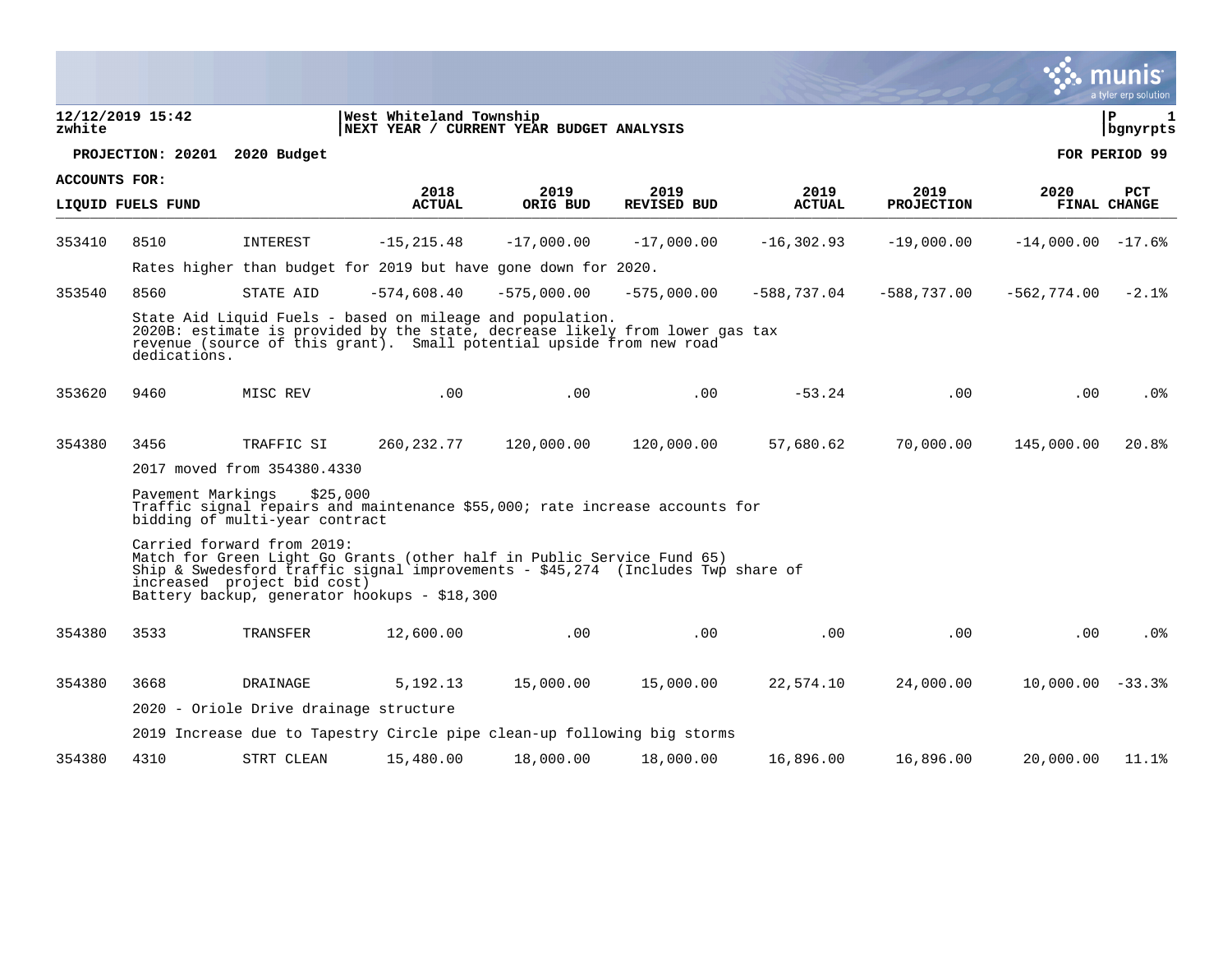|                      |                         |                                                                                  |                                                                      |                             |                             |                             |                             |                             | a tyler erp solution       |
|----------------------|-------------------------|----------------------------------------------------------------------------------|----------------------------------------------------------------------|-----------------------------|-----------------------------|-----------------------------|-----------------------------|-----------------------------|----------------------------|
| zwhite               | 12/12/2019 15:42        |                                                                                  | West Whiteland Township<br> NEXT YEAR / CURRENT YEAR BUDGET ANALYSIS |                             |                             |                             |                             |                             | ${\bf P}$<br>bgnyrpts      |
|                      | PROJECTION: 20201       | 2020 Budget                                                                      |                                                                      |                             |                             |                             |                             |                             | FOR PERIOD 99              |
| <b>ACCOUNTS FOR:</b> | LIQUID FUELS FUND       |                                                                                  | 2018<br><b>ACTUAL</b>                                                | 2019<br>ORIG BUD            | 2019<br><b>REVISED BUD</b>  | 2019<br><b>ACTUAL</b>       | 2019<br><b>PROJECTION</b>   | 2020                        | <b>PCT</b><br>FINAL CHANGE |
| 354380               | 4320                    | WINTER MAI                                                                       | 81,757.84                                                            | 60,000.00                   | 60,000.00                   | 46, 316. 15                 | 60,000.00                   | 60,000.00                   | .0%                        |
|                      |                         | Based on 4-year average of salt/brine usage<br>Equipment rental for snow removal |                                                                      |                             |                             |                             |                             |                             |                            |
| 354380               | 4380                    | MAINTENANC                                                                       | 132,696.30                                                           | 25,000.00                   | 25,000.00                   | 71,395.41                   | 100,000.00                  | 25,000.00                   | .0%                        |
|                      |                         | Crack sealer, quide rail, road repairs                                           |                                                                      |                             |                             |                             |                             |                             |                            |
|                      |                         | 2019 - Paid 2018 expenses for Clover Mill Road sinkhole project in 2019          |                                                                      |                             |                             |                             |                             |                             |                            |
| 354390               | 3679                    | OVERLAY                                                                          | 201, 248.21                                                          | 350,000.00                  | 350,000.00                  | 324, 912. 73                | 324, 912. 73                | 350,000.00                  | .0 <sup>8</sup>            |
|                      |                         | Estimated project cost for mill and overlay projects.                            |                                                                      |                             |                             |                             |                             |                             |                            |
|                      | TOTAL LIQUID FUELS FUND |                                                                                  | 119,383.37                                                           | $-4,000.00$                 | $-4,000.00$                 | $-65, 318.20$               | $-11,928.27$                | $33,226.00 -930.78$         |                            |
|                      |                         | TOTAL REVENUE<br>TOTAL EXPENSE                                                   | $-589, 823.88$<br>709, 207. 25                                       | $-592.000.00$<br>588,000.00 | $-592,000.00$<br>588,000.00 | $-605.093.21$<br>539,775.01 | $-607,737.00$<br>595,808.73 | $-576.774.00$<br>610,000.00 | $-2.6%$<br>3.7%            |
|                      |                         | GRAND TOTAL                                                                      | 119,383.37                                                           | $-4,000.00$                 | $-4,000.00$                 | $-65, 318.20$               | $-11,928.27$                | 33, 226.00 -930.7%          |                            |
|                      |                         |                                                                                  |                                                                      |                             |                             |                             |                             |                             |                            |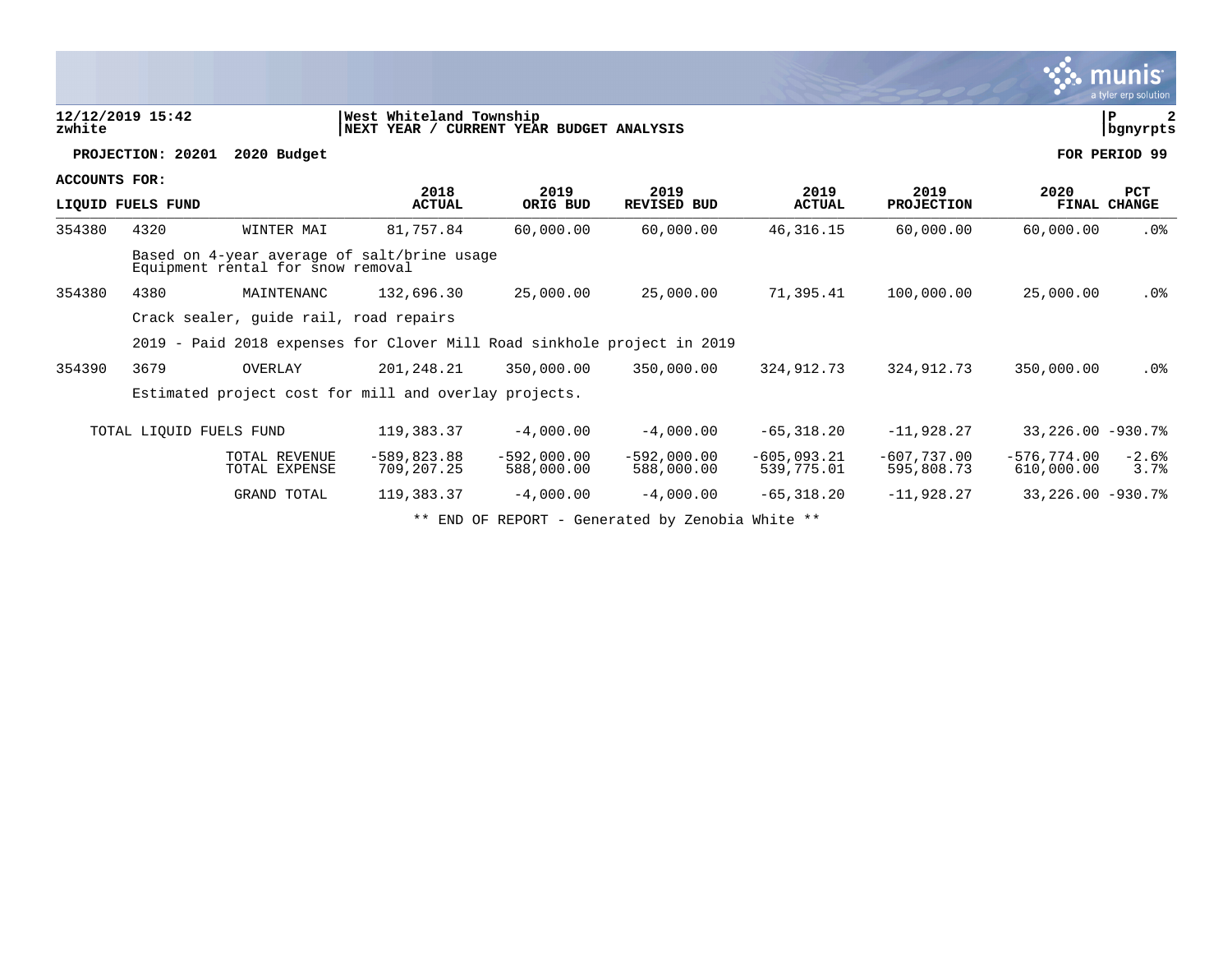|                      |                               |                                        |                                                                                                                                                        |               |                    |               |                   |                     | munis<br>a tyler erp solution |
|----------------------|-------------------------------|----------------------------------------|--------------------------------------------------------------------------------------------------------------------------------------------------------|---------------|--------------------|---------------|-------------------|---------------------|-------------------------------|
| zwhite               | 12/12/2019 15:43              |                                        | West Whiteland Township<br>NEXT YEAR / CURRENT YEAR BUDGET ANALYSIS                                                                                    |               |                    |               |                   |                     | l P<br>1<br>  bgnyrpts        |
|                      | PROJECTION: 20201 2020 Budget |                                        |                                                                                                                                                        |               |                    |               |                   |                     | FOR PERIOD 99                 |
| <b>ACCOUNTS FOR:</b> |                               |                                        | 2018                                                                                                                                                   | 2019          | 2019               | 2019          | 2019              | 2020                | PCT                           |
|                      | POST RETIREMENT MEDICAL FUND  |                                        | <b>ACTUAL</b>                                                                                                                                          | ORIG BUD      | <b>REVISED BUD</b> | <b>ACTUAL</b> | <b>PROJECTION</b> |                     | FINAL CHANGE                  |
| 403410               | 8510                          | INTEREST                               | $-38.542.93$                                                                                                                                           | $-3,800,00$   | $-3,800.00$        | $-40.667.70$  | $-52,000.00$      | $-3,200.00 -15.8$   |                               |
|                      |                               | dividends, which we do not budget for. | 2020B: Includes interest for Fund 40, which we budget for<br>2019P: Includes interest for Fund 40 and, per auditor, and all OPEB trust                 |               |                    |               |                   |                     |                               |
| 403410               | 8514                          | UNREAL G/L                             | 163,721.77                                                                                                                                             | .00           | .00                | $-220,023.99$ | .00               | .00                 | .0%                           |
|                      |                               |                                        | This is the OPEB trust unrealized (gain)/loss (which reflects change in market<br>value that is not locked in). We do not budget or project this.      |               |                    |               |                   |                     |                               |
| 403410               | 8515                          | GAIN/LOSS                              | $-27.796.51$                                                                                                                                           | .00           | .00                | $-37,966.82$  | $-35, 919.16$     | .00                 | .0 <sub>8</sub>               |
|                      |                               |                                        | This is the OPEB trust Realized (Gain)/Loss (which are gains or losses that are<br>locked in after a given fund share is sold). We do not budget this. |               |                    |               |                   |                     |                               |
| 403800               | 7910                          | CONTR OPEB                             | $-450, 384.00$                                                                                                                                         | $-285,000.00$ | $-285,000.00$      | $-285,000.00$ | $-285,000.00$     | $-245,000.00 -14.0$ |                               |
|                      | OPEB trust.                   |                                        | General Fund transfer to cover retiree medical and life expenses and funding of                                                                        |               |                    |               |                   |                     |                               |
| 404500               | 3152                          | <b>DENTAL</b>                          | 239.55                                                                                                                                                 | .00           | .00                | .00           | .00               | .00                 | .0%                           |
| 404500               | 3156                          | HEALTH INS                             | 215,226.41                                                                                                                                             | 110,500.00    | 110,500.00         | 106,348.95    | 110,000.00        | 115,000.00          | 4.1%                          |
|                      |                               | 2020: Includes \$5k PUD contingency.   |                                                                                                                                                        |               |                    |               |                   |                     |                               |
|                      |                               |                                        | 2019 - Merged with Medical (3156) are Dental (3152) and HRA (3157)                                                                                     |               |                    |               |                   |                     |                               |
|                      |                               |                                        | Budget reflects 4.7% premium increase (net of rate stablization fund and DVIT<br>multi-trust discount) and anticipated # retirees                      |               |                    |               |                   |                     |                               |
| 404500               | 3157                          | <b>HRA</b>                             | 15,788.06                                                                                                                                              | .00           | .00                | .00           | .00               | .00                 | .0 <sub>8</sub>               |
|                      |                               |                                        | $2019$ - Merged with Medical (3156) are Dental (3152) and HRA (3157).                                                                                  |               |                    |               |                   |                     |                               |
| 404500               | 3158                          | LIFE INS                               | 2,129.65                                                                                                                                               | 2,300.00      | 2,300.00           | 2,233.91      | 2,600.00          | 3,500.00            | 52.2%                         |
|                      |                               |                                        | Future years based on est. 5% increase and anticipated # retirees                                                                                      |               |                    |               |                   |                     |                               |
| 404500               | 3307                          | <b>ACTUARY</b>                         | 2,200.00                                                                                                                                               | 7,000.00      | 7,000.00           | 6,000.00      | 6,000.00          |                     | $.00 - 100.0$                 |
|                      |                               |                                        | GASB 45 Actuarial Valuation required in 2019, based on funding and liabilities as<br>of 1/1/2019. Valuation will be done every 2 years.                |               |                    |               |                   |                     |                               |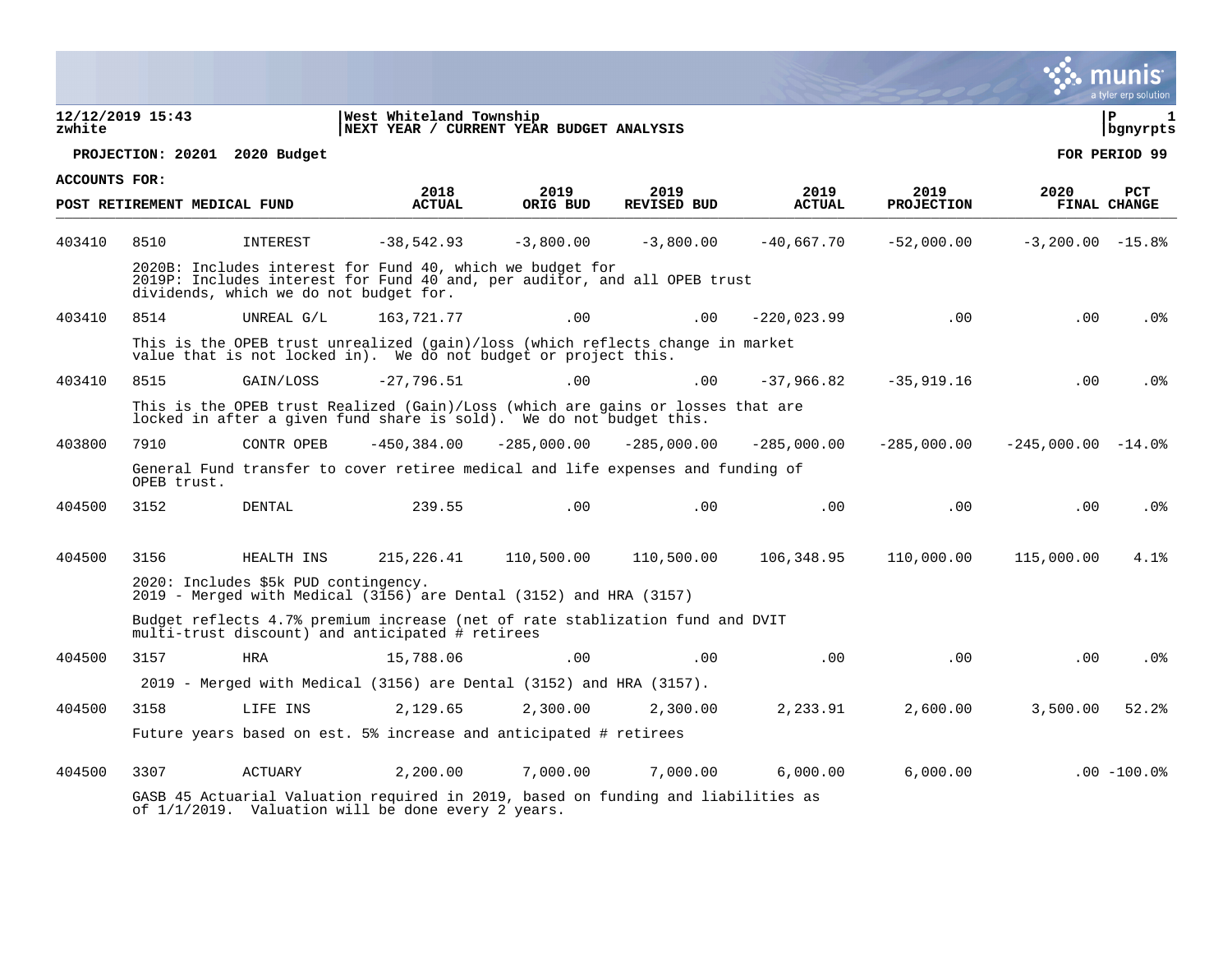|                      |                   |                                                                                   |                                         |                              |                             |                             |                             |                               | munis<br>a tyler erp solution |
|----------------------|-------------------|-----------------------------------------------------------------------------------|-----------------------------------------|------------------------------|-----------------------------|-----------------------------|-----------------------------|-------------------------------|-------------------------------|
| zwhite               | 12/12/2019 15:43  |                                                                                   | West Whiteland Township<br> NEXT YEAR / | CURRENT YEAR BUDGET ANALYSIS |                             |                             |                             |                               | ΙP<br>bgnyrpts                |
|                      | PROJECTION: 20201 | 2020 Budget                                                                       |                                         |                              |                             |                             |                             |                               | FOR PERIOD 99                 |
| <b>ACCOUNTS FOR:</b> |                   | POST RETIREMENT MEDICAL FUND                                                      | 2018<br><b>ACTUAL</b>                   | 2019<br>ORIG BUD             | 2019<br><b>REVISED BUD</b>  | 2019<br><b>ACTUAL</b>       | 2019<br>PROJECTION          | 2020                          | <b>PCT</b><br>FINAL CHANGE    |
| 404500               | 3350              | FIDUCIARY                                                                         | 291.00                                  | 300.00                       | 300.00                      | 300.00                      | 300.00                      | 400.00                        | 33.3%                         |
| 404500               | 3532              | T P RETIRE                                                                        | .00                                     | 164,900.00                   | 164,900.00                  | .00                         | 164,900.00                  | 122,300.00                    | $-25.8%$                      |
|                      |                   | Contribution to OPEB Trust investment account after paying current year expenses. |                                         |                              |                             |                             |                             |                               |                               |
| 404500               | 3807              | INVESTMENT                                                                        | 8,085.11                                | 9,900.00                     | 9,900.00                    | 10,099.82                   | 12,300.00                   | 12,300.00                     | 24.2%                         |
|                      | is recorded.      | OPEB trust fees paid out of the trust, but flow into fund expenses when statement |                                         |                              |                             |                             |                             |                               |                               |
|                      |                   | TOTAL POST RETIREMENT MEDICA                                                      | $-109.041.89$                           | 6,100.00                     | 6,100.00                    | $-458.675.83$               | $-76,819.16$                | 5,300.00                      | $-13.1%$                      |
|                      |                   | TOTAL REVENUE<br>TOTAL EXPENSE                                                    | $-353.001.67$<br>243,959.78             | $-288, 800.00$<br>294,900.00 | $-288,800.00$<br>294,900.00 | $-583.658.51$<br>124,982.68 | $-372,919.16$<br>296,100.00 | $-248, 200, 00$<br>253,500.00 | $-14.1%$<br>$-14.0%$          |
|                      |                   | <b>GRAND TOTAL</b>                                                                | $-109,041.89$                           | 6,100.00                     | 6,100.00                    | $-458,675.83$               | $-76,819.16$                | 5,300.00                      | $-13.1%$                      |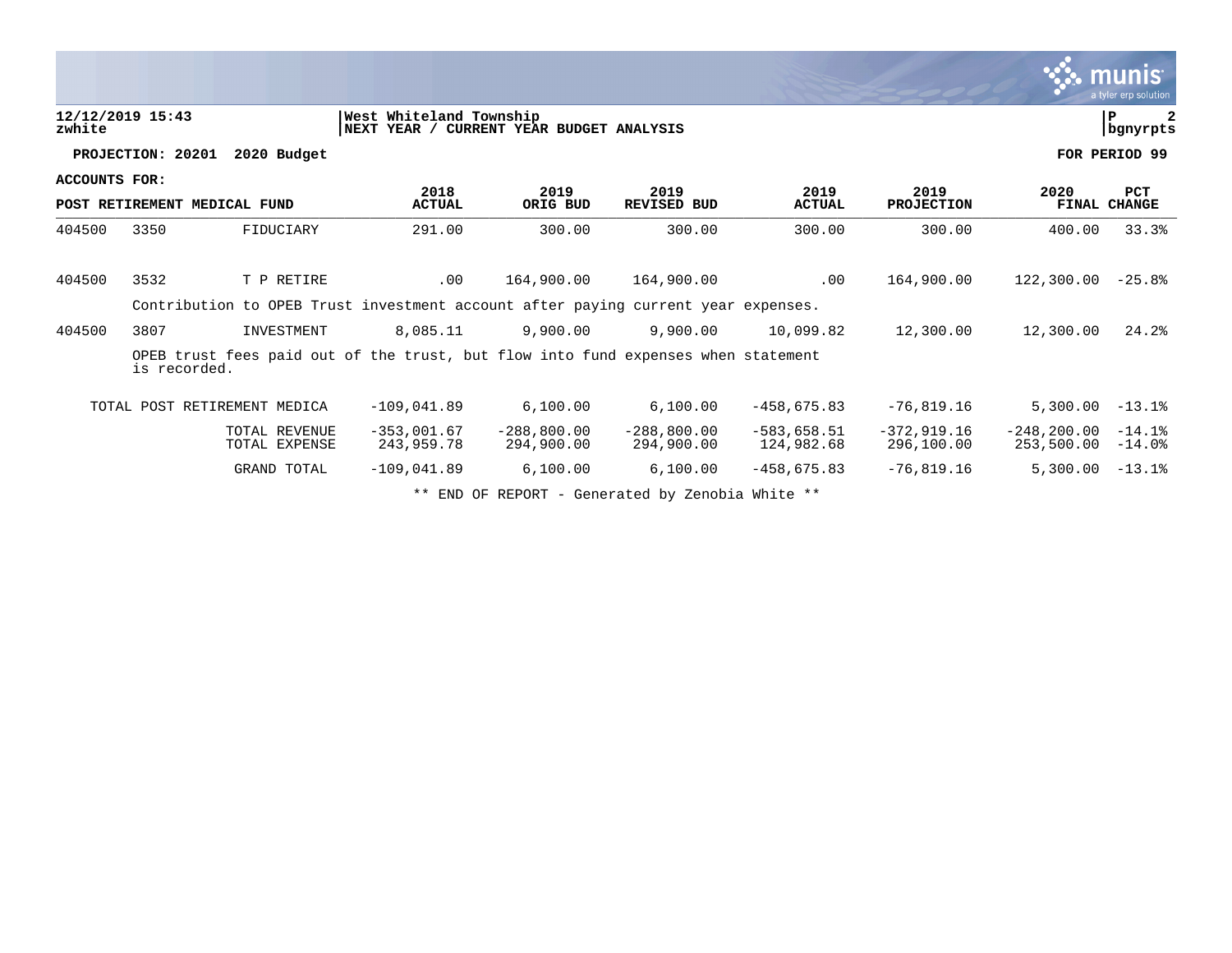|                      |                            |                                                                                                                                        |                                                                                                                                                       |               |                    |               |                   |               | a tyler erp solution             |
|----------------------|----------------------------|----------------------------------------------------------------------------------------------------------------------------------------|-------------------------------------------------------------------------------------------------------------------------------------------------------|---------------|--------------------|---------------|-------------------|---------------|----------------------------------|
| zwhite               | 12/12/2019 15:43           |                                                                                                                                        | West Whiteland Township<br>NEXT YEAR / CURRENT YEAR BUDGET ANALYSIS                                                                                   |               |                    |               |                   |               | lР<br>$\mathbf{1}$<br>  bgnyrpts |
|                      | PROJECTION: 20201          | 2020 Budget                                                                                                                            |                                                                                                                                                       |               |                    |               |                   |               | FOR PERIOD 99                    |
| <b>ACCOUNTS FOR:</b> |                            |                                                                                                                                        | 2018                                                                                                                                                  | 2019          | 2019               | 2019          | 2019              | 2020          | PCT                              |
|                      | EQUIPMENT REPLACEMENT FUND |                                                                                                                                        | <b>ACTUAL</b>                                                                                                                                         | ORIG BUD      | <b>REVISED BUD</b> | <b>ACTUAL</b> | <b>PROJECTION</b> |               | <b>FINAL CHANGE</b>              |
| 503410               | 8510                       | INTEREST                                                                                                                               | $-16,670.67$                                                                                                                                          | $-18,000.00$  | $-18,000.00$       | $-19,018.65$  | $-20,000.00$      | $-21,000.00$  | 16.7%                            |
| 503410               | 8514                       | UNREAL G/L                                                                                                                             | 34.26                                                                                                                                                 | .00           | .00                | $-259.93$     | .00               | .00           | $.0\%$                           |
|                      |                            |                                                                                                                                        | Not a planned item. Accounting requires mark-to-market treatment. All of our<br>investments will pay off in full, eliminating any unrealized entries. |               |                    |               |                   |               |                                  |
| 503800               | 7910                       | TRANSFER                                                                                                                               | $-340,000.00$                                                                                                                                         | $-301,500.00$ | $-301,500.00$      | $-301,500.00$ | $-301,500.00$     | $-580,000.00$ | 92.4%                            |
|                      | 2020:                      |                                                                                                                                        | Transfer from GF: \$280,000 for annual savings<br>Transfer from Sewer Construction Fund: \$300K for purchase of vehicle                               |               |                    |               |                   |               |                                  |
|                      | 2019:                      |                                                                                                                                        | Transfer from GF: \$280,000 & Sewer: \$30K; for annual savings                                                                                        |               |                    |               |                   |               |                                  |
| 503910               | 8525                       | SALE AUTO                                                                                                                              | $-16,722.00$                                                                                                                                          | $-5,000.00$   | $-5,000.00$        | $-59,496.00$  | $-59,496.00$      | $-5,000.00$   | . 0%                             |
| 505500               | 3213                       | EQUIPMENT                                                                                                                              | 61,825.55                                                                                                                                             | 206,600.00    | 206,600.00         | 192,538.50    | 206,600.00        | 210,500.00    | 1.9%                             |
|                      | 2020<br>Public Works:      | - Skid Steer Loader (Bobcat) - \$70,000<br>- Belmont Trailer - \$12,000<br>- Mini Excavator - $$80,000$<br>-Smithco Infielder \$25,000 |                                                                                                                                                       |               |                    |               |                   |               |                                  |
|                      | Police:                    | In car cameras & body cameras \$22,500                                                                                                 |                                                                                                                                                       |               |                    |               |                   |               |                                  |
| 505500               | 3233                       | VEHICLE                                                                                                                                | 355,145.92                                                                                                                                            | 300,000.00    | 300,000.00         | 391,445.60    | 300,000.00        | 454,000.00    | 51.3%                            |
|                      |                            |                                                                                                                                        |                                                                                                                                                       |               |                    |               |                   |               |                                  |
| 505500               | 3533                       | TRANSFER                                                                                                                               | 52,495.00                                                                                                                                             | .00           | .00                | .00           | .00               | .00           | .0%                              |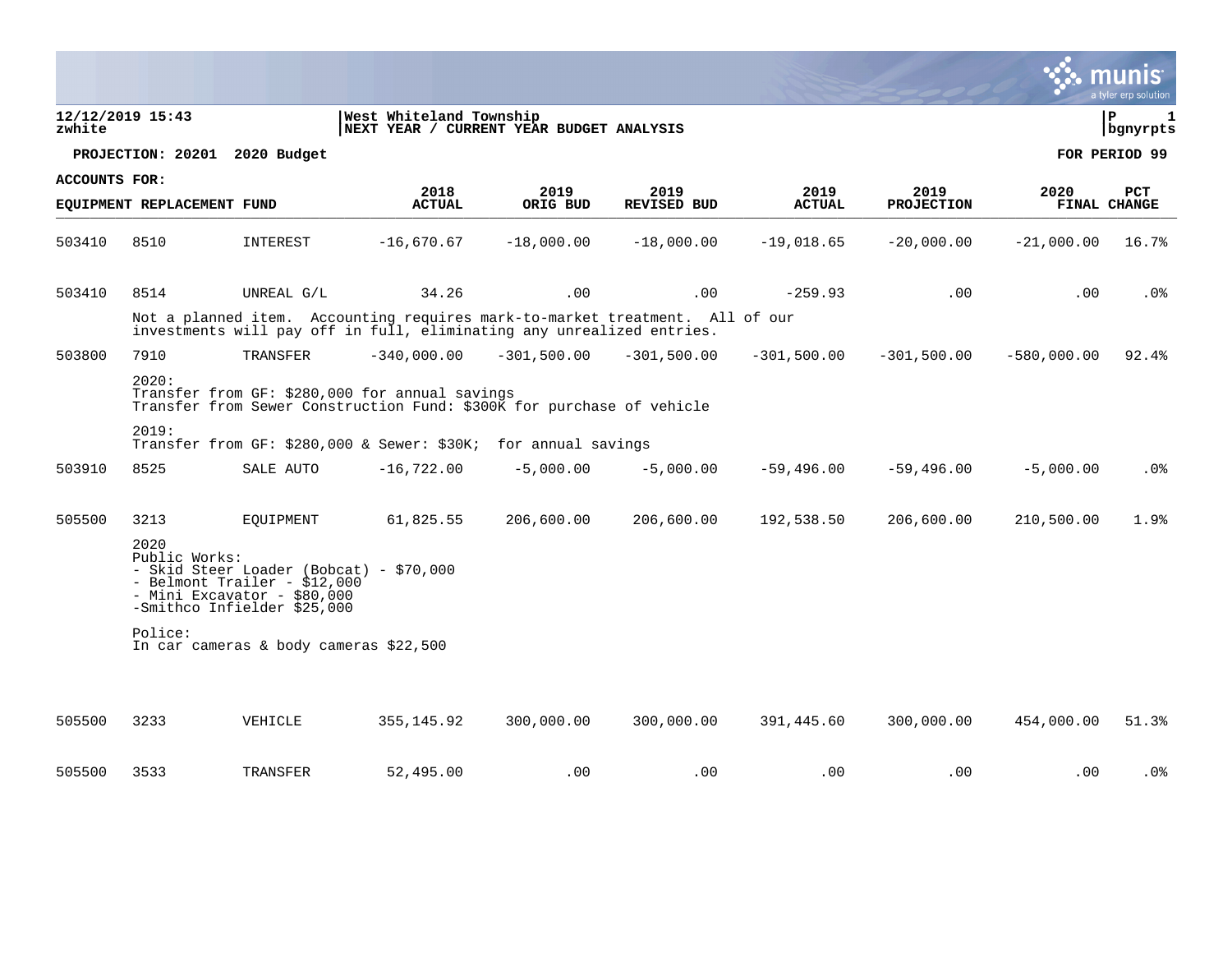|               |                            |                                |                                                                     |                             |                                                  |                              |                             |                             | <b>munis</b><br>a tyler erp solution |
|---------------|----------------------------|--------------------------------|---------------------------------------------------------------------|-----------------------------|--------------------------------------------------|------------------------------|-----------------------------|-----------------------------|--------------------------------------|
| zwhite        | 12/12/2019 15:43           |                                | West Whiteland Township<br>NEXT YEAR / CURRENT YEAR BUDGET ANALYSIS |                             |                                                  |                              |                             |                             | $\mathbf{2}$<br>∣P<br>bgnyrpts       |
|               | PROJECTION: 20201          | 2020 Budget                    |                                                                     |                             |                                                  |                              |                             |                             | FOR PERIOD 99                        |
| ACCOUNTS FOR: | EQUIPMENT REPLACEMENT FUND |                                | 2018<br><b>ACTUAL</b>                                               | 2019<br>ORIG BUD            | 2019<br><b>REVISED BUD</b>                       | 2019<br><b>ACTUAL</b>        | 2019<br><b>PROJECTION</b>   | 2020                        | <b>PCT</b><br>FINAL CHANGE           |
| 505500        | 3807                       | INVESTMENT                     | 330.05                                                              | 240.00                      | 240.00                                           | 473.04                       | 550.00                      | 350.00                      | 45.8%                                |
|               |                            |                                | Includes all banking and investment fees.                           |                             |                                                  |                              |                             |                             |                                      |
| 505500        | 8350                       | FED/STA/CO                     | .00                                                                 | .00                         | .00                                              | .00                          | .00                         | $-7,750.00$                 | $.0\%$                               |
|               | 2020:                      |                                | Potential grant for Police Body Cameras (not granted yet).          |                             |                                                  |                              |                             |                             |                                      |
|               |                            | TOTAL EQUIPMENT REPLACEMENT    | 96,438.11                                                           | 182,340.00                  | 182,340.00                                       | 204,182.56                   | 126,154.00                  | 51,100.00                   | $-72.0$ °                            |
|               |                            | TOTAL REVENUE<br>TOTAL EXPENSE | $-373, 358.41$<br>469,796.52                                        | $-324,500.00$<br>506,840.00 | $-324,500.00$<br>506,840.00                      | $-380, 274.58$<br>584,457.14 | $-380,996.00$<br>507,150.00 | $-613,750.00$<br>664,850.00 | 89.1%<br>31.2%                       |
|               |                            | GRAND TOTAL                    | 96,438.11                                                           | 182,340.00                  | 182,340.00                                       | 204, 182.56                  | 126,154.00                  | 51,100.00                   | $-72.0$ °                            |
|               |                            |                                |                                                                     |                             | ** END OF REPORT - Generated by Zenobia White ** |                              |                             |                             |                                      |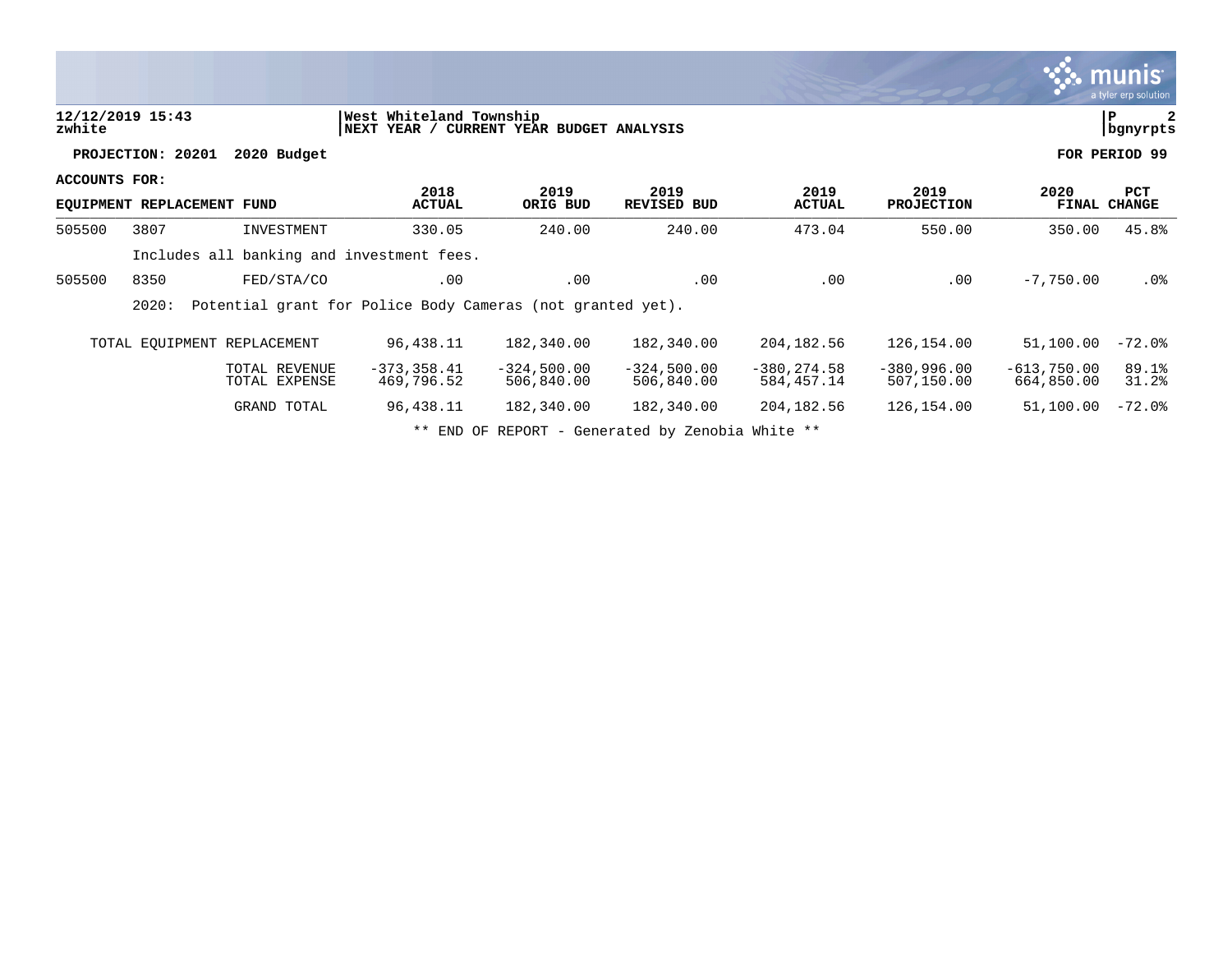|                                                                                             | EST.<br><b>LIFE</b><br>YRS. | 2019<br><b>Budget</b> | 2019<br>Projection | 2020      | 2021      | 2022      | 2023      | 2024      | 2025     | 2026 | 2027     | 2028 | 2029      | 2030+     |
|---------------------------------------------------------------------------------------------|-----------------------------|-----------------------|--------------------|-----------|-----------|-----------|-----------|-----------|----------|------|----------|------|-----------|-----------|
| <b>PUBLIC WORKS - ROADS</b>                                                                 |                             |                       |                    |           |           |           |           |           |          |      |          |      |           |           |
| <b>Vehicles</b>                                                                             |                             |                       |                    |           |           |           |           |           |          |      |          |      |           |           |
| Ford F350 XLT(Fleet Maintenance)                                                            | 10                          | \$60,000              | \$65,000           |           |           |           |           |           |          |      |          |      | \$80,000  |           |
| Peterbuilt Dump Truck 10 Wheel (Budgeted 2018.<br>Took delivery & expensed in 2019)         | 13                          |                       | \$172,676          |           |           |           |           |           |          |      |          |      |           | \$195,000 |
| <b>Ford F-550</b>                                                                           | 10                          |                       |                    |           |           |           |           |           |          |      |          |      | \$90,000  |           |
| <b>Ford F-550</b>                                                                           | 10                          | \$85,000              | \$83,750           |           |           |           |           |           |          |      |          |      | \$90,000  |           |
| GMC 8500 Dump Truck (44K GVW) Due to long<br>lead time, order in 2020 for delivery in 2021. | 13                          |                       |                    |           | \$170,000 |           |           |           |          |      |          |      |           |           |
| GMC 8500 Dump Truck (44K GVW)<br>Replacement Vehicle                                        | 14                          |                       |                    |           |           |           | \$170,000 |           |          |      |          |      |           |           |
| GMC Sierra 3500 Utility (Sign Truck)<br>Replacement Vehicle                                 | 11                          |                       |                    |           |           | \$65,000  |           |           |          |      |          |      |           |           |
| GMC Sierra 3500 Utility (Superintendent)<br><b>Replacement Vehicle</b>                      | 11                          |                       |                    |           |           |           |           | \$65,000  |          |      |          |      |           |           |
| Peterbuilt Dump Truck (44K GVW, 6-wheel)                                                    | 13                          |                       |                    |           |           |           |           |           |          |      |          |      |           | \$185,000 |
| Peterbuilt Dump Truck (44K GVW, 6-wheel)                                                    | 13                          |                       |                    |           |           |           |           |           |          |      |          |      |           | \$181,000 |
| GMC Sierra 3500 Dump Truck                                                                  |                             |                       |                    |           |           |           |           |           |          |      |          |      |           |           |
| Equipment                                                                                   |                             |                       |                    |           |           |           |           |           |          |      |          |      |           |           |
| Puckett Trailer (No Replacement)                                                            | 15                          |                       |                    |           |           |           |           |           |          |      |          |      |           |           |
| Haulmark Shoring Trailer & Equip.                                                           | 26                          |                       |                    |           | \$25,000  |           |           |           |          |      |          |      |           |           |
| <b>Trench Roller</b>                                                                        | 24                          |                       |                    |           |           | \$14,000  |           |           |          |      |          |      |           |           |
| <b>Crafco Crack Sealer</b>                                                                  | 23                          |                       |                    |           |           | \$41,000  |           |           |          |      |          |      |           |           |
| 8-Ton Roller                                                                                | 23                          |                       |                    |           |           | \$52,000  |           |           |          |      |          |      |           |           |
| Hudson Trailer (No Replacement)                                                             | 15                          |                       |                    |           |           |           |           |           |          |      |          |      |           |           |
| Skid Steer Loader (Bobcat)                                                                  | 18                          |                       |                    | \$70,000  |           |           |           |           |          |      |          |      |           |           |
| <b>Bobcat and Backhoe Attachments</b>                                                       | 18                          |                       |                    |           |           |           |           |           | \$50,000 |      |          |      |           |           |
| Paver                                                                                       | 21                          |                       |                    |           |           |           |           | \$225,000 |          |      |          |      |           |           |
| Compressor/Tools                                                                            | 16                          |                       |                    |           | \$24,000  |           |           |           |          |      |          |      |           |           |
| <b>Belmont Trailer</b>                                                                      | 14                          |                       |                    | \$12,000  |           |           |           |           |          |      |          |      |           |           |
| Case Backhoe                                                                                | 12                          | \$130,000             | \$107,300          |           |           |           |           |           |          |      |          |      |           | \$95,000  |
| <b>Tree Chipper</b>                                                                         | 15                          |                       |                    |           |           | \$41,000  |           |           |          |      |          |      |           |           |
| <b>Brine Applicator</b>                                                                     | 14                          |                       |                    |           |           |           |           |           |          |      | \$16,000 |      |           |           |
| Front End Loader                                                                            | 18                          |                       |                    |           |           |           |           |           |          |      |          |      |           | \$181,000 |
| Eager Beaver Trailer                                                                        | 15                          |                       |                    |           |           |           |           |           |          |      |          |      |           | \$28,000  |
| Large Pipe Televising Camera (50% with Util.)                                               | 15                          | \$21,500              | \$19,778           |           |           |           |           |           |          |      |          |      |           | \$22,000  |
| Mini Excavator                                                                              | 20                          |                       |                    | \$80,000  |           |           |           |           |          |      |          |      |           |           |
| Rear Cross Conveyor                                                                         | 20                          | \$13,000              | \$12,975           |           |           |           |           |           |          |      |          |      |           |           |
| <b>PUBLIC WORKS ROADS TOTAL</b>                                                             |                             | \$309,500             | \$461,479          | \$162,000 | \$219,000 | \$213,000 | \$170,000 | \$290,000 | \$50,000 | \$0  | \$16,000 | \$0  | \$260,000 | \$887,000 |
|                                                                                             |                             |                       |                    |           |           |           |           |           |          |      |          |      |           |           |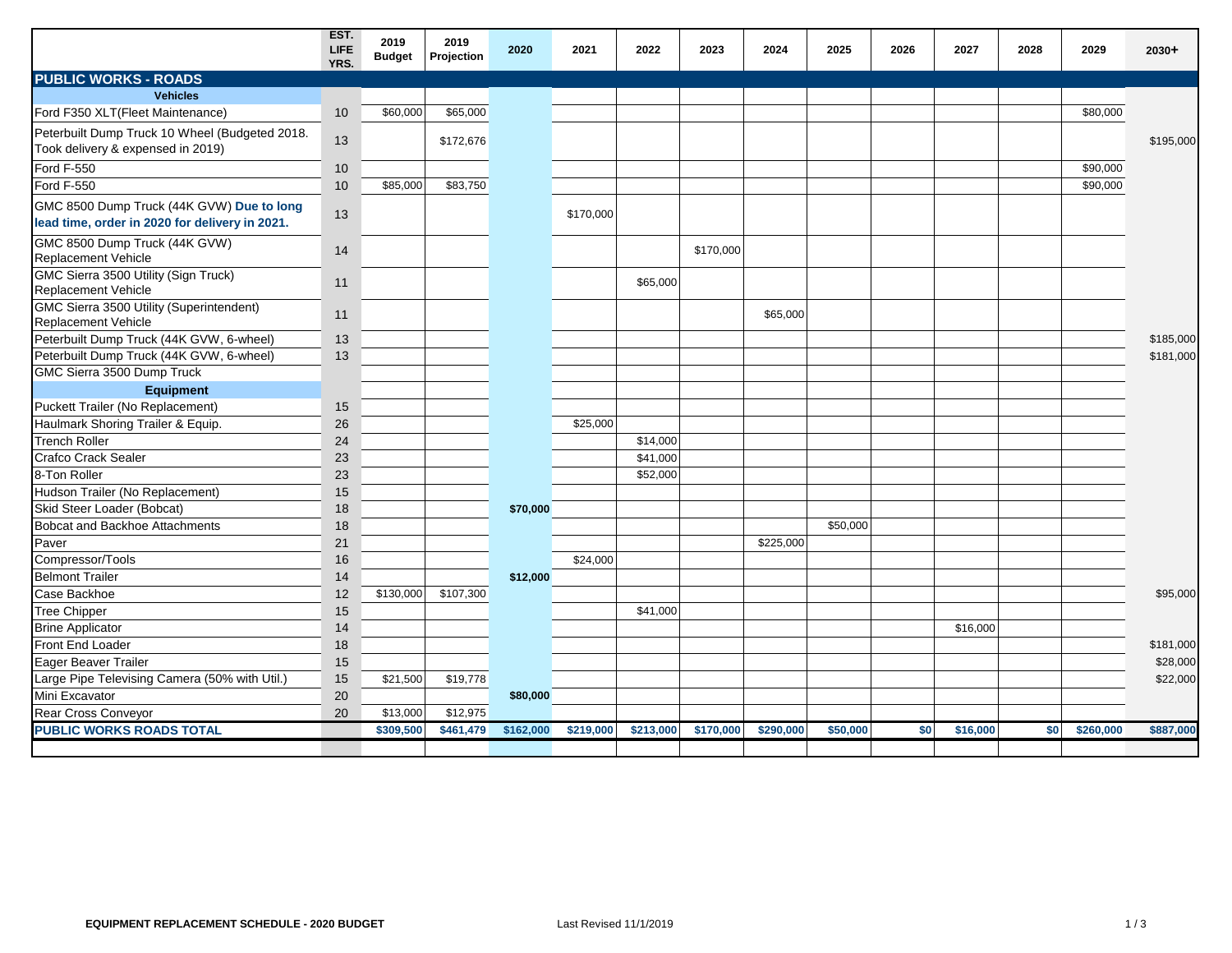|                                                                    | EST.<br>LIFE<br>YRS. | 2019<br><b>Budget</b> | 2019<br>Projection | 2020      | 2021      | 2022     | 2023     | 2024     | 2025     | 2026      | 2027     | 2028     | 2029      | 2030+    |
|--------------------------------------------------------------------|----------------------|-----------------------|--------------------|-----------|-----------|----------|----------|----------|----------|-----------|----------|----------|-----------|----------|
| <b>PUBLIC WORKS - PARKS</b>                                        |                      |                       |                    |           |           |          |          |          |          |           |          |          |           |          |
| <b>Vehicles</b>                                                    |                      |                       |                    |           |           |          |          |          |          |           |          |          |           |          |
| Ford F350 w/plow                                                   | 10                   |                       |                    |           |           |          |          |          |          |           |          |          | \$70,000  |          |
| Ford F450 Landscape Body                                           | 10                   | \$80,000              | \$76,100           |           |           |          |          |          |          |           |          |          | \$85,000  |          |
| Big Tex 18' Landscape Trailer                                      | 15                   |                       |                    |           |           |          | \$3,500  |          |          |           |          |          |           |          |
| Big Tex Trailer 14'                                                | 15                   |                       |                    |           |           |          |          |          |          |           | \$2,500  |          |           | \$2,000  |
| Ford F350 w/plow                                                   | 10                   |                       |                    |           |           |          |          |          |          | \$70,000  |          |          |           |          |
| <b>Equipment</b>                                                   |                      |                       |                    |           |           |          |          |          |          |           |          |          |           |          |
| Mower (walk behind)                                                | 24                   |                       |                    |           |           | \$6,500  |          |          |          |           |          |          |           |          |
| Mower - Grasshopper                                                | 20                   |                       |                    |           | \$15,000  |          |          |          |          |           |          |          |           |          |
| Tractor                                                            | 20                   |                       |                    |           |           | \$60,000 |          |          |          |           |          |          |           |          |
| Smithco Infielder                                                  | 15                   |                       |                    | \$26,000  |           |          |          |          |          |           |          |          |           |          |
| Mower - Grasshopper                                                | 16                   |                       |                    |           |           | \$15,000 |          |          |          |           |          |          |           |          |
| Mower - Grasshopper                                                | 17                   |                       |                    |           |           |          | \$15,000 |          |          |           |          |          |           |          |
| <b>Ford Bucket Truck</b>                                           | 20                   |                       |                    |           |           |          |          |          |          |           |          |          |           | \$15,000 |
| Mower - Exmark Zero Turn                                           | 16                   |                       |                    |           |           |          |          | \$15,000 |          |           |          |          |           |          |
| Snow Blower (Bobcat attachment)                                    | 11                   |                       |                    |           |           |          |          |          | \$7,500  |           |          |          |           |          |
| Diamond Boom Mower 3 Pt                                            | 15                   |                       |                    |           |           |          |          |          |          |           |          |          |           | \$25,000 |
| Gator Kubota w/plow                                                | 12                   |                       |                    |           |           |          |          |          |          |           |          |          | \$26,000  |          |
| John Deere MX7 (instead of 2018 brush hog)                         | 20                   |                       |                    |           |           |          |          |          |          |           |          |          |           | \$5,000  |
| <b>Wing Mower</b>                                                  | 20                   |                       |                    |           |           |          |          |          | \$35,000 |           |          |          |           |          |
| Frontier GM2190R Mower                                             | 20                   |                       |                    |           |           |          |          |          |          |           |          |          |           |          |
|                                                                    |                      |                       |                    |           |           |          |          |          |          |           |          |          |           | \$6,000  |
| <b>PUBLIC WORKS PARKS TOTAL</b>                                    |                      | \$80,000              | \$76,100           | \$26,000  | \$15,000  | \$81,500 | \$18,500 | \$15,000 | \$42,500 | \$70,000  | \$2,500  | \$0      | \$181,000 | \$53,000 |
| <b>PUBLIC WORKS - UTILITY</b>                                      |                      |                       |                    |           |           |          |          |          |          |           |          |          |           |          |
| <b>Vehicles</b>                                                    |                      |                       |                    |           |           |          |          |          |          |           |          |          |           |          |
| Ford F350 Pickup w/Plow                                            | 15                   |                       |                    |           |           |          |          |          |          |           |          |          |           | \$60,000 |
| <b>GMC Sierra Utility</b>                                          | 10                   |                       |                    |           | \$63,000  |          |          |          |          |           |          |          |           |          |
| <b>GMC Sierra Utility</b>                                          | $10$                 |                       |                    |           | \$55,000  |          |          |          |          |           |          |          |           |          |
| Ford F350 Pickup                                                   | 10                   |                       |                    |           |           |          |          |          |          |           | \$55,000 |          |           |          |
| Jet Truck                                                          | 23                   |                       |                    |           |           |          |          |          |          |           |          |          |           |          |
|                                                                    |                      |                       |                    | \$300,000 |           |          |          |          |          |           |          |          |           |          |
| <b>Equipment</b>                                                   |                      |                       |                    |           |           |          |          |          |          |           |          |          |           |          |
| Televising Equipment/Trailer                                       | 10                   |                       |                    |           |           |          |          |          |          | \$140,000 |          |          |           |          |
| Televising Equipment/Software                                      | 15                   |                       |                    |           |           |          |          |          |          |           |          |          |           | \$16,000 |
| Large Pipe Televising Camera (50% w/ Roads)                        | 15                   | \$21,500              | \$19,778           |           |           |          |          |          |          |           |          |          |           | \$22,000 |
| PUBLIC WORKS UTILITY TOTAL                                         |                      | \$21,500              | \$19,778           | \$300,000 | \$118,000 | \$0      | \$0      | \$0      | \$0      | \$140,000 | \$55,000 | \$0      | \$0       | \$98,000 |
| <b>CODES / PUBLIC WORKS ADMIN</b>                                  |                      |                       |                    |           |           |          |          |          |          |           |          |          |           |          |
|                                                                    |                      |                       |                    |           |           |          |          |          |          |           |          |          |           |          |
| Ford Escape Asst CAO (Dave)                                        | 11                   | \$25,000              | \$25,542           |           |           |          |          |          |          |           |          |          | \$30,000  |          |
| Ford Explorer (PWD)                                                | $10$                 |                       |                    |           |           |          |          |          | \$35,000 |           |          |          |           |          |
| Ford Escape - Codes (Mark)                                         | 10                   |                       |                    |           |           |          |          |          |          |           |          | \$30,000 |           |          |
| Chevrolet Trax - Asst CAO                                          | 10                   |                       |                    |           |           |          |          |          |          |           | \$30,000 |          |           |          |
| <b>CODES/PUBLIC WORKS ADMIN TOTAL</b>                              |                      | \$25,000              | \$25,542           | \$0       | \$0       | \$0      | \$0      | \$0      | \$35,000 | \$0       | \$30,000 | \$30,000 | \$30,000  | \$0      |
|                                                                    |                      |                       |                    |           |           |          |          |          |          |           |          |          |           |          |
| <b>POLICE DEPARTMENT</b>                                           |                      |                       |                    |           |           |          |          |          |          |           |          |          |           |          |
| <b>Vehicles</b>                                                    |                      |                       |                    |           |           |          |          |          |          |           |          |          |           |          |
| Ford Fusion - Admin. (replace with Unmarked<br>Traffic Unit Dodge) | 10                   |                       |                    |           |           |          |          |          |          |           |          |          |           |          |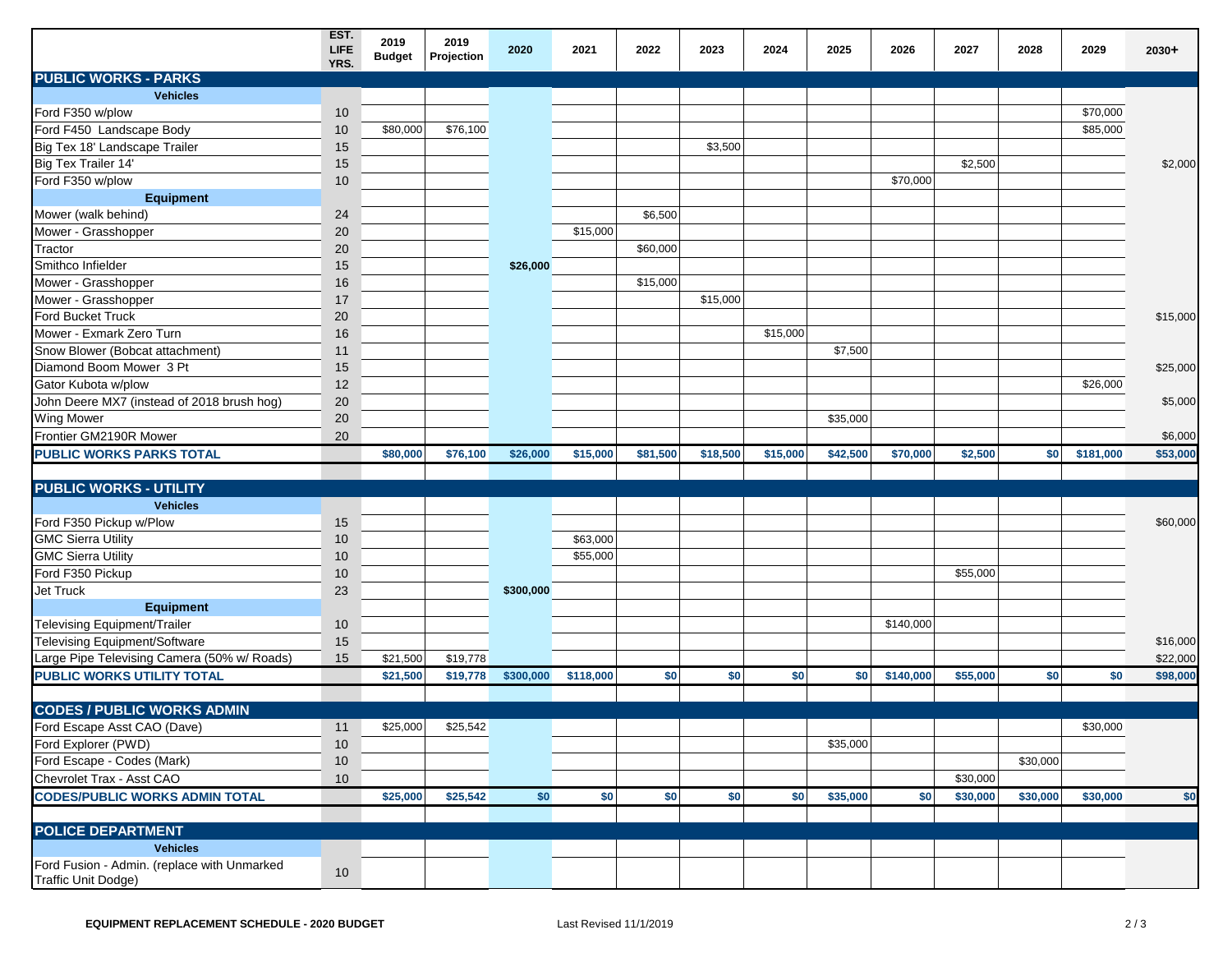|                                                                                                                            | EST.<br>LIFE<br>YRS. | 2019<br><b>Budget</b> | 2019<br>Projection | 2020                         | 2021     | 2022                                                                  | 2023      | 2024      | 2025      | 2026          | 2027      | 2028                | 2029      | $2030+$                                                                                                                   |
|----------------------------------------------------------------------------------------------------------------------------|----------------------|-----------------------|--------------------|------------------------------|----------|-----------------------------------------------------------------------|-----------|-----------|-----------|---------------|-----------|---------------------|-----------|---------------------------------------------------------------------------------------------------------------------------|
| Dodge Durango Pursuit Unmarked (Traffic Unit;<br>includes fit out, speed devise, citation printer.<br>Camera shown below.) | $\bf 8$              |                       |                    | \$50,000                     |          |                                                                       |           |           |           |               |           | \$54,000            |           |                                                                                                                           |
| Ford Explorer Interceptor                                                                                                  | 5                    |                       |                    |                              |          |                                                                       | \$54,000  |           |           |               |           | \$57,000            |           |                                                                                                                           |
| Ford Explorer Interceptor                                                                                                  | 5                    |                       |                    |                              |          |                                                                       | \$54,000  |           |           |               |           | \$57,000            |           |                                                                                                                           |
| Ford Taurus Sedan Interceptor                                                                                              | 5                    |                       | \$37,000           |                              |          |                                                                       |           | \$55,000  |           |               |           |                     | \$57,000  |                                                                                                                           |
| Ford Taurus Sedan Interceptor                                                                                              | 5                    | \$53,000              | \$37,000           |                              |          |                                                                       |           | \$55,000  |           |               |           |                     | \$57,000  |                                                                                                                           |
| Ford Fusion - CID                                                                                                          | 8                    |                       |                    |                              | \$34,000 |                                                                       |           |           |           |               |           |                     | \$36,000  |                                                                                                                           |
| Ford Explorer Interceptor (replace with hybrid)                                                                            | $6\phantom{1}6$      |                       |                    | \$52,000                     |          |                                                                       |           |           |           | \$55,000      |           |                     |           | \$58,000                                                                                                                  |
| Ford Explorer Interceptor (replace with hybrid)                                                                            | 6                    |                       |                    | \$52,000                     |          |                                                                       |           |           |           | \$55,000      |           |                     |           | \$58,000                                                                                                                  |
| <b>Ford Taurus</b>                                                                                                         | $\overline{7}$       |                       |                    |                              |          | \$54,000                                                              |           |           |           |               |           |                     | \$57,000  |                                                                                                                           |
| <b>Ford Taurus</b>                                                                                                         | 9                    |                       |                    |                              |          |                                                                       |           | \$55,000  |           |               |           |                     |           |                                                                                                                           |
| Ford Taurus CID                                                                                                            | 8                    |                       |                    |                              |          |                                                                       | \$35,000  |           |           |               |           |                     |           | \$37,000                                                                                                                  |
| Ford Explorer Interceptor                                                                                                  | 6                    |                       |                    |                              | \$53,000 |                                                                       |           |           |           |               | \$56,000  |                     |           |                                                                                                                           |
| Ford Explorer Interceptor                                                                                                  | 6                    |                       |                    |                              |          | \$54,000                                                              |           |           |           |               | \$56,000  |                     |           |                                                                                                                           |
| Ford Taurus - CID 4120                                                                                                     | $\overline{7}$       |                       |                    |                              |          | \$54,000                                                              |           |           |           |               |           |                     | \$57,000  |                                                                                                                           |
| Ford Explorer Interceptor - Patrol 41-08                                                                                   | 5                    |                       |                    |                              |          | \$54,000                                                              |           |           |           |               | \$56,000  |                     |           |                                                                                                                           |
| Ford Taurus - CID                                                                                                          | 8                    |                       |                    |                              |          |                                                                       |           |           | \$55,000  |               |           |                     |           |                                                                                                                           |
| Ford Explorer Interceptor                                                                                                  | 5                    |                       |                    |                              |          | \$54,000                                                              |           |           |           |               | \$56,000  |                     |           |                                                                                                                           |
| Ford F150 Truck - Traffic Safety                                                                                           | 5                    |                       |                    |                              |          |                                                                       |           |           |           | \$56,000      |           |                     |           |                                                                                                                           |
| Equipment                                                                                                                  |                      |                       |                    |                              |          |                                                                       |           |           |           |               |           |                     |           |                                                                                                                           |
| Molded seats for each existing vehicle                                                                                     |                      | \$8,000               | \$7,500            |                              |          |                                                                       |           |           |           |               |           |                     |           |                                                                                                                           |
| In-Car Cameras                                                                                                             | 5                    |                       |                    | \$7,000                      |          |                                                                       |           |           | \$79,200  |               |           |                     |           |                                                                                                                           |
| <b>Body Cameras</b>                                                                                                        | 3                    | \$6,500               | \$6,500            | \$15,500                     |          | \$14.400                                                              | \$4,800   |           | \$14,400  | \$4,800       |           |                     | \$15,600  | \$5,200                                                                                                                   |
| Speeds signs - 1 new, 1 refurbished                                                                                        |                      | \$6,100               | \$6,000            |                              |          |                                                                       |           |           |           |               |           |                     |           |                                                                                                                           |
| Variable Message Sign                                                                                                      | 13                   |                       |                    |                              |          | \$21,000                                                              |           |           |           |               |           |                     |           |                                                                                                                           |
| <b>POLICE TOTAL</b>                                                                                                        |                      | \$73,600              | \$94,000           | \$176,500                    | \$87,000 | \$305,400                                                             | \$147,800 | \$165,000 | \$148,600 | \$170,800     | \$224,000 | \$168,000           | \$279,600 | \$158,200                                                                                                                 |
|                                                                                                                            |                      |                       |                    |                              |          |                                                                       |           |           |           |               |           |                     |           |                                                                                                                           |
|                                                                                                                            |                      |                       |                    |                              |          |                                                                       |           |           |           |               |           |                     |           |                                                                                                                           |
| <b>GRAND TOTAL COST PER YEAR (ALL FUNDS)</b>                                                                               |                      | \$509,600             |                    |                              |          |                                                                       |           |           |           |               |           |                     |           | \$676,898 \$664,500 \$439,000 \$599,900 \$336,300 \$470,000 \$276,100 \$380,800 \$327,500 \$198,000 \$750,600 \$1,196,200 |
| <b>General Fund Contribution to Fund 50</b>                                                                                |                      | \$280,000             |                    |                              |          | \$280,000 \$280,000 \$280,000 \$285,000 \$285,000 \$290,000 \$290,000 |           |           |           | \$300,000     | \$300,000 | \$300,000 \$300,000 |           |                                                                                                                           |
| <b>Sewer Fund Contribution to Fund 50</b>                                                                                  |                      | \$21,500              |                    | \$21,500 \$300,000 \$118,000 |          | \$0                                                                   | \$0       | \$0       |           | \$0 \$140,000 | \$55,000  | \$0                 | \$0       |                                                                                                                           |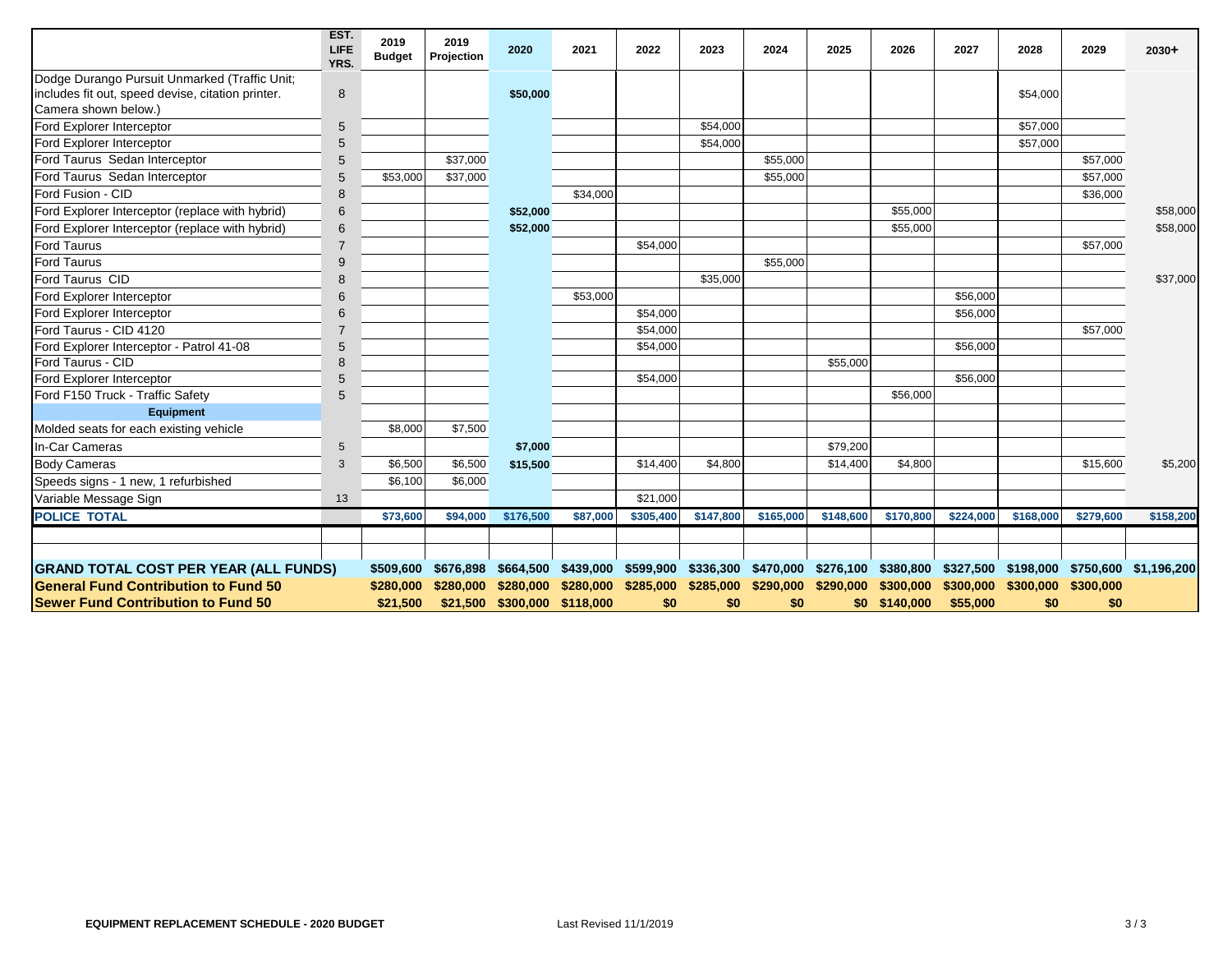# **WEST WHITELAND FIRE COMPANY EQUIPMENT REPLACEMENT SCHEDULE 2020 - 2030**

|                                 | <b>PRICE</b> | <b>ESTIMATED</b><br>TRADE-IN | <b>YEAR TO</b><br><b>REPLACE</b> | EST.<br><b>LIFE</b><br>(YRS.) | AGE AS OF<br>2019<br>(YRS.) | ANNUAL<br><b>FUNDING</b><br><b>AMOUNT</b> | <b>ORIGINAL</b><br><b>COST</b> | <b>YEAR</b><br><b>PURCHASED</b> |
|---------------------------------|--------------|------------------------------|----------------------------------|-------------------------------|-----------------------------|-------------------------------------------|--------------------------------|---------------------------------|
| Brush 6 - '01 Ford F350         | \$55,000     | \$3,500                      | 2020                             | 20                            | 18                          | \$2,575                                   | \$39,746                       | 2001                            |
| Chief 2016 Ford Explorer        | \$40,000     | \$6,000                      | 2022                             | 6                             | 3                           | \$5,667                                   | \$38,405                       | 2016                            |
| Deputy Chief 2018 Ford Explorer | \$40,000     | \$6,000                      | 2024                             | 6                             | 1                           | \$5,667                                   | \$42,902                       | 2018                            |
| Asst Chief 2019 Ford F150       | \$40,000     | \$6,000                      | 2025                             | 6                             | 0                           | \$5,667                                   | \$30,958                       | 2019                            |
| Squad 6 Ford F150               | \$40,000     | \$5,000                      | 2026                             | 10                            | 3                           | \$3,500                                   | \$38,000                       | 2016                            |
| Engine 61 - Spartan Marion      | \$700,000    | \$85,000                     | 2027                             | 15                            | $\overline{7}$              | \$41,000                                  | \$454,697                      | 2012                            |
| Engine 62 - Spartan Marion      | \$700,000    | \$85,000                     | 2027                             | 15                            | $\overline{7}$              | \$41,000                                  | \$454,697                      | 2012                            |
| Rescue 6 - Spartan Gladiator    | \$550,000    | \$80,000                     | 2028                             | 20                            | 11                          | \$23,500                                  | \$443,408                      | 2008                            |
| Tower 6                         | \$950,000    | \$150,000                    | 2039                             | 20                            | 0                           | \$40,000                                  | \$530,000                      | 2019                            |

TOTAL ANNUAL FUNDING AMOUNT \$168,575

**2020 recommended contribution \$170,000**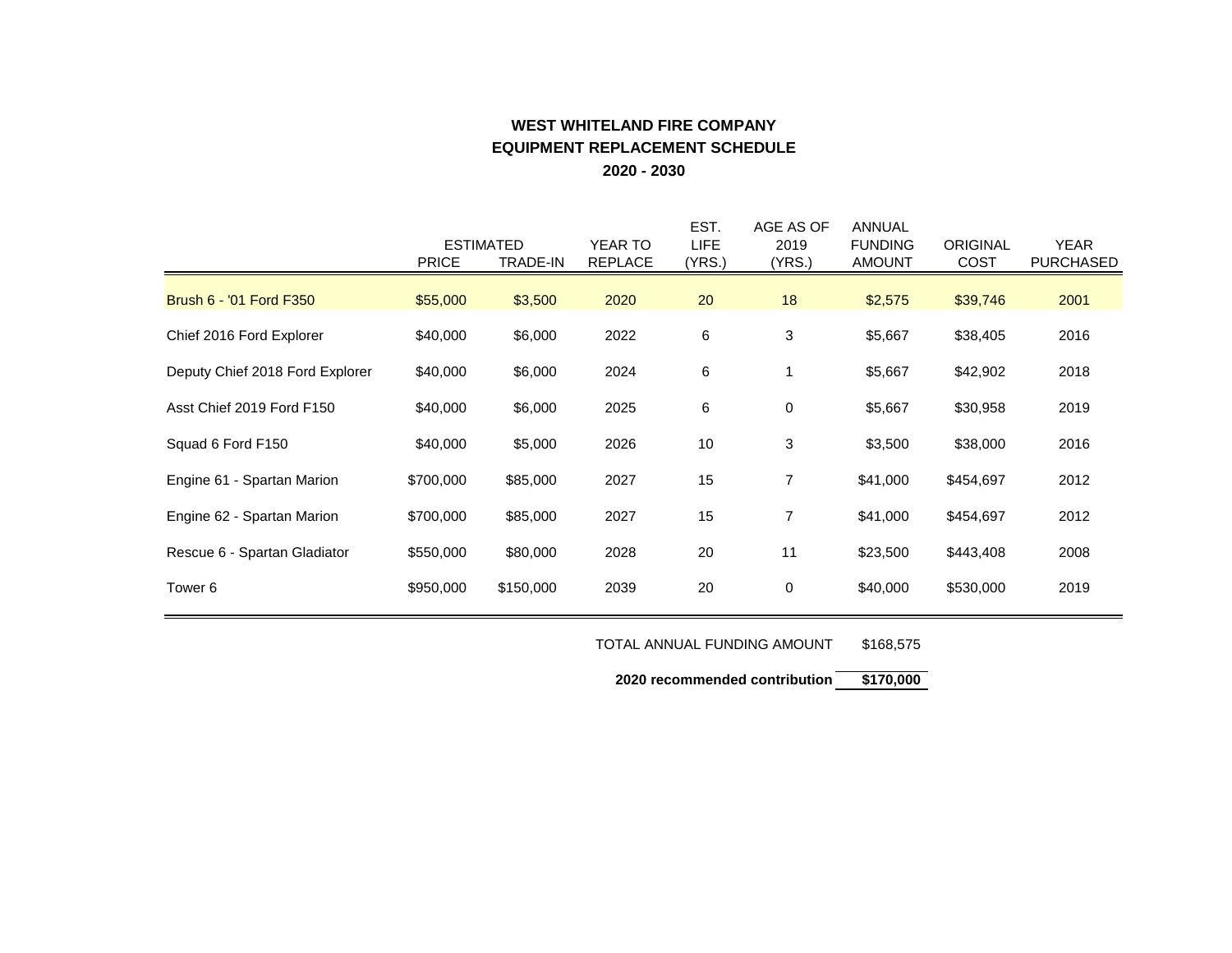|                      |                             |                                                                                                                                                       |                                                                                                                                                                       |                             |                                                  |                             |                             |                                     | munis<br>a tyler erp solution |
|----------------------|-----------------------------|-------------------------------------------------------------------------------------------------------------------------------------------------------|-----------------------------------------------------------------------------------------------------------------------------------------------------------------------|-----------------------------|--------------------------------------------------|-----------------------------|-----------------------------|-------------------------------------|-------------------------------|
| zwhite               | 12/12/2019 15:44            |                                                                                                                                                       | West Whiteland Township<br>NEXT YEAR / CURRENT YEAR BUDGET ANALYSIS                                                                                                   |                             |                                                  |                             |                             |                                     | l P<br>  bgnyrpts             |
|                      |                             | PROJECTION: 20201 2020 Budget                                                                                                                         |                                                                                                                                                                       |                             |                                                  |                             |                             |                                     | FOR PERIOD 99                 |
| <b>ACCOUNTS FOR:</b> |                             |                                                                                                                                                       | 2018                                                                                                                                                                  | 2019                        | 2019                                             | 2019                        | 2019                        | 2020                                | <b>PCT</b>                    |
|                      | WWFC EQUIP REPLACEMENT FUND |                                                                                                                                                       | <b>ACTUAL</b>                                                                                                                                                         | ORIG BUD                    | <b>REVISED BUD</b>                               | <b>ACTUAL</b>               | <b>PROJECTION</b>           |                                     | FINAL CHANGE                  |
| 553410               | 8510                        | INTEREST                                                                                                                                              | $-22, 190.48$                                                                                                                                                         | $-15,000.00$                | $-15,000.00$                                     | $-20,447.70$                | $-19,000.00$                | $-17,000.00$                        | 13.3%                         |
|                      |                             | funds for the new Tower late in 2018.                                                                                                                 | Exceeding budget this year but expected to be lower next year due to use of some                                                                                      |                             |                                                  |                             |                             |                                     |                               |
| 553410               | 8514                        | UNREAL G/L                                                                                                                                            | 9.13                                                                                                                                                                  | .00                         | .00                                              | $-69.31$                    | .00                         | .00                                 | .0%                           |
|                      |                             | Not a planned item. Accounting requires mark-to-market treatment. All of our<br>investments will pay off in full, eliminating any unrealized entries. |                                                                                                                                                                       |                             |                                                  |                             |                             |                                     |                               |
| 553800               | 7910                        | TRANSFER                                                                                                                                              | $-170,000.00$                                                                                                                                                         | $-170,000.00$               | $-170,000.00$                                    | $-170,000.00$               | $-170,000.00$               | $-170,000.00$                       | .0%                           |
|                      |                             |                                                                                                                                                       | Funding based on 10-year replacement plan                                                                                                                             |                             |                                                  |                             |                             |                                     |                               |
| 553800               | 8525                        | SALE AUTO                                                                                                                                             | .00                                                                                                                                                                   | .00                         | .00                                              | $-150,000.00$               | .00                         | .00                                 | . 0%                          |
|                      |                             | budgeting for trade-in value as of 2017.                                                                                                              | Twp reimburses Fire Company for vehicle cost net of trade-in. No longer                                                                                               |                             |                                                  |                             |                             |                                     |                               |
| 555550               | 3233                        | VEHICLE PU                                                                                                                                            | 34,700.00                                                                                                                                                             | 524,000.00                  | 524,000.00                                       | 502, 211.19                 | 524,000.00                  | $51,500.00 - 90.2$                  |                               |
|                      | 2018:<br>in 2018)           |                                                                                                                                                       | - \$34,700 for Deputy Chief's Explorer (budgeted in 2017, took possession and paid<br>- WWFC won't take possession of new tower budgeted for in 2018 until early 2019 |                             |                                                  |                             |                             |                                     |                               |
|                      | 2019:                       | company loan proceeds                                                                                                                                 | Replace Asst Chief's Ford Expedition - \$40,000 minus est \$6,000 trade-in<br>Replace Tower 6 - \$950K purchase; budget \$490,000 net of trade-in and fire            |                             |                                                  |                             |                             |                                     |                               |
|                      |                             |                                                                                                                                                       | 2020: Replace Brush 6 Ford F150 (or similar) - \$55,000 minus est \$3,500 trade-in                                                                                    |                             |                                                  |                             |                             |                                     |                               |
| 555550               | 3807                        | INVESTMENT                                                                                                                                            | 476.80                                                                                                                                                                | 200.00                      | 200.00                                           | 335.63                      | 350.00                      |                                     | $100.00 - 50.0$               |
|                      |                             | Includes all banking and investment fees.                                                                                                             |                                                                                                                                                                       |                             |                                                  |                             |                             |                                     |                               |
|                      |                             | TOTAL WWFC EQUIP REPLACEMENT                                                                                                                          | $-157,004.55$                                                                                                                                                         | 339,200.00                  | 339,200.00                                       | 162,029.81                  | 335,350.00                  | $-135,400.00 -139.98$               |                               |
|                      |                             | TOTAL REVENUE<br>TOTAL EXPENSE                                                                                                                        | $-192, 181.35$<br>35,176.80                                                                                                                                           | $-185,000.00$<br>524,200.00 | $-185,000.00$<br>524,200.00                      | $-340,517.01$<br>502,546.82 | $-189,000.00$<br>524,350.00 | $-187,000.00$<br>$51,600.00 - 90.2$ | 1.1%                          |
|                      |                             | GRAND TOTAL                                                                                                                                           | $-157,004.55$                                                                                                                                                         | 339,200.00                  | 339,200.00                                       | 162,029.81                  | 335,350.00                  | $-135,400.00 -139.98$               |                               |
|                      |                             |                                                                                                                                                       |                                                                                                                                                                       |                             | ** END OF REPORT - Generated by Zenobia White ** |                             |                             |                                     |                               |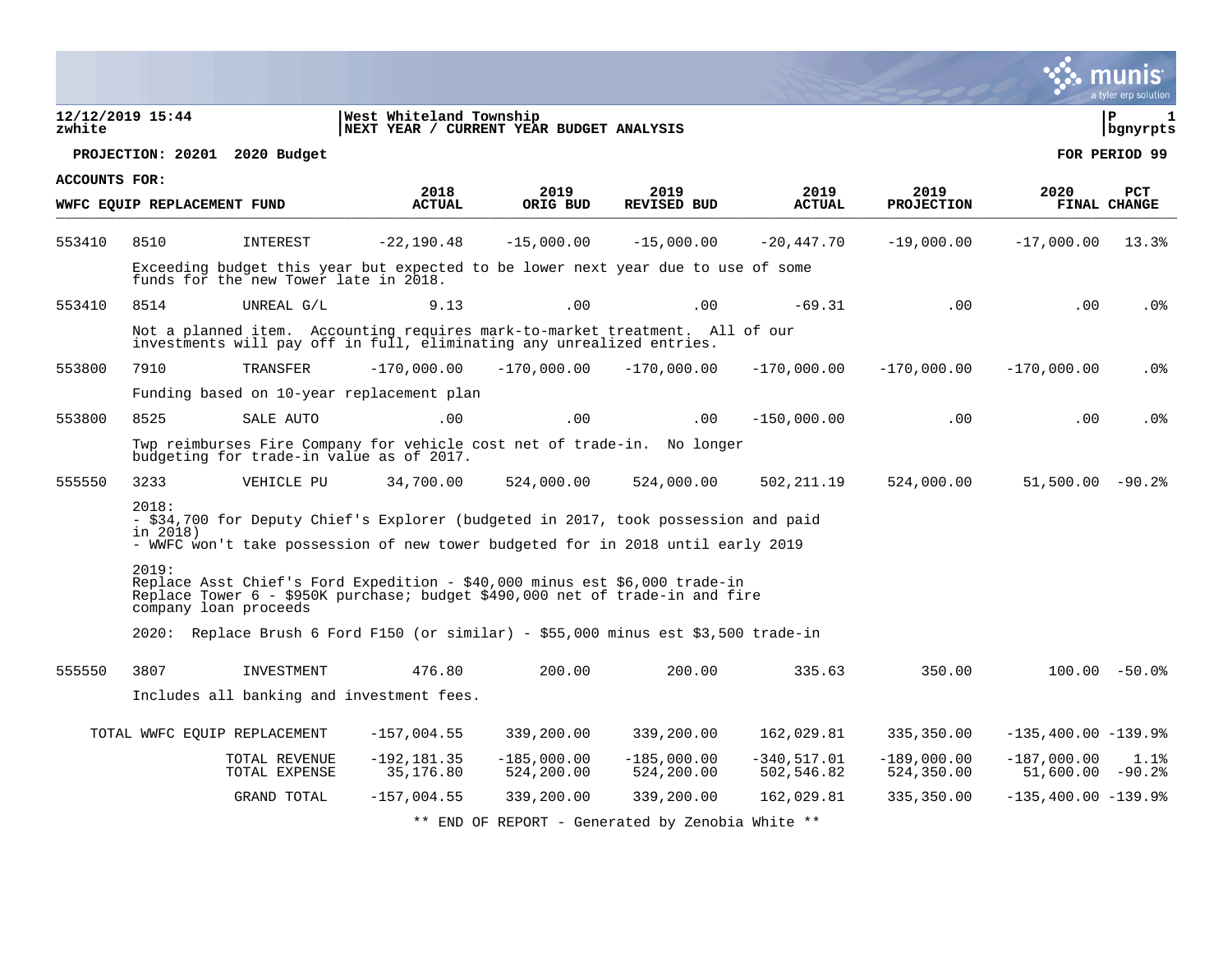# **WEST WHITELAND TOWNSHIP CAPITAL IMPROVEMENTS PLAN**

|                                                 | <b>Funding</b> | <b>PY Actual</b> | <b>2019 Bud</b> | 2019 Proj | <b>2020 Bud</b> | 2021        | 2022 | 2023      | $2024+$     |
|-------------------------------------------------|----------------|------------------|-----------------|-----------|-----------------|-------------|------|-----------|-------------|
| <b>GENERAL FUND</b>                             |                |                  |                 |           |                 |             |      |           |             |
| <b>Public Works Garage</b>                      | \$8,000,000    | \$30,000         | \$1,000,000     | \$20,000  | \$1,500,000     | \$6,450,000 |      |           |             |
| Sale of Property (est)                          | \$2,100,000    |                  |                 |           |                 |             |      |           |             |
| <b>Public Service Fund Reserves</b>             | \$2,200,000    |                  |                 |           |                 |             |      |           |             |
| <b>Potential Borrowing</b>                      | \$3,700,000    |                  |                 |           |                 |             |      |           |             |
|                                                 |                |                  |                 |           |                 |             |      |           |             |
| <b>Exton Park Master Plan</b>                   |                |                  |                 |           |                 |             |      |           |             |
| 1. Swedesford Rd Recreation Area                | \$2,300,000    | \$80,000         | \$1,250,000     | \$150,000 | \$1,250,000     | \$820,000   |      |           |             |
| <b>Chester County Grant (Awarded)</b>           | \$250,000      |                  |                 |           |                 |             |      |           |             |
| <b>DCNR Grant (Awarded)</b>                     | \$500,000      |                  |                 |           |                 |             |      |           |             |
| WWT Open Space Fund                             | \$1,550,000    |                  |                 |           |                 |             |      |           |             |
|                                                 |                |                  |                 |           |                 |             |      |           |             |
| 2. Existing Fields Amenities                    | \$1,250,000    |                  |                 |           |                 |             |      | \$250,000 | \$1,000,000 |
| Chester County Grant (seek grant)               | \$250,000      |                  |                 |           |                 |             |      |           |             |
| State Grant (seek grant)                        | \$250,000      |                  |                 |           |                 |             |      |           |             |
| Find other grants                               | \$600,000      |                  |                 |           |                 |             |      |           |             |
| WWT Open Space Fund                             | \$150,000      |                  |                 |           |                 |             |      |           |             |
|                                                 |                |                  |                 |           |                 |             |      |           |             |
| 3. Multipurpose Fields                          | \$1,350,000    |                  |                 |           |                 |             |      |           | \$1,350,000 |
| Chester County Grant (seek grant)               | \$250,000      |                  |                 |           |                 |             |      |           |             |
| State Grant (seek grant)                        | \$250,000      |                  |                 |           |                 |             |      |           |             |
| Other funding / partnerships                    | \$850,000      |                  |                 |           |                 |             |      |           |             |
| 4. Riparian Buffer                              | \$3,000,000    |                  |                 |           |                 |             |      |           | \$3,000,000 |
| Scale & timing TBD as grants become available   |                |                  |                 |           |                 |             |      |           |             |
|                                                 |                |                  |                 |           |                 |             |      |           |             |
| <b>Act 209 Capital Improvements Plan</b>        |                |                  |                 |           |                 |             |      |           |             |
| 1. Ship Road Couplet (north leg)                | \$1,500,000    |                  | \$150,000       | \$100,000 | \$50,000        | \$1,350,000 |      |           |             |
| PA Multi-Modal Grant (applied June/Dec 2019)    | \$940,000      |                  |                 |           |                 |             |      |           |             |
| WWT Transp Fund - Act 209 fees                  | \$560,000      |                  |                 |           |                 |             |      |           |             |
|                                                 |                |                  |                 |           |                 |             |      |           |             |
| 2. Whitford Rd: Waterloo to Clover Mill         | \$9,000,000    |                  |                 |           |                 |             |      |           | \$9,000,000 |
| a. Lincoln Hwy to Waterloo Blvd - north half    |                |                  |                 |           |                 |             |      |           |             |
| WWT Transp Fund - Act 209 fees                  | \$300,000      |                  |                 |           | \$80,000        | \$220,000   |      |           |             |
|                                                 |                |                  |                 |           |                 |             |      |           |             |
| <b>Ship &amp; King Roads Intersection Study</b> |                |                  |                 |           |                 |             |      |           |             |
| <b>WWT Transp Fund</b>                          | \$50,000       |                  |                 |           | \$50,000        |             |      |           |             |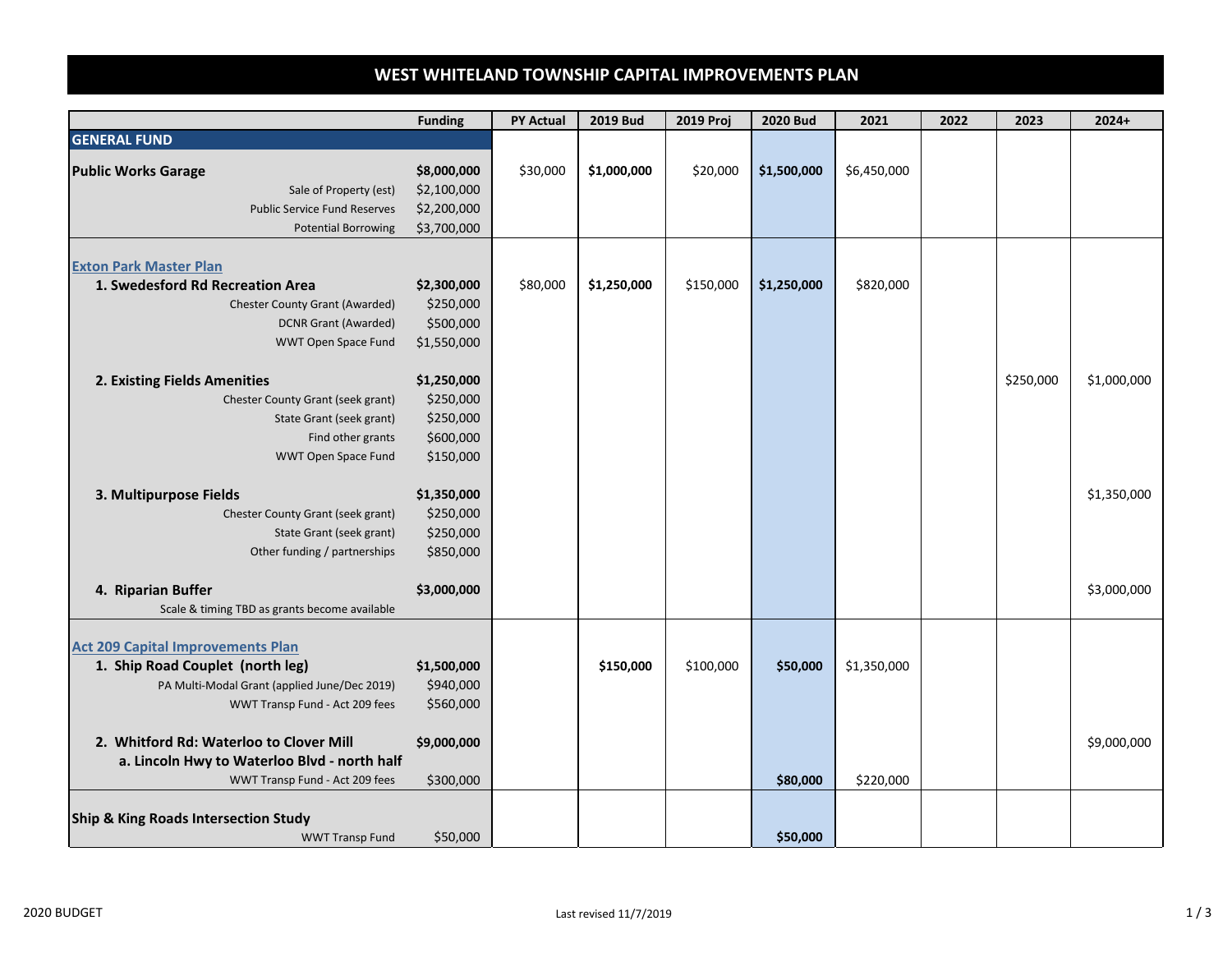## **WEST WHITELAND TOWNSHIP CAPITAL IMPROVEMENTS PLAN**

| <b>Rt 100 Congestion Mitigation Study</b><br>1. Rt 100 Northbound Lane<br>Twp advances proj - WWT Transp Fund                                                                                                                                                                                                                                                                                                                                                                    | \$3,000,000<br>\$100,000<br>\$2,900,000                         |           |             |          |                          |           |           |                            |
|----------------------------------------------------------------------------------------------------------------------------------------------------------------------------------------------------------------------------------------------------------------------------------------------------------------------------------------------------------------------------------------------------------------------------------------------------------------------------------|-----------------------------------------------------------------|-----------|-------------|----------|--------------------------|-----------|-----------|----------------------------|
| PennDot secures funding?<br>2. Whiteland Woods/Station intersection<br>(Septa includes in station upgrades?)<br>Grants<br><b>WWT Transp Fund</b>                                                                                                                                                                                                                                                                                                                                 | \$5,000,000<br>\$4,500,000<br>\$500,000                         |           | \$150,000   | \$60,000 | \$30,000                 | \$10,000  |           | \$2,900,000<br>\$5,000,000 |
| 3. Crossing Upgrades along Rt 100, Rt 30<br>Seek PA ARLE or GLG grant(s)<br><b>WWT Transp Fund</b>                                                                                                                                                                                                                                                                                                                                                                               | \$330,000<br>\$260,000<br>\$70,000                              |           |             |          |                          | \$80,000  | \$250,000 |                            |
| <b>Bicycle &amp; Pedestrian Plan</b><br>1. Path from CVT to Exton Station<br>PA Multi-Modal Grant (awarded)<br>Developer Contribution (secured)<br>WWT Transp Fund, incl. sidewalk fund bal (\$84K)<br>1a. County CVT crossing (included w/ Twp bid)<br>Chester County 100% reimbursement<br>2. Lincoln Hwy to Commerce Drive trail<br>3. CVT to Library trail<br>4. Swedesford Rd - Mall to Park bike lane<br>Scale & timing of #2-4 TBD<br>Grants, Developers, WWT Transp Fund | \$1,410,000<br>\$385,000<br>\$340,000<br>\$685,000<br>\$400,000 | \$157,000 | \$1,100,000 | \$53,000 | \$1,200,000<br>\$400,000 |           |           |                            |
| <b>Stormwater MS4 Pollutant Reduction Plan</b><br>1. Swedesford Chase basin retrofits<br>DEP Grant (awarded)<br>2. Valley Creek bioswales (var. properties)<br>3. Chester/Ridley Creek hydrodynamic separat                                                                                                                                                                                                                                                                      | \$525,000<br>\$223,000<br>\$152,000<br>\$150,000                |           | \$50,000    | \$20,000 | \$203,000                | \$152,000 | \$150,000 |                            |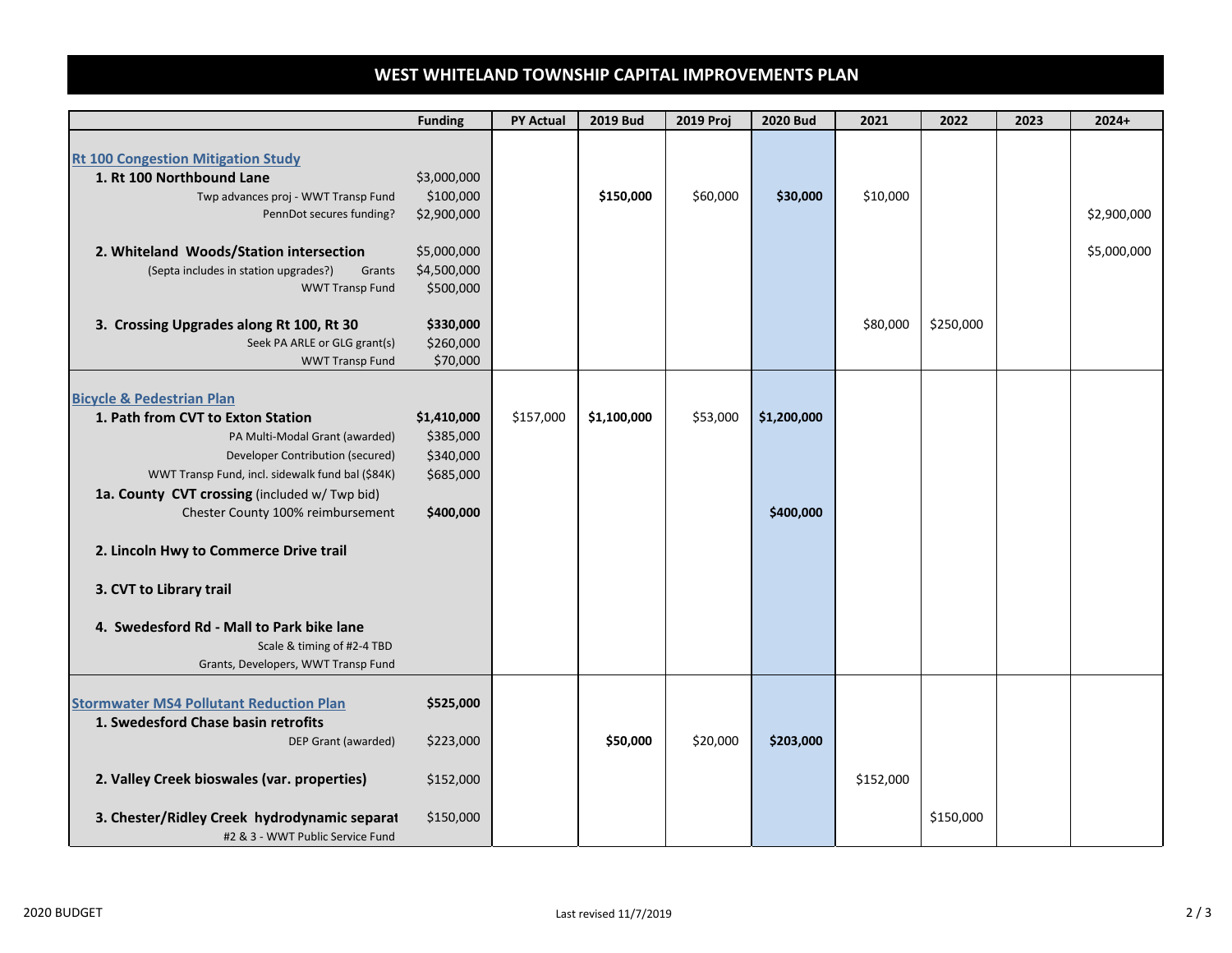## **WEST WHITELAND TOWNSHIP CAPITAL IMPROVEMENTS PLAN**

|                                                               | <b>Funding</b> | <b>PY Actual</b> | <b>2019 Bud</b> | <b>2019 Proj</b> | <b>2020 Bud</b> | 2021        | 2022      | 2023      | $2024+$      |
|---------------------------------------------------------------|----------------|------------------|-----------------|------------------|-----------------|-------------|-----------|-----------|--------------|
|                                                               |                |                  |                 |                  |                 |             |           |           |              |
| <b>Parks Upgrade Plan - Capital Projects</b>                  |                |                  |                 |                  |                 |             |           |           |              |
| <b>Miller Park Improvements</b>                               | \$150,000      |                  |                 |                  |                 |             |           |           | \$150,000    |
| Seek grant                                                    | \$100,000      |                  |                 |                  |                 |             |           |           |              |
| <b>WWT Capital Reserves</b>                                   | \$50,000       |                  |                 |                  |                 |             |           |           |              |
|                                                               |                |                  |                 |                  |                 |             |           |           |              |
| <b>Meadowbrook Manor Culvert Replacement</b>                  |                |                  |                 |                  |                 |             |           |           |              |
| Public Service Fund - to be reimbursed by Sunoco              | \$300,000      |                  |                 | \$220,000        | \$80,000        |             |           |           |              |
| <b>Clover Mill Road Sinkhole Remediation</b>                  | \$386,927      |                  |                 |                  |                 |             |           |           |              |
| <b>Public Service Fund</b>                                    | \$114,968      | \$63,368         |                 | \$51,600         |                 |             |           |           |              |
| Liquid Fuels Fund                                             | \$216,689      | \$144,589        |                 | \$72,100         |                 |             |           |           |              |
| Sewer Construction Fund                                       | \$55,270       | \$45,270         |                 | \$10,000         |                 |             |           |           |              |
|                                                               |                |                  |                 |                  |                 |             |           |           |              |
| <b>Municipal Complex</b> (capital projects from Building CIP) | \$247,725      |                  |                 |                  |                 |             |           |           |              |
| Electric Source in Overhang for Police Vehicles               |                |                  | \$6,000         | \$0              |                 |             |           |           |              |
| Replace Dead Bushes In Parking Lot                            |                |                  | \$12,000        | \$11,725         |                 |             |           |           |              |
| <b>Security Cameras</b>                                       |                |                  |                 |                  | \$40,000        |             |           |           |              |
| MASC Security System Software upgrade                         |                |                  |                 |                  | \$15,000        |             |           |           |              |
| Electric Vehicle Charging Stations - up to 3 if get grant     |                |                  |                 |                  | \$21,000        |             |           |           |              |
| Rt 100 information sign (est)                                 |                |                  |                 |                  |                 | \$30,000    |           |           |              |
| <b>HVAC Interface System Replacement</b>                      |                |                  |                 |                  |                 |             | \$50,000  |           |              |
| Fob Building Security System Replacement                      |                |                  |                 |                  |                 |             |           | \$60,000  |              |
| <b>Outside Lights LED Conversion</b>                          |                |                  |                 |                  |                 |             |           |           | \$20,000     |
| <b>WWT Public Service Fund</b>                                | \$237,225      |                  |                 |                  |                 |             |           |           |              |
| PA DEP grant (seek)                                           | \$10,500       |                  |                 |                  |                 |             |           |           |              |
| <b>GENERAL FUND SUBTOTAL</b>                                  | \$29,062,725   | \$490,227        | \$2,718,000     | \$768,425        | \$4,919,000     | \$2,662,000 | \$450,000 | \$310,000 | \$22,420,000 |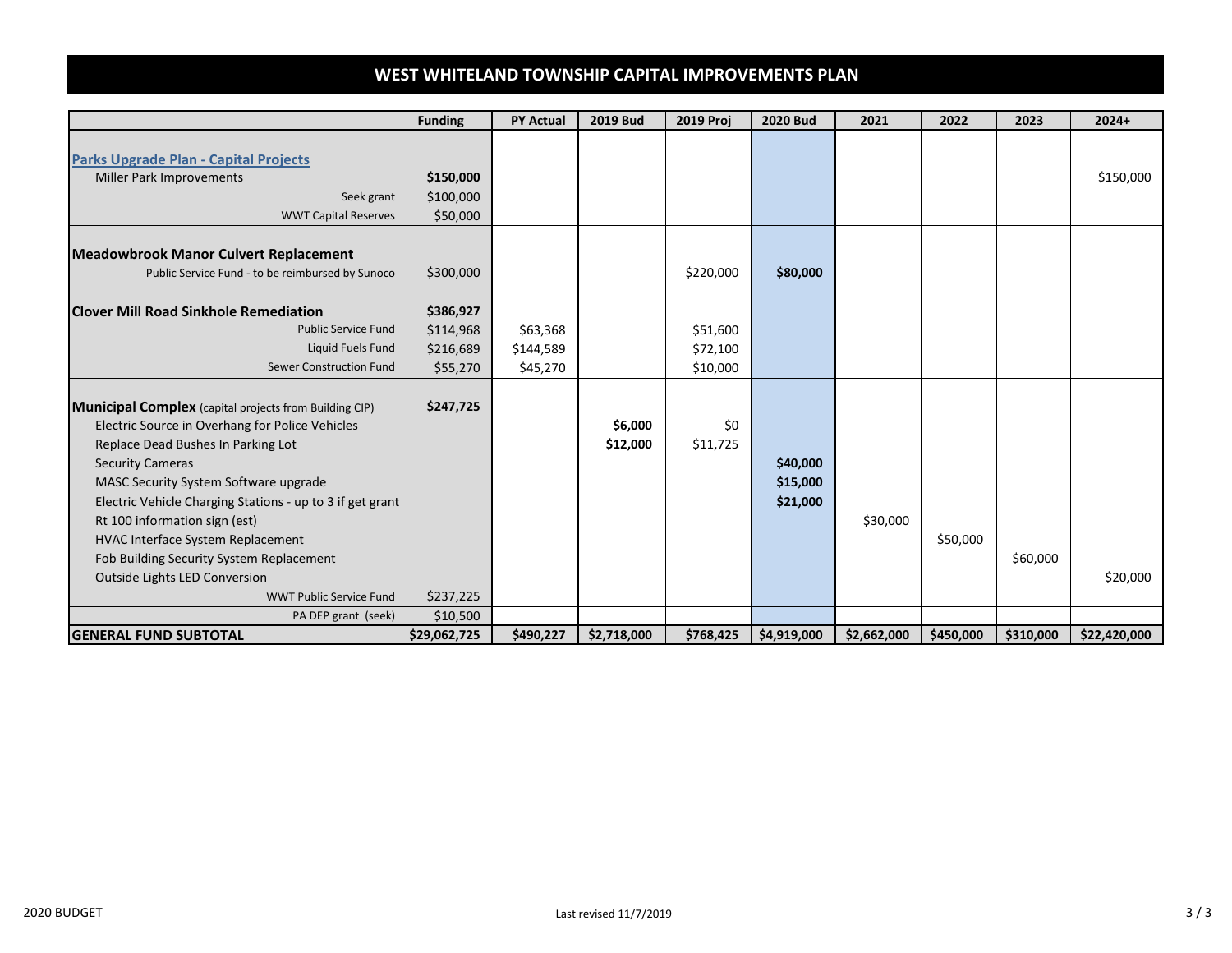|               |                                                                                                                                                                                                                                           |                                                                       |                                                                     |                                   |                                                                                                                                                                                                                                           |                       |                           |                                   | a tyler erp solution       |  |  |
|---------------|-------------------------------------------------------------------------------------------------------------------------------------------------------------------------------------------------------------------------------------------|-----------------------------------------------------------------------|---------------------------------------------------------------------|-----------------------------------|-------------------------------------------------------------------------------------------------------------------------------------------------------------------------------------------------------------------------------------------|-----------------------|---------------------------|-----------------------------------|----------------------------|--|--|
| zwhite        | 12/12/2019 15:45                                                                                                                                                                                                                          |                                                                       | West Whiteland Township<br>NEXT YEAR / CURRENT YEAR BUDGET ANALYSIS |                                   |                                                                                                                                                                                                                                           |                       |                           |                                   | ∣ P<br>1<br>  bgnyrpts     |  |  |
|               | PROJECTION: 20201                                                                                                                                                                                                                         | 2020 Budget                                                           |                                                                     |                                   |                                                                                                                                                                                                                                           |                       |                           |                                   | FOR PERIOD 99              |  |  |
| ACCOUNTS FOR: | PUBLIC SERVICE FUND                                                                                                                                                                                                                       |                                                                       | 2018<br><b>ACTUAL</b>                                               | 2019<br>ORIG BUD                  | 2019<br><b>REVISED BUD</b>                                                                                                                                                                                                                | 2019<br><b>ACTUAL</b> | 2019<br><b>PROJECTION</b> | 2020                              | PCT<br><b>FINAL CHANGE</b> |  |  |
| 651300        | 9001                                                                                                                                                                                                                                      | FR OTHER                                                              |                                                                     | $.00 -2,776,300.00 -2,776,300.00$ |                                                                                                                                                                                                                                           | $-400,000.00$         | $-363,000.00$             | $-760,000.00 - 72.6$              |                            |  |  |
|               | 2020:                                                                                                                                                                                                                                     | \$500K From Open Space Fund<br>\$210K From Transportation Improvement | \$50K General Fund (Parks Capital Upgrade Plan)                     |                                   |                                                                                                                                                                                                                                           |                       |                           |                                   |                            |  |  |
| 653410        | 8510                                                                                                                                                                                                                                      | INTEREST                                                              | $-50,501.34$                                                        | $-26,000.00$                      | $-26,000.00$                                                                                                                                                                                                                              | $-61,705.27$          | $-71,000.00$              | $-68,000.00$ $161.5%$             |                            |  |  |
| 653540        | 8350                                                                                                                                                                                                                                      | FED/STATE                                                             | $-251,000.00$                                                       | $-223, 325.00$                    | $-223, 325.00$                                                                                                                                                                                                                            | $-24, 300.00$         |                           | $-24,300.00 -1,381,825.00 518.88$ |                            |  |  |
|               | 2020 PA Water Quality Grant (Swedesford Chase basins) \$223,325; PA DCNR - Exton<br>Park \$500K; Chester County-Exton Park \$250K; Chester County-CVT Intersection Imp<br>\$400K; Boot Road Park grant \$8K, EV charging stations \$10.5K |                                                                       |                                                                     |                                   |                                                                                                                                                                                                                                           |                       |                           |                                   |                            |  |  |
|               | 2019:                                                                                                                                                                                                                                     | DEP Water Ouality grant: \$223,325                                    |                                                                     |                                   |                                                                                                                                                                                                                                           |                       |                           |                                   |                            |  |  |
| 654520        | 3450                                                                                                                                                                                                                                      | CONTRACTED                                                            | .00                                                                 | 55,000.00                         | 55,000.00                                                                                                                                                                                                                                 | $.00 \,$              | $.00 \,$                  | 136,000.00 147.3%                 |                            |  |  |
|               |                                                                                                                                                                                                                                           |                                                                       | larger improvements/upgrades paid out of Fund 65.                   |                                   | PARK UPGRADES PLAN: Transfer from GF to Fund 65 began 2018; project expenses for                                                                                                                                                          |                       |                           |                                   |                            |  |  |
|               | 2020B<br>Moved from 2019 -                                                                                                                                                                                                                |                                                                       | Pavilion at Boot Road Park and Picnic Tables (\$35K)                |                                   |                                                                                                                                                                                                                                           |                       |                           |                                   |                            |  |  |
|               |                                                                                                                                                                                                                                           |                                                                       |                                                                     |                                   | Meadowbrook Manor: Tennis court fencing (\$15K) and resurfacing inc. lines for<br>Pickleball (\$45K); and trail connection to Chester Valley Trail (\$25K)<br>Shade Structures for Dugouts at Boot Road Park (\$16K; offset by 50% grant) |                       |                           |                                   |                            |  |  |
| 655650        | 3313                                                                                                                                                                                                                                      | <b>ENGINEERIN</b>                                                     | 183, 429. 43                                                        | 830,000.00                        | 830,000.00                                                                                                                                                                                                                                | 445,250.85            | 533,000.00                | $420,000.00 - 49.4$               |                            |  |  |
|               |                                                                                                                                                                                                                                           | See capital improvements Plan                                         |                                                                     |                                   |                                                                                                                                                                                                                                           |                       |                           |                                   |                            |  |  |
| 655650        | 3450                                                                                                                                                                                                                                      | CONTRACTED                                                            | 1,756.00                                                            | 3,000,000.00                      | 3,000,000.00                                                                                                                                                                                                                              | 213,571.05            | 142,000.00                | 4,486,574.00                      | 49.6%                      |  |  |
|               |                                                                                                                                                                                                                                           | See Capital Improvements Plan                                         |                                                                     |                                   |                                                                                                                                                                                                                                           |                       |                           |                                   |                            |  |  |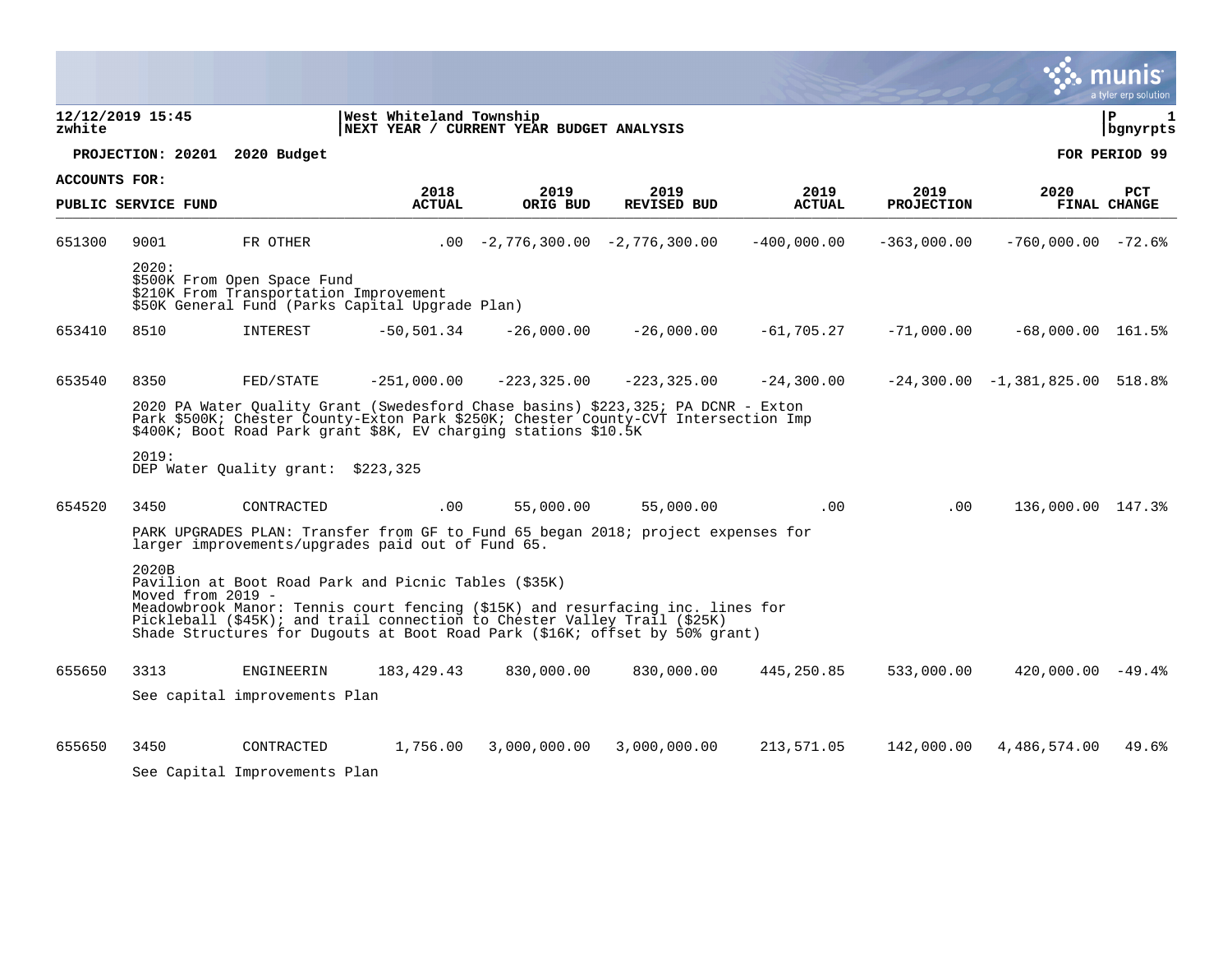|                                                                                                                                                                                                                                                                                                                                                                                                                                                                                                                                             |                           |                                |               |                                                                                  |                                 |                             |                             |                                   | munis<br>a tyler erp solution |  |
|---------------------------------------------------------------------------------------------------------------------------------------------------------------------------------------------------------------------------------------------------------------------------------------------------------------------------------------------------------------------------------------------------------------------------------------------------------------------------------------------------------------------------------------------|---------------------------|--------------------------------|---------------|----------------------------------------------------------------------------------|---------------------------------|-----------------------------|-----------------------------|-----------------------------------|-------------------------------|--|
| 12/12/2019 15:45<br>West Whiteland Township<br>NEXT YEAR / CURRENT YEAR BUDGET ANALYSIS<br>zwhite                                                                                                                                                                                                                                                                                                                                                                                                                                           |                           |                                |               |                                                                                  |                                 |                             |                             |                                   |                               |  |
|                                                                                                                                                                                                                                                                                                                                                                                                                                                                                                                                             | PROJECTION: 20201         | 2020 Budget                    |               |                                                                                  |                                 |                             |                             |                                   | FOR PERIOD 99                 |  |
| ACCOUNTS FOR:                                                                                                                                                                                                                                                                                                                                                                                                                                                                                                                               |                           |                                | 2018          | 2019                                                                             | 2019                            | 2019                        | 2019                        | 2020                              | <b>PCT</b>                    |  |
|                                                                                                                                                                                                                                                                                                                                                                                                                                                                                                                                             | PUBLIC SERVICE FUND       |                                | <b>ACTUAL</b> | ORIG BUD                                                                         | <b>REVISED BUD</b>              | <b>ACTUAL</b>               | <b>PROJECTION</b>           |                                   | FINAL CHANGE                  |  |
| 655650                                                                                                                                                                                                                                                                                                                                                                                                                                                                                                                                      | 3533                      | TRANSFER                       | 23,669.00     | 52,000.00                                                                        | 52,000.00                       | .00                         | .00                         |                                   | $.00 - 100.0%$                |  |
| Transfer to Solid Waste Fund to cover operating loss.<br>If a decision is made to change from the Pay As You Throw Program, the household<br>fee would need to be increased significantly to replace bag sales revenue.<br>Because of the potential for such a significant change to the program and fee in<br>2020, staff does not recommend making any changes to 2019 rates. Therefore, there<br>is a projected deficit in the Solid Waste Fund for 2019, which staff recommends<br>be paid for out of the Public Service Fund reserves. |                           |                                |               |                                                                                  |                                 |                             |                             |                                   |                               |  |
| 655650                                                                                                                                                                                                                                                                                                                                                                                                                                                                                                                                      | 3784                      | LAND                           | 276,622.71    | .00                                                                              | .00                             | .00                         | .00                         | .00                               | .0%                           |  |
|                                                                                                                                                                                                                                                                                                                                                                                                                                                                                                                                             | FEMA HMG grant            |                                |               | 2018: Acquisition of 115 Locust Lane and demolition of existing house; funded by |                                 |                             |                             |                                   |                               |  |
| 655655                                                                                                                                                                                                                                                                                                                                                                                                                                                                                                                                      | 3450                      | CONTRACTED                     |               | 18,000.00<br>.00                                                                 | 18,000.00                       | 11,725.00                   | 11,725.00                   | 76,000.00 322.2%                  |                               |  |
|                                                                                                                                                                                                                                                                                                                                                                                                                                                                                                                                             |                           | See Capital Improvements Plan  |               |                                                                                  |                                 |                             |                             |                                   |                               |  |
|                                                                                                                                                                                                                                                                                                                                                                                                                                                                                                                                             | TOTAL PUBLIC SERVICE FUND |                                | 183,975.80    | 929,375.00                                                                       | 929,375.00                      | 184,541.63                  | 228,425.00                  | 2,908,749.00                      | 213.0%                        |  |
|                                                                                                                                                                                                                                                                                                                                                                                                                                                                                                                                             |                           | TOTAL REVENUE<br>TOTAL EXPENSE | 485,477.14    | $-301, 501.34 -3.025.625.00$<br>3,955,000.00                                     | $-3,025,625.00$<br>3,955,000.00 | $-486,005.27$<br>670,546.90 | $-458,300.00$<br>686,725.00 | $-2, 209, 825.00$<br>5,118,574.00 | $-27.0%$<br>29.4%             |  |
|                                                                                                                                                                                                                                                                                                                                                                                                                                                                                                                                             |                           | GRAND TOTAL                    | 183,975.80    | 929,375.00                                                                       | 929,375.00                      | 184,541.63                  | 228,425.00                  | 2,908,749.00                      | 213.0%                        |  |
|                                                                                                                                                                                                                                                                                                                                                                                                                                                                                                                                             |                           |                                |               | ** END OF REPORT - Generated by Zenobia White **                                 |                                 |                             |                             |                                   |                               |  |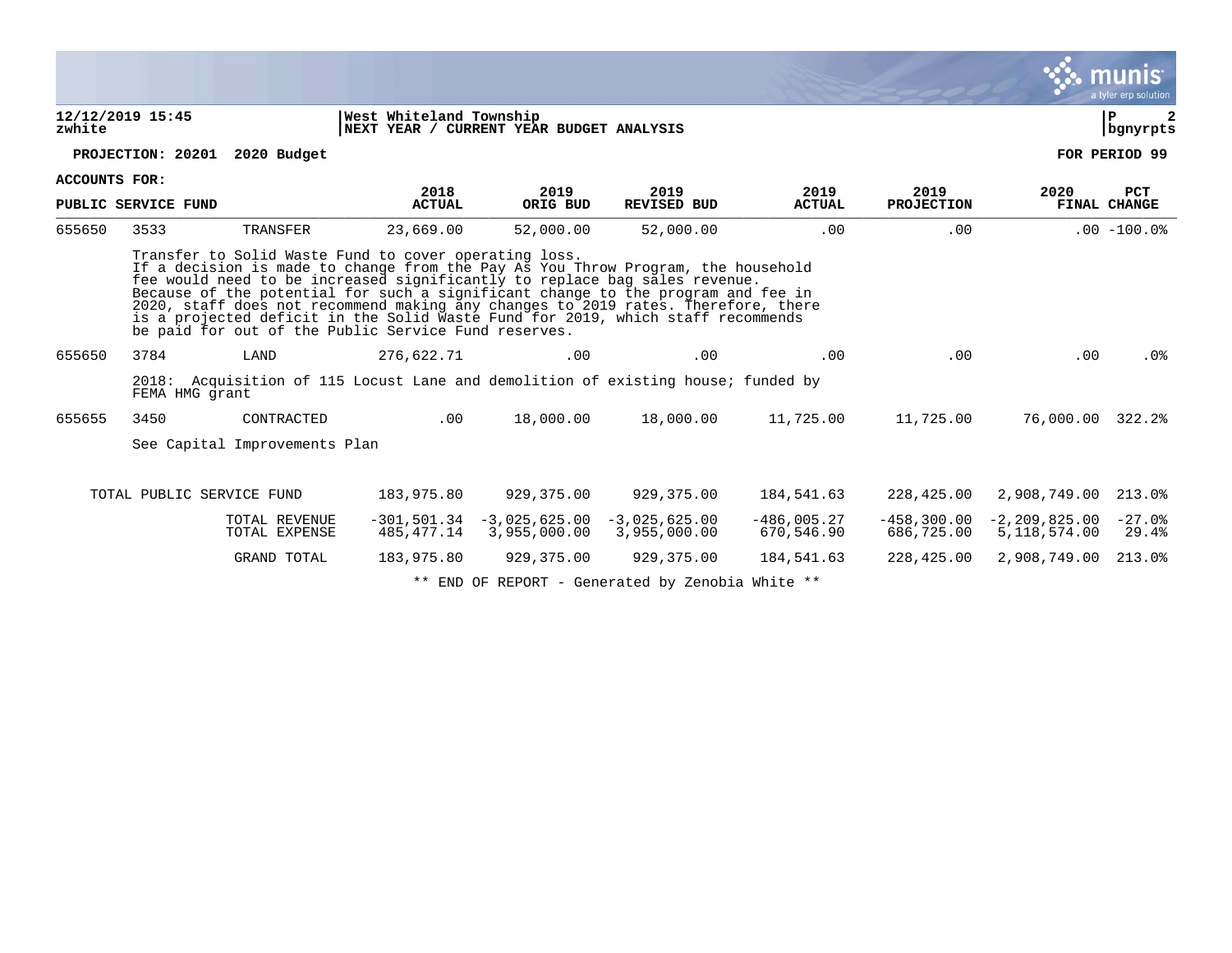The Technology budget (Fund 70) includes all IT-related expenses, including hardware, software, annual maintenance contracts and consulting. The expenses are allocated among the departments. Transfers are made from the General Fund and Sewer Capital Fund to pay for the technology budget.

Staffing: Outside consultants with weekly support hours, plus additional project hours.

## **2020 TOWNSHIP GOALS & SUPPORTING DEPARTMENT ACTIONS**

- Continue to re-evaluate present processes for improvements via financial software MUNIS, Tyler's Content Management Module (\$13,500 in 2020)
- In-place redesign of website (no additional dollars above annual maintenance cost/included as part of services)
- Evaluate services to protect network security through cyber security analysis (\$20,000/year including Duo 2Factor Security, Detection System for blocking cyber threats, 24/7 Monitoring and analyzing of all activity on network and individual pcs for potential threats.).
- Software training scheduled for employees including Office 365, SharePoint, Traisr (permit management software), ESRI (GIS), Edmunds (Sewer billing). CivicRec (Facility Reservations), Municipay (online payments) (\$4,000).

## **2019 ACCOMPLISHMENTS**

- 1. Migrated from Commercial Office 365 to the Government version of Office 365 (cost was included in network refresh)
- 2. Moved all PCs/laptops to Windows 10, assuming BOS approval of budget amendment to purchase equipment scheduled for 2020 (\$8,200)
- 3. Completed the WatchGuard, MUNIS and SQL Server upgrades (\$7,000 which includes MUNIS upgrade and consultant costs, Watchguard and SQL Licenses were purchased in 2018); WatchGuard also required (unbudgeted) Sql Server upgrade (\$8,000)
- 4. SharePoint Online Governance team with personnel from each department worked with consultant to design, test, move documents to new document management system and train staff. (included in cost of network refresh)
- 5. Added Public and Secure Wi-Fi to the first floor of the Police Department (\$2,000)
- 6. Fine-tuned online facility reservation system to provide residents and visitors 24/7 access (included in the annual CivicRec maintenance cost of \$2,500).
- 7. Began installation of Tyler Content Manager in MUNIS to assist with electronic management of invoices. (\$13,500 in 2019; \$13,500 in 2020)
- 8. Installed a mobility device management system and deployed Police Department iPADS to have the ability to control the data in case a mobile device is misplaced. (4 devices at \$5,000 plus \$1,000 set up and annual subscription; recurring annual costs include \$400 subscription plus shared data plan)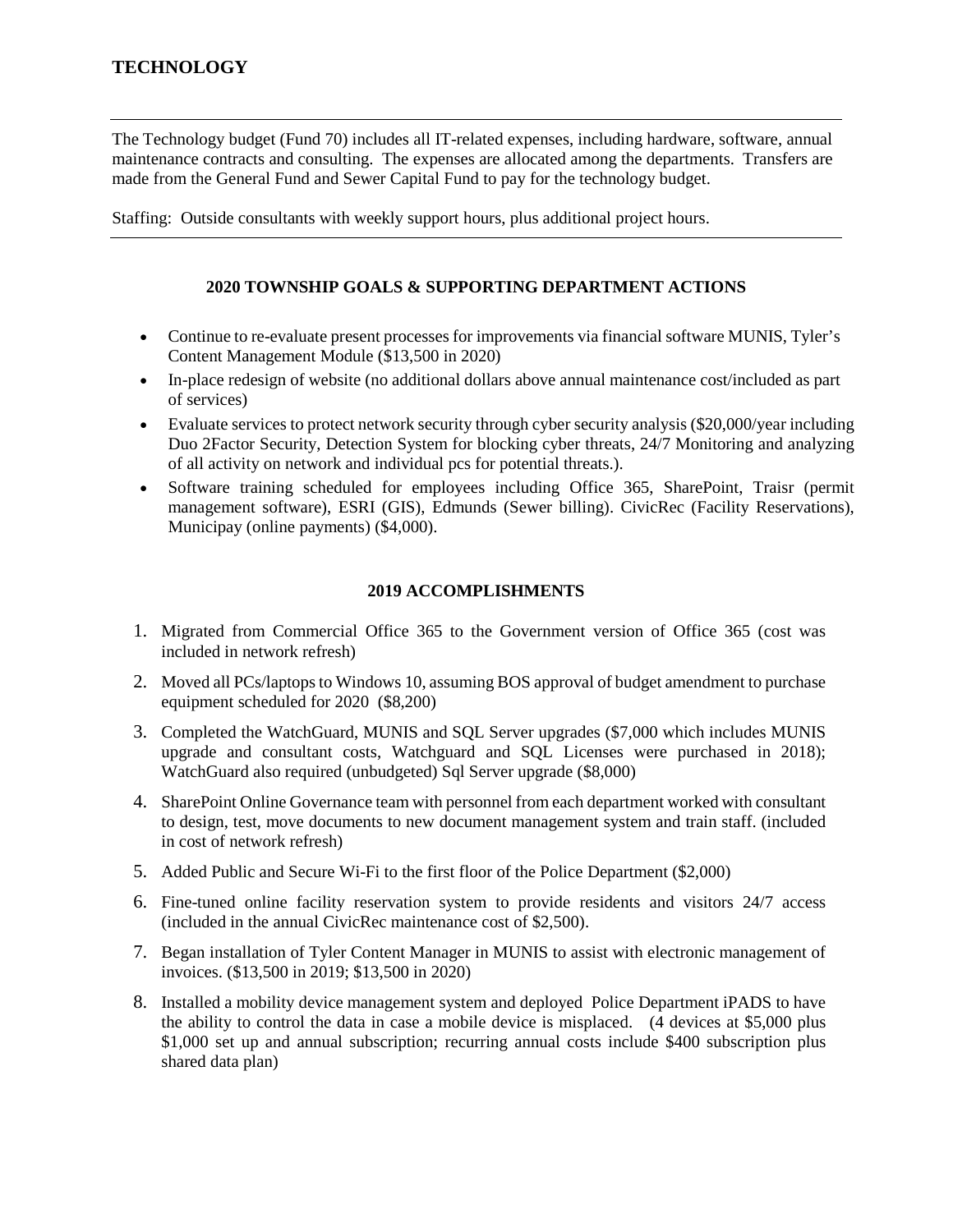- 9. Completed network refresh including the replacement of all old servers, as well as many pcs and other equipment; converting IP addresses from public to private; significantly expanding digital storage space and migrating the document management system to SharePoint online; and converting all Windows 7 PCs to Windows 10. (NOTE: Total of \$100,000 budgeted in 2018 for the network refresh of which \$42,000 – including \$22,500 for IT labor, \$4,000 for SharePoint design and implementation, \$5,000 for Cisco switches, \$8,000 for Watchguard SQL, and \$2,500 for battery back-up was incurred and spent in 2019, items are designated in the comments boxes in the attached spreadsheet.)
- 10. Human Resources, Timekeeping, and payroll software system integrated with the Police scheduling system – Planit Police. The employee self-service portal and telephone app allows employees to update personal information 24/7. The HR system allows for electronic personnel records as well as tracking of certifications, training, and more.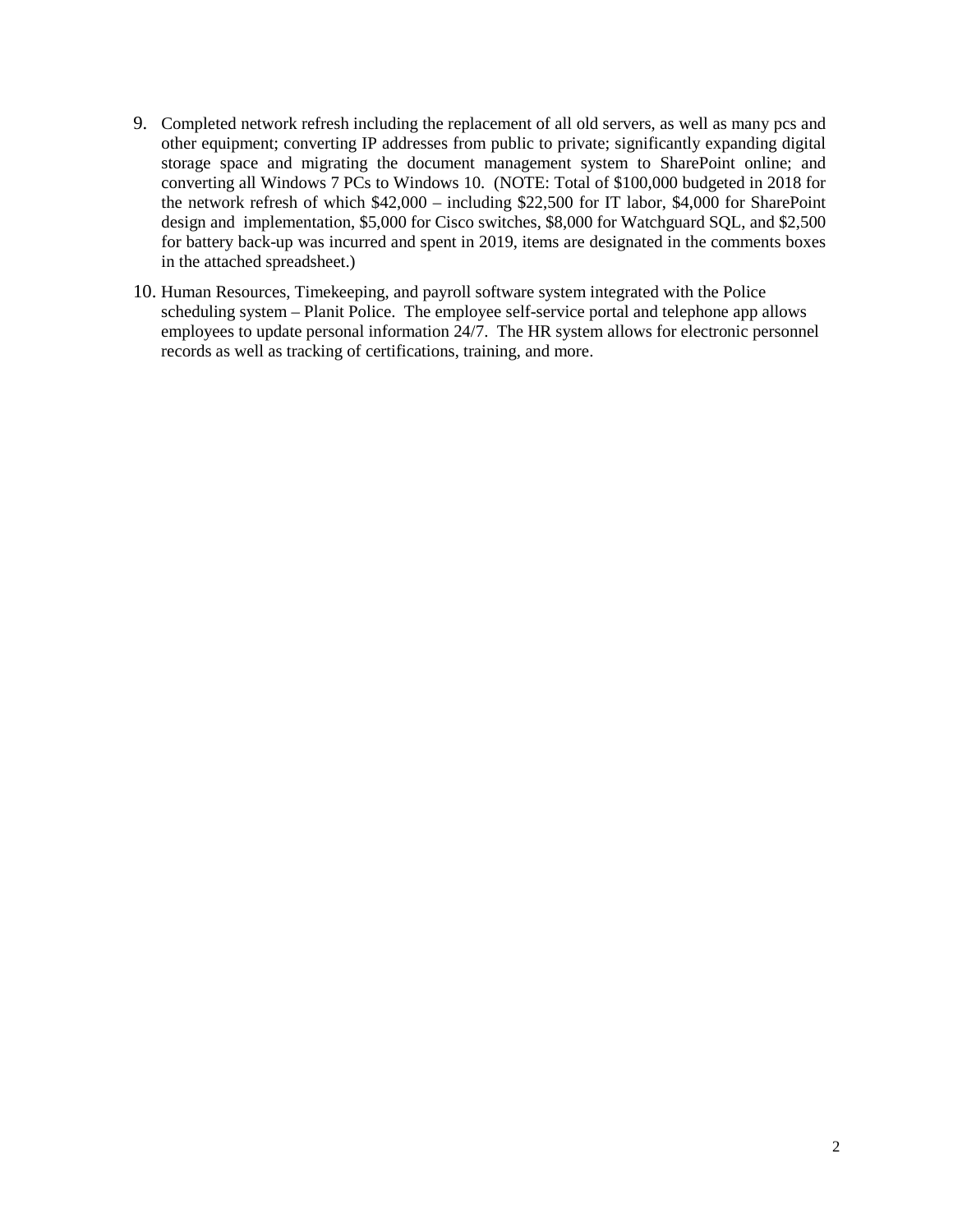|               |                                                                                                                                                                                                            |                                                                             |                                                                                                                                                                                                                                                                      |                  |                            |                       |                           |                   | a tyler erp solution |  |  |  |
|---------------|------------------------------------------------------------------------------------------------------------------------------------------------------------------------------------------------------------|-----------------------------------------------------------------------------|----------------------------------------------------------------------------------------------------------------------------------------------------------------------------------------------------------------------------------------------------------------------|------------------|----------------------------|-----------------------|---------------------------|-------------------|----------------------|--|--|--|
| zwhite        | 12/12/2019 15:46                                                                                                                                                                                           |                                                                             | West Whiteland Township<br>NEXT YEAR / CURRENT YEAR BUDGET ANALYSIS                                                                                                                                                                                                  |                  |                            |                       |                           |                   | l P<br>  bgnyrpts    |  |  |  |
|               |                                                                                                                                                                                                            | PROJECTION: 20201 2020 Budget                                               |                                                                                                                                                                                                                                                                      |                  |                            |                       |                           |                   | FOR PERIOD 99        |  |  |  |
| ACCOUNTS FOR: |                                                                                                                                                                                                            |                                                                             |                                                                                                                                                                                                                                                                      |                  |                            |                       |                           |                   |                      |  |  |  |
|               | TECHNOLOGY FUND                                                                                                                                                                                            |                                                                             | 2018<br><b>ACTUAL</b>                                                                                                                                                                                                                                                | 2019<br>ORIG BUD | 2019<br><b>REVISED BUD</b> | 2019<br><b>ACTUAL</b> | 2019<br><b>PROJECTION</b> | 2020              | PCT<br>FINAL CHANGE  |  |  |  |
| 703410        | 7910                                                                                                                                                                                                       | TRANSFER                                                                    | $-317,762.00$                                                                                                                                                                                                                                                        | $-300,000.00$    | $-300,000.00$              | $-300,000.00$         | $-300,000.00$             | $-305,000.00$     | 1.7%                 |  |  |  |
| 703410        | 8510                                                                                                                                                                                                       | INTEREST                                                                    | $-5,575.17$                                                                                                                                                                                                                                                          | $-6, 200.00$     | $-6, 200.00$               | $-5,220.94$           | $-5,900.00$               | $-5,800.00$       | $-6.5%$              |  |  |  |
| 703410        | 8514                                                                                                                                                                                                       | UNREAL G/L                                                                  | 6.11                                                                                                                                                                                                                                                                 | .00              | .00                        | $-46.21$              | .00                       | $.00 \,$          | $.0\%$               |  |  |  |
|               | Not a planned item. Accounting requires mark-to-market treatment. All of our<br>investments will pay off in full, eliminating any unrealized entries.                                                      |                                                                             |                                                                                                                                                                                                                                                                      |                  |                            |                       |                           |                   |                      |  |  |  |
| 703410        | 9460                                                                                                                                                                                                       | MISC REV                                                                    | .00                                                                                                                                                                                                                                                                  | .00              | .00                        | $-2,736.62$           | $-2,736.62$               | $-2,700.00$       | . 0%                 |  |  |  |
|               | P-card rebate                                                                                                                                                                                              |                                                                             |                                                                                                                                                                                                                                                                      |                  |                            |                       |                           |                   |                      |  |  |  |
| 706800        | 3450                                                                                                                                                                                                       | CONTRACTED                                                                  | 87,999.48                                                                                                                                                                                                                                                            | 106,000.00       | 146,000.00                 | 126,297.25            | 156,225.00                | 142,000.00        | $-2.7%$              |  |  |  |
|               | 2020:<br>Network/Help Desk/Consulting (SSI monthly fee) - \$100,000<br>Cyber security enhancements - $$20,000$<br>Project support for software enhancements, including hardware setup - \$20,000<br>2019P: |                                                                             |                                                                                                                                                                                                                                                                      |                  |                            |                       |                           |                   |                      |  |  |  |
|               |                                                                                                                                                                                                            |                                                                             | Network/Help Desk/Consulting (SSI monthly fee) - \$107,225<br>Network refresh rollover from 2018 (see Technology Plan) - \$49,000                                                                                                                                    |                  |                            |                       |                           |                   |                      |  |  |  |
| 706800        | 3707                                                                                                                                                                                                       | HARDWARE                                                                    | 154,080.04                                                                                                                                                                                                                                                           | 29,000.00        | 37,000.00                  | 20,864.16             | 44,500.00                 | $8,000.00 - 78.4$ |                      |  |  |  |
|               | 2020 New:                                                                                                                                                                                                  |                                                                             | Finance: Check Printer, Content Management System Scanner \$3,000                                                                                                                                                                                                    |                  |                            |                       |                           |                   |                      |  |  |  |
|               | 2019:                                                                                                                                                                                                      | Battery Back-up for AV System: \$2,300<br>2019 computer replacements: \$20K | 2020 computer replacements (2019 Q4 to upgrade to Win 10): \$15K                                                                                                                                                                                                     |                  |                            |                       |                           |                   |                      |  |  |  |
| 706800        | 3708                                                                                                                                                                                                       | COMP MAINT                                                                  | 103,834.48                                                                                                                                                                                                                                                           | 149,000.00       | 149,000.00                 | 117,452.98            | 149,350.00                | 140,200.00        | -5.9%                |  |  |  |
|               | 2020 New:                                                                                                                                                                                                  | Planit Police Scheduling Tool (\$1,500)                                     | Moved Code Red Notification System to Administrative/Executive 4010<br>Extended warranty for mobile video recorders and body cameras (\$1,800)<br>CODY Maintenance - Prepaid in 2019 (\$10,600)<br>RBA Tax Software Discontinued - Outsourced to Keystone Financials |                  |                            |                       |                           |                   |                      |  |  |  |
|               |                                                                                                                                                                                                            | 2019P New annual maintenance for:                                           |                                                                                                                                                                                                                                                                      |                  |                            |                       |                           |                   |                      |  |  |  |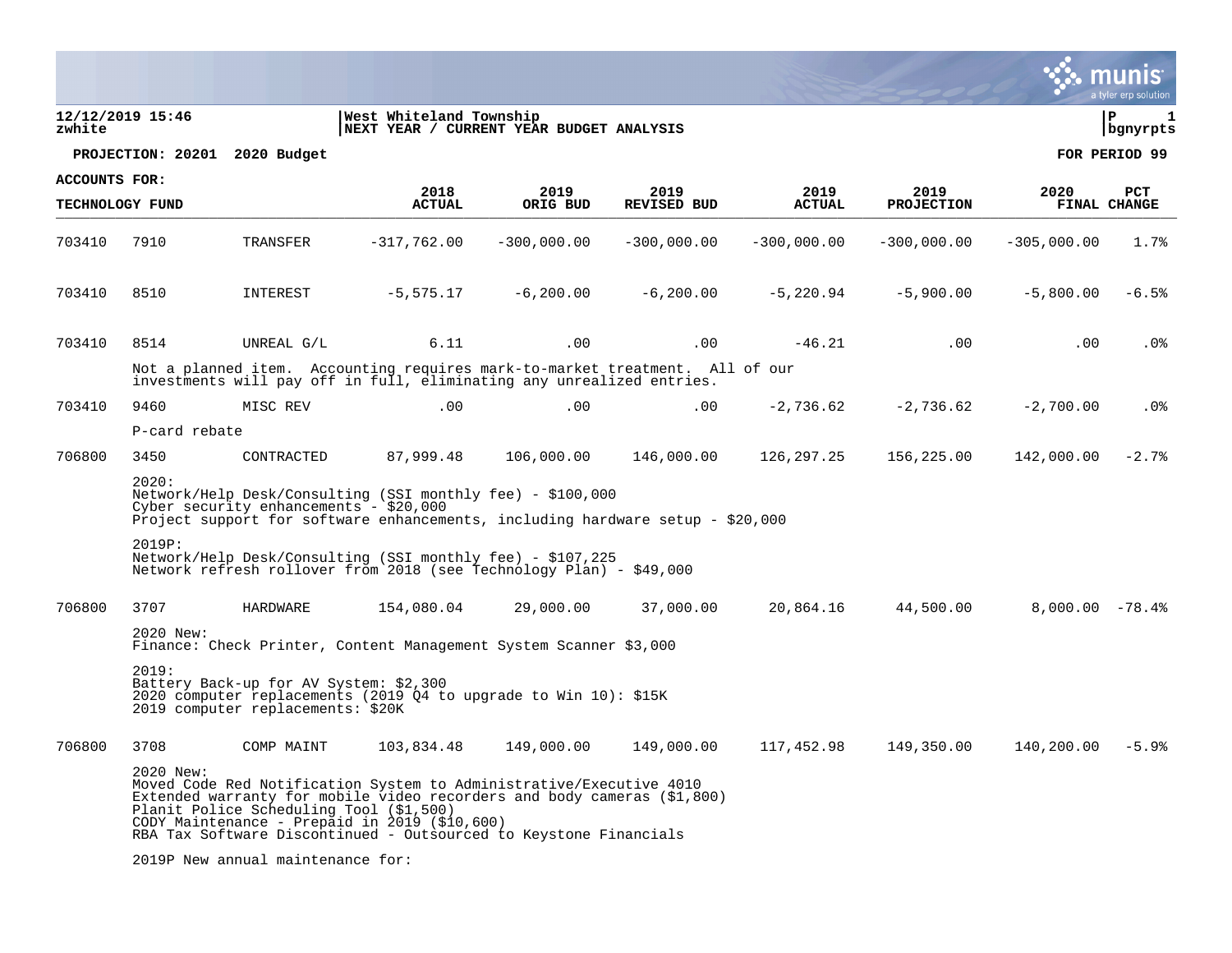|                      |                               |                                       |                                                                                                                        |                              |                                                                                                                                                                                                                                                                                                 |                             |                             |                             | munis <sup>®</sup><br>a tyler erp solution |  |  |  |
|----------------------|-------------------------------|---------------------------------------|------------------------------------------------------------------------------------------------------------------------|------------------------------|-------------------------------------------------------------------------------------------------------------------------------------------------------------------------------------------------------------------------------------------------------------------------------------------------|-----------------------------|-----------------------------|-----------------------------|--------------------------------------------|--|--|--|
| zwhite               | 12/12/2019 15:46              |                                       | West Whiteland Township<br>NEXT YEAR / CURRENT YEAR BUDGET ANALYSIS                                                    |                              |                                                                                                                                                                                                                                                                                                 |                             |                             |                             | l P<br>2<br>  bgnyrpts                     |  |  |  |
|                      |                               | PROJECTION: 20201 2020 Budget         |                                                                                                                        |                              |                                                                                                                                                                                                                                                                                                 |                             |                             |                             | FOR PERIOD 99                              |  |  |  |
| <b>ACCOUNTS FOR:</b> |                               |                                       | 2018                                                                                                                   | 2019                         | 2019                                                                                                                                                                                                                                                                                            | 2019                        | 2019                        |                             | <b>PCT</b>                                 |  |  |  |
| TECHNOLOGY FUND      |                               |                                       | <b>ACTUAL</b>                                                                                                          | ORIG BUD                     | REVISED BUD                                                                                                                                                                                                                                                                                     | <b>ACTUAL</b>               | <b>PROJECTION</b>           | 2020                        | FINAL CHANGE                               |  |  |  |
|                      | 0365: \$15K<br>Adobe: \$6K    | Edmunds billing: \$10K                | Power DMS, Fingerprint Unit, Guardian Tracking scheduling: \$7,800                                                     |                              |                                                                                                                                                                                                                                                                                                 |                             |                             |                             |                                            |  |  |  |
| 706800               | 3709                          | SOFTWARE                              | 26,893.57                                                                                                              | 32,000.00                    | 32,000.00                                                                                                                                                                                                                                                                                       | 11,425.44                   | 27,000.00                   | $26,950.00 -15.8$           |                                            |  |  |  |
|                      | 2020:<br>Crime Watch: \$6,100 |                                       | Faro Zone 3D Advanced Crossgrade Software: \$1,350<br>Tyler Content Management (document storage) \$13,500             |                              |                                                                                                                                                                                                                                                                                                 |                             |                             |                             |                                            |  |  |  |
|                      | 2019:                         | SharePoint and other software (\$15K) | Upgraded: Finance Content Management Module - (\$13.5K)<br>SQL License for Police WatchGuard Body Camera Server (\$8K) |                              |                                                                                                                                                                                                                                                                                                 |                             |                             |                             |                                            |  |  |  |
| 706800               | 3747                          | OFF EOUIP                             | 22,099.01                                                                                                              | 21,540.00                    | 27,350.00                                                                                                                                                                                                                                                                                       | 27,332.73                   | 27,540.00                   | 27,540.00                   | .7%                                        |  |  |  |
|                      |                               |                                       | 5 Copiers/Printers/Scanners and 1 Plotter Lease for 63 months (exp. 12/24)                                             |                              |                                                                                                                                                                                                                                                                                                 |                             |                             |                             |                                            |  |  |  |
| 706800               | 3807                          | INVESTMENT                            | 199.29                                                                                                                 | 100.00                       | 100.00                                                                                                                                                                                                                                                                                          | 206.37                      | 215.00                      | 100.00                      | .0%                                        |  |  |  |
|                      |                               |                                       | Includes all banking and investment fees.                                                                              |                              |                                                                                                                                                                                                                                                                                                 |                             |                             |                             |                                            |  |  |  |
|                      | TOTAL TECHNOLOGY FUND         |                                       | 71,774.81                                                                                                              | 31,440.00                    | 85,250.00                                                                                                                                                                                                                                                                                       | $-4,424.84$                 | 96,193.38                   | $31,290.00 -63.3$           |                                            |  |  |  |
|                      |                               | TOTAL REVENUE<br>TOTAL EXPENSE        | $-323, 331.06$<br>395,105.87                                                                                           | $-306, 200.00$<br>337,640.00 | $-306, 200.00$<br>391,450.00                                                                                                                                                                                                                                                                    | $-308,003.77$<br>303,578.93 | $-308,636.62$<br>404,830.00 | $-313,500.00$<br>344,790.00 | 2.4%<br>$-11.9%$                           |  |  |  |
|                      |                               | GRAND TOTAL                           | 71,774.81                                                                                                              | 31,440.00                    | 85,250.00                                                                                                                                                                                                                                                                                       | $-4,424.84$                 | 96,193.38                   | $31,290.00 -63.38$          |                                            |  |  |  |
|                      |                               |                                       |                                                                                                                        |                              | $\mathbf{u}$ at $\mathbf{u}$ and $\mathbf{u}$ and $\mathbf{u}$ and $\mathbf{u}$ and $\mathbf{u}$ and $\mathbf{u}$ and $\mathbf{u}$ and $\mathbf{u}$ and $\mathbf{u}$ and $\mathbf{u}$ and $\mathbf{u}$ and $\mathbf{u}$ and $\mathbf{u}$ and $\mathbf{u}$ and $\mathbf{u}$ and $\mathbf{u}$ and |                             |                             |                             |                                            |  |  |  |

 $\bullet$ 

\*\* END OF REPORT - Generated by Zenobia White \*\*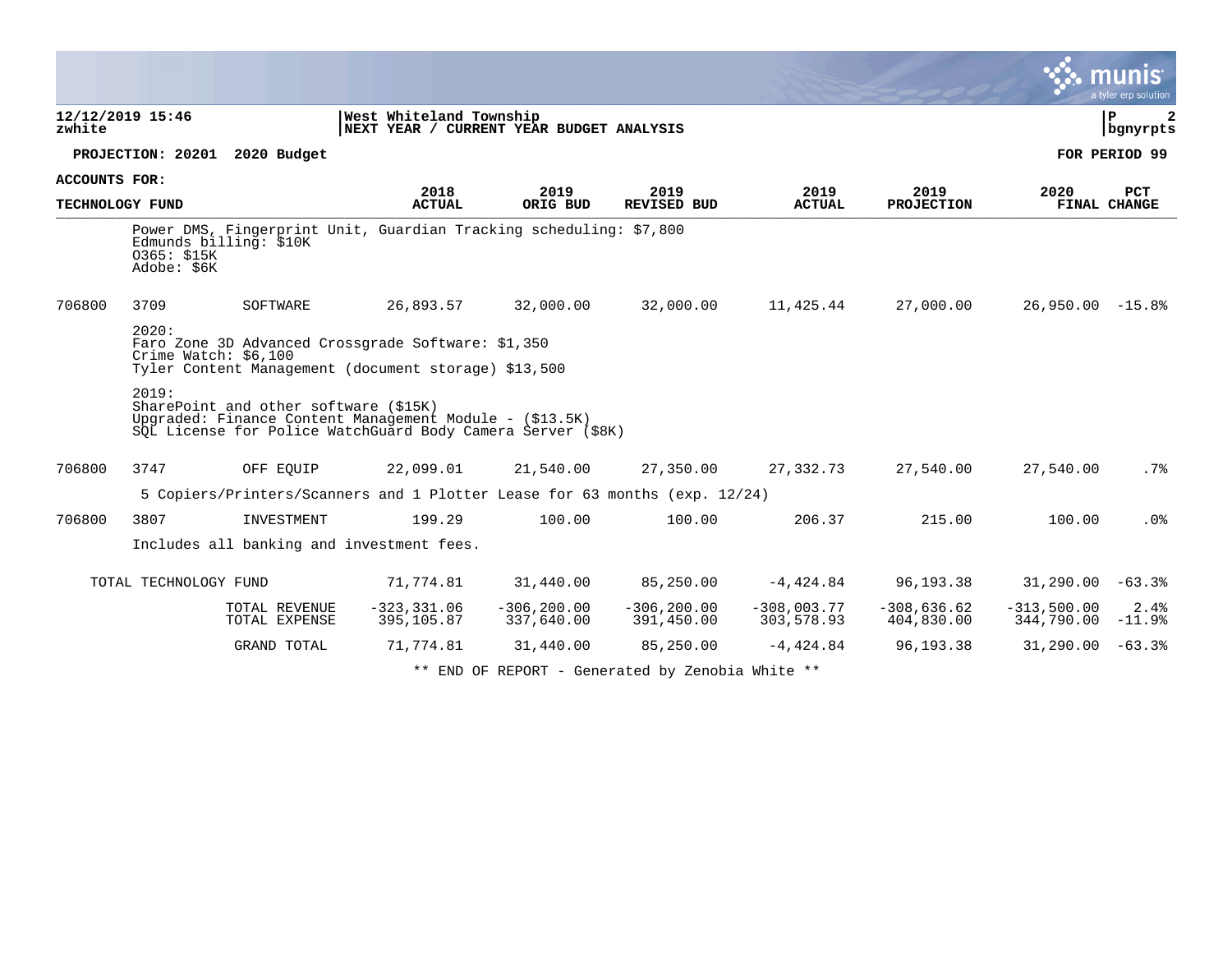| <b>Item</b>                                                                              | <b>Description</b>                                                      | <b>Status</b> | Qty            | 2019<br><b>Budget</b> | 2019<br>Projection | 2020      | 2021      | 2022      | 2023      | 2024      | <b>Comments</b>                                                                                                                                                                                                                                                                                                                                                                                                                                                               |
|------------------------------------------------------------------------------------------|-------------------------------------------------------------------------|---------------|----------------|-----------------------|--------------------|-----------|-----------|-----------|-----------|-----------|-------------------------------------------------------------------------------------------------------------------------------------------------------------------------------------------------------------------------------------------------------------------------------------------------------------------------------------------------------------------------------------------------------------------------------------------------------------------------------|
| 3450 Contracted Services (* Set up in Yr 1 here, followed by annual maintenance in 3708) |                                                                         |               |                |                       |                    |           |           |           |           |           |                                                                                                                                                                                                                                                                                                                                                                                                                                                                               |
| <b>IT Consulting</b>                                                                     | Ongoing IT support (network and user), data backup, special<br>projects | Renew         |                | \$100,000             | \$150,000          | \$120,000 | \$100,000 | \$100,000 | \$100,000 | \$100,000 | 2019 Projection: \$24,000 budgeted in 2018 for network<br>refresh completed in 2019, incl SharePoint migration;<br>\$1,500 additional SSI IT Support to build out new Munis<br>server;<br>\$21,500 for Office 365 and Mimecast email filtering services;<br>\$2,000 for eDiscovery and emergency IT services<br>2020 Budget: \$20,000 for project enhancements for cloud-<br>based software (Traisr, PayTime, Planit, Edmunds, SharePoint,<br>Munis) including hardware setup |
| Police - Planit Police *                                                                 | Scheduling System                                                       | New           |                | \$4,000               | \$4,225            |           |           |           |           |           |                                                                                                                                                                                                                                                                                                                                                                                                                                                                               |
| <b>Cyber Consulting</b>                                                                  | Double Factor Security Enhancement                                      | New           |                |                       |                    | \$20,000  | \$20,000  | \$20,000  | \$20,000  |           | \$20,000 2020: Evaluate for continuation in future years                                                                                                                                                                                                                                                                                                                                                                                                                      |
| Wireless Network - Public & Secure                                                       | Upgrade or expand wireless connectivity                                 | Upgrade       |                | \$2,000               | \$2,000            | \$2,000   |           |           |           |           | 2019: Police training room<br>2020: Wireless upgrade for police mobile devices                                                                                                                                                                                                                                                                                                                                                                                                |
| <b>Total Contracted Services</b>                                                         |                                                                         |               |                | \$106,000             | \$156,225          | \$142,000 | \$120,000 | \$120,000 | \$120,000 | \$120,000 |                                                                                                                                                                                                                                                                                                                                                                                                                                                                               |
| 3707 Hardware (* = purchased in Yr 1 here, often followed by annual maintenance in 3708) |                                                                         |               |                |                       |                    |           |           |           |           |           |                                                                                                                                                                                                                                                                                                                                                                                                                                                                               |
| Replace CISCO Switches                                                                   | Add-on to network refresh                                               | Upgrade       |                |                       | \$5,000            |           |           |           |           |           | In 2018 budget for Network Refresh, completed in 2019                                                                                                                                                                                                                                                                                                                                                                                                                         |
| A/V System for Main Meeting Room                                                         | Add battery backup                                                      | New           |                |                       | \$2,500            |           |           |           |           |           | Prevent AV crash when power goes out                                                                                                                                                                                                                                                                                                                                                                                                                                          |
| Desktops - Monitor, Keyboard, Mouse, Win                                                 | Annual replacement                                                      | Replace       | 5              |                       |                    |           |           |           |           |           | 2019 Projection: replace 2020 PCs in 2019 to upgrade all pcs                                                                                                                                                                                                                                                                                                                                                                                                                  |
| Laptop- Monitor, Keyboard, Docking Station, Win                                          | Annual replacement                                                      | Replace       | 5              | \$26,800              | \$35,000           | \$3,000   | \$24,000  | \$24,500  | \$25,000  | \$25,500  | from windows 7 to 10<br>2020: \$3,000 budgeted for any misc.                                                                                                                                                                                                                                                                                                                                                                                                                  |
| Tablets - keyboard, docking station, OS License                                          | Phase in for mobile use (Codes, PW, PD)                                 | New           | $\overline{7}$ |                       |                    |           |           |           |           |           | 2021 : Back on regular 5-year replacement schedule                                                                                                                                                                                                                                                                                                                                                                                                                            |
| Printer and scanner for Finance                                                          | Replace check printer, scanner(s) for Content Mgr                       | Rep/New       | $\overline{2}$ |                       |                    | \$3,000   |           |           |           | \$3,200   |                                                                                                                                                                                                                                                                                                                                                                                                                                                                               |
| Misc. hardware                                                                           | UPS batteries; desktop printers; monitors; etc.                         | Replace       | 1              | \$2,000               | \$2,000            | \$2,000   | \$2,000   | \$2,000   | \$2,000   | \$2,000   |                                                                                                                                                                                                                                                                                                                                                                                                                                                                               |
| <b>Total Hardware</b>                                                                    |                                                                         |               |                | \$28,800              | \$44,500           | \$8,000   | \$26,000  | \$26,500  | \$27,000  | \$30,700  |                                                                                                                                                                                                                                                                                                                                                                                                                                                                               |
| 3708 Comp Maintenance (annual maintenance contracts)                                     |                                                                         |               |                |                       |                    |           |           |           |           |           |                                                                                                                                                                                                                                                                                                                                                                                                                                                                               |
| Police - Cody System                                                                     | Records management                                                      | Renew         |                | \$10,600              | \$19,600           | \$0       | \$11,300  | \$11,500  | \$11,700  |           | \$11,900 2019: Prepaid CODY fee for 2020                                                                                                                                                                                                                                                                                                                                                                                                                                      |
| Police - CAD Interface for CODY System                                                   | Win Law System CAD Interface                                            | Renew         |                | \$2,500               | \$1,700            | \$2,600   | \$2,700   | \$2,800   | \$2,900   | \$3,000   |                                                                                                                                                                                                                                                                                                                                                                                                                                                                               |
| Police - Live Scan and CPIN                                                              | Fingerprinting, pictures                                                | Renew         |                | \$6,500               | \$6,500            | \$6,600   | \$6,700   | \$6,800   | \$6,900   | \$7,000   |                                                                                                                                                                                                                                                                                                                                                                                                                                                                               |
| Police - TraCS                                                                           | Electronic citation filing                                              | Renew         |                | \$2,100               | \$1,700            | \$2,100   | \$2,100   | \$2,100   | \$2,100   | \$2,100   |                                                                                                                                                                                                                                                                                                                                                                                                                                                                               |
| Police - Mobile Fingerprint Unit                                                         | Maintenance Agreement                                                   | Renew         |                | \$2,400               | \$2,400            | \$2,400   | \$2,400   | \$2,400   | \$2,400   | \$2,400   |                                                                                                                                                                                                                                                                                                                                                                                                                                                                               |
| Police - Power DMS                                                                       | Document/Policy Management                                              | Renew         |                | \$4,200               | \$4,100            | \$4,300   | \$4,400   | \$4,500   | \$4,550   | \$4,600   |                                                                                                                                                                                                                                                                                                                                                                                                                                                                               |
| Police - Guardian Tracking                                                               | Performance Management and Evaluation                                   | Renew         |                | \$1,200               | \$1,200            | \$1,200   | \$1,200   | \$1,200   | \$1,200   | \$1,200   |                                                                                                                                                                                                                                                                                                                                                                                                                                                                               |
| Police - Planit Police                                                                   | <b>Scheduling System</b>                                                | Renew         |                |                       |                    | \$1,500   | \$1,600   | \$1,600   | \$1,600   | \$1,600   |                                                                                                                                                                                                                                                                                                                                                                                                                                                                               |
| Police - Watchguard Veeam                                                                | Mobile support for cameras                                              | Renew         |                |                       |                    | \$1,800   | \$1,800   | \$1,800   | \$1,800   | \$1,800   |                                                                                                                                                                                                                                                                                                                                                                                                                                                                               |
| Police - Watchguard                                                                      | Evidence Library                                                        | Renew         |                |                       |                    | \$1,500   | \$1,500   | \$1,500   | \$1,500   | \$1,500   |                                                                                                                                                                                                                                                                                                                                                                                                                                                                               |
| Police - Crime Watch                                                                     | CJIS-compliant web, social media postings                               | New           |                |                       |                    |           | \$5,400   | \$5,400   | \$5,400   | \$5,400   |                                                                                                                                                                                                                                                                                                                                                                                                                                                                               |
| Police - Faro Zone                                                                       | Accident and crime scene reconstruction                                 | New           |                |                       |                    |           | \$1,350   | \$1,350   | \$1,350   | \$1,350   |                                                                                                                                                                                                                                                                                                                                                                                                                                                                               |
| <b>Subtotal - Police</b>                                                                 |                                                                         |               |                | \$29,500              | \$37,200           | \$24,000  | \$42,450  | \$42,950  | \$43,400  | \$43,850  |                                                                                                                                                                                                                                                                                                                                                                                                                                                                               |
| Tax Collector - RBA                                                                      | <b>Tax Collection Software</b>                                          | End           |                | \$2,500               | \$2,500            |           |           |           |           |           |                                                                                                                                                                                                                                                                                                                                                                                                                                                                               |
| Finance - Munis Server Trf                                                               | GL Operating System & Database Admin (OSDBA)                            | Renew         |                | \$4,500               | \$4,500            | \$5,000   | \$5,200   | \$5,400   | \$5,600   | \$5,600   |                                                                                                                                                                                                                                                                                                                                                                                                                                                                               |
| Finance - Munis                                                                          | GL Support (+ Content Manager beg. in 2020)                             | Renew         |                | \$20,000              | \$21,000           | \$23,000  | \$24,000  | \$25,000  | \$26,000  | \$26,000  |                                                                                                                                                                                                                                                                                                                                                                                                                                                                               |